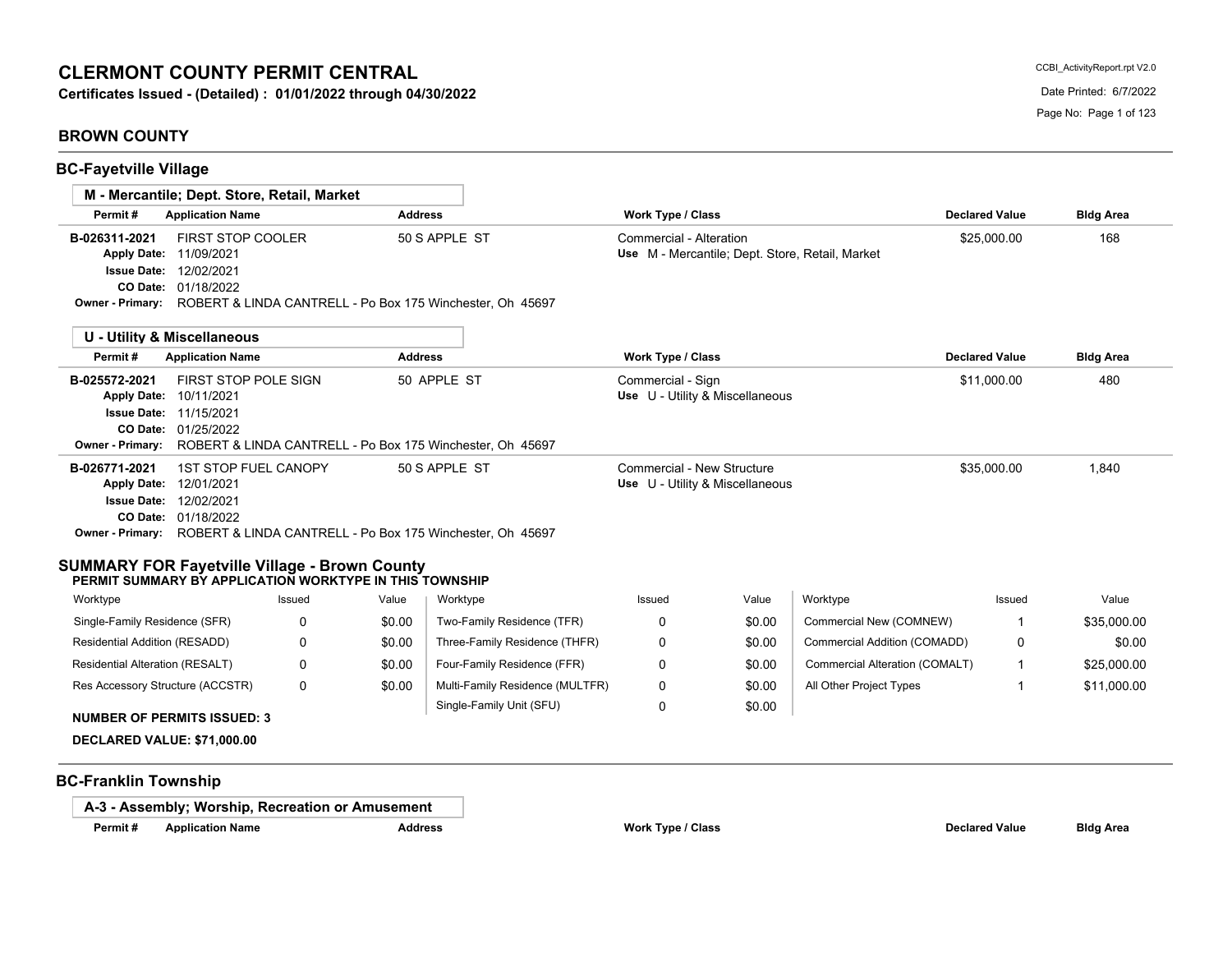Page No: Page 2 of 123

B-025576-2021 BROWNSTOWN MENNONITE CH 11416 BROWNSTOWN-ARNHEIM Commercial - New Structure \$375,000.00 \$375,000.00 01/19/2022 **CO Date:** 01/14/2022 **Issue Date:** Apply Date: 10/11/2021  $\overline{\phantom{a}}$ BROWNSTOWN MENNONITE CH Use A-3 - Assembly; Worship, Recreation or Amusement **Owner - Primary:** STEPHEN JR & MICHELLE FUSSNECKER - 6597 Catalpa Corner Rd Sardinia, Oh 45171

#### **SUMMARY FOR Franklin Township - Brown County PERMIT SUMMARY BY APPLICATION WORKTYPE IN THIS TOWNSHIP**

| Worktype                           | Issued | Value  | Worktype                        | Issued | Value  | Worktype                       | Issued | Value        |
|------------------------------------|--------|--------|---------------------------------|--------|--------|--------------------------------|--------|--------------|
| Single-Family Residence (SFR)      |        | \$0.00 | Two-Family Residence (TFR)      |        | \$0.00 | Commercial New (COMNEW)        |        | \$375,000.00 |
| Residential Addition (RESADD)      |        | \$0.00 | Three-Family Residence (THFR)   |        | \$0.00 | Commercial Addition (COMADD)   | 0      | \$0.00       |
| Residential Alteration (RESALT)    |        | \$0.00 | Four-Family Residence (FFR)     |        | \$0.00 | Commercial Alteration (COMALT) | 0      | \$0.00       |
| Res Accessory Structure (ACCSTR)   |        | \$0.00 | Multi-Family Residence (MULTFR) |        | \$0.00 | All Other Project Types        |        | \$0.00       |
| <b>NUMBER OF PERMITS ISSUED: 1</b> |        |        | Single-Family Unit (SFU)        |        | \$0.00 |                                |        |              |

**DECLARED VALUE: \$375,000.00**

# **BC-Georgetown Village**

| <b>B</b> - Business     |                                                                     |                |                         |                       |                  |
|-------------------------|---------------------------------------------------------------------|----------------|-------------------------|-----------------------|------------------|
| Permit#                 | <b>Application Name</b>                                             | <b>Address</b> | Work Type / Class       | <b>Declared Value</b> | <b>Bldg Area</b> |
| B-025855-2021           | L&J HEALTHCARE                                                      | 300 N MAIN ST  | Commercial - Alteration | \$50,000.00           | 1,102            |
| <b>Apply Date:</b>      | 10/21/2021                                                          |                | Use B - Business        |                       |                  |
| <b>Issue Date:</b>      | 11/19/2021                                                          |                |                         |                       |                  |
|                         | <b>CO Date: 04/12/2022</b>                                          |                |                         |                       |                  |
| <b>Owner - Primary:</b> | HIGHLANDER PROPERTY MANAGEMENT - 109 N Main St Georgetown, Oh 45121 |                |                         |                       |                  |

#### **SUMMARY FOR Georgetown Village - Brown County PERMIT SUMMARY BY APPLICATION WORKTYPE IN THIS TOWNSHIP**

| Worktype                         | Issued | Value  | Worktype                        | Issued | Value  | Worktype                       | Issued | Value       |
|----------------------------------|--------|--------|---------------------------------|--------|--------|--------------------------------|--------|-------------|
| Single-Family Residence (SFR)    | O      | \$0.00 | Two-Family Residence (TFR)      |        | \$0.00 | Commercial New (COMNEW)        | 0      | \$0.00      |
| Residential Addition (RESADD)    |        | \$0.00 | Three-Family Residence (THFR)   |        | \$0.00 | Commercial Addition (COMADD)   | 0      | \$0.00      |
| Residential Alteration (RESALT)  |        | \$0.00 | Four-Family Residence (FFR)     |        | \$0.00 | Commercial Alteration (COMALT) |        | \$50,000.00 |
| Res Accessory Structure (ACCSTR) | 0      | \$0.00 | Multi-Family Residence (MULTFR) |        | \$0.00 | All Other Project Types        |        | \$0.00      |
|                                  |        |        | Single-Family Unit (SFU)        |        | \$0.00 |                                |        |             |

## **NUMBER OF PERMITS ISSUED: 1**

**DECLARED VALUE: \$50,000.00**

# **BC-Green Township**

**B - Business**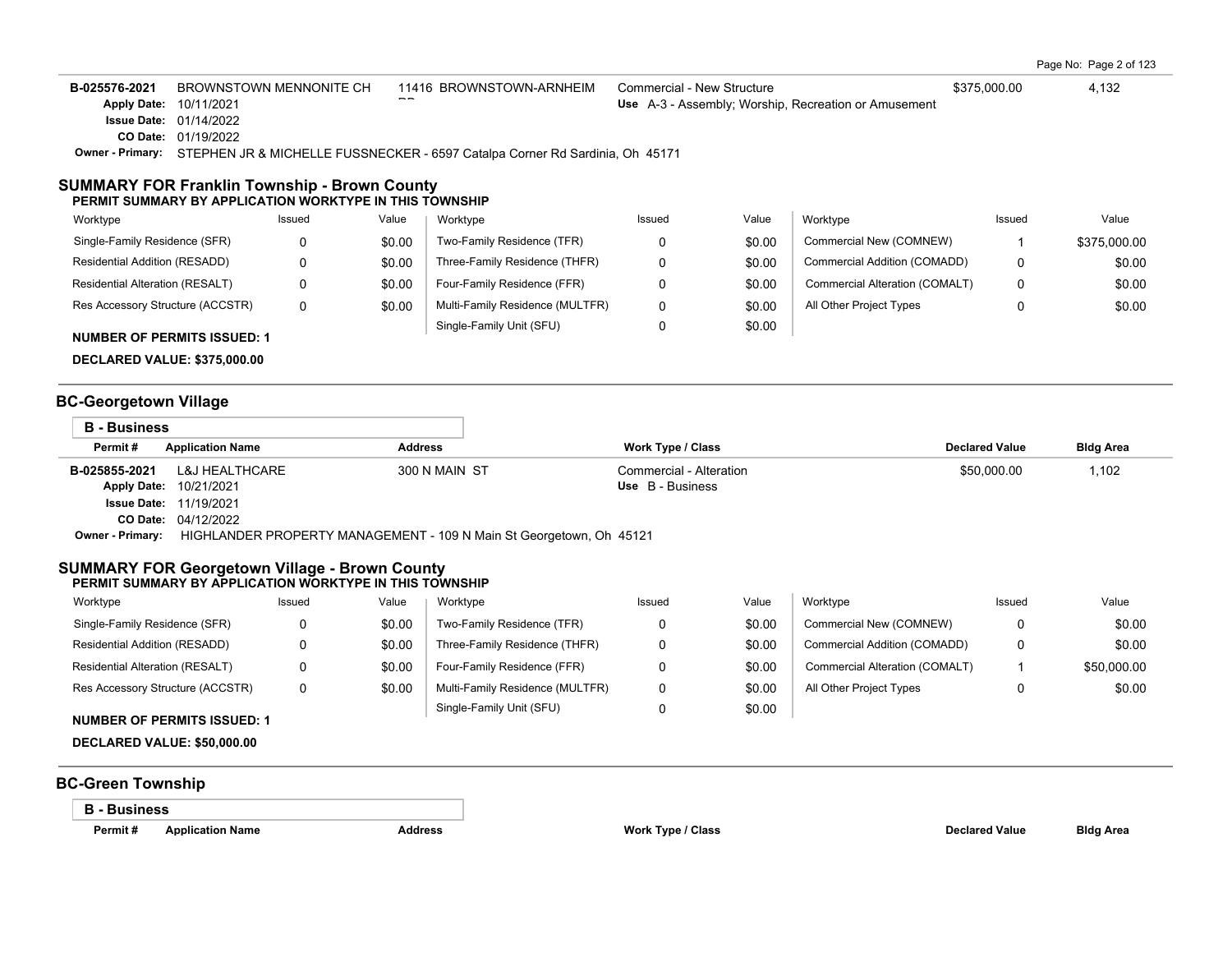Page No: Page 3 of 123

| B-027575-2022 | BRN CTY CHAMBER COMMERCE                                          | 720 N HIGH ST | Commercial - Occupancy | \$0.00 |  |
|---------------|-------------------------------------------------------------------|---------------|------------------------|--------|--|
|               | <b>Apply Date: 01/12/2022</b>                                     |               | Use B - Business       |        |  |
|               | <b>Issue Date: 02/04/2022</b>                                     |               |                        |        |  |
|               | <b>CO Date: 02/09/2022</b>                                        |               |                        |        |  |
|               | <b>Owner - Primary:</b> ROY WEEDLE - Po Box 391 Mt Orab, Oh 45154 |               |                        |        |  |

#### **SUMMARY FOR Green Township - Brown County PERMIT SUMMARY BY APPLICATION WORKTYPE IN THIS TOWNSHIP**

| Worktype                               | Issued | Value  | Worktype                        | Issued | Value  | Worktype                       | Issued | Value  |
|----------------------------------------|--------|--------|---------------------------------|--------|--------|--------------------------------|--------|--------|
| Single-Family Residence (SFR)          |        | \$0.00 | Two-Family Residence (TFR)      |        | \$0.00 | Commercial New (COMNEW)        | 0      | \$0.00 |
| Residential Addition (RESADD)          |        | \$0.00 | Three-Family Residence (THFR)   |        | \$0.00 | Commercial Addition (COMADD)   | 0      | \$0.00 |
| <b>Residential Alteration (RESALT)</b> |        | \$0.00 | Four-Family Residence (FFR)     |        | \$0.00 | Commercial Alteration (COMALT) |        | \$0.00 |
| Res Accessory Structure (ACCSTR)       | 0      | \$0.00 | Multi-Family Residence (MULTFR) |        | \$0.00 | All Other Project Types        |        | \$0.00 |
| <b>NUMBER OF PERMITS ISSUED: 1</b>     |        |        | Single-Family Unit (SFU)        |        | \$0.00 |                                |        |        |

**DECLARED VALUE: \$0.00**

# **BC-Higginsport Village**

|                  | S-1 - Storage: Moderate Hazard                      |                                    |                       |                  |
|------------------|-----------------------------------------------------|------------------------------------|-----------------------|------------------|
| Permit#          | <b>Application Name</b><br><b>Address</b>           | Work Type / Class                  | <b>Declared Value</b> | <b>Bldg Area</b> |
| B-011921-2020    | RV'S R US OFFICE & RETAIL SPACE 608 COLUMBIA ST     | Commercial - Alteration            | \$3,250.00            | 700              |
|                  | Apply Date: 03/24/2020                              | Use S-1 - Storage: Moderate Hazard |                       |                  |
|                  | <b>Issue Date: 04/30/2020</b>                       |                                    |                       |                  |
|                  | <b>CO Date: 04/12/2022</b>                          |                                    |                       |                  |
| Owner - Primary: | PATRICK ELLIOT - 101 Olive St Higginsport, Oh 45131 |                                    |                       |                  |

#### **SUMMARY FOR Higginsport Village - Brown County PERMIT SUMMARY BY APPLICATION WORKTYPE IN THIS TOWNSHIP**

| Worktype                         | Issued | Value  | Worktype                        | Issued | Value  | Worktype                       | Issued | Value      |
|----------------------------------|--------|--------|---------------------------------|--------|--------|--------------------------------|--------|------------|
| Single-Family Residence (SFR)    |        | \$0.00 | Two-Family Residence (TFR)      |        | \$0.00 | Commercial New (COMNEW)        | 0      | \$0.00     |
| Residential Addition (RESADD)    |        | \$0.00 | Three-Family Residence (THFR)   |        | \$0.00 | Commercial Addition (COMADD)   | 0      | \$0.00     |
| Residential Alteration (RESALT)  |        | \$0.00 | Four-Family Residence (FFR)     |        | \$0.00 | Commercial Alteration (COMALT) |        | \$3,250.00 |
| Res Accessory Structure (ACCSTR) |        | \$0.00 | Multi-Family Residence (MULTFR) |        | \$0.00 | All Other Project Types        |        | \$0.00     |
|                                  |        |        | Single-Family Unit (SFU)        |        | \$0.00 |                                |        |            |

## **NUMBER OF PERMITS ISSUED: 1**

**DECLARED VALUE: \$3,250.00**

# **BC-Lewis Township**

**E - Education**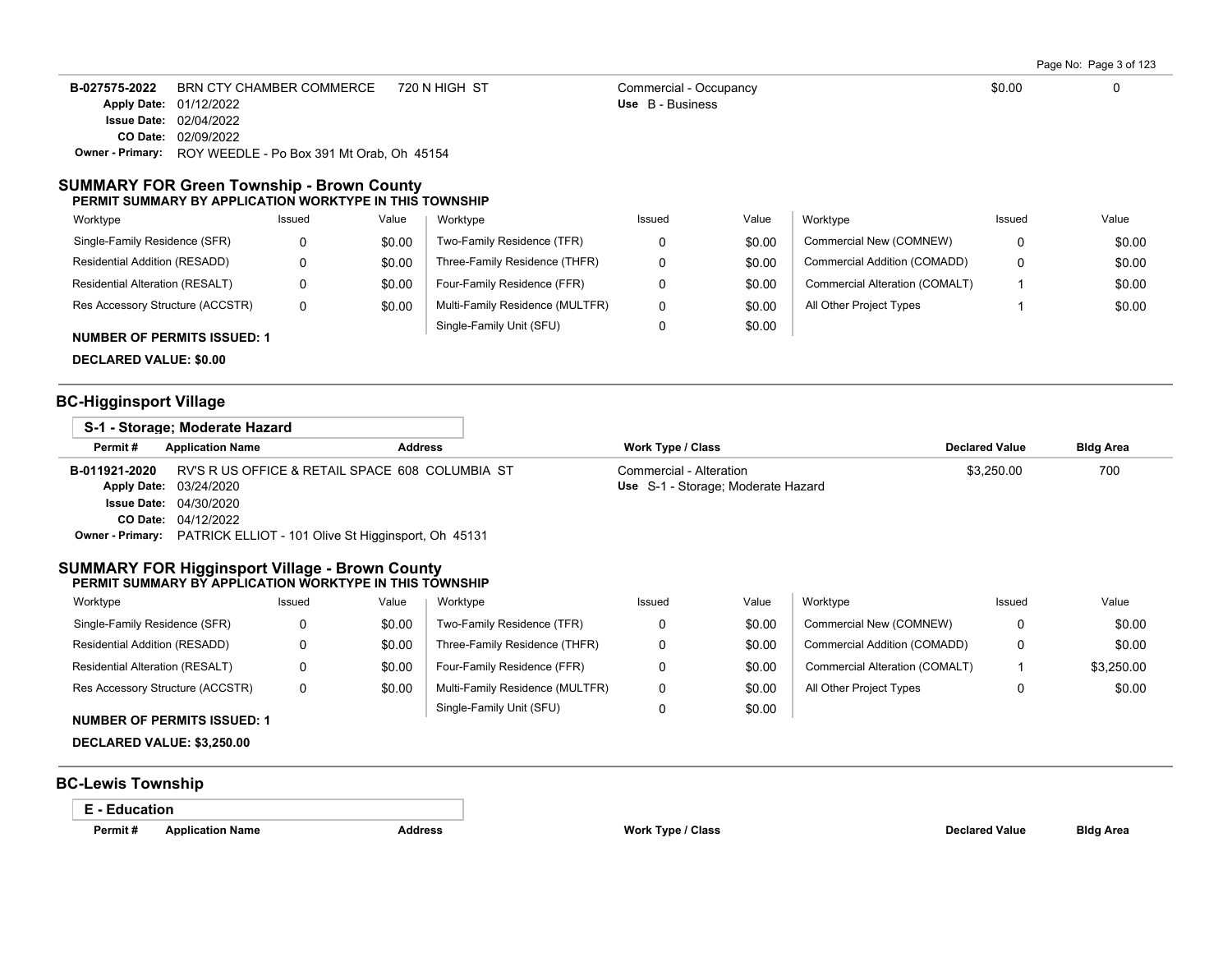| B-017787-2020 | GREEN ACRES FELICITY          | 7597-A STATE ROUTE 505 | Commercial - New Structure | \$1,500,000.00 | 11,264 |
|---------------|-------------------------------|------------------------|----------------------------|----------------|--------|
|               | Apply Date: 11/24/2020        |                        | Use $E -$ Education        |                |        |
|               | <b>Issue Date: 07/09/2021</b> |                        |                            |                |        |

03/09/2022 **CO Date:**

**S-1 - Storage; Moderate Hazard**

**Owner - Primary:** GREENACRES FELICITY LLC - 8255 Spooky Hollow Rd Cincinnati, Oh 45242

| Permit#                 | <b>Application Name</b>       | <b>Address</b>                                                       | Work Type / Class                                                       | <b>Declared Value</b> | <b>Bldg Area</b> |
|-------------------------|-------------------------------|----------------------------------------------------------------------|-------------------------------------------------------------------------|-----------------------|------------------|
| F-023720-2021           | <b>GREEN ACRES HOOD SUPP</b>  | 7597 STATE ROUTE 505                                                 | Fire Protection Systems - Fire Sprinkler - Kitchen Hood Supp \$5,000.00 |                       |                  |
|                         | Apply Date: 08/02/2021        |                                                                      | Use N/A                                                                 |                       |                  |
|                         | <b>Issue Date: 08/20/2021</b> |                                                                      |                                                                         |                       |                  |
|                         | <b>CO Date: 03/09/2022</b>    |                                                                      |                                                                         |                       |                  |
| <b>Owner - Primary:</b> |                               | GREENACRES FELICITY LLC - 8255 Spooky Hollow Rd Cincinnati, Oh 45242 |                                                                         |                       |                  |
|                         |                               |                                                                      |                                                                         |                       |                  |

| <b>Application Name</b>       | <b>Address</b> | Work Type / Class                                               | <b>Declared Value</b> | <b>Bldg Area</b> |
|-------------------------------|----------------|-----------------------------------------------------------------|-----------------------|------------------|
| VAULT STRG SYSTEMS BLDG A     | 3540 EDEN RD   | Commercial - New Structure                                      | \$58,000.00           | 4,500            |
| Apply Date: 02/19/2021        |                | Use S-1 - Storage; Moderate Hazard                              |                       |                  |
| <b>Issue Date: 05/06/2021</b> |                |                                                                 |                       |                  |
| <b>CO Date: 02/01/2022</b>    |                |                                                                 |                       |                  |
| Owner - Primary:              |                |                                                                 |                       |                  |
|                               |                | WILLIAM & DANA RESING - 7983 White Swan Rd Georgetown, Oh 45121 |                       |                  |

# **SUMMARY FOR Lewis Township - Brown County**

| PERMIT SUMMARY BY APPLICATION WORKTYPE IN THIS TOWNSHIP |          |        |       |          |     |  |  |
|---------------------------------------------------------|----------|--------|-------|----------|-----|--|--|
|                                                         | Worktype | Issued | Value | Worktype | lss |  |  |

| Worktype                               | Issued | Value  | Worktype                        | Issued | Value  | Worktype                       | Issued   | Value          |
|----------------------------------------|--------|--------|---------------------------------|--------|--------|--------------------------------|----------|----------------|
| Single-Family Residence (SFR)          |        | \$0.00 | Two-Family Residence (TFR)      |        | \$0.00 | Commercial New (COMNEW)        |          | \$1,558,000.00 |
| Residential Addition (RESADD)          |        | \$0.00 | Three-Family Residence (THFR)   |        | \$0.00 | Commercial Addition (COMADD)   | $\Omega$ | \$0.00         |
| <b>Residential Alteration (RESALT)</b> |        | \$0.00 | Four-Family Residence (FFR)     |        | \$0.00 | Commercial Alteration (COMALT) | $\Omega$ | \$0.00         |
| Res Accessory Structure (ACCSTR)       |        | \$0.00 | Multi-Family Residence (MULTFR) |        | \$0.00 | All Other Project Types        |          | \$5,000.00     |
| . _ _ _ _ _ _ _ _                      |        |        | Single-Family Unit (SFU)        |        | \$0.00 |                                |          |                |

**NUMBER OF PERMITS ISSUED: 3**

**DECLARED VALUE: \$1,563,000.00**

# **BC-Mt Orab Village**

|                         | A-2 - Assembly; Banguet Hall, Restaurant |                                                          |                                              |                       |                  |
|-------------------------|------------------------------------------|----------------------------------------------------------|----------------------------------------------|-----------------------|------------------|
| Permit#                 | <b>Application Name</b>                  | <b>Address</b>                                           | Work Type / Class                            | <b>Declared Value</b> | <b>Bldg Area</b> |
| B-022915-2021           | <b>KFC</b>                               | 109 GLOVER DR                                            | Commercial - New Structure                   | \$750,000.00          | 2,416            |
| <b>Apply Date:</b>      | 06/30/2021                               |                                                          | Use A-2 - Assembly; Banquet Hall, Restaurant |                       |                  |
| <b>Issue Date:</b>      | 08/23/2021                               |                                                          |                                              |                       |                  |
| CO Date:                | 02/09/2022                               |                                                          |                                              |                       |                  |
| <b>Owner - Primary:</b> |                                          | PRV REAL ESTATELLC - 2816 Silverleaf Ln Naples, FI 34105 |                                              |                       |                  |
| <b>B</b> - Business     |                                          |                                                          |                                              |                       |                  |
| Permit#                 | <b>Application Name</b>                  | <b>Address</b>                                           | Work Type / Class                            | <b>Declared Value</b> | <b>Bldg Area</b> |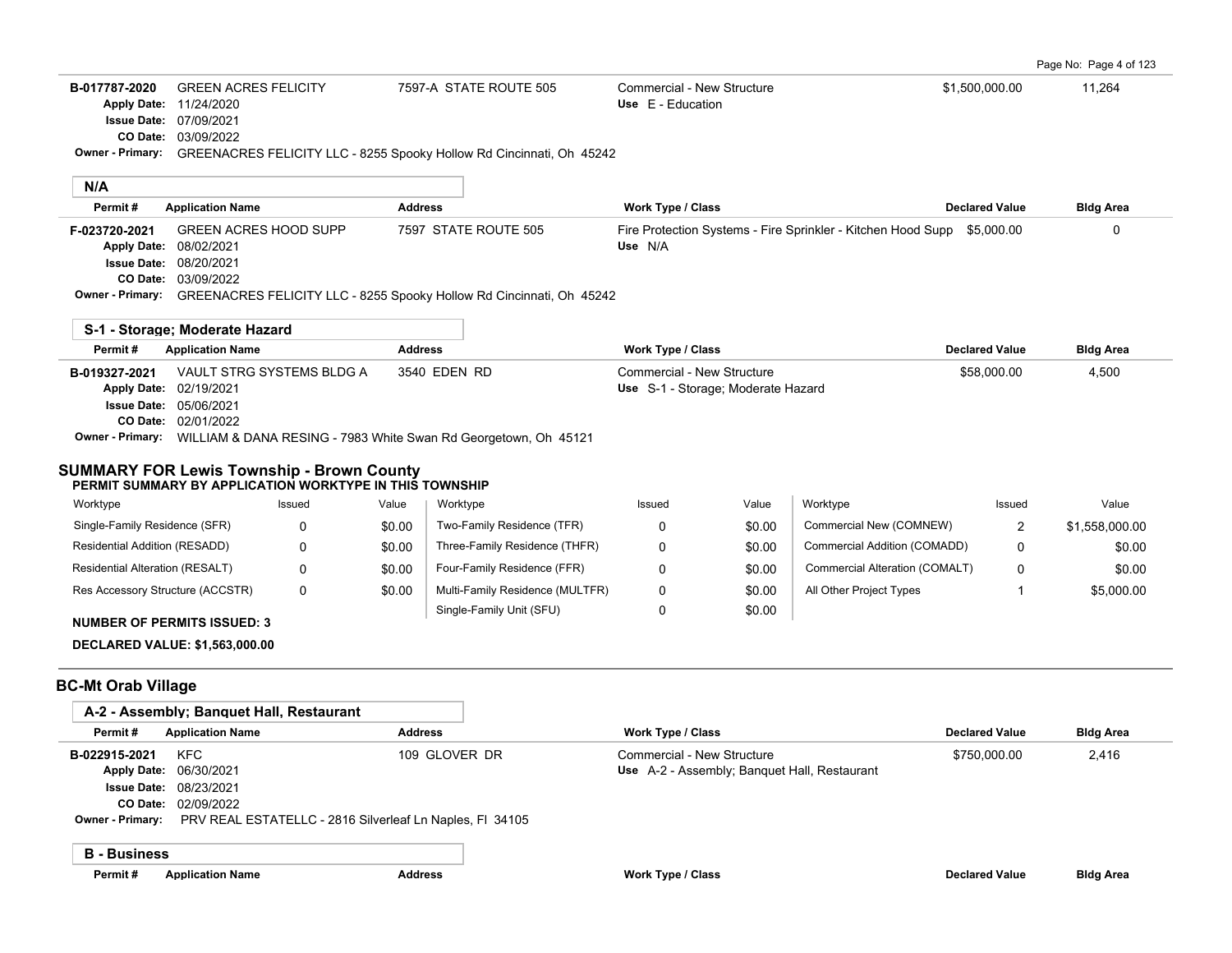|                                                    |                                                                                                                                                                                                    |                                                                                                              |                                                                                                        |                                       | Page No: Page 5 of 123    |
|----------------------------------------------------|----------------------------------------------------------------------------------------------------------------------------------------------------------------------------------------------------|--------------------------------------------------------------------------------------------------------------|--------------------------------------------------------------------------------------------------------|---------------------------------------|---------------------------|
| B-026796-2021                                      | MT ORAB HOSPICE OF HOPE<br>Apply Date: 12/02/2021<br><b>Issue Date: 12/17/2021</b><br>CO Date: 03/21/2022<br>Owner - Primary: HOSPICE OF HOPE INC - 909 Kenton Station Dr Maysville, Ky 41056      | 215 HUGHES BL                                                                                                | Commercial - Alteration<br>Use B - Business                                                            | \$75,000.00                           | 2,711                     |
| F-026543-2021                                      | MT ORAB HOSPICE OF HOPE FS<br>Apply Date: 11/19/2021<br><b>Issue Date: 12/08/2021</b><br>CO Date: 03/21/2022<br>Owner - Primary: HOSPICE OF HOPE INC - 909 Kenton Station Dr Maysville, Ky 41056   | 215 HUGHES BV                                                                                                | Fire Protection Systems - Fire Sprinkler - Suppression<br>Use B - Business                             | \$18,000.00                           | $\mathbf 0$               |
|                                                    | F-1 - Factory; Moderate Hazard                                                                                                                                                                     |                                                                                                              |                                                                                                        |                                       |                           |
| Permit#                                            | <b>Application Name</b>                                                                                                                                                                            | <b>Address</b>                                                                                               | <b>Work Type / Class</b>                                                                               | <b>Declared Value</b>                 | <b>Bldg Area</b>          |
| B-015765-2020                                      | OHIO VALLEY WORKSHOP BLDG<br>Apply Date: 09/08/2020<br><b>Issue Date: 12/09/2020</b><br>CO Date: 02/15/2022                                                                                        | 411 APPLE ST<br>Owner - Primary: KYLE WAYNE & LISA M HENSLEY BOGGS - 3290 Musgrove Rd Williamsburg, Oh 45176 | Commercial - New Structure<br>Use F-1 - Factory; Moderate Hazard                                       | \$147,000.00                          | 3,200                     |
| B-020928-2021<br>F-2 - Factory; Low Hazard         | <b>COLUMBIA CARE ALTER</b><br>Apply Date: 04/19/2021<br><b>Issue Date: 05/17/2021</b><br>CO Date: 02/04/2022<br>Owner - Primary: NAMOH KENTUCKY, INC - Po Box 12530 Norwood, Oh 45212              | 223 HOMAN WAY                                                                                                | Commercial - Alteration<br>Use F-1 - Factory; Moderate Hazard                                          | \$5,000,000.00                        | 28,240                    |
| Permit#                                            | <b>Application Name</b>                                                                                                                                                                            | <b>Address</b>                                                                                               | <b>Work Type / Class</b>                                                                               | <b>Declared Value</b>                 | <b>Bldg Area</b>          |
| B-020684-2021                                      | <b>H&amp;M DEFENSE WRHS</b><br>Apply Date: 04/09/2021<br><b>Issue Date: 06/10/2021</b><br>CO Date: 01/20/2022<br>Owner - Primary: LUXUS ARMS LLC - 222 Homan Way Mt Orab, Oh 45154                 | 222 HOMAN WAY                                                                                                | Commercial - New Structure<br>Use F-2 - Factory; Low Hazard                                            | \$250,000.00                          | 6,688                     |
|                                                    | M - Mercantile; Dept. Store, Retail, Market                                                                                                                                                        |                                                                                                              |                                                                                                        |                                       |                           |
| Permit#<br>B-025729-2021<br>Apply Date: 10/18/2021 | <b>Application Name</b><br><b>KROGER DELI ALTER</b><br><b>Issue Date: 12/08/2021</b><br><b>CO Date: 01/31/2022</b><br>Owner - Primary: ERIC SEARSKROGER - 150 Tri County Pkwy Cincinnati, Oh 45246 | <b>Address</b><br>210 STERLING RUN BL                                                                        | <b>Work Type / Class</b><br>Commercial - Alteration<br>Use M - Mercantile; Dept. Store, Retail, Market | <b>Declared Value</b><br>\$250,000.00 | <b>Bldg Area</b><br>2,902 |
| N/A                                                |                                                                                                                                                                                                    |                                                                                                              |                                                                                                        |                                       |                           |
| Permit#                                            | <b>Application Name</b>                                                                                                                                                                            | <b>Address</b>                                                                                               | <b>Work Type / Class</b>                                                                               | <b>Declared Value</b>                 | <b>Bldg Area</b>          |
| F-022986-2021                                      | <b>COLUMBIA CARE FS</b><br>Apply Date: 07/06/2021<br><b>Issue Date: 07/29/2021</b><br>CO Date: 01/27/2022                                                                                          | 223 HOMAN WAY                                                                                                | Fire Protection Systems - Fire Sprinkler - Suppression<br>Use N/A                                      | \$3,200.00                            | 3,000                     |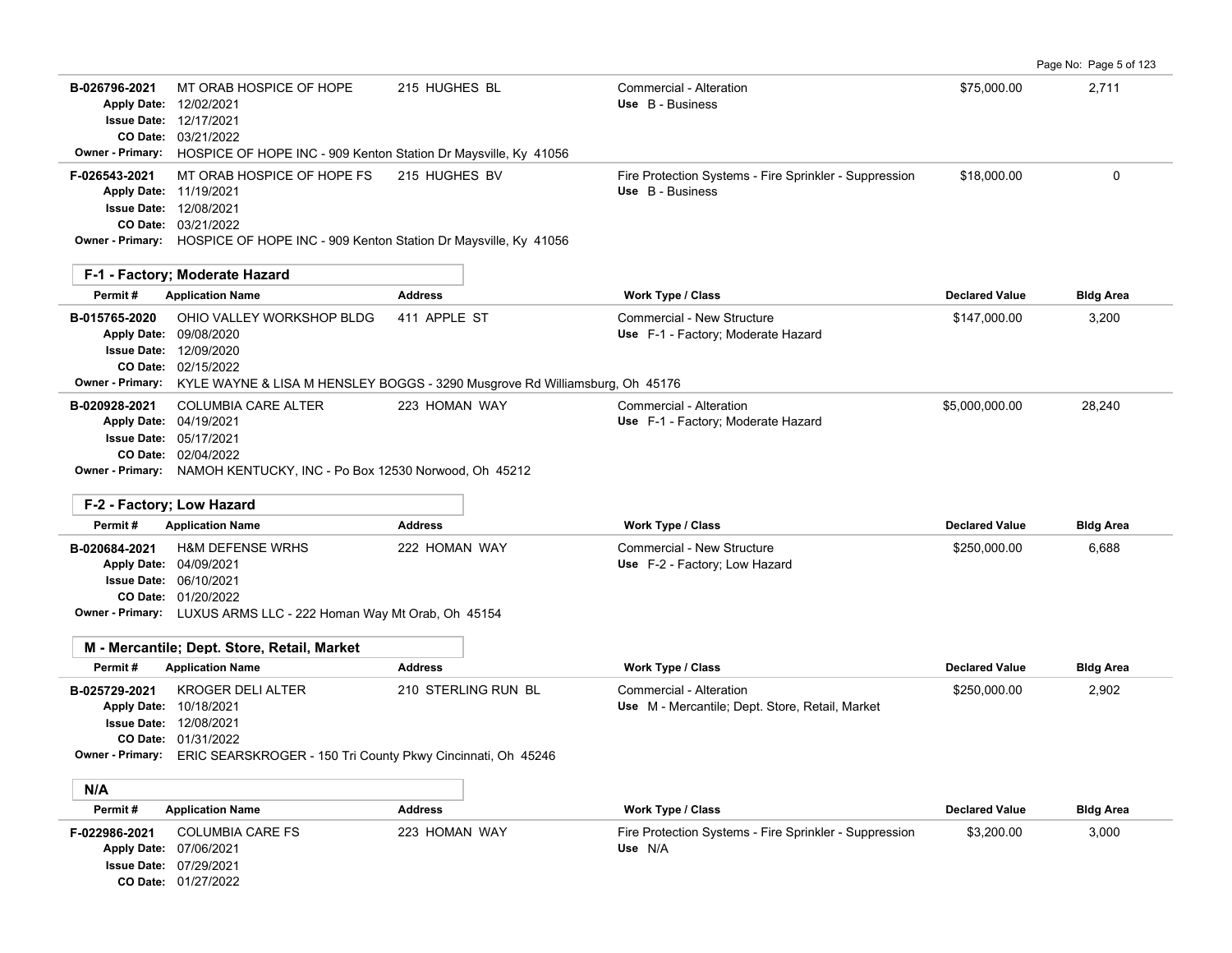**Owner - Primary:** NAMOH KENTUCKY, INC - Po Box 12530 Norwood, Oh 45212

|                                                                                      | <u>19710011111111100111, 1190 - 1 0 DOA 12000 19010000, OIL</u>                                           |               |                  |                                                                                                      |                                                            |                  |                                                                         |                       |                               |
|--------------------------------------------------------------------------------------|-----------------------------------------------------------------------------------------------------------|---------------|------------------|------------------------------------------------------------------------------------------------------|------------------------------------------------------------|------------------|-------------------------------------------------------------------------|-----------------------|-------------------------------|
| F-023785-2021<br><b>Apply Date:</b><br><b>Issue Date:</b><br><b>Owner - Primary:</b> | COLUMBIA CARE ALTER FA<br>08/03/2021<br>08/19/2021<br>CO Date: 02/01/2022                                 |               |                  | 223 HOMAN WAY<br>NAMOH KENTUCKY, INC - Po Box 12530 Norwood, Oh 45212                                | Fire Protection Systems - Fire Alarm<br>Use N/A            |                  |                                                                         | \$22,600.00           | 0                             |
| F-026123-2021<br>Owner - Primary:                                                    | <b>KFC HOOD SUPP</b><br>Apply Date: 10/29/2021<br><b>Issue Date: 11/19/2021</b><br>CO Date: 01/27/2022    |               |                  | 109 GLOVER DR<br>PRV REAL ESTATELLC - 2816 Silverleaf Ln Naples, FI 34105                            | Use N/A                                                    |                  | Fire Protection Systems - Fire Sprinkler - Kitchen Hood Supp \$3,000.00 |                       | 2,416                         |
| F-028342-2022                                                                        | <b>COLUMBIA CARE FA</b><br>Apply Date: 02/24/2022<br><b>Issue Date: 03/26/2022</b><br>CO Date: 04/11/2022 |               |                  | 223 HOMAN WAY<br>Owner - Primary: NAMOH KENTUCKY, INC - Po Box 12530 Norwood, Oh 45212               | Fire Protection Systems - Fire Alarm<br>Use N/A            |                  |                                                                         | \$600.00              | $\mathbf 0$                   |
|                                                                                      | U - Utility & Miscellaneous                                                                               |               |                  |                                                                                                      |                                                            |                  |                                                                         |                       |                               |
| Permit#                                                                              | <b>Application Name</b>                                                                                   |               | <b>Address</b>   |                                                                                                      | Work Type / Class                                          |                  |                                                                         | <b>Declared Value</b> | <b>Bldg Area</b>              |
|                                                                                      |                                                                                                           |               |                  |                                                                                                      |                                                            |                  |                                                                         |                       |                               |
| B-028497-2022<br><b>Apply Date:</b><br><b>Issue Date:</b><br><b>Owner - Primary:</b> | <b>SPECTRUM ELEC</b><br>03/02/2022<br>03/30/2022<br>CO Date: 04/22/2022                                   |               |                  | 105 SPICE ST<br>TRUSTEES OF THE HAMLET OF MT ORAB - 211 S High St Mt Orab, Oh 45154                  | Commercial - Alteration<br>Use U - Utility & Miscellaneous |                  |                                                                         | \$1,000.00            | 0                             |
| B-028498-2022                                                                        | <b>SPECTRUM ELEC</b><br>Apply Date: 03/02/2022<br><b>Issue Date: 03/30/2022</b><br>CO Date: 04/22/2022    |               |                  | 105 SPICE ST<br>Owner - Primary: TRUSTEES OF THE HAMLET OF MT ORAB - 211 S High St Mt Orab, Oh 45154 | Commercial - Alteration<br>Use U - Utility & Miscellaneous |                  |                                                                         | \$1,000.00            | 0                             |
| <b>SUMMARY FOR Mt Orab Village - Brown County</b>                                    |                                                                                                           |               |                  |                                                                                                      |                                                            |                  |                                                                         |                       |                               |
|                                                                                      | PERMIT SUMMARY BY APPLICATION WORKTYPE IN THIS TOWNSHIP                                                   |               |                  |                                                                                                      |                                                            |                  |                                                                         |                       |                               |
| Worktype                                                                             |                                                                                                           | Issued        | Value            | Worktype                                                                                             | Issued                                                     | Value            | Worktype                                                                | Issued                | Value                         |
| Single-Family Residence (SFR)                                                        |                                                                                                           | 0             | \$0.00           | Two-Family Residence (TFR)                                                                           | 0                                                          | \$0.00           | Commercial New (COMNEW)                                                 | 3                     | \$1,147,000.00                |
| Residential Addition (RESADD)                                                        |                                                                                                           | $\Omega$      | \$0.00           | Three-Family Residence (THFR)                                                                        | 0                                                          | \$0.00           | Commercial Addition (COMADD)                                            | 0                     | \$0.00                        |
| Residential Alteration (RESALT)<br>Res Accessory Structure (ACCSTR)                  |                                                                                                           | 0<br>$\Omega$ | \$0.00<br>\$0.00 | Four-Family Residence (FFR)<br>Multi-Family Residence (MULTFR)                                       | 0<br>$\Omega$                                              | \$0.00<br>\$0.00 | Commercial Alteration (COMALT)<br>All Other Project Types               | 5<br>5                | \$5,327,000.00<br>\$47,400.00 |

# **NUMBER OF PERMITS ISSUED: 13**

**DECLARED VALUE: \$6,521,400.00**

# **BC-Perry Township**

**U - Utility & Miscellaneous**

**Permit # Application Name Address Work Type / Class Declared Value Bldg Area**

Single-Family Unit (SFU)

0

\$0.00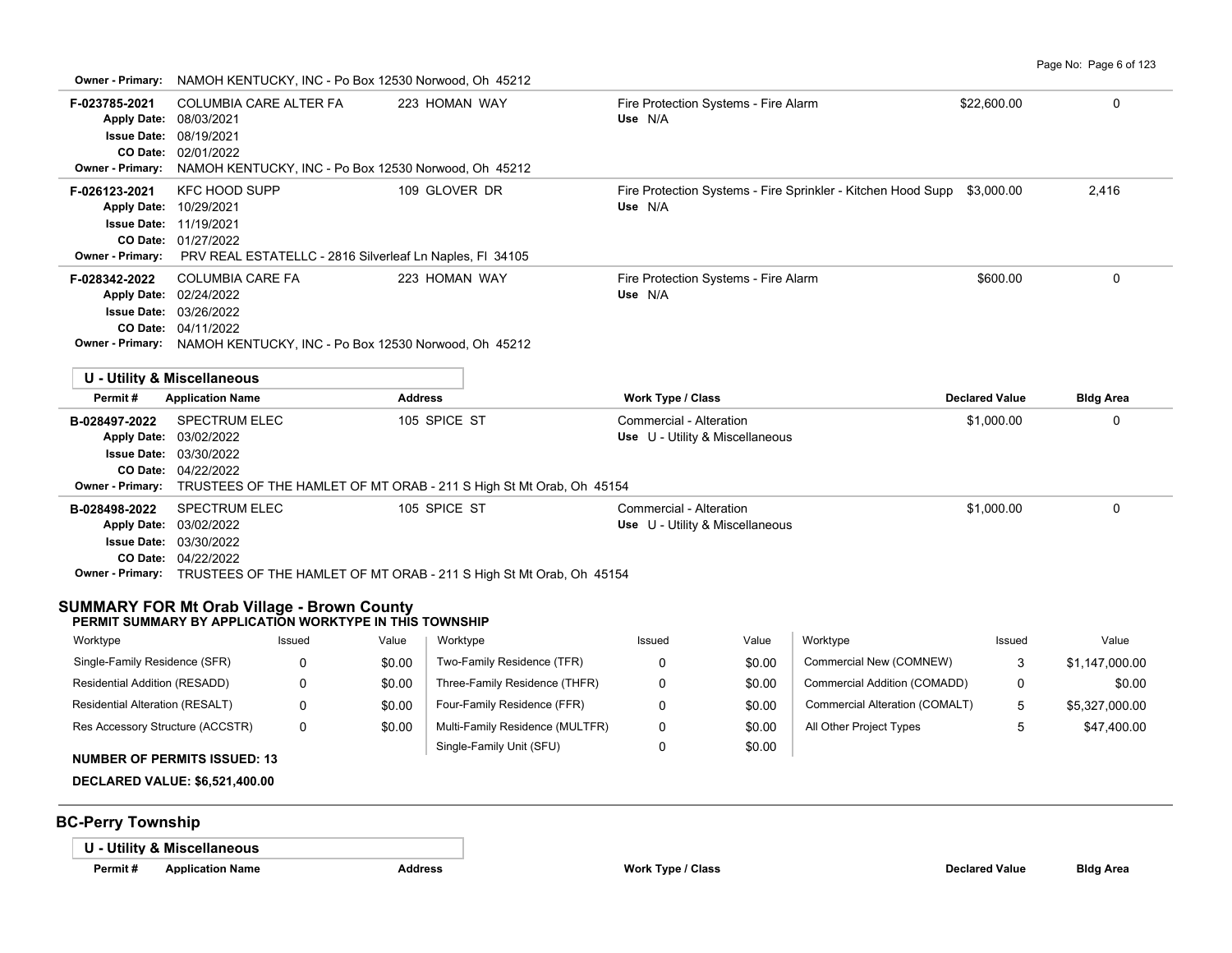| Page No: Page 7 of 123 |  |  |
|------------------------|--|--|
|------------------------|--|--|

| B-020698-2021                 | SPECTRUM POWER SUPPLY                                                            | 3772-CATV ANDERSON STATE RD Commercial - Alteration |                                 | \$1,000.00 |  |
|-------------------------------|----------------------------------------------------------------------------------|-----------------------------------------------------|---------------------------------|------------|--|
| <b>Apply Date: 04/12/2021</b> |                                                                                  |                                                     | Use U - Utility & Miscellaneous |            |  |
|                               | <b>Issue Date: 05/07/2021</b>                                                    |                                                     |                                 |            |  |
|                               | <b>CO Date: 01/19/2022</b>                                                       |                                                     |                                 |            |  |
|                               | Owner - Primary: KENDRA & NATHAN STICE - 3772 Anderson St Fayetteville, Oh 45118 |                                                     |                                 |            |  |
|                               |                                                                                  |                                                     |                                 |            |  |

#### **SUMMARY FOR Perry Township - Brown County PERMIT SUMMARY BY APPLICATION WORKTYPE IN THIS TOWNSHIP**

| Worktype                           | Issued | Value  | Worktype                        | Issued | Value  | Worktype                       | Issued | Value      |
|------------------------------------|--------|--------|---------------------------------|--------|--------|--------------------------------|--------|------------|
| Single-Family Residence (SFR)      | 0      | \$0.00 | Two-Family Residence (TFR)      |        | \$0.00 | Commercial New (COMNEW)        |        | \$0.00     |
| Residential Addition (RESADD)      | 0      | \$0.00 | Three-Family Residence (THFR)   |        | \$0.00 | Commercial Addition (COMADD)   | 0      | \$0.00     |
| Residential Alteration (RESALT)    | 0      | \$0.00 | Four-Family Residence (FFR)     |        | \$0.00 | Commercial Alteration (COMALT) |        | \$1,000.00 |
| Res Accessory Structure (ACCSTR)   | 0      | \$0.00 | Multi-Family Residence (MULTFR) | 0      | \$0.00 | All Other Project Types        |        | \$0.00     |
| <b>NUMBER OF PERMITS ISSUED: 1</b> |        |        | Single-Family Unit (SFU)        |        | \$0.00 |                                |        |            |

**DECLARED VALUE: \$1,000.00**

# **BC-Ripley Village**

| <b>R</b> - Residential RCO |                                                                                                |                 |                         |                       |                  |
|----------------------------|------------------------------------------------------------------------------------------------|-----------------|-------------------------|-----------------------|------------------|
| Permit#                    | <b>Application Name</b>                                                                        | <b>Address</b>  | Work Type / Class       | <b>Declared Value</b> | <b>Bldg Area</b> |
| B-027425-2022              | RIVERVIEW ELEC RPR. APT 18                                                                     | 101 GOVERNOR ST | Commercial - Alteration | \$700.00              | $^{(1)}$         |
|                            | <b>Apply Date: 01/04/2022</b>                                                                  |                 | Use R - Residential RCO |                       |                  |
|                            | <b>Issue Date: 01/04/2022</b>                                                                  |                 |                         |                       |                  |
|                            | <b>CO Date: 01/10/2022</b>                                                                     |                 |                         |                       |                  |
|                            | <b>Owner - Primary:</b> RIVERVIEW PL LIMITED PART - 229 Huber Village Bv Westerville, Oh 43081 |                 |                         |                       |                  |

| Permit #      | <b>Application Name</b>       | <b>Address</b>                                                                                 | Work Type / Class                                | <b>Declared Value</b> | <b>Bldg Area</b> |
|---------------|-------------------------------|------------------------------------------------------------------------------------------------|--------------------------------------------------|-----------------------|------------------|
| B-027420-2022 | RIVERVIEW ELEC RPR, APT 1     | 101 GOVERNOR ST                                                                                | Commercial - Alteration                          | \$700.00              | O                |
|               | Apply Date: 01/04/2022        |                                                                                                | Use R-2 - Residential; Apt, Hotel, Non-Transient |                       |                  |
|               | <b>Issue Date: 01/04/2022</b> |                                                                                                |                                                  |                       |                  |
|               | <b>CO Date: 01/10/2022</b>    |                                                                                                |                                                  |                       |                  |
|               |                               | <b>Owner - Primary:</b> RIVERVIEW PL LIMITED PART - 229 Huber Village By Westerville, Oh 43081 |                                                  |                       |                  |
| B-027421-2022 | RIVERVIEW ELEC RPR, APT 2     | 101 GOVERNOR ST                                                                                | Commercial - Alteration                          | \$700.00              | 0                |
|               | <b>Apply Date: 01/04/2022</b> |                                                                                                | Use R-2 - Residential: Apt. Hotel, Non-Transient |                       |                  |
|               | <b>Issue Date: 01/04/2022</b> |                                                                                                |                                                  |                       |                  |
|               | <b>CO Date: 01/10/2022</b>    |                                                                                                |                                                  |                       |                  |
|               |                               | <b>Owner - Primary:</b> RIVERVIEW PL LIMITED PART - 229 Huber Village By Westerville, Oh 43081 |                                                  |                       |                  |
| B-027422-2022 | RIVERVIEW ELEC RPR, APT 3     | 101 GOVERNOR ST                                                                                | Commercial - Alteration                          | \$700.00              | 0                |
|               | Apply Date: 01/04/2022        |                                                                                                | Use R-2 - Residential: Apt. Hotel, Non-Transient |                       |                  |
|               | <b>Issue Date: 01/04/2022</b> |                                                                                                |                                                  |                       |                  |
|               | <b>CO Date: 01/10/2022</b>    |                                                                                                |                                                  |                       |                  |
|               |                               | Owner - Primary: RIVERVIEW PL LIMITED PART - 229 Huber Village By Westerville, Oh 43081        |                                                  |                       |                  |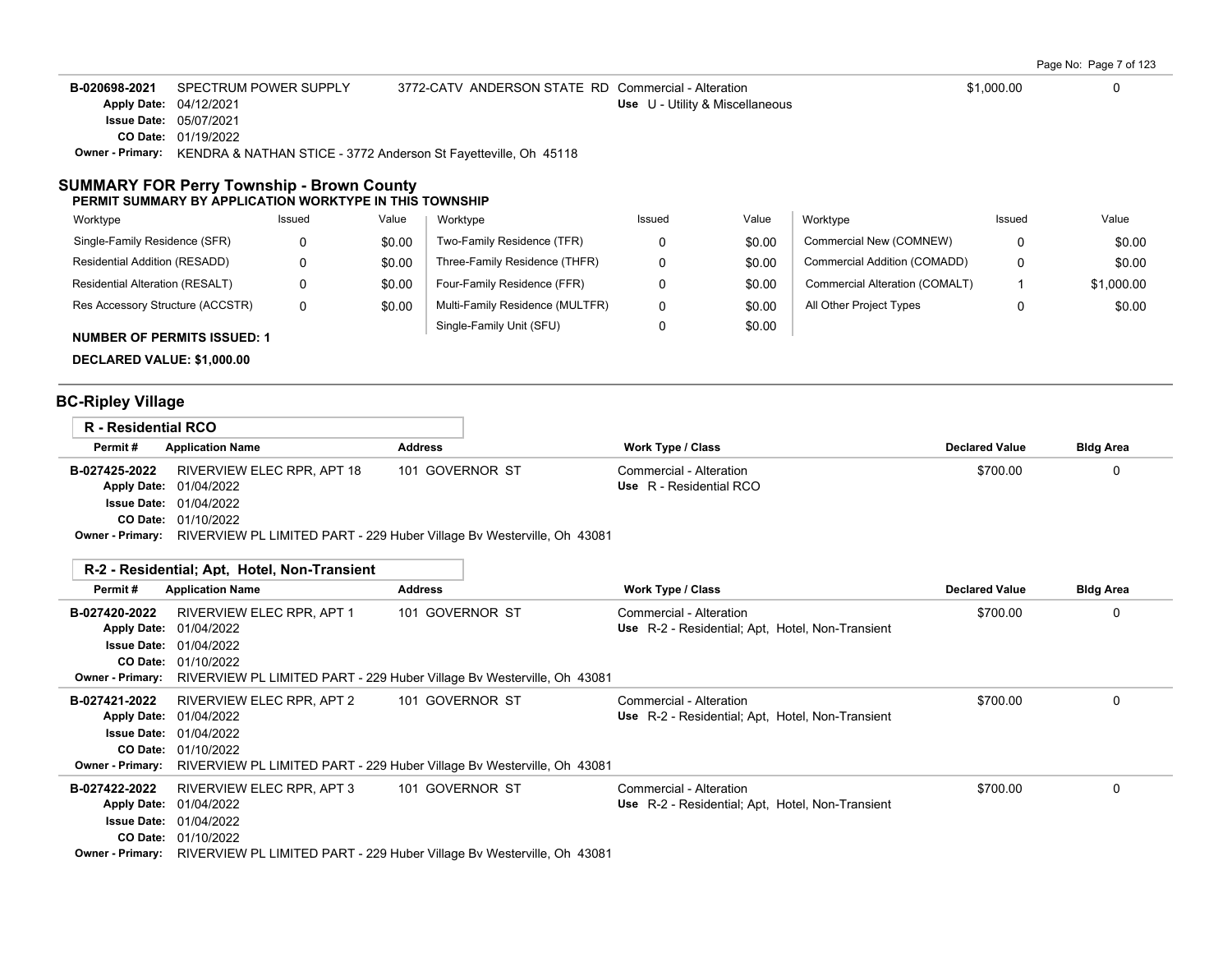Page No: Page 8 of 123

| B-027423-2022<br>Apply Date: 01/04/2022<br><b>Issue Date: 01/04/2022</b><br>CO Date: 01/10/2022<br>Owner - Primary:                                                    | RIVERVIEW ELEC RPR, APT 16 |                | 101 GOVERNOR ST<br>RIVERVIEW PL LIMITED PART - 229 Huber Village Bv Westerville, Oh 43081                  | Commercial - Alteration<br>Use R-2 - Residential; Apt, Hotel, Non-Transient |        |                                | \$700.00              | $\Omega$         |
|------------------------------------------------------------------------------------------------------------------------------------------------------------------------|----------------------------|----------------|------------------------------------------------------------------------------------------------------------|-----------------------------------------------------------------------------|--------|--------------------------------|-----------------------|------------------|
| B-027424-2022<br>Apply Date: 01/04/2022<br><b>Issue Date: 01/04/2022</b><br>CO Date: 01/10/2022                                                                        | RIVERVIEW ELEC RPR, APT 17 |                | 101 GOVERNOR ST<br>Owner - Primary: RIVERVIEW PL LIMITED PART - 229 Huber Village Bv Westerville, Oh 43081 | Commercial - Alteration<br>Use R-2 - Residential; Apt, Hotel, Non-Transient |        |                                | \$700.00              | 0                |
| <b>SUMMARY FOR Ripley Village - Brown County</b><br>PERMIT SUMMARY BY APPLICATION WORKTYPE IN THIS TOWNSHIP                                                            |                            |                |                                                                                                            |                                                                             |        |                                |                       |                  |
| Worktype                                                                                                                                                               | Issued                     | Value          | Worktype                                                                                                   | Issued                                                                      | Value  | Worktype                       | Issued                | Value            |
| Single-Family Residence (SFR)                                                                                                                                          | 0                          | \$0.00         | Two-Family Residence (TFR)                                                                                 | 0                                                                           | \$0.00 | Commercial New (COMNEW)        | 0                     | \$0.00           |
| Residential Addition (RESADD)                                                                                                                                          | 0                          | \$0.00         | Three-Family Residence (THFR)                                                                              | 0                                                                           | \$0.00 | Commercial Addition (COMADD)   | 0                     | \$0.00           |
| Residential Alteration (RESALT)                                                                                                                                        | 0                          | \$0.00         | Four-Family Residence (FFR)                                                                                | 0                                                                           | \$0.00 | Commercial Alteration (COMALT) | 6                     | \$4,200.00       |
| Res Accessory Structure (ACCSTR)                                                                                                                                       | $\mathbf 0$                | \$0.00         | Multi-Family Residence (MULTFR)                                                                            | 0                                                                           | \$0.00 | All Other Project Types        | 0                     | \$0.00           |
| <b>NUMBER OF PERMITS ISSUED: 6</b><br>DECLARED VALUE: \$4,200.00                                                                                                       |                            |                | Single-Family Unit (SFU)                                                                                   | 0                                                                           | \$0.00 |                                |                       |                  |
| <b>BC-Sardinia Village</b>                                                                                                                                             |                            |                |                                                                                                            |                                                                             |        |                                |                       |                  |
| <b>E</b> - Education                                                                                                                                                   |                            |                |                                                                                                            |                                                                             |        |                                |                       |                  |
| Permit#<br><b>Application Name</b>                                                                                                                                     |                            | <b>Address</b> |                                                                                                            | <b>Work Type / Class</b>                                                    |        |                                | <b>Declared Value</b> | <b>Bldg Area</b> |
| B-028766-2022<br>Apply Date: 03/10/2022<br><b>Issue Date: 03/24/2022</b><br>CO Date: 04/05/2022<br><b>Owner - Primary:</b> BECKAR LLC - 107 Young Dr Mt Orab, Oh 45154 | BR CTY CHRISTIAN ACADEMY   |                | 116 COLLEGE DR                                                                                             | Commercial - Occupancy<br>Use E - Education                                 |        |                                | \$0.00                | $\Omega$         |
| <b>SUMMARY FOR Sardinia Village - Brown County</b><br>PERMIT SUMMARY BY APPLICATION WORKTYPE IN THIS TOWNSHIP                                                          |                            |                |                                                                                                            |                                                                             |        |                                |                       |                  |
| Worktype                                                                                                                                                               | Issued                     | Value          | Worktype                                                                                                   | Issued                                                                      | Value  | Worktype                       | Issued                | Value            |
| Single-Family Residence (SFR)                                                                                                                                          | 0                          | \$0.00         | Two-Family Residence (TFR)                                                                                 | 0                                                                           | \$0.00 | Commercial New (COMNEW)        | 0                     | \$0.00           |
| Residential Addition (RESADD)                                                                                                                                          | 0                          | \$0.00         | Three-Family Residence (THFR)                                                                              | 0                                                                           | \$0.00 | Commercial Addition (COMADD)   | 0                     | \$0.00           |
| Residential Alteration (RESALT)                                                                                                                                        | 0                          | \$0.00         | Four-Family Residence (FFR)                                                                                | 0                                                                           | \$0.00 | Commercial Alteration (COMALT) | -1                    | \$0.00           |
| Res Accessory Structure (ACCSTR)                                                                                                                                       | 0                          | \$0.00         | Multi-Family Residence (MULTFR)                                                                            | 0                                                                           | \$0.00 | All Other Project Types        | 1                     | \$0.00           |
|                                                                                                                                                                        |                            |                | Single-Family Unit (SFU)                                                                                   | 0                                                                           | \$0.00 |                                |                       |                  |

## **NUMBER OF PERMITS ISSUED: 1**

**DECLARED VALUE: \$0.00**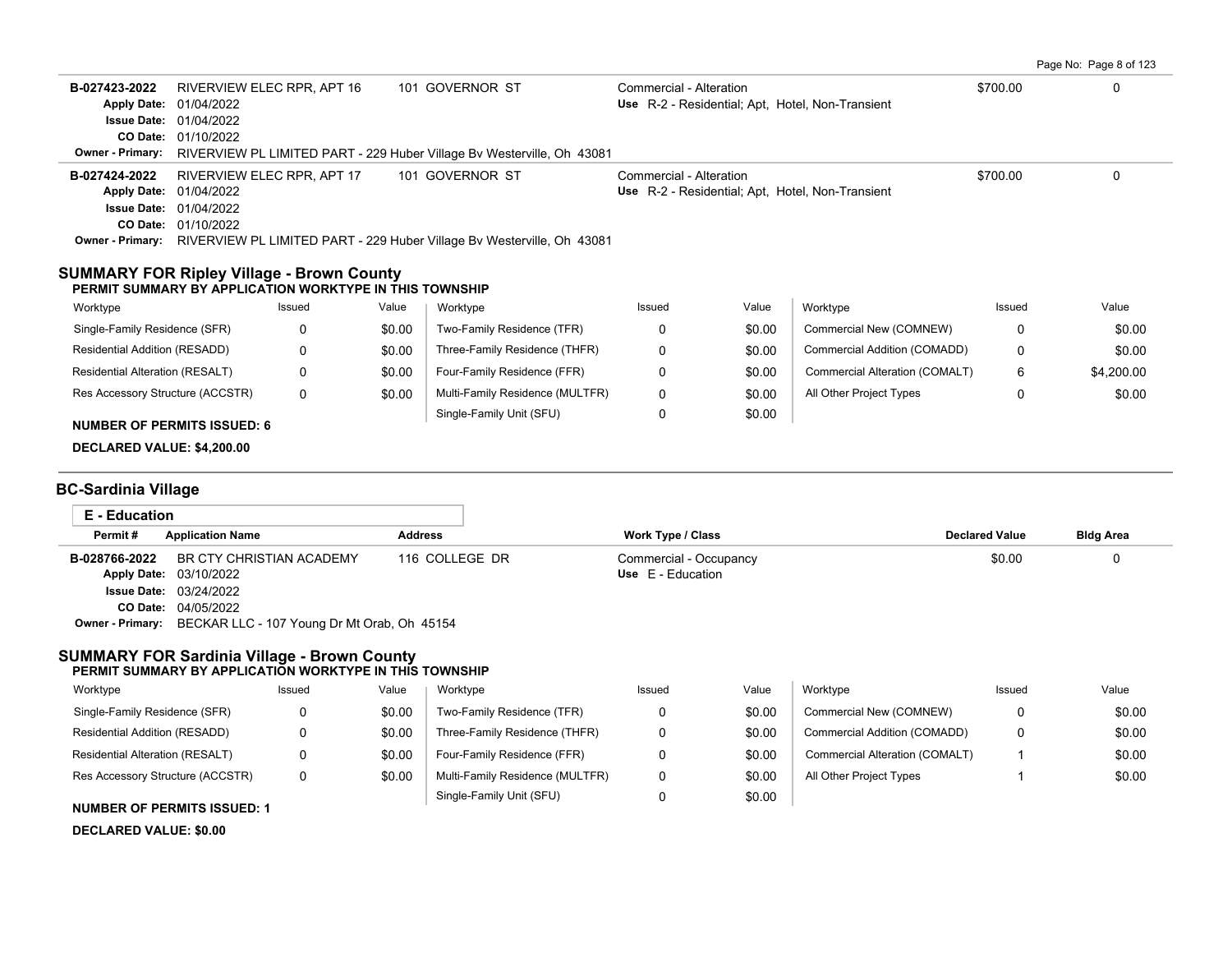# **Summary For BROWN COUNTY**

#### **PERMIT SUMMARY BY APPLICATION WORKTYPE IN THIS COUNTY**

| Worktype                         | Issued | Value  | Worktype                        | Issued | Value  | Worktype                       | Issued | Value          |
|----------------------------------|--------|--------|---------------------------------|--------|--------|--------------------------------|--------|----------------|
| Single-Family Residence (SFR)    |        | \$0.00 | Two-Family Residence (TFR)      |        | \$0.00 | Commercial New (COMNEW)        |        | \$3,115,000.00 |
| Residential Addition (RESADD)    |        | \$0.00 | Three-Family Residence (THFR)   |        | \$0.00 | Commercial Addition (COMADD)   | 0      | \$0.00         |
| Residential Alteration (RESALT)  |        | \$0.00 | Four-Family Residence (FFR)     |        | \$0.00 | Commercial Alteration (COMALT) | 17     | \$5,410,450.00 |
| Res Accessory Structure (ACCSTR) |        | \$0.00 | Multi-Family Residence (MULTFR) |        | \$0.00 | All Other Project Types        | 9      | \$63,400.00    |
|                                  |        |        | Single-Family Unit (SFU)        |        | \$0.00 |                                |        |                |

## **NUMBER OF PERMITS ISSUED: 31**

**DECLARED VALUE: \$8,588,850.00**

# **CLERMONT COUNTY**

# **Amelia Village**

| <b>R</b> - Residential RCO                                                                                                  |                                                                                                                                                                                                        |                    |                                                           |                       |                  |
|-----------------------------------------------------------------------------------------------------------------------------|--------------------------------------------------------------------------------------------------------------------------------------------------------------------------------------------------------|--------------------|-----------------------------------------------------------|-----------------------|------------------|
|                                                                                                                             |                                                                                                                                                                                                        |                    |                                                           |                       |                  |
| Permit#                                                                                                                     | <b>Application Name</b>                                                                                                                                                                                | <b>Address</b>     | <b>Work Type / Class</b>                                  | <b>Declared Value</b> | <b>Bldg Area</b> |
| B-026180-2021<br><b>Issue Date:</b>                                                                                         | <b>GAS LINE NG PP</b><br>Apply Date: 11/01/2021<br>11/01/2021<br>CO Date: 01/26/2022                                                                                                                   | 3424 JENNY LIND RD | Residential - Alteration<br>Use R - Residential RCO       | \$0.00                | 0                |
| <b>Owner - Primary:</b><br>B-026882-2021<br><b>Apply Date:</b><br><b>Issue Date:</b><br>CO Date:<br><b>Owner - Primary:</b> | CHARLES WESTWESTMARK PROPERTIES LLC - 10823 Omaha Trce Union, Ky 41091<br><b>SOLAR PANELS</b><br>12/06/2021<br>12/13/2021<br>03/09/2022<br>KATHIE D & TIMOTHY P ARTHUR - 13 Herron Dr Amelia, Oh 45102 | 13 HERON DR        | Residential - Solar Panels<br>Use R - Residential RCO     | \$10.500.00           | 0                |
| B-027052-2021<br><b>Apply Date:</b><br><b>Owner - Primary:</b>                                                              | <b>DECK</b><br>12/10/2021<br><b>Issue Date: 12/14/2021</b><br>CO Date: 02/18/2022<br>PETE & DAWN VANCE - 6 Platform St Amelia, Oh 45102                                                                | 6 PLATFORM ST      | Residential - Addition<br>Use R - Residential RCO         | \$10,500.00           | 240              |
| B-027238-2021<br><b>Apply Date:</b><br><b>Issue Date:</b><br><b>Owner - Primary:</b>                                        | <b>HVAC REPLACEMENT</b><br>12/20/2021<br>12/20/2021<br>CO Date: 01/26/2022<br>RUSSELL S & JENNIPHER D WHITFORD - 1 Sparrow Ln Amelia, Oh 45102                                                         | 1 SPARROW LN       | Residential - HVAC Replacement<br>Use R - Residential RCO | \$15,000.00           | 0                |
| B-027307-2021<br><b>Apply Date:</b><br>CO Date:                                                                             | <b>SUNROOM</b><br>12/23/2021<br><b>Issue Date: 01/12/2022</b><br>01/18/2022<br>Owner - Primary: STACILYNN & PETER MEAD - 47 Shady Creek Ln Amelia, Oh 45102                                            | 47 SHADY CREEK LN  | Residential - Addition<br>Use R - Residential RCO         | \$7,300.00            | 210              |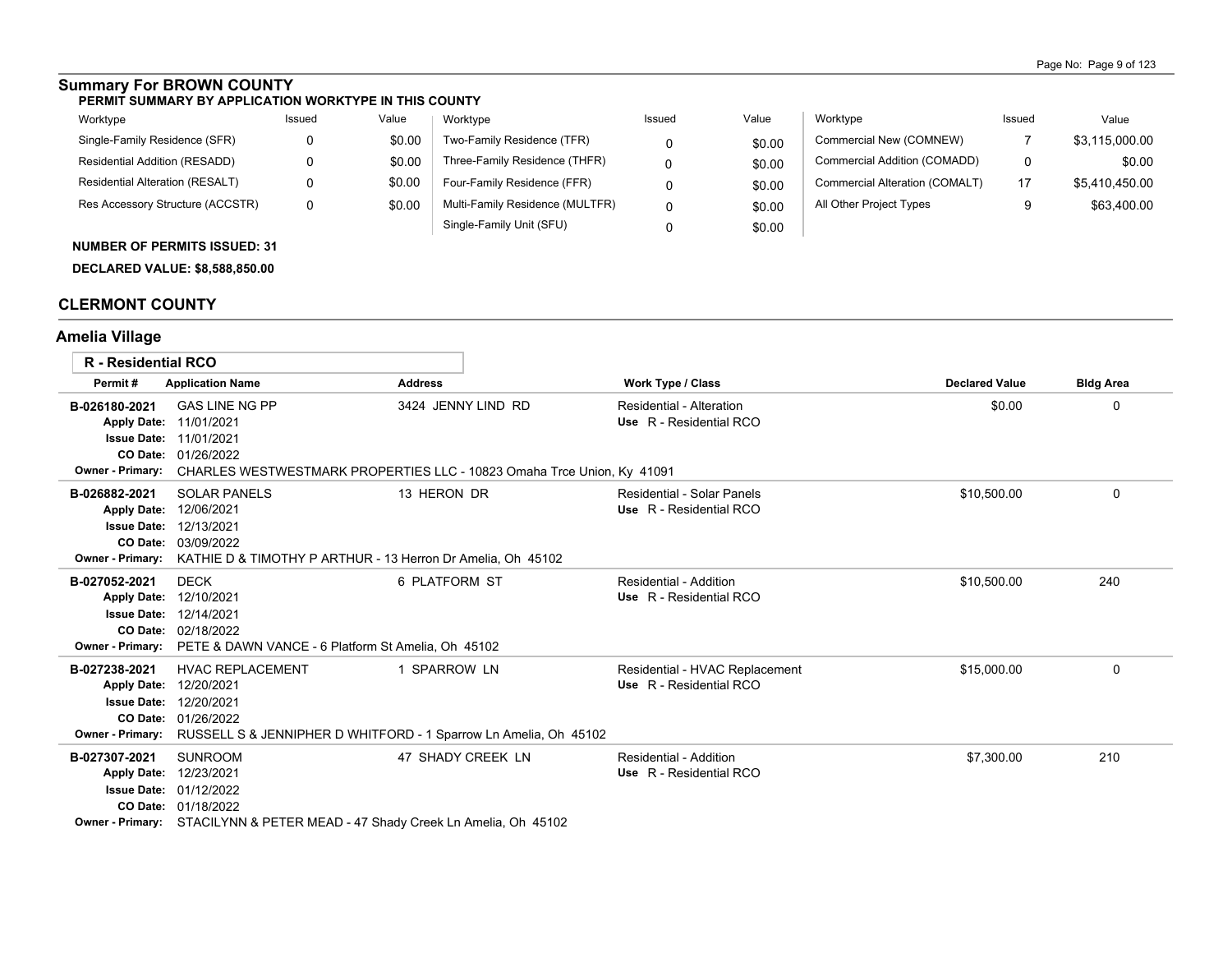Page No: Page 10 of 123

| B-027475-2022 | SUNROOM                           | 19 PLATFORM ST                                                                                                                                                                                                                                                                            | Residential - Addition                   | \$20.739.00           | 90           |
|---------------|-----------------------------------|-------------------------------------------------------------------------------------------------------------------------------------------------------------------------------------------------------------------------------------------------------------------------------------------|------------------------------------------|-----------------------|--------------|
|               | <b>Apply Date: 01/07/2022</b>     |                                                                                                                                                                                                                                                                                           | Use R - Residential RCO                  |                       |              |
|               | <b>Issue Date: 01/12/2022</b>     |                                                                                                                                                                                                                                                                                           |                                          |                       |              |
|               | <b>CO Date: 03/07/2022</b>        |                                                                                                                                                                                                                                                                                           |                                          |                       |              |
|               |                                   | Owner - Primary: MARYANN WERMAGER - 19 Platform St Amelia, Oh 45102                                                                                                                                                                                                                       |                                          |                       |              |
| $AA = -A + A$ | <b>SUMMARY FOR Amelia Village</b> | PERMIT SUMMARY BY APPLICATION WORKTYPE IN THIS TOWNSHIP<br>the contract of the contract of the contract of the contract of the contract of the contract of the contract of the contract of the contract of the contract of the contract of the contract of the contract of the contract o | the contract of the con-<br>$\mathbf{v}$ | the controller of the | $\mathbf{v}$ |

| Worktype                             | Issued | Value       | Worktype                        | Issued | Value  | Worktype                       | Issued | Value       |
|--------------------------------------|--------|-------------|---------------------------------|--------|--------|--------------------------------|--------|-------------|
| Single-Family Residence (SFR)        | 0      | \$0.00      | Two-Family Residence (TFR)      |        | \$0.00 | Commercial New (COMNEW)        | 0      | \$0.00      |
| <b>Residential Addition (RESADD)</b> |        | \$38.539.00 | Three-Family Residence (THFR)   | 0      | \$0.00 | Commercial Addition (COMADD)   | 0      | \$0.00      |
| Residential Alteration (RESALT)      |        | \$25.500.00 | Four-Family Residence (FFR)     |        | \$0.00 | Commercial Alteration (COMALT) | 0      | \$0.00      |
| Res Accessory Structure (ACCSTR)     | 0      | \$0.00      | Multi-Family Residence (MULTFR) | 0      | \$0.00 | All Other Project Types        |        | \$25,500.00 |
| <b>NUMBER OF PERMITS ISSUED: 6</b>   |        |             | Single-Family Unit (SFU)        |        | \$0.00 |                                |        |             |

**DECLARED VALUE: \$64,039.00**

# **Batavia Township**

|                         | A-3 - Assembly: Worship. Recreation or Amusement           |                     |                                                      |                       |                  |
|-------------------------|------------------------------------------------------------|---------------------|------------------------------------------------------|-----------------------|------------------|
| Permit#                 | <b>Application Name</b>                                    | <b>Address</b>      | Work Type / Class                                    | <b>Declared Value</b> | <b>Bldg Area</b> |
| B-014697-2020           | BILLINGSLEY POOL PAVILION                                  | 1128 BILLINGSLEY DR | Commercial - New Structure                           | \$80,000.00           | 1.535            |
|                         | Apply Date: 07/22/2020                                     |                     | Use A-3 - Assembly; Worship, Recreation or Amusement |                       |                  |
|                         | <b>Issue Date: 03/26/2021</b>                              |                     |                                                      |                       |                  |
|                         | <b>CO Date: 01/05/2022</b>                                 |                     |                                                      |                       |                  |
| <b>Owner - Primary:</b> | THE DREES COMPANY - 211 Grandview Dr Ft Mitchell, Ky 41017 |                     |                                                      |                       |                  |

| Permit#       | <b>Application Name</b>       | <b>Address</b>      | Work Type / Class                                             | <b>Declared Value</b> | <b>Bldg Area</b> |
|---------------|-------------------------------|---------------------|---------------------------------------------------------------|-----------------------|------------------|
| B-019530-2021 | BILLINGSLEY POOL INGROUND     | 1128 BILLINGSLEY DR | Commercial - New Structure                                    | \$80,000.00           |                  |
|               | Apply Date: 02/24/2021        |                     | <b>Use</b> A-4 - Assembly; Arena, Swimming Pool; Tennis Court |                       |                  |
|               | <b>Issue Date: 03/26/2021</b> |                     |                                                               |                       |                  |
|               | CO Date: 03/09/2022           |                     |                                                               |                       |                  |

**Owner - Primary:** THE DREES COMPANY - 211 Grandview Dr Ft Mitchell, Ky 41017

|  | <b>B</b> - Business |
|--|---------------------|
|--|---------------------|

| Permit#       | <b>Application Name</b>                   | <b>Address</b> | Work Type / Class                                                                                              | <b>Declared Value</b> | <b>Bldg Area</b> |  |
|---------------|-------------------------------------------|----------------|----------------------------------------------------------------------------------------------------------------|-----------------------|------------------|--|
| B-015895-2020 | DUKE ENERGY ADDT/ALTR, PKG LC 3443 SR 132 |                | Commercial - Addition                                                                                          | \$4.850.000.00        | 18,466           |  |
|               | <b>Apply Date: 09/11/2020</b>             |                | Use B - Business                                                                                               |                       |                  |  |
|               | <b>Issue Date: 12/24/2020</b>             |                |                                                                                                                |                       |                  |  |
|               | <b>CO Date: 01/13/2022</b>                |                |                                                                                                                |                       |                  |  |
|               |                                           |                | Ourse Brimson: MIOUAEL MINOUQUANDUIZE ENEDOV OUQUA NO. FEA O Touse. Des 44D OL De Day 4994 Oberlette Ne. 20000 |                       |                  |  |

**Owner - Primary:** MICHAEL MINOUGHANDUKE ENERGY OHIO INC - 550 S Tryon Dec41B St, Po Box 1321 Charlotte, Nc 28202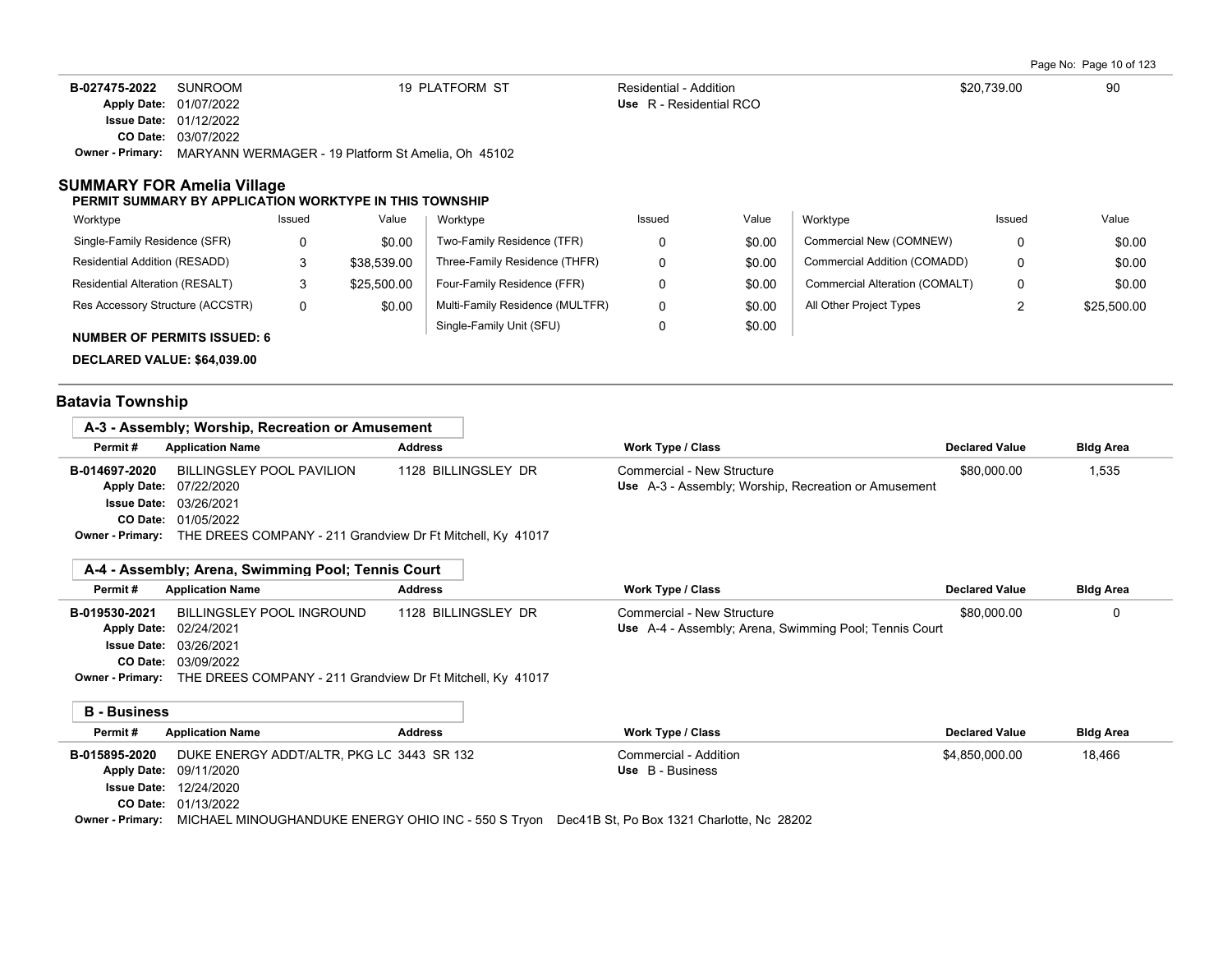|  | Page No: Page 11 of 123 |  |  |  |
|--|-------------------------|--|--|--|
|--|-------------------------|--|--|--|

| B-027663-2022<br>CO Date:<br><b>Owner - Primary:</b>               | <b>BRIGHTVIEW ALTER</b><br>Apply Date: 01/19/2022<br><b>Issue Date: 03/04/2022</b><br>04/27/2022<br>THOMAS PARTIN - 720 E Main St West Union, Oh 45693                                           | 1090 HOSPITAL DR                                                                                              | Commercial - Alteration<br>Use B - Business                                                  | \$64,755.00           | 1,154            |
|--------------------------------------------------------------------|--------------------------------------------------------------------------------------------------------------------------------------------------------------------------------------------------|---------------------------------------------------------------------------------------------------------------|----------------------------------------------------------------------------------------------|-----------------------|------------------|
| F-018640-2021<br>Apply Date: 01/19/2021                            | DUKE ENERGY ADDT/ALTR FA<br>Issue Date: 01/27/2021<br>CO Date: 01/13/2022                                                                                                                        | 3443 SR 132                                                                                                   | Fire Protection Systems - Fire Alarm<br>Use B - Business                                     | \$8,500.00            | 0                |
| <b>Owner - Primary:</b><br>F-019148-2021<br>Apply Date: 02/10/2021 | DUKE ENERGY HAMLET FS<br><b>Issue Date: 02/23/2021</b><br>CO Date: 01/13/2022<br>Owner - Primary: MICHAEL MINOUGHANDUKE ENERGY OHIO INC - 550 S Tryon Dec41B St, Po Box 1321 Charlotte, Nc 28202 | MICHAEL MINOUGHANDUKE ENERGY OHIO INC - 550 S Tryon Dec41B St, Po Box 1321 Charlotte, Nc 28202<br>3443 SR 132 | Fire Protection Systems - Fire Sprinkler - Suppression<br>Use B - Business                   | \$59,000.00           | 18,466           |
|                                                                    | F-1 - Factory; Moderate Hazard                                                                                                                                                                   |                                                                                                               |                                                                                              |                       |                  |
| Permit#                                                            | <b>Application Name</b>                                                                                                                                                                          | <b>Address</b>                                                                                                | Work Type / Class                                                                            | <b>Declared Value</b> | <b>Bldg Area</b> |
| B-022395-2021<br><b>Owner - Primary:</b>                           | <b>IRG ALTER</b><br>Apply Date: 06/09/2021<br><b>Issue Date: 06/28/2021</b><br>CO Date: 04/01/2022                                                                                               | 4340 BATAVIA RD<br>IRG BATAVIA TWO LLC - 4020 Kinross Lakes Pkwy, 200 Richfield, Oh 44286                     | Commercial - Alteration<br>Use F-1 - Factory; Moderate Hazard                                | \$7,000,000.00        | 3,000            |
| B-026795-2021<br><b>Owner - Primary:</b>                           | <b>BIG TEX TRAILER PP</b><br>Apply Date: 12/02/2021<br><b>Issue Date: 01/25/2022</b><br>CO Date: 03/29/2022                                                                                      | 4340 BATAVIA RD<br>IRG BATAVIA TWO LLC - 4020 Kinross Lakes Pkwy, 200 Richfield, Oh 44286                     | Commercial - Alteration<br>Use F-1 - Factory; Moderate Hazard                                | \$30,000.00           | $\mathbf 0$      |
| F-022843-2021<br>Apply Date: 06/25/2021<br><b>Owner - Primary:</b> | <b>IRG DEMO FA</b><br>Issue Date: 08/07/2021<br>CO Date: 03/01/2022                                                                                                                              | 4340 BATAVIA RD<br>IRG BATAVIA TWO LLC - 4020 Kinross Lakes Pkwy, 200 Richfield, Oh 44286                     | Fire Protection Systems - Fire Alarm<br>Use F-1 - Factory; Moderate Hazard                   | \$62,000.00           | $\Omega$         |
| F-022885-2021<br>Apply Date: 06/29/2021<br><b>Owner - Primary:</b> | <b>IRG ALTER FS</b><br><b>Issue Date: 08/10/2021</b><br><b>CO Date: 03/01/2022</b><br>IRG BATAVIA I LLC - 4020 Kinross Lakes St, #200 Richfield, Oh 44286                                        | 4340 BATAVIA RD                                                                                               | Fire Protection Systems - Fire Sprinkler - Suppression<br>Use F-1 - Factory; Moderate Hazard | \$85,400.00           | $\Omega$         |
| F-025934-2021<br>Apply Date: 10/25/2021                            | <b>IRG ALTER FA</b><br><b>Issue Date: 11/20/2021</b><br>CO Date: 03/02/2022<br>Owner - Primary: IRG BATAVIA TWO LLC - 4020 Kinross Lakes Pkwy, 200 Richfield, Oh 44286                           | 4340 BATAVIA RD                                                                                               | Fire Protection Systems - Fire Alarm<br>Use F-1 - Factory; Moderate Hazard                   | \$29,500.00           | $\mathbf 0$      |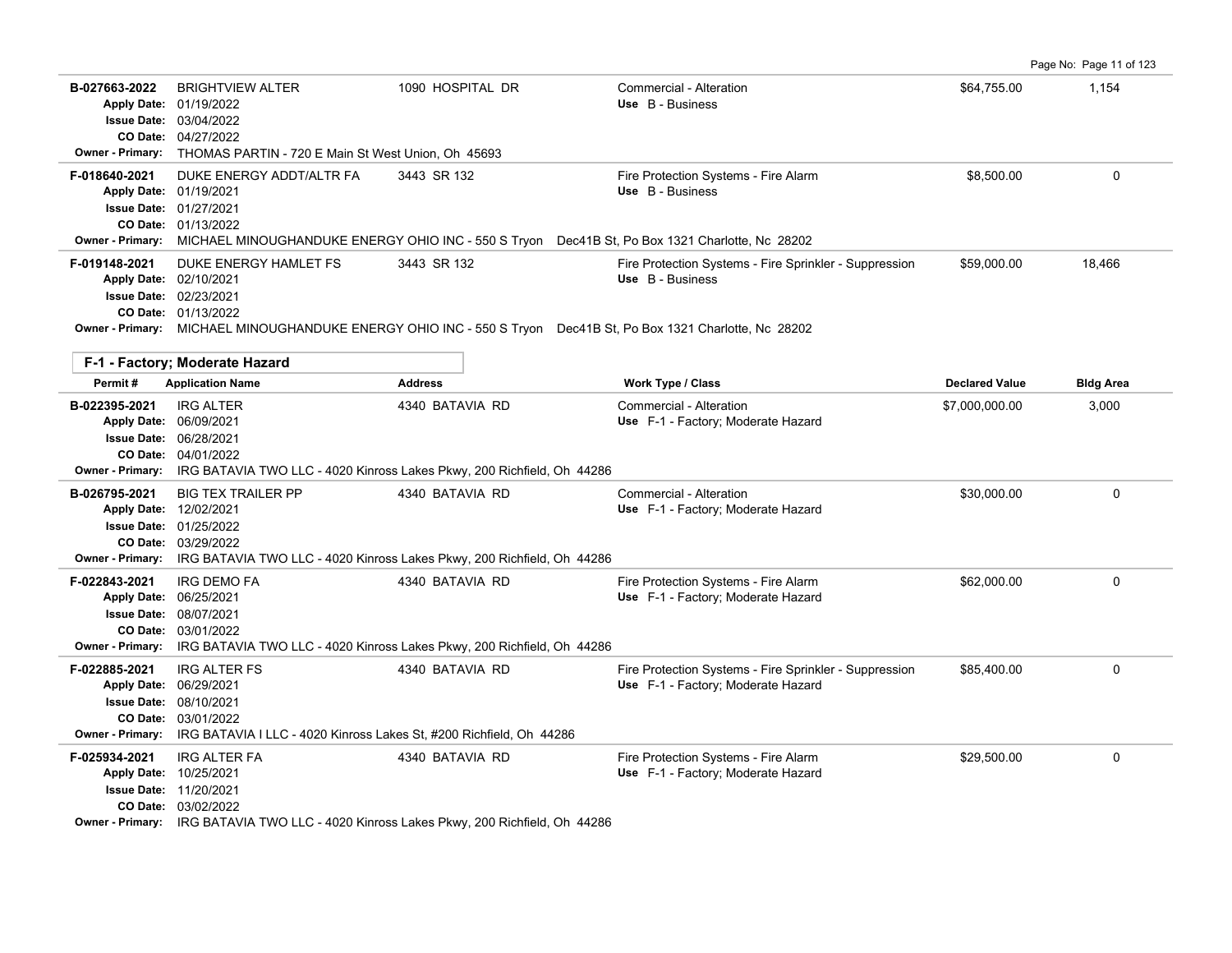02/25/2022 **CO Date:** 01/24/2022 **Issue Date:** Apply Date: 12/14/2021

F-027138-2021 IRG/BIG TEX PAINT BOOTHS FS 4340 BATAVIA RD Fire Protection Systems - Fire Sprinkler - Suppression \$125,000.00 3,000 Use F-1 - Factory; Moderate Hazard

**Owner - Primary:** IRG BATAVIA TWO LLC - 4020 Kinross Lakes Pkwy, 200 Richfield, Oh 44286

| 1-2- Institutional; Nursing Home, Hospital              |                                                                                                                                                                                                      |                  |                                                                                                                                                                   |                       |                  |
|---------------------------------------------------------|------------------------------------------------------------------------------------------------------------------------------------------------------------------------------------------------------|------------------|-------------------------------------------------------------------------------------------------------------------------------------------------------------------|-----------------------|------------------|
| Permit#                                                 | <b>Application Name</b>                                                                                                                                                                              | <b>Address</b>   | <b>Work Type / Class</b>                                                                                                                                          | <b>Declared Value</b> | <b>Bldg Area</b> |
| F-010639-2020<br><b>Issue Date:</b>                     | CLER MERCY FA, PHASE 1, 2 & 3<br>Apply Date: 01/08/2020<br>08/24/2020<br>CO Date: 02/04/2022<br>Owner - Primary: SISTERS OF MERCY OF CLERMONT COUNTY - 4600 Mcauley PI, 4Th Flr Cincinnati, Oh 45242 | 3000 HOSPITAL DR | Fire Protection Systems - Fire Alarm<br>Use I-2- Institutional; Nursing Home, Hospital                                                                            | \$750,000.00          | 0                |
| N/A                                                     |                                                                                                                                                                                                      |                  |                                                                                                                                                                   |                       |                  |
| Permit#                                                 | <b>Application Name</b>                                                                                                                                                                              | <b>Address</b>   | <b>Work Type / Class</b>                                                                                                                                          | <b>Declared Value</b> | <b>Bldg Area</b> |
| B-002460-2019<br><b>Apply Date:</b><br>Owner - Primary: | <b>DEMO</b><br>01/01/2019<br><b>Issue Date: 11/09/2018</b><br>CO Date: 01/04/2022<br>ROBERT J WEHRLE JR - 2229 Park Ave, Apt 4 Cincinnati, Oh 45206                                                  | 4246 TAYLOR RD   | Residential - Alteration<br>Use N/A                                                                                                                               | \$0.00                | 0                |
| B-023534-2021<br>Owner - Primary:                       | OAKMONT FLATS STAIR REPAIR<br>Apply Date: 07/28/2021<br><b>Issue Date: 07/30/2021</b><br>CO Date: 01/20/2022<br>15 MONTGOMERY HOLDINGS LLC - 15 Montgomery Way Amelia, Oh 45102                      | 15 MONTGOMERY WY | Commercial - Alteration<br>Use N/A                                                                                                                                | \$5,000.00            | 32               |
| F-016539-2020                                           | <b>DUKE ENERGY FM</b><br>Apply Date: 10/09/2020<br><b>Issue Date: 10/22/2020</b><br>CO Date: 01/13/2022                                                                                              | 3443 SR 132      | Fire Protection Systems - Fire Main<br>Use N/A<br>Owner - Primary: MICHAEL MINOUGHANDUKE ENERGY OHIO INC - 550 S Tryon Dec41B St, Po Box 1321 Charlotte, Nc 28202 | \$35,000.00           | $\mathbf 0$      |
| <b>R</b> - Residential RCO                              |                                                                                                                                                                                                      |                  |                                                                                                                                                                   |                       |                  |
| Permit#                                                 | <b>Application Name</b>                                                                                                                                                                              | <b>Address</b>   | <b>Work Type / Class</b>                                                                                                                                          | <b>Declared Value</b> | <b>Bldg Area</b> |
| B-008697-2019<br><b>Owner - Primary:</b>                | <b>M/I HOMES</b><br>Apply Date: 10/07/2019<br><b>Issue Date: 10/08/2019</b><br>CO Date: 01/03/2022<br>BRANDON R & JENNIFER L BLOOMFIELD - 9349 Waterstone Bv, Ste 100 Cincinnati, Oh 45249-8324      | 1312 TIBURON DR  | Residential - Single Family Residence<br>Use R - Residential RCO                                                                                                  | \$107,085.00          | 3,379            |
| B-014247-2020                                           | <b>ASHCRAFT SFR</b><br>Apply Date: 07/06/2020                                                                                                                                                        | 3461 SR 222      | Residential - Alteration<br>Use R - Residential RCO                                                                                                               | \$90,000.00           | 1,878            |

04/20/2022 **CO Date:** 07/07/2020 **Issue Date:**

**Owner - Primary:** TIMOTHY W ASHCRAFT - 3524 Sr 222 Batavia, Oh 45103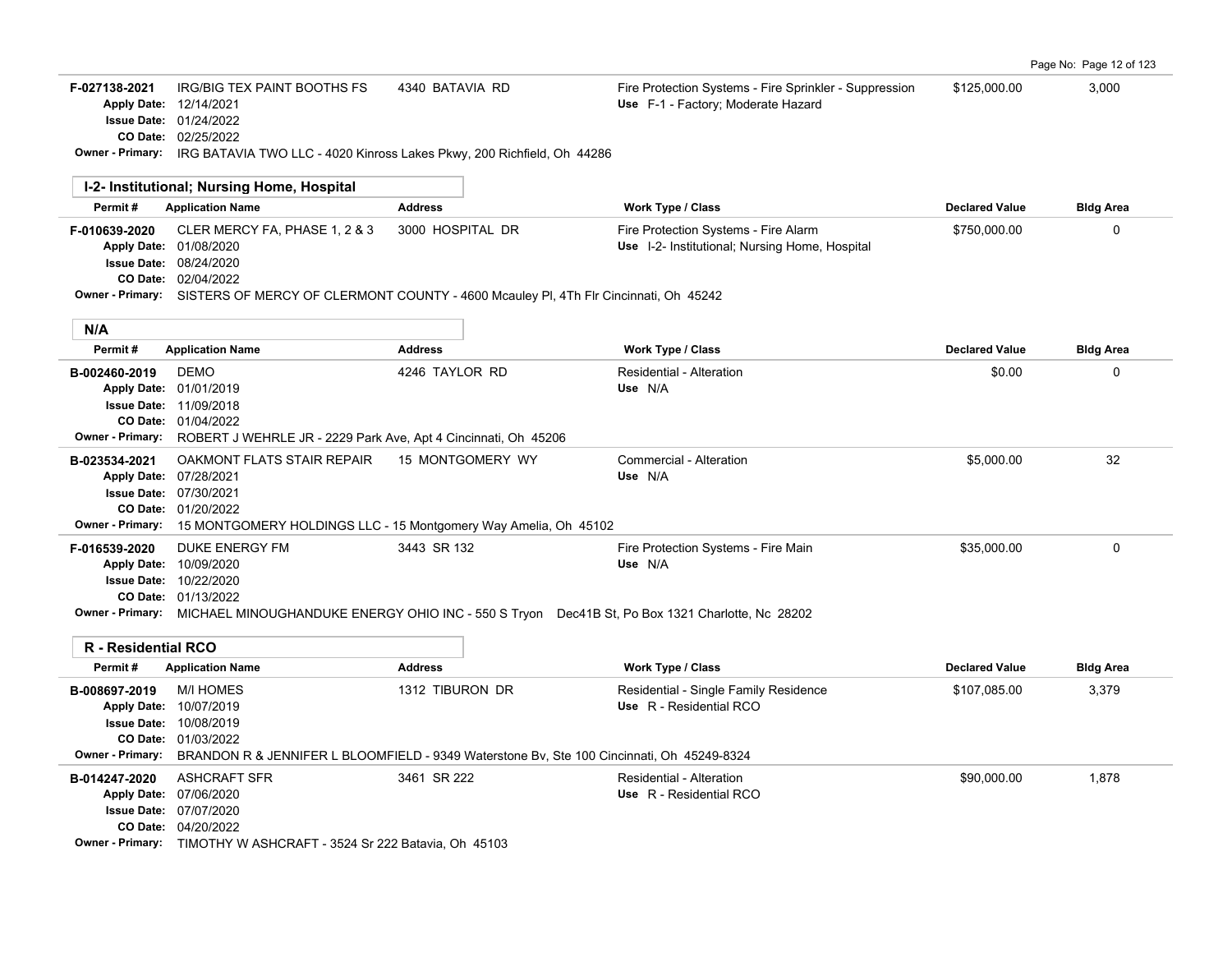Page No: Page 13 of 123

| B-014285-2020                            | SWEATLAND SFR<br>Apply Date: 07/07/2020<br><b>Issue Date: 07/08/2020</b><br>CO Date: 01/31/2022                                                                                             | 4505 CEDAR HILL DR<br>Owner - Primary: DAVID W & IRENE M SWEATLAND - 4505 Cedar Hill Dr Batavia, Oh 45103  | Residential - Single Family Residence<br>Use R - Residential RCO | \$375,000.00 | 6,880    |
|------------------------------------------|---------------------------------------------------------------------------------------------------------------------------------------------------------------------------------------------|------------------------------------------------------------------------------------------------------------|------------------------------------------------------------------|--------------|----------|
| B-017418-2020                            | <b>DECK</b><br>Apply Date: 11/13/2020<br><b>Issue Date: 11/23/2020</b><br>CO Date: 02/23/2022<br>Owner - Primary: BRUCE W & NICOLE R MICHEL - 26 Hammann Dr Amelia, Oh 45102                | 26 HAMMANN DR                                                                                              | Residential - Addition<br>Use R - Residential RCO                | \$3.500.00   | 132      |
| B-018131-2020                            | POOL INGROUND<br>Apply Date: 12/17/2020<br><b>Issue Date: 12/17/2020</b><br>CO Date: 03/04/2022<br>Owner - Primary: KENNETH M & LINDA J PRELL - 1160 Twin Gate St Amelia, Oh 45102          | 1160 TWIN GATE RN                                                                                          | Residential - Alteration<br>Use R - Residential RCO              | \$2,000.00   | $\Omega$ |
| B-019487-2021<br><b>Owner - Primary:</b> | TIM WILSON CUSTOM HOMES<br>Apply Date: 02/23/2021<br><b>Issue Date: 02/24/2021</b><br>CO Date: 03/08/2022<br>NICHOLAS E & MARIA A WILSON - 4330 Elizabeth Dr Batavia, Oh 45103              | 4330 ELIZABETH DR                                                                                          | Residential - Single Family Residence<br>Use R - Residential RCO | \$225,000.00 | 5,902    |
| B-019752-2021                            | BILLINGSLEY BLDG 11 UNIT A<br>Apply Date: 03/04/2021<br><b>Issue Date: 03/04/2021</b><br>CO Date: 01/27/2022<br>Owner - Primary: THE DREES COMPANY - 211 Grandview Dr Ft Mitchell, Ky 41017 | 4360 PRESTON PL                                                                                            | Residential - Single Family Unit<br>Use R - Residential RCO      | \$0.00       | 1,943    |
| B-019757-2021                            | BILLINGSLEY BLDG 11 UNIT C<br>Apply Date: 03/04/2021<br><b>Issue Date: 03/04/2021</b><br>CO Date: 02/17/2022<br>Owner - Primary: THE DREES COMPANY - 211 Grandview Dr Ft Mitchell, Ky 41017 | 4356 PRESTON PL                                                                                            | Residential - Single Family Unit<br>Use R - Residential RCO      | \$0.00       | 1,945    |
| B-019896-2021                            | BILLINGSLEY BLDG 10 UNIT B<br>Apply Date: 03/10/2021<br><b>Issue Date: 03/10/2021</b><br>CO Date: 04/15/2022                                                                                | 4359 PRESTON PL<br>Owner - Primary: THE DREES COMPANY - 211 Grandview Dr, Suite 100 Ft. Mitchell, Ky 45122 | Residential - Single Family Unit<br>Use R - Residential RCO      | \$0.00       | 3,093    |
| B-019899-2021                            | BILLINGSLEY BLDG 10 UNIT A<br>Apply Date: 03/10/2021<br><b>Issue Date: 03/10/2021</b><br>CO Date: 04/15/2022                                                                                | 4357 PRESTON PL<br>Owner - Primary: THE DREES COMPANY - 211 Grandview Dr, Suite 100 Ft. Mitchell, Ky 45122 | Residential - Single Family Unit<br>Use R - Residential RCO      | \$0.00       | 2,811    |
| B-019921-2021                            | BILLINGSLEY BLDG 6, UNIT C<br>Apply Date: 03/10/2021<br>Issue Date: 03/10/2021<br>CO Date: 01/03/2022<br>Owner - Primary: THE DREES COMPANY - 211 Grandview Dr Ft Mitchell, Ky 41017        | 4337 PRESTON PL                                                                                            | Residential - Single Family Unit<br>Use R - Residential RCO      | \$0.00       | 2,811    |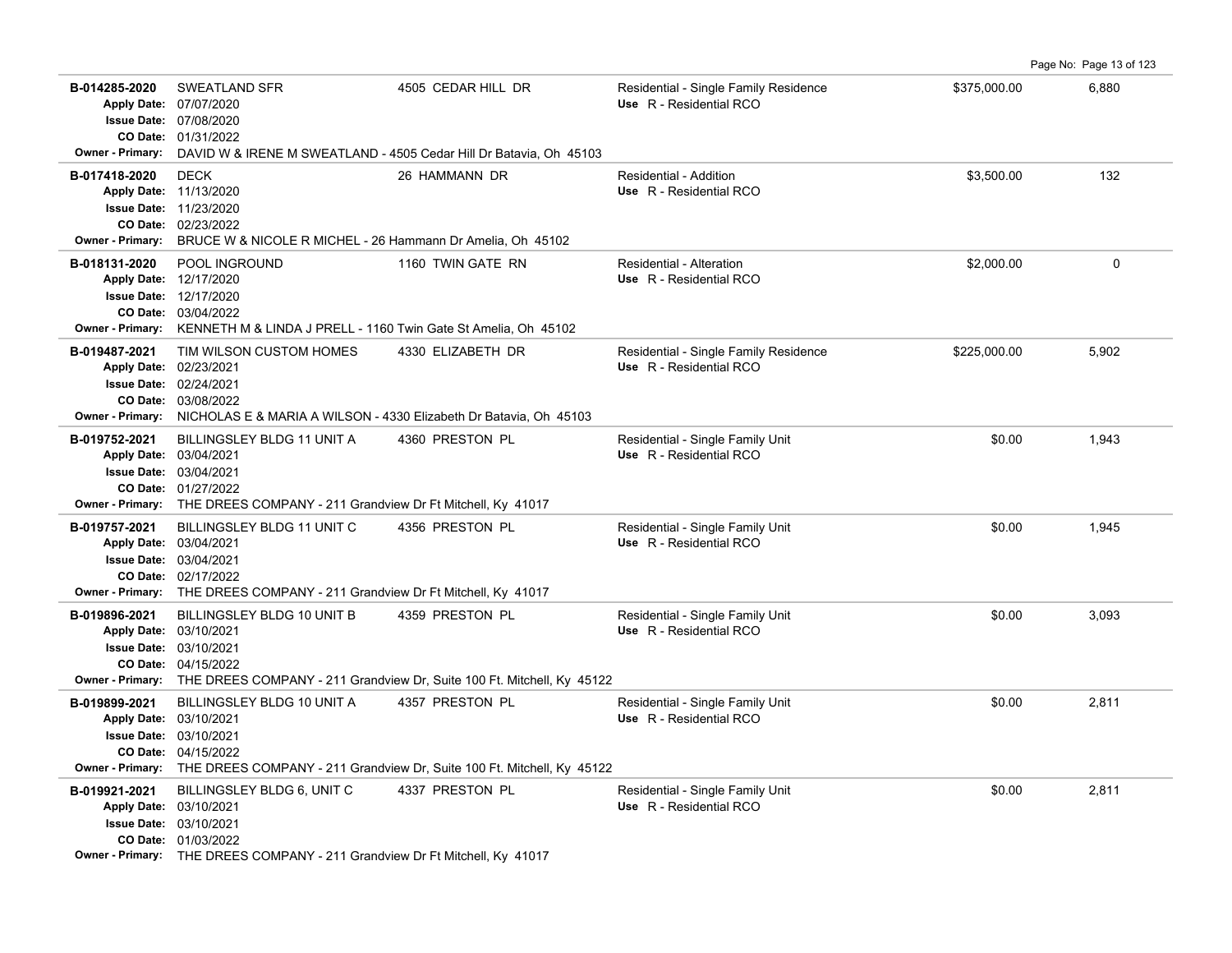Page No: Page 14 of 123

| B-020253-2021<br><b>Owner - Primary:</b> | <b>RLS CONSTRUCTION</b><br>Apply Date: 03/25/2021<br>Issue Date: 03/30/2021<br>CO Date: 03/08/2022<br>DAVID L & SUSAN A ALTOP - 1802 Chapel Woods Dr Batavia, Oh 45103                   | 1802 CHAPEL WOODS DR | Residential - Single Family Residence<br>Use R - Residential RCO | \$225,000.00 | 3,626 |
|------------------------------------------|------------------------------------------------------------------------------------------------------------------------------------------------------------------------------------------|----------------------|------------------------------------------------------------------|--------------|-------|
| B-022060-2021                            | <b>M/I HOMES</b><br>Apply Date: 05/27/2021<br><b>Issue Date: 05/28/2021</b><br>CO Date: 04/18/2022<br>Owner - Primary: ERIN & LAURA MILLSAPS - 1347 Tiburon Dr Batavia, Oh 45103         | 1347 TIBURON DR      | Residential - Single Family Residence<br>Use R - Residential RCO | \$98,945.00  | 4,208 |
| B-022369-2021                            | DREES HOMES<br>Apply Date: 06/09/2021<br>Issue Date: 06/14/2021<br>CO Date: 01/06/2022<br>Owner - Primary: THE DREES COMPANY - 211 Grandview Dr Ft Mitchell, Ky 41017                    | 1214 TWIN GATE RN    | Residential - Single Family Residence<br>Use R - Residential RCO | \$417,265.00 | 4,349 |
| B-022583-2021                            | <b>FISCHER SFH</b><br>Apply Date: 06/18/2021<br><b>Issue Date: 06/22/2021</b><br>CO Date: 04/04/2022<br>Owner - Primary: SHELTON DARRELL L & TRICIA M - 4778 Roses Run Batavia, Oh 45103 | 4778 ROSES RN        | Residential - Single Family Residence<br>Use R - Residential RCO | \$390,333.00 | 5,983 |
| B-022880-2021<br>Owner - Primary:        | <b>FISCHER SFH</b><br>Apply Date: 06/29/2021<br>Issue Date: 06/29/2021<br>CO Date: 04/04/2022<br>LEIA & ALEXANDER C SWART - 4780 Roses Run Batavia, Oh 45103                             | 4780 ROSES RN        | Residential - Single Family Residence<br>Use R - Residential RCO | \$319,512.00 | 6,237 |
| B-023443-2021<br><b>Owner - Primary:</b> | <b>FISCHER SFH</b><br>Apply Date: 07/24/2021<br><b>Issue Date: 07/27/2021</b><br>CO Date: 03/25/2022<br>BETHANY A & KENNETH SCHWIETER - 1380 Grandstand Ln Batavia, Oh 45103             | 1380 GRANDSTAND LN   | Residential - Single Family Residence<br>Use R - Residential RCO | \$294,493.00 | 5,080 |
| B-023445-2021                            | <b>FISCHER SFH</b><br>Apply Date: 07/24/2021<br>Issue Date: 07/28/2021<br>CO Date: 04/04/2022<br>Owner - Primary: SUSAN J HAAS - 1363 Grandstand Ln Batavia, Oh 45103                    | 1363 GRANDSTAND LN   | Residential - Single Family Residence<br>Use R - Residential RCO | \$293,280.00 | 5,295 |
| B-023447-2021<br><b>Owner - Primary:</b> | <b>FISCHER SFH</b><br>Apply Date: 07/24/2021<br><b>Issue Date: 07/28/2021</b><br>CO Date: 04/04/2022<br>JAMES D & KELLI M DAVIS - 1361 Grandstand Ln Batavia, Oh 45103                   | 1361 GRANDSTAND LN   | Residential - Single Family Residence<br>Use R - Residential RCO | \$234,499.00 | 4,737 |
| B-023573-2021                            | <b>FISCHER SFH</b><br>Apply Date: 07/29/2021<br><b>Issue Date: 07/30/2021</b><br>CO Date: 04/04/2022<br>Owner - Primary: DOMINIQUE BADJI - 1367 Grandstand Ln Batavia, Oh 45103          | 1367 GRANDSTAND LN   | Residential - Single Family Residence<br>Use R - Residential RCO | \$284,328.00 | 4,731 |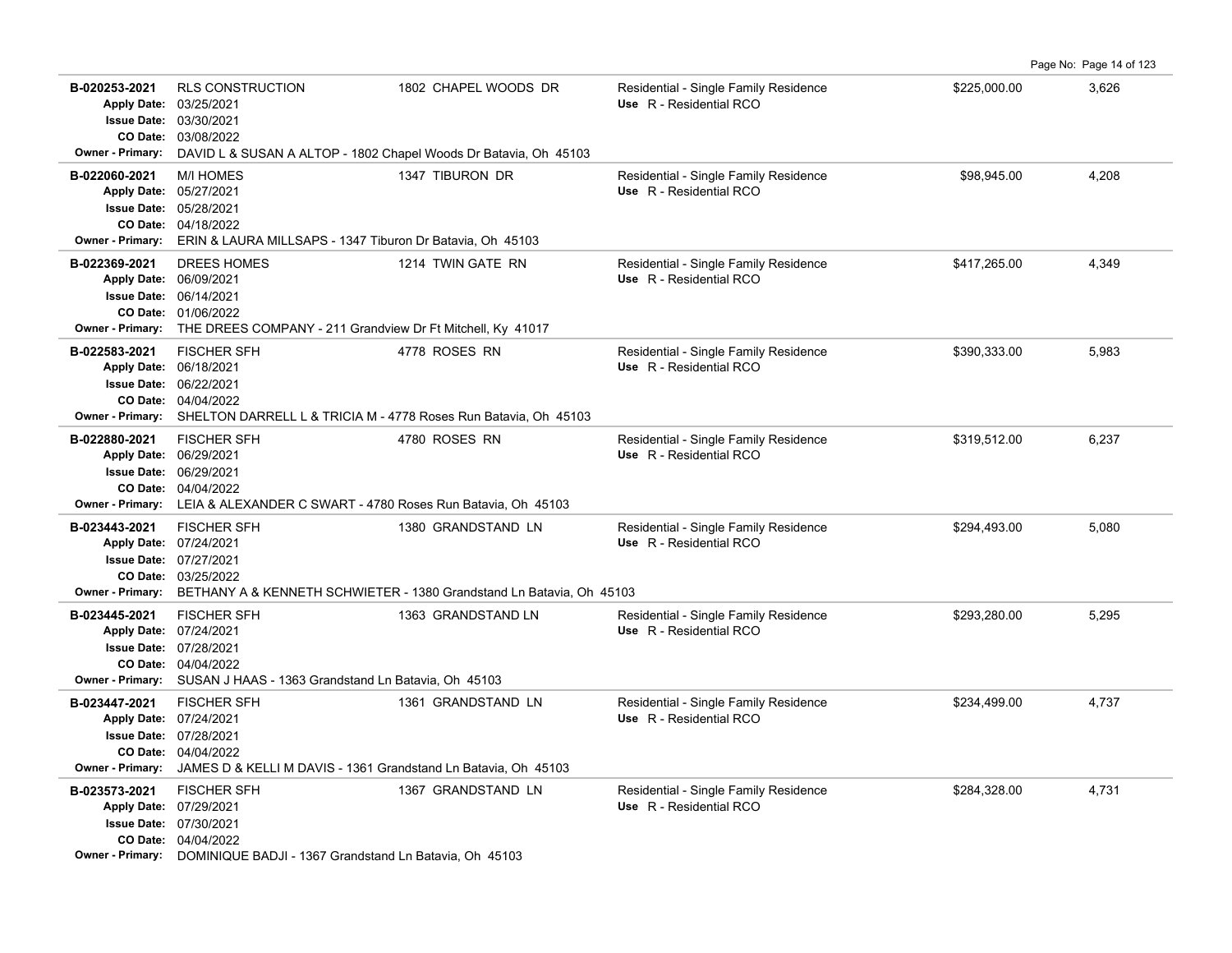| B-023820-2021<br><b>Owner - Primary:</b> | <b>HVAC REPLACEMENT</b><br>Apply Date: 08/04/2021<br><b>Issue Date: 08/04/2021</b><br>CO Date: 02/28/2022                                                                                       | 3923 GREENTREE TE<br>KELLIE MASSEY & KYLE JOHNSON - 3923 Greentree Te Amelia, Oh 45102                  | Residential - HVAC Replacement<br>Use R - Residential RCO | \$9,721.00  | $\mathbf 0$ |
|------------------------------------------|-------------------------------------------------------------------------------------------------------------------------------------------------------------------------------------------------|---------------------------------------------------------------------------------------------------------|-----------------------------------------------------------|-------------|-------------|
| B-023965-2021                            | <b>LIVING ROOM</b><br>Apply Date: 08/10/2021<br><b>Issue Date: 08/11/2021</b><br>CO Date: 02/08/2022<br>Owner - Primary: TIMOTHY A DEMARKO - 3323 Meadow Green St Amelia, Oh 45102              | 3323 MEADOW GREEN CT                                                                                    | Residential - Addition<br>Use R - Residential RCO         | \$35,000.00 | 360         |
| B-024754-2021                            | <b>GARAGE ALTERATION</b><br>Apply Date: 09/15/2021<br><b>Issue Date: 09/18/2021</b><br>CO Date: 02/28/2022                                                                                      | 3923 GREENTREE TE<br>Owner - Primary: KELLIE MASSEY & KYLE JOHNSON - 3923 Greentree Te Amelia, Oh 45102 | Residential - Alteration<br>Use R - Residential RCO       | \$1,838.00  | 148         |
| B-025044-2021<br>Apply Date: 09/27/2021  | <b>DECK</b><br><b>Issue Date: 10/02/2021</b><br>CO Date: 04/06/2022<br>Owner - Primary: JOSEPH M & YELENA V ELLIOTT - 4770 Roses Run Batavia, Oh 45103                                          | 4770 ROSES RN                                                                                           | Residential - Addition<br>Use R - Residential RCO         | \$20,000.00 | 256         |
| B-025198-2021                            | <b>BASEMENT FINISH</b><br>Apply Date: 10/01/2021<br><b>Issue Date: 10/04/2021</b><br>CO Date: 01/04/2022<br><b>Owner - Primary:</b> THAM & SY SREYPICH THAM - 1357 Tiburon Dr Batavia, Oh 45103 | 1357 TIBURON DR                                                                                         | Residential - Alteration<br>Use R - Residential RCO       | \$35.634.00 | 839         |
| B-026037-2021<br>Apply Date: 10/28/2021  | <b>BASEMENT FINISH</b><br><b>Issue Date: 11/08/2021</b><br>CO Date: 03/14/2022<br>Owner - Primary: JESSE & BRITTANY WOODALL - 1275 Blacksmith Cir Batavia, Oh 45103                             | 1275 BLACKSMITH CR                                                                                      | Residential - Alteration<br>Use R - Residential RCO       | \$42,558.00 | 1,101       |
| B-026277-2021<br>Apply Date: 11/05/2021  | <b>BASEMENT FINISH</b><br><b>Issue Date: 11/17/2021</b><br>CO Date: 03/16/2022<br><b>Owner - Primary:</b> CHAD A & MEGAN MOORE - 2378 Vista Lake Dr Batavia, Oh 45103                           | 2378 VISTA LAKE DR                                                                                      | Residential - Alteration<br>Use R - Residential RCO       | \$35,000.00 | 1,060       |
| B-026729-2021<br>Apply Date: 11/29/2021  | <b>BASEMENT FINISH</b><br><b>Issue Date: 12/02/2021</b><br>CO Date: 01/26/2022<br>Owner - Primary: PAMELA & JUSTIN HAYNES - 1220 Twin Gate Rn Amelia, Oh 45102                                  | 1220 TWIN GATE RN                                                                                       | Residential - Alteration<br>Use R - Residential RCO       | \$46,450.00 | 682         |
| B-026785-2021                            | <b>HVAC REPLACEMENT</b><br>Apply Date: 12/01/2021<br><b>Issue Date: 12/01/2021</b><br>CO Date: 01/10/2022<br><b>Owner - Primary:</b> LYDIA WEHRMEYER - 309 Heatherview St Batavia, Oh 45103     | 309 HEATHER VIEW DR                                                                                     | Residential - HVAC Replacement<br>Use R - Residential RCO | \$13,000.00 | $\mathbf 0$ |

Page No: Page 15 of 123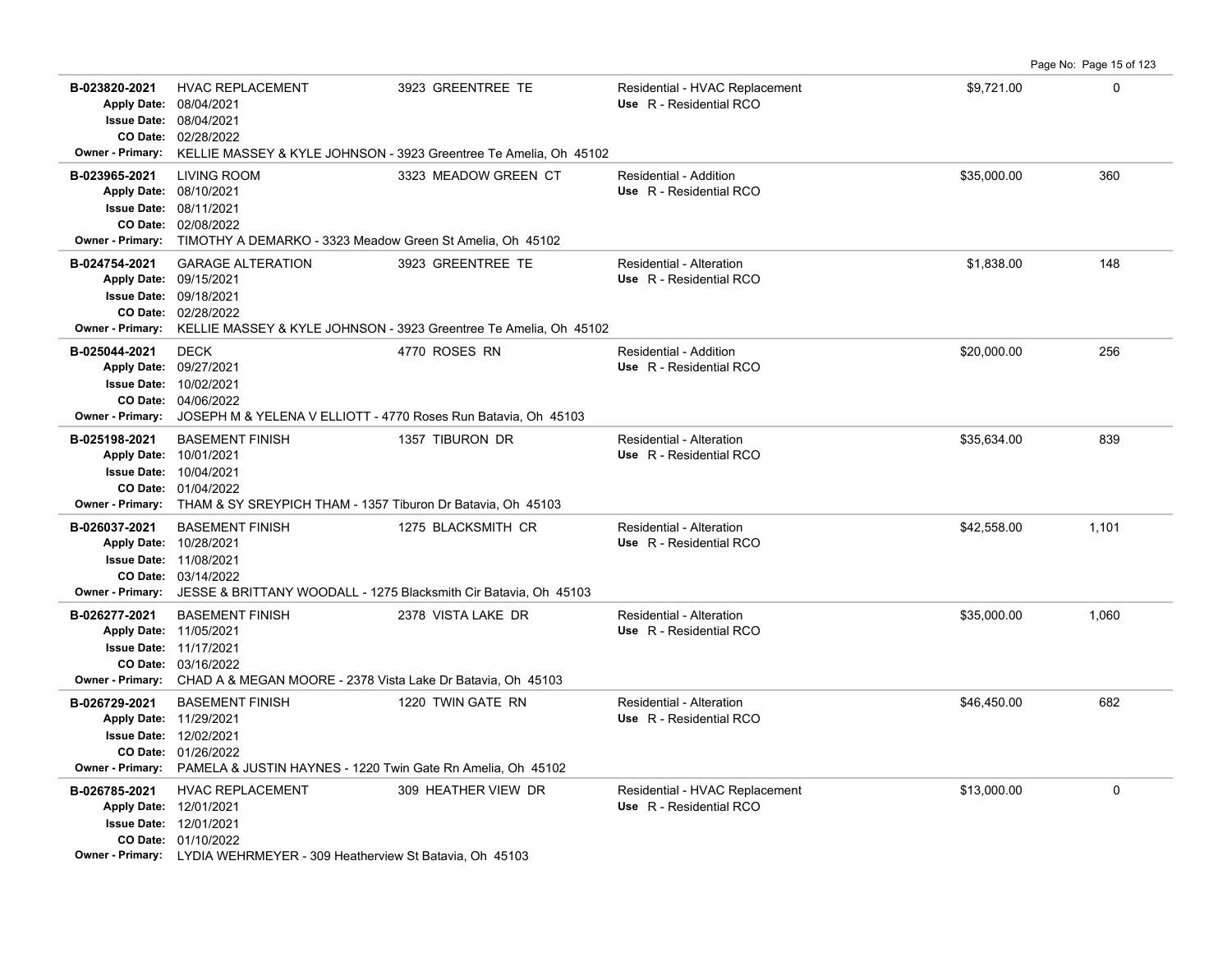Page No: Page 16 of 123

| B-026813-2021<br>Owner - Primary:        | <b>BASEMENT FINISH</b><br>Apply Date: 12/02/2021<br><b>Issue Date: 12/13/2021</b><br>CO Date: 02/28/2022<br>ANTHONY & AN SHOEMAKE - 1355 Tiburon Dr Batavia, Oh 45103              | 1355 TIBURON DR                                                                                                | Residential - Alteration<br>Use R - Residential RCO              | \$26,920.00  | 704      |
|------------------------------------------|------------------------------------------------------------------------------------------------------------------------------------------------------------------------------------|----------------------------------------------------------------------------------------------------------------|------------------------------------------------------------------|--------------|----------|
| B-026850-2021<br><b>Owner - Primary:</b> | <b>HVAC REPLACEMENT</b><br>Apply Date: 12/03/2021<br><b>Issue Date: 12/03/2021</b><br>CO Date: 03/08/2022<br>ORA R JR & KAREN L STEWARD - 4745 Turfway Trce Batavia, Oh 45103      | 4745 TURFWAY TRL                                                                                               | Residential - HVAC Replacement<br>Use R - Residential RCO        | \$12,149.00  | 0        |
| B-026856-2021<br><b>Owner - Primary:</b> | <b>FISCHER SFH</b><br>Apply Date: 12/03/2021<br><b>Issue Date: 12/08/2021</b><br>CO Date: 04/28/2022                                                                               | 1364 GRANDSTAND LN<br>GRAND COMMUNITIES LTD - 3940 Olympic BI, Ste 400 Erlanger, Ky 41018                      | Residential - Single Family Residence<br>Use R - Residential RCO | \$332,480.00 | 4,550    |
| B-026873-2021<br><b>Owner - Primary:</b> | <b>HVAC REPLACEMENT</b><br>Apply Date: 12/06/2021<br><b>Issue Date: 12/07/2021</b><br>CO Date: 01/06/2022<br>JESSICA A KENNEDY - 3603 North Heartwood Rd Amelia, Oh 45102          | 3603 NORTH HEARTWOOD RD                                                                                        | Residential - HVAC Replacement<br>Use R - Residential RCO        | \$11,000.00  | $\Omega$ |
| B-026875-2021<br>Owner - Primary:        | <b>DECK</b><br>Apply Date: 12/06/2021<br>Issue Date: 12/10/2021<br>CO Date: 01/13/2022<br>ROBIN SWARTZ - 1343 Tiburon Dr Batavia, Oh 45103                                         | 1343 TIBURON DR                                                                                                | Residential - Addition<br>Use R - Residential RCO                | \$13,000.00  | 144      |
| B-027001-2021<br><b>Owner - Primary:</b> | <b>ELECTRIC GATE</b><br>Apply Date: 12/09/2021<br><b>Issue Date: 12/09/2021</b><br>CO Date: 01/10/2022<br>GARY R & MICHELLE L SPOON - 4570 Shepherds Wy Batavia, Oh 45103          | 4570 SHEPHERDS WY                                                                                              | Residential - Alteration<br>Use R - Residential RCO              | \$4,000.00   | 0        |
| B-027047-2021                            | <b>CARPORT</b><br>Apply Date: 12/10/2021<br>Issue Date: 12/15/2021<br>CO Date: 01/06/2022<br>Owner - Primary: STEVEN & MIA SUPE - 4751 Olive Branch Stonelick Rd Batavia, Oh 45103 | 4751 OLIVE BRANCH STONELICK                                                                                    | Residential - Accessory Structure<br>Use R - Residential RCO     | \$8,000.00   | 576      |
| B-027083-2021<br><b>Owner - Primary:</b> | <b>SOLAR PANELS</b><br>Apply Date: 12/13/2021<br><b>Issue Date: 12/17/2021</b><br>CO Date: 03/28/2022                                                                              | 3736 WATERSTONE<br>KYLE PELGEN & JACLYN BAYLESS - 3736 Waterstone Dr Amelia, Oh 45102                          | <b>Residential - Solar Panels</b><br>Use R - Residential RCO     | \$9,000.00   | 0        |
| B-027153-2021                            | <b>HVAC REPLACEMENT</b><br>Apply Date: 12/15/2021<br>Issue Date: 12/15/2021<br>CO Date: 01/26/2022                                                                                 | 4229 PEACE HAVEN LN<br>Owner - Primary: MARK KOLAKOWSKI & YULING HUANG - 4229 Peace Haven Ln Batavia, Oh 45103 | Residential - HVAC Replacement<br>Use R - Residential RCO        | \$8,280.00   | 0        |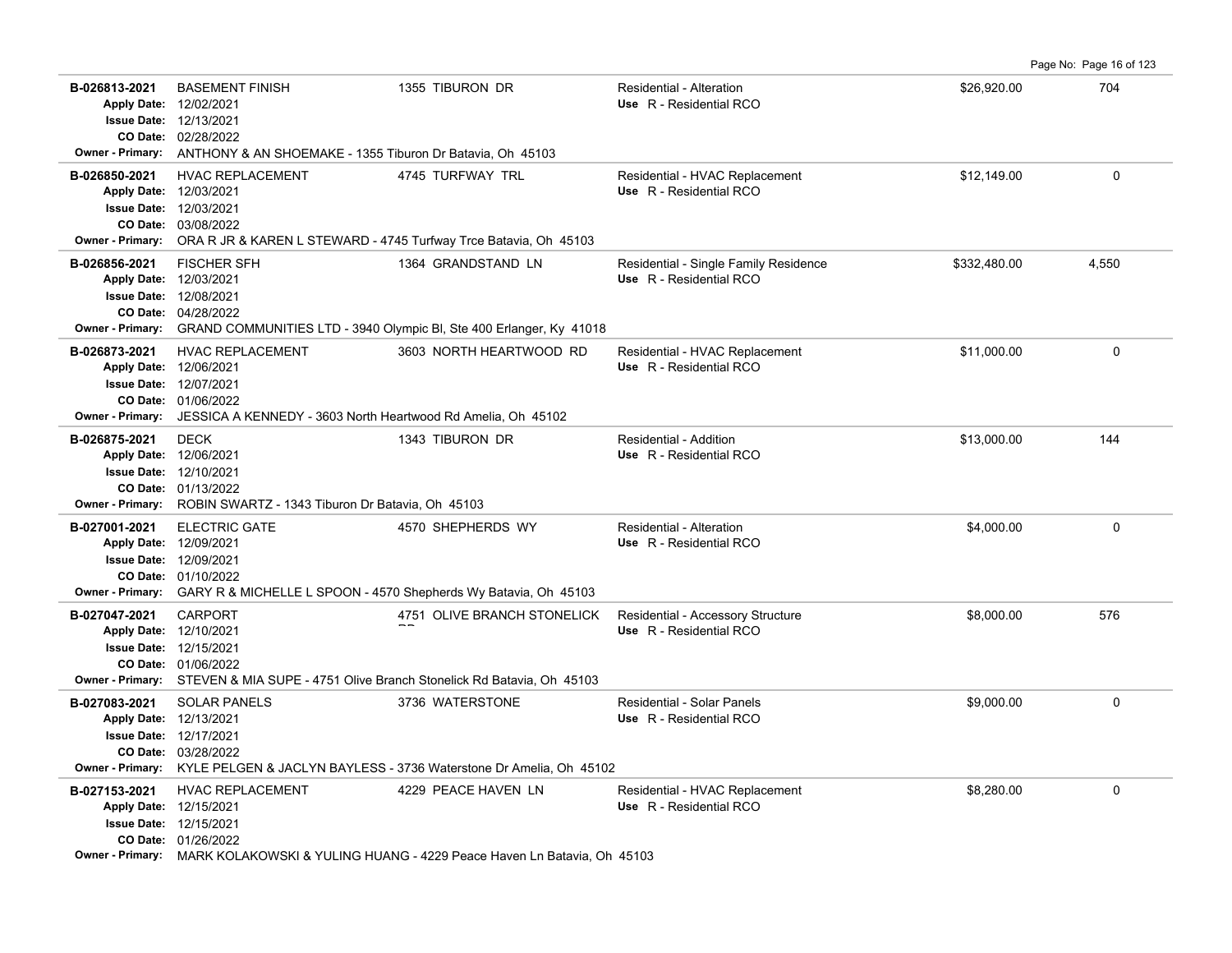|                                                                    |                                                                                                                                                                                               |                           |                                                                   |             | Page No: Page 17 of 123 |
|--------------------------------------------------------------------|-----------------------------------------------------------------------------------------------------------------------------------------------------------------------------------------------|---------------------------|-------------------------------------------------------------------|-------------|-------------------------|
| B-027188-2021<br>Apply Date: 12/16/2021                            | <b>DECK</b><br><b>Issue Date: 12/17/2021</b><br>CO Date: 01/05/2022<br><b>Owner - Primary:</b> HOPE NELSON & TYLER COLLISHAW - 4825 Paddock Crossing Batavia, Oh 45103                        | 4825 PADDOCK CROSSING     | Residential - Accessory Structure<br>Use R - Residential RCO      | \$8,000.00  | 120                     |
| B-027235-2021<br>Apply Date: 12/20/2021                            | <b>HVAC REPLACEMENT</b><br><b>Issue Date: 12/20/2021</b><br>CO Date: 01/03/2022<br>Owner - Primary: LYNN A & SIMCHECK RUSSEL K BRINKLEY - 1554 Thornberry Rd Amelia, Oh 45102                 | 1554 THORNBERRY RD        | Residential - HVAC Replacement<br>Use R - Residential RCO         | \$6.268.00  | $\Omega$                |
| B-027327-2021<br>Apply Date: 12/27/2021<br><b>Owner - Primary:</b> | <b>DECK W/ROOF</b><br><b>Issue Date: 01/14/2022</b><br>CO Date: 01/25/2022<br>RONALD & ANGELA SWEET - 4002 lvy Wood Dr Amelia, Oh 45102                                                       | 4002 IVY WOOD DR          | Residential - Addition<br>Use R - Residential RCO                 | \$10,500.00 | 320                     |
| B-027411-2022<br><b>Owner - Primary:</b>                           | <b>ELECTRIC SERVICE</b><br>Apply Date: 01/03/2022<br><b>Issue Date: 01/04/2022</b><br>CO Date: 03/16/2022<br>NICK DAVIS - 852 Castle Bay Dr Cincinnati, Oh 45245                              | 38 ROSE LN                | Residential - Electric Service Upgrade<br>Use R - Residential RCO | \$200.00    | $\Omega$                |
| B-027415-2022                                                      | <b>ELECTRIC REPAIR</b><br>Apply Date: 01/04/2022<br><b>Issue Date: 01/04/2022</b><br>CO Date: 01/06/2022<br>Owner - Primary: ROLAND A & EARLYN L GIROUARD - 2638 Herold Rd Batavia, Oh 45103  | 2638 HEROLD RD            | Residential - Alteration<br>Use R - Residential RCO               | \$3,838.00  | $\mathbf 0$             |
| B-027462-2022<br>Owner - Primary:                                  | <b>HVAC REPLACEMENT</b><br>Apply Date: 01/06/2022<br><b>Issue Date: 01/06/2022</b><br>CO Date: 03/09/2022<br>FRANK A PRZEWOZNIK - 3551 S Heartwood Rd Amelia, Oh 45102                        | 3551 SOUTH HEARTWOOD RD   | Residential - HVAC Replacement<br>Use R - Residential RCO         | \$12,500.00 | $\mathbf 0$             |
| B-027489-2022                                                      | <b>DECK</b><br>Apply Date: 01/07/2022<br><b>Issue Date: 01/10/2022</b><br>CO Date: 03/08/2022<br>Owner - Primary: RICHARD & MARGARET M PORTER - 1365 Grandstand Ln Batavia, Oh 45103          | 1365 GRANDSTAND LN        | Residential - Addition<br>Use R - Residential RCO                 | \$10,000.00 | 224                     |
| B-027619-2022<br><b>Owner - Primary:</b>                           | ROOF REPLACEMENT<br>Apply Date: 01/14/2022<br><b>Issue Date: 01/14/2022</b><br>CO Date: 02/01/2022<br>JOSHUA K EDMONDSON - 2038 Sunset View Ln Amelia, Oh 45102                               | 96 AMELIA OLIVE BRANCH RD | Residential - Roof Replacement<br>Use R - Residential RCO         | \$16,130.00 | $\mathbf 0$             |
| B-027649-2022                                                      | <b>ELECTRIC UPGRADE</b><br>Apply Date: 01/18/2022<br><b>Issue Date: 01/18/2022</b><br>CO Date: 01/24/2022<br>Owner - Primary: SHAPE UP PROPERTIES LLC - 5345 Brushy Fork Rd Batavia, Oh 45103 | 2604 HEROLD RD            | Residential - Electric Service Upgrade<br>Use R - Residential RCO | \$1,000.00  | $\Omega$                |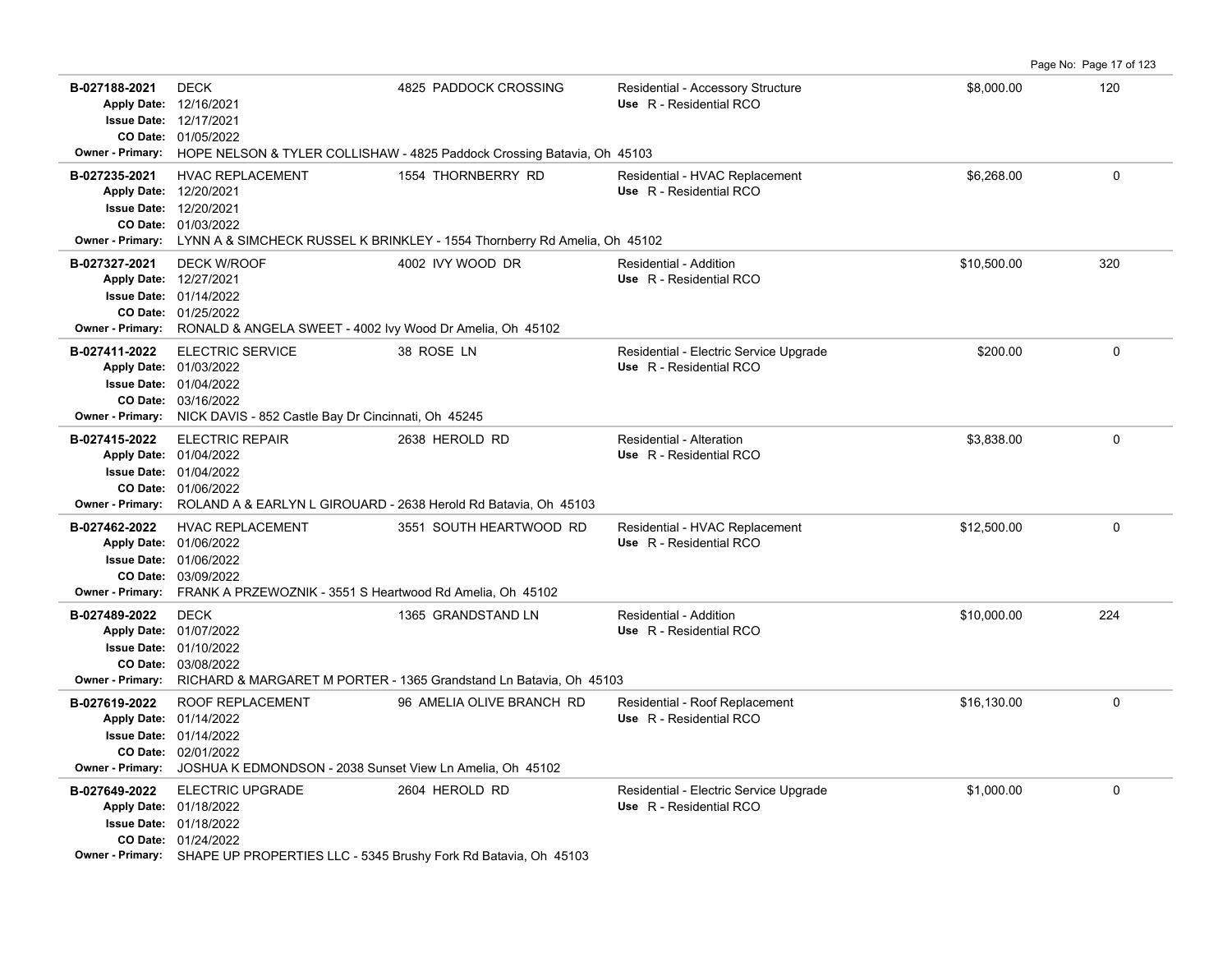Page No: Page 18 of 123

| B-027650-2022 | <b>HVAC REPLACEMENT</b><br>Apply Date: 01/19/2022<br><b>Issue Date: 01/19/2022</b><br>CO Date: 01/31/2022                                                                                      | 3676 SHOREWOOD DR<br>Owner - Primary: FREDRICK L & PAMELA SIMPSON MOLESKI - 3676 Shorewood Dr Amelia, Oh 45102 | Residential - HVAC Replacement<br>Use R - Residential RCO     | \$12,000.00 | $\Omega$    |
|---------------|------------------------------------------------------------------------------------------------------------------------------------------------------------------------------------------------|----------------------------------------------------------------------------------------------------------------|---------------------------------------------------------------|-------------|-------------|
| B-027709-2022 | <b>HVAC REPLACEMENT</b><br>Apply Date: 01/21/2022<br><b>Issue Date: 01/21/2022</b><br>CO Date: 02/02/2022<br>Owner - Primary: ANITA & THOMAS WILLIAMS - 4624 Steeplechase Dr Batavia, Oh 45103 | 4624 STEEPLECHASE DR                                                                                           | Residential - HVAC Replacement<br>Use R - Residential RCO     | \$11,900.00 | $\Omega$    |
| B-027733-2022 | <b>HVAC REPLACEMENT</b><br>Apply Date: 01/24/2022<br><b>Issue Date: 01/25/2022</b><br>CO Date: 01/27/2022<br>Owner - Primary: STEVEN B HOSE - 1401 Stone Fox Dr Batavia, Oh 45103              | 1401 STONE FOX DR                                                                                              | Residential - HVAC Replacement<br>Use R - Residential RCO     | \$17,200.00 | $\mathbf 0$ |
| B-027745-2022 | GENERATOR ELECTRIC, NG PP<br>Apply Date: 01/24/2022<br><b>Issue Date: 01/24/2022</b><br>CO Date: 02/22/2022<br>Owner - Primary: STEPHEN & AMANDA SENANEFES - 2532 Gadwall Ln Batavia, Oh 45103 | 2532 GADWALL LN                                                                                                | Residential - Alteration<br>Use R - Residential RCO           | \$8,500.00  | $\mathbf 0$ |
| B-027908-2022 | <b>HVAC REPLACEMENT</b><br>Apply Date: 02/04/2022<br><b>Issue Date: 02/07/2022</b><br>CO Date: 03/14/2022<br>Owner - Primary: JEANNETTE MAROIS - 1540 Thornberry Rd Amelia, Oh 45102           | 1540 THORNBERRY RD                                                                                             | Residential - HVAC Replacement<br>Use R - Residential RCO     | \$11,595.00 | 0           |
| B-027909-2022 | <b>HVAC REPLACEMENT</b><br>Apply Date: 02/04/2022<br><b>Issue Date: 02/07/2022</b><br>CO Date: 02/16/2022                                                                                      | 4551 CEDAR HILL DR<br>Owner - Primary: BRUCE N & JENNIFER L THOMPSON - 4551 Cedar Hill Dr Batavia, Oh 45103    | Residential - HVAC Replacement<br>Use R - Residential RCO     | \$15,850.00 | $\mathbf 0$ |
| B-027921-2022 | HVAC REPLACEMENT<br>Apply Date: 02/04/2022<br><b>Issue Date: 02/10/2022</b><br>CO Date: 02/22/2022<br>Owner - Primary: WILLIAM C BECK - 3555 South Heartwood Rd Amelia, Oh 45102               | 3555 SOUTH HEARTWOOD RD                                                                                        | Residential - HVAC Replacement<br>Use R - Residential RCO     | \$3,520.00  | $\mathbf 0$ |
| B-027923-2022 | TAYLOR HVAC REPLACEMENT<br>Apply Date: 02/04/2022<br><b>Issue Date: 02/04/2022</b><br>CO Date: 02/18/2022<br>Owner - Primary: DOROTHY A TAYLOR - 2123 Commons Dr Batavia, Oh 45103             | 2123 COMMONS CIRCLE DR                                                                                         | Commercial - MFAM HVAC Replacement<br>Use R - Residential RCO | \$10,500.00 | $\mathbf 0$ |
| B-027943-2022 | <b>HVAC REPLACEMENT</b><br>Apply Date: 02/07/2022<br>Issue Date: 02/07/2022<br>CO Date: 03/14/2022<br>Owner - Primary: STEPHEN L NIEMAN - 3311 Meadowgreen Ct Amelia, Oh 45102                 | 3311 MEADOW GREEN CT                                                                                           | Residential - HVAC Replacement<br>Use R - Residential RCO     | \$10,000.00 | $\mathbf 0$ |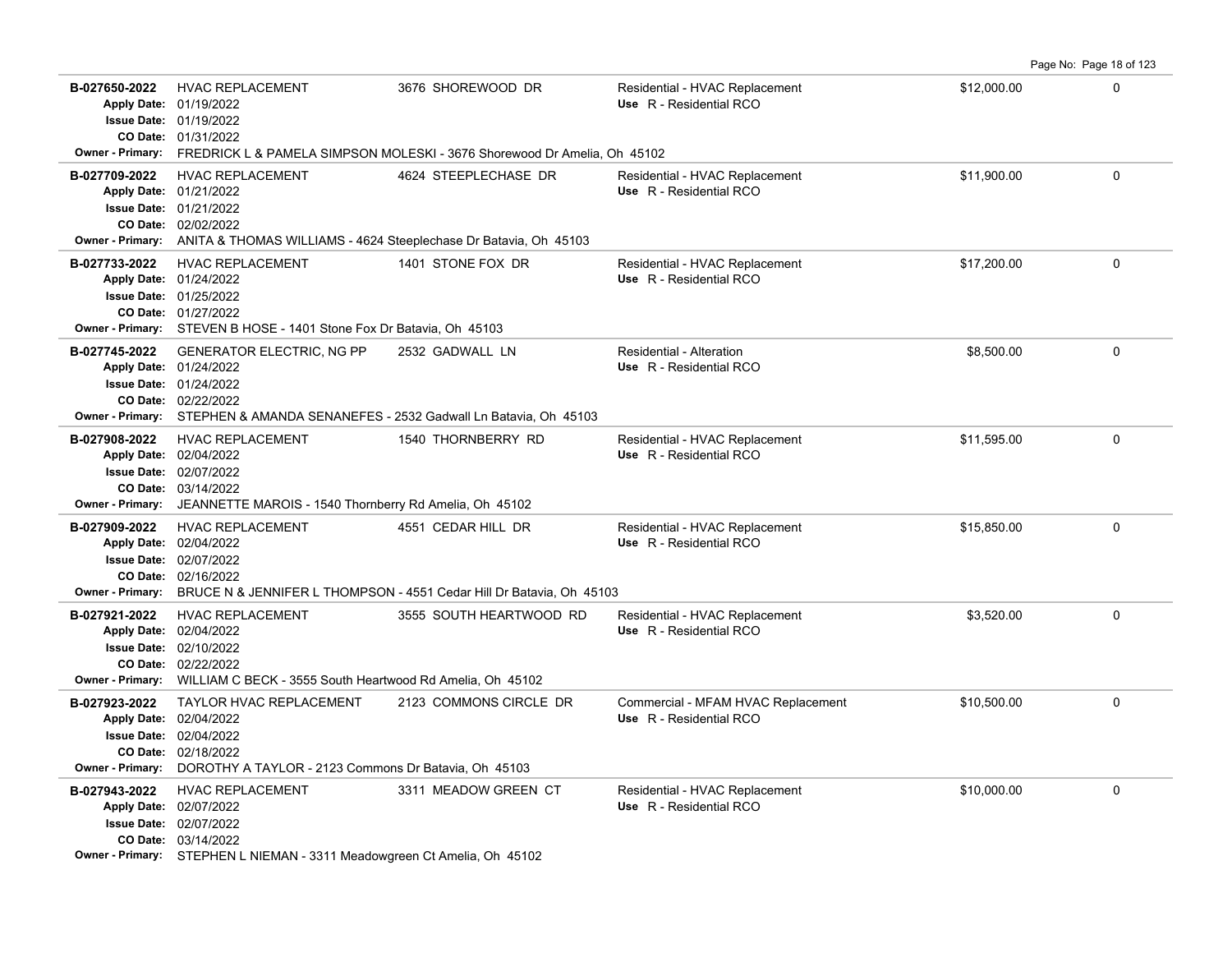|                                          |                                                                                                                                                                                                            |                            |                                                                   |             | Page No: Page 19 of 123 |
|------------------------------------------|------------------------------------------------------------------------------------------------------------------------------------------------------------------------------------------------------------|----------------------------|-------------------------------------------------------------------|-------------|-------------------------|
| B-028187-2022                            | <b>HVAC REPLACEMENT</b><br>Apply Date: 02/17/2022<br>Issue Date: 02/17/2022<br>CO Date: 03/02/2022                                                                                                         | 1396 WHITAKER LN           | Residential - HVAC Replacement<br>Use R - Residential RCO         | \$9,725.00  | $\mathbf 0$             |
|                                          | <b>Owner - Primary:</b> MAYA C DANIEL - 1396 Whitaker Ln Amelia, Oh 45102                                                                                                                                  |                            |                                                                   |             |                         |
| B-028321-2022                            | <b>GENERATOR NG PP, ELEC</b><br>Apply Date: 02/24/2022<br><b>Issue Date: 02/24/2022</b><br>CO Date: 03/16/2022<br>Owner - Primary: MICHAEL A & PHYLLIS T CRAWFORD - 2309 Chesterfield Ln Batavia, Oh 45103 | 2309 CHESTERFIELD LN       | Residential - Alteration<br>Use R - Residential RCO               | \$8.600.00  | $\Omega$                |
| B-028435-2022                            | <b>ELECTRIC REPAIR</b><br>Apply Date: 03/01/2022<br>Issue Date: 03/01/2022<br>CO Date: 03/17/2022<br><b>Owner - Primary:</b> WILLIAM J MARKS - 121 Madison Park Dr Batavia, Oh 45103                       | 121 MADISON PARK           | Residential - Electric Service Upgrade<br>Use R - Residential RCO | \$3,000.00  | $\mathbf 0$             |
| B-028536-2022<br><b>Owner - Primary:</b> | PARSONS ELECTRIC<br>Apply Date: 03/03/2022<br>Issue Date: 03/03/2022<br>CO Date: 03/04/2022<br>REX & DEANA PARSONS - 4624 Citation Ct Batavia, Oh 45103                                                    | 2159 COMMONS CIRCLE DR     | Commercial - Alteration<br>Use R - Residential RCO                | \$5,000.00  | $\mathbf 0$             |
| B-028618-2022                            | <b>HVAC REPLACEMENT</b><br>Apply Date: 03/07/2022<br>Issue Date: 03/07/2022<br>CO Date: 04/15/2022<br>Owner - Primary: OFELIA CITTADINO - 3568 South Heartwood Rd Amelia, Oh 45102                         | 3568 SOUTH HEARTWOOD RD    | Residential - HVAC Replacement<br>Use R - Residential RCO         | \$14.000.00 | $\Omega$                |
| B-028681-2022                            | ELECTRIC UPGRADE<br>Apply Date: 03/09/2022<br>Issue Date: 03/09/2022<br>CO Date: 03/22/2022<br>Owner - Primary: ROY E ADAIR - 3936 Shawnas Way Amelia, Oh 45102                                            | 3936 SHAWNA'S WY           | Residential - Electric Service Upgrade<br>Use R - Residential RCO | \$2,000.00  | $\mathbf 0$             |
| B-028954-2022                            | <b>DRIVEWAY</b><br>Apply Date: 03/14/2022<br><b>Issue Date: 03/14/2022</b><br>CO Date: 03/18/2022<br><b>Owner - Primary:</b> NEAL R & TRACY L REDMOND - 3688 Charter Oak Amelia, Oh 45102                  | 3688 CHARTER OAK           | Residential - Site Development<br>Use R - Residential RCO         | \$6,000.00  | $\mathbf 0$             |
| B-029075-2022<br><b>Owner - Primary:</b> | <b>DECK</b><br>Apply Date: 03/18/2022<br><b>Issue Date: 04/06/2022</b><br>CO Date: 04/28/2022<br>DENNIS & JESSICA SWARTS - 4062 Balboa Dr Batavia, Oh 45103                                                | 4062 BALBOA DR             | Residential - Accessory Structure<br>Use R - Residential RCO      | \$4,000.00  | 240                     |
| B-029086-2022                            | <b>SHED</b><br>Apply Date: 03/18/2022<br>Issue Date: 03/21/2022<br>CO Date: 03/29/2022<br><b>Owner - Primary:</b> JOHN D & PATRICIA A HUTCHINSON - 116 Amelia Olive Branch Rd Amelia, Oh 45102             | 116 AMELIA OLIVE BRANCH RD | Residential - Accessory Structure<br>Use R - Residential RCO      | \$6,500.00  | $\mathbf 0$             |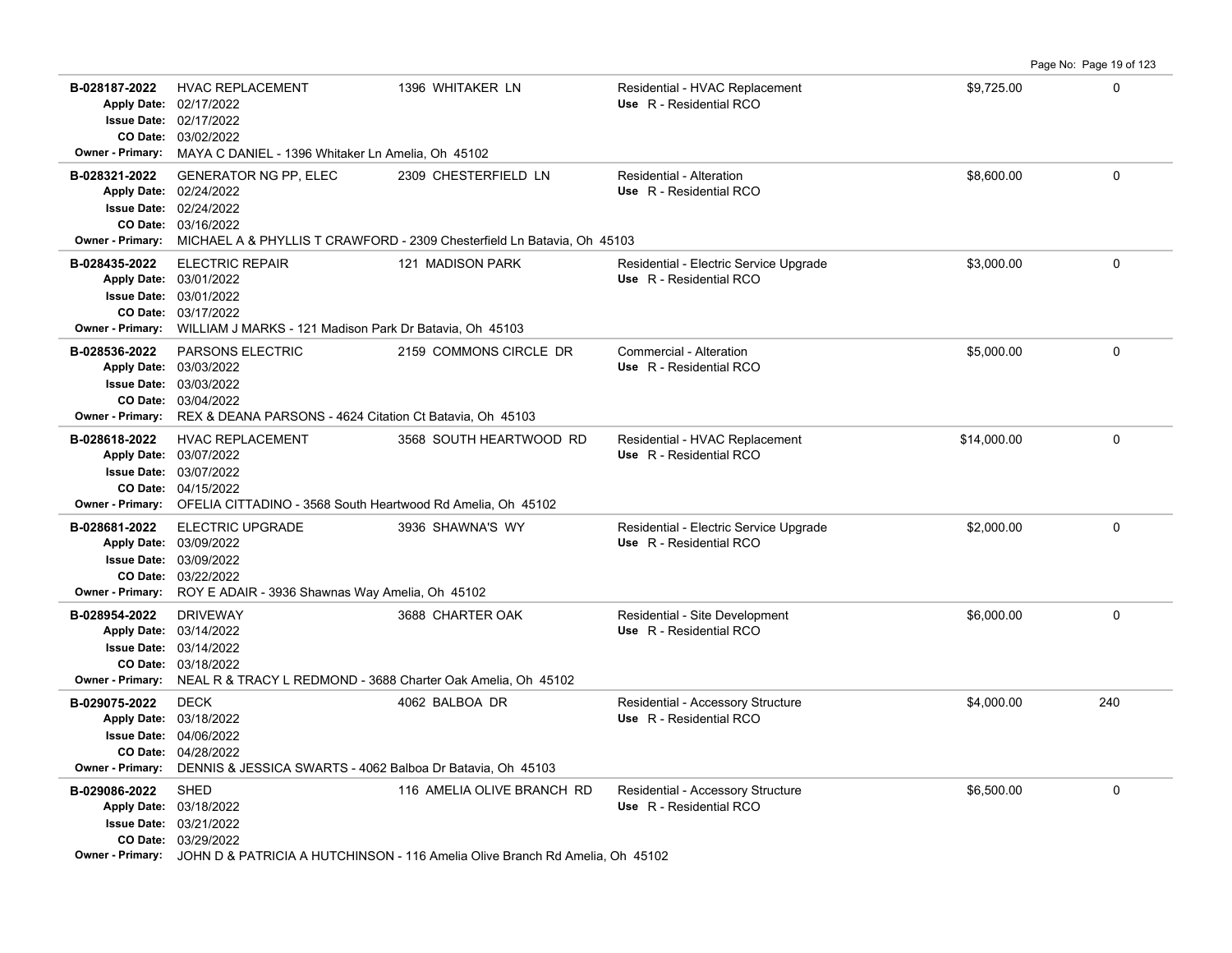Page No: Page 20 of 123

| B-029156-2022                            | <b>HVAC REPLACEMENT</b><br>Apply Date: 03/22/2022<br><b>Issue Date: 03/22/2022</b><br>CO Date: 04/26/2022<br>Owner - Primary: BEN REARDONMMR & BRR - 4282 Fox Ridge Dr Batavia, Oh 45103                 | 4282 FOX RIDGE DR   | Residential - HVAC Replacement<br>Use R - Residential RCO                                | \$18,868.00           | $\Omega$         |
|------------------------------------------|----------------------------------------------------------------------------------------------------------------------------------------------------------------------------------------------------------|---------------------|------------------------------------------------------------------------------------------|-----------------------|------------------|
| B-029157-2022<br><b>Owner - Primary:</b> | <b>HVAC REPLACEMENT</b><br>Apply Date: 03/22/2022<br><b>Issue Date: 03/22/2022</b><br>CO Date: 04/22/2022<br>JOSEPH F & NINA J SCHIRMER - 43 Amelia Park Dr Amelia, Oh 45102                             | 43 AMELIA PARK DR   | Residential - HVAC Replacement<br>Use R - Residential RCO                                | \$10,000.00           | 0                |
| B-029168-2022<br><b>Owner - Primary:</b> | <b>HVAC REPLACEMENT</b><br>Apply Date: 03/22/2022<br><b>Issue Date: 03/23/2022</b><br>CO Date: 04/04/2022<br>TROY W & MARY S GREGORY - 4208 Christopher Ct Batavia, Oh 45103                             | 4208 CHRISTOPHER CT | Residential - HVAC Replacement<br>Use R - Residential RCO                                | \$12,244.00           | $\mathbf 0$      |
| B-029199-2022                            | <b>RAMP</b><br>Apply Date: 03/23/2022<br><b>Issue Date: 03/25/2022</b><br>CO Date: 04/08/2022<br>Owner - Primary: ROBERT E & JANE M ELLIOTT - 10 Lawson Dr Amelia, Oh 45102                              | 10 LAWSON DR        | Residential - Addition<br>Use R - Residential RCO                                        | \$4.000.00            | 45               |
| B-029696-2022<br>Owner - Primary:        | <b>HVAC REPLACEMENT &amp; NGPP</b><br>Apply Date: 04/12/2022<br>Issue Date: 04/12/2022<br>CO Date: 04/14/2022<br>DAVID B & NATASHA D COMBS - 53 Wolfer Dr Amelia, Oh 45102                               | 53 WOLFER DR        | Residential - HVAC Replacement<br>Use R - Residential RCO                                | \$10,398.00           | $\mathbf 0$      |
| B-029930-2022                            | ROOF REPLACEMENT<br>Apply Date: 04/15/2022<br><b>Issue Date: 04/15/2022</b><br>CO Date: 04/28/2022<br><b>Owner - Primary:</b> WILLIAM & SHAUNA ROGERS - 42 Amelia Park Dr Amelia, Oh 45102               | 42 AMELIA PARK DR   | Residential - Roof Replacement<br>Use R - Residential RCO                                | \$5,000.00            | $\mathbf 0$      |
| Permit#                                  | R-3 - Residential; Multi-family, Congregate Care<br><b>Application Name</b>                                                                                                                              | <b>Address</b>      | Work Type / Class                                                                        | <b>Declared Value</b> | <b>Bldg Area</b> |
| B-018963-2021<br><b>Owner - Primary:</b> | BILLINGSLEY BLDG 9 UNIT A<br>Apply Date: 02/04/2021<br><b>Issue Date: 02/04/2021</b><br>CO Date: 03/02/2022<br>THE DREES COMPANY - 211 Grandview Dr Ft Mitchell, Ky 41017                                | 4351 PRESTON PL     | Residential - Single Family Unit<br>Use R-3 - Residential; Multi-family, Congregate Care | \$0.00                | 2,811            |
| B-018964-2021                            | <b>BILLINGSLEY BLDG 9 UNIT B</b><br>Apply Date: 02/04/2021<br><b>Issue Date: 02/04/2021</b><br>CO Date: 03/08/2022<br><b>Owner - Primary:</b> THE DREES COMPANY - 211 Grandview Dr Ft Mitchell, Ky 41017 | 4353 PRESTON PL     | Residential - Single Family Unit<br>Use R-3 - Residential; Multi-family, Congregate Care | \$0.00                | 3,093            |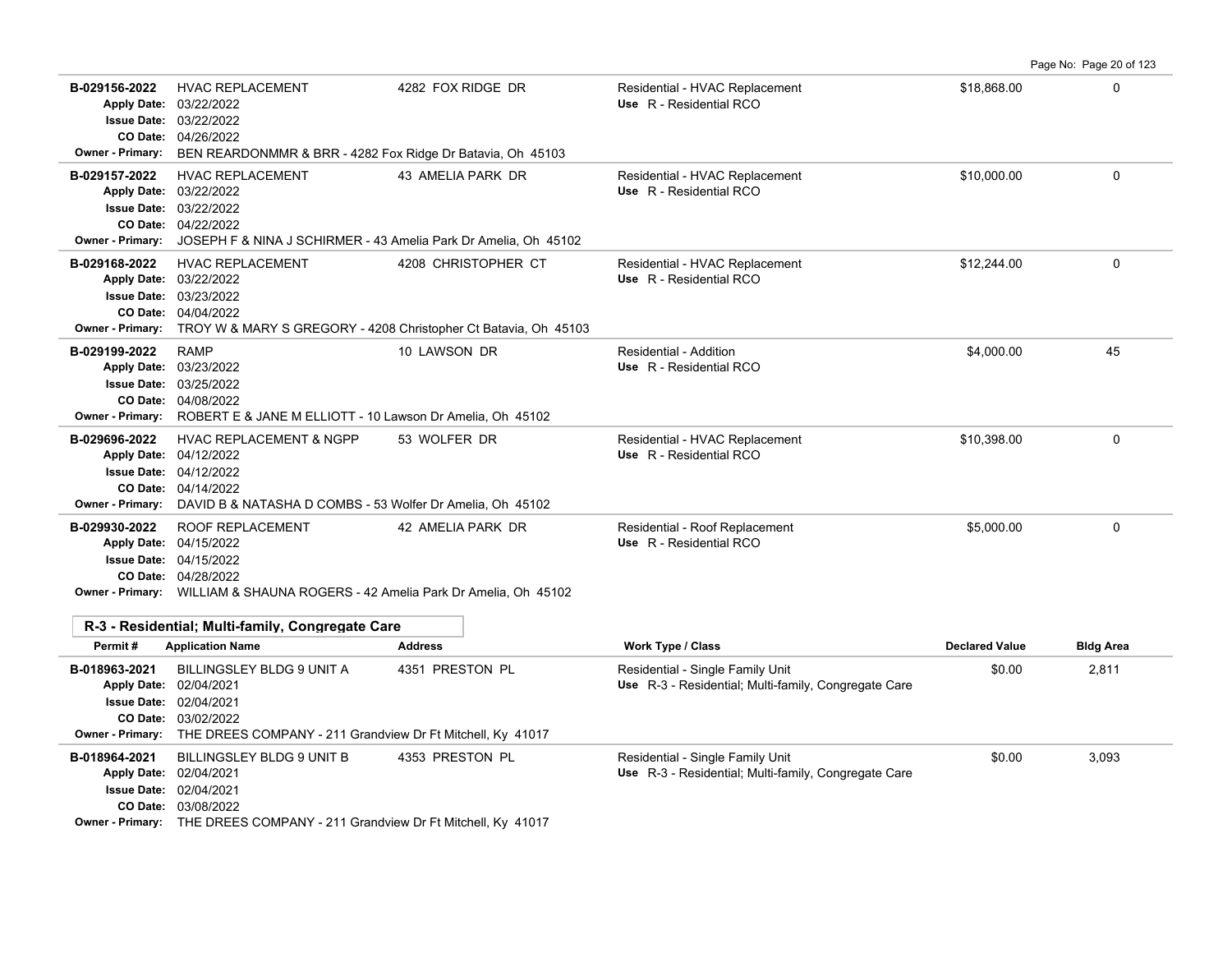|                                                                    |                                                                                                                                                                                                 |                      |                                                                                            |                       | Page No: Page 21 of 123 |
|--------------------------------------------------------------------|-------------------------------------------------------------------------------------------------------------------------------------------------------------------------------------------------|----------------------|--------------------------------------------------------------------------------------------|-----------------------|-------------------------|
| B-018966-2021<br>Apply Date: 02/04/2021<br><b>Owner - Primary:</b> | BILLINGSLEY BLDG 9 UNIT C<br><b>Issue Date: 02/04/2021</b><br>CO Date: 03/02/2022<br>THE DREES COMPANY - 211 Grandview Dr Ft Mitchell, Ky 41017                                                 | 4355 PRESTON PL      | Residential - Single Family Unit<br>Use R-3 - Residential; Multi-family, Congregate Care   | \$0.00                | 2,811                   |
| B-021493-2021<br>Apply Date: 05/10/2021                            | DREES HOMES BLDG 12 UNIT A<br><b>Issue Date: 05/10/2021</b><br>CO Date: 02/17/2022<br>Owner - Primary: THE DREES COMPANY - 211 Grandview Dr Ft Mitchell, Ky 41017                               | 4354 PRESTON PL      | Residential - Single Family Unit<br>Use R-3 - Residential; Multi-family, Congregate Care   | \$0.00                | 1,943                   |
| B-021494-2021<br>Apply Date: 05/10/2021<br><b>Owner - Primary:</b> | DREES HOMES BLDG 12 UNIT B<br><b>Issue Date: 05/10/2021</b><br>CO Date: 02/18/2022<br>THE DREES COMPANY - 211 Grandview Dr Ft Mitchell, Ky 41017                                                | 4352 PRESTON PL      | Residential - Single Family Unit<br>Use R-3 - Residential; Multi-family, Congregate Care   | \$0.00                | 3,133                   |
| B-021495-2021<br><b>Owner - Primary:</b>                           | DREES HOMES UNIT C<br>Apply Date: 05/10/2021<br>Issue Date: 05/10/2021<br>CO Date: 02/17/2022<br>THE DREES COMPANY - 211 Grandview Dr Ft Mitchell, Ky 41017                                     | 4350 PRESTON PL      | Residential - Single Family Unit<br>Use R-3 - Residential; Multi-family, Congregate Care   | \$0.00                | 1,945                   |
| B-028323-2022                                                      | <b>PARSONS ELECTRIC</b><br>Apply Date: 02/24/2022<br><b>Issue Date: 02/28/2022</b><br>CO Date: 03/01/2022<br><b>Owner - Primary:</b> REX & DEANA PARSONS - 4624 Citation Ct Batavia, Oh 45103   | 2159 COMMONS CIR     | Commercial - MFAM HVAC Replacement<br>Use R-3 - Residential; Multi-family, Congregate Care | \$3,500.00            | 0                       |
| Permit#                                                            | S-1 - Storage; Moderate Hazard<br><b>Application Name</b>                                                                                                                                       | <b>Address</b>       | Work Type / Class                                                                          | <b>Declared Value</b> | <b>Bldg Area</b>        |
| B-022327-2021<br>Apply Date: 06/07/2021                            | 125 STORAGE<br><b>Issue Date: 08/05/2021</b><br>CO Date: 04/25/2022<br>Owner - Primary: CLERMONT EQUITY LTD - 10 Garden PI Cincinnati, Oh 45208                                                 | 1958 SR 125          | Commercial - New Structure<br>Use S-1 - Storage; Moderate Hazard                           | \$50,000.00           | 13,800                  |
|                                                                    | <b>U - Utility &amp; Miscellaneous</b>                                                                                                                                                          |                      |                                                                                            |                       |                         |
| Permit#                                                            | <b>Application Name</b>                                                                                                                                                                         | <b>Address</b>       | Work Type / Class                                                                          | <b>Declared Value</b> | <b>Bldg Area</b>        |
| B-014698-2020                                                      | <b>BILLINGSLEY MAIL CENTER</b><br>Apply Date: 07/22/2020<br>Issue Date: 03/26/2021<br><b>CO Date: 01/05/2022</b><br>Owner - Primary: THE DREES COMPANY - 211 Grandview Dr Ft Mitchell, Ky 41017 | 1124 BILLINGSLEY DR  | Commercial - New Structure<br>Use U - Utility & Miscellaneous                              | \$21,600.00           | 266                     |
| B-017969-2020                                                      | ANTENNA AT&T SOH1266<br>Apply Date: 12/07/2020<br><b>Issue Date: 12/17/2020</b><br>CO Date: 03/14/2022<br>Owner - Primary: NEW PAR DBA VERIZON WIRELESS - Po Box 2549 Addison, Tx 75001         | 2192 UNION CHAPEL RD | Commercial - Alteration<br>Use U - Utility & Miscellaneous                                 | \$25,000.00           | 0                       |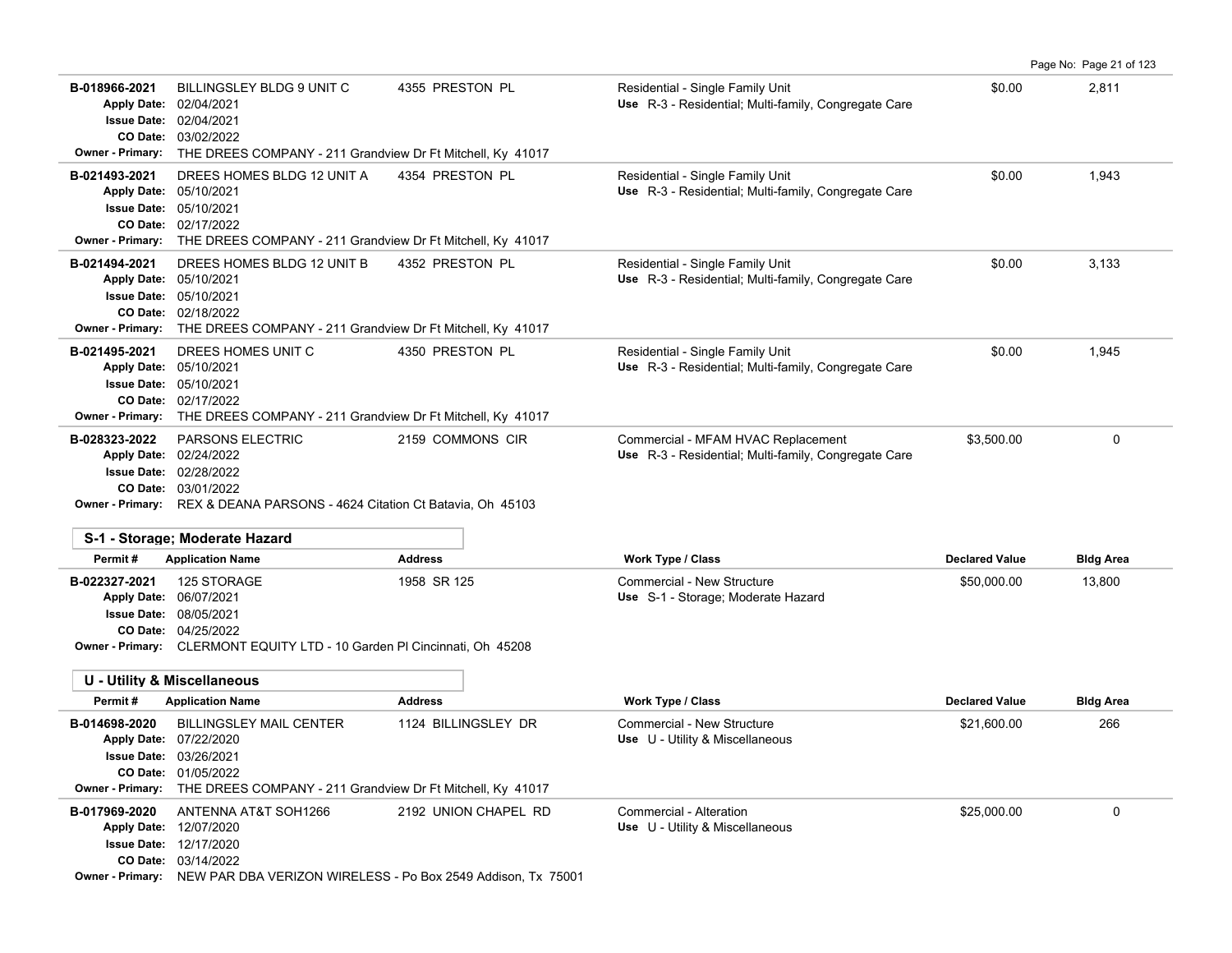Page No: Page 22 of 123

| B-025909-2021      | POLE BARN  | 4330 ELIZABETH DR                                                 | Residential - Accessory Structure | \$15,000.00 | .440 |
|--------------------|------------|-------------------------------------------------------------------|-----------------------------------|-------------|------|
| <b>Apply Date:</b> | 10/25/2021 |                                                                   | Use U - Utility & Miscellaneous   |             |      |
| <b>Issue Date:</b> | 10/26/2021 |                                                                   |                                   |             |      |
| CO Date:           | 02/08/2022 |                                                                   |                                   |             |      |
| Owner - Primarv:   |            | NICHOLAS E & MARIA A WILSON - 4330 Elizabeth Dr Batavia, Oh 45103 |                                   |             |      |
|                    |            |                                                                   |                                   |             |      |

## **SUMMARY FOR Batavia Township**

#### **PERMIT SUMMARY BY APPLICATION WORKTYPE IN THIS TOWNSHIP**

| Worktype                            | Issued | Value          | Worktype                        | Issued | Value  | Worktype                       | Issued | Value          |
|-------------------------------------|--------|----------------|---------------------------------|--------|--------|--------------------------------|--------|----------------|
| Single-Family Residence (SFR)       | 13     | \$3,597,220.00 | Two-Family Residence (TFR)      |        | \$0.00 | Commercial New (COMNEW)        |        | \$231,600.00   |
| Residential Addition (RESADD)       |        | \$96,000.00    | Three-Family Residence (THFR)   |        | \$0.00 | Commercial Addition (COMADD)   |        | \$4,850,000.00 |
| Residential Alteration (RESALT)     | 40     | \$571,886.00   | Four-Family Residence (FFR)     |        | \$0.00 | Commercial Alteration (COMALT) | 8      | \$7,143,755.00 |
| Res Accessory Structure (ACCSTR)    |        | \$41,500.00    | Multi-Family Residence (MULTFR) |        | \$0.00 | All Other Project Types        | 34     | \$1,434,748.00 |
| <b>NUMBER OF PERMITS ISSUED: 98</b> |        |                | Single-Family Unit (SFU)        |        | \$0.00 |                                |        |                |

**DECLARED VALUE: \$17,692,361.00**

# **Batavia Village**

| A-3 - Assembly; Worship, Recreation or Amusement                                     |                                                                                           |                                                                                                               |                                                                                              |                       |                  |
|--------------------------------------------------------------------------------------|-------------------------------------------------------------------------------------------|---------------------------------------------------------------------------------------------------------------|----------------------------------------------------------------------------------------------|-----------------------|------------------|
| Permit#                                                                              | <b>Application Name</b>                                                                   | <b>Address</b>                                                                                                | <b>Work Type / Class</b>                                                                     | <b>Declared Value</b> | <b>Bldg Area</b> |
| B-021227-2021<br><b>Apply Date:</b><br><b>Issue Date:</b><br><b>Owner - Primary:</b> | <b>BBT FOYER ADDITION</b><br>04/29/2021<br>09/13/2021<br>CO Date: 04/04/2022              | 770 SOUTH RIVERSIDE DR<br>PHIL TAYLORBATAVIA BAPTIST TEMPLE CHURCH - 770 South Riverside Dr Batavia. Oh 45103 | Commercial - Addition<br>Use A-3 - Assembly; Worship, Recreation or Amusement                | \$300,000.00          | 3,238            |
| B-021818-2021<br><b>Issue Date:</b><br><b>CO Date:</b><br><b>Owner - Primary:</b>    | <b>BBT ELECTRIC</b><br>Apply Date: 05/18/2021<br>05/28/2021<br>03/04/2022                 | 770 SOUTH RIVERSIDE DR<br>PHIL TAYLORBATAVIA BAPTIST TEMPLE CHURCH - 770 South Riverside Dr Batavia. Oh 45103 | Commercial - Alteration<br>Use A-3 - Assembly; Worship, Recreation or Amusement              | \$500.00              | 0                |
| F-026188-2021<br><b>Apply Date:</b><br><b>CO Date:</b><br><b>Owner - Primary:</b>    | <b>BBT FOYER ADDITION FA</b><br>11/02/2021<br><b>Issue Date: 11/19/2021</b><br>04/01/2022 | 770 SOUTH RIVERSIDE DR<br>PHIL TAYLORBATAVIA BAPTIST TEMPLE CHURCH - 770 South Riverside Dr Batavia. Oh 45103 | Fire Protection Systems - Fire Alarm<br>Use A-3 - Assembly; Worship, Recreation or Amusement | \$14,000.00           | 3,238            |
| <b>B</b> - Business                                                                  |                                                                                           |                                                                                                               |                                                                                              |                       |                  |
| Permit#                                                                              | <b>Application Name</b>                                                                   | <b>Address</b>                                                                                                | <b>Work Type / Class</b>                                                                     | <b>Declared Value</b> | <b>Bldg Area</b> |
| B-013631-2020<br><b>Apply Date:</b><br><b>Issue Date:</b>                            | UNITED GROUNDS ALTERATION<br>06/12/2020<br>06/24/2020<br>CO Date: 02/09/2022              | 389 MAIN ST                                                                                                   | Commercial - Alteration<br>Use B - Business                                                  | \$18,940.00           | 7.370            |

**Owner - Primary:** VILLAGE OF BATAVIA - 65 N Second St Batavia, Oh 45103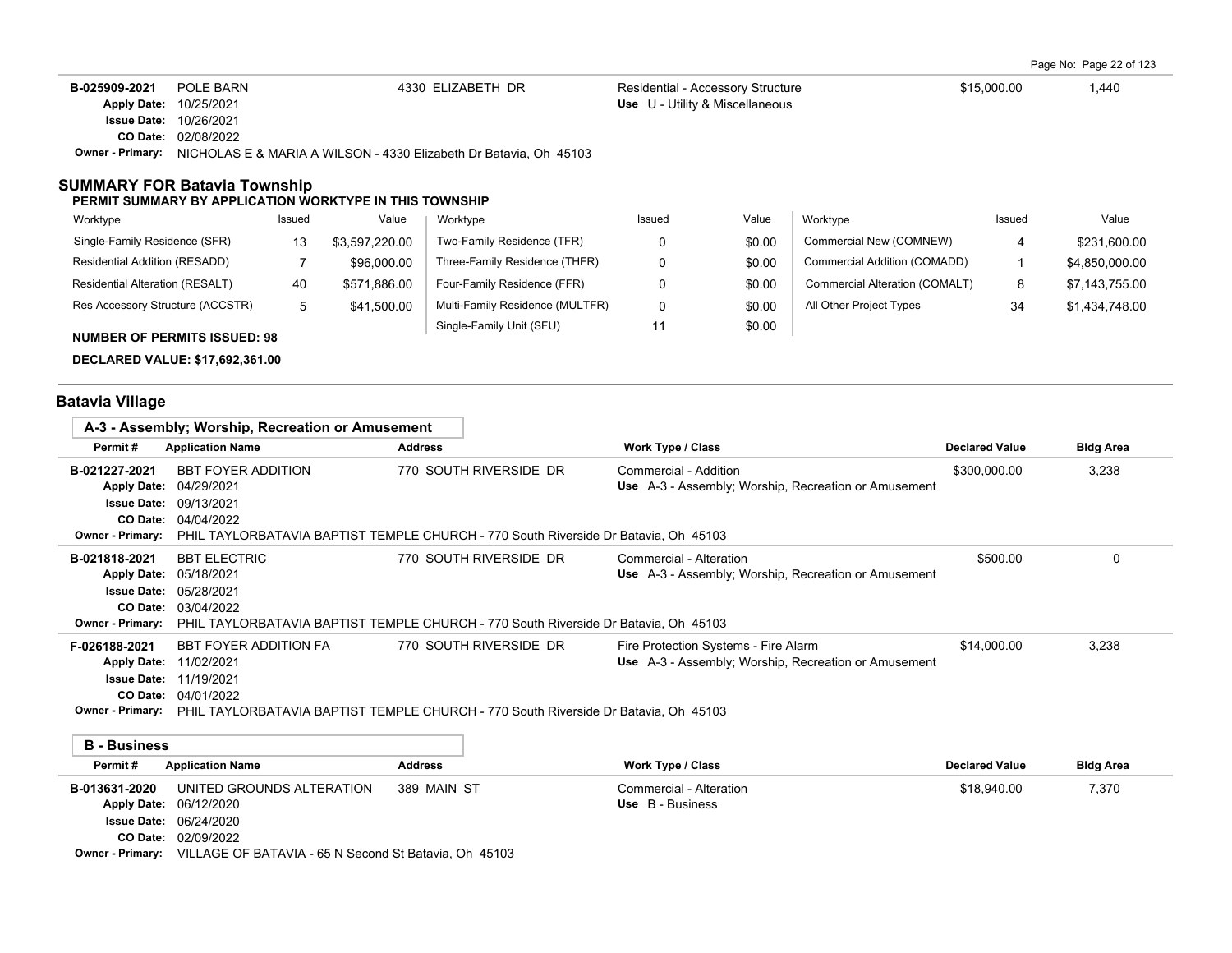03/18/2022 **CO Date:** 11/04/2020 **Issue Date:** 10/21/2020 **Apply Date: Use** B - Business **Owner - Primary:** . .CLERMONT COUNTY BOARD OF COMMISSIONERS - 101 E Main St, 3Rd Floor Batavia, Oh 45103 **B-017088-2020** \$148,000.00 1,300 CLER CTY PERMIT CENTRAL ALTER 2275 BAUER RD Commercial - Alteration 02/11/2022 **CO Date:** 11/04/2020 **Issue Date:** 10/29/2020 **Apply Date: Use** B - Business **Owner - Primary:** . .CLERMONT COUNTY BOARD OF COMMISSIONERS - 101 E Main St, 3Rd Floor Batavia, Oh 45103 **B-025544-2021** \$10,000.00 730 CLER CTY ADMIN 2ND FLR ALTER 101 MAIN ST Commercial - Alteration 03/25/2022 **CO Date:** 11/20/2021 **Issue Date:** 10/08/2021 **Apply Date: Use** B - Business **Owner - Primary:** . .CLERMONT COUNTY BOARD OF COMMISSIONERS - 101 E Main St, 3Rd Floor Batavia, Oh 45103 **Permit # Application Name Address Work Type / Class Declared Value Bldg Area B-003009-2019** \$4,500.00 0 DEMO TRIPLEWIDE 2340 CLERMONT CENTER DR Commercial - Alteration 04/20/2022 **CO Date:** 03/18/2019 **Issue Date:** 03/11/2019 **Apply Date: Use** N/A **Owner - Primary:** WADE GRABOWSKICLERMONT COUNTY BOARD OF COMMISSIONERS - 101 E Main St, 3Rd Floor Batavia, Oh 45103 **F-026181-2021** CORCORAN EAST FA 179 MAIN ST Fire Protection Systems - Fire Alarm \$400.00 3,500 01/05/2022 **CO Date:** 12/11/2021 **Issue Date:** 11/01/2021 **Apply Date: Use** N/A **Owner - Primary:** HUBER HOMES MANAGEMENT LLC - 388 Chapel Rd Amelia, Oh 45102 **R - Residential RCO Permit # Application Name Address Work Type / Class Declared Value Bldg Area** B-015869-2020 ANDERSON CUSTOM HOMES 390 WOODSIDE DR Residential - Single Family Residence \$292,000.00 4,215 02/15/2022 **CO Date:** 09/14/2020 **Issue Date:** 09/10/2020 **Apply Date: Use** R - Residential RCO **Owner - Primary:** LANA CAROL FRITSCH - 390 Woodside Dr Batavia, Oh 45103 B-016425-2020 RYAN HOMES 2414 WINDRIDGE CT Residential - Single Family Residence \$173,137.00 4,120 02/08/2022 **CO Date:** 10/08/2020 **Issue Date:** 10/06/2020 **Apply Date: Use** R - Residential RCO **Owner - Primary:** BRIAN V & AMANDA LYNN ROLPH - 2414 Windridge Dr Batavia, Oh 45103 **B-021471-2021** BDRM, BTHRM & DECK 400 WOOD ST Residential - Addition **1996 100 1000 1000 1000 1000 1000** 659 Apply Date: 05/06/2021 **Apply Date: Use** R - Residential RCO

**B-016905-2020** \$150,000.00 550 CLER CTY VETERANS SRVCS ALTE 76 S RIVERSIDE DR Commercial - Alteration

Page No: Page 23 of 123

02/15/2022 **CO Date:** 05/07/2021 **Issue Date:**

**N/A**

**Owner - Primary:** SAUNDRA L HARLEY - 400 Wood St Batavia, Oh 45103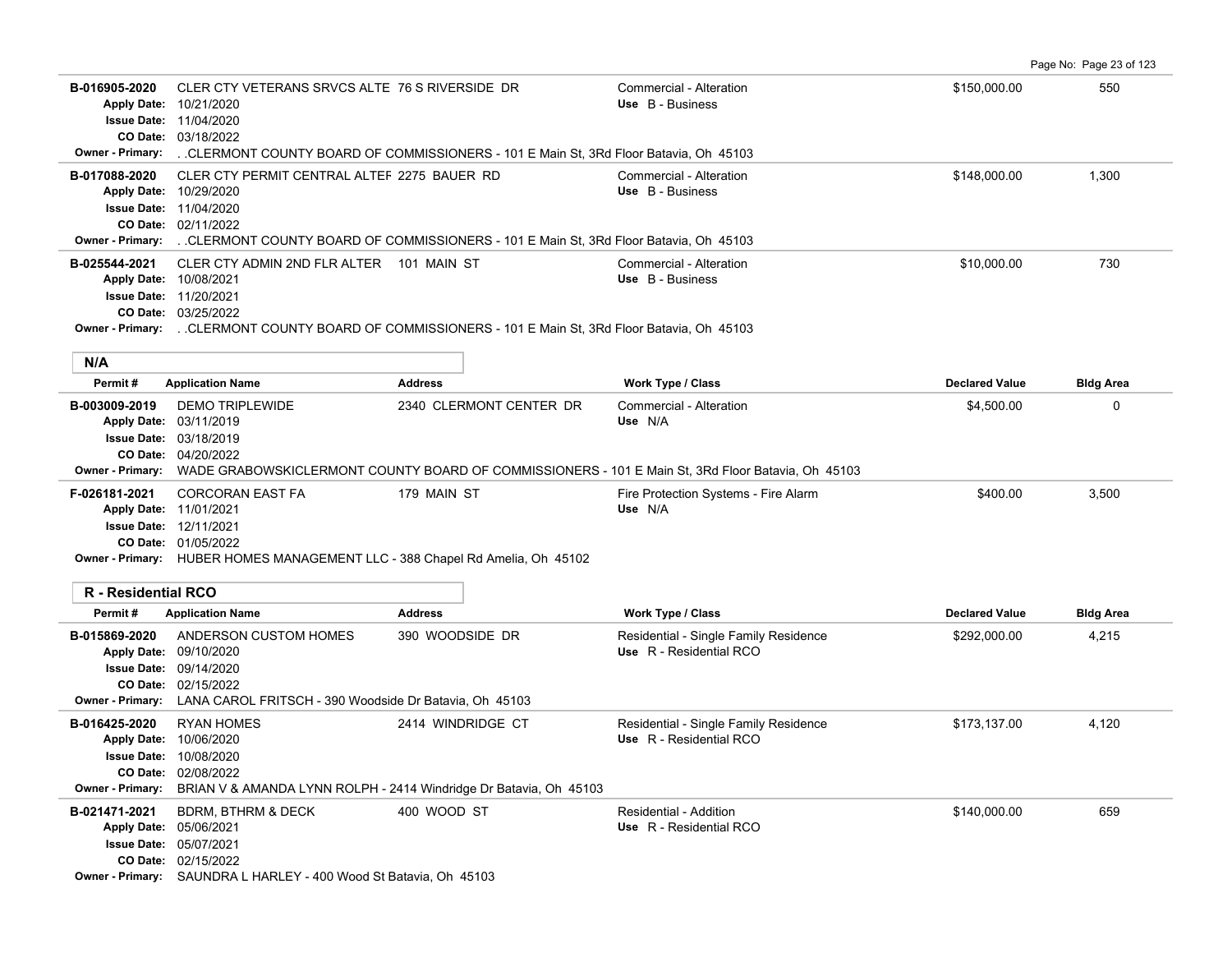Page No: Page 24 of 123

| B-026983-2021<br><b>Apply Date:</b><br><b>Issue Date:</b><br>CO Date:<br><b>Owner - Primary:</b> | <b>SOLAR PANELS</b><br>12/09/2021<br>12/13/2021<br>02/10/2022<br>KRISTEN & JORDAN DHACROI - 486 Knauer Av Batavia, Oh 45103     | 486 KNAUER AV    | Residential - Solar Panels<br>Use R - Residential RCO                                                                                                             | \$14,000.00           | $\Omega$         |
|--------------------------------------------------------------------------------------------------|---------------------------------------------------------------------------------------------------------------------------------|------------------|-------------------------------------------------------------------------------------------------------------------------------------------------------------------|-----------------------|------------------|
| B-027815-2022<br><b>Apply Date:</b><br><b>Issue Date:</b><br>CO Date:<br><b>Owner - Primary:</b> | <b>HVAC REPLACEMENT</b><br>01/27/2022<br>01/27/2022<br>02/15/2022<br>ANGELA UNDERWOOD - 320 S Riverside Dr Batavia, Oh 45103    | 320 RIVERSIDE DR | Residential - HVAC Replacement<br>Use R - Residential RCO                                                                                                         | \$6,000.00            | 0                |
| B-028439-2022<br><b>Apply Date:</b><br><b>Issue Date:</b><br>CO Date:<br><b>Owner - Primary:</b> | <b>ELECTRIC UPGRADE</b><br>03/01/2022<br>03/01/2022<br>03/22/2022<br>- 65 S Market St Batavia, Oh 45103                         | 250 SPRING ST    | Residential - Electric Service Upgrade<br>Use R - Residential RCO<br>CLERMONT COUNTY METROPOLITAN HOUSING AUTHORITYCLERMONT COUNTY METROPOLITAN HOUSING AUTHORITY | \$1,500.00            | $\Omega$         |
| B-028513-2022<br><b>Apply Date:</b><br><b>Issue Date:</b><br>CO Date:<br>Owner - Primary:        | <b>ELECTRIC UPGRADE</b><br>03/03/2022<br>03/03/2022<br>03/10/2022<br>BRIAN CHRISTOPHER FELTS - 550 Shelley Dr Batavia, Oh 45103 | 550 SHELLEY DR   | Residential - Electric Service Upgrade<br>Use R - Residential RCO                                                                                                 | \$4,000.00            | $\mathbf{0}$     |
| Permit#                                                                                          | <b>U - Utility &amp; Miscellaneous</b><br><b>Application Name</b>                                                               | <b>Address</b>   | Work Type / Class                                                                                                                                                 | <b>Declared Value</b> | <b>Bldg Area</b> |
|                                                                                                  | <b>BAARALAAAL BEELEM JOB TRAU ER</b>                                                                                            | 0.01110000       | $Q_1$ and $Q_2$ are $Q_1$ in $Q_2$ in $Q_3$ in $Q_4$ is a set of $Q_1$                                                                                            | $A = 500, 00$         | $\sim$           |

| B-022704-2021          | BT ELEM JOB TRAILER                                                                 | 3 BULLDOG PL | Commercial - New Structure      | \$1.500.00 |  |
|------------------------|-------------------------------------------------------------------------------------|--------------|---------------------------------|------------|--|
| Apply Date: 06/22/2021 |                                                                                     |              | Use U - Utility & Miscellaneous |            |  |
|                        | <b>Issue Date: 10/22/2021</b>                                                       |              |                                 |            |  |
|                        | <b>CO Date: 02/23/2022</b>                                                          |              |                                 |            |  |
|                        | <b>Owner - Primary:</b> BATAVIA LOCAL SCH DIST BOE - 800 Bauer Ay Batavia, Oh 45103 |              |                                 |            |  |
|                        |                                                                                     |              |                                 |            |  |

# **SUMMARY FOR Batavia Village**

### **PERMIT SUMMARY BY APPLICATION WORKTYPE IN THIS TOWNSHIP**

| Worktype                            | Issued   | Value        | Worktype                        | Issued | Value  | Worktype                       | Issued | Value        |
|-------------------------------------|----------|--------------|---------------------------------|--------|--------|--------------------------------|--------|--------------|
| Single-Family Residence (SFR)       | <u>_</u> | \$465,137.00 | Two-Family Residence (TFR)      |        | \$0.00 | Commercial New (COMNEW)        |        | \$1,500.00   |
| Residential Addition (RESADD)       |          | \$140,000.00 | Three-Family Residence (THFR)   |        | \$0.00 | Commercial Addition (COMADD)   |        | \$300,000.00 |
| Residential Alteration (RESALT)     | 4        | \$25,500.00  | Four-Family Residence (FFR)     |        | \$0.00 | Commercial Alteration (COMALT) | 6      | \$331,940.00 |
| Res Accessory Structure (ACCSTR)    | 0        | \$0.00       | Multi-Family Residence (MULTFR) |        | \$0.00 | All Other Project Types        |        | \$34,400.00  |
| <b>NUMBER OF PERMITS ISSUED: 17</b> |          |              | Single-Family Unit (SFU)        |        | \$0.00 |                                |        |              |

**DECLARED VALUE: \$1,278,477.00**

# **Bethel Village**

**A-2 - Assembly; Banquet Hall, Restaurant**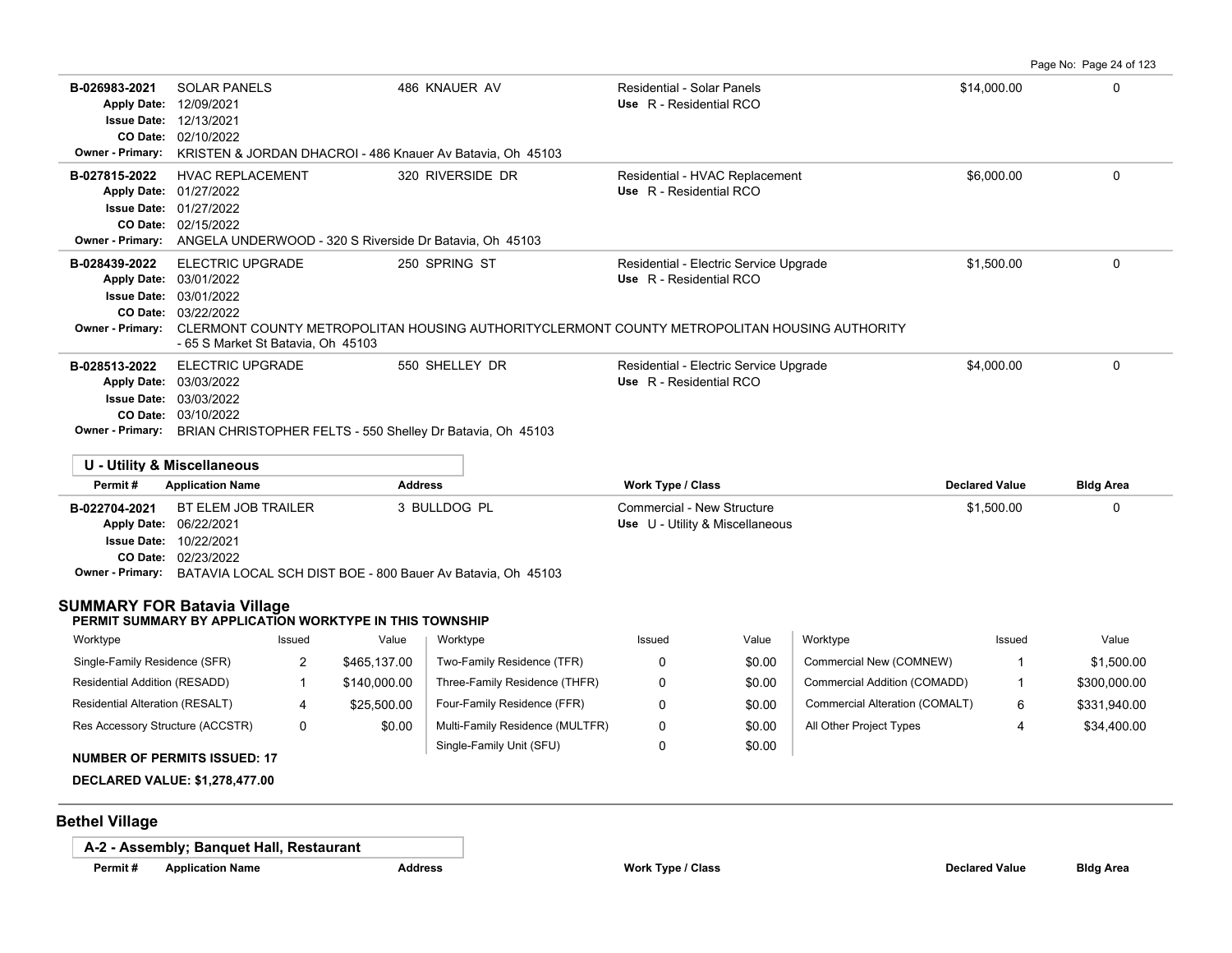|                         | <b>B-026237-2021 PLANE ST COFFEE HOUSE</b>                                                     | 125 W PLANE ST | Commercial - Alteration                      | \$7,500.00 | 1.053 |
|-------------------------|------------------------------------------------------------------------------------------------|----------------|----------------------------------------------|------------|-------|
|                         | <b>Apply Date: 11/03/2021</b>                                                                  |                | Use A-2 - Assembly; Banquet Hall, Restaurant |            |       |
|                         | <b>Issue Date: 12/14/2021</b>                                                                  |                |                                              |            |       |
|                         | <b>CO Date: 02/25/2022</b>                                                                     |                |                                              |            |       |
| <b>Owner - Primary:</b> | Donna LOADMANThe Plane Street Coffee House and Cafe - 2244 Bethel New Hope Rd Bethel, Oh 45106 |                |                                              |            |       |

|               | A-3 - Assembly; Worship, Recreation or Amusement                                   |                |                                                      |                       |                  |
|---------------|------------------------------------------------------------------------------------|----------------|------------------------------------------------------|-----------------------|------------------|
| Permit#       | <b>Application Name</b>                                                            | <b>Address</b> | <b>Work Type / Class</b>                             | <b>Declared Value</b> | <b>Bldg Area</b> |
| B-024691-2021 | BETHEL NAZARENE CHURCH                                                             | 115 WATER ST   | Commercial - Alteration                              | \$600.00              | 42               |
|               | <b>Apply Date: 09/13/2021</b>                                                      |                | Use A-3 - Assembly; Worship, Recreation or Amusement |                       |                  |
|               | <b>Issue Date: 11/15/2021</b>                                                      |                |                                                      |                       |                  |
|               | <b>CO Date: 03/14/2022</b>                                                         |                |                                                      |                       |                  |
|               | Owner - Primary: BETHEL CHURCH OF THE NAZARENE INC - 115 Water St Bethel, Oh 45106 |                |                                                      |                       |                  |
|               |                                                                                    |                |                                                      |                       |                  |

| R - Residential RCO                                            |                                                                                                                                                          |                |                                                                   |                       |                  |
|----------------------------------------------------------------|----------------------------------------------------------------------------------------------------------------------------------------------------------|----------------|-------------------------------------------------------------------|-----------------------|------------------|
| Permit #                                                       | <b>Application Name</b>                                                                                                                                  | <b>Address</b> | <b>Work Type / Class</b>                                          | <b>Declared Value</b> | <b>Bldg Area</b> |
| B-026907-2021<br><b>Apply Date:</b><br><b>Issue Date:</b>      | <b>HVAC REPLACEMENT</b><br>12/07/2021<br>12/07/2021                                                                                                      | 244 N UNION ST | Residential - HVAC Replacement<br>Use R - Residential RCO         | \$6.400.00            | 0                |
| CO Date:<br><b>Owner - Primary:</b>                            | 04/21/2022<br>BRADLEY J ANSTAETT - 244 North Union St Bethel, Oh 45106                                                                                   |                |                                                                   |                       |                  |
| B-028545-2022<br><b>Apply Date:</b><br><b>Owner - Primary:</b> | <b>ELECTRIC REPAIR</b><br>03/03/2022<br><b>Issue Date: 03/03/2022</b><br>CO Date: 03/29/2022<br>DONALD & THERESA SWARTZ - 301 N Main St Bethel, Oh 45106 | 301 MAIN ST    | Residential - Electric Service Upgrade<br>Use R - Residential RCO | \$2,000.00            | 0                |

# **SUMMARY FOR Bethel Village**

## **PERMIT SUMMARY BY APPLICATION WORKTYPE IN THIS TOWNSHIP**

| Worktype                                                                                                                                                                                                                                                                                                                                                                                                                                                   | Issued | Value      | Worktype                        | Issued | Value  | Worktvpe                       | Issued   | Value      |
|------------------------------------------------------------------------------------------------------------------------------------------------------------------------------------------------------------------------------------------------------------------------------------------------------------------------------------------------------------------------------------------------------------------------------------------------------------|--------|------------|---------------------------------|--------|--------|--------------------------------|----------|------------|
| Single-Family Residence (SFR)                                                                                                                                                                                                                                                                                                                                                                                                                              | 0      | \$0.00     | Two-Family Residence (TFR)      |        | \$0.00 | Commercial New (COMNEW)        |          | \$0.00     |
| Residential Addition (RESADD)                                                                                                                                                                                                                                                                                                                                                                                                                              | 0      | \$0.00     | Three-Family Residence (THFR)   |        | \$0.00 | Commercial Addition (COMADD)   | 0        | \$0.00     |
| <b>Residential Alteration (RESALT)</b>                                                                                                                                                                                                                                                                                                                                                                                                                     | _      | \$8,400.00 | Four-Family Residence (FFR)     |        | \$0.00 | Commercial Alteration (COMALT) | <u>_</u> | \$8,100.00 |
| Res Accessory Structure (ACCSTR)                                                                                                                                                                                                                                                                                                                                                                                                                           | 0      | \$0.00     | Multi-Family Residence (MULTFR) |        | \$0.00 | All Other Project Types        |          | \$6,400.00 |
| $\mathbf{1} \cup \mathbf{1} \cup \mathbf{2} \cup \mathbf{3} \cup \mathbf{4} \cup \mathbf{5} \cup \mathbf{6} \cup \mathbf{7} \cup \mathbf{8} \cup \mathbf{8} \cup \mathbf{1} \cup \mathbf{8} \cup \mathbf{1} \cup \mathbf{1} \cup \mathbf{1} \cup \mathbf{1} \cup \mathbf{1} \cup \mathbf{1} \cup \mathbf{1} \cup \mathbf{1} \cup \mathbf{1} \cup \mathbf{1} \cup \mathbf{1} \cup \mathbf{1} \cup \mathbf{1} \cup \mathbf{1} \cup \mathbf{1} \cup \mathbf{$ |        |            | Single-Family Unit (SFU)        |        | \$0.00 |                                |          |            |

## **NUMBER OF PERMITS ISSUED: 4**

**DECLARED VALUE: \$16,500.00**

# **Felicity Village**

# **R - Residential RCO**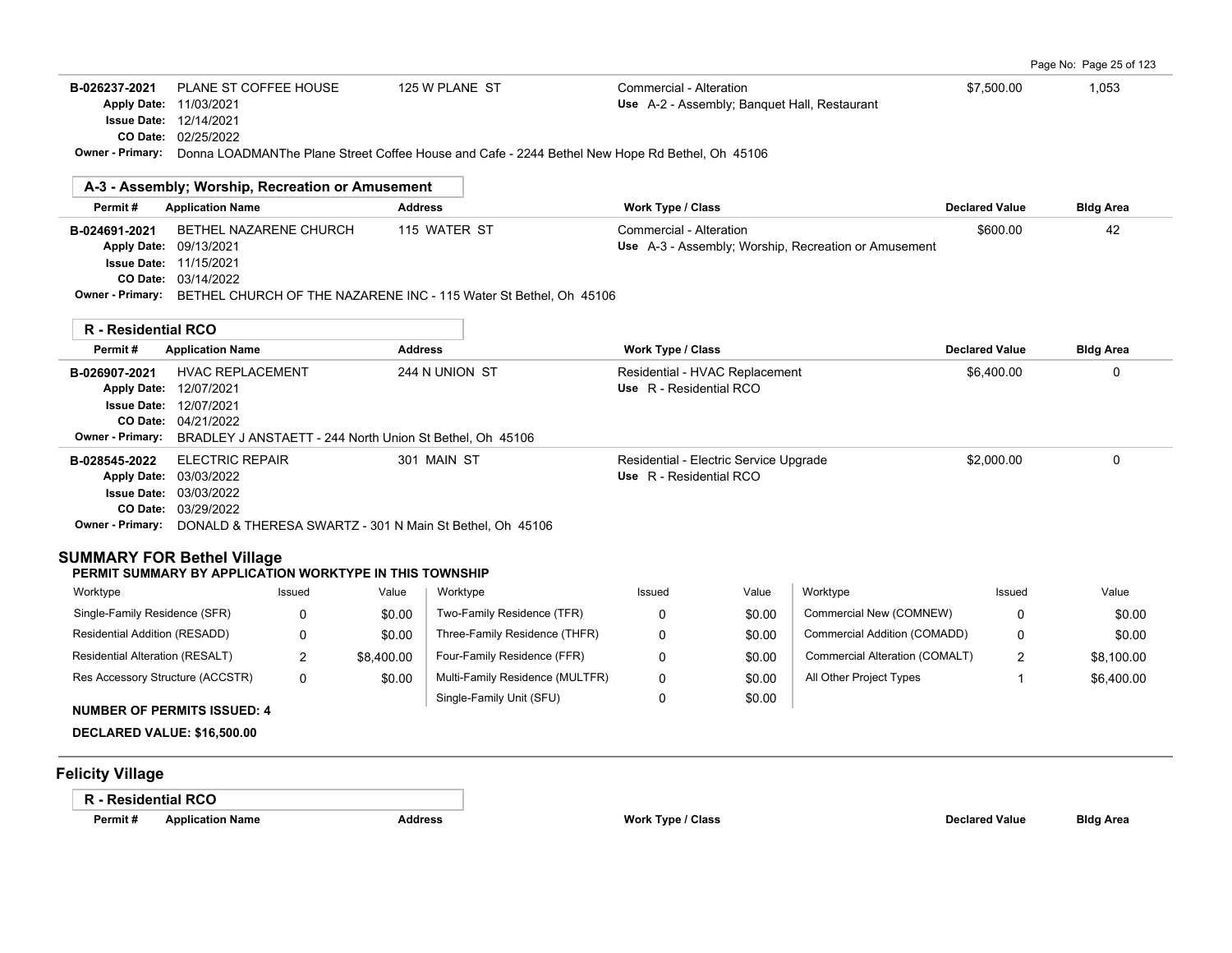Page No: Page 26 of 123

| B-026289-2021<br><b>Owner - Primary:</b>                                                                                    | <b>HVAC RPLC &amp; ELEC UPGRD</b><br>Apply Date: 11/08/2021<br><b>Issue Date: 11/08/2021</b><br>CO Date: 01/14/2022 |                | MARCY KNUE - 791 Diane Dr Cincinnati, Oh 45245 | 407 MINOR ST                                                                                | Use R - Residential RCO                             | Residential - HVAC Replacement         |                                | \$10,000.00           | $\mathbf{0}$     |
|-----------------------------------------------------------------------------------------------------------------------------|---------------------------------------------------------------------------------------------------------------------|----------------|------------------------------------------------|---------------------------------------------------------------------------------------------|-----------------------------------------------------|----------------------------------------|--------------------------------|-----------------------|------------------|
| B-027692-2022<br>Owner - Primary: KYRA SIZEMORE - 522 Union St Felicity, Oh 45120                                           | <b>ELECTRIC REPAIR</b><br>Apply Date: 01/21/2022<br><b>Issue Date: 01/21/2022</b><br>CO Date: 01/24/2022            |                |                                                | 522 UNION ST                                                                                | Use R - Residential RCO                             | Residential - Electric Service Upgrade |                                | \$500.00              | $\Omega$         |
| <b>SUMMARY FOR Felicity Village</b><br>PERMIT SUMMARY BY APPLICATION WORKTYPE IN THIS TOWNSHIP                              |                                                                                                                     |                |                                                |                                                                                             |                                                     |                                        |                                |                       |                  |
| Worktype                                                                                                                    |                                                                                                                     | Issued         | Value                                          | Worktype                                                                                    | Issued                                              | Value                                  | Worktype                       | Issued                | Value            |
| Single-Family Residence (SFR)                                                                                               |                                                                                                                     | 0              | \$0.00                                         | Two-Family Residence (TFR)                                                                  | 0                                                   | \$0.00                                 | Commercial New (COMNEW)        | 0                     | \$0.00           |
| Residential Addition (RESADD)                                                                                               |                                                                                                                     | 0              | \$0.00                                         | Three-Family Residence (THFR)                                                               | 0                                                   | \$0.00                                 | Commercial Addition (COMADD)   | 0                     | \$0.00           |
| Residential Alteration (RESALT)                                                                                             |                                                                                                                     | $\overline{2}$ | \$10,500.00                                    | Four-Family Residence (FFR)                                                                 | 0                                                   | \$0.00                                 | Commercial Alteration (COMALT) | 0                     | \$0.00           |
| Res Accessory Structure (ACCSTR)                                                                                            |                                                                                                                     | $\mathbf 0$    | \$0.00                                         | Multi-Family Residence (MULTFR)                                                             | 0                                                   | \$0.00                                 | All Other Project Types        | $\mathbf{1}$          | \$10,000.00      |
| <b>NUMBER OF PERMITS ISSUED: 2</b><br><b>DECLARED VALUE: \$10,500.00</b><br><b>Franklin Township</b><br><b>B</b> - Business |                                                                                                                     |                |                                                |                                                                                             |                                                     |                                        |                                |                       |                  |
| Permit#                                                                                                                     | <b>Application Name</b>                                                                                             |                | <b>Address</b>                                 |                                                                                             | Work Type / Class                                   |                                        |                                | <b>Declared Value</b> | <b>Bldg Area</b> |
| B-027857-2022                                                                                                               | SMALL TOWN GLAM SALON<br>Apply Date: 01/31/2022<br><b>Issue Date: 02/23/2022</b><br>CO Date: 03/01/2022             |                |                                                | 1105 SR 133<br>Owner - Primary: SMALL TOWN GLAM LLC - 3414 State Route 774 Bethel, Oh 45106 | Commercial - Occupancy<br>Use B - Business          |                                        |                                | \$0.00                | 0                |
| <b>R</b> - Residential RCO                                                                                                  |                                                                                                                     |                |                                                |                                                                                             |                                                     |                                        |                                |                       |                  |
| Permit#                                                                                                                     | <b>Application Name</b>                                                                                             |                | <b>Address</b>                                 |                                                                                             | <b>Work Type / Class</b>                            |                                        |                                | <b>Declared Value</b> | <b>Bldg Area</b> |
| B-016159-2020<br><b>Owner - Primary:</b>                                                                                    | KITCHEN ALTERATION<br>Apply Date: 09/23/2020<br><b>Issue Date: 09/28/2020</b><br>CO Date: 03/11/2022                |                |                                                | 2787 BOLENDER RD<br>BRANDON JAMES & COURTNEY LITTLE - 2787 Bolender Rd Felicity, Oh 45120   | Residential - Alteration<br>Use R - Residential RCO |                                        |                                | \$40,000.00           | 324              |
| B-029030-2022                                                                                                               | <b>HVAC REPLACEMENT</b><br>Apply Date: 03/17/2022<br><b>Issue Date: 03/17/2022</b><br>CO Date: 04/08/2022           |                |                                                | 759 SR 133<br>Owner - Primary: THOMAS & BRENDA CAMERY - 753 Sr 133 Felicity, Oh 45120       | Use R - Residential RCO                             | Residential - HVAC Replacement         |                                | \$6,000.00            | 0                |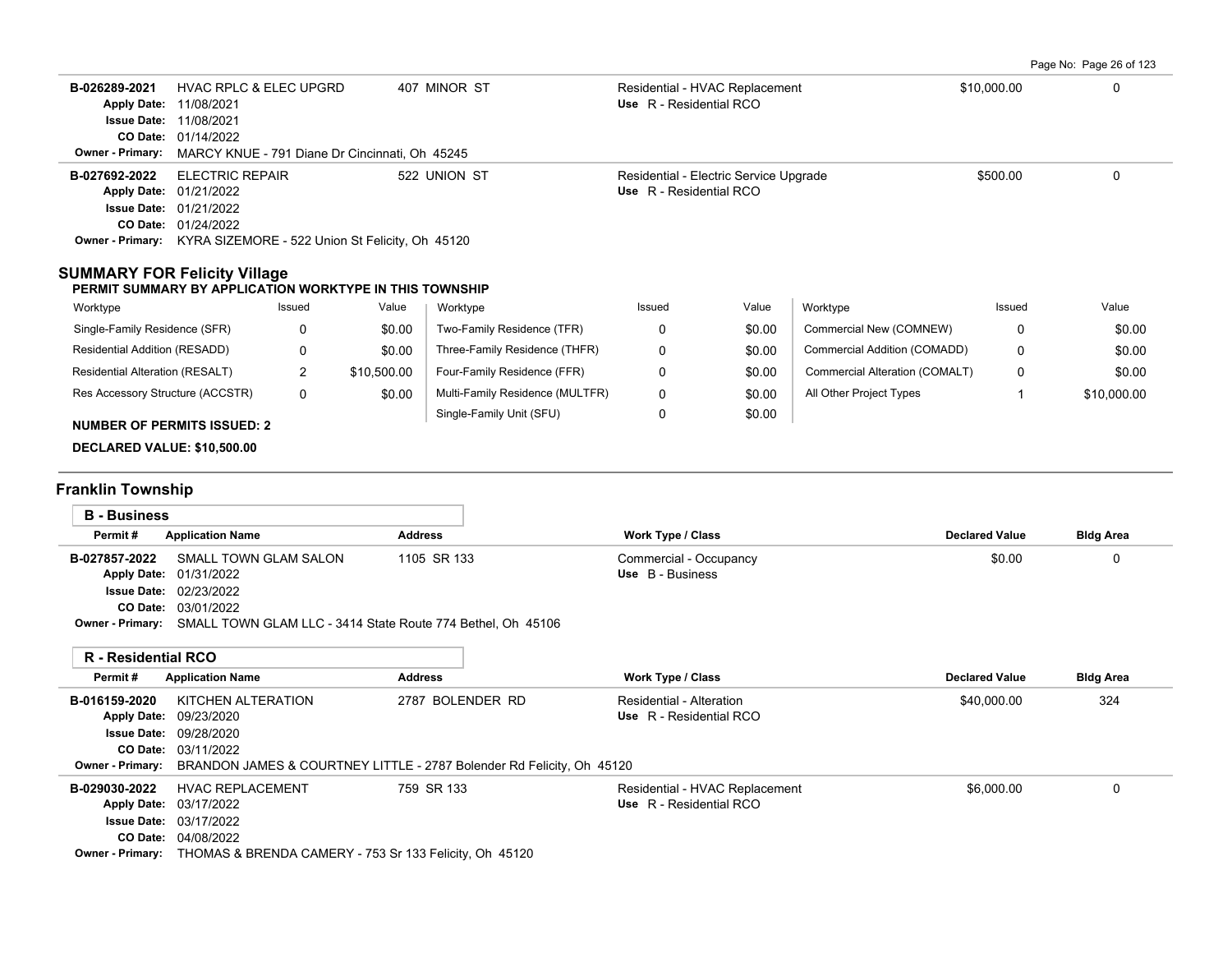Page No: Page 27 of 123

| B-029323-2022<br><b>Apply Date:</b><br><b>Issue Date: 04/04/2022</b><br><b>Owner - Primary:</b>                                                                             | <b>GARAGE DETACHED</b><br>03/28/2022<br>CO Date: 04/25/2022 |                |                | 3210 BEECH RD<br>JAKE L & RETTIG CAITLIN M OBER - 3210 Beech Rd Bethel, Oh 45106                        | Residential - Accessory Structure<br>Use R - Residential RCO         |                  |                                | \$15,000.00           | 720              |
|-----------------------------------------------------------------------------------------------------------------------------------------------------------------------------|-------------------------------------------------------------|----------------|----------------|---------------------------------------------------------------------------------------------------------|----------------------------------------------------------------------|------------------|--------------------------------|-----------------------|------------------|
| B-029461-2022<br>Apply Date: 04/04/2022<br><b>Issue Date: 04/04/2022</b>                                                                                                    | <b>ELECTRIC REPAIR</b><br>CO Date: 04/11/2022               |                |                | 104 CENTER ST<br>Owner - Primary: TEAM CAPITAL LLC - 38 North 4Th St, Ste 104 Zanesville, Oh 43701      | Residential - Electric Service Upgrade<br>Use R - Residential RCO    |                  |                                | \$1,500.00            | $\Omega$         |
| <b>U - Utility &amp; Miscellaneous</b>                                                                                                                                      |                                                             |                |                |                                                                                                         |                                                                      |                  |                                |                       |                  |
| Permit#                                                                                                                                                                     | <b>Application Name</b>                                     |                | <b>Address</b> |                                                                                                         | <b>Work Type / Class</b>                                             |                  |                                | <b>Declared Value</b> | <b>Bldg Area</b> |
| B-005237-2019<br>Apply Date: 05/23/2019<br><b>Issue Date: 05/23/2019</b><br><b>Owner - Primary:</b>                                                                         | ANTENNAS T-MOBILE CII3584A<br>CO Date: 02/15/2022           |                |                | 2950 CHILO CEM MCKENDREE<br>BUCK & MARY JO JARMAN - 2950 Chilo Cemetary Mckendree Rd Felicity, Oh 45120 | Commercial - Alteration<br>Use U - Utility & Miscellaneous           |                  |                                | \$10,000.00           | 0                |
| B-021135-2021<br>Apply Date: 04/23/2021<br><b>Issue Date: 05/25/2021</b><br><b>SUMMARY FOR Franklin Township</b><br>PERMIT SUMMARY BY APPLICATION WORKTYPE IN THIS TOWNSHIP | <b>GARAGE DETACHED</b><br>CO Date: 01/31/2022               |                |                | 1500 HENSON RD<br>Owner - Primary: KENNETH R & SAMANTHA HENSON - 1500 Henson Rd Bethel, Oh 45106        | Residential - Accessory Structure<br>Use U - Utility & Miscellaneous |                  |                                | \$15,000.00           | 1,080            |
| Worktype                                                                                                                                                                    |                                                             | Issued         | Value          | Worktype                                                                                                | Issued                                                               | Value            | Worktype                       | Issued                | Value            |
| Single-Family Residence (SFR)                                                                                                                                               |                                                             | 0              | \$0.00         | Two-Family Residence (TFR)                                                                              | 0                                                                    | \$0.00           | Commercial New (COMNEW)        | 0                     | \$0.00           |
| Residential Addition (RESADD)                                                                                                                                               |                                                             | 0              | \$0.00         | Three-Family Residence (THFR)                                                                           | 0                                                                    | \$0.00           | Commercial Addition (COMADD)   | 0                     | \$0.00           |
| Residential Alteration (RESALT)                                                                                                                                             |                                                             | 3              | \$47,500.00    | Four-Family Residence (FFR)                                                                             | 0                                                                    | \$0.00           | Commercial Alteration (COMALT) | $\overline{2}$        | \$10,000.00      |
| Res Accessory Structure (ACCSTR)                                                                                                                                            |                                                             | $\overline{2}$ | \$30,000.00    | Multi-Family Residence (MULTFR)<br>Single-Family Unit (SFU)                                             | 0<br>0                                                               | \$0.00<br>\$0.00 | All Other Project Types        | $\overline{2}$        | \$6,000.00       |
| <b>NUMBER OF PERMITS ISSUED: 7</b>                                                                                                                                          |                                                             |                |                |                                                                                                         |                                                                      |                  |                                |                       |                  |
| DECLARED VALUE: \$87,500.00                                                                                                                                                 |                                                             |                |                |                                                                                                         |                                                                      |                  |                                |                       |                  |
| <b>Goshen Township</b>                                                                                                                                                      |                                                             |                |                |                                                                                                         |                                                                      |                  |                                |                       |                  |
| <b>B</b> - Business                                                                                                                                                         |                                                             |                |                |                                                                                                         |                                                                      |                  |                                |                       |                  |
| Permit#                                                                                                                                                                     | <b>Application Name</b>                                     |                | <b>Address</b> |                                                                                                         | <b>Work Type / Class</b>                                             |                  |                                | <b>Declared Value</b> | <b>Bldg Area</b> |
| B-000092-2019<br>Apply Date: 01/01/2019                                                                                                                                     | MCDONALDS 3416620 ALTER                                     |                |                | 6776 GOSHEN RD                                                                                          | Commercial - Alteration<br>Use B - Business                          |                  |                                | \$50,000.00           | 360              |

04/04/2022 **CO Date:** 01/07/2019 **Issue Date:**

**Owner - Primary:** GOSHEN LTD INC - 5451 Creek Ridge Ct Taylor Mill, Ky 41015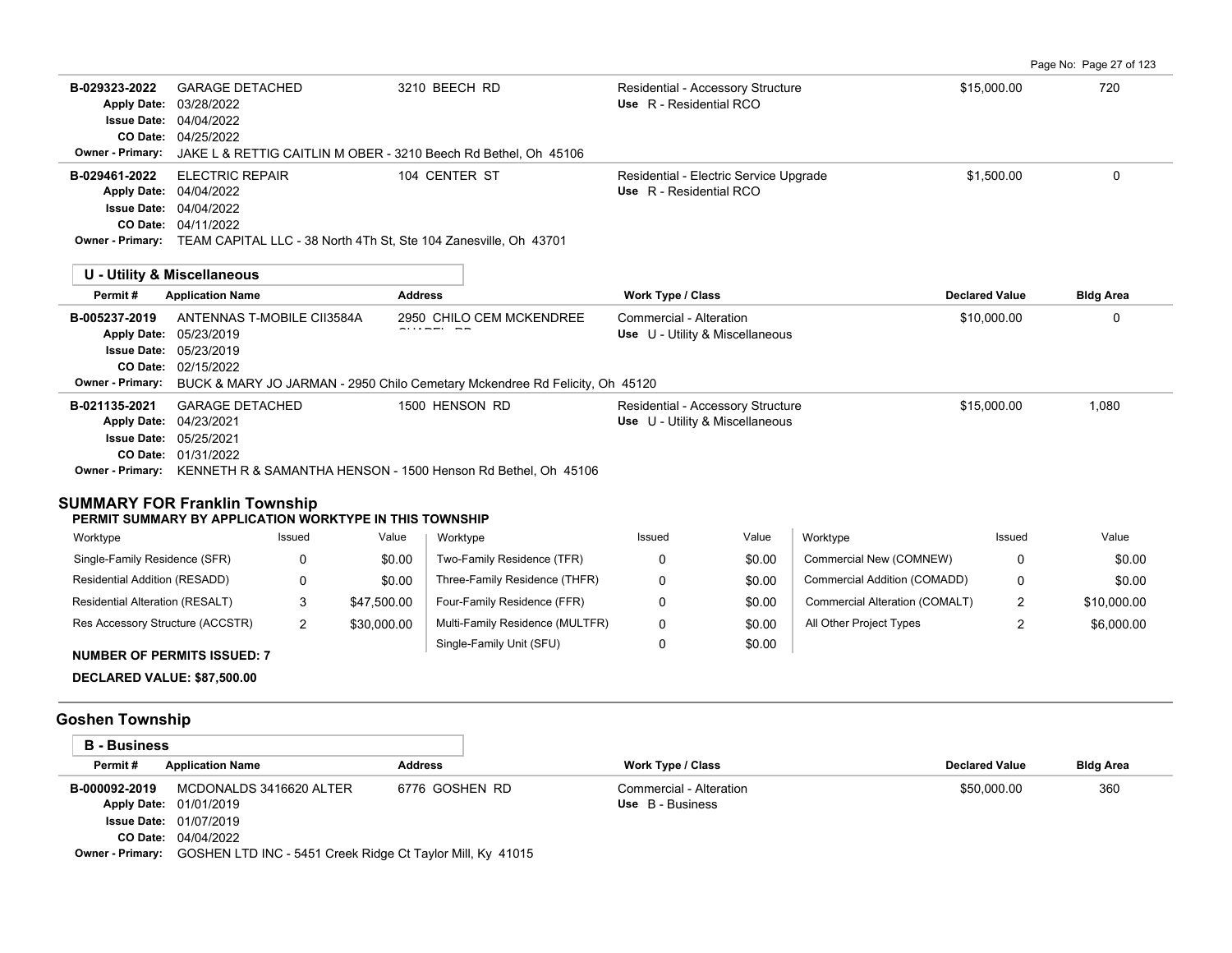|  | Page No: Page 28 of 123 |  |
|--|-------------------------|--|
|--|-------------------------|--|

|                                          | M - Mercantile; Dept. Store, Retail, Market                                                                                                                                                   |                                                                                              |                                                                            |                       |                  |
|------------------------------------------|-----------------------------------------------------------------------------------------------------------------------------------------------------------------------------------------------|----------------------------------------------------------------------------------------------|----------------------------------------------------------------------------|-----------------------|------------------|
| Permit#                                  | <b>Application Name</b>                                                                                                                                                                       | <b>Address</b>                                                                               | Work Type / Class                                                          | <b>Declared Value</b> | <b>Bldg Area</b> |
| B-027795-2022<br><b>Owner - Primary:</b> | <b>UDF ELECTRIC</b><br>Apply Date: 01/26/2022<br><b>Issue Date: 01/26/2022</b><br>CO Date: 02/16/2022                                                                                         | 1873 SR 28<br>UNITED DAIRY FARMERS INC - 3955 Montgomery Rd Cincinnati, Oh 45212             | Commercial - Alteration<br>Use M - Mercantile; Dept. Store, Retail, Market | \$61,000.00           | 0                |
| <b>R</b> - Residential RCO               |                                                                                                                                                                                               |                                                                                              |                                                                            |                       |                  |
| Permit#                                  | <b>Application Name</b>                                                                                                                                                                       | <b>Address</b>                                                                               | <b>Work Type / Class</b>                                                   | <b>Declared Value</b> | <b>Bldg Area</b> |
| B-017569-2020                            | <b>ZEILMAN JAMES HOMES</b><br>Apply Date: 11/17/2020<br><b>Issue Date: 11/18/2020</b><br>CO Date: 03/23/2022<br>Owner - Primary: MARK & VERONICA CORNETT - 5720 Crawford Ln Milford, Oh 45150 | 5720 CRAWFORD LN                                                                             | Residential - Single Family Residence<br>Use R - Residential RCO           | \$186,000.00          | 2,748            |
| B-019875-2021<br><b>Owner - Primary:</b> | ANDERSON CUSTOM HOMES<br>Apply Date: 03/09/2021<br><b>Issue Date: 03/10/2021</b><br>CO Date: 03/30/2022                                                                                       | 6348 TELFORD FARM LN<br>DILLARD M & KELLY M CAMPBELL - 1279 Mcguffey Ln Batavia, Oh 45103    | Residential - Single Family Residence<br>Use R - Residential RCO           | \$396,000.00          | 5,155            |
| B-020208-2021<br><b>Owner - Primary:</b> | <b>HEYWOOD IND UNIT</b><br>Apply Date: 03/24/2021<br><b>Issue Date: 03/25/2021</b><br>CO Date: 02/14/2022<br>DONN E & KONNIE HEYWOOD - 1824 Main St Goshen, Oh 45122                          | 1824 MAIN ST                                                                                 | Residential - Single Family Residence<br>Use R - Residential RCO           | \$174,000.00          | 3,600            |
| B-020872-2021<br><b>Owner - Primary:</b> | <b>ROOF REPLACEMENT</b><br>Apply Date: 04/16/2021<br><b>Issue Date: 04/16/2021</b><br>CO Date: 04/06/2022<br>TINA M & CHARLES F SHARP - 6004 Jess Thelma Dr Goshen, Oh 45122                  | 6004 JESS THELMA DR                                                                          | Residential - Roof Replacement<br>Use R - Residential RCO                  | \$6,500.00            | $\Omega$         |
| B-020877-2021<br><b>Owner - Primary:</b> | <b>ELECTRIC UPGRADE</b><br>Apply Date: 04/16/2021<br><b>Issue Date: 04/16/2021</b><br>CO Date: 04/14/2022<br>PAUL & MELANIE ANDERSON - 6548 State Route 48 Goshen, Oh 45122                   | 6548 SR 48                                                                                   | Residential - Electric Service Upgrade<br>Use R - Residential RCO          | \$500.00              | $\Omega$         |
| B-021571-2021<br><b>Owner - Primary:</b> | <b>SUNROOM</b><br>Apply Date: 05/11/2021<br><b>Issue Date: 05/14/2021</b><br>CO Date: 02/09/2022                                                                                              | 1535 ROLLING KNOLL DR<br>PETER & DIANNE BEDROSIAN - 1535 Rolling Knoll Dr Loveland, Oh 45140 | Residential - Addition<br>Use R - Residential RCO                          | \$4,200.00            | 288              |
| B-021669-2021                            | <b>MOAZEN SFR</b><br>Apply Date: 05/14/2021<br><b>Issue Date: 05/17/2021</b><br>CO Date: 03/18/2022<br>Owner - Primary: JOSHUA ONE LLC - 223 E 8Th St Newport, Ky 41071                       | 6582 ROSEWOOD LN                                                                             | Residential - Single Family Residence<br>Use R - Residential RCO           | \$131,000.00          | 4,797            |

 $\overline{\phantom{a}}$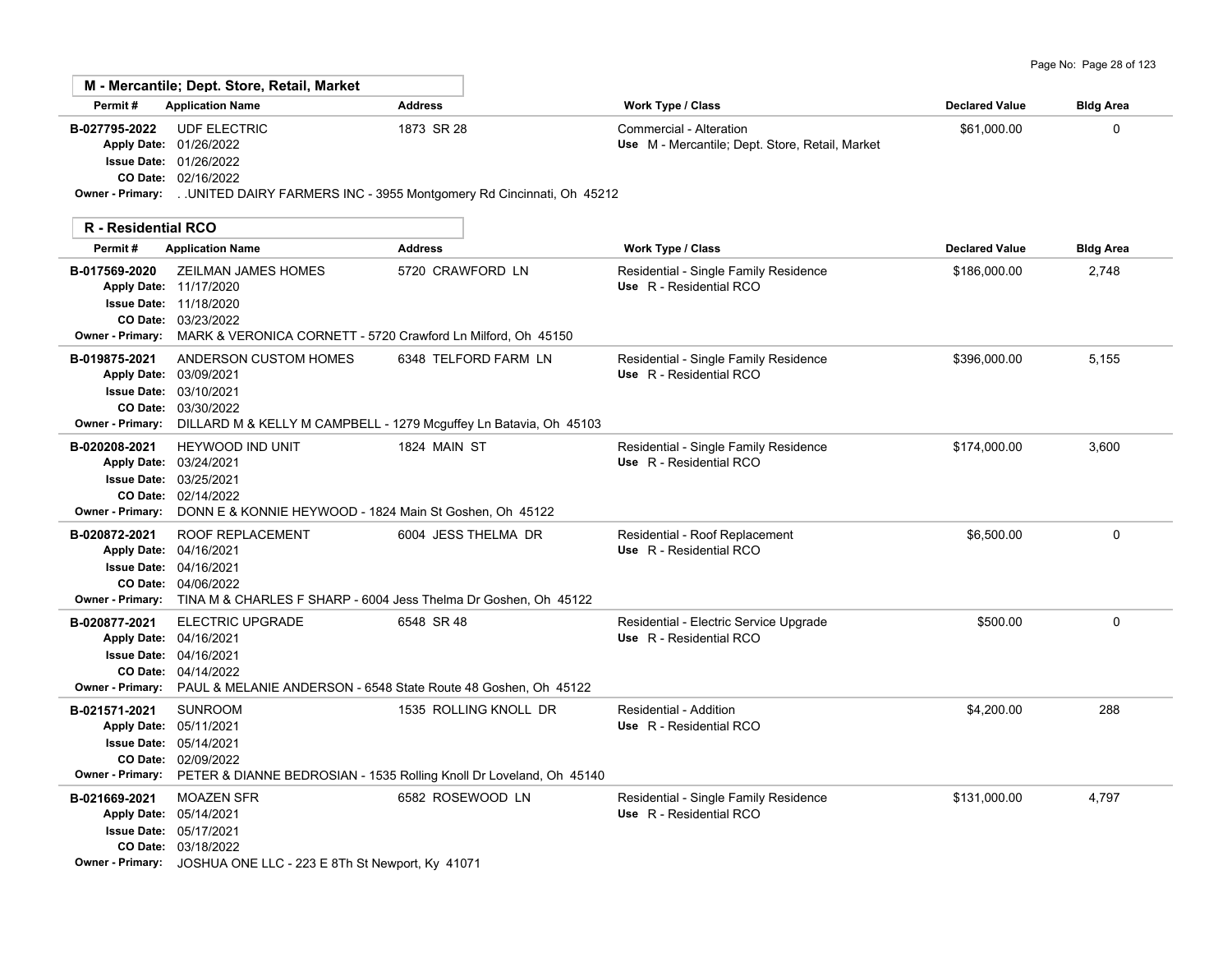**B-022131-2021 HVAC REPLACEMENT 5960 MARSH CR Residential - HVAC Replacement \$7,243.00** \$7,243.00 04/29/2022 **CO Date:** 06/01/2021 **Issue Date:** Apply Date: 06/01/2021 **Apply Date: Use** R - Residential RCO **Owner - Primary:** KENNETH R & BRENDA G CARLISLE - 5960 Marsh Cir Loveland, Oh 45140 **B-022550-2021** \$40,000.00 400 MASTER BDRM & BTH 7169 SHILOH RD Residential - Addition 03/11/2022 **CO Date:** 06/23/2021 **Issue Date:** 06/17/2021 **Apply Date: Use** R - Residential RCO **Owner - Primary:** BROOKE LEIGH ANN & ROGER CHASE ROBINSON - 7169 Shiloh Rd Goshen, Oh 45122 B-022887-2021 CAPITAL CUSTOM HOMES PARENT 6977 GREENSTONE TR Residential - Two Family Structure  $4,384$ 01/06/2022 **CO Date:** 07/02/2021 **Issue Date:** 06/29/2021 **Apply Date: Use** R - Residential RCO **Owner - Primary:** CAPITAL CUSTOM HOMES LLV - 5991 Meijer Dr, Suite 14 Milford, Oh 45150 B-022951-2021 CAPITAL CUSTOM HOMES, UNIT B 6977 GREENSTONE TR Residential - Single Family Unit **1989** 100 12,192 01/06/2022 **CO Date:** 07/02/2021 **Issue Date:** Apply Date: 07/02/2021 **Apply Date: Use** R - Residential RCO **Owner - Primary:** CAPITAL CUSTOM HOMES LLV - 5991 Meijer Dr, Suite 14 Milford, Oh 45150 **B-023053-2021** \$175,000.00 576 MOTHER IN LAW SUITE 7240 THOMPSON RD Residential - Addition 03/01/2022 **CO Date:** 07/09/2021 **Issue Date:** Apply Date: 07/08/2021 **Apply Date: Use** R - Residential RCO **Owner - Primary:** CHRISTOPHER A & AMANDA DAWN GEORGE - 7240 Thompson Rd Goshen, Oh 45122 **B-024618-2021** \$8,500.00 0 HVAC REPLACEMENT 6888 SWEETFARM LN Residential - HVAC Replacement 01/18/2022 **CO Date:** 09/09/2021 **Issue Date:** Apply Date: 09/09/2021 **Apply Date: Use** R - Residential RCO **Owner - Primary:** GREGORY MARTIN - 6888 Sweetfarm Ln Loveland, Oh 45140 **B-025718-2021** ELECTRIC UPGRADE 1398 FAY RD Residential - Electric Service Upgrade \$275.00 \$275.00 0 04/25/2022 **CO Date:** 10/15/2021 **Issue Date:** Apply Date: 10/15/2021 **Apply Date: Use** R - Residential RCO **Owner - Primary:** BENJAMIN HULL - 1398 Fay Rd Loveland, Oh 45140 **B-025790-2021** \$13,771.00 0 HVAC REPLACEMENT 2465 WOODVILLE PI Residential - HVAC Replacement 03/31/2022 **CO Date:** 10/20/2021 **Issue Date:** 10/19/2021 **Apply Date: Use** R - Residential RCO **Owner - Primary:** JOSHUA TURNER & BRIDGET LEE - 2465 Woodville Pi Goshen, Oh 45122 **B-026861-2021** \$60,130.00 0 SOLAR PANELS 7069 SHILOH RD Residential - Solar Panels 01/03/2022 **CO Date:** 12/07/2021 **Issue Date:** Apply Date: 12/06/2021 **Apply Date: Use** R - Residential RCO **Owner - Primary:** CHRISTY ANN WHITT GALFORD - 7069 Shiloh Rd Goshen, Oh 45122

Page No: Page 29 of 123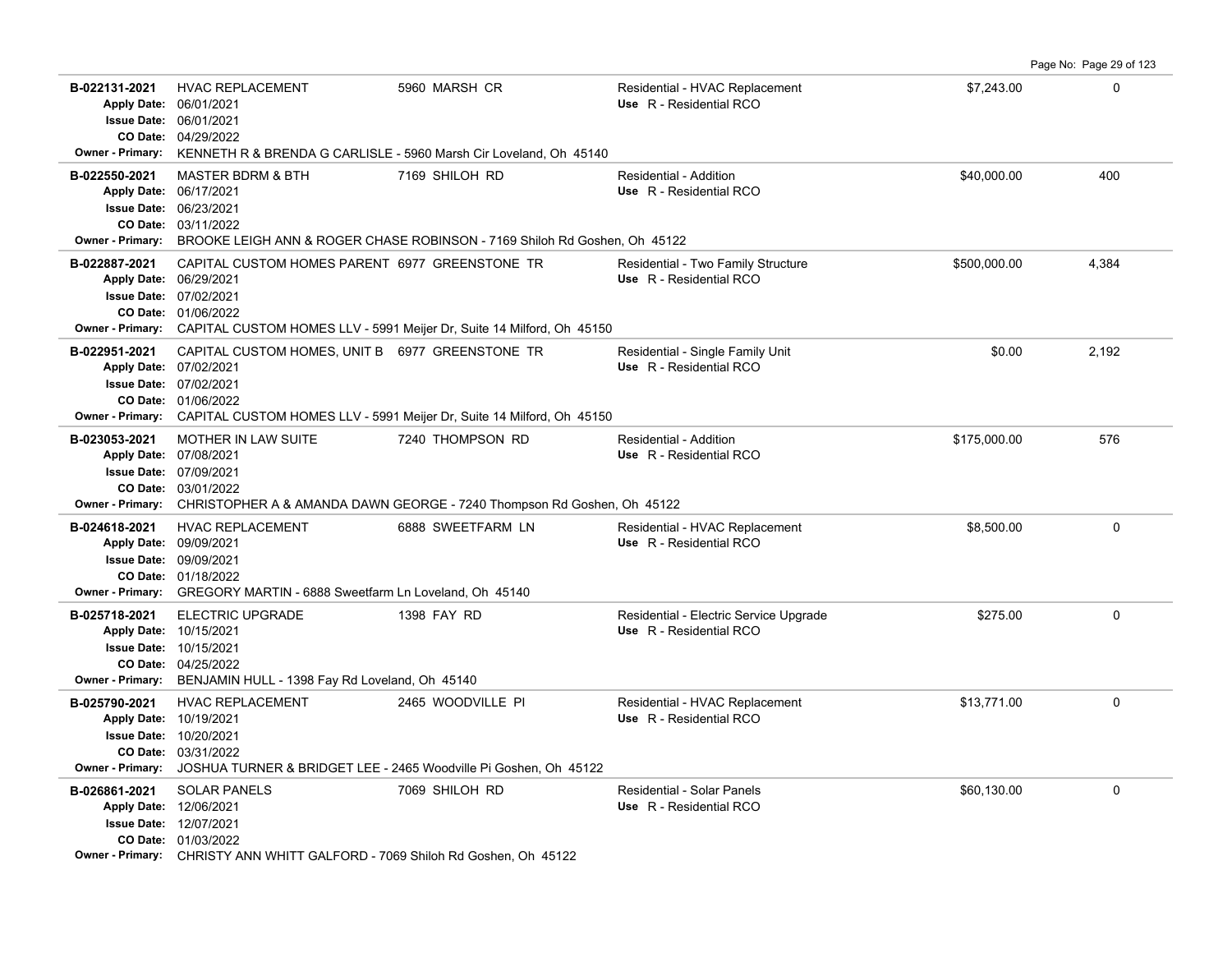**B-026924-2021** \$9,000.00 0 HVAC REPLACEMENT 6340 LIBERTY LN Residential - HVAC Replacement 01/06/2022 **CO Date:** 12/07/2021 **Issue Date:** Apply Date: 12/07/2021 **Apply Date: Use** R - Residential RCO **Owner - Primary:** EDWARD M & SUSAN J GRODECKI - 6340 Liberty Ln Goshen, Oh 45122 **B-027040-2021** \$4,000.00 0 HVAC REPLACEMENT 1024 CANTERBURY LN Residential - HVAC Replacement 01/04/2022 **CO Date:** 12/17/2021 **Issue Date:** 12/10/2021 **Apply Date: Use** R - Residential RCO **Owner - Primary:** TIMOTHY C & SUSAN D MEADE - 1024 Canterbury Ln Loveland, Oh 45140 **B-027212-2021** ELECTRIC UPGRADE 5956 DEERFIELD RD Residential - Electric Service Upgrade \$800.00 \$800.00 0 03/30/2022 **CO Date:** 12/17/2021 **Issue Date:** 12/17/2021 **Apply Date: Use** R - Residential RCO **Owner - Primary:** MIRANDA FIELDS - 5956 Deerfield Rd Milford, Oh 45150 **B-027259-2021** \$6,000.00 0 SOLAR PANELS 1511 DORSET WY Residential - Solar Panels 03/28/2022 **CO Date:** 12/22/2021 **Issue Date:** Apply Date: 12/21/2021 **Apply Date: Use** R - Residential RCO **Owner - Primary:** CARLA CAMPBELL - 1511 Dorset Way Loveland, Oh 45140 **B-027301-2021** \$20,000.00 512 01/26/2022 **CO Date:** 12/23/2021 **Issue Date:** Apply Date: 12/22/2021 DECK 1384 TEAL CT Residential - Addition **Apply Date: Use** R - Residential RCO **Owner - Primary:** HANSEL & CAROLYN KIMBERLIN - 1384 Teal Ct Loveland, Oh 45140 **B-027339-2021** \$10,098.00 0 HVAC REPLACEMENT 6335 TELFORD FARM LN Residential - HVAC Replacement 01/03/2022 **CO Date:** 12/27/2021 **Issue Date:** Apply Date: 12/27/2021 **Apply Date: Use** R - Residential RCO **Owner - Primary:** CHERYL & ALBERT MONTAG - 6335 Telford Farm Ln Goshen, Oh 45122 **B-027426-2022** \$9,782.00 2,262 GENERATOR ELEC & NG PP 5109 WEDGEWAY DR Residential - Alteration 01/21/2022 **CO Date:** 01/04/2022 **Issue Date:** Apply Date: 01/04/2022 **Apply Date: Use** R - Residential RCO **Owner - Primary:** DAVID C & ELLEN H ALARIE - 5109 Wedgeway Dr Loveland, Oh 45140 **B-027467-2022** ROOF REPLACEMENT 2183 SR 132 Residential - Roof Replacement \$5,900.00 \$5,900.00 02/22/2022 **CO Date:** 01/06/2022 **Issue Date:** 01/06/2022 **Apply Date: Use** R - Residential RCO **Owner - Primary:** LINDA D GLASS - 2179 State Route 132 Goshen, Oh 45122 B-027667-2022 ELECTRIC REPAIR 1786 WOODVILLE PI Residential - Electric Service Upgrade \$3,000.00 \$3,000.00 02/24/2022 **CO Date:** 01/26/2022 **Issue Date:** Apply Date: 01/20/2022 **Apply Date: Use** R - Residential RCO **Owner - Primary:** GERALD R & JEANICE Y REED - 1786 Woodville Pike Goshen, Oh 45122

Page No: Page 30 of 123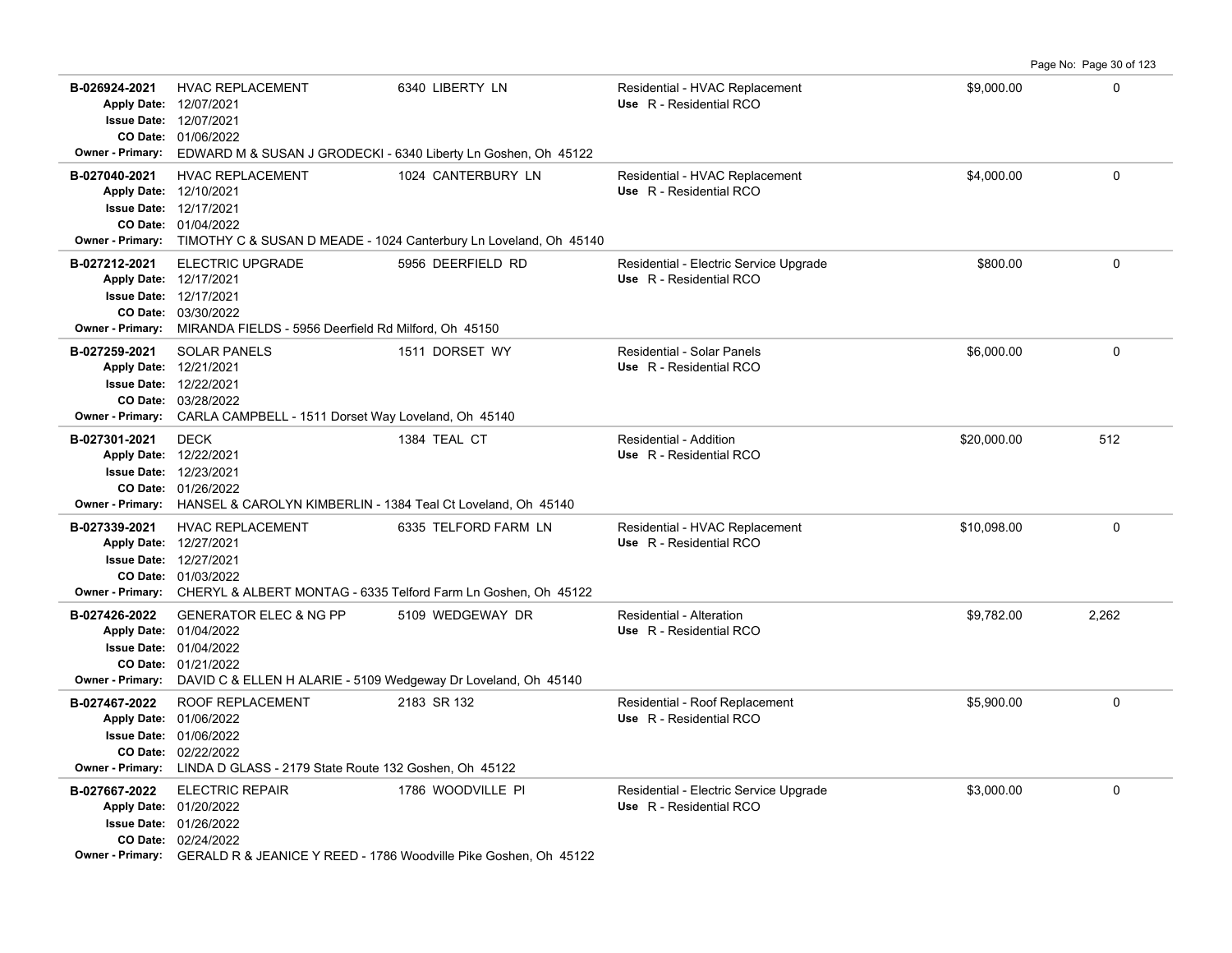Page No: Page 31 of 123

| B-027747-2022                     | <b>HVAC REPLACEMENT</b><br>Apply Date: 01/24/2022<br><b>Issue Date: 01/25/2022</b><br>CO Date: 02/24/2022                                                                                  | 1342 CROSS CREEK DR                                                                                                  | Residential - HVAC Replacement<br>Use R - Residential RCO         | \$4,850.00  | 0           |
|-----------------------------------|--------------------------------------------------------------------------------------------------------------------------------------------------------------------------------------------|----------------------------------------------------------------------------------------------------------------------|-------------------------------------------------------------------|-------------|-------------|
| <b>Owner - Primary:</b>           | NICK & AMY FRAZIER - 1342 Cross Creek Dr Loveland, Oh 45140                                                                                                                                |                                                                                                                      |                                                                   |             |             |
| B-027803-2022                     | <b>SOLAR PANELS</b><br>Apply Date: 01/26/2022<br><b>Issue Date: 04/05/2022</b><br>CO Date: 04/22/2022<br>Owner - Primary: ERIC K & NANCY M HATCH - 6812 Stagge Rd Loveland, Oh 45140       | 6812 STAGGE RD                                                                                                       | <b>Residential - Solar Panels</b><br>Use R - Residential RCO      | \$44,000.00 | $\mathbf 0$ |
| B-027868-2022                     | <b>HVAC REPLACEMENT</b><br>Apply Date: 02/01/2022<br><b>Issue Date: 02/01/2022</b><br>CO Date: 03/09/2022<br>Owner - Primary: CARL J & MARY M DAVIS - 5805 Hall Ct Loveland, Oh 45140      | 5805 HALL CT                                                                                                         | Residential - HVAC Replacement<br>Use R - Residential RCO         | \$10,000.00 | $\mathbf 0$ |
| B-027910-2022<br>Owner - Primary: | <b>HVAC REPLACEMENT</b><br>Apply Date: 02/04/2022<br><b>Issue Date: 02/04/2022</b><br>CO Date: 02/15/2022                                                                                  | 5746 DEERFIELD RD<br>JOSEPH GAUGHAN & MICHELLE BALDRIDGE GAUGHAN - 5746 Deerfield Rd Milford, Oh 45150               | Residential - HVAC Replacement<br>Use R - Residential RCO         | \$12,250.00 | $\mathbf 0$ |
| B-027934-2022                     | BLANKENBUEHLER HVAC REPL<br>Apply Date: 02/04/2022<br><b>Issue Date: 02/04/2022</b><br>CO Date: 02/15/2022                                                                                 | 1507 QUARTER HORSE CR<br>Owner - Primary: RICHARD BLANKENBUEHLER - 1507 Quarter Horse Cr Loveland, Oh 45140          | Commercial - MFAM HVAC Replacement<br>Use R - Residential RCO     | \$8,006.00  | $\Omega$    |
| B-028035-2022                     | <b>ELECTRIC UPGRADE</b><br>Apply Date: 02/10/2022<br><b>Issue Date: 02/10/2022</b><br>CO Date: 03/02/2022<br>Owner - Primary: AMANDA & RECECCA MOORE - 1510 Woodland Dr Loveland, Oh 45140 | 1510 WOODLAND DR                                                                                                     | Residential - Electric Service Upgrade<br>Use R - Residential RCO | \$4,000.00  | 0           |
| B-028101-2022                     | <b>HVAC REPLACEMENT</b><br>Apply Date: 02/15/2022<br><b>Issue Date: 02/15/2022</b><br>CO Date: 03/17/2022                                                                                  | 1210 O'BANNON CREEK LN<br>Owner - Primary: CHESTER G & CHRISTINE A BAILEY - 1210 Obannon Creek Ln Loveland, Oh 45140 | Residential - HVAC Replacement<br>Use R - Residential RCO         | \$18,000.00 | 0           |
| B-028136-2022                     | <b>HVAC REPLACEMENT</b><br>Apply Date: 02/16/2022<br><b>Issue Date: 02/16/2022</b><br>CO Date: 03/08/2022<br>Owner - Primary: DON BRANDENBURG - 7064 Hill Station Rd Goshen, Oh 45122      | 7064 HILL STATION RD                                                                                                 | Residential - HVAC Replacement<br>Use R - Residential RCO         | \$11,000.00 | $\mathbf 0$ |
| B-028170-2022                     | <b>ROOF REPLACEMENT</b><br>Apply Date: 02/17/2022<br><b>Issue Date: 02/17/2022</b><br>CO Date: 03/04/2022<br>Owner - Primary: PAULA SUE WHITE - 5868 Deerfield Rd Milford, Oh 45150        | 5868 DEERFIELD RD                                                                                                    | Residential - Roof Replacement<br>Use R - Residential RCO         | \$6,960.20  | $\mathbf 0$ |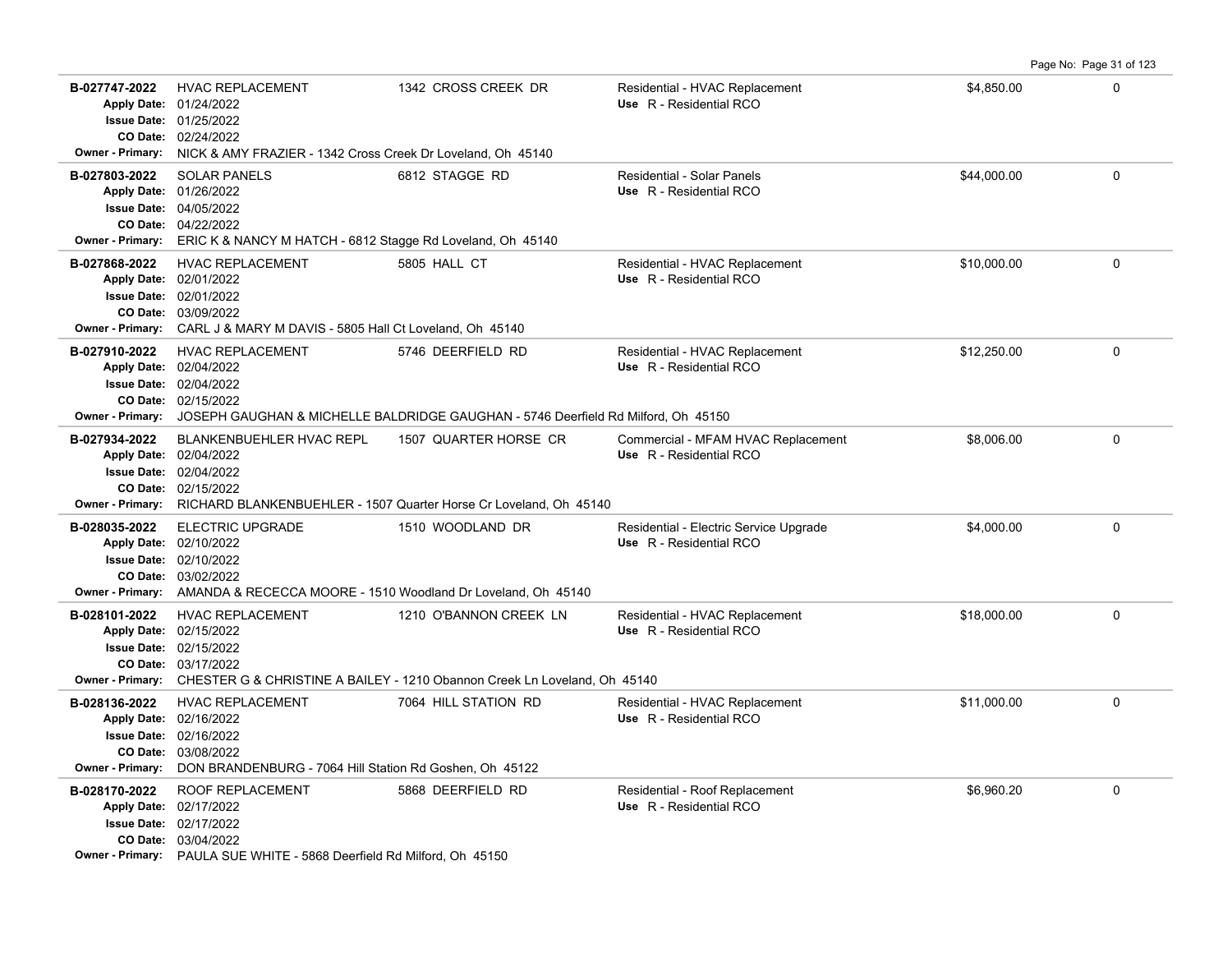|                                                                |                                                                                                                                                                                                    |                                                                                                   |                                                                   |             | Page No: Page 32 of 123 |
|----------------------------------------------------------------|----------------------------------------------------------------------------------------------------------------------------------------------------------------------------------------------------|---------------------------------------------------------------------------------------------------|-------------------------------------------------------------------|-------------|-------------------------|
| B-028547-2022<br><b>Issue Date:</b><br><b>Owner - Primary:</b> | <b>HVAC REPLACEMENT</b><br>Apply Date: 03/03/2022<br>03/04/2022<br>CO Date: 03/30/2022<br>HOPWOOD FARMS LLC - 7001 Hill Station Rd Goshen, Oh 45122                                                | 7001 HILL STATION RD                                                                              | Residential - HVAC Replacement<br>Use R - Residential RCO         | \$6,133.00  | $\Omega$                |
| B-028568-2022<br><b>Owner - Primary:</b>                       | <b>ELECTRIC REPAIR</b><br>Apply Date: 03/04/2022<br><b>Issue Date: 03/04/2022</b><br>CO Date: 04/07/2022<br>JOSEPH & NICOLE GLUTZ - 1794 Shady Oaks Ln Goshen, Oh 45122                            | 1794 SHADY OAKS DR                                                                                | Residential - Alteration<br>Use R - Residential RCO               | \$3.000.00  | $\Omega$                |
| B-029150-2022<br><b>Owner - Primary:</b>                       | <b>HVAC REPLACEMENT</b><br>Apply Date: 03/22/2022<br><b>Issue Date: 03/22/2022</b><br>CO Date: 04/26/2022<br>AARON & CARI SUNDBERG - 1199 Obannon Creek Ln Loveland, Oh 45140                      | 1199 O'BANNON CREEK LN                                                                            | Residential - HVAC Replacement<br>Use R - Residential RCO         | \$14,880.00 | $\Omega$                |
| B-029195-2022<br><b>Owner - Primary:</b>                       | <b>HVAC REPLACEMENT</b><br>Apply Date: 03/23/2022<br><b>Issue Date: 03/28/2022</b><br>CO Date: 04/06/2022<br>. VB ONE LLC - 3500 Park Center Dr Dayton, Oh 45414                                   | 1526 ROLLING KNOLL DR                                                                             | Residential - HVAC Replacement<br>Use R - Residential RCO         | \$5,000.00  | $\Omega$                |
| B-029209-2022<br><b>Owner - Primary:</b>                       | <b>GARAGE DETACHED</b><br>Apply Date: 03/23/2022<br><b>Issue Date: 04/13/2022</b><br>CO Date: 04/27/2022<br>JOHN & LAURA HOEVENER - 2060 Woodville Pi Goshen, Oh 45122                             | 2200 IRWIN CEMETERY LN                                                                            | Residential - Accessory Structure<br>Use R - Residential RCO      | \$25,000.00 | 800                     |
| B-029236-2022                                                  | <b>ELECTRIC UPGRADE</b><br>Apply Date: 03/24/2022<br><b>Issue Date: 03/24/2022</b><br>CO Date: 04/13/2022<br>Owner - Primary: THOMAS JR & PATRICIA POFF - 1534 Rolling Knoll Dr Loveland, Oh 45140 | 1534 ROLLING KNOLL DR                                                                             | Residential - Electric Service Upgrade<br>Use R - Residential RCO | \$4,000.00  | 0                       |
| B-029326-2022<br><b>Owner - Primary:</b>                       | <b>ELECTRIC UPGRADE</b><br>Apply Date: 03/29/2022<br><b>Issue Date: 03/29/2022</b><br>CO Date: 03/31/2022<br>SCOTT & JULIE TREMBLE - 5841 Casa Coronado Av Las Vegas, Nv 89131                     | 6111 WOODVIEW DR                                                                                  | Residential - Electric Service Upgrade<br>Use R - Residential RCO | \$1,087.00  | $\mathbf 0$             |
| B-029623-2022<br><b>Owner - Primary:</b>                       | <b>HVAC REPLACEMENT</b><br>Apply Date: 04/11/2022<br><b>Issue Date: 04/14/2022</b><br>CO Date: 04/27/2022<br>LEO C & SHIRL L REISING - 1745 Huntley Rd Goshen, Oh 45122                            | 1745 HUNTLEY RD                                                                                   | Residential - HVAC Replacement<br>Use R - Residential RCO         | \$8,332.00  | 0                       |
| B-029757-2022                                                  | <b>ELECTRIC UPGRADE</b><br>Apply Date: 04/13/2022<br><b>Issue Date: 04/13/2022</b><br>CO Date: 04/15/2022                                                                                          | 6720 GOSHEN RD<br>Owner - Primary: CHURCH GOSHEN METHODIST - 6710 Goshen Rd Goshen, Oh 45122-9200 | Residential - Electric Service Upgrade<br>Use R - Residential RCO | \$2,400.00  | $\Omega$                |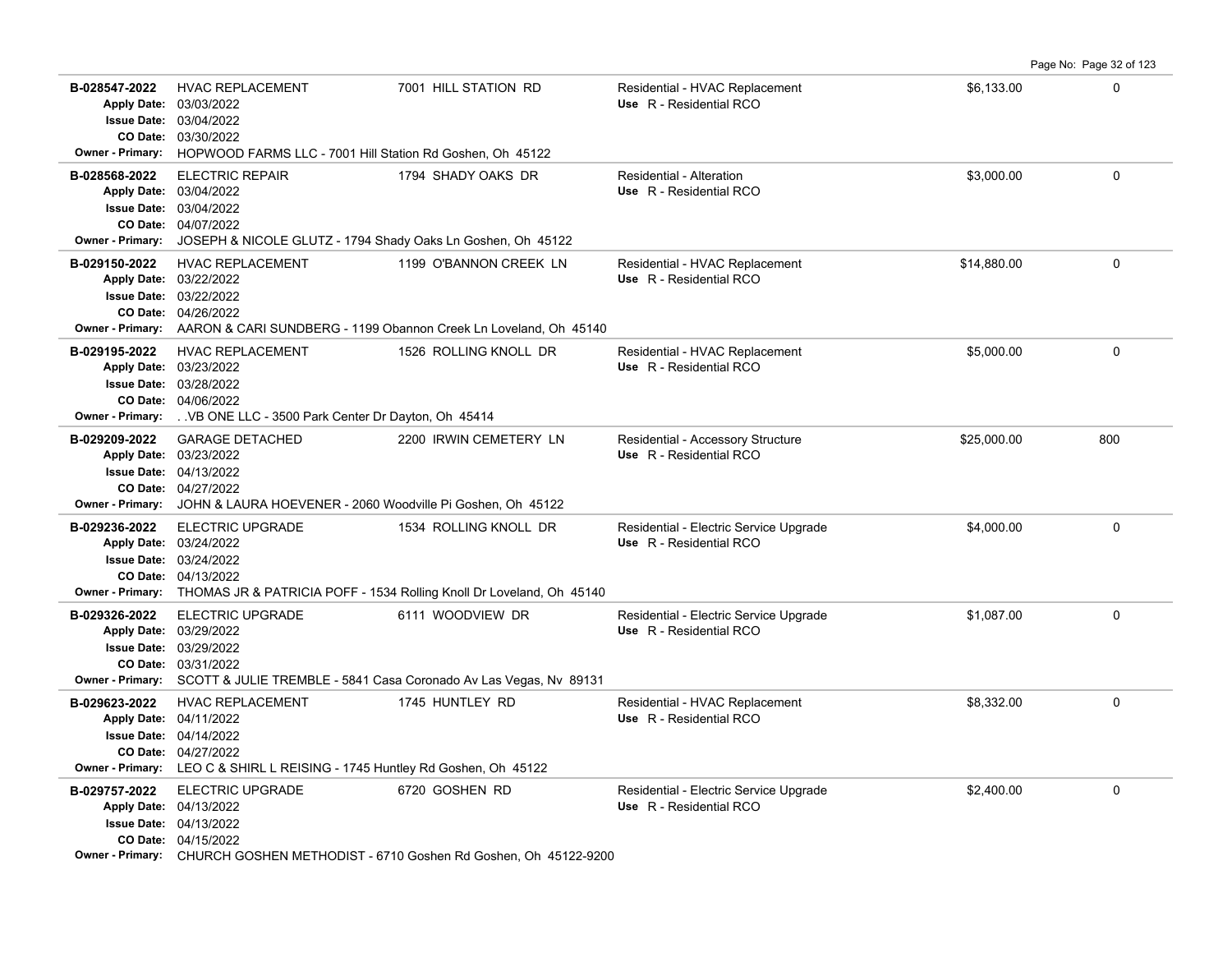Page No: Page 33 of 123

| B-029814-2022 | ELECTRIC UPGRADE                                                                       | 6422 SMITH RD    | Residential - Electric Service Upgrade | \$1,000.00 | 0 |
|---------------|----------------------------------------------------------------------------------------|------------------|----------------------------------------|------------|---|
|               | Apply Date: 04/14/2022                                                                 |                  | Use R - Residential RCO                |            |   |
|               | <b>Issue Date: 04/14/2022</b>                                                          |                  |                                        |            |   |
|               | CO Date: 04/25/2022                                                                    |                  |                                        |            |   |
|               | <b>Owner - Primary:</b> MAZAN PROPERTIES LLC - 2073 Us Highway 50 Batavia, Oh 45140    |                  |                                        |            |   |
| B-030432-2022 | ELECTRIC REPAIR                                                                        | 1246 TWIN OAK LN | Residential - Electric Service Upgrade | \$4.365.29 |   |
|               | Apply Date: 04/26/2022                                                                 |                  | Use R - Residential RCO                |            |   |
|               | <b>Issue Date: 04/26/2022</b>                                                          |                  |                                        |            |   |
|               | <b>CO Date: 04/28/2022</b>                                                             |                  |                                        |            |   |
|               | <b>Owner - Primary:</b> KARLA J & FRICH W GANSMULLER - 1246 Twin Oak Ln Loveland 45140 |                  |                                        |            |   |

| S-1 - Storage; Moderate Hazard |                                                                  |                |                                    |                       |                  |
|--------------------------------|------------------------------------------------------------------|----------------|------------------------------------|-----------------------|------------------|
| Permit#                        | <b>Application Name</b>                                          | <b>Address</b> | Work Type / Class                  | <b>Declared Value</b> | <b>Bldg Area</b> |
|                                | <b>B-007509-2019</b> CEFALU AUTO BODY OFFICE                     | 2140 SR 28     | Commercial - Addition              | \$65,000.00           | 450              |
|                                | Apply Date: 08/20/2019                                           |                | Use S-1 - Storage; Moderate Hazard |                       |                  |
|                                | <b>Issue Date: 11/04/2019</b>                                    |                |                                    |                       |                  |
|                                | <b>CO Date: 04/06/2022</b>                                       |                |                                    |                       |                  |
|                                | Owner - Primary: GERALD CEFALU - 6961 Shiloh Rd Goshen, Oh 45122 |                |                                    |                       |                  |

|                     | U - Utility & Miscellaneous   |                                                                                     |                                 |                       |                  |
|---------------------|-------------------------------|-------------------------------------------------------------------------------------|---------------------------------|-----------------------|------------------|
| Permit#             | <b>Application Name</b>       | <b>Address</b>                                                                      | Work Type / Class               | <b>Declared Value</b> | <b>Bldg Area</b> |
| B-028325-2022       | CLER CTY WWTP ELECTRIC        | 1270 NEALE LN                                                                       | Commercial - Alteration         | \$400,000.00          |                  |
|                     | Apply Date: 02/24/2022        |                                                                                     | Use U - Utility & Miscellaneous |                       |                  |
|                     | <b>Issue Date: 03/04/2022</b> |                                                                                     |                                 |                       |                  |
|                     | <b>CO Date: 04/13/2022</b>    |                                                                                     |                                 |                       |                  |
| $\bigcap_{i=1}^{n}$ |                               | OLEDMONE COUNTY DOADD OF COMMICCIONEDD. 404 E Meis OL 2DH Flass Datavia, OL, 45402. |                                 |                       |                  |

**Owner - Primary:** . .CLERMONT COUNTY BOARD OF COMMISSIONERS - 101 E Main St, 3Rd Floor Batavia, Oh 45103

## **SUMMARY FOR Goshen Township**

#### **PERMIT SUMMARY BY APPLICATION WORKTYPE IN THIS TOWNSHIP**

| Worktype                         | Issued | Value        | Worktype                        | Issued | Value        | Worktype                       | Issued | Value        |
|----------------------------------|--------|--------------|---------------------------------|--------|--------------|--------------------------------|--------|--------------|
| Single-Family Residence (SFR)    |        | \$887.000.00 | Two-Family Residence (TFR)      |        | \$500,000.00 | Commercial New (COMNEW)        |        | \$0.00       |
| Residential Addition (RESADD)    |        | \$239,200.00 | Three-Family Residence (THFR)   |        | \$0.00       | Commercial Addition (COMADD)   |        | \$65,000.00  |
| Residential Alteration (RESALT)  | 33     | \$306.756.49 | Four-Family Residence (FFR)     |        | \$0.00       | Commercial Alteration (COMALT) | 4      | \$519,006.00 |
| Res Accessory Structure (ACCSTR) |        | \$25,000.00  | Multi-Family Residence (MULTFR) |        | \$0.00       | All Other Project Types        | 22     | \$280,553.20 |
|                                  |        |              | Single-Family Unit (SFU)        |        | \$0.00       |                                |        |              |

#### **NUMBER OF PERMITS ISSUED: 49**

**DECLARED VALUE: \$2,541,962.49**

# **Jackson Township**

## **R - Residential RCO**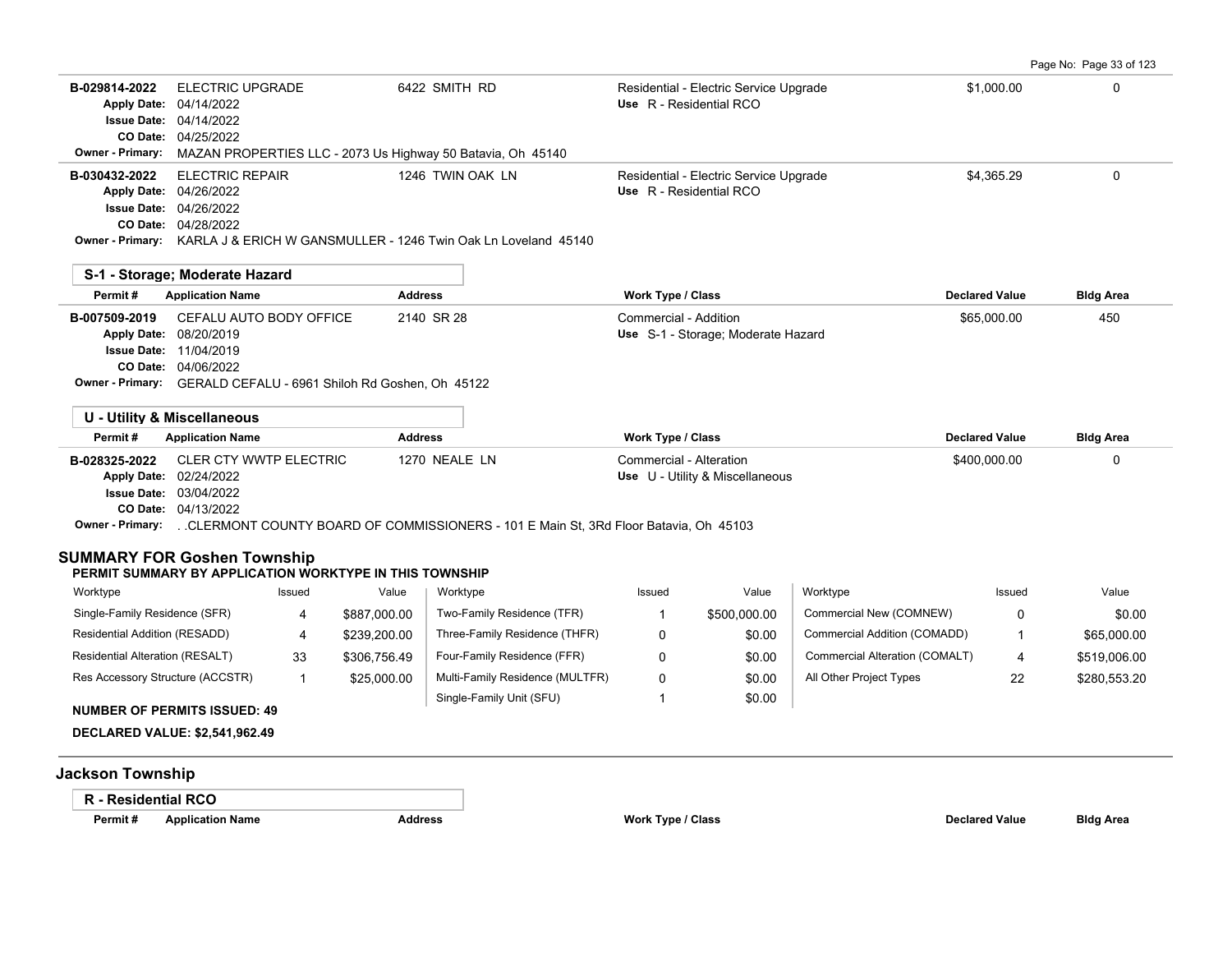Page No: Page 34 of 123

| B-018560-2021 | ROOF REPLACEMENT                                                                        | 5248 MONTEREY RD | Residential - Roof Replacement | \$5.580.00 |  |
|---------------|-----------------------------------------------------------------------------------------|------------------|--------------------------------|------------|--|
|               | Apply Date: 01/13/2021                                                                  |                  | Use R - Residential RCO        |            |  |
|               | <b>Issue Date: 01/13/2021</b>                                                           |                  |                                |            |  |
|               | <b>CO Date: 02/08/2022</b>                                                              |                  |                                |            |  |
|               | <b>Owner - Primary:</b> JOHN P & JUANITA J CAUDILL - 5248 Monterey Rd Batavia, Oh 45103 |                  |                                |            |  |

## **SUMMARY FOR Jackson Township**

#### **PERMIT SUMMARY BY APPLICATION WORKTYPE IN THIS TOWNSHIP**

| Worktype                           | Issued | Value      | Worktype                        | Issued | Value  | Worktype                       | Issued | Value      |
|------------------------------------|--------|------------|---------------------------------|--------|--------|--------------------------------|--------|------------|
| Single-Family Residence (SFR)      | 0      | \$0.00     | Two-Family Residence (TFR)      |        | \$0.00 | Commercial New (COMNEW)        |        | \$0.00     |
| Residential Addition (RESADD)      |        | \$0.00     | Three-Family Residence (THFR)   |        | \$0.00 | Commercial Addition (COMADD)   |        | \$0.00     |
| Residential Alteration (RESALT)    |        | \$5.580.00 | Four-Family Residence (FFR)     |        | \$0.00 | Commercial Alteration (COMALT) |        | \$0.00     |
| Res Accessory Structure (ACCSTR)   | 0      | \$0.00     | Multi-Family Residence (MULTFR) |        | \$0.00 | All Other Project Types        |        | \$5,580.00 |
| <b>NUMBER OF PERMITS ISSUED: 1</b> |        |            | Single-Family Unit (SFU)        |        | \$0.00 |                                |        |            |

**DECLARED VALUE: \$5,580.00**

# **Miami Township**

|                    | A-2 - Assembly; Banguet Hall, Restaurant                                                  |                |                                              |                       |                  |
|--------------------|-------------------------------------------------------------------------------------------|----------------|----------------------------------------------|-----------------------|------------------|
| Permit#            | <b>Application Name</b>                                                                   | <b>Address</b> | Work Type / Class                            | <b>Declared Value</b> | <b>Bldg Area</b> |
| B-026314-2021      | TROPICAL SMOOTHIE CAFE, STE D 1064 BUSINESS 28                                            |                | Commercial - Alteration                      | \$175,000.00          | 1,630            |
| <b>Apply Date:</b> | 11/09/2021                                                                                |                | Use A-2 - Assembly; Banquet Hall, Restaurant |                       |                  |
| Issue Date:        | 12/16/2021                                                                                |                |                                              |                       |                  |
|                    | <b>CO Date: 03/03/2022</b>                                                                |                |                                              |                       |                  |
|                    | <b>Owner - Primary:</b> LLC REI EQUITY PARTNERS II - 5 River Rd, Ste 105 Wilton, Ct 06897 |                |                                              |                       |                  |

# **A-3 - Assembly; Worship, Recreation or Amusement**

| Permit#       | <b>Application Name</b>       | <b>Address</b>    | <b>Work Type / Class</b>                             | <b>Declared Value</b> | <b>Bldg Area</b> |
|---------------|-------------------------------|-------------------|------------------------------------------------------|-----------------------|------------------|
| B-021790-2021 | 1ST BAPTIST CHURCH ALTER      | 1367 WOODVILLE PI | Commercial - Alteration                              | \$72,000.00           | 2,680            |
|               | Apply Date: 05/17/2021        |                   | Use A-3 - Assembly; Worship, Recreation or Amusement |                       |                  |
|               | <b>Issue Date: 06/02/2021</b> |                   |                                                      |                       |                  |
|               | CO Date: 02/09/2022           |                   |                                                      |                       |                  |

**Owner - Primary:** FIRST BAPTIST CHURCH OF MILFORD - 12 Fleetwood Ln Milford, Oh 45150

**B - Business**

| Permit#       | <b>Application Name</b>                                                                                                                                                                                                                                                                                                                                                                       | <b>Address</b> | Work Type / Class       | <b>Declared Value</b> | <b>Bldg Area</b> |
|---------------|-----------------------------------------------------------------------------------------------------------------------------------------------------------------------------------------------------------------------------------------------------------------------------------------------------------------------------------------------------------------------------------------------|----------------|-------------------------|-----------------------|------------------|
| B-024141-2021 | FYZICAL THERAPY & BALANCE CTR 784 LOVELAND MIAMIVILLE RD                                                                                                                                                                                                                                                                                                                                      |                | Commercial - Alteration | \$150,000.00          | 2,987            |
|               | Apply Date: 08/17/2021                                                                                                                                                                                                                                                                                                                                                                        |                | Use B - Business        |                       |                  |
|               | <b>Issue Date: 08/26/2021</b>                                                                                                                                                                                                                                                                                                                                                                 |                |                         |                       |                  |
|               | <b>CO Date: 01/05/2022</b>                                                                                                                                                                                                                                                                                                                                                                    |                |                         |                       |                  |
|               | $\bullet$ . $\bullet$ . $\bullet$ . $\bullet$ . $\bullet$ . $\bullet$ . $\bullet$ . $\bullet$ . $\bullet$ . $\bullet$ . $\bullet$ . $\bullet$ . $\bullet$ . $\bullet$ . $\bullet$ . $\bullet$ . $\bullet$ . $\bullet$ . $\bullet$ . $\bullet$ . $\bullet$ . $\bullet$ . $\bullet$ . $\bullet$ . $\bullet$ . $\bullet$ . $\bullet$ . $\bullet$ . $\bullet$ . $\bullet$ . $\bullet$ . $\bullet$ |                |                         |                       |                  |

**Owner - Primary:** LOVELAND MIAMIVILLE COMMERCIAL LLC - 1816 Wolfangel Rd Cincinnati, Oh 45255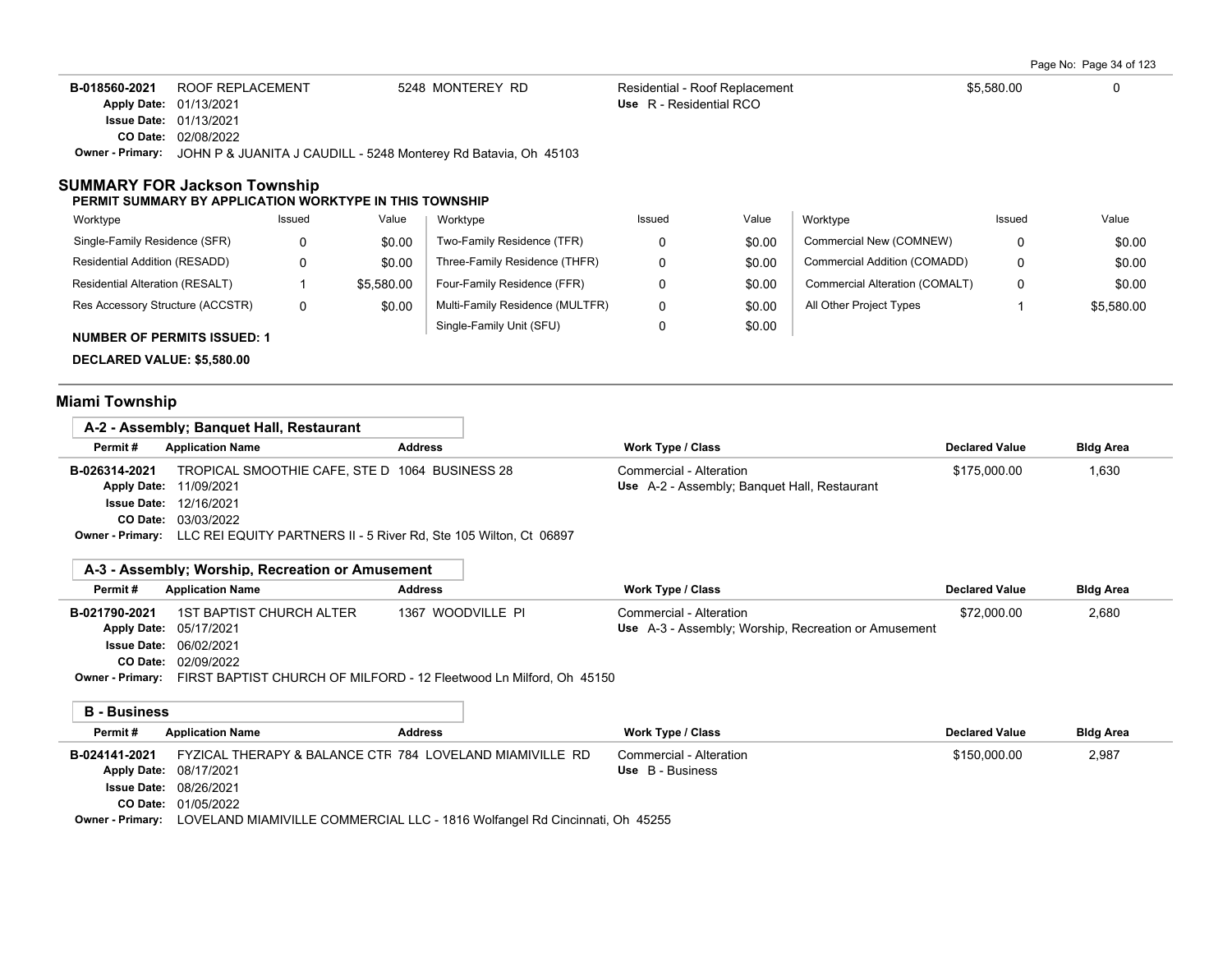Page No: Page 35 of 123

| B-025868-2021                              | <b>TQL LOGISTICS</b><br>Apply Date: 10/22/2021<br><b>Issue Date: 11/15/2021</b><br>CO Date: 01/05/2022                                                                                            | 1103 ALLEN DR                                                                                                                  | Commercial - Alteration<br>Use B - Business                             | \$30,000.00           | 900              |
|--------------------------------------------|---------------------------------------------------------------------------------------------------------------------------------------------------------------------------------------------------|--------------------------------------------------------------------------------------------------------------------------------|-------------------------------------------------------------------------|-----------------------|------------------|
| Owner - Primary:                           | MIKE BARNARDML BARNARD INC - 3229 Omni Dr Cincinnati, Oh 45245                                                                                                                                    |                                                                                                                                |                                                                         |                       |                  |
| B-026316-2021                              | AT&T<br>Apply Date: 11/09/2021<br><b>Issue Date: 11/20/2021</b><br><b>CO Date: 03/08/2022</b><br>Owner - Primary: LLC REI EQUITY PARTNERS II - 5 River Rd, Ste 105 Wilton, Ct 06897               | 1064 BUSINESS 28                                                                                                               | Commercial - Alteration<br>Use B - Business                             | \$50,000.00           | 2,000            |
| B-027410-2022                              | LEISURE SYSTEMS, STE A<br>Apply Date: 01/03/2022<br><b>Issue Date: 01/21/2022</b><br>CO Date: 04/11/2022<br>Owner - Primary: FP-GIMEL OH-2 LP - 6389 Quail Hollow Memphis, Tn 38120               | 422 WARDS CORNER RD                                                                                                            | Commercial - Alteration<br>Use B - Business                             | \$121,470.00          | 10,822           |
| B-027662-2022                              | <b>PRIMERICA</b><br>Apply Date: 01/19/2022<br><b>Issue Date: 02/02/2022</b><br>CO Date: 02/08/2022<br>Owner - Primary: LDV NASS TECH LLC - 7620 Red Bay Ln Parkland, FI 33076                     | 400 TECHNE CENTER DR                                                                                                           | Commercial - Occupancy<br>Use B - Business                              | \$0.00                | $\mathbf{0}$     |
| B-027853-2022                              | LIVE FIERCE CROSS FIT<br>Apply Date: 01/31/2022<br><b>Issue Date: 03/16/2022</b><br>CO Date: 03/23/2022                                                                                           | 1607 SR 131<br>Owner - Primary: SARAH THORNTONBARS & BELLS FITNESS - 1473 State Route 131 Milford, Oh 45150                    | Commercial - Alteration<br>Use B - Business                             | \$50,000.00           | 144              |
| B-028301-2022                              | <b>1ST BANCORP MORTGAGE</b><br>Apply Date: 02/23/2022<br><b>Issue Date: 03/21/2022</b><br>CO Date: 04/20/2022<br>Owner - Primary: LDV NASS TECH LLC - 7620 Red Bay Ln Parkland, FI 33076          | 400 TECHNE CENTER DR                                                                                                           | Commercial - Occupancy<br>Use B - Business                              | \$0.00                | $\mathbf 0$      |
| E - Education                              |                                                                                                                                                                                                   |                                                                                                                                |                                                                         |                       |                  |
| Permit#                                    | <b>Application Name</b>                                                                                                                                                                           | <b>Address</b>                                                                                                                 | Work Type / Class                                                       | <b>Declared Value</b> | <b>Bldg Area</b> |
| B-029733-2022                              | LOVE AND GROW EDU SERVICES<br>Apply Date: 04/13/2022<br><b>Issue Date: 04/25/2022</b><br><b>CO Date: 04/29/2022</b><br>Owner - Primary: KOSURU ASSOCIATES LLC - 3438 Riverside Dr Mason, Oh 45040 | 1392 SR 131                                                                                                                    | Commercial - Alteration<br>Use E - Education                            | \$0.00                | $\mathbf 0$      |
| I-2- Institutional; Nursing Home, Hospital |                                                                                                                                                                                                   |                                                                                                                                |                                                                         |                       |                  |
| Permit#                                    | <b>Application Name</b>                                                                                                                                                                           | <b>Address</b>                                                                                                                 | Work Type / Class                                                       | <b>Declared Value</b> | <b>Bldg Area</b> |
| B-011995-2020                              | OTTERBEIN HOUSE A ADDITION<br>Apply Date: 03/31/2020<br><b>Issue Date: 06/05/2020</b><br>CO Date: 01/25/2022                                                                                      | 6405 SMALL HOUSE CR<br>Owner - Primary: OTTERBEIN LOVELAND REAL ESTATE LLC - 3855 Lower Market St, Suite 300 Lebanon, Oh 45036 | Commercial - Addition<br>Use I-2- Institutional; Nursing Home, Hospital | \$134,000.00          | 852              |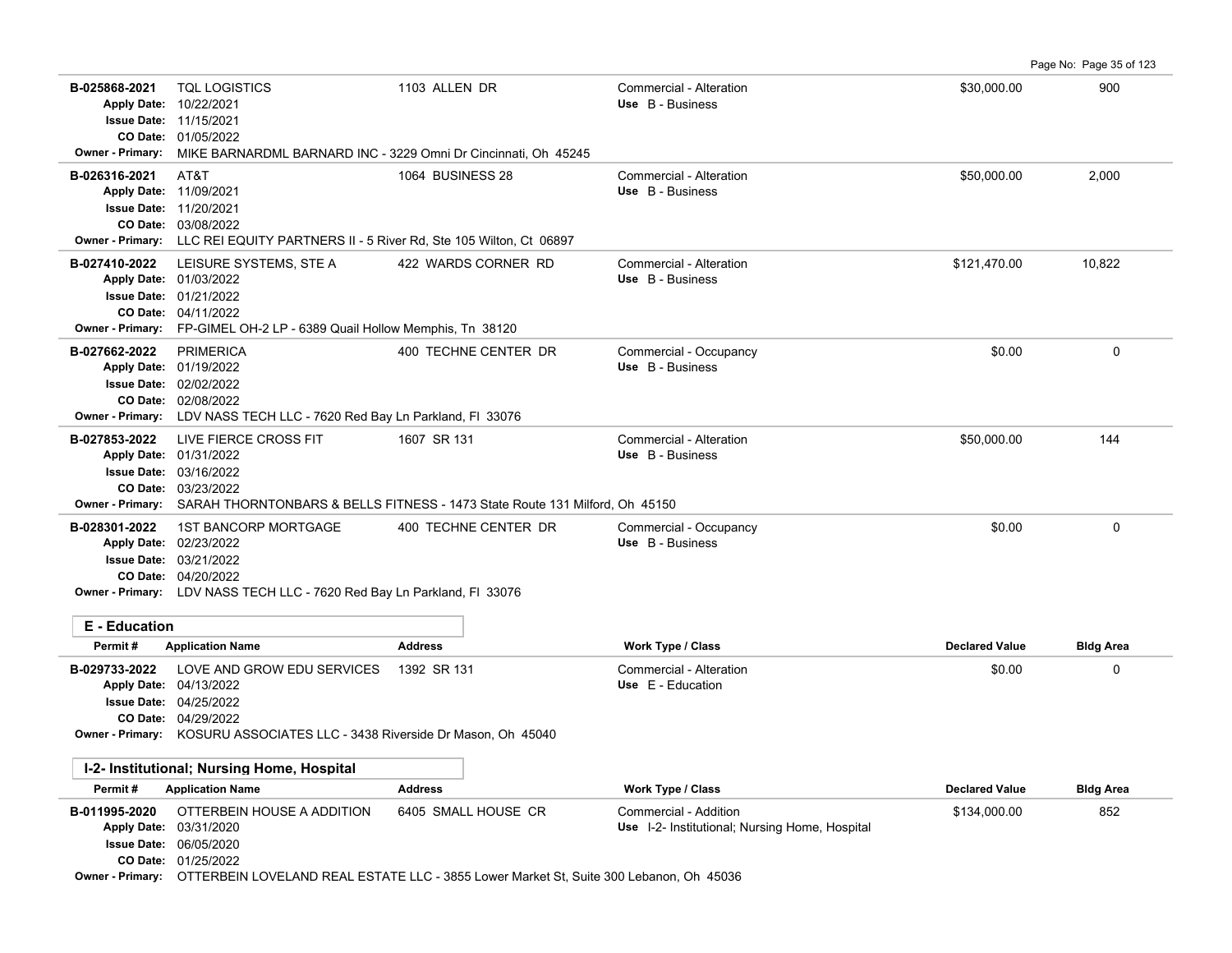**B-011996-2020** OTTERBEIN HOUSE B ADDITION 6409 SMALL HOUSE CR Commercial - Addition 6852 134,000.00 652 01/24/2022 **CO Date:** 06/05/2020 **Issue Date:** Apply Date: 03/31/2020 **Apply Date: Use** I-2- Institutional; Nursing Home, Hospital **Owner - Primary:** OTTERBEIN LOVELAND REAL ESTATE LLC - 3855 Lower Market St, Suite 300 Lebanon, Oh 45036 B-011997-2020 OTTERBEIN HOUSE C ADDITION 6415 SMALL HOUSE CR Commercial - Addition **6415 SMALL FOUSE CR** Commercial - Addition 01/24/2022 **CO Date:** 06/05/2020 **Issue Date:** Apply Date: 03/31/2020 Use I-2- Institutional; Nursing Home, Hospital **Owner - Primary:** OTTERBEIN LOVELAND REAL ESTATE LLC - 3855 Lower Market St, Suite 300 Lebanon, Oh 45036 **B-011998-2020** OTTERBEIN HOUSE D ADDITION 6419 SMALL HOUSE CR Commercial - Addition 652 01/24/2022 **CO Date:** 06/05/2020 **Issue Date:** Apply Date: 03/31/2020 Use I-2- Institutional; Nursing Home, Hospital **Owner - Primary:** OTTERBEIN LOVELAND REAL ESTATE LLC - 3855 Lower Market St, Suite 300 Lebanon, Oh 45036 **B-011999-2020** OTTERBEIN HOUSE E ADDITION 6410 SMALL HOUSE CR Commercial - Addition 652 01/24/2022 **CO Date:** 06/05/2020 **Issue Date:** Apply Date: 03/31/2020 Use I-2- Institutional; Nursing Home, Hospital **Owner - Primary:** OTTERBEIN LOVELAND REAL ESTATE LLC - 3855 Lower Market St, Suite 300 Lebanon, Oh 45036 **B-016668-2020** \$40,000.00 983 ARBORS HOME DIALYSIS UNIT 5900 MEADOWCREEK DR Commercial - Alteration 03/11/2022 **CO Date:** 12/02/2020 **Issue Date:** Apply Date: 10/13/2020 Use I-2- Institutional; Nursing Home, Hospital **Owner - Primary:** MP RE I LLC - 744 Carle Ave Lewis Center, Oh 43035 **M - Mercantile; Dept. Store, Retail, Market Permit # Application Name Address Work Type / Class Declared Value Bldg Area B-024591-2021** CIRCLE K #4705229 1213 SR 28 Commercial - Alteration 3,767 3,767 3,767 04/01/2022 **CO Date:** 12/17/2021 **Issue Date:** Apply Date: 09/08/2021 CIRCLE K #4705229 1213 SR 28 Commercial - Alteration **Apply Date: Use** M - Mercantile; Dept. Store, Retail, Market **Owner - Primary:** SCF RC FUNDING IV - 902 Carnegie Center Bl Princeton, Nj 08540 **N/A Permit # Application Name Address Work Type / Class Declared Value Bldg Area B-021492-2021** OHIO VALLEY VOICES SEWER 6642 BRANCH HILL GUINEA RD Commercial - Alteration \$115,000.00 \$115,000.00 03/21/2022 **CO Date:** 11/01/2021 **Issue Date:** 05/10/2021 **Apply Date: Use** N/A **Owner - Primary:** OHIO VALLEY VOICES INC - 6642 Branch Hill Guinea Pike Loveland, Oh 45140 **B-026969-2021** \$2,500.00 0 MILFORD DENTAL EXEL NG PP 1188 SR 131 Commercial - Alteration 12/15/2021 **Issue Date:** 12/09/2021 **Apply Date: Use** N/A

Page No: Page 36 of 123

01/27/2022 **CO Date:**

**Owner - Primary:** MILFORD DENTAL EXCELLENCE REAL ESTATE - 1188 State Route 131 Milford, Oh 45150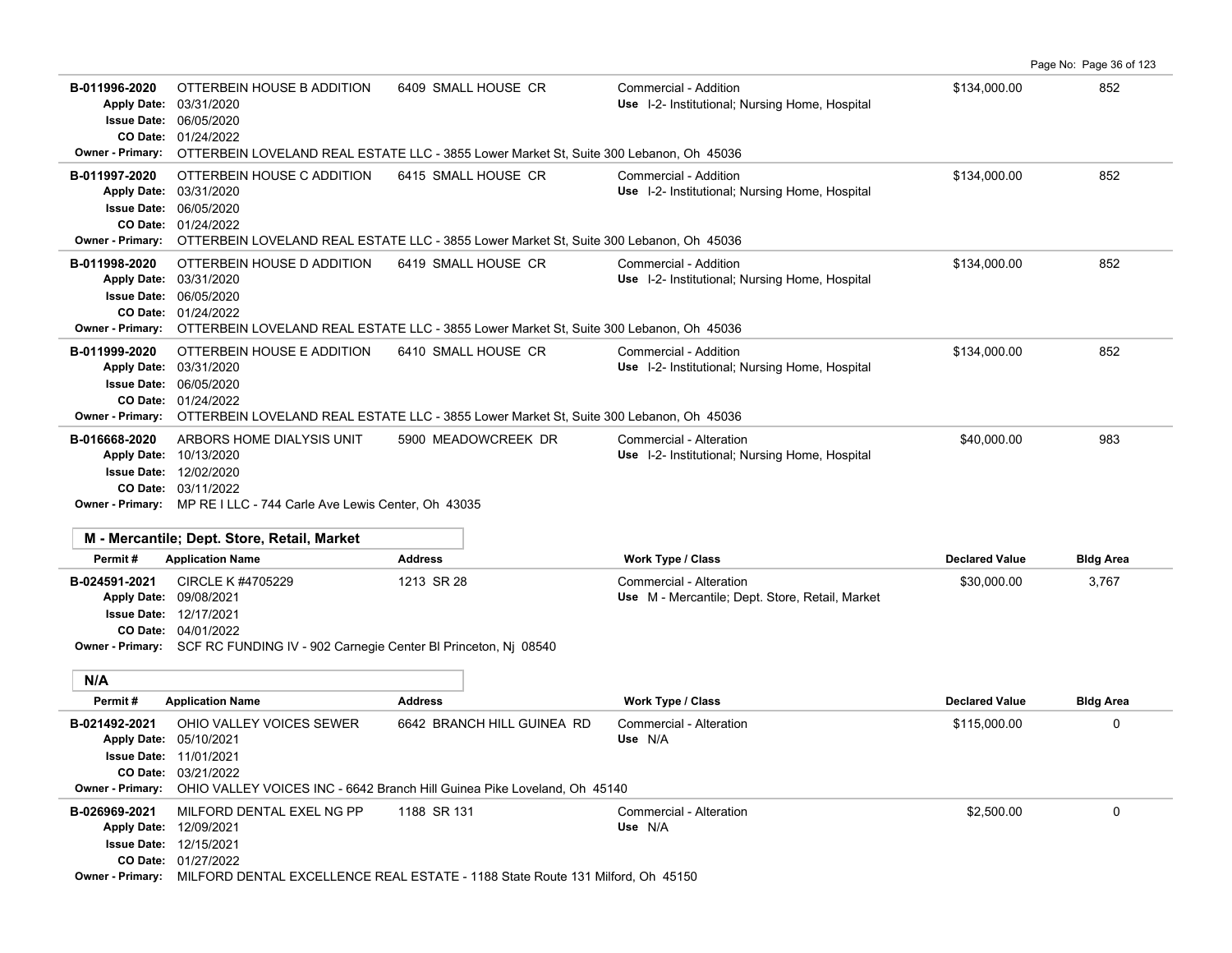| B-027664-2022<br>CO Date:<br><b>Owner - Primary:</b> | <b>CLOVER CONS TRLR TP</b><br>Apply Date: 01/19/2022<br><b>Issue Date: 02/02/2022</b><br>03/08/2022                                                                                                                   | 6350 TODD FARM LN<br>DAVID H TRUSTEE ET AL TODD - 201 E Fifth St, Ste 900 Cincinnati, Oh 45202 | Commercial - Alteration<br>Use N/A                                | \$100.00              | 0                |
|------------------------------------------------------|-----------------------------------------------------------------------------------------------------------------------------------------------------------------------------------------------------------------------|------------------------------------------------------------------------------------------------|-------------------------------------------------------------------|-----------------------|------------------|
| F-027311-2021                                        | OTTERBEIN HOUSE A ADD FA<br>Apply Date: 12/23/2021<br><b>Issue Date: 01/14/2022</b><br>CO Date: 01/24/2022<br>Owner - Primary: OTTERBEIN LOVELAND REAL ESTATE LLC - 3855 Lower Market St, Suite 300 Lebanon, Oh 45036 | 6405 SMALL HOUSE CR                                                                            | Fire Protection Systems - Fire Alarm<br>Use N/A                   | \$4,000.00            | 852              |
| F-027312-2021                                        | OTTERBEIN HOUSE B ADD FA<br>Apply Date: 12/23/2021<br><b>Issue Date: 01/14/2022</b><br>CO Date: 01/24/2022<br>Owner - Primary: OTTERBEIN LOVELAND REAL ESTATE LLC - 3855 Lower Market St, Suite 300 Lebanon, Oh 45036 | 6409 SMALL HOUSE CR                                                                            | Fire Protection Systems - Fire Alarm<br>Use N/A                   | \$4,000.00            | 852              |
| F-027313-2021                                        | OTTERBEIN HOUSE C ADD FA<br>Apply Date: 12/23/2021<br>Issue Date: 01/14/2022<br>CO Date: 01/24/2022<br>Owner - Primary: OTTERBEIN LOVELAND REAL ESTATE LLC - 3855 Lower Market St, Suite 300 Lebanon, Oh 45036        | 6415 SMALL HOUSE CR                                                                            | Fire Protection Systems - Fire Alarm<br>Use N/A                   | \$4,000.00            | 852              |
| F-027314-2021                                        | OTTERBEIN HOUSE D ADD FA<br>Apply Date: 12/23/2021<br><b>Issue Date: 01/14/2022</b><br>CO Date: 01/24/2022<br>Owner - Primary: OTTERBEIN LOVELAND REAL ESTATE LLC - 3855 Lower Market St, Suite 300 Lebanon, Oh 45036 | 6419 SMALL HOUSE CR                                                                            | Fire Protection Systems - Fire Alarm<br>Use N/A                   | \$4,000.00            | 852              |
| F-027315-2021                                        | OTTERBEIN HOUSE E ADD FA<br>Apply Date: 12/23/2021<br><b>Issue Date: 01/14/2022</b><br>CO Date: 01/24/2022<br>Owner - Primary: OTTERBEIN LOVELAND REAL ESTATE LLC - 3855 Lower Market St, Suite 300 Lebanon, Oh 45036 | 6410 SMALL HOUSE CR                                                                            | Fire Protection Systems - Fire Alarm<br>Use N/A                   | \$4,000.00            | 852              |
| F-027428-2022                                        | LEISURE SYSTEMS FS<br>Apply Date: 01/04/2022<br><b>Issue Date: 01/25/2022</b><br>CO Date: 04/08/2022<br><b>Owner - Primary:</b> FP-GIMEL OH-2 LP - 6389 Quail Hollow Memphis, Tn 38120                                | 422 WARDS CORNER RD                                                                            | Fire Protection Systems - Fire Sprinkler - Suppression<br>Use N/A | \$5,000.00            | 10,822           |
| R - Residential RCO                                  |                                                                                                                                                                                                                       |                                                                                                |                                                                   |                       |                  |
| Permit#                                              | <b>Application Name</b>                                                                                                                                                                                               | <b>Address</b>                                                                                 | Work Type / Class                                                 | <b>Declared Value</b> | <b>Bldg Area</b> |
| B-001680-2019                                        | <b>M/I HOMES</b><br>Apply Date: 02/06/2019<br>Issue Date: 02/26/2019<br>CO Date: 04/28/2022                                                                                                                           | 361 BRIER CREEK DR                                                                             | Residential - Single Family Residence<br>Use R - Residential RCO  | \$153,505.00          | 5,126            |

Page No: Page 37 of 123

**Owner - Primary:** M/I HOMES OF CINCINNATI LLC - 9349 Waterstone Blvd, Ste 100 Cincinnati, Oh 45249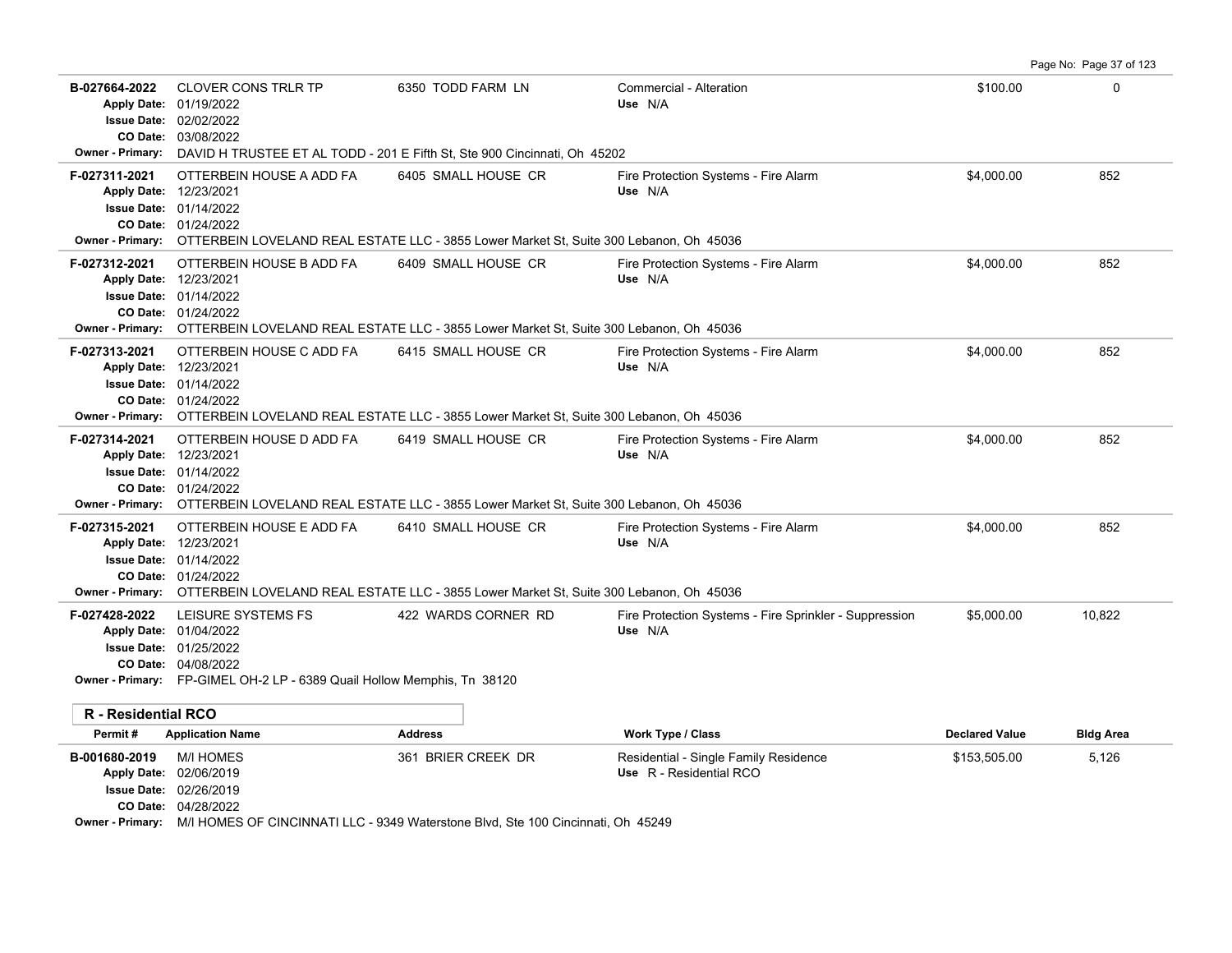Page No: Page 38 of 123

| B-008595-2019<br>Owner - Primary:        | ANDERSON CUSTOM HOMES<br>Apply Date: 10/02/2019<br><b>Issue Date: 10/03/2019</b><br>CO Date: 02/15/2022<br>DONALD & ELIZABETH ROBERTS - 1418 Emerson Ln Milford, Oh 45150      | 1418 EMERSON LN                                                                                            | Residential - Single Family Residence<br>Use R - Residential RCO | \$285,000.00 | 4,463 |
|------------------------------------------|--------------------------------------------------------------------------------------------------------------------------------------------------------------------------------|------------------------------------------------------------------------------------------------------------|------------------------------------------------------------------|--------------|-------|
| B-010709-2020                            | <b>RYAN HOMES</b><br>Apply Date: 01/10/2020<br>Issue Date: 01/13/2020<br>CO Date: 02/17/2022<br>Owner - Primary: MDAZ PROPERTIES LLC - 1117 Clover Field Dr Loveland, Oh 45140 | 1117 CLOVER FIELD DR                                                                                       | Residential - Single Family Residence<br>Use R - Residential RCO | \$206,946.00 | 4,599 |
| B-013867-2020<br><b>Owner - Primary:</b> | <b>RYAN HOMES</b><br>Apply Date: 06/19/2020<br><b>Issue Date: 06/23/2020</b><br>CO Date: 02/17/2022                                                                            | 6163 REDHAVEN CT<br>ROBERT J JR & CYNTHIA ANN QUEEN - 6163 Redhaven Ct Loveland, Oh 45140                  | Residential - Single Family Residence<br>Use R - Residential RCO | \$214,092.00 | 4,599 |
| B-018430-2021<br><b>Owner - Primary:</b> | <b>GARAGE ADDIT/KITCHEN ALTER</b><br>Apply Date: 01/06/2021<br><b>Issue Date: 01/22/2021</b><br>CO Date: 03/11/2022<br>CHARLES & LAUREN A DORN - 5565 Day Rd Milford, Oh 45150 | 5565 DAY DR                                                                                                | Residential - Addition<br>Use R - Residential RCO                | \$50,000.00  | 2,674 |
| B-018826-2021<br><b>Owner - Primary:</b> | <b>M/I HOMES</b><br>Apply Date: 01/28/2021<br><b>Issue Date: 02/01/2021</b><br>CO Date: 03/04/2022                                                                             | 6244 EMERY CROSSING<br>JENNIFER L & EVAN J MULLINS - 6244 Emery Crossing Loveland, Oh 45140                | Residential - Single Family Residence<br>Use R - Residential RCO | \$167,695.00 | 5,261 |
| B-019708-2021<br>Owner - Primary:        | <b>DECK W/ROOF</b><br>Apply Date: 03/02/2021<br><b>Issue Date: 03/03/2021</b><br>CO Date: 04/27/2022                                                                           | 5651 MCCORMICK TL<br>DOUGLAS D & HEATHER H WILSON - 1201 Emery Ridge Dr Batavia, Oh 45103                  | Residential - Addition<br>Use R - Residential RCO                | \$12,500.00  | 340   |
| B-020203-2021                            | DREES HOMES<br>Apply Date: 03/24/2021<br><b>Issue Date: 04/02/2021</b><br>CO Date: 01/11/2022<br>Owner - Primary: NATHAN A & JESSICA WILCOX - 83 Cedar Dr Loveland, Oh 45140   | 837 CEDAR DR                                                                                               | Residential - Single Family Residence<br>Use R - Residential RCO | \$510,517.00 | 5,152 |
| B-020273-2021<br><b>Owner - Primary:</b> | POOL INGROUND & HOT TUB<br>Apply Date: 03/26/2021<br><b>Issue Date: 03/30/2021</b><br>CO Date: 01/10/2022                                                                      | 1325 BEDFORDSHIRE DR<br>ANDREW J & LEAH C CROUCH - 1325 Bedfordshire Dr Loveland, Oh 45140                 | Residential - Alteration<br>Use R - Residential RCO              | \$70,000.00  | 0     |
| B-020436-2021                            | <b>SHED</b><br>Apply Date: 04/01/2021<br><b>Issue Date: 04/06/2021</b><br>CO Date: 04/06/2022                                                                                  | 1435 SR 131<br><b>Owner - Primary:</b> DANIELLE E & ROBERT M LOWE - 1435 State Route 131 Milford, Oh 45150 | Residential - Accessory Structure<br>Use R - Residential RCO     | \$2,000.00   | 768   |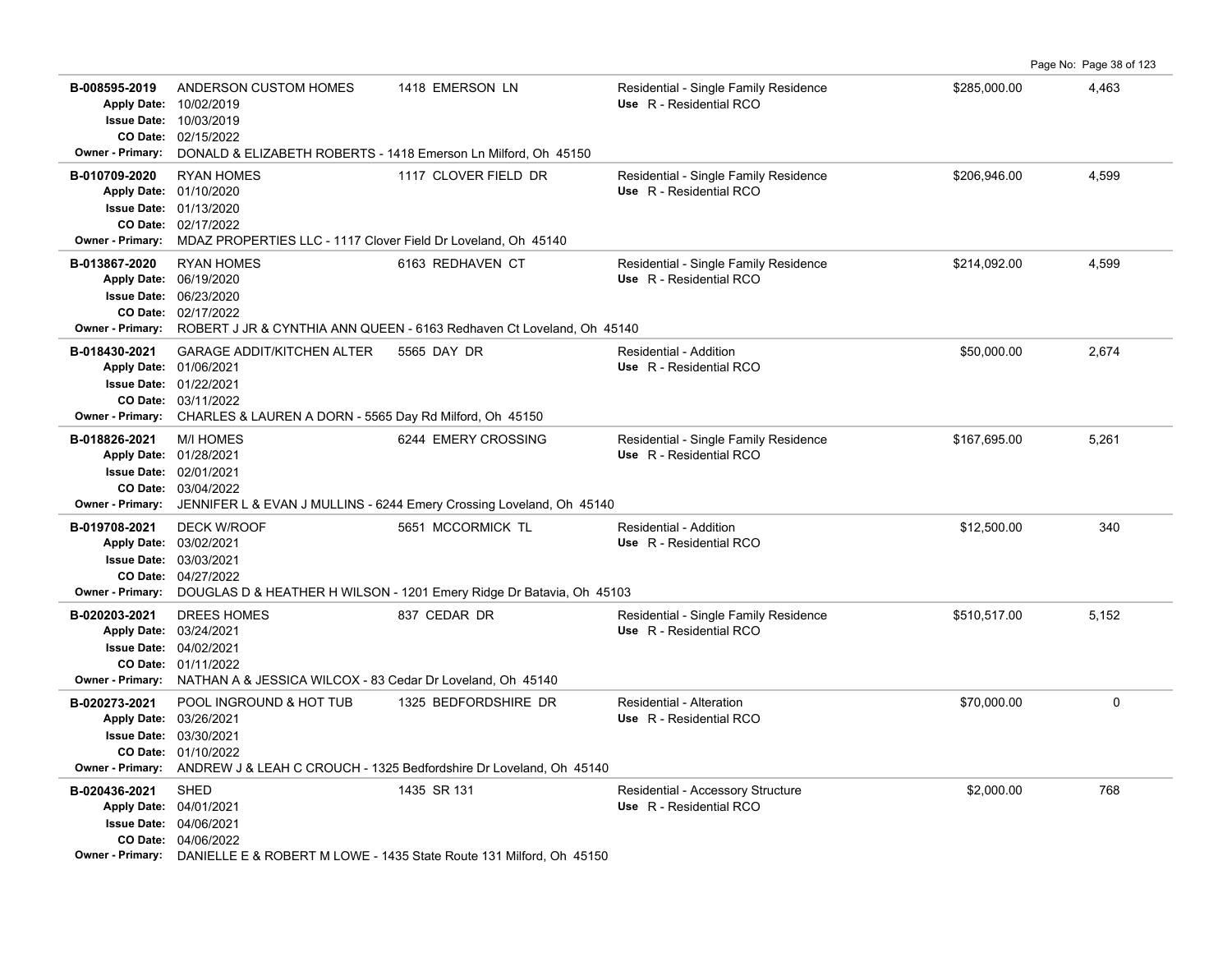Page No: Page 39 of 123

| B-020905-2021<br><b>Owner - Primary:</b>                       | DECK W/ ROOF<br>Apply Date: 04/16/2021<br><b>Issue Date: 04/19/2021</b><br>CO Date: 01/31/2022<br>JASON & CARI PAUL - 6380 Derbyshire Ln Loveland, Oh 45140                   | 6380 DERBYSHIRE LN                                                                                            | <b>Residential - Addition</b><br>Use R - Residential RCO         | \$62,000.00  | 656   |
|----------------------------------------------------------------|-------------------------------------------------------------------------------------------------------------------------------------------------------------------------------|---------------------------------------------------------------------------------------------------------------|------------------------------------------------------------------|--------------|-------|
| B-021061-2021<br><b>Owner - Primary:</b>                       | <b>M/I HOMES</b><br>Apply Date: 04/22/2021<br><b>Issue Date: 04/26/2021</b><br>CO Date: 01/18/2022                                                                            | 6275 EMERY CROSSING<br>JARED MILLER & ANDREA GRZESZCZAK - 6275 Emery Crossing Loveland, Oh 45140              | Residential - Single Family Residence<br>Use R - Residential RCO | \$144,320.00 | 4,528 |
| B-021263-2021<br><b>Owner - Primary:</b>                       | <b>BDRM W/BATH &amp; CLOSET</b><br>Apply Date: 04/30/2021<br><b>Issue Date: 05/03/2021</b><br>CO Date: 03/16/2022<br>CASEY & JASON TUCKER - 2143 Oakwood Dr Milford, Oh 45150 | 2143 OAKWOOD DR                                                                                               | <b>Residential - Alteration</b><br>Use R - Residential RCO       | \$17,000.00  | 320   |
| B-021264-2021<br><b>Owner - Primary:</b>                       | <b>ELECTRIC SHED</b><br>Apply Date: 04/30/2021<br>Issue Date: 04/30/2021<br>CO Date: 02/25/2022<br>DONALD R & EDITH E LESTER - 307 Indianview Dr Loveland, Oh 45140           | 307 INDIANVIEW DR                                                                                             | Residential - Alteration<br>Use R - Residential RCO              | \$300.00     | 0     |
| B-021358-2021<br><b>Owner - Primary:</b>                       | <b>M/I HOMES</b><br>Apply Date: 05/04/2021<br>Issue Date: 05/05/2021<br>CO Date: 02/24/2022                                                                                   | 396 ROWAN HILLS LN<br>JOHN T & JOYCE E IRWIN, TRS - 396 Rowan Hills Ln Loveland, Oh 45140                     | Residential - Single Family Residence<br>Use R - Residential RCO | \$131,630.00 | 5,556 |
| B-022409-2021<br><b>Apply Date:</b><br><b>Owner - Primary:</b> | <b>DEMO</b><br>06/10/2021<br><b>Issue Date: 06/15/2021</b><br>CO Date: 03/18/2022                                                                                             | 5850 IRISH DUDE DR<br>ROBERT & MARYANNE WEEKS TRUSTEE - 5850 Irish Dude Dr Loveland, Oh 45140                 | <b>Residential - Alteration</b><br>Use R - Residential RCO       | \$25,250.00  | 5,050 |
| B-022452-2021<br><b>Apply Date:</b><br><b>Owner - Primary:</b> | <b>SUNROOM</b><br>06/14/2021<br><b>Issue Date: 06/15/2021</b><br>CO Date: 01/04/2022<br>STEVEN & ERIN L WARD - 6037 Delicious Asha Ct Loveland, Oh 45140                      | 6037 DELICIOUS ASHA CT                                                                                        | <b>Residential - Addition</b><br>Use R - Residential RCO         | \$50,000.00  | 270   |
| B-022853-2021<br>CO Date:<br><b>Owner - Primary:</b>           | <b>M/I HOMES</b><br>Apply Date: 06/28/2021<br><b>Issue Date: 06/29/2021</b><br>04/18/2022<br>MARY WALLIN, TRS ETAL - 394 Rowan Hills Ln Loveland, Oh 45140                    | 394 ROWAN HILLS LN                                                                                            | Residential - Single Family Residence<br>Use R - Residential RCO | \$138,160.00 | 6,213 |
| B-023106-2021                                                  | <b>M/I HOMES</b><br>Apply Date: 07/10/2021<br>Issue Date: 07/14/2021<br>CO Date: 04/18/2022                                                                                   | 402 ROWAN HILLS LN<br>Owner - Primary: JOHN P & SUSAN G MEASAMER, TRS - 402 Rowan Hills Ln Loveland, Oh 45140 | Residential - Single Family Residence<br>Use R - Residential RCO | \$162,910.00 | 6,366 |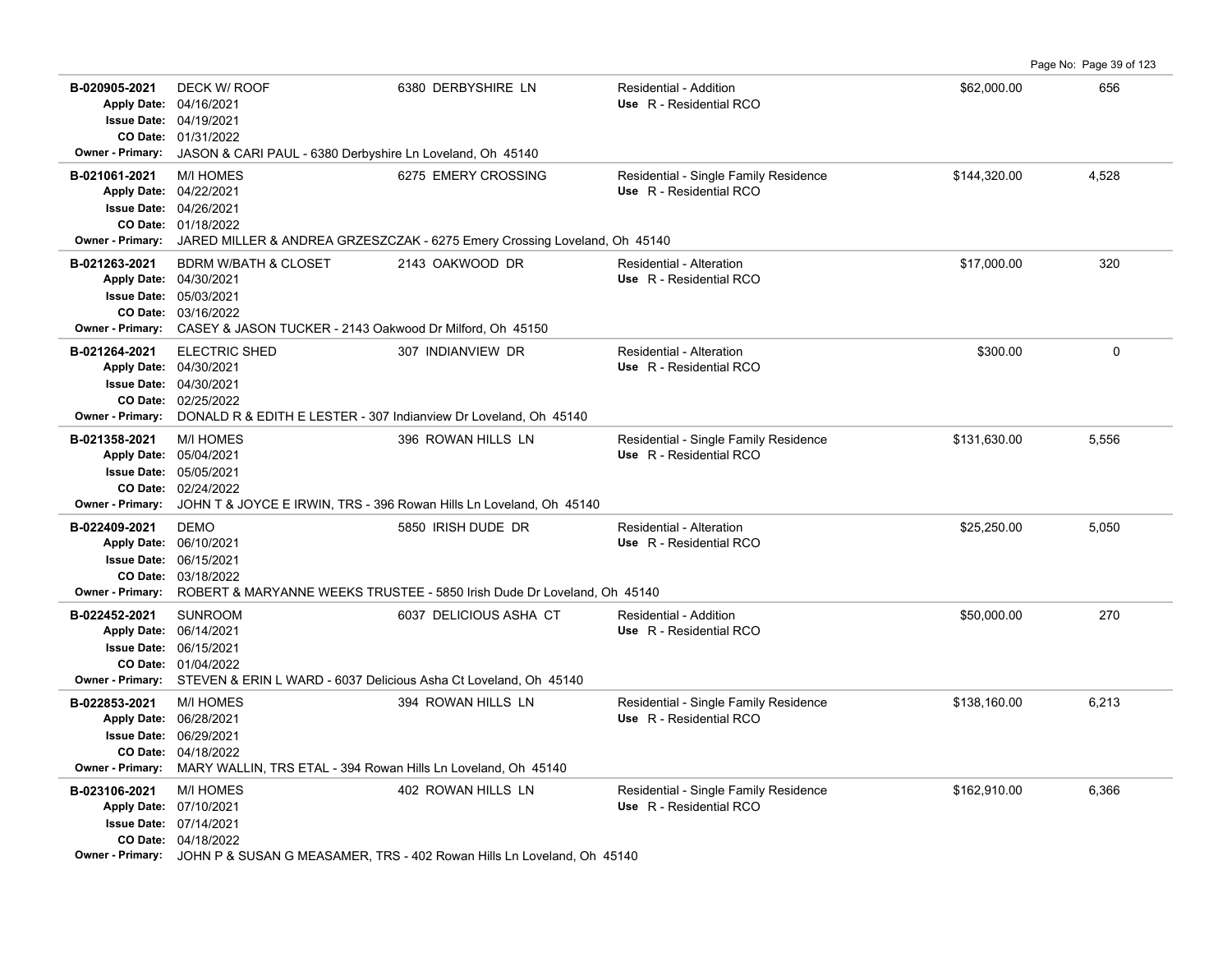Page No: Page 40 of 123

| B-023415-2021<br>Owner - Primary:        | POOL INGROUND<br>Apply Date: 07/23/2021<br><b>Issue Date: 09/10/2021</b><br>CO Date: 03/29/2022<br>PATRICK T & SHEILA M FRANK - 6430 Masters Row Loveland, Oh 45140                      | 6430 MASTERS ROW                                                                                                             | Residential - Alteration<br>Use R - Residential RCO              | \$50,000.00  | $\Omega$ |
|------------------------------------------|------------------------------------------------------------------------------------------------------------------------------------------------------------------------------------------|------------------------------------------------------------------------------------------------------------------------------|------------------------------------------------------------------|--------------|----------|
| B-023580-2021<br><b>Owner - Primary:</b> | <b>M/I HOMES</b><br>Apply Date: 07/30/2021<br><b>Issue Date: 08/03/2021</b><br>CO Date: 04/18/2022                                                                                       | 392 ROWAN HILLS LN<br>KYLE J HUTCHISON & ALISON N MOORE - 392 Rowan Hills Ln Loveland, Oh 45140                              | Residential - Single Family Residence<br>Use R - Residential RCO | \$203,280.00 | 6,481    |
| B-023635-2021<br><b>Owner - Primary:</b> | <b>HVAC REPLACEMENT</b><br>Apply Date: 07/30/2021<br>Issue Date: 07/30/2021<br>CO Date: 01/11/2022<br>NICHOLAS B & ASHLEY K WELCH - 1292 Monticello Ct Milford, Oh 45150                 | 1292 MONTICELLO CT                                                                                                           | Residential - HVAC Replacement<br>Use R - Residential RCO        | \$10,459.00  | $\Omega$ |
| B-024180-2021<br><b>Owner - Primary:</b> | <b>DECK</b><br>Apply Date: 08/18/2021<br><b>Issue Date: 08/19/2021</b><br>CO Date: 04/12/2022                                                                                            | 5883 WHIPPOORWILL HOLLOW DR Residential - Addition<br>KELSEY & CAMERON JONES - 5883 Whippoorwill Hollow Dr Milford, Oh 45150 | Use R - Residential RCO                                          | \$4,000.00   | 300      |
| B-024348-2021<br><b>Owner - Primary:</b> | <b>DECK</b><br>Apply Date: 08/25/2021<br><b>Issue Date: 08/30/2021</b><br>CO Date: 02/18/2022<br>STEVEN & BEVERLY A ZEKA - 1021 Oak Land Dr Loveland, Oh 45140                           | 1021 OAK LAND DR                                                                                                             | Residential - Accessory Structure<br>Use R - Residential RCO     | \$7,386.49   | 500      |
| B-024638-2021<br>Owner - Primary:        | BLDG, ELEC, MECH<br>Apply Date: 09/10/2021<br><b>Issue Date: 09/15/2021</b><br>CO Date: 01/18/2022<br>CHRISTOPHER POWERS - 6371 Ironwood Dr Loveland, Oh 45140                           | 6371 IRONWOOD DR                                                                                                             | <b>Residential - Alteration</b><br>Use R - Residential RCO       | \$85,000.00  | 1.000    |
| B-024662-2021<br>Owner - Primary:        | BDRM, BTH, LNDRY, STUDY<br>Apply Date: 09/13/2021<br><b>Issue Date: 09/13/2021</b><br>CO Date: 03/07/2022<br>DAVID L & SALLY C LOFTSPRING - 5 Waljo Trl Milford, Oh 45150                | 5 WALJO TL                                                                                                                   | Residential - Addition<br>Use R - Residential RCO                | \$168,471.00 | 1,378    |
| B-024895-2021<br><b>Owner - Primary:</b> | <b>KITCHEN</b><br>Apply Date: 09/21/2021<br><b>Issue Date: 09/22/2021</b><br>CO Date: 03/09/2022                                                                                         | 6242 DAVON CT<br>ROBERT GLUTZRAGLAND INVESTMENTS LLC - 4835 Tealtown Rd Milford, Oh 45150                                    | Residential - Alteration<br>Use R - Residential RCO              | \$8,030.00   | 100      |
| B-025026-2021                            | <b>SOLAR PANELS</b><br>Apply Date: 09/24/2021<br><b>Issue Date: 09/30/2021</b><br>CO Date: 03/28/2022<br>Owner - Primary: AUGUSTO JR & MARIA ORUE - 5525 West Mills Dr Milford, Oh 45150 | 5525 WEST MILLS DR                                                                                                           | Residential - Solar Panels<br>Use R - Residential RCO            | \$10,600.00  | $\Omega$ |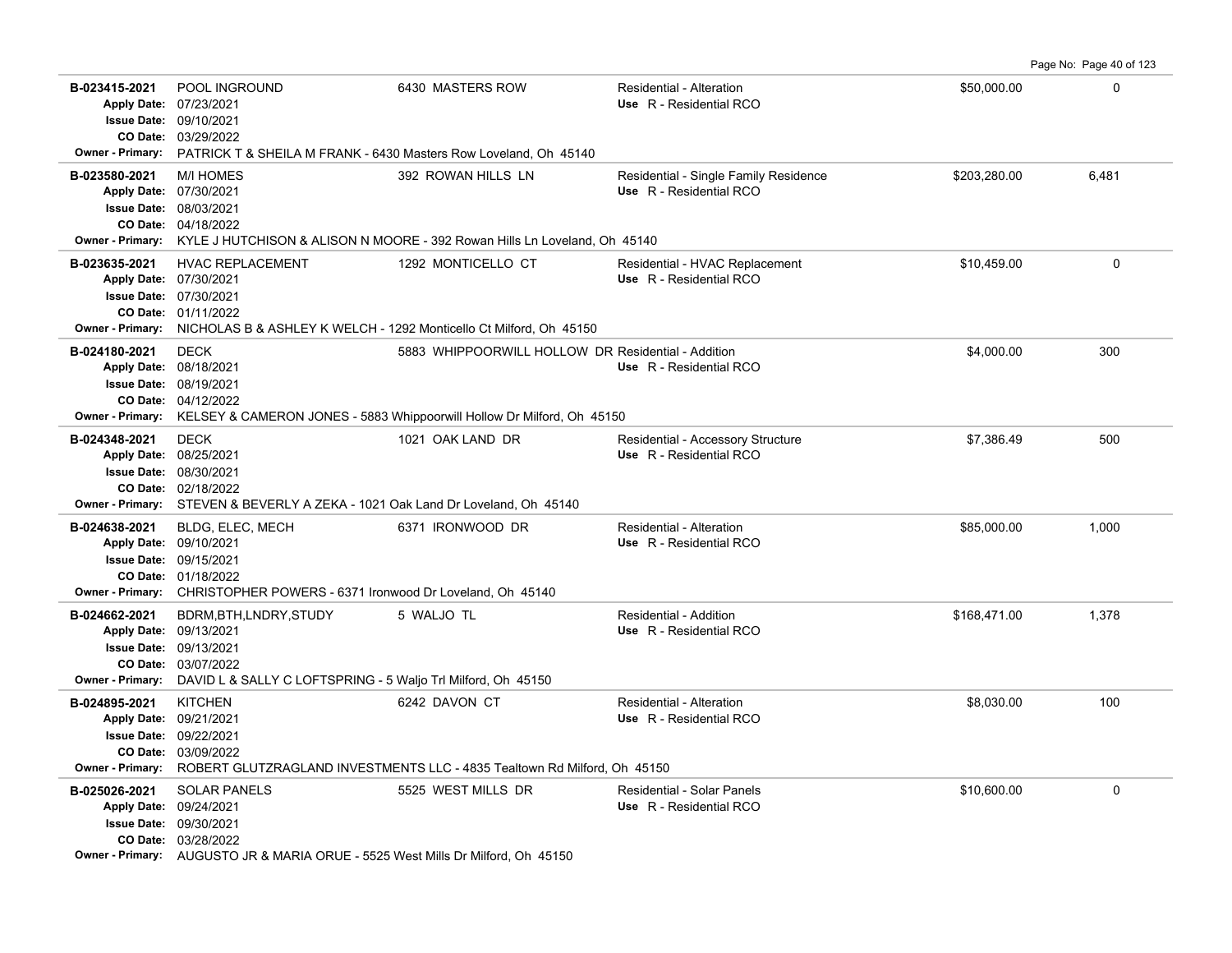Page No: Page 41 of 123

| B-025107-2021<br><b>Apply Date:</b><br><b>Owner - Primary:</b> | <b>BASEMENT FINISH</b><br>09/28/2021<br><b>Issue Date: 09/30/2021</b><br>CO Date: 04/08/2022<br>YIGIT & CAITLIN L YILMAZER - 1256 Rosetree Dr Milford, Oh 45150           | 1256 ROSETREE DR                                                                                                 | <b>Residential - Alteration</b><br>Use R - Residential RCO        | \$30,000.00 | 675      |
|----------------------------------------------------------------|---------------------------------------------------------------------------------------------------------------------------------------------------------------------------|------------------------------------------------------------------------------------------------------------------|-------------------------------------------------------------------|-------------|----------|
| B-025161-2021<br><b>Owner - Primary:</b>                       | <b>BATHROOM</b><br>Apply Date: 09/30/2021<br><b>Issue Date: 10/18/2021</b><br>CO Date: 02/17/2022<br>JOHN & PATRICIA TANKSLEY - 5638 Pleasant View Dr Milford, Oh 45150   | 5638 PLEASANT VIEW DR                                                                                            | Residential - Alteration<br>Use R - Residential RCO               | \$37,500.00 | 121      |
| B-025484-2021<br><b>Owner - Primary:</b>                       | <b>ROOF DECK</b><br>Apply Date: 10/07/2021<br><b>Issue Date: 10/11/2021</b><br>CO Date: 02/02/2022<br>EDWARD R & LORI K HAERR - 6334 Lake Ridge Ct Loveland, Oh 45140     | 6334 LAKE RIDGE CT                                                                                               | Residential - Addition<br>Use R - Residential RCO                 | \$4,000.00  | 147      |
| B-025563-2021<br><b>Owner - Primary:</b>                       | <b>HVAC REPLACEMENT</b><br>Apply Date: 10/11/2021<br><b>Issue Date: 10/11/2021</b><br>CO Date: 04/26/2022                                                                 | 5573 PEACH ORCHARD LN<br>DORIS A & PAULEY PAMELA S GOODFRIEND - 5573 Peach Orchard Ln Milford, Oh 45150          | Residential - HVAC Replacement<br>Use R - Residential RCO         | \$12,000.00 | 0        |
| B-025626-2021<br><b>Owner - Primary:</b>                       | <b>MASTER BEDROOM</b><br>Apply Date: 10/13/2021<br>Issue Date: 10/14/2021<br>CO Date: 02/28/2022                                                                          | 895 CEDAR DR<br>JUSTIN A & LEQUES BEARD ALZIRA B CO TRUSTEES BEARD - 895 Cedar Dr Loveland, Oh 45140             | Residential - Alteration<br>Use R - Residential RCO               | \$25,000.00 | 308      |
| B-025743-2021<br><b>Owner - Primary:</b>                       | <b>HVAC REPLACEMENT &amp; NG PP</b><br>Apply Date: 10/18/2021<br><b>Issue Date: 10/18/2021</b><br>CO Date: 02/22/2022                                                     | 668 WARDS CORNER RD<br>BILLY E JR & KAREN M COLYER - 668 Wards Corner Rd Loveland, Oh 45140                      | <b>Residential - Alteration</b><br>Use R - Residential RCO        | \$8,000.00  | $\Omega$ |
| B-025749-2021                                                  | <b>DECK</b><br>Apply Date: 10/18/2021<br><b>Issue Date: 10/21/2021</b><br>CO Date: 04/22/2022                                                                             | 5671 WITTMER ESTATES DR<br>Owner - Primary: LARRY G & MOLLY RUTLEDGE - 5671 Wittmer Estates Dr Milford, Oh 45150 | Residential - Addition<br>Use R - Residential RCO                 | \$3,500.00  | 150      |
| B-025762-2021<br><b>Owner - Primary:</b>                       | ROOF PORCH<br>Apply Date: 10/18/2021<br>Issue Date: 10/20/2021<br>CO Date: 01/19/2022<br>SCOTT A & KELLI M FULTON - 558 Miami Ct Loveland, Oh 45140                       | 558 MIAMI TRACE CT                                                                                               | Residential - Addition<br>Use R - Residential RCO                 | \$11,000.00 | 48       |
| B-025778-2021                                                  | <b>ELECTRIC REPAIR</b><br>Apply Date: 10/19/2021<br>Issue Date: 10/19/2021<br>CO Date: 03/10/2022<br>Owner - Primary: SANDRA TRENT - 5402 Spruce Meadows Ct Milford 45140 | 5402 SPRUCE MEADOWS CT                                                                                           | Residential - Electric Service Upgrade<br>Use R - Residential RCO | \$8,600.00  | 0        |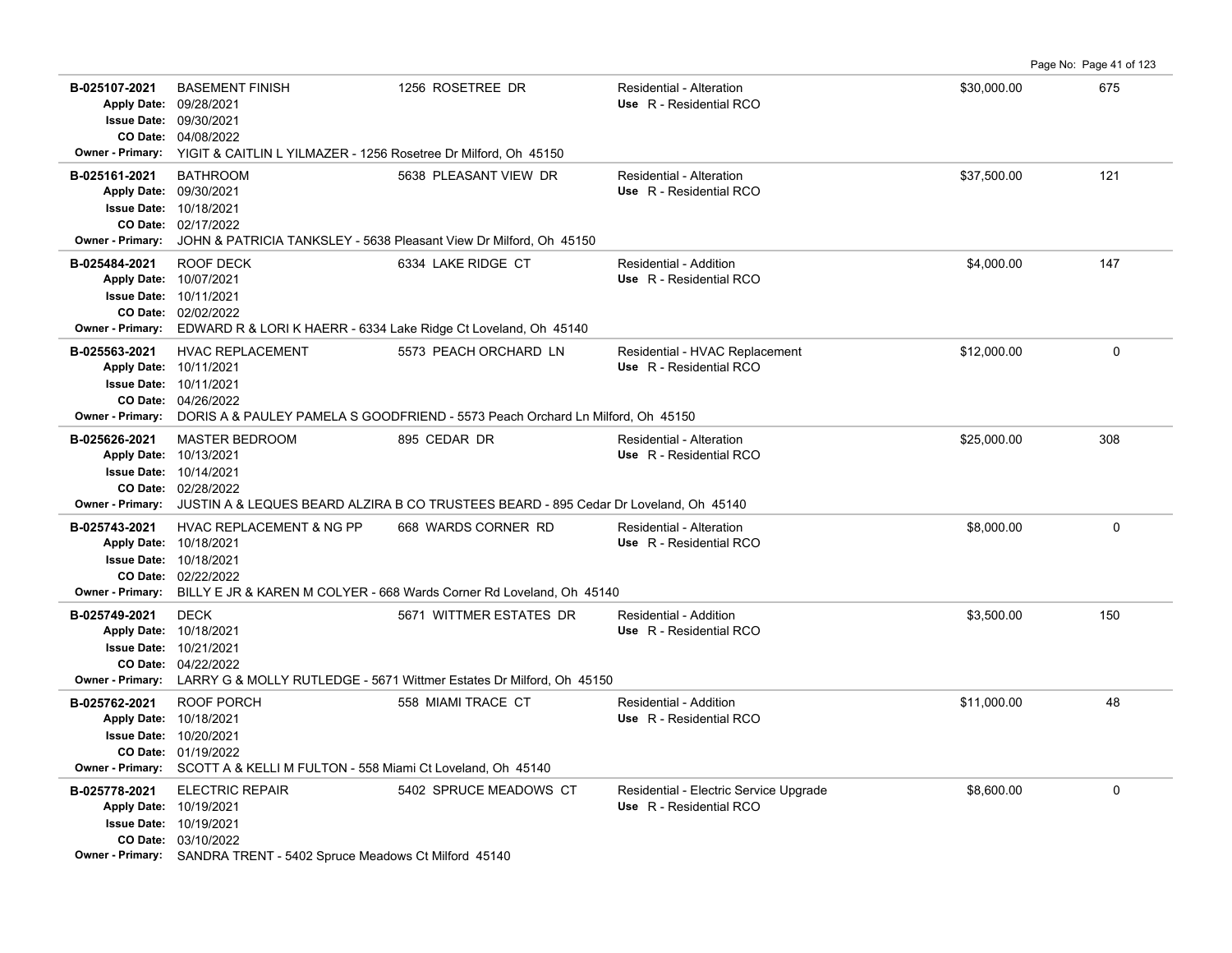Page No: Page 42 of 123

| B-025966-2021                            | <b>BASEMENT FINISH</b><br>Apply Date: 10/26/2021<br><b>Issue Date: 11/08/2021</b>                                                                                                             | 1277 RIDGEWOOD DR                                                                                              | <b>Residential - Alteration</b><br>Use R - Residential RCO    | \$35,000.00 | 1,150 |
|------------------------------------------|-----------------------------------------------------------------------------------------------------------------------------------------------------------------------------------------------|----------------------------------------------------------------------------------------------------------------|---------------------------------------------------------------|-------------|-------|
| <b>Owner - Primary:</b>                  | CO Date: 01/10/2022<br>JOHN D & MELISSA L BOWMAN - 5083 Cross Creek Ln Milford, Oh 45150                                                                                                      |                                                                                                                |                                                               |             |       |
| B-025982-2021<br><b>Owner - Primary:</b> | <b>HVAC REPLACEMENT</b><br>Apply Date: 10/26/2021<br><b>Issue Date: 10/28/2021</b><br>CO Date: 01/05/2022<br>CINDY M DOMINGUEZ - 1149 Deblin Dr Milford, Oh 45150                             | 1149 DEBLIN DR                                                                                                 | Residential - HVAC Replacement<br>Use R - Residential RCO     | \$3,000.00  | 0     |
| B-026355-2021                            | <b>HVAC REPLACEMENT</b><br>Apply Date: 11/12/2021<br><b>Issue Date: 11/12/2021</b><br>CO Date: 01/06/2022<br>Owner - Primary: ANDREW C & LORI A JEROME - 1257 Ridgewood Dr Loveland, Oh 45140 | 1257 RIDGEWOOD DR                                                                                              | Residential - HVAC Replacement<br>Use R - Residential RCO     | \$6,000.00  | 0     |
| B-026359-2021<br><b>Owner - Primary:</b> | HVAC REPLACEMENT<br>Apply Date: 11/12/2021<br><b>Issue Date: 11/12/2021</b><br>CO Date: 02/07/2022<br>MARTIN & CHRISTINA WEST - 10364 Harrison Rd Loveland, Oh 45140                          | 5619 KAY DR                                                                                                    | Residential - HVAC Replacement<br>Use R - Residential RCO     | \$1,500.00  | 0     |
| B-026497-2021<br><b>Owner - Primary:</b> | HVAC REPLACEMENT<br>Apply Date: 11/18/2021<br><b>Issue Date: 11/18/2021</b><br>CO Date: 01/06/2022<br>JOANN G RUST - 6072 Bridgehaven Dr Milford, Oh 45150                                    | 6072 BRIDGEHAVEN DR                                                                                            | Commercial - MFAM HVAC Replacement<br>Use R - Residential RCO | \$9,684.00  | 0     |
| B-026519-2021                            | <b>DECK</b><br>Apply Date: 11/18/2021<br><b>Issue Date: 11/19/2021</b><br>CO Date: 01/06/2022<br>Owner - Primary: SANDRA & DARRELL SAYLOR - 5702 Barclay Ln Milford, Oh 45150                 | 5702 BARCLAY LN                                                                                                | <b>Residential - Addition</b><br>Use R - Residential RCO      | \$10,500.00 | 180   |
| B-026592-2021<br><b>Owner - Primary:</b> | <b>SOLAR PANELS</b><br>Apply Date: 11/20/2021<br><b>Issue Date: 11/30/2021</b><br>CO Date: 01/12/2022                                                                                         | 756 WARDS CORNER RD<br>CHARLES & JOCELYN MCOSKER - 756 Wards Corner Rd Loveland, Oh 45140                      | Residential - Solar Panels<br>Use R - Residential RCO         | \$31,000.00 | 0     |
| B-026704-2021<br>Owner - Primary:        | <b>DECK</b><br>Apply Date: 11/29/2021<br><b>Issue Date: 11/30/2021</b><br>CO Date: 03/16/2022<br>BRADLEY & MARY BUSHMAN - 391 Rowan Hills Ln Loveland, Oh 45140                               | 391 ROWAN HILLS LN                                                                                             | <b>Residential - Addition</b><br>Use R - Residential RCO      | \$30,000.00 | 500   |
| B-026742-2021                            | <b>GARAGE DETACHED</b><br>Apply Date: 11/30/2021<br><b>Issue Date: 12/03/2021</b><br>CO Date: 03/16/2022                                                                                      | 6467 PARK WOOD CT<br><b>Owner - Primary:</b> BRANDON & SAMANTHA SEIBERT - 6467 Park Wood Ct Loveland, Oh 45140 | Residential - Accessory Structure<br>Use R - Residential RCO  | \$25,000.00 | 900   |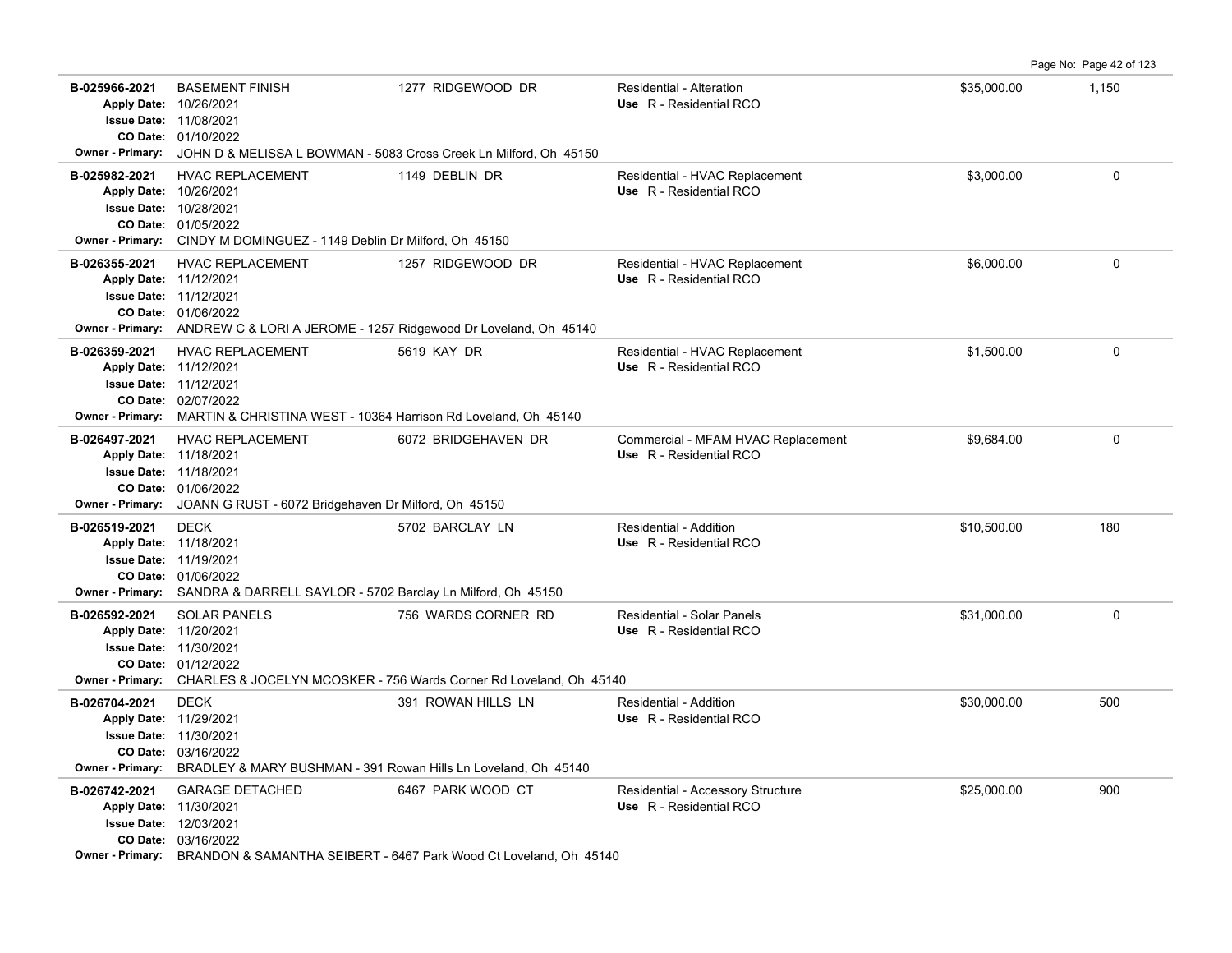Page No: Page 43 of 123

| B-026807-2021                            | <b>HVAC REPLACEMENT</b><br>Apply Date: 12/02/2021<br><b>Issue Date: 12/02/2021</b><br>CO Date: 01/10/2022<br>Owner - Primary: CHRISTINE M TRUSTEE POPA - 1550 Hunt Club Dr Milford, Oh 45150            | 1550 HUNT CLUB DR                                                                                           | Residential - HVAC Replacement<br>Use R - Residential RCO    | \$10,096.00 | 0           |
|------------------------------------------|---------------------------------------------------------------------------------------------------------------------------------------------------------------------------------------------------------|-------------------------------------------------------------------------------------------------------------|--------------------------------------------------------------|-------------|-------------|
| B-026844-2021                            | <b>HVAC REPLACEMENT</b><br>Apply Date: 12/03/2021<br><b>Issue Date: 12/06/2021</b><br>CO Date: 01/06/2022<br>Owner - Primary: ASHLEY & PETER ROEHM - 6713 Sandy Shores Dr Loveland, Oh 45140            | 6713 SANDY SHORES DR                                                                                        | Residential - HVAC Replacement<br>Use R - Residential RCO    | \$5,806.00  | $\mathbf 0$ |
| B-026912-2021                            | <b>SOLAR PANELS</b><br>Apply Date: 12/07/2021<br><b>Issue Date: 12/08/2021</b><br>CO Date: 03/24/2022<br>Owner - Primary: MAURA GRAY - 5514 West Mills Dr Milford, Oh 45150                             | 5514 MILLS DR                                                                                               | <b>Residential - Solar Panels</b><br>Use R - Residential RCO | \$14,000.00 | $\mathbf 0$ |
| B-026994-2021<br><b>Owner - Primary:</b> | HVAC REPLACEMENT<br>Apply Date: 12/09/2021<br><b>Issue Date: 12/09/2021</b><br>CO Date: 01/07/2022                                                                                                      | 5531 SCARLET MAPLE CT<br>DAVID C & SHERRI G CO TRUSTEES BARRINGER - 5531 Scarlet Maple Ct Milford, Oh 45150 | Residential - HVAC Replacement<br>Use R - Residential RCO    | \$7,000.00  | $\mathbf 0$ |
| B-027233-2021                            | <b>HVAC REPLACEMENT</b><br>Apply Date: 12/20/2021<br><b>Issue Date: 12/20/2021</b><br>CO Date: 01/12/2022<br>Owner - Primary: MATTHEW & ROXANNE BOWMAN - 956 Ashire Ct Loveland, Oh 45140               | 956 ASHIRE CT                                                                                               | Residential - HVAC Replacement<br>Use R - Residential RCO    | \$19,000.00 | $\Omega$    |
| B-027279-2021                            | ROOF REPLACEMENT<br>Apply Date: 12/21/2021<br><b>Issue Date: 12/21/2021</b><br>CO Date: 02/01/2022<br>Owner - Primary: EDWARD & LORI HAERR - 6334 Lake Ridge Ct Loveland, Oh 45140                      | 6334 LAKE RIDGE CT                                                                                          | Residential - Roof Replacement<br>Use R - Residential RCO    | \$10,731.00 | 0           |
| B-027283-2021                            | <b>GENERATOR ELEC &amp; NG PP</b><br>Apply Date: 12/21/2021<br><b>Issue Date: 12/21/2021</b><br>CO Date: 03/30/2022<br>Owner - Primary: ANTHONY W & NICOLE A HAYES - 1090 Hayward Cir Milford, Oh 45150 | 1090 HAYWARD CR                                                                                             | Residential - Alteration<br>Use R - Residential RCO          | \$4,500.00  | 0           |
| B-027331-2021                            | <b>HVAC REPLACEMENT</b><br>Apply Date: 12/27/2021<br><b>Issue Date: 12/27/2021</b><br>CO Date: 01/06/2022<br>Owner - Primary: WADE FALCONBERRY - 1410 Finch Ln Milford, Oh 45150                        | 1410 FINCH LN                                                                                               | Residential - HVAC Replacement<br>Use R - Residential RCO    | \$16,437.00 | $\mathbf 0$ |
| B-027340-2021                            | <b>ELECTRIC REPAIR</b><br>Apply Date: 12/27/2021<br><b>Issue Date: 12/28/2021</b><br>CO Date: 02/02/2022<br>Owner - Primary: GARY & CAROL FORBES - 5768 Lynn Clara Dr Milford, Oh 45150                 | 5768 LYNNE CLARA DR                                                                                         | <b>Residential - Alteration</b><br>Use R - Residential RCO   | \$4,000.00  | $\mathbf 0$ |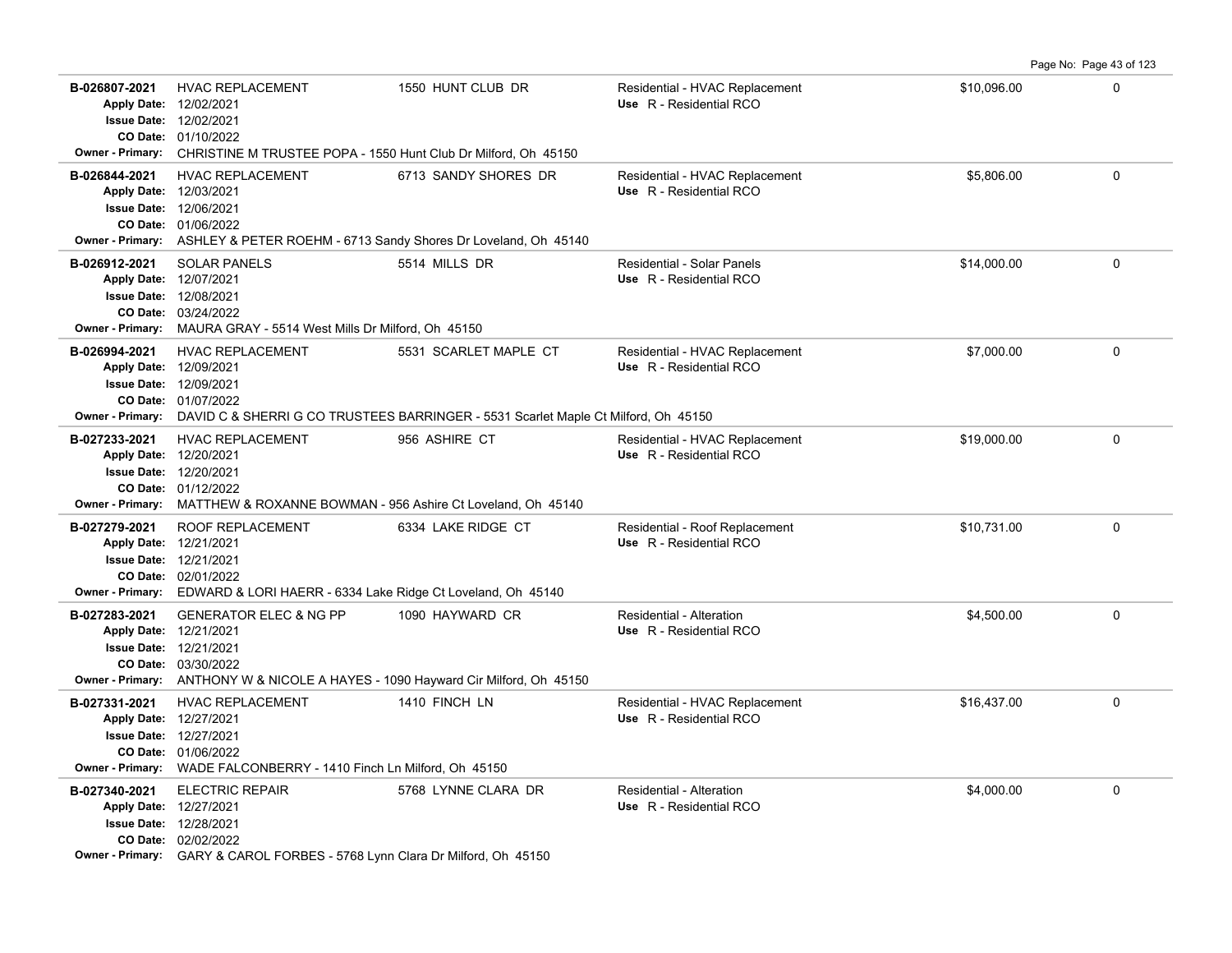**B-027354-2021** \$6,561.00 0 HVAC REPLACEMENT 6555 PLEASANT VALLEY CT Residential - HVAC Replacement 01/24/2022 **CO Date:** 01/03/2022 **Issue Date:** Apply Date: 12/28/2021 **Apply Date: Use** R - Residential RCO **Owner - Primary:** MARK & KATHERINE SEDZIOL - 6555 Pleasant Valley Ct Loveland, Oh 45140 **B-027399-2021** HVAC REPLACEMENT 6682 SANDY SHORES DR Residential - HVAC Replacement \$15,000.00 \$15,000.00 0 01/12/2022 **CO Date:** 12/30/2021 **Issue Date:** 12/30/2021 **Apply Date: Use** R - Residential RCO **Owner - Primary:** ALICIA & MICHAEL PASTERNAK - 6682 Sandy Shores Dr Loveland, Oh 45140 **B-027414-2022** ROOF PATIO **821 SEXUA SEXUA SEXUA SEXUA SEXUA SEXUA SEXUA SEXUA SEXUA SEXUA SEXUA SEXUA SEXUA SEXU** 04/15/2022 **CO Date:** 01/04/2022 **Issue Date:** 01/03/2022 **Apply Date: Use** R - Residential RCO **Owner - Primary:** JOHN & MICHELE PINCHEK - 5234 Spring Knoll Ct Milford, Oh 45150 **B-027434-2022** \$14,288.00 0 HVAC REPLACEMENT 5907 GREYWOLF CT Residential - HVAC Replacement 01/28/2022 **CO Date:** 01/11/2022 **Issue Date:** Apply Date: 12/29/2021 **Apply Date: Use** R - Residential RCO **Owner - Primary:** MICHAEL S & PEGGY J MOHLER - 5907 Greywolf Ct Milford, Oh 45150 **B-027442-2022** \$7,000.00 0 HVAC REPLACEMENT 476 BOOTS LN Residential - HVAC Replacement 01/20/2022 **CO Date:** 01/05/2022 **Issue Date:** 01/05/2022 **Apply Date: Use** R - Residential RCO **Owner - Primary:** JAMES MICHAEL & GAYLE E YOUNG - 476 Boots Ln Loveland, Oh 45140 B-027455-2022 HVAC REPLACEMENT 5675 WITTMER ESTATES DR Residential - HVAC Replacement \$30,713.00 \$30,713.00 01/14/2022 **CO Date:** 01/06/2022 **Issue Date:** Apply Date: 12/30/2021 **Apply Date: Use** R - Residential RCO **Owner - Primary:** EDWARD L & JOYCE L METZGER - 5675 Wittmer Estates Dr Milford, Oh 45150 B-027458-2022 HVAC REPLACEMENT 5709 WHISTLING WIND LN Residential - HVAC Replacement \$6,134.00 \$6,134.00 01/18/2022 **CO Date:** 01/06/2022 **Issue Date:** Apply Date: 01/06/2022 **Apply Date: Use** R - Residential RCO **Owner - Primary:** DENNIS J & CONNIE CONDO - 5709 Whistling Wind Ln Milford, Oh 45150 **B-027617-2022** \$2,400.00 0 GAS LINE NG PP 6542 ARBORCREST LN Residential - Alteration 01/20/2022 **CO Date:** 01/14/2022 **Issue Date:** Apply Date: 01/14/2022 **Apply Date: Use** R - Residential RCO **Owner - Primary:** ERIC L HANSFORD - 6542 Arborcrest Dr Loveland, Oh 45140 **B-027666-2022** \$13,535.00 0 SOLAR PANELS 1276 RIDGEWOOD DR Residential - Solar Panels 03/21/2022 **CO Date:** 01/31/2022 **Issue Date:** Apply Date: 01/20/2022 **Apply Date: Use** R - Residential RCO **Owner - Primary:** KENNETH W & JOANNE WILLMAN - 1276 Ridgewood Dr Loveland, Oh 45140

Page No: Page 44 of 123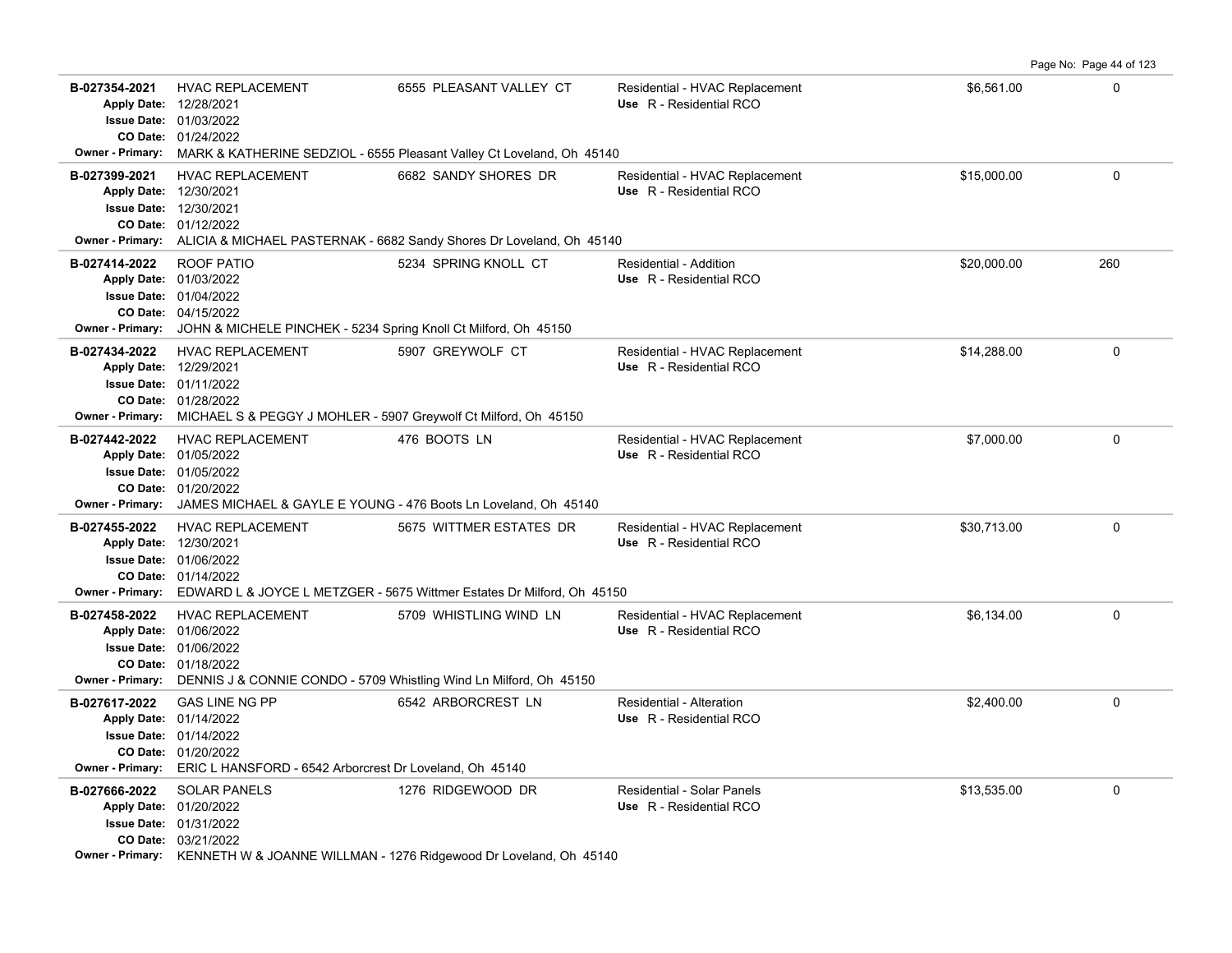**B-027705-2022** \$71,451.00 0 SOLAR PANELS 5428 WILLOW RUN LN Residential - Solar Panels 04/04/2022 **CO Date:** 01/24/2022 **Issue Date:** Apply Date: 01/21/2022 **Apply Date: Use** R - Residential RCO **Owner - Primary:** CHRISTOPHER H & SYLVIA A DANIEL - 5428 Willow Run Dr Milford, Oh 45150 B-027716-2022 HVAC REPLACEMENT & NG PP 973 APPLE BLOSSOM LN Residential - HVAC Replacement **65,113.00** \$5,113.00 02/02/2022 **CO Date:** 01/24/2022 **Issue Date:** 01/21/2022 **Apply Date: Use** R - Residential RCO **Owner - Primary:** GREGORY & ALLISON COTTRILL - 973 Apple Blossom Ln Milford, Oh 45150 **B-027786-2022** \$10,000.00 0 03/24/2022 **CO Date:** 01/28/2022 **Issue Date:** 01/25/2022 **Apply Date: Use** R - Residential RCO SOLAR PANELS 5690 SHERWOOD DR Residential - Solar Panels **Owner - Primary:** JOSEPH C & ERIN I HUTSON - 5610 Betty Lan St Milford, Oh 45150 B-027798-2022 ELECTRIC REPAIR 6376 BRANCH HILL MIAMIVILLE RD Residential - Electric Service Upgrade \$1,600.00 **61** 01/31/2022 **CO Date:** 01/26/2022 **Issue Date:** Apply Date: 01/26/2022 **Apply Date: Use** R - Residential RCO **Owner - Primary:** RAQUEL & MAYERNICK CARL JENKINS - 6376 Branch Hill Miamiville Rd Loveland, Oh 45140 B-027810-2022 ELECTRIC REPAIR 305 HEIDI LN Residential - Electric Service Upgrade \$500.00 0 0 0 0 0 0 0 0 0 0 0 02/09/2022 **CO Date:** 01/26/2022 **Issue Date:** 01/26/2022 **Apply Date: Use** R - Residential RCO Residential - Electric Service Upgrade **Owner - Primary:** PFEIFFER DIANN M & WILLIAM E TRUSTEES - 305 Heidi Ln Milford, Oh 45150 **B-027830-2022** HVAC REPLACEMENT 5370 COUNTRY LN Residential - HVAC Replacement \$14,500.00 0 0 04/25/2022 **CO Date:** 01/31/2022 **Issue Date:** Apply Date: 01/28/2022 **Apply Date: Use** R - Residential RCO **Owner - Primary:** JEREMY A JANSON - 5370 Country Ln Milford, Oh 45150 **B-027831-2022** HVAC REPLACEMENT 6370 WAVERLY HILL LN Residential - HVAC Replacement \$2,800.00 0 0 0 02/10/2022 **CO Date:** 01/31/2022 **Issue Date:** Apply Date: 01/28/2022 Residential - HVAC Replacement **Apply Date: Use** R - Residential RCO **Owner - Primary:** ROBERT J & ANN K TENGLER - 6370 Waverly Hill Ln Loveland, Oh 45140 **B-027841-2022** HVAC REPLACEMENT 5718 BUCKWHEAT RD Residential - HVAC Replacement \$11,000.00 \$11,000.00 0 03/07/2022 **CO Date:** 01/31/2022 **Issue Date:** 01/31/2022 **Apply Date: Use** R - Residential RCO **Owner - Primary:** BRUCE BOSTWICK - 5718 Buckwheat Rd Milford, Oh 45150 **B-027845-2022** HVAC REPLACEMENT 6192 SPIRES DR Residential - HVAC Replacement \$6,645.00 \$6,645.00 02/10/2022 **CO Date:** 01/31/2022 **Issue Date:** Apply Date: 01/31/2022 **Apply Date: Use** R - Residential RCO **Owner - Primary:** BARBARA FISCHER - 6192 Spires Dr Loveland, Oh 45140

Page No: Page 45 of 123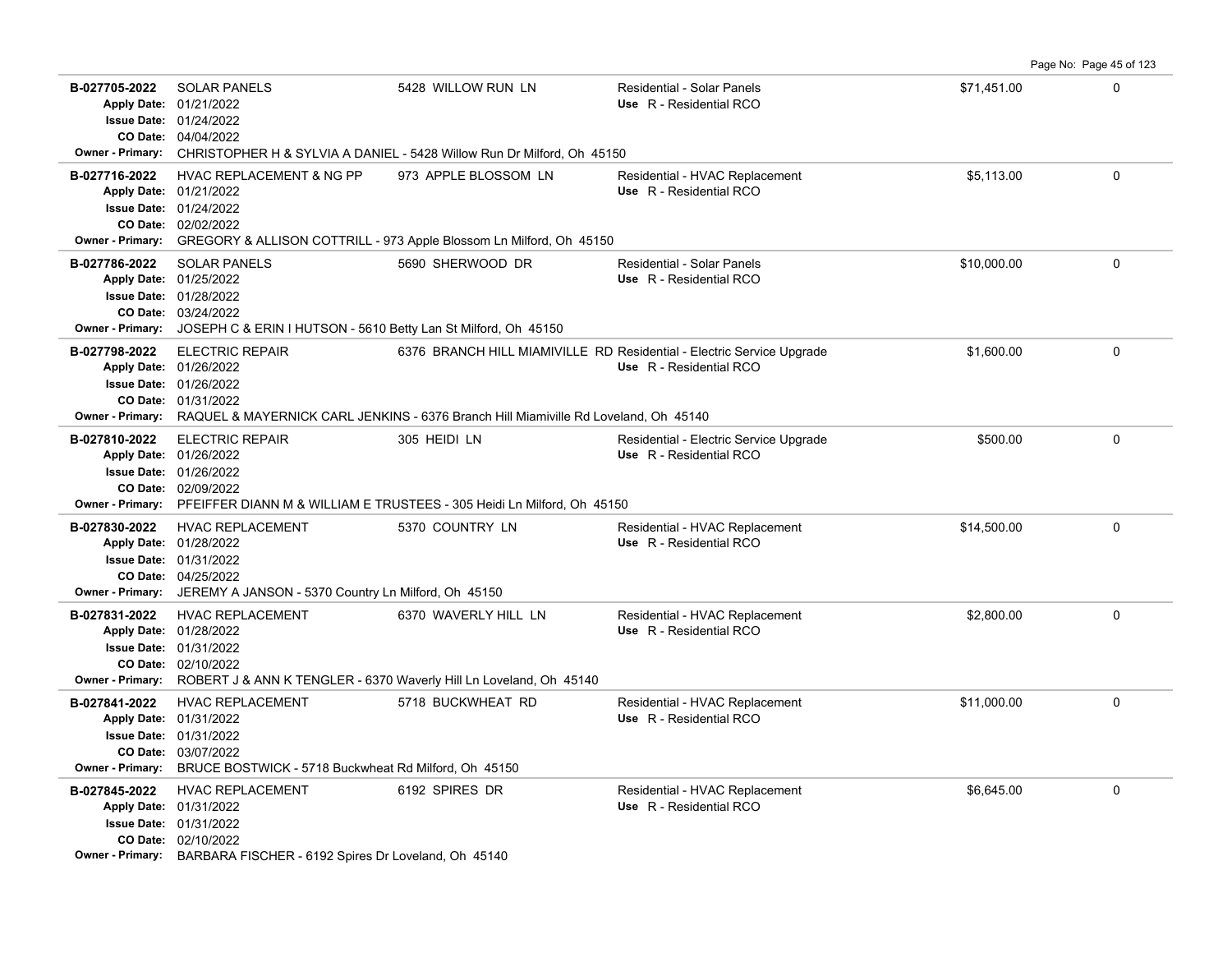|                                                                    |                                                                                                                                                                                                       |                                                                               |                                                                                                  |             | Page No: Page 46 of 123 |
|--------------------------------------------------------------------|-------------------------------------------------------------------------------------------------------------------------------------------------------------------------------------------------------|-------------------------------------------------------------------------------|--------------------------------------------------------------------------------------------------|-------------|-------------------------|
| B-027867-2022<br><b>Owner - Primary:</b>                           | <b>HVAC REPLACEMENT</b><br>Apply Date: 02/01/2022<br>Issue Date: 02/01/2022<br>CO Date: 02/22/2022<br>CHRISTOPHER R KIDWELL - 5594 Dry Run Rd Milford, Oh 45150                                       | 5594 DRY RUN RD                                                               | Residential - HVAC Replacement<br>Use R - Residential RCO                                        | \$7,123.00  | $\Omega$                |
| B-027873-2022<br><b>Owner - Primary:</b>                           | <b>ELECTRIC UPGRADE</b><br>Apply Date: 02/01/2022<br><b>Issue Date: 02/01/2022</b><br>CO Date: 04/06/2022                                                                                             | MARVIN & VALERIE MALLALEY - 6159 Branch Hill Miamiville Rd Loveland, Oh 45140 | 6159 BRANCH HILL MIAMIVILLE RD Residential - Electric Service Upgrade<br>Use R - Residential RCO | \$5,000.00  | $\Omega$                |
| B-027874-2022<br><b>Owner - Primary:</b>                           | <b>ELECTRIC UPGRADE</b><br>Apply Date: 02/01/2022<br><b>Issue Date: 02/01/2022</b><br>CO Date: 04/06/2022                                                                                             | MARVIN & VALERIE MALLALEY - 6159 Branch Hill Miamiville Rd Loveland, Oh 45140 | 6159 BRANCH HILL MIAMIVILLE RD Residential - Electric Service Upgrade<br>Use R - Residential RCO | \$5,000.00  | $\mathbf{0}$            |
| B-027907-2022<br>Owner - Primary:                                  | ROOF REPLACEMENT<br>Apply Date: 02/04/2022<br><b>Issue Date: 02/04/2022</b><br>CO Date: 02/22/2022<br>WILLIAM & SHELIA ATKINS - 807 Mcclelland Rd Milford, Oh 45150                                   | 807 MCCLELLAND RD                                                             | Residential - Roof Replacement<br>Use R - Residential RCO                                        | \$2,095.70  | $\Omega$                |
| B-027912-2022                                                      | HVAC REPLACEMENT<br>Apply Date: 02/04/2022<br><b>Issue Date: 02/10/2022</b><br>CO Date: 02/17/2022<br>Owner - Primary: JEFF R & JULIA G KLOOS - 6325 S Devonshire Dr Loveland, Oh 45140               | 6325 SOUTH DEVONSHIRE                                                         | Residential - HVAC Replacement<br>Use R - Residential RCO                                        | \$7,142.00  | $\mathbf 0$             |
| B-027913-2022                                                      | HUFF HVAC REPLACEMENT<br>Apply Date: 02/04/2022<br><b>Issue Date: 02/07/2022</b><br>CO Date: 02/15/2022<br>Owner - Primary: THOMAS & SUSAN HUFF - 6223 Watchcreek Wy, 104 Milford, Oh 45150           | 6223 WATCHCREEK WY                                                            | Commercial - MFAM HVAC Replacement<br>Use R - Residential RCO                                    | \$9,608.00  | $\mathbf 0$             |
| B-027925-2022                                                      | <b>HVAC REPLACEMENT</b><br>Apply Date: 02/04/2022<br><b>Issue Date: 02/04/2022</b><br>CO Date: 02/15/2022<br><b>Owner - Primary:</b> KEVIN A & AMY M HUGHES - 6569 E Knollwood Cir Loveland, Oh 45140 | 6569 KNOLLWOOD CR                                                             | Residential - HVAC Replacement<br>Use R - Residential RCO                                        | \$15,049.00 | $\mathbf 0$             |
| B-027926-2022<br>Apply Date: 02/04/2022<br><b>Owner - Primary:</b> | <b>HVAC REPLACEMENT</b><br><b>Issue Date: 02/04/2022</b><br>CO Date: 02/18/2022<br>W ROGER CLARY - 5700 Melody Ln Milford, Oh 45150                                                                   | 5700 MELODY LN                                                                | Residential - HVAC Replacement<br>Use R - Residential RCO                                        | \$14,021.00 | $\mathbf 0$             |
| B-027971-2022<br>Apply Date: 02/09/2022                            | <b>DECK</b><br>Issue Date: 02/22/2022<br>CO Date: 03/11/2022<br><b>Owner - Primary:</b> JAMES & GERRI VIDIC - 6350 Copperleaf Loveland, Oh 45140                                                      | 6350 COPPERLEAF LN                                                            | Residential - Addition<br>Use R - Residential RCO                                                | \$15,000.00 | 288                     |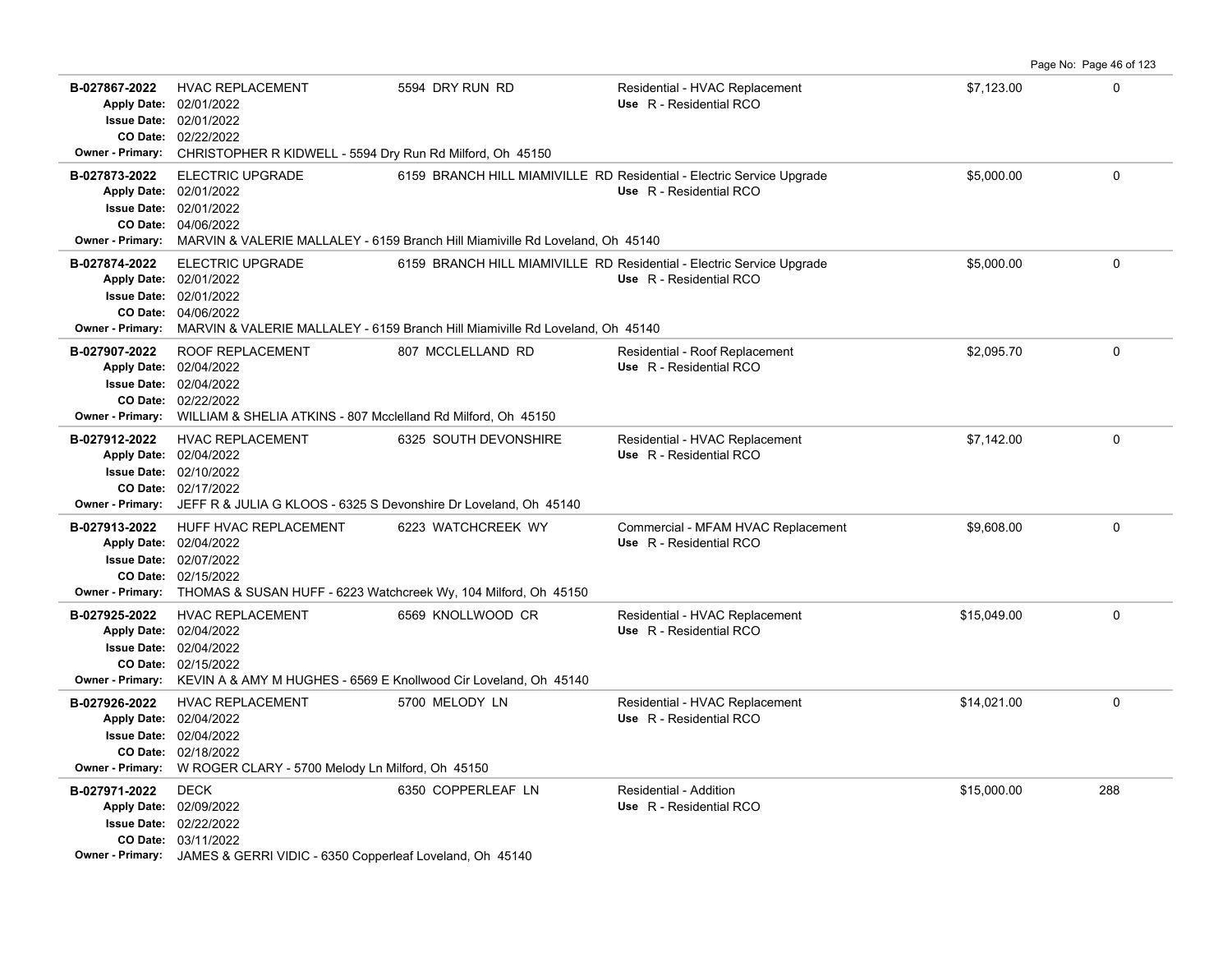Page No: Page 47 of 123

| B-027972-2022<br><b>Owner - Primary:</b> | <b>DECK</b><br>Apply Date: 02/09/2022<br><b>Issue Date: 02/22/2022</b><br>CO Date: 03/30/2022<br>JOHN & JOYCE IRWIN - 396 Rowan Hills Ln Loveland, Oh 45140                                    | 396 ROWAN HILLS LN                                                                                                 | Residential - Addition<br>Use R - Residential RCO                 | \$15,000.00 | 280          |
|------------------------------------------|------------------------------------------------------------------------------------------------------------------------------------------------------------------------------------------------|--------------------------------------------------------------------------------------------------------------------|-------------------------------------------------------------------|-------------|--------------|
| B-028034-2022                            | <b>ELECTRIC UPGRADE</b><br>Apply Date: 02/10/2022<br><b>Issue Date: 02/10/2022</b><br>CO Date: 02/22/2022<br>Owner - Primary: PETER & KATHLEEN LOVELESS - 6129 Doe Ct Loveland, Oh 45140       | 6129 DOE CT                                                                                                        | Residential - Electric Service Upgrade<br>Use R - Residential RCO | \$2,000.00  | 0            |
| B-028036-2022                            | <b>GENERATOR NG PP, ELEC</b><br>Apply Date: 02/10/2022<br><b>Issue Date: 02/10/2022</b><br>CO Date: 02/17/2022                                                                                 | 6415 BIRCH CREEK DR<br>Owner - Primary: LAWRENCE E & KATHERINE P MARSHALL - 6415 Birch Creek Dr Loveland, Oh 45140 | Residential - Alteration<br>Use R - Residential RCO               | \$8,000.00  | 0            |
| B-028103-2022<br><b>Owner - Primary:</b> | <b>HVAC REPLACEMENT</b><br>Apply Date: 02/15/2022<br><b>Issue Date: 02/15/2022</b><br>CO Date: 03/28/2022                                                                                      | 6343 LAKE RIDGE CT<br>MATTHEW T & SARA D JASPER - 6343 Lake Ridge Ct Loveland, Oh 45140                            | Residential - HVAC Replacement<br>Use R - Residential RCO         | \$10,000.00 | $\mathbf{0}$ |
| B-028183-2022                            | <b>DECK</b><br>Apply Date: 02/17/2022<br><b>Issue Date: 02/23/2022</b><br>CO Date: 03/15/2022<br>Owner - Primary: BARBARA MINER - 6126 Weber Oaks Dr Loveland, Oh 45140                        | 6126 WEBER OAKS DR                                                                                                 | Residential - Addition<br>Use R - Residential RCO                 | \$3.000.00  | 64           |
| B-028194-2022                            | <b>HVAC REPLACEMENT</b><br>Apply Date: 02/17/2022<br><b>Issue Date: 02/17/2022</b><br>CO Date: 03/01/2022<br><b>Owner - Primary:</b> RICHARD DENNISON - 5763 Mount Vernon Dr Milford, Oh 45150 | 5763 MOUNT VERNON DR                                                                                               | Residential - HVAC Replacement<br>Use R - Residential RCO         | \$11.061.00 | $\mathbf{0}$ |
| B-028198-2022<br><b>Owner - Primary:</b> | <b>HVAC REPLACEMENT</b><br>Apply Date: 02/17/2022<br><b>Issue Date: 02/17/2022</b><br>CO Date: 03/04/2022<br>JASON D & JULIE K DENLINGER - 1085 Hayward Cir Milford, Oh 45150                  | 1085 HAYWARD CR                                                                                                    | Residential - HVAC Replacement<br>Use R - Residential RCO         | \$3,729.00  | 0            |
| B-028207-2022<br>Owner - Primary:        | <b>HVAC REPLACEMENT</b><br>Apply Date: 02/18/2022<br><b>Issue Date: 02/18/2022</b><br>CO Date: 03/04/2022<br>JOHNNY & LAURA STEWART - 1292 State Route 131 Milford, Oh 45150                   | 1292 SR 131                                                                                                        | Residential - HVAC Replacement<br>Use R - Residential RCO         | \$15,500.00 | $\mathsf 0$  |
| B-028208-2022                            | <b>HVAC REPLACEMENT</b><br>Apply Date: 02/18/2022<br><b>Issue Date: 02/18/2022</b><br>CO Date: 03/07/2022<br>Owner - Primary: KATHERINE E & ROB D RUDE - 1461 Vista Run Ct Milford, Oh 45150   | 1461 VISTA RUN CT                                                                                                  | Residential - HVAC Replacement<br>Use R - Residential RCO         | \$8,916.00  | 0            |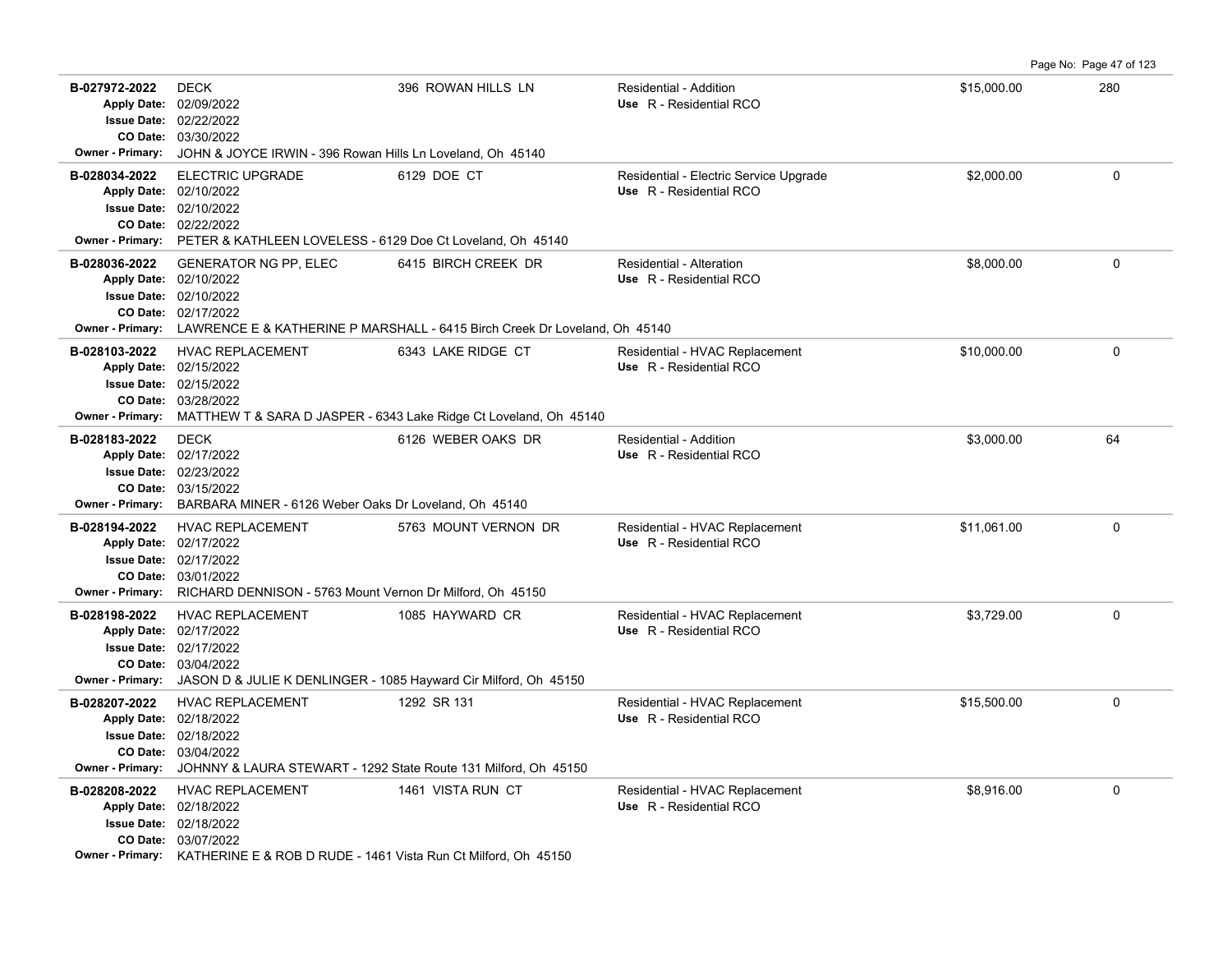|                                          |                                                                                                                                                                                              |                                                                                                |                                                                   |             | Page No: Page 48 of 123 |
|------------------------------------------|----------------------------------------------------------------------------------------------------------------------------------------------------------------------------------------------|------------------------------------------------------------------------------------------------|-------------------------------------------------------------------|-------------|-------------------------|
| B-028366-2022<br><b>Owner - Primary:</b> | <b>ELECTRIC REPAIR</b><br>Apply Date: 02/25/2022<br>Issue Date: 02/25/2022<br>CO Date: 03/10/2022<br>DAVID J & MARY J PETRUS - 5821 Jeb Stuart Dr Milford, Oh 45150                          | 5821 JEB STUART DR                                                                             | Residential - Electric Service Upgrade<br>Use R - Residential RCO | \$1,359.93  | $\Omega$                |
| B-028443-2022<br><b>Owner - Primary:</b> | <b>GAS LINE NG PP</b><br>Apply Date: 03/01/2022<br><b>Issue Date: 03/01/2022</b><br>CO Date: 03/04/2022<br>JAMES E NAYLOR - 1220 Ronlee Dr Milford, Oh 45150                                 | 1220 RONLEE DR                                                                                 | Residential - Alteration<br>Use R - Residential RCO               | \$500.00    | $\Omega$                |
| B-028504-2022<br><b>Owner - Primary:</b> | <b>ELECTRIC</b><br>Apply Date: 03/02/2022<br><b>Issue Date: 03/02/2022</b><br>CO Date: 03/15/2022<br>MIKE THOMAS - 1247 Retswood Dr Loveland, Oh 45140                                       | 1247 RETSWOOD DR                                                                               | Residential - Alteration<br>Use R - Residential RCO               | \$500.00    | 45                      |
| B-028506-2022<br><b>Owner - Primary:</b> | <b>HVAC REPLACEMENT</b><br>Apply Date: 03/03/2022<br><b>Issue Date: 03/03/2022</b><br>CO Date: 03/16/2022<br>JAMES C & KATHY LUECKE - 674 Milford Hills Drive Milford Oh 45150               | 674 MILFORD HILLS DR                                                                           | Residential - HVAC Replacement<br>Use R - Residential RCO         | \$2,000.00  | $\Omega$                |
| B-028518-2022<br><b>Owner - Primary:</b> | <b>HVAC REPLACEMENT</b><br>Apply Date: 03/03/2022<br><b>Issue Date: 03/03/2022</b><br>CO Date: 03/31/2022<br>DANIEL L & JULIA E BATSCH - 826 Miamiridge Dr Loveland, Oh 45140                | 826 MIAMIRIDGE DR                                                                              | Residential - HVAC Replacement<br>Use R - Residential RCO         | \$5,112.00  | $\mathbf 0$             |
| B-028574-2022                            | <b>HVAC REPLACEMENT</b><br>Apply Date: 03/04/2022<br><b>Issue Date: 03/04/2022</b><br>CO Date: 03/16/2022<br>Owner - Primary: JAMES E NAYLOR - 1220 Ronlee Dr Milford, Oh 45150              | 1220 RONLEE DR                                                                                 | Residential - HVAC Replacement<br>Use R - Residential RCO         | \$8,500.00  | 0                       |
| B-028575-2022                            | <b>HVAC REPLACEMENT</b><br>Apply Date: 03/04/2022<br><b>Issue Date: 03/04/2022</b><br>CO Date: 03/24/2022<br>Owner - Primary: KRYSTIN & IAN JANSEN - 6395 Waverly Hill Ln Loveland, Oh 45140 | 6395 WAVERLY HILL LN                                                                           | Residential - HVAC Replacement<br>Use R - Residential RCO         | \$11,600.00 | $\mathbf 0$             |
| B-028605-2022<br><b>Owner - Primary:</b> | <b>HVAC REPLACEMENT</b><br>Apply Date: 03/07/2022<br>Issue Date: 03/08/2022<br>CO Date: 03/23/2022                                                                                           | 598 THREE CHIMNEYS LN<br>ANDREW & JENNIFER CULBRETH - 598 Three Chimneys Ln Loveland, Oh 45140 | Residential - HVAC Replacement<br>Use R - Residential RCO         | \$12,871.00 | 0                       |
| B-028622-2022                            | <b>ELECTRIC REPAIR</b><br>Apply Date: 03/07/2022<br>Issue Date: 03/07/2022<br>CO Date: 03/11/2022<br>Owner - Primary: JENNIFER COLLINS - 1703 Leven Ln Milford, Oh 45150                     | 5643 HARVEST RIDGE DR                                                                          | Residential - Electric Service Upgrade<br>Use R - Residential RCO | \$4,700.00  | $\Omega$                |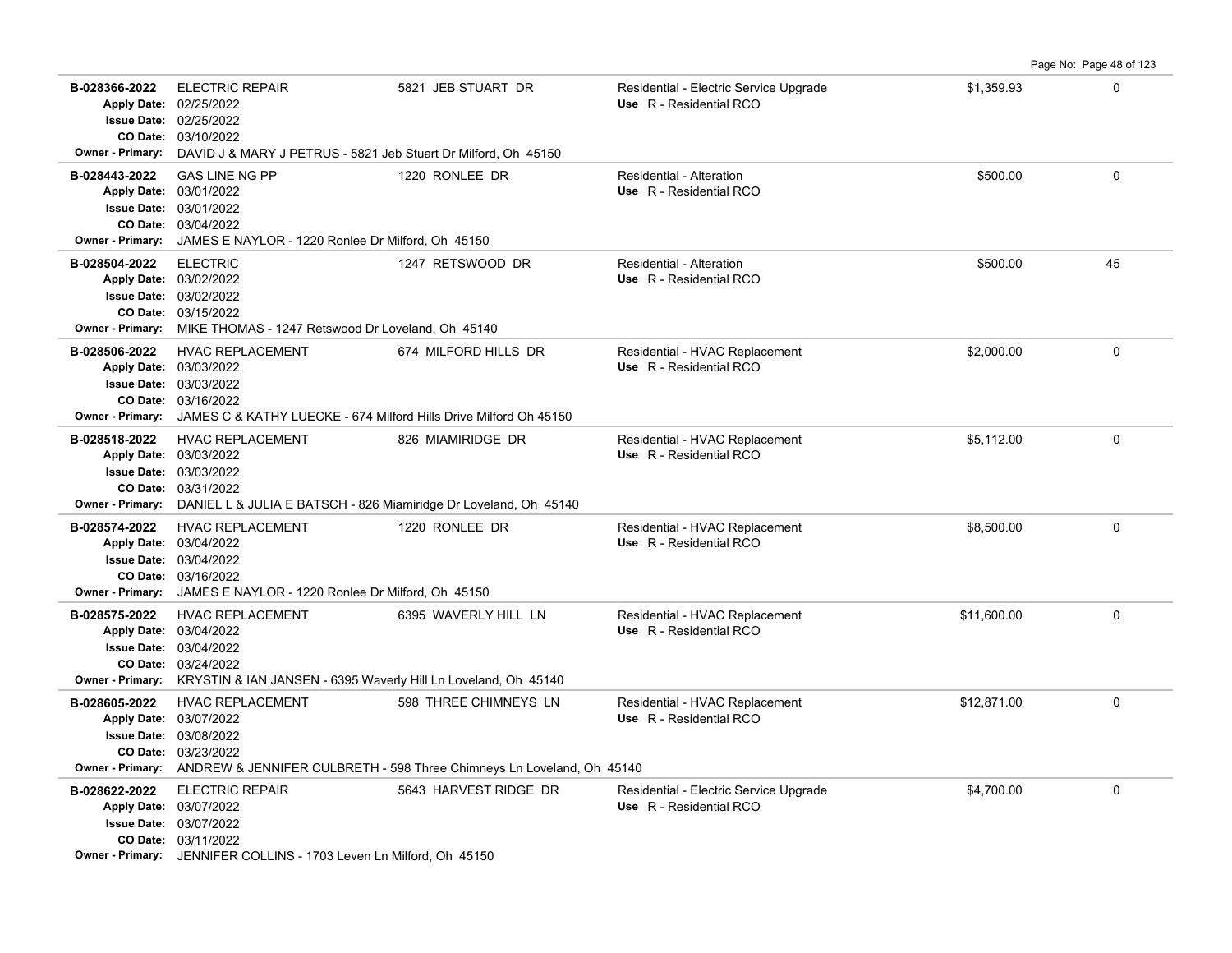Page No: Page 49 of 123

| B-028640-2022                            | <b>GENERATOR ELEC, NG PP</b><br>Apply Date: 03/08/2022<br><b>Issue Date: 03/17/2022</b><br>CO Date: 04/12/2022                                                 | 6109 GENEVA CT                                                                                                | Residential - Alteration<br>Use R - Residential RCO               | \$3,050.00  | 0            |
|------------------------------------------|----------------------------------------------------------------------------------------------------------------------------------------------------------------|---------------------------------------------------------------------------------------------------------------|-------------------------------------------------------------------|-------------|--------------|
|                                          | Owner - Primary: STEPHEN & LORNA TILLEY - 6109 Geneva Ct Milford, Oh 45150                                                                                     |                                                                                                               |                                                                   |             |              |
| B-028645-2022                            | <b>DECK</b><br>Apply Date: 03/08/2022<br><b>Issue Date: 03/11/2022</b><br>CO Date: 04/14/2022                                                                  | 1157 WOOD GATE WY<br>Owner - Primary: TAYLOR DEARBAUGH & TRENT HOFFMAN - 1157 Woodgate Way Loveland, Oh 45140 | Residential - Addition<br>Use R - Residential RCO                 | \$3,000.00  | 140          |
| B-028701-2022                            | BLDG, ELEC, MECH                                                                                                                                               | 447 LOVELAND MIAMIVILLE RD                                                                                    | Residential - Alteration                                          | \$4,000.00  | 240          |
|                                          | Apply Date: 03/09/2022<br><b>Issue Date: 03/11/2022</b><br>CO Date: 04/13/2022                                                                                 | Owner - Primary: MARK & ANGELA MILLER - 447 Loveland Miamiville Rd Loveland, Oh 45140                         | Use R - Residential RCO                                           |             |              |
|                                          | <b>SOLAR PANELS</b>                                                                                                                                            | 5651 MISS ROYAL PASS DR                                                                                       | Residential - Solar Panels                                        |             | $\mathbf{0}$ |
| B-028742-2022<br><b>Owner - Primary:</b> | Apply Date: 03/10/2022<br><b>Issue Date: 03/29/2022</b><br>CO Date: 04/04/2022<br>MARK T SOBERANO - 5651 Miss Royal Dr Loveland, Oh 45140                      |                                                                                                               | Use R - Residential RCO                                           | \$10,465.52 |              |
| B-028759-2022                            | <b>SOLAR PANELS</b>                                                                                                                                            | 5538 KAY DR                                                                                                   | Residential - Solar Panels                                        | \$72,774.00 | $\mathbf 0$  |
|                                          | Apply Date: 03/10/2022<br><b>Issue Date: 03/11/2022</b><br>CO Date: 04/21/2022<br>Owner - Primary: GREGORY M & DIANA P NORVELL - 5538 Kay Dr Milford, Oh 45150 |                                                                                                               | Use R - Residential RCO                                           |             |              |
| B-028927-2022                            | <b>HVAC REPLACEMENT</b>                                                                                                                                        | 6196 REDHAWK CT                                                                                               | Residential - HVAC Replacement                                    | \$8,000.00  | 0            |
|                                          | Apply Date: 03/14/2022                                                                                                                                         |                                                                                                               | Use R - Residential RCO                                           |             |              |
|                                          | <b>Issue Date: 03/14/2022</b>                                                                                                                                  |                                                                                                               |                                                                   |             |              |
|                                          | CO Date: 04/07/2022                                                                                                                                            |                                                                                                               |                                                                   |             |              |
|                                          | <b>Owner - Primary:</b> RANDY S & DONNA L WELCH - 6196 Redhawk Ct Loveland, Oh 45140                                                                           |                                                                                                               |                                                                   |             |              |
| B-029028-2022                            | <b>ELECTRIC REPAIR</b><br>Apply Date: 03/17/2022<br><b>Issue Date: 03/17/2022</b><br>CO Date: 03/22/2022                                                       | 5811 MILDRED LN<br>Owner - Primary: BRADLEY C & CLAIRE SOWELL BALLINGER - 5811 Mildred Ln Milford, Oh 45150   | Residential - Electric Service Upgrade<br>Use R - Residential RCO | \$100.00    | 0            |
| B-029141-2022                            | <b>ELECTRIC REPAIR</b>                                                                                                                                         | 5609 WATER MILLS DR                                                                                           | Residential - Electric Service Upgrade                            | \$1,850.00  | $\mathbf 0$  |
|                                          | Apply Date: 03/21/2022                                                                                                                                         |                                                                                                               | Use R - Residential RCO                                           |             |              |
|                                          | <b>Issue Date: 03/21/2022</b>                                                                                                                                  |                                                                                                               |                                                                   |             |              |
|                                          | CO Date: 03/25/2022<br>Owner - Primary: HENRY N & DANA GRUBER - 5609 Water Mills Dr Milford, Oh 45150-2770                                                     |                                                                                                               |                                                                   |             |              |
| B-029159-2022                            | <b>HVAC REPLACEMENT</b>                                                                                                                                        |                                                                                                               |                                                                   |             | $\mathsf 0$  |
|                                          | Apply Date: 03/22/2022                                                                                                                                         | 662 HOBBY HORSE LN                                                                                            | Residential - HVAC Replacement<br>Use R - Residential RCO         | \$4,450.00  |              |
|                                          | <b>Issue Date: 03/24/2022</b>                                                                                                                                  |                                                                                                               |                                                                   |             |              |
|                                          | CO Date: 03/31/2022                                                                                                                                            |                                                                                                               |                                                                   |             |              |
|                                          | Owner - Primary: SONDRA TRUSTEE KATKIN - 662 Hobby Horse Ln Milford, Oh 45150                                                                                  |                                                                                                               |                                                                   |             |              |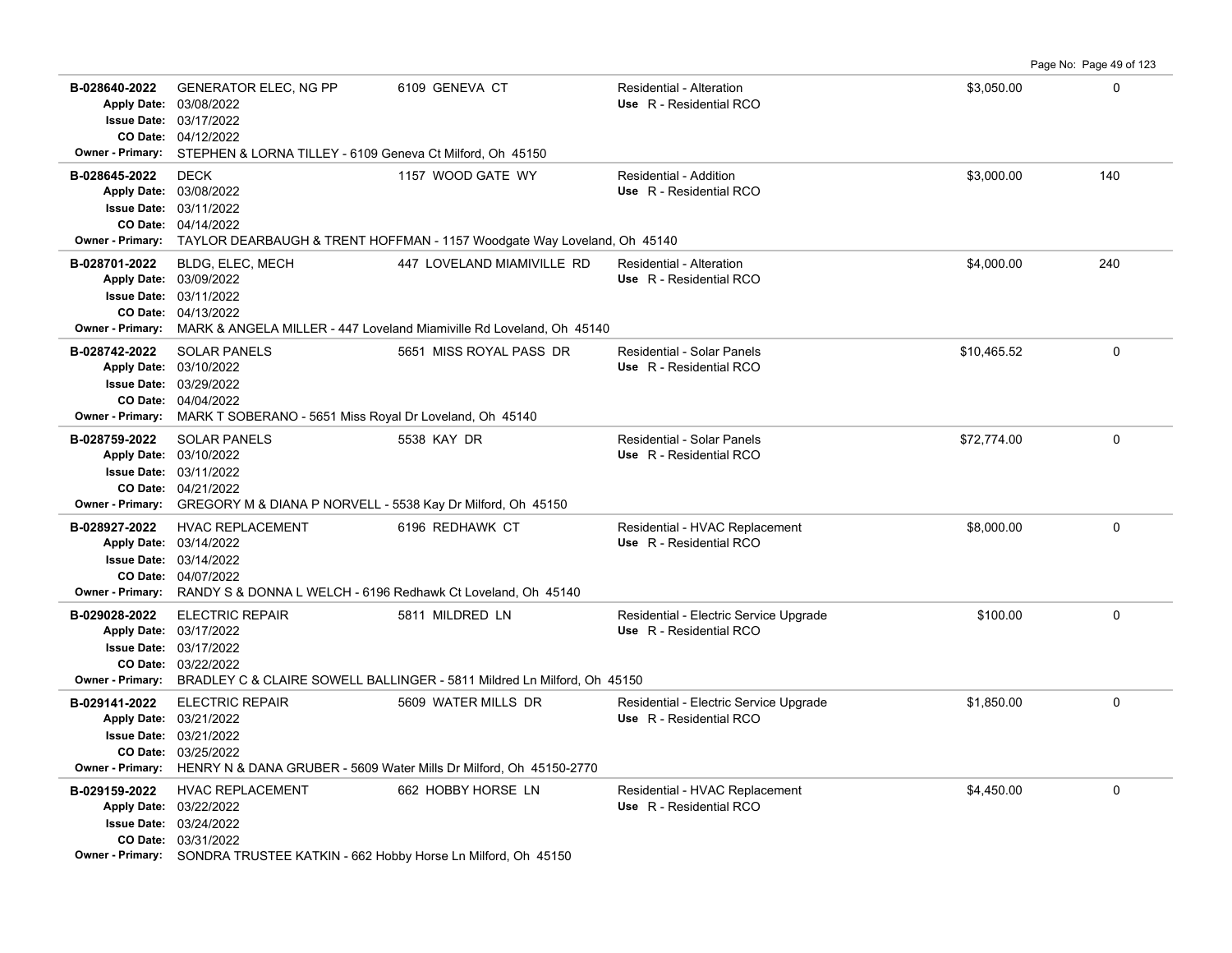|                                                                     |                                                                                                                                                                                                 |                                                                                                  |                                                                   |             | Page No: Page 50 of 123 |
|---------------------------------------------------------------------|-------------------------------------------------------------------------------------------------------------------------------------------------------------------------------------------------|--------------------------------------------------------------------------------------------------|-------------------------------------------------------------------|-------------|-------------------------|
| B-029190-2022<br>Owner - Primary:                                   | <b>HVAC REPLACEMENT</b><br>Apply Date: 03/22/2022<br>Issue Date: 03/23/2022<br>CO Date: 04/01/2022<br>KRISTIN & DAVID JOHNSTONE - 6326 Macon Ct Loveland, Oh 45140                              | 6326 MACON CT                                                                                    | Residential - HVAC Replacement<br>Use R - Residential RCO         | \$8,860.00  | $\mathbf 0$             |
| B-029238-2022<br><b>Issue Date:</b><br>CO Date:<br>Owner - Primary: | <b>GAS LINE NG PP</b><br>Apply Date: 03/24/2022<br>03/24/2022<br>03/29/2022                                                                                                                     | 987 VALLEY VIEW DR<br>JAMES DASHLEY & CHELSEA BIGGERSTAFF - 987 Valley View Dr Milford, Oh 45150 | Residential - Alteration<br>Use R - Residential RCO               | \$2,000.00  | $\mathbf 0$             |
| B-029243-2022<br><b>Apply Date:</b><br><b>Owner - Primary:</b>      | <b>DECK</b><br>03/24/2022<br><b>Issue Date: 03/30/2022</b><br>CO Date: 04/25/2022<br>ROBERT E & NANCY J FLYNN - 1440 Pine Bluff Way Milford, Oh 45150                                           | 1440 PINE BLUFFS WY                                                                              | Residential - Addition<br>Use R - Residential RCO                 | \$8,400.00  | 130                     |
| B-029303-2022<br><b>Apply Date:</b><br><b>Owner - Primary:</b>      | <b>HVAC REPLACEMENT</b><br>03/28/2022<br><b>Issue Date: 03/28/2022</b><br>CO Date: 04/07/2022<br>YOLANDA L HUGHES - 5779 High View Dr Milford, Oh 45150                                         | 5779 HIGH VIEW DR                                                                                | Residential - HVAC Replacement<br>Use R - Residential RCO         | \$8,500.00  | $\Omega$                |
| B-029338-2022                                                       | <b>ELECTRIC REPAIR</b><br>Apply Date: 03/29/2022<br><b>Issue Date: 04/04/2022</b><br>CO Date: 04/21/2022<br><b>Owner - Primary:</b> DANNY & AMY KALB - 726 Windfield Dr Loveland, Oh 45140      | 726 WINDFIELD DR                                                                                 | Residential - Electric Service Upgrade<br>Use R - Residential RCO | \$2,300.00  | $\Omega$                |
| B-029437-2022                                                       | <b>HVAC REPLACEMENT</b><br>Apply Date: 04/04/2022<br><b>Issue Date: 04/04/2022</b><br>CO Date: 04/20/2022<br>Owner - Primary: LESTON L ELLIOTT - 1392 Finch Ln Milford, Oh 45150                | 1392 FINCH LN                                                                                    | Residential - HVAC Replacement<br>Use R - Residential RCO         | \$29.624.00 | $\mathbf 0$             |
| B-029477-2022                                                       | <b>ELECTRIC REPAIR</b><br>Apply Date: 04/05/2022<br><b>Issue Date: 04/05/2022</b><br>CO Date: 04/07/2022<br>Owner - Primary: TAMRA L KNAPP - 5802 Happy Hollow Rd Milford, Oh 45150             | 5802 HAPPY HOLLOW RD                                                                             | Residential - Alteration<br>Use R - Residential RCO               | \$2,600.00  | $\mathbf 0$             |
| B-029515-2022                                                       | <b>HVAC REPLACEMENT</b><br>Apply Date: 04/07/2022<br><b>Issue Date: 04/07/2022</b><br>CO Date: 04/11/2022<br>Owner - Primary: CARYN MARIE CROCKETT - 5776 Oakleaf Dr Milford, Oh 45150          | 5776 OAKLEAF DR                                                                                  | Residential - HVAC Replacement<br>Use R - Residential RCO         | \$9,900.00  | $\mathbf 0$             |
| B-029516-2022                                                       | <b>HVAC REPLACEMENT</b><br>Apply Date: 04/07/2022<br><b>Issue Date: 04/11/2022</b><br>CO Date: 04/20/2022<br><b>Owner - Primary:</b> ADAM L & LISA CURRY - 5823 Needleleaf Dr Milford, Oh 45150 | 5823 NEEDLELEAF DR                                                                               | Residential - HVAC Replacement<br>Use R - Residential RCO         | \$17,591.00 | $\mathbf 0$             |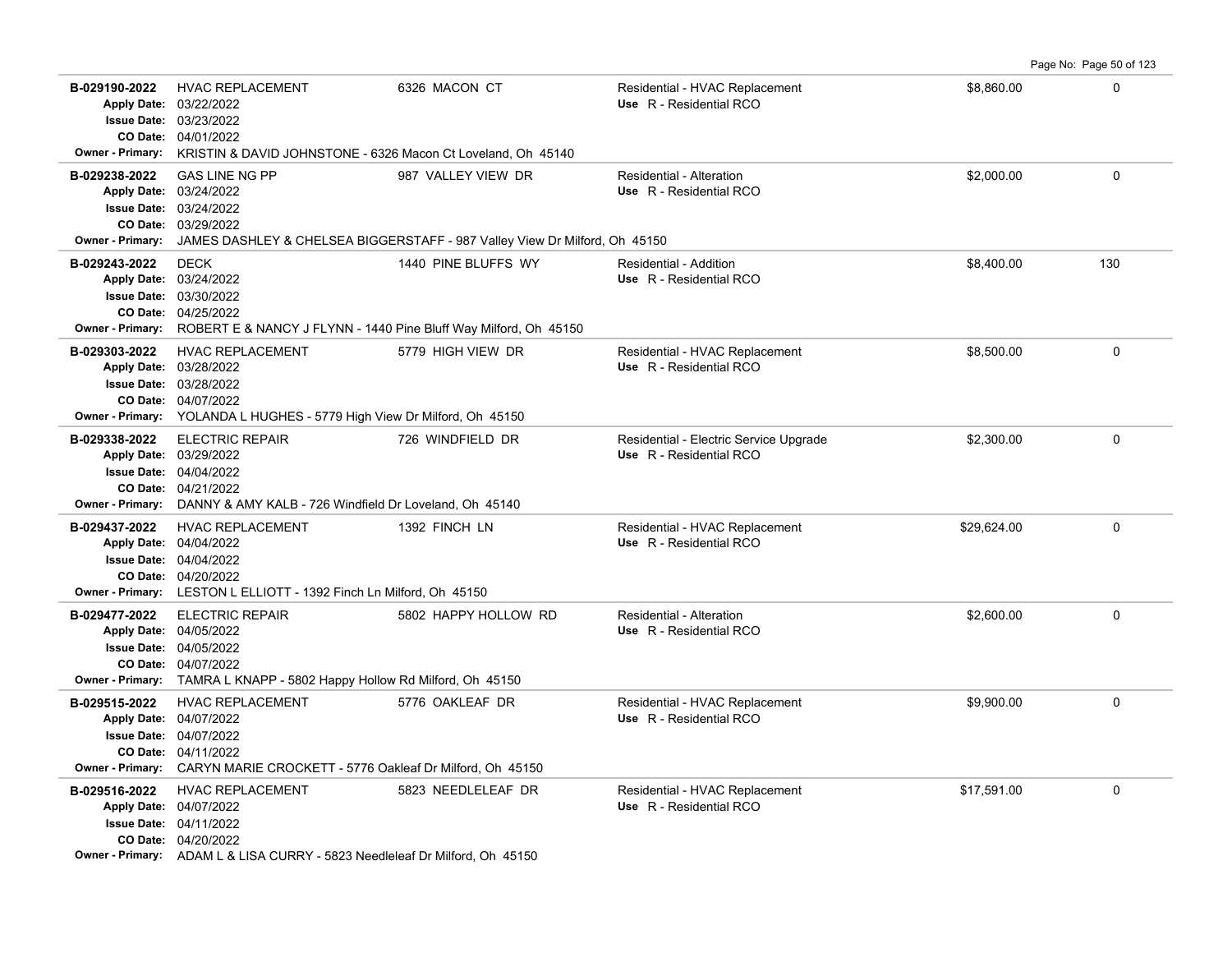| Page No: Page 51 of 123 |  |  |  |  |  |  |
|-------------------------|--|--|--|--|--|--|
|-------------------------|--|--|--|--|--|--|

| B-029621-2022<br><b>Apply Date:</b><br><b>Issue Date:</b><br>CO Date:<br><b>Owner - Primary:</b> | <b>ELECTRIC UPGRADE</b><br>04/11/2022<br>04/11/2022<br>04/13/2022<br>REBECCA SHERICK - 1365 Lela Ln Milford, Oh 45150 | 1365 LELA LN                                                                                      | Residential - Electric Service Upgrade<br>Use R - Residential RCO                                                                                                                | \$5,994.00 | 0 |
|--------------------------------------------------------------------------------------------------|-----------------------------------------------------------------------------------------------------------------------|---------------------------------------------------------------------------------------------------|----------------------------------------------------------------------------------------------------------------------------------------------------------------------------------|------------|---|
| B-029772-2022<br><b>Apply Date:</b><br><b>Issue Date:</b><br>CO Date:<br><b>Owner - Primary:</b> | <b>ELECTRIC UPGRADE</b><br>04/14/2022<br>04/14/2022<br>04/20/2022                                                     | 5575 WOLFPEN PLEASANT HILL<br>KENNETH & SHARON TURNER - 5575 Wolfpen PI Hill Rd Milford, Oh 45150 | Residential - Electric Service Upgrade<br>Use R - Residential RCO                                                                                                                | \$2,000.00 | 0 |
| B-029784-2022<br><b>Apply Date:</b><br><b>Issue Date:</b><br>CO Date:<br><b>Owner - Primary:</b> | <b>HVAC REPLACEMENT</b><br>04/14/2022<br>04/14/2022<br>04/29/2022                                                     | 1413 BLACKSTONE PL<br>EDGAR J & DEIDRE A JOHNSON - 1413 Blackstone PI Loveland, Oh 45140          | Residential - HVAC Replacement<br>Use R - Residential RCO                                                                                                                        | \$5,000.00 | 0 |
| F-027306-2021<br><b>Apply Date:</b><br><b>Issue Date:</b><br>CO Date:<br><b>Owner - Primary:</b> | 501 TECHNE CENTER FA<br>12/23/2021<br>12/23/2021<br>01/18/2022<br>FI 33139                                            | 501 TECHNE CENTER DR                                                                              | Fire Protection Systems - Fire Alarm<br>Use R - Residential RCO<br>C/O LNR PART COLLIERS INTLJPMBB 2013 C12 TECHNE CENTER DRIVE LLC - 1601 Washington Av, Suite 700 Miami Beach, | \$800.00   | 0 |

|                         | R-3 - Residential: Multi-family, Congregate Care                |                          |                                                      |                       |                  |
|-------------------------|-----------------------------------------------------------------|--------------------------|------------------------------------------------------|-----------------------|------------------|
| Permit#                 | <b>Application Name</b>                                         | <b>Address</b>           | <b>Work Type / Class</b>                             | <b>Declared Value</b> | <b>Bldg Area</b> |
| B-023119-2021           | FIELDS HVAC REPLACEMENT                                         | 5794 ASHBY CT            | Commercial - MFAM HVAC Replacement                   | \$5,500.00            | $\Omega$         |
| <b>Apply Date:</b>      | 07/10/2021                                                      |                          | Use R-3 - Residential; Multi-family, Congregate Care |                       |                  |
| <b>Issue Date:</b>      | 07/14/2021                                                      |                          |                                                      |                       |                  |
| CO Date:                | 04/06/2022                                                      |                          |                                                      |                       |                  |
| <b>Owner - Primary:</b> | GREGORY D & EVA L FIELDS ETAL - 5794 Ashby Ct Milford, Oh 45150 |                          |                                                      |                       |                  |
| B-026865-2021           | ROEHR HVAC REPLACEMENT                                          | 5614 FLAGSTONE WY        | Commercial - MFAM HVAC Replacement                   | \$6,048,00            | 0                |
| <b>Apply Date:</b>      | 12/06/2021                                                      |                          | Use R-3 - Residential; Multi-family, Congregate Care |                       |                  |
| <b>Issue Date:</b>      | 12/07/2021                                                      |                          |                                                      |                       |                  |
| <b>CO Date:</b>         | 04/18/2022                                                      |                          |                                                      |                       |                  |
| <b>Owner - Primary:</b> | RONALD ROEHR - 5614 Flagstone Way, Unit 201 Milford, Oh 45150   |                          |                                                      |                       |                  |
| B-027737-2022           | <b>BELL HVAC REPLACEMENT</b>                                    | 5957 CASTLEWOOD CROSSING | Commercial - MFAM HVAC Replacement                   | \$13,502.00           | 0                |
| <b>Apply Date:</b>      | 01/24/2022                                                      |                          | Use R-3 - Residential; Multi-family, Congregate Care |                       |                  |
| <b>Issue Date:</b>      | 02/04/2022                                                      |                          |                                                      |                       |                  |
| CO Date:                | 02/16/2022                                                      |                          |                                                      |                       |                  |
| <b>Owner - Primary:</b> | SANDY BELL - 5957 Castlewood Crossing Milford, Oh 45150         |                          |                                                      |                       |                  |

|               | S-1 - Storage: Moderate Hazard                                                                      |                |                                                               |                       |                  |
|---------------|-----------------------------------------------------------------------------------------------------|----------------|---------------------------------------------------------------|-----------------------|------------------|
| Permit#       | <b>Application Name</b>                                                                             | <b>Address</b> | <b>Work Type / Class</b>                                      | <b>Declared Value</b> | <b>Bldg Area</b> |
| B-025745-2021 | BP CARWASH<br><b>Apply Date: 10/18/2021</b><br><b>Issue Date: 11/16/2021</b><br>CO Date: 02/23/2022 | 1144 SR 131    | Commercial - Alteration<br>Use S-1 - Storage; Moderate Hazard | \$700.00              | 25               |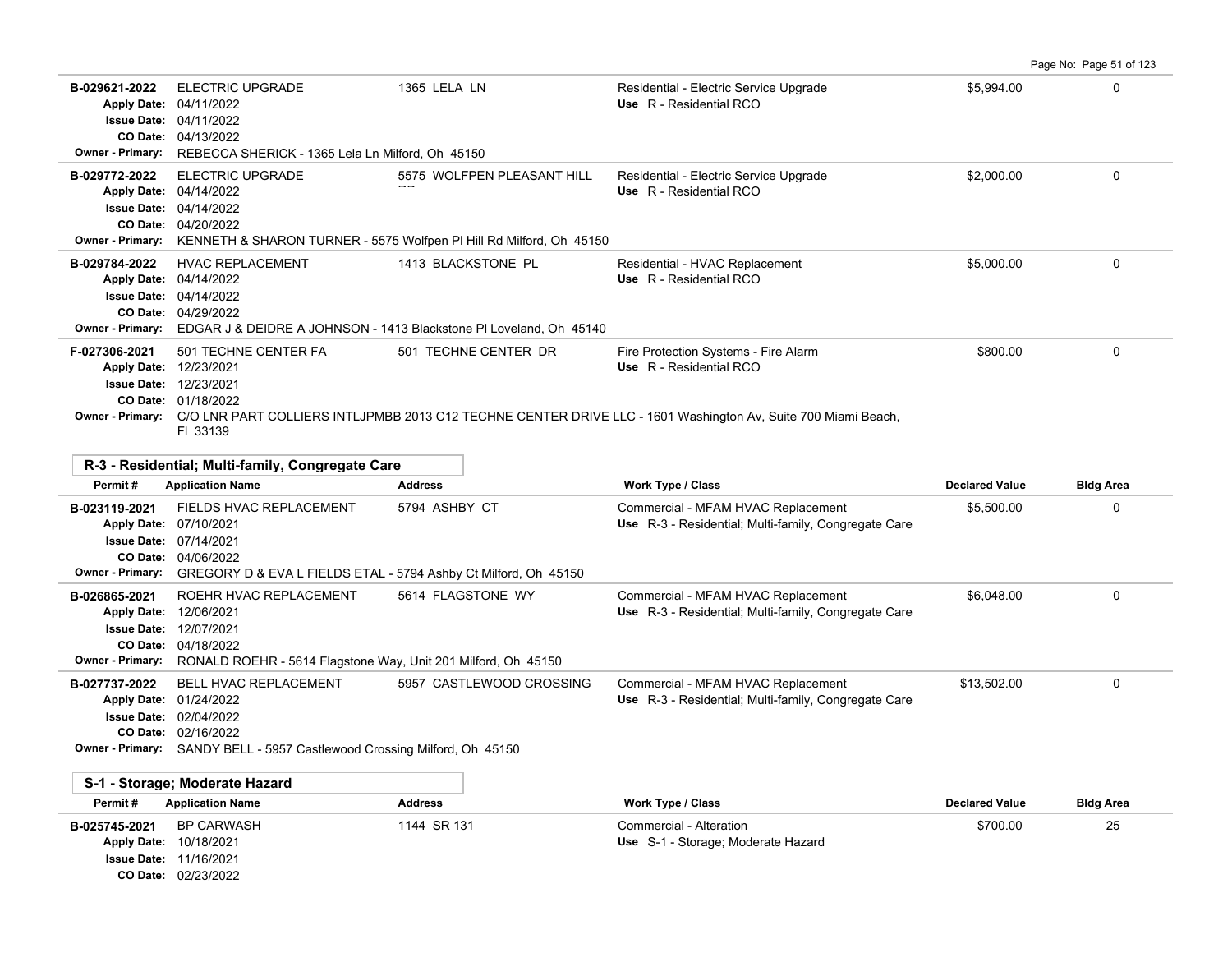# **Owner - Primary:** CHAITAMYA PATELKRISHA ENTERPRISES LLC - 1144 State Route 131 Milford, Oh 45150

×

 $\overline{\phantom{0}}$ 

|                                          | U - Utility & Miscellaneous                                                                                                                                                                                |                            |                                                                      |                       |                  |
|------------------------------------------|------------------------------------------------------------------------------------------------------------------------------------------------------------------------------------------------------------|----------------------------|----------------------------------------------------------------------|-----------------------|------------------|
| Permit#                                  | <b>Application Name</b>                                                                                                                                                                                    | <b>Address</b>             | Work Type / Class                                                    | <b>Declared Value</b> | <b>Bldg Area</b> |
| B-015542-2020<br>Owner - Primary:        | <b>PERGOLA</b><br>Apply Date: 08/27/2020<br>Issue Date: 08/28/2020<br>CO Date: 02/02/2022<br>RICKEY L & BEVERLY A JORDAN - 5646 Colonial Dr Milford, Oh 45150                                              | 5646 COLONIAL DR           | Residential - Accessory Structure<br>Use U - Utility & Miscellaneous | \$13,000.00           | 540              |
| B-020080-2021                            | <b>GREENHOUSE</b><br>Apply Date: 03/18/2021<br>Issue Date: 03/22/2021<br>CO Date: 03/22/2022<br>Owner - Primary: MATTHEW T JOHNSON - 213 Donnelly Dr Loveland, Oh 45140                                    | 213 DONNELLY DR            | Residential - Accessory Structure<br>Use U - Utility & Miscellaneous | \$10,000.00           | 858              |
| B-021970-2021<br><b>Owner - Primary:</b> | <b>GARAGE DETACHED</b><br>Apply Date: 05/24/2021<br><b>Issue Date: 05/26/2021</b><br>CO Date: 04/05/2022<br>MARK & MARTHA WOOD - 424 Tarkington Ln Loveland, Oh 45140                                      | 424 TARKINGTON LN          | Residential - Accessory Structure<br>Use U - Utility & Miscellaneous | \$12,000.00           | 572              |
| B-022696-2021<br><b>Owner - Primary:</b> | <b>GARAGE DETACHED</b><br>Apply Date: 06/22/2021<br><b>Issue Date: 06/24/2021</b><br>CO Date: 02/18/2022<br>ANTHONY M & CARRIE A STRITTHOLT, CO-TRS - 467 Boots Ln Loveland, Oh 45140                      | 467 BOOTS LN               | Residential - Accessory Structure<br>Use U - Utility & Miscellaneous | \$140,000.00          | 1,800            |
| B-023021-2021<br><b>Owner - Primary:</b> | DECK W/ POOL ABV GRD<br>Apply Date: 07/07/2021<br>Issue Date: 07/29/2021<br>CO Date: 02/09/2022<br>MICHAEL E & ANN C OWENS - 6085 Donna Jay Dr Loveland, Oh 45140                                          | 6085 DONNA JAY DR          | Residential - Accessory Structure<br>Use U - Utility & Miscellaneous | \$8,000.00            | 432              |
| B-025016-2021<br><b>Owner - Primary:</b> | ANTENNA T-MOBILE CI13037A<br>Apply Date: 09/24/2021<br>Issue Date: 10/12/2021<br>CO Date: 01/20/2022<br>SCHERER PROPERTIES LLC C/O DOWNING DISPLAYS INC - 550 Techne Center Dr Milford, Oh 45150           | 550 TECHNE CENTER DR       | Commercial - Tower Alteration<br>Use U - Utility & Miscellaneous     | \$20,000.00           | 0                |
| B-025747-2021<br><b>Owner - Primary:</b> | ST MARKS MONUMENT SIGN<br>Apply Date: 10/18/2021<br><b>Issue Date: 11/17/2021</b><br>CO Date: 04/19/2022<br>CHURCH ST MARKS EVANGELICAL - 5849 Buckwheat Rd Milford, Oh 45150                              | 5849 BUCKWHEAT RD          | Commercial - Sign<br>Use U - Utility & Miscellaneous                 | \$21,000.00           | 96               |
| B-025942-2021                            | <b>FYZICAL WALL SIGN</b><br>Apply Date: 10/26/2021<br><b>Issue Date: 11/15/2021</b><br>CO Date: 01/05/2022<br>Owner - Primary: LOVELAND MIAMIVILLE COMMERCIAL LLC - 1816 Wolfangel Rd Cincinnati, Oh 45255 | 784 LOVELAND MIAMIVILLE RD | Commercial - Sign<br>Use U - Utility & Miscellaneous                 | \$4,000.00            | 56               |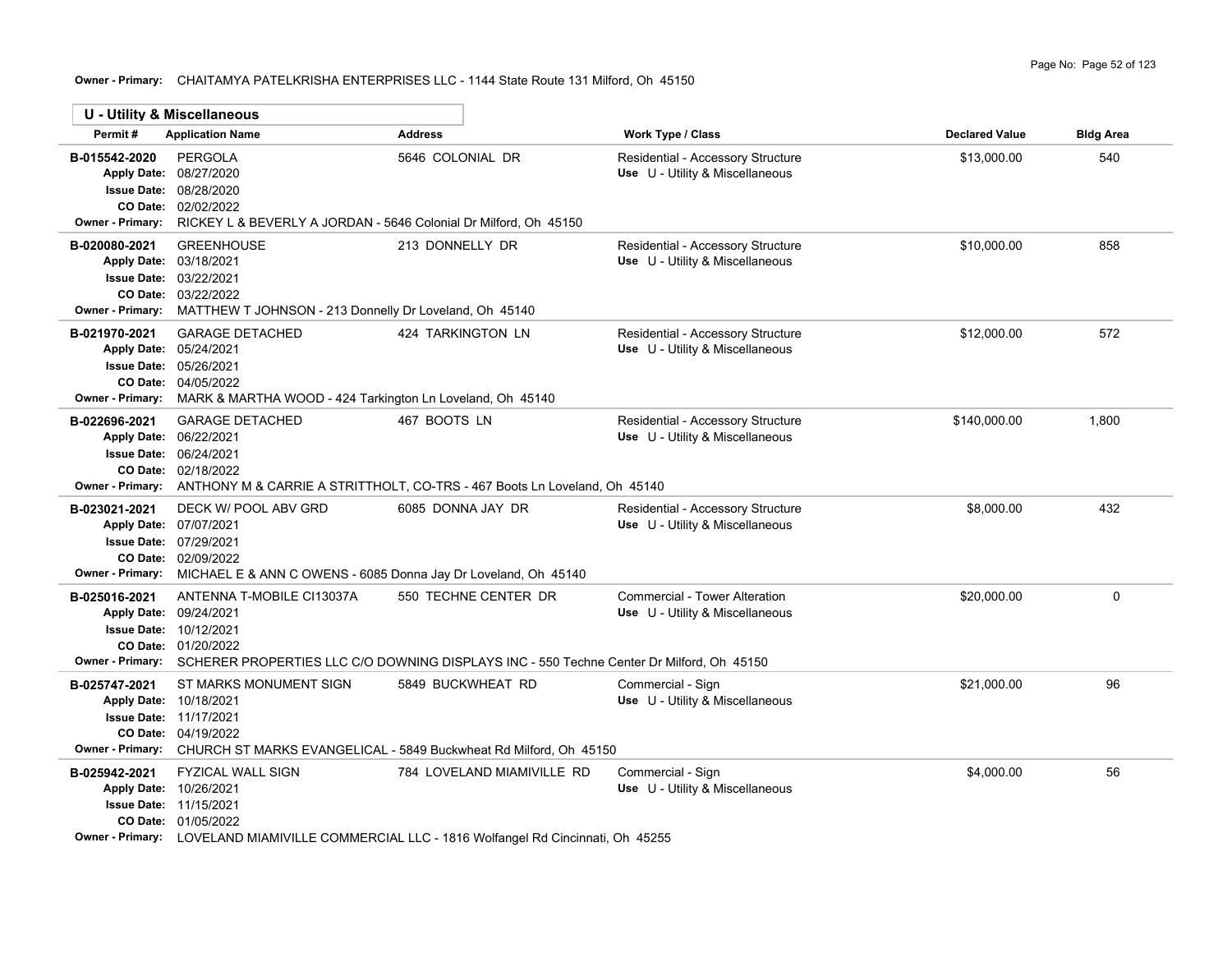**B-026901-2021** \$3,500.00 27 SPEEDWAY CANOPY SIGN 1143 SR 131 Commercial - Sign 03/07/2022 **CO Date:** 12/21/2021 **Issue Date:** Apply Date: 12/07/2021 **Apply Date: Use** U - Utility & Miscellaneous **Owner - Primary:** PROPERTY TAX RECORDSEMRO MARKETING COMPANY - 539 South Main St Findlay, Oh 45840 **B-026902-2021** \$9,000.00 100 SPEEDWAY MONUMENT SIGN 1143 SR 131 Commercial - Sign 03/07/2022 **CO Date:** 01/27/2022 **Issue Date:** Apply Date: 12/07/2021 **Apply Date: Use** U - Utility & Miscellaneous **Owner - Primary:** PROPERTY TAX RECORDSEMRO MARKETING COMPANY - 539 South Main St Findlay, Oh 45840 **B-026996-2021** TWC ELEC 1500-UTL 1500 ARROWHEAD TRL Commercial - Alteration 31,000.00 \$1,000.00 0 01/07/2022 **CO Date:** 12/28/2021 **Issue Date:** Apply Date: 12/09/2021 **Apply Date: Use** U - Utility & Miscellaneous **Owner - Primary:** ARROWHEAD OWNER 1 LLC ETAL - 800 Arrowhead Trails Loveland, Oh 45140 **B-027472-2022** PERGOLA 1072 CARRAWAY LN Residential - Accessory Structure \$16,500.00 \$16,500.00 360 01/26/2022 **CO Date:** 01/07/2022 **Issue Date:** Apply Date: 01/06/2022 **Apply Date: Use** U - Utility & Miscellaneous **Owner - Primary:** BEATRICE A & BRYAN M NORRIS - 1072 Carraway Ln Milford, Oh 45150

Page No: Page 53 of 123

# **SUMMARY FOR Miami Township**

**PERMIT SUMMARY BY APPLICATION WORKTYPE IN THIS TOWNSHIP**

| Worktype                         | Issued | Value          | Worktype                        | Issued | Value  | Worktype                       | Issued | Value        |
|----------------------------------|--------|----------------|---------------------------------|--------|--------|--------------------------------|--------|--------------|
| Single-Family Residence (SFR)    |        | \$2.318.055.00 | Two-Family Residence (TFR)      |        | \$0.00 | Commercial New (COMNEW)        | 0      | \$0.00       |
| Residential Addition (RESADD)    | 17     | \$470.371.00   | Three-Family Residence (THFR)   |        | \$0.00 | Commercial Addition (COMADD)   | b.     | \$670,000.00 |
| Residential Alteration (RESALT)  | 88     | \$1.145.887.15 | Four-Family Residence (FFR)     |        | \$0.00 | Commercial Alteration (COMALT) | 23     | \$902.112.00 |
| Res Accessory Structure (ACCSTR) | 9      | \$233.886.49   | Multi-Family Residence (MULTFR) |        | \$0.00 | All Other Project Types        | 72     | \$809.895.22 |
|                                  |        |                | Single-Family Unit (SFU)        |        | \$0.00 |                                |        |              |

**NUMBER OF PERMITS ISSUED: 164**

**DECLARED VALUE: \$5,803,611.64**

## **Monroe Township**

| N/A                 |                                                                             |                  |                         |                       |                  |
|---------------------|-----------------------------------------------------------------------------|------------------|-------------------------|-----------------------|------------------|
| Permit#             | <b>Application Name</b>                                                     | <b>Address</b>   | Work Type / Class       | <b>Declared Value</b> | <b>Bldg Area</b> |
| B-026661-2021       | MUSTANG NG PP                                                               | 3202 MARSHALL DR | Commercial - Alteration | \$0.00                | O                |
|                     | Apply Date: 11/23/2021                                                      |                  | Use N/A                 |                       |                  |
|                     | <b>Issue Date: 12/03/2021</b>                                               |                  |                         |                       |                  |
|                     | CO Date: 01/11/2022                                                         |                  |                         |                       |                  |
|                     | Owner - Primary: MUSTANG MH PROPERTIES LLC - 708 Killian Rd Akron, Oh 44319 |                  |                         |                       |                  |
|                     |                                                                             |                  |                         |                       |                  |
| R - Residential RCO |                                                                             |                  |                         |                       |                  |

**Permit # Application Name Address Work Type / Class Declared Value Bldg Area**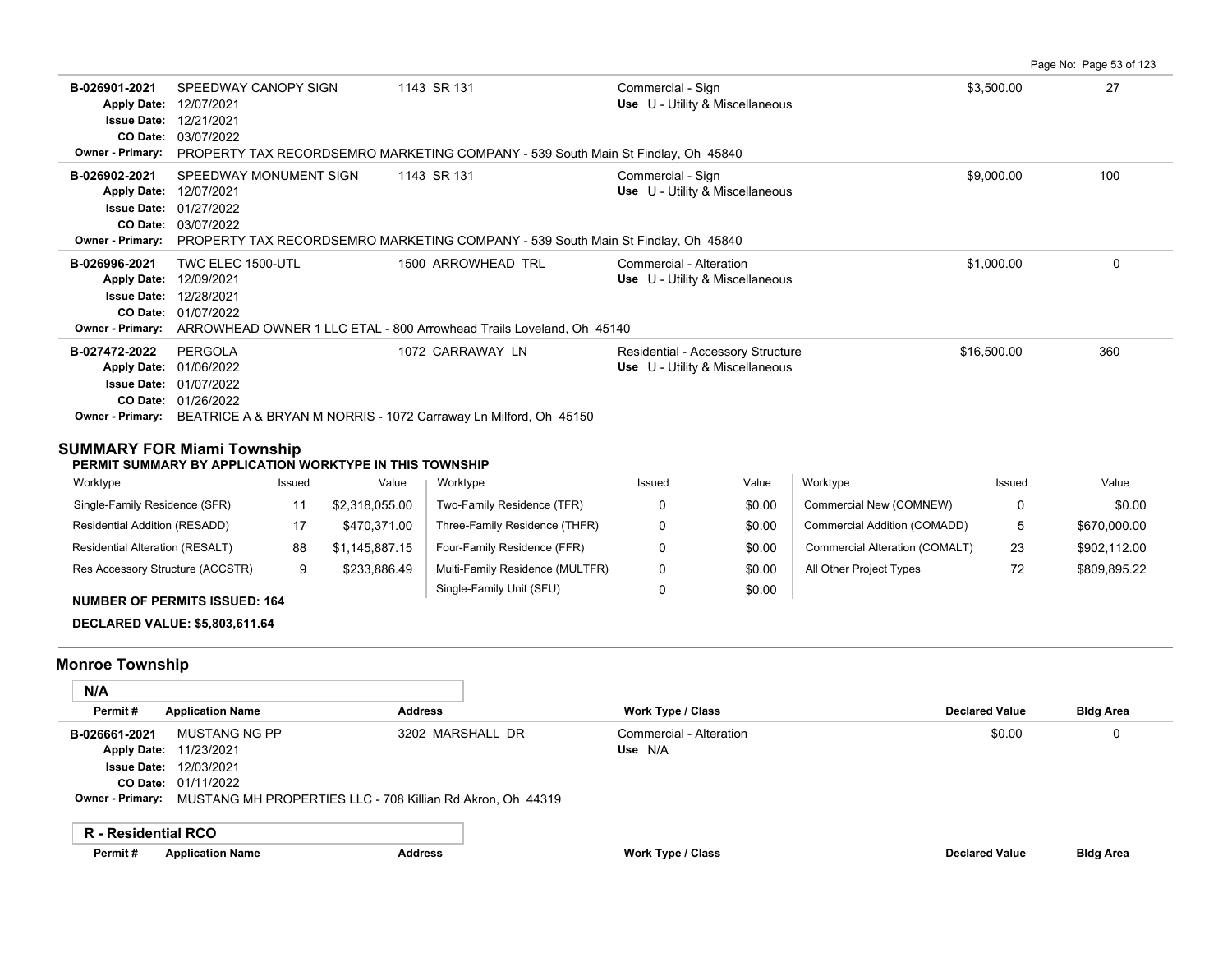B-013949-2020 NORWELL SFR 1209 ROLLING MEADOWS DR Residential - Single Family Residence \$683,500.00 7,236 02/04/2022 **CO Date:** 06/26/2020 **Issue Date:** Apply Date: 06/23/2020 **Apply Date: Use** R - Residential RCO **Owner - Primary:** WILD TURKEY TRAIL LLC - 930 Vale Orchard Ln Jacksonville, Fl 32207 **B-024264-2021** POLE BARN 1305 ROGERS LN Residential - Accessory Structure \$30,000.00 1,344 01/31/2022 **CO Date:** 08/31/2021 **Issue Date:** 08/20/2021 **Apply Date: Use** R - Residential RCO **Owner - Primary:** ANTHONY METZGER - 1305 Rogers Ln New Richmond, Oh 45157 **B-024560-2021** \$2,000.00 0 ELECTRIC POLE BARN 2268 LINDALE NICHOLSVILLE RD Residential - Alteration 02/08/2022 **CO Date:** 09/07/2021 **Issue Date:** 09/07/2021 **Apply Date: Use** R - Residential RCO **Owner - Primary:** TINA R TYDINGS - 2268 Lindale Nicholsville Rd Amelia, Oh 45102 **B-025956-2021** HVAC REPLACEMENT 1515 SR 756 Residential - HVAC Replacement \$6,000.00 \$6,000.00 0 01/07/2022 **CO Date:** 10/26/2021 **Issue Date:** 10/26/2021 **Apply Date: Use** R - Residential RCO **Owner - Primary:** ANTHONY PETRI - 1515 State Route 756 Moscow, Oh 45153 **B-026261-2021** POLE BARN ELECTRIC **1746 BETHEL NEW RICHMOND RD Residential - Electric Service Upgrade \$8,000.00 \$8,000.00 00** 02/24/2022 **CO Date:** 11/04/2021 **Issue Date:** 11/04/2021 **Apply Date: Use** R - Residential RCO **Owner - Primary:** DAVID LEWIS - 1746 Bethel-New Richmond Rd New Richmond, Oh 45157 **B-026594-2021** \$37,000.00 0 SOLAR PANELS 1709 CEDAR TL Residential - Solar Panels 01/14/2022 **CO Date:** 11/30/2021 **Issue Date:** Apply Date: 11/20/2021 **Apply Date: Use** R - Residential RCO **Owner - Primary:** AMY S RIFFLE - 1709 Cedar Trl New Richmond, Oh 45157 **B-026597-2021** \$3,500.00 0 SOLAR PANELS 2934 FAIR OAK RD Residential - Solar Panels 02/10/2022 **CO Date:** 11/24/2021 **Issue Date:** Apply Date: 11/22/2021 **Apply Date: Use** R - Residential RCO **Owner - Primary:** MARK RYAN JR - 2934 Fair Oak Rd Amelia, Oh 45102 **B-026633-2021** \$7,220.00 0 HVAC REPLACEMENT 3175 LINDALE MT HOLLY RD Residential - HVAC Replacement 01/07/2022 **CO Date:** 12/01/2021 **Issue Date:** 11/22/2021 **Apply Date: Use** R - Residential RCO **Owner - Primary:** JANET S LEIGHTON - 3175 Lindale Mt Holly Rd Amelia, Oh 45102 B-027362-2021 HVAC REPLACEMENT 2008 LAUREL LINDALE RD Residential - HVAC Replacement \$9,000.00 \$9,000.00 0 01/27/2022 **CO Date:** 12/28/2021 **Issue Date:** Apply Date: 12/28/2021 **Apply Date: Use** R - Residential RCO **Owner - Primary:** KENNETH M & CHRISTINE FIELDS TRUSTEES - 2004 Laurel Lindale Rd New Richmond, Oh 45157

Page No: Page 54 of 123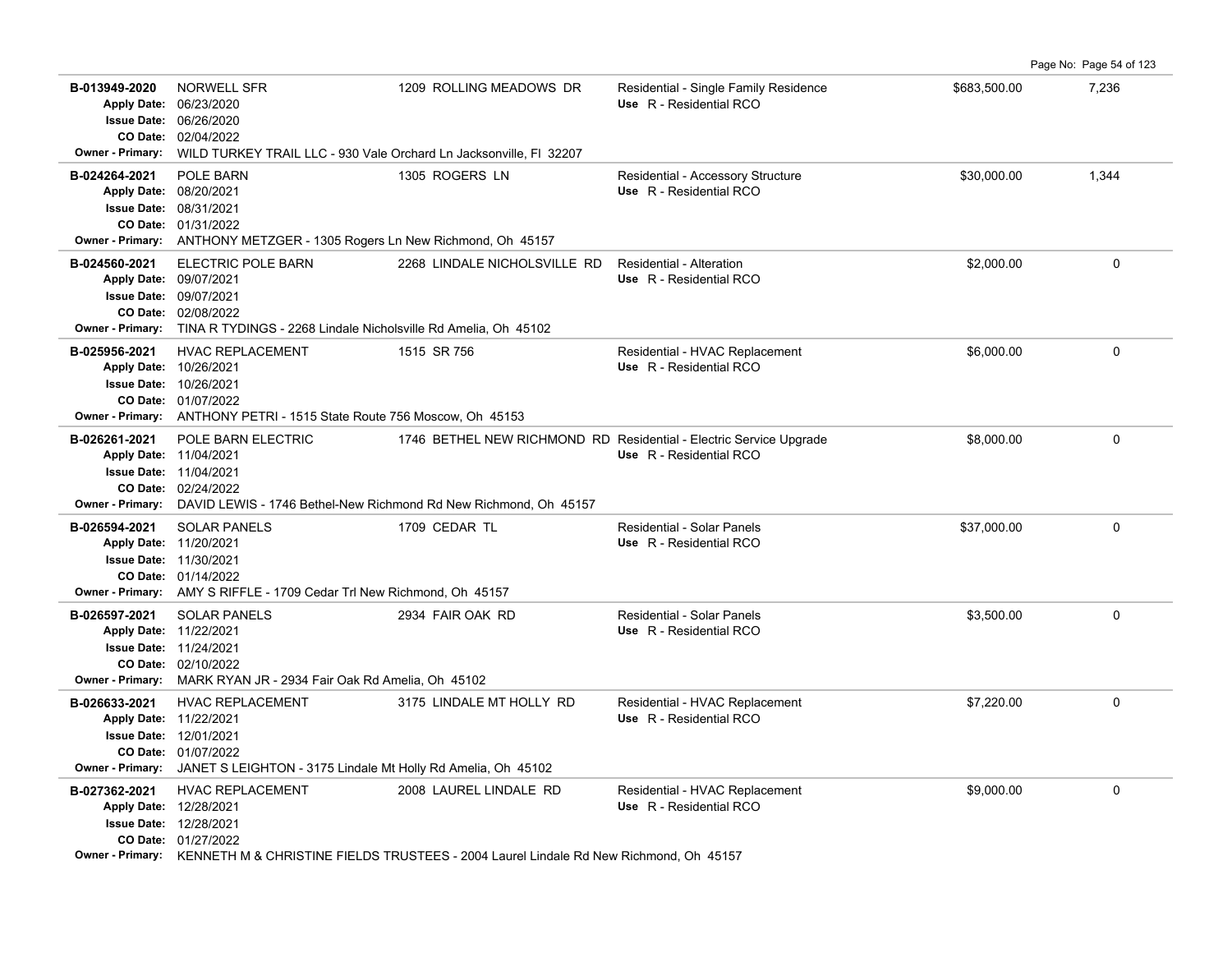|                                                                                              |                                                                                                                                                                                         |                                                                                                                                                               |                                                                      |                       | Page No: Page 55 of 123 |
|----------------------------------------------------------------------------------------------|-----------------------------------------------------------------------------------------------------------------------------------------------------------------------------------------|---------------------------------------------------------------------------------------------------------------------------------------------------------------|----------------------------------------------------------------------|-----------------------|-------------------------|
| B-027752-2022                                                                                | <b>HVAC REPLACEMENT</b><br>Apply Date: 01/25/2022<br><b>Issue Date: 01/25/2022</b><br>CO Date: 02/02/2022<br>Owner - Primary: LARRY & DONNA LOCKE - 2890 St Rt 222 Bethel, Oh 45106     | 2890 SR 222                                                                                                                                                   | Residential - HVAC Replacement<br>Use R - Residential RCO            | \$14,000.00           | $\mathbf 0$             |
| B-028244-2022                                                                                | <b>ELECTRIC REPAIR</b><br>Apply Date: 02/22/2022<br>Issue Date: 02/22/2022<br>CO Date: 02/23/2022<br>Owner - Primary: JENNIFER L JENNINGS - 2269 Berry Rd Amelia, Oh 45102              | 2269 BERRY RD                                                                                                                                                 | Residential - Electric Service Upgrade<br>Use R - Residential RCO    | \$500.00              | $\mathbf 0$             |
| B-029229-2022                                                                                | <b>HVAC REPLACEMENT</b><br>Apply Date: 03/24/2022<br><b>Issue Date: 03/24/2022</b><br>CO Date: 04/05/2022                                                                               | 1403 CLERMONTVILLE LAUREL RD Residential - HVAC Replacement<br><b>Owner - Primary:</b> HOLLY ALDER - 1403 Clermontville Laurel Rd New Richmond, Oh 45157-9607 | Use R - Residential RCO                                              | \$13,296.00           | 0                       |
| B-029396-2022                                                                                | <b>ELECTRIC REPAIR</b><br>Apply Date: 03/31/2022<br><b>Issue Date: 03/31/2022</b><br>CO Date: 04/04/2022<br>Owner - Primary: REUBEN J LEININGER - 3030 State Route 222 Bethel, Oh 45106 | 3030 SR 222                                                                                                                                                   | Residential - Alteration<br>Use R - Residential RCO                  | \$2,000.00            | $\mathbf 0$             |
| Permit#                                                                                      | U - Utility & Miscellaneous<br><b>Application Name</b>                                                                                                                                  | <b>Address</b>                                                                                                                                                | <b>Work Type / Class</b>                                             | <b>Declared Value</b> | <b>Bldg Area</b>        |
| B-022912-2021<br>Apply Date: 06/30/2021                                                      | <b>GARAGE DETACHED</b>                                                                                                                                                                  | 1220 SCHNEIDER ESTATES DR                                                                                                                                     | Residential - Accessory Structure                                    | \$35,000.00           | 864                     |
| <b>Issue Date: 07/01/2021</b>                                                                | <b>CO Date: 01/24/2022</b><br>Owner - Primary: STEVEN LEWIS - 1220 Schneider Estates Dr New Richmond, Oh 45157                                                                          |                                                                                                                                                               | Use U - Utility & Miscellaneous                                      |                       |                         |
| B-025108-2021<br>Apply Date: 09/28/2021<br><b>Issue Date: 10/19/2021</b><br>Owner - Primary: | FIRE DAMAGE, GARAGE DET<br>CO Date: 01/12/2022<br>DEBORA ANN SHANKS - 2884 Lindale Mount Holly Rd Amelia, Oh 45102                                                                      | 2884 LINDALE MT HOLLY RD                                                                                                                                      | Residential - Accessory Structure<br>Use U - Utility & Miscellaneous | \$30,000.00           | 780                     |
| B-027361-2021<br>Apply Date: 12/28/2021                                                      | POLE BARN<br><b>Issue Date: 01/12/2022</b><br>CO Date: 02/16/2022                                                                                                                       | 2194 FRANKLIN LAUREL RD<br>Owner - Primary: THEALONIOUS TAYLOR - 2194 Franklin Laurel Rd New Richmond, Oh 45157                                               | Residential - Accessory Structure<br>Use U - Utility & Miscellaneous | \$54,550.00           | 3,200                   |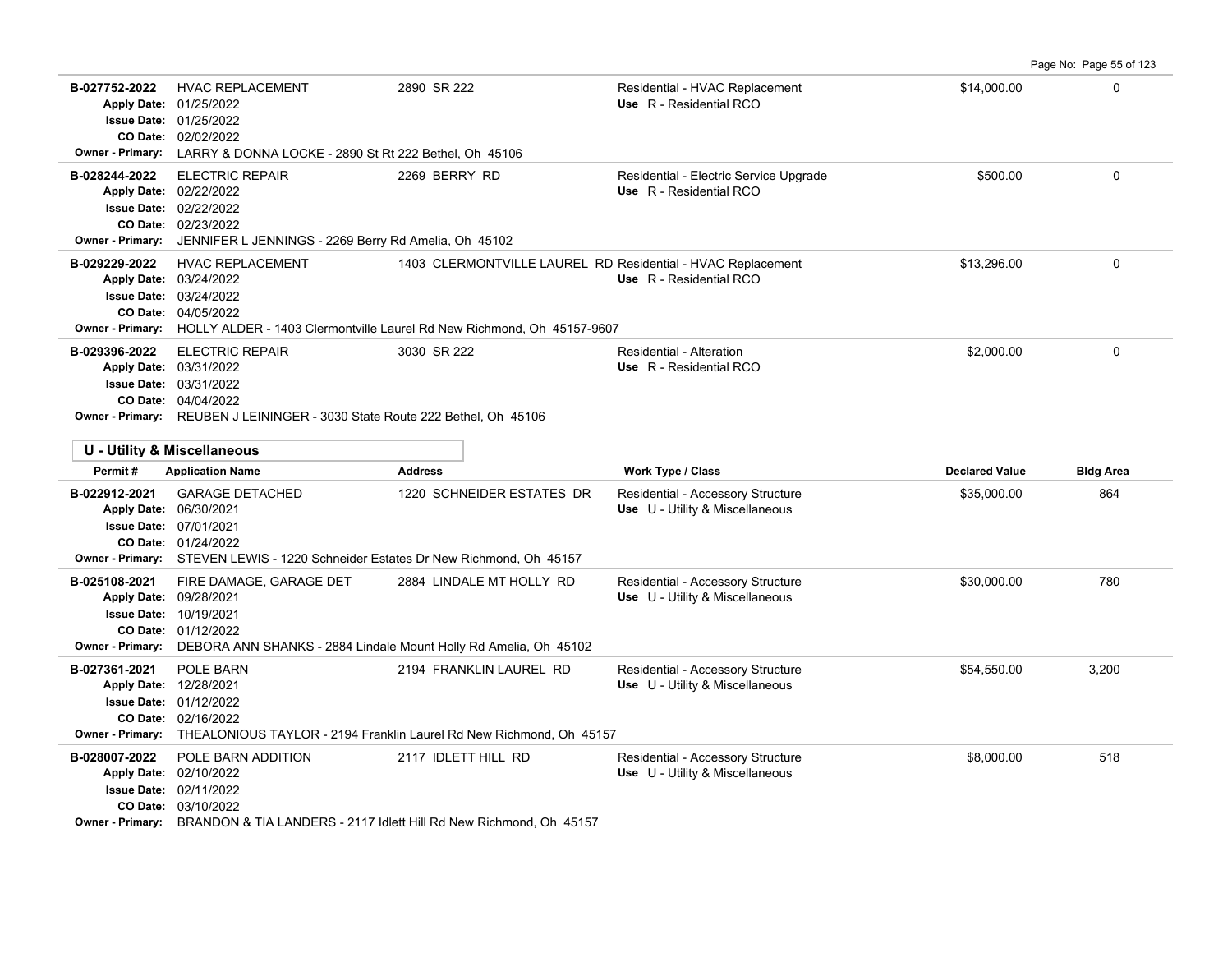Page No: Page 56 of 123

| B-028165-2022    | MHP HLDNGS FOREST CRK ELEC 2265 BERRY RD                     | Commercial - Alteration                | \$8,000.00 |  |
|------------------|--------------------------------------------------------------|----------------------------------------|------------|--|
|                  | <b>Apply Date: 02/17/2022</b>                                | <b>Use</b> U - Utility & Miscellaneous |            |  |
|                  | <b>Issue Date: 03/14/2022</b>                                |                                        |            |  |
|                  | <b>CO Date: 03/21/2022</b>                                   |                                        |            |  |
| Owner - Primarv: | MHP HOLDINGS FOREST CREEK LTD - 201 N Main St Lima, Oh 45801 |                                        |            |  |

## **SUMMARY FOR Monroe Township**

#### **PERMIT SUMMARY BY APPLICATION WORKTYPE IN THIS TOWNSHIP**

| Worktype                            | Issued | Value        | Worktype                        | Issued | Value  | Worktype                       | Issued | Value       |
|-------------------------------------|--------|--------------|---------------------------------|--------|--------|--------------------------------|--------|-------------|
| Single-Family Residence (SFR)       |        | \$683,500.00 | Two-Family Residence (TFR)      |        | \$0.00 | Commercial New (COMNEW)        |        | \$0.00      |
| Residential Addition (RESADD)       |        | \$0.00       | Three-Family Residence (THFR)   |        | \$0.00 | Commercial Addition (COMADD)   | 0      | \$0.00      |
| Residential Alteration (RESALT)     |        | \$102.516.00 | Four-Family Residence (FFR)     |        | \$0.00 | Commercial Alteration (COMALT) | ◠<br>- | \$8,000.00  |
| Res Accessory Structure (ACCSTR)    | 5      | \$157.550.00 | Multi-Family Residence (MULTFR) |        | \$0.00 | All Other Project Types        |        | \$90,016.00 |
| <b>NUMBER OF PERMITS ISSUED: 19</b> |        |              | Single-Family Unit (SFU)        |        | \$0.00 |                                |        |             |

# **DECLARED VALUE: \$951,566.00**

# **Moscow Village**

| U - Utility & Miscellaneous |                                                                |                |                                   |                       |                  |
|-----------------------------|----------------------------------------------------------------|----------------|-----------------------------------|-----------------------|------------------|
| Permit#                     | <b>Application Name</b>                                        | <b>Address</b> | Work Type / Class                 | <b>Declared Value</b> | <b>Bldg Area</b> |
| B-014919-2020               | DECK W/POOL ABVGRD                                             | 38 WELLS ST    | Residential - Accessory Structure | \$13,000.00           | 192              |
|                             | Apply Date: 08/03/2020                                         |                | Use U - Utility & Miscellaneous   |                       |                  |
|                             | <b>Issue Date: 08/07/2020</b>                                  |                |                                   |                       |                  |
|                             | <b>CO Date: 03/02/2022</b>                                     |                |                                   |                       |                  |
| Owner - Primary:            | DANNY P & JOYCE A SWART TRUSTEES - Po Box 203 Moscow, Oh 45153 |                |                                   |                       |                  |

## **SUMMARY FOR Moscow Village**

#### **PERMIT SUMMARY BY APPLICATION WORKTYPE IN THIS TOWNSHIP**

| Worktype                         | Issued | Value       | Worktype                        | Issued | Value  | Worktype                       | Issued | Value  |
|----------------------------------|--------|-------------|---------------------------------|--------|--------|--------------------------------|--------|--------|
| Single-Family Residence (SFR)    |        | \$0.00      | Two-Family Residence (TFR)      |        | \$0.00 | Commercial New (COMNEW)        |        | \$0.00 |
| Residential Addition (RESADD)    |        | \$0.00      | Three-Family Residence (THFR)   |        | \$0.00 | Commercial Addition (COMADD)   |        | \$0.00 |
| Residential Alteration (RESALT)  |        | \$0.00      | Four-Family Residence (FFR)     |        | \$0.00 | Commercial Alteration (COMALT) |        | \$0.00 |
| Res Accessory Structure (ACCSTR) |        | \$13,000.00 | Multi-Family Residence (MULTFR) |        | \$0.00 | All Other Project Types        |        | \$0.00 |
|                                  |        |             | Single-Family Unit (SFU)        |        | \$0.00 |                                |        |        |

## **NUMBER OF PERMITS ISSUED: 1**

**DECLARED VALUE: \$13,000.00**

# **Neville Village**

## **R - Residential RCO**

**Permit # Application Name Address Work Type / Class Declared Value Bldg Area**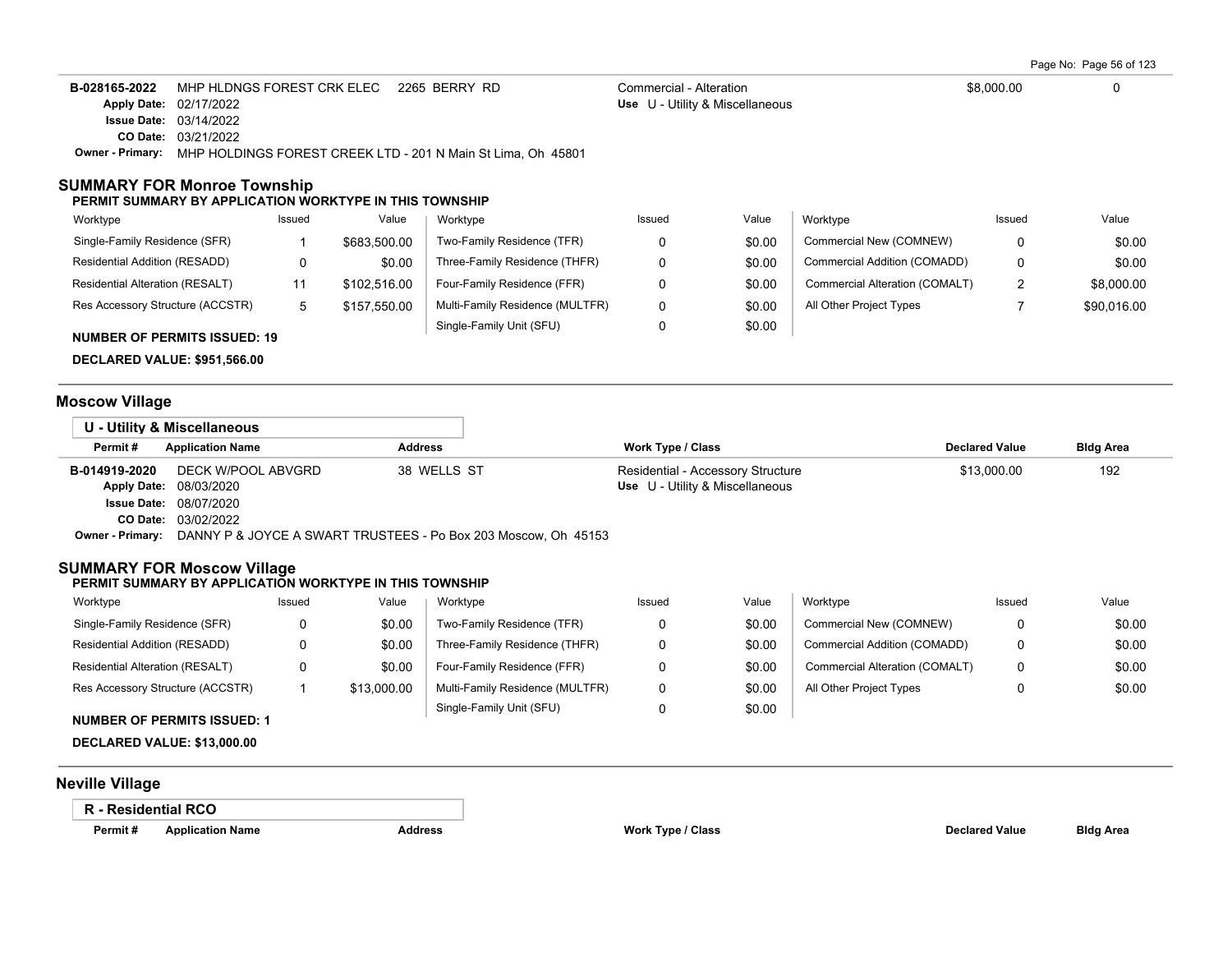Page No: Page 57 of 123

| B-027932-2022 | HVAC REPLACEMENT                                                                     | 803 MAIN ST | Residential - HVAC Replacement | \$4,248.00 |  |
|---------------|--------------------------------------------------------------------------------------|-------------|--------------------------------|------------|--|
|               | Apply Date: 02/04/2022                                                               |             | Use R - Residential RCO        |            |  |
|               | <b>Issue Date: 02/10/2022</b>                                                        |             |                                |            |  |
|               | <b>CO Date: 02/24/2022</b>                                                           |             |                                |            |  |
|               | <b>Owner - Primary:</b> CASSANDRA CHRISTINE POLLOCK - 803 Main St Felicity, Oh 45120 |             |                                |            |  |

### **SUMMARY FOR Neville Village**

#### **PERMIT SUMMARY BY APPLICATION WORKTYPE IN THIS TOWNSHIP**

| Worktype                             | Issued | Value      | Worktype                        | Issued | Value  | Worktype                       | Issued | Value      |
|--------------------------------------|--------|------------|---------------------------------|--------|--------|--------------------------------|--------|------------|
| Single-Family Residence (SFR)        | 0      | \$0.00     | Two-Family Residence (TFR)      |        | \$0.00 | Commercial New (COMNEW)        |        | \$0.00     |
| <b>Residential Addition (RESADD)</b> | 0      | \$0.00     | Three-Family Residence (THFR)   |        | \$0.00 | Commercial Addition (COMADD)   |        | \$0.00     |
| Residential Alteration (RESALT)      |        | \$4,248.00 | Four-Family Residence (FFR)     |        | \$0.00 | Commercial Alteration (COMALT) |        | \$0.00     |
| Res Accessory Structure (ACCSTR)     | 0      | \$0.00     | Multi-Family Residence (MULTFR) | 0      | \$0.00 | All Other Project Types        |        | \$4,248.00 |
| <b>NUMBER OF PERMITS ISSUED: 1</b>   |        |            | Single-Family Unit (SFU)        |        | \$0.00 |                                |        |            |

**DECLARED VALUE: \$4,248.00**

# **New Richmond Village**

| <b>B</b> - Business |                                                                                         |                 |                         |                       |                  |  |  |
|---------------------|-----------------------------------------------------------------------------------------|-----------------|-------------------------|-----------------------|------------------|--|--|
| Permit#             | <b>Application Name</b>                                                                 | <b>Address</b>  | Work Type / Class       | <b>Declared Value</b> | <b>Bldg Area</b> |  |  |
| B-028420-2022       | HARDTIMES INK                                                                           | 320 SYCAMORE ST | Commercial - Alteration | \$0.00                |                  |  |  |
|                     | Apply Date: 02/28/2022                                                                  |                 | Use B - Business        |                       |                  |  |  |
|                     | <b>Issue Date: 03/14/2022</b>                                                           |                 |                         |                       |                  |  |  |
|                     | <b>CO Date: 03/21/2022</b>                                                              |                 |                         |                       |                  |  |  |
|                     | Owner - Primary: JAK RESTORATION & DEVELOPMENT - 1400 Hickory Ct New Richmond, Oh 45157 |                 |                         |                       |                  |  |  |

# **N/A**

| -----         |                                                                         |                |                         |                       |                  |  |
|---------------|-------------------------------------------------------------------------|----------------|-------------------------|-----------------------|------------------|--|
| Permit#       | <b>Application Name</b>                                                 | Address        | Work Type / Class       | <b>Declared Value</b> | <b>Bldg Area</b> |  |
| B-027450-2022 | TACO BELL ELECTRIC                                                      | 1052 OLD US 52 | Commercial - Alteration | \$1.500.00            |                  |  |
|               | <b>Apply Date: 01/05/2022</b>                                           |                | Use N/A                 |                       |                  |  |
|               | <b>Issue Date: 01/05/2022</b>                                           |                |                         |                       |                  |  |
|               | CO Date: 01/07/2022                                                     |                |                         |                       |                  |  |
| Owner Drimanu | AMDLED DEVELODMENT LLC 4950 Derkway Dloop Suite 1150 Meriotto Co. 20067 |                |                         |                       |                  |  |

**Owner - Primary:** . .AMPLER DEVELOPMENT LLC - 1850 Parkway Place, Suite 1150 Marietta, Ga 30067

## **R - Residential RCO**

| Permit#       | <b>Application Name</b>       | <b>Address</b>                                                                                                  | Work Type / Class                     | <b>Declared Value</b> | <b>Bldg Area</b> |
|---------------|-------------------------------|-----------------------------------------------------------------------------------------------------------------|---------------------------------------|-----------------------|------------------|
| B-018105-2020 | RYAN HOMES                    | 111 CROSSING CIRCLE CT                                                                                          | Residential - Single Family Residence | \$114.370.00          | 2,332            |
|               | <b>Apply Date: 12/15/2020</b> |                                                                                                                 | Use R - Residential RCO               |                       |                  |
|               | <b>Issue Date: 12/16/2020</b> |                                                                                                                 |                                       |                       |                  |
|               | CO Date: 02/16/2022           |                                                                                                                 |                                       |                       |                  |
|               |                               | Owner - Primary: KAYLEE IILENE ACHOR & BENJAMIN PATRICK RACKLEY - 111 Crossing Circle Ct New Richmond, Oh 45157 |                                       |                       |                  |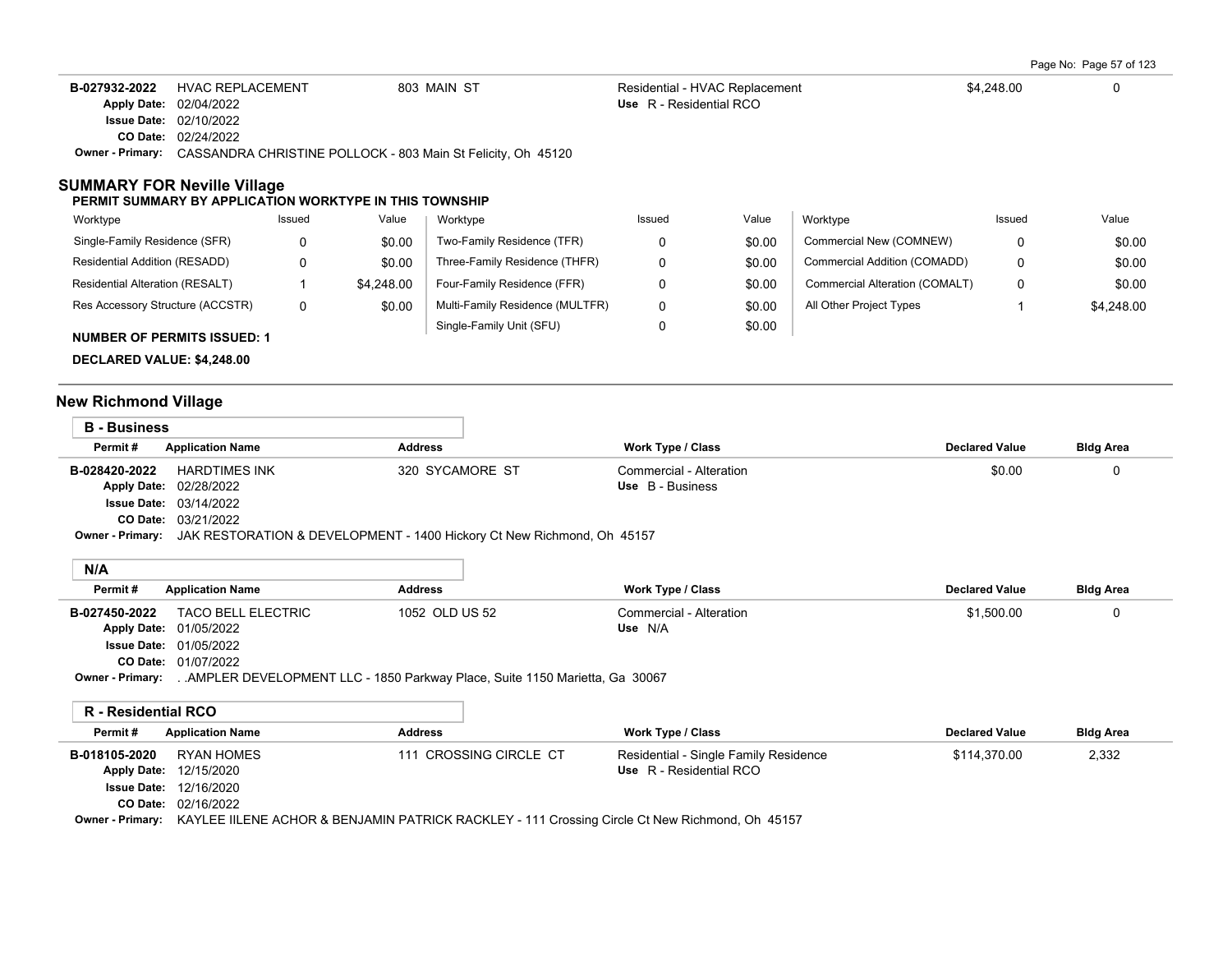|                                                                    |                                                                                                                                                                                                                         |                        |                                                                   |              | Page No: Page 58 of 123 |
|--------------------------------------------------------------------|-------------------------------------------------------------------------------------------------------------------------------------------------------------------------------------------------------------------------|------------------------|-------------------------------------------------------------------|--------------|-------------------------|
| B-022680-2021<br><b>Issue Date:</b><br><b>Owner - Primary:</b>     | <b>RYAN HOMES</b><br>Apply Date: 06/22/2021<br>06/25/2021<br>CO Date: 04/28/2022<br>BRANDON & ASHLEIGH WATERWORTH - 128 Crossing Circle Ct New Richmond, Oh 45157                                                       | 128 CROSSING CIRCLE CT | Residential - Single Family Residence<br>Use R - Residential RCO  | \$138,060.00 | 2,744                   |
| B-022943-2021<br>Apply Date: 07/02/2021                            | <b>RYAN HOMES</b><br><b>Issue Date: 07/06/2021</b><br>CO Date: 04/28/2022<br>Owner - Primary: DONIELLE G & MATHEW A SCOTT - 136 Union Station Way New Richmond, Oh 45157                                                | 136 UNION STATION WY   | Residential - Single Family Residence<br>Use R - Residential RCO  | \$157,550.00 | 3,540                   |
| B-022944-2021<br>Apply Date: 07/02/2021<br><b>Owner - Primary:</b> | <b>RYAN HOMES</b><br><b>Issue Date: 07/06/2021</b><br>CO Date: 04/28/2022<br>RACHAEL RIFFLE - 119 Sunrise Ln New Richmond, Oh 45157                                                                                     | 119 SUNRISE LN         | Residential - Single Family Residence<br>Use R - Residential RCO  | \$130,627.00 | 3,107                   |
| B-022945-2021<br>Owner - Primary:                                  | <b>RYAN HOMES</b><br>Apply Date: 07/02/2021<br><b>Issue Date: 07/06/2021</b><br>CO Date: 04/28/2022<br>JENNIFER & STEVEN ADKINS - 120 Sunrise Ln New Richmond, Oh 45157                                                 | 120 SUNRISE LN         | Residential - Single Family Residence<br>Use R - Residential RCO  | \$140,298.00 | 3,107                   |
| B-024314-2021                                                      | <b>HVAC REPLACEMENT</b><br>Apply Date: 08/24/2021<br><b>Issue Date: 08/24/2021</b><br>CO Date: 03/03/2022<br>Owner - Primary: RUSSELL & LAUREN OKEEFE - 956 Old Us Route 52 New Richmond, Oh 45157                      | 956 OLD US 52          | Residential - HVAC Replacement<br>Use R - Residential RCO         | \$7,298.00   | $\mathbf 0$             |
| B-027715-2022                                                      | <b>HVAC REPLACEMENT</b><br>Apply Date: 01/21/2022<br><b>Issue Date: 01/24/2022</b><br>CO Date: 02/01/2022<br>Owner - Primary: CREELANA & CLINTEN R ALSIP - 300 Mill St New Richmond, Oh 45157                           | 300 MILL ST            | Residential - HVAC Replacement<br>Use R - Residential RCO         | \$3,150.00   | $\mathbf 0$             |
| B-027839-2022                                                      | <b>ELECTRIC REPAIR</b><br>Apply Date: 01/31/2022<br><b>Issue Date: 01/31/2022</b><br>CO Date: 02/17/2022<br>Owner - Primary: ALEXANDER SPIVAK & DOMINIQUE LEHN TRUSTEES - 854 Old U S Highway 52 New Richmond, Oh 45157 | 854 OLD US 52          | Residential - Electric Service Upgrade<br>Use R - Residential RCO | \$2,000.00   | $\mathbf 0$             |
| B-028460-2022<br><b>Owner - Primary:</b>                           | <b>SOLAR PANELS</b><br>Apply Date: 03/01/2022<br><b>Issue Date: 03/02/2022</b><br>CO Date: 03/31/2022<br>LOGAN HAMMOCK - 117 Crossing Circle Ct New Richmond, Oh 45157                                                  | 117 CROSSING CIRCLE CT | Residential - Solar Panels<br>Use R - Residential RCO             | \$9,382.88   | $\mathbf 0$             |
| B-029356-2022                                                      | <b>HVAC REPLACEMENT</b><br>Apply Date: 03/30/2022<br><b>Issue Date: 03/30/2022</b><br>CO Date: 04/05/2022<br><b>Owner - Primary:</b> STEVE & LORI MALEY - 107 Junction Point St New Richmond, Oh 45157                  | 107 JUNCTION PT        | Residential - HVAC Replacement<br>Use R - Residential RCO         | \$13,188.00  | $\mathbf 0$             |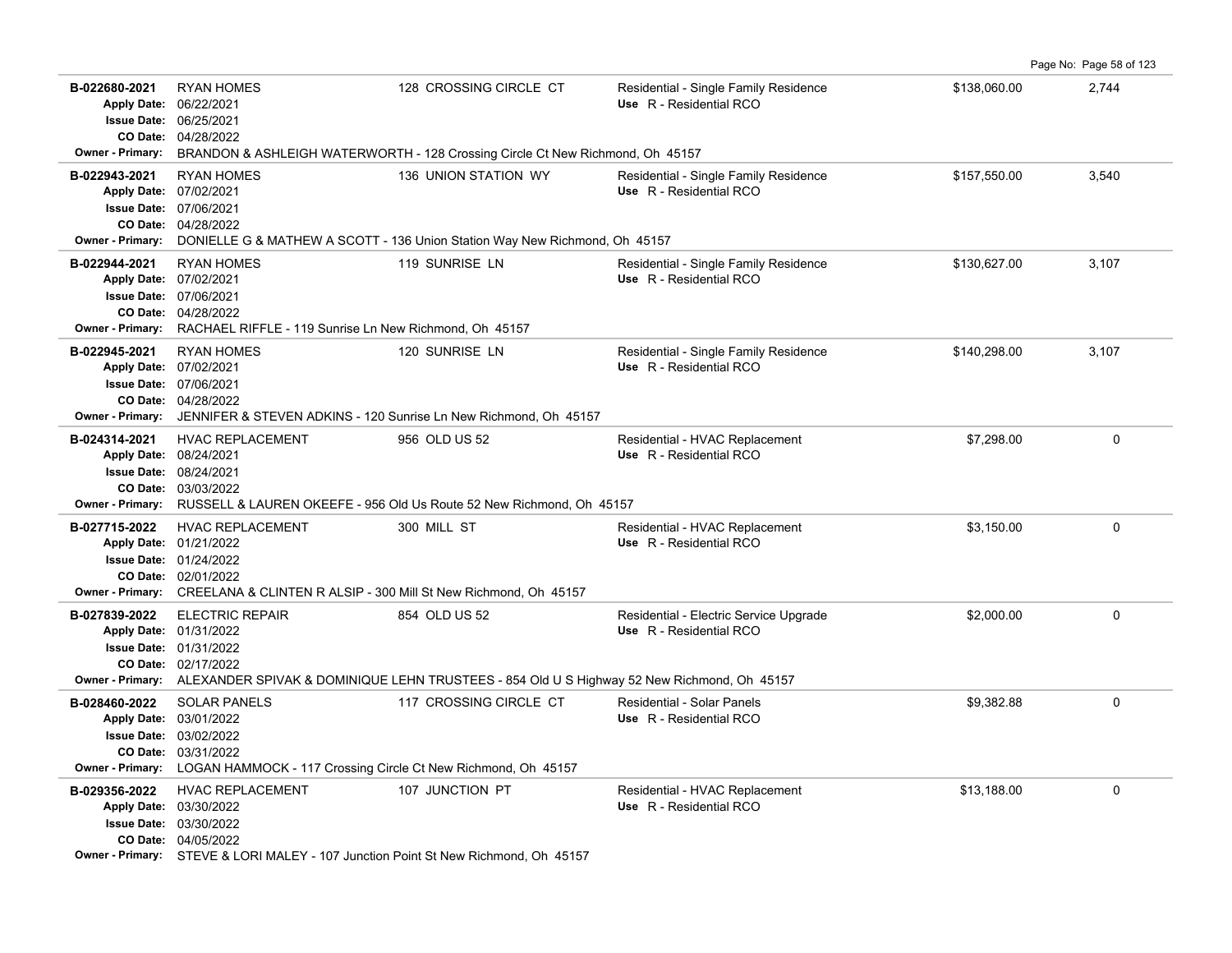Page No: Page 59 of 123

| B-029362-2022<br><b>Owner - Primary:</b>                           | <b>GENERATOR ELEC &amp; NG PP</b><br>Apply Date: 03/30/2022<br><b>Issue Date: 03/30/2022</b><br>CO Date: 04/22/2022<br>ROBBY TRAYLOR - 112 Paddle Wheel Dr New Richmond, Oh 45157                                            | 112 PADDLEWHEEL DR           | Residential - Alteration<br>Use R - Residential RCO                              | \$8,600.00            | 0                |
|--------------------------------------------------------------------|------------------------------------------------------------------------------------------------------------------------------------------------------------------------------------------------------------------------------|------------------------------|----------------------------------------------------------------------------------|-----------------------|------------------|
| B-029446-2022<br><b>Owner - Primary:</b>                           | <b>HVAC REPLACEMENT</b><br>Apply Date: 04/04/2022<br><b>Issue Date: 04/04/2022</b><br>CO Date: 04/25/2022<br>HENRY & PATRICIA HOLM GRINVALSKY - 130 Canal Ct New Richmond, Oh 45157                                          | 130 CANAL CT                 | Residential - HVAC Replacement<br>Use R - Residential RCO                        | \$5,000.00            | 0                |
| B-029640-2022                                                      | <b>GAS LINE NG PP</b><br>Apply Date: 04/11/2022<br><b>Issue Date: 04/11/2022</b><br>CO Date: 04/13/2022<br>Owner - Primary: MARK STURGILL - 1924 Sr 222 Bethel, Oh 45106<br>R-3 - Residential: Multi-family, Congregate Care | 350 HAMILTON ST              | Residential - Alteration<br>Use R - Residential RCO                              | \$500.00              | $\Omega$         |
| Permit#                                                            | <b>Application Name</b>                                                                                                                                                                                                      | <b>Address</b>               | <b>Work Type / Class</b>                                                         | <b>Declared Value</b> | <b>Bldg Area</b> |
| B-025228-2021<br>Apply Date: 10/05/2021<br><b>Owner - Primary:</b> | <b>RAMP UNIT 1</b><br><b>Issue Date: 11/03/2021</b><br>CO Date: 01/19/2022<br>DENA KNIPPERDKNIPPER LLC - 207 Amelia Olive Branch Rd Amelia, Oh 45102                                                                         | 225 GEORGE ST                | Residential - Addition<br>Use R-3 - Residential; Multi-family, Congregate Care   | \$750.00              | 16               |
| B-026270-2021                                                      | ELECTRIC METER, UNIT 3<br>Apply Date: 11/05/2021<br><b>Issue Date: 11/05/2021</b><br>CO Date: 01/11/2022<br>Owner - Primary: DENA KNIPPERDKNIPPER LLC - 207 Amelia Olive Branch Rd Amelia, Oh 45102                          | 225 GEORGE ST                | Residential - Alteration<br>Use R-3 - Residential; Multi-family, Congregate Care | \$100.00              | $\Omega$         |
|                                                                    | <b>U - Utility &amp; Miscellaneous</b>                                                                                                                                                                                       |                              |                                                                                  |                       |                  |
| Permit#                                                            | <b>Application Name</b>                                                                                                                                                                                                      | <b>Address</b>               | <b>Work Type / Class</b>                                                         | <b>Declared Value</b> | <b>Bldg Area</b> |
| B-027980-2022                                                      | <b>HAUSERMANN PARK ELEC</b><br>Apply Date: 02/09/2022<br><b>Issue Date: 04/04/2022</b><br>CO Date: 04/19/2022                                                                                                                | 217 FRONT ST<br>$\mathbf{C}$ | Commercial - Alteration<br>Use U - Utility & Miscellaneous                       | \$10,500.00           | 0                |

**Owner - Primary:** VILLAGE OF NEW RICHMOND - 102 Willow St New Richmond, Oh 45157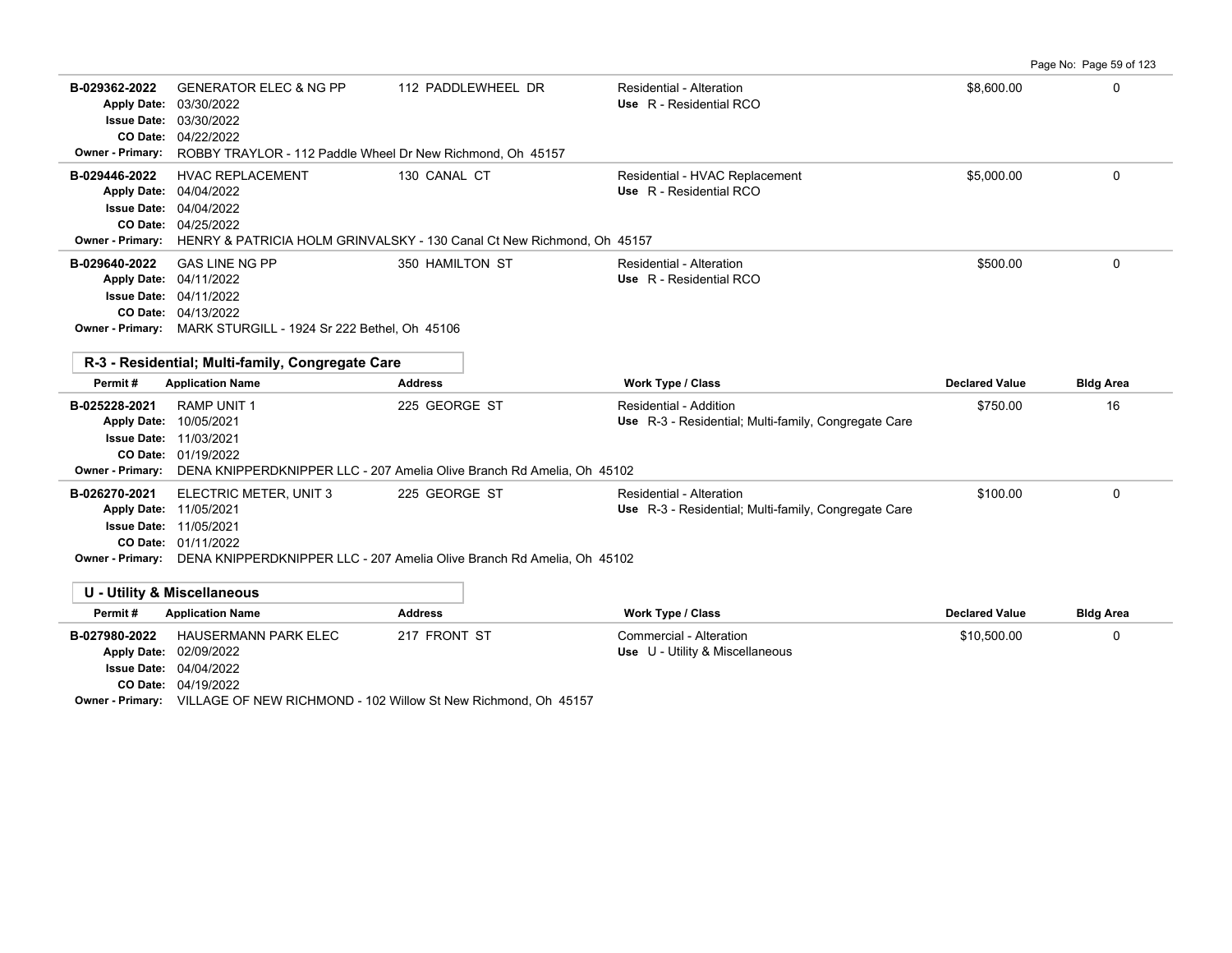# **SUMMARY FOR New Richmond Village**

**PERMIT SUMMARY BY APPLICATION WORKTYPE IN THIS TOWNSHIP**

| Worktype                               | Issued | Value        | Worktype                        | Issued | Value  | Worktype                       | Issued | Value       |
|----------------------------------------|--------|--------------|---------------------------------|--------|--------|--------------------------------|--------|-------------|
| Single-Family Residence (SFR)          |        | \$680,905.00 | Two-Family Residence (TFR)      |        | \$0.00 | Commercial New (COMNEW)        |        | \$0.00      |
| Residential Addition (RESADD)          |        | \$750.00     | Three-Family Residence (THFR)   |        | \$0.00 | Commercial Addition (COMADD)   |        | \$0.00      |
| <b>Residential Alteration (RESALT)</b> |        | \$49.218.88  | Four-Family Residence (FFR)     |        | \$0.00 | Commercial Alteration (COMALT) |        | \$12,000.00 |
| Res Accessory Structure (ACCSTR)       |        | \$0.00       | Multi-Family Residence (MULTFR) |        | \$0.00 | All Other Project Types        |        | \$38,018.88 |
| $\ddot{ }$                             |        |              | Single-Family Unit (SFU)        |        | \$0.00 |                                |        |             |

# **NUMBER OF PERMITS ISSUED: 18**

**DECLARED VALUE: \$742,873.88**

# **Ohio Township**

| N/A                |                                                                                                |                          |                         |                       |                  |  |  |
|--------------------|------------------------------------------------------------------------------------------------|--------------------------|-------------------------|-----------------------|------------------|--|--|
| Permit #           | <b>Application Name</b>                                                                        | <b>Address</b>           | Work Type / Class       | <b>Declared Value</b> | <b>Bldg Area</b> |  |  |
| B-026890-2021      | <b>DEMO</b>                                                                                    | 1736 LINDALE MT HOLLY RD | Commercial - Alteration | \$5,000.00            | 750              |  |  |
| <b>Apply Date:</b> | 12/06/2021                                                                                     |                          | Use N/A                 |                       |                  |  |  |
|                    | <b>Issue Date: 12/07/2021</b>                                                                  |                          |                         |                       |                  |  |  |
|                    | CO Date: 01/05/2022                                                                            |                          |                         |                       |                  |  |  |
|                    | Owner - Primary: NATHAN MARCINIAKCASP PROPERTIES LLC - 1408 Ten Mile Rd New Richmond, Oh 45157 |                          |                         |                       |                  |  |  |

|                                                                                                  | R - Residential RCO                                                                                                                                       |                                                      |                                                                                                                             |                       |                  |
|--------------------------------------------------------------------------------------------------|-----------------------------------------------------------------------------------------------------------------------------------------------------------|------------------------------------------------------|-----------------------------------------------------------------------------------------------------------------------------|-----------------------|------------------|
| Permit#                                                                                          | <b>Application Name</b>                                                                                                                                   | <b>Address</b>                                       | Work Type / Class                                                                                                           | <b>Declared Value</b> | <b>Bldg Area</b> |
| B-017951-2020<br><b>Apply Date:</b><br><b>Issue Date:</b><br>CO Date:<br><b>Owner - Primary:</b> | <b>MAHAFFEY SFR</b><br>12/04/2020<br>12/07/2020<br>04/11/2022<br>JEFF & FAITH MAHAFFEY - 2050 Brandie Ln New Richmond, Oh 45157                           | 2050 BRANDIE LN                                      | Residential - Single Family Residence<br>Use R - Residential RCO                                                            | \$400,000.00          | 6,700            |
| B-025774-2021<br><b>Apply Date:</b><br><b>Issue Date:</b><br>CO Date:<br><b>Owner - Primary:</b> | <b>HVAC REPLACEMENT &amp; NG PP</b><br>10/19/2021<br>10/19/2021<br>01/28/2022<br>BONNIE CRESAP - 2786 State Route 132 New Richmond, Oh 45157              | 2786 SR 132                                          | Residential - Alteration<br>Use R - Residential RCO                                                                         | \$500.00              | $\Omega$         |
| B-027439-2022<br><b>Apply Date:</b><br><b>Issue Date:</b><br><b>Owner - Primary:</b>             | <b>HVAC REPLACEMENT</b><br>12/30/2021<br>01/05/2022<br>CO Date: 01/20/2022<br>RICHARD L & BONNIE L VOLPP TRUSTEES - 3120 State Route 132 Amelia, Oh 45102 | 3120 SR 132                                          | Residential - HVAC Replacement<br>Use R - Residential RCO                                                                   | \$13.475.00           | $\Omega$         |
| B-027479-2022<br><b>Apply Date:</b><br><b>Issue Date:</b><br>CO Date:<br><b>Owner - Primary:</b> | ELECTRIC TESLA CHARGER<br>01/07/2022<br>01/07/2022<br>01/24/2022                                                                                          | 1290 BETHEL NEW RICHMOND RD Residential - Alteration | Use R - Residential RCO<br>CHRISTOPHER LOCKEY & MINA SANTORSOLA-LOCKEY - 1290 Bethel New Richmond Rd New Richmond, Oh 45157 | \$1,402.00            | $\mathbf 0$      |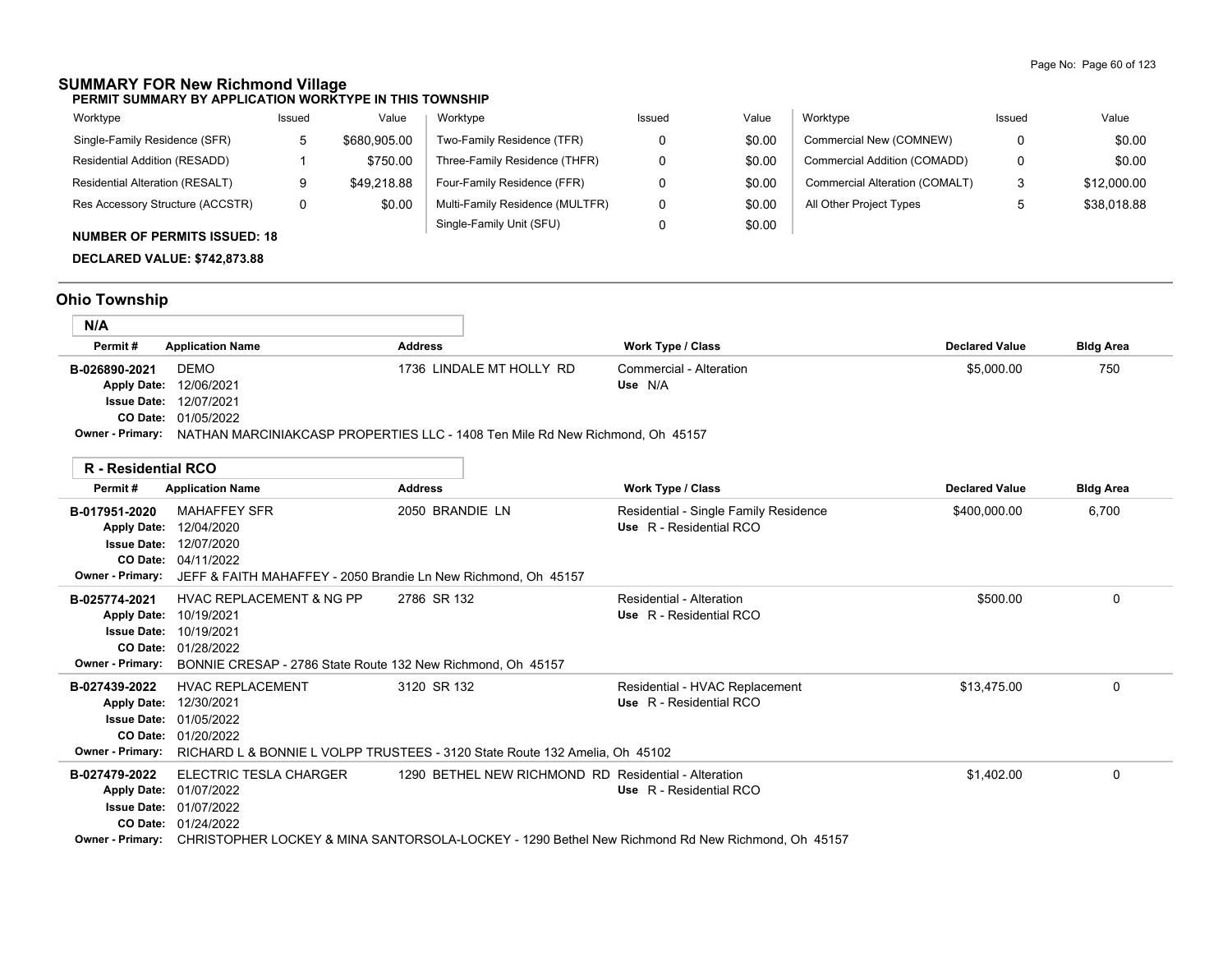Page No: Page 61 of 123 **B-028503-2022** HONEYSUCKLE RANCH 1297 WILSON DUNHAM HILL RD Commercial - Occupancy \$0.00 \$0.00 \$0.00 0 0 0 0 0 0 04/12/2022 **CO Date:** 04/05/2022 **Issue Date:** Apply Date: 03/02/2022 **Apply Date: Use** R - Residential RCO **Owner - Primary:** HENRY W & SUSAN M MCCUSKER - 1297 Wilson Dunham Rd New Richmond, Oh 45157 **B-028521-2022** HVAC REPLACEMENT 5 SARI LN Residential - HVAC Replacement \$15,000.00 0 0 03/23/2022 **CO Date:** 03/03/2022 **Issue Date:** 03/03/2022 **Apply Date: Use** R - Residential RCO **Owner - Primary:** KIMBERLY FISHER - 5 Sari Ln New Richmond, Oh 45157 B-028543-2022 HVAC REPLACEMENT 1001 BRIDLE RIDGE Residential - HVAC Replacement \$8,535.00 \$8,535.00<br>Apply Date: 03/03/2022 Apply Date: 03/03/2022 03/18/2022 **CO Date:** 03/03/2022 **Issue Date:** 03/03/2022 **Apply Date: Use** R - Residential RCO Residential - HVAC Replacement **Owner - Primary:** DAVID DESALVO - 1001 Bridle Ridge Ln New Richmond, Oh 45157 **B-029357-2022** HVAC REPLACEMENT 2875 SR 132 Residential - HVAC Replacement \$7,747.00 \$7,747.00 04/11/2022 **CO Date:** 03/31/2022 **Issue Date:** Apply Date: 03/30/2022 **Apply Date: Use** R - Residential RCO **Owner - Primary:** THEODORE & LORA COMSTOCK - 2875 B State Route 132 New Richmond, Oh 45157

|                         | U - Utility & Miscellaneous   |                                                                        |                                   |                       |                  |
|-------------------------|-------------------------------|------------------------------------------------------------------------|-----------------------------------|-----------------------|------------------|
| Permit#                 | <b>Application Name</b>       | <b>Address</b>                                                         | <b>Work Type / Class</b>          | <b>Declared Value</b> | <b>Bldg Area</b> |
| B-026693-2021           | POLE BARN                     | 3143 SR 132                                                            | Residential - Accessory Structure | \$17,000.00           | 1,024            |
| <b>Apply Date:</b>      | 11/24/2021                    |                                                                        | Use U - Utility & Miscellaneous   |                       |                  |
|                         | <b>Issue Date: 12/21/2021</b> |                                                                        |                                   |                       |                  |
|                         | <b>CO Date: 01/19/2022</b>    |                                                                        |                                   |                       |                  |
| <b>Owner - Primary:</b> |                               | HEATHER HENSON & BRIAN T MEADE - 3143 State Route 132 Amelia, Oh 45102 |                                   |                       |                  |

# **SUMMARY FOR Ohio Township**

## **PERMIT SUMMARY BY APPLICATION WORKTYPE IN THIS TOWNSHIP**

| Worktype                         | Issued | Value        | Worktype                        | Issued | Value  | Worktype                       | Issued   | Value       |
|----------------------------------|--------|--------------|---------------------------------|--------|--------|--------------------------------|----------|-------------|
| Single-Family Residence (SFR)    |        | \$400,000.00 | Two-Family Residence (TFR)      |        | \$0.00 | Commercial New (COMNEW)        |          | \$0.00      |
| Residential Addition (RESADD)    |        | \$0.00       | Three-Family Residence (THFR)   |        | \$0.00 | Commercial Addition (COMADD)   |          | \$0.00      |
| Residential Alteration (RESALT)  |        | \$46,659.00  | Four-Family Residence (FFR)     |        | \$0.00 | Commercial Alteration (COMALT) | <u>_</u> | \$5,000.00  |
| Res Accessory Structure (ACCSTR) |        | \$17,000.00  | Multi-Family Residence (MULTFR) |        | \$0.00 | All Other Project Types        |          | \$44.757.00 |
|                                  |        |              | Single-Family Unit (SFU)        |        | \$0.00 |                                |          |             |

## **NUMBER OF PERMITS ISSUED: 10**

**DECLARED VALUE: \$468,659.00**

# **Owensville Village**

**A-2 - Assembly; Banquet Hall, Restaurant**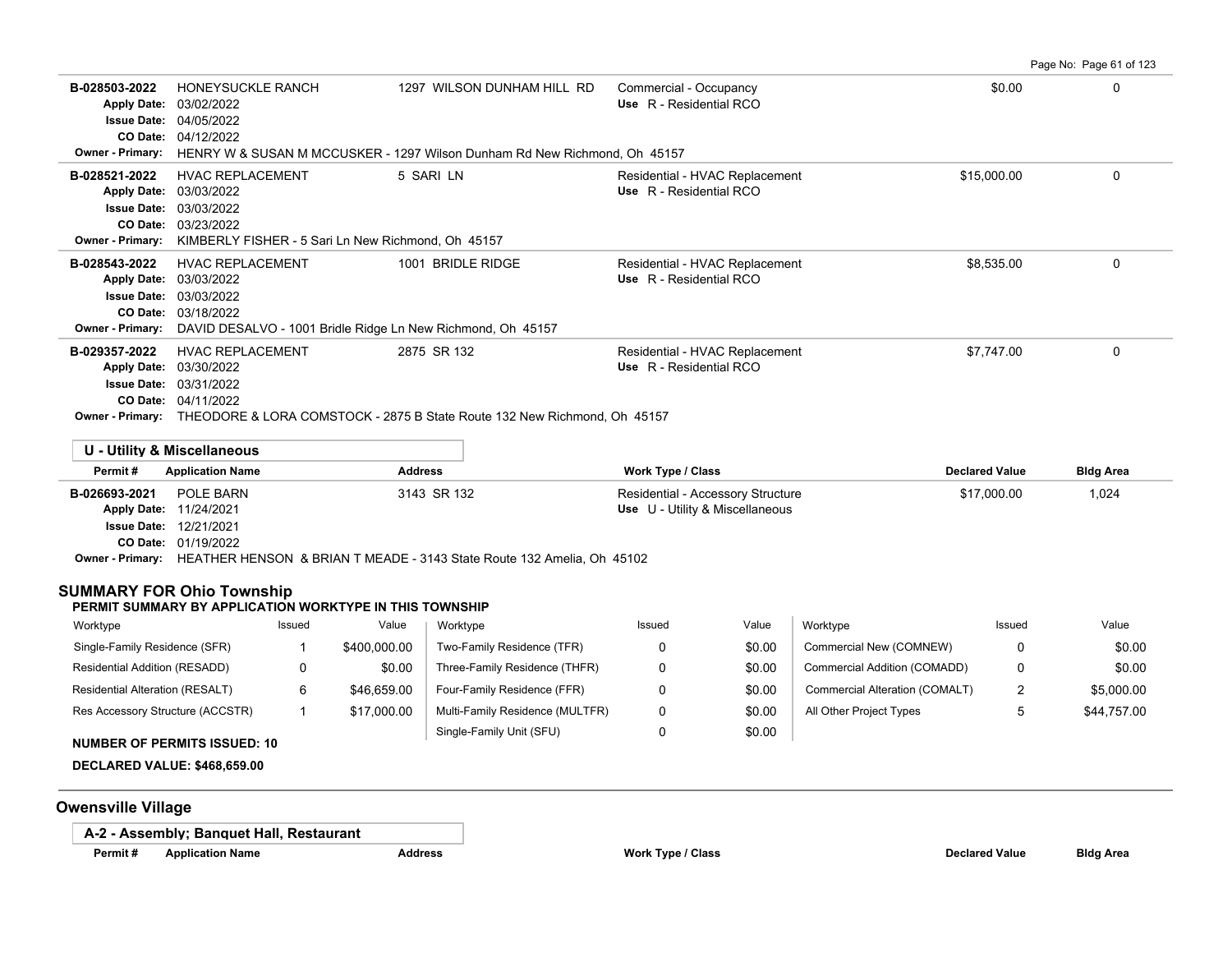Page No: Page 62 of 123

| B-026810-2021<br><b>Apply Date:</b><br><b>Owner - Primary:</b>                                                                                                                                                       | PIG CITY DINER, STE B<br>12/02/2021<br><b>Issue Date: 12/28/2021</b><br>CO Date: 03/31/2022                |        |                                                  | 227 W MAIN ST<br>JOHN WOOD INSURANCE LLC - 115 N Main St Georgetown, Oh 45121                  | Commercial - Alteration                                          |                  | Use A-2 - Assembly; Banquet Hall, Restaurant                                                                 | \$3,400.00            | 0                |
|----------------------------------------------------------------------------------------------------------------------------------------------------------------------------------------------------------------------|------------------------------------------------------------------------------------------------------------|--------|--------------------------------------------------|------------------------------------------------------------------------------------------------|------------------------------------------------------------------|------------------|--------------------------------------------------------------------------------------------------------------|-----------------------|------------------|
| F-027992-2022                                                                                                                                                                                                        | PIG CITY DINER HOOD SUPP<br>Apply Date: 02/09/2022<br><b>Issue Date: 03/15/2022</b><br>CO Date: 03/22/2022 |        |                                                  | 227 W MAIN ST<br>Owner - Primary: JOHN WOOD INSURANCE LLC - 115 N Main St Georgetown, Oh 45121 |                                                                  |                  | Fire Protection Systems - Fire Sprinkler - Kitchen Hood Supp<br>Use A-2 - Assembly; Banquet Hall, Restaurant | \$3,400.00            | 0                |
| R - Residential RCO                                                                                                                                                                                                  |                                                                                                            |        |                                                  |                                                                                                |                                                                  |                  |                                                                                                              |                       |                  |
| Permit#                                                                                                                                                                                                              | <b>Application Name</b>                                                                                    |        | <b>Address</b>                                   |                                                                                                | Work Type / Class                                                |                  |                                                                                                              | <b>Declared Value</b> | <b>Bldg Area</b> |
| B-012441-2020<br><b>Owner - Primary:</b>                                                                                                                                                                             | <b>FREEMAN SFR</b><br>Apply Date: 04/27/2020<br><b>Issue Date: 06/01/2020</b><br>CO Date: 03/14/2022       |        | CARL M FREEMAN - Po Box 490 Owensville, Oh 45160 | 190 GAUCHE PARK DR                                                                             | Residential - Single Family Residence<br>Use R - Residential RCO |                  |                                                                                                              | \$200,000.00          | 3,505            |
| B-027983-2022<br><b>Apply Date:</b><br><b>Owner - Primary:</b> JOHN & SUE MATHEWS Po Box 82 Owensville, Oh 45160<br><b>SUMMARY FOR Owensville Village</b><br>PERMIT SUMMARY BY APPLICATION WORKTYPE IN THIS TOWNSHIP | <b>GAS LINE NG PP</b><br>02/09/2022<br><b>Issue Date: 02/09/2022</b><br>CO Date: 02/15/2022                |        |                                                  | 203 BROADWAY ST                                                                                | <b>Residential - Alteration</b><br>Use R - Residential RCO       |                  |                                                                                                              | \$0.00                | $\mathbf 0$      |
| Worktype                                                                                                                                                                                                             |                                                                                                            | Issued | Value                                            | Worktype                                                                                       | Issued                                                           | Value            | Worktype                                                                                                     | Issued                | Value            |
| Single-Family Residence (SFR)                                                                                                                                                                                        |                                                                                                            | 1      | \$200,000.00                                     | Two-Family Residence (TFR)                                                                     | 0                                                                | \$0.00           | Commercial New (COMNEW)                                                                                      | $\Omega$              | \$0.00           |
| Residential Addition (RESADD)                                                                                                                                                                                        |                                                                                                            | 0      | \$0.00                                           | Three-Family Residence (THFR)                                                                  | 0                                                                | \$0.00           | Commercial Addition (COMADD)                                                                                 | 0                     | \$0.00           |
| Residential Alteration (RESALT)                                                                                                                                                                                      |                                                                                                            | 1      | \$0.00                                           | Four-Family Residence (FFR)                                                                    | 0                                                                | \$0.00           | Commercial Alteration (COMALT)                                                                               | $\mathbf{1}$          | \$3,400.00       |
| Res Accessory Structure (ACCSTR)<br><b>NUMBER OF PERMITS ISSUED: 4</b>                                                                                                                                               |                                                                                                            | 0      | \$0.00                                           | Multi-Family Residence (MULTFR)<br>Single-Family Unit (SFU)                                    | 0<br>0                                                           | \$0.00<br>\$0.00 | All Other Project Types                                                                                      | $\mathbf{1}$          | \$3,400.00       |
| <b>DECLARED VALUE: \$206,800.00</b>                                                                                                                                                                                  |                                                                                                            |        |                                                  |                                                                                                |                                                                  |                  |                                                                                                              |                       |                  |
| <b>Pierce Township</b>                                                                                                                                                                                               |                                                                                                            |        |                                                  |                                                                                                |                                                                  |                  |                                                                                                              |                       |                  |
| <b>B</b> - Business                                                                                                                                                                                                  |                                                                                                            |        |                                                  |                                                                                                |                                                                  |                  |                                                                                                              |                       |                  |
| Permit#                                                                                                                                                                                                              | <b>Application Name</b>                                                                                    |        | <b>Address</b>                                   |                                                                                                | Work Type / Class                                                |                  |                                                                                                              | <b>Declared Value</b> | <b>Bldg Area</b> |
| B-022910-2021<br>Apply Date: 06/30/2021                                                                                                                                                                              | <b>STORE SPACE</b><br><b>Issue Date: 08/20/2021</b><br>CO Date: 01/07/2022                                 |        |                                                  | 1359 SR 125                                                                                    | Commercial - Alteration<br>Use B - Business                      |                  |                                                                                                              | \$100,000.00          | 400              |

**Owner - Primary:** ROB CONSOLVOEAGLE POINT INVESTMENTS II LLC - 330 E Crown Point Rd Winter Garden, Fl 34787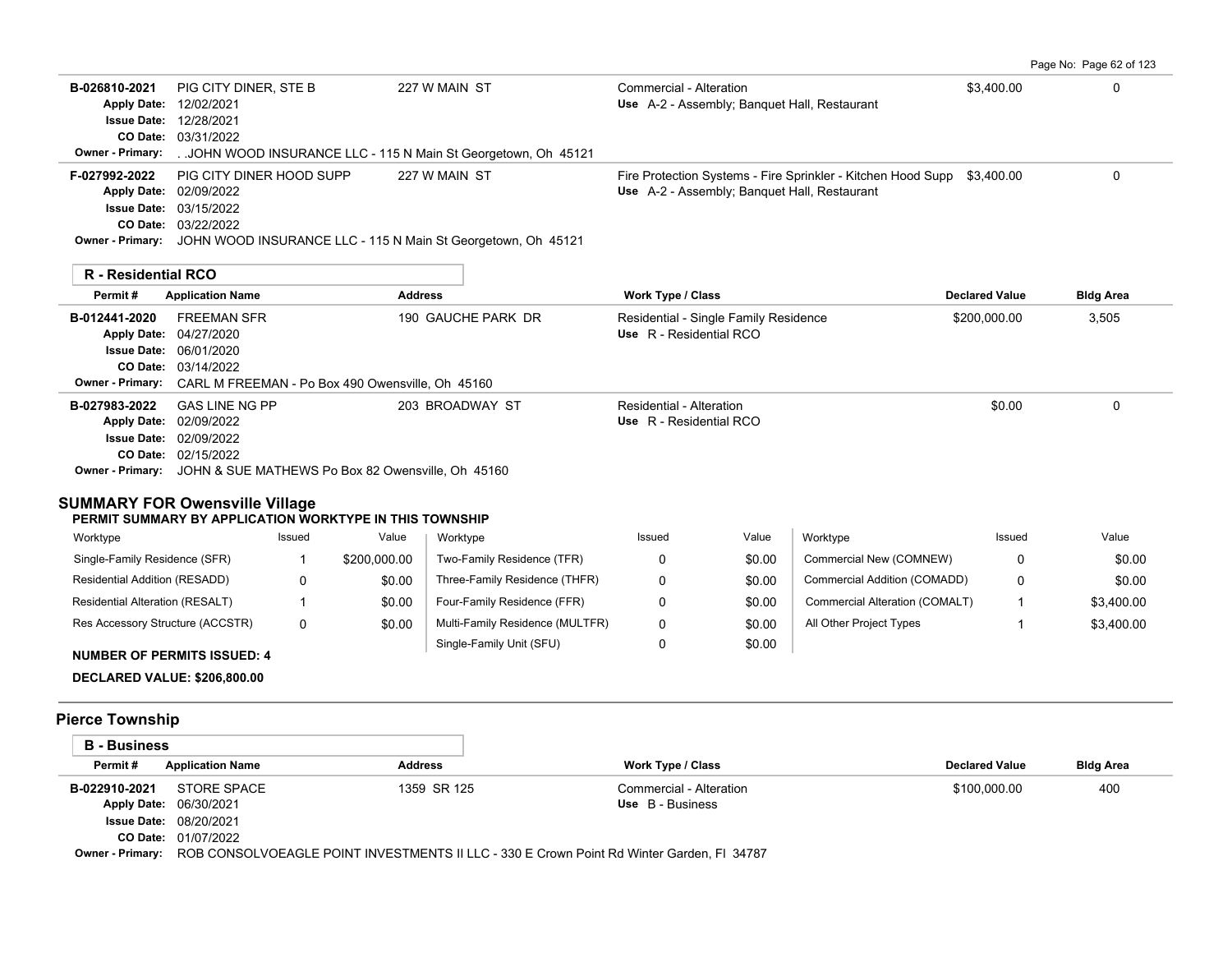|                                                                                      | F-1 - Factory; Moderate Hazard                                                                                                              |                                                                                                                     |                                                                            |                       |                  |
|--------------------------------------------------------------------------------------|---------------------------------------------------------------------------------------------------------------------------------------------|---------------------------------------------------------------------------------------------------------------------|----------------------------------------------------------------------------|-----------------------|------------------|
| Permit#                                                                              | <b>Application Name</b>                                                                                                                     | <b>Address</b>                                                                                                      | Work Type / Class                                                          | <b>Declared Value</b> | <b>Bldg Area</b> |
| B-027430-2022                                                                        | AWADS AUTO/MARINE UPHOLSTER 3413 SR 132<br>Apply Date: 01/04/2022<br><b>Issue Date: 01/25/2022</b><br>CO Date: 01/27/2022                   | Owner - Primary: EUGENE F HEIS - 973 Cedar Ridge Dr, #4 Cincinnati, Oh 45245                                        | Commercial - Occupancy<br>Use F-1 - Factory; Moderate Hazard               | \$0.00                | 0                |
|                                                                                      | M - Mercantile; Dept. Store, Retail, Market                                                                                                 |                                                                                                                     |                                                                            |                       |                  |
| Permit#                                                                              | <b>Application Name</b>                                                                                                                     | <b>Address</b>                                                                                                      | Work Type / Class                                                          | <b>Declared Value</b> | <b>Bldg Area</b> |
| B-023542-2021                                                                        | <b>CLAIRES</b><br>Apply Date: 07/29/2021<br><b>Issue Date: 08/11/2021</b><br>CO Date: 02/09/2022                                            | 1815 SR 125<br>Owner - Primary: WAL MART REAL ESTATE BUSINESS TRUST TAX DEPT 8013 Po Box 8050 Bentonville, Ar 72716 | Commercial - Alteration<br>Use M - Mercantile; Dept. Store, Retail, Market | \$4,000.00            | 585              |
| B-023668-2021                                                                        | AMERICAN FREIGHT<br>Apply Date: 07/31/2021<br><b>Issue Date: 08/05/2021</b><br>CO Date: 03/09/2022                                          | 1783 SR 125<br>Owner - Primary: STEVEN MUENCHENMUENCHENS UNLIMITED LLC - 1982 Old Oxford Rd Hamilton, Oh 45013      | Commercial - Alteration<br>Use M - Mercantile; Dept. Store, Retail, Market | \$70,000.00           | 21,785           |
| B-026360-2021                                                                        | <b>HOUSE OF M COMICS &amp; ARCADE</b><br>Apply Date: 11/12/2021<br><b>Issue Date: 12/06/2021</b><br>CO Date: 01/21/2022                     | 1369 SR 125<br><b>Owner - Primary:</b> AMELIA CENTER LLC - 1644 E Kemper Rd, Suite 1 Cincinnati, Oh 45246           | Commercial - Alteration<br>Use M - Mercantile; Dept. Store, Retail, Market | \$1.500.00            | 1,840            |
| N/A                                                                                  |                                                                                                                                             |                                                                                                                     |                                                                            |                       |                  |
| Permit#                                                                              | <b>Application Name</b>                                                                                                                     | <b>Address</b>                                                                                                      | Work Type / Class                                                          | <b>Declared Value</b> | <b>Bldg Area</b> |
| B-026399-2021                                                                        | <b>ELECTRIC UPGRADE</b><br>Apply Date: 11/15/2021<br>Issue Date: 11/15/2021<br>CO Date: 02/24/2022                                          | 70 LOCUST HILL RD<br><b>Owner - Primary:</b> ROBERT A & TERRI JO FENNO - 70 Locust Hill St Cincinnati, Oh 45245     | Residential - Electric Service Upgrade<br>Use N/A                          | \$8,000.00            | $\Omega$         |
| <b>R</b> - Residential RCO                                                           |                                                                                                                                             |                                                                                                                     |                                                                            |                       |                  |
| Permit#                                                                              | <b>Application Name</b>                                                                                                                     | <b>Address</b>                                                                                                      | Work Type / Class                                                          | <b>Declared Value</b> | <b>Bldg Area</b> |
| B-013723-2020<br><b>Apply Date:</b><br><b>Issue Date:</b><br><b>Owner - Primary:</b> | KITCHEN ADDIT, ALTER 2ND STOR' 3809 RED FOX DR<br>06/16/2020<br>06/23/2020<br>CO Date: 02/17/2022                                           | MICHAEL DONAGHEY - 3809 Red Fox Dr Cincinnati, Oh 45245                                                             | Residential - Addition<br>Use R - Residential RCO                          | \$120,000.00          | 1,400            |
| B-015510-2020<br><b>Apply Date:</b><br><b>Issue Date:</b>                            | ROOF REPLACEMENT<br>08/26/2020<br>08/26/2020<br>CO Date: 02/25/2022<br>Owner - Primary: RYAN WOLF - 3535 Greenview Way Cincinnati, Oh 45245 | 3535 GREENVIEW WY                                                                                                   | Residential - Roof Replacement<br>Use R - Residential RCO                  | \$22,500.00           | 0                |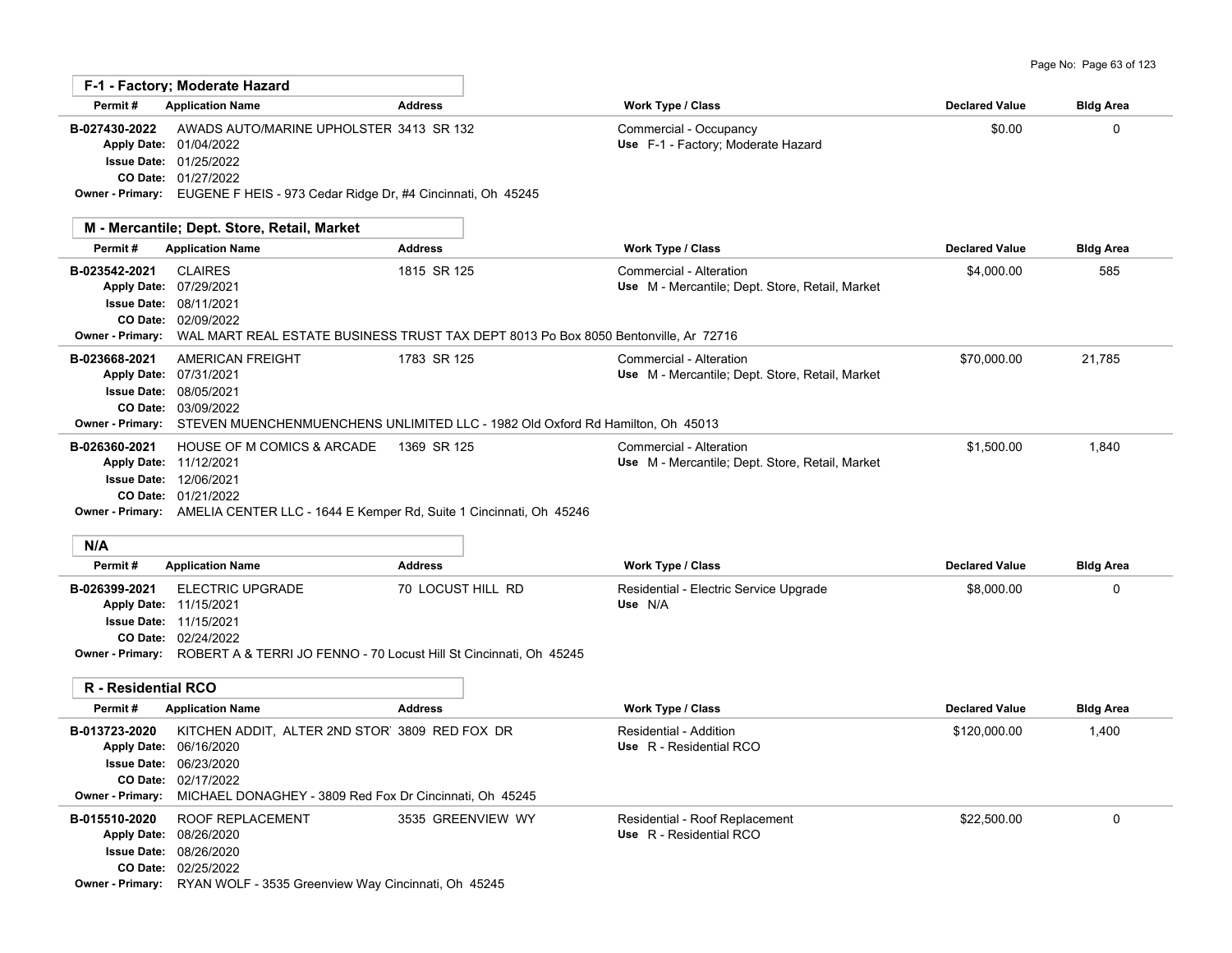Page No: Page 64 of 123

| B-016895-2020<br>Owner - Primary:        | <b>GARAGE/MUD ROOM ADDITION</b><br>Apply Date: 10/21/2020<br>Issue Date: 10/22/2020<br>CO Date: 01/26/2022                                                                                       | 2907 POND RUN LN<br>KAREN & BRIAN CONTARIO - 2907 Pond Run Ln New Richmond, Oh 45157          | <b>Residential - Addition</b><br>Use R - Residential RCO         | \$70,000.00  | 1,440       |
|------------------------------------------|--------------------------------------------------------------------------------------------------------------------------------------------------------------------------------------------------|-----------------------------------------------------------------------------------------------|------------------------------------------------------------------|--------------|-------------|
| B-018566-2021<br><b>Owner - Primary:</b> | MERLIN JONES CUSTOM HOMES<br>Apply Date: 01/13/2021<br><b>Issue Date: 01/14/2021</b><br>CO Date: 03/23/2022<br>HOPPER LTD - 575 Chamber Dr Milford, Oh 45150                                     | 3563 HOPPER HILL RD                                                                           | Residential - Single Family Residence<br>Use R - Residential RCO | \$450,000.00 | 5,004       |
| B-020169-2021<br>Owner - Primary:        | <b>GARAGE DETACHED ADDITION</b><br>Apply Date: 03/23/2021<br><b>Issue Date: 03/26/2021</b><br>CO Date: 02/08/2022<br>DEBORAH CARPENTER - 3432 Cleveland Ln Amelia, Oh 45102                      | 3432 CLEVELAND LN                                                                             | Residential - Addition<br>Use R - Residential RCO                | \$20,000.00  | 576         |
| B-022222-2021<br>Owner - Primary:        | DECK & HOT TUB<br>Apply Date: 06/03/2021<br>Issue Date: 06/07/2021<br>CO Date: 02/14/2022<br>PAUL NEPPES - 3348 Michelles Whisper St Cincinnati, Oh 45245                                        | 3348 MICHELLES WHISPER                                                                        | <b>Residential - Addition</b><br>Use R - Residential RCO         | \$45,000.00  | 1,220       |
| B-022294-2021<br><b>Owner - Primary:</b> | <b>BDRM &amp; BSMT FINISH</b><br>Apply Date: 06/05/2021<br>Issue Date: 06/10/2021<br>CO Date: 01/19/2022<br>JOSEPH W GERS - 3613 Legend Oaks Dr Amelia, Oh 45102                                 | 3613 LEGEND OAKS DR                                                                           | Residential - Alteration<br>Use R - Residential RCO              | \$25,000.00  | 960         |
| B-024861-2021<br><b>Owner - Primary:</b> | <b>HVAC REPLACEMENT</b><br>Apply Date: 09/20/2021<br><b>Issue Date: 09/20/2021</b><br>CO Date: 02/10/2022<br>ROBERT J ENDORF - 3788 Vineyard Woods St Cincinnati, Oh 45255                       | 3788 VINEYARD WOODS DR                                                                        | Residential - HVAC Replacement<br>Use R - Residential RCO        | \$8,956.00   | $\mathbf 0$ |
| B-026327-2021<br><b>Owner - Primary:</b> | POLE BARN ELEC<br>Apply Date: 11/10/2021<br><b>Issue Date: 11/10/2021</b><br>CO Date: 03/24/2022                                                                                                 | 1204 WILSON DUNHAM HILL RD<br>NORMAN E HENSLEY - 1204 Wilson Dunham Rd New Richmond, Oh 45157 | Residential - Alteration<br>Use R - Residential RCO              | \$1,500.00   | $\mathbf 0$ |
| B-026764-2021<br>Owner - Primary:        | <b>BASEMENT FINISH</b><br>Apply Date: 11/30/2021<br>Issue Date: 12/01/2021<br>CO Date: 04/25/2022<br>STEVEN REUSS - 3890 Kippling Crossing Cincinnati, Oh 45245                                  | 3890 KIPPLING CROSSING                                                                        | <b>Residential - Alteration</b><br>Use R - Residential RCO       | \$135,000.00 | 760         |
| B-026798-2021                            | <b>HVAC REPLACEMENT</b><br>Apply Date: 12/02/2021<br><b>Issue Date: 12/07/2021</b><br>CO Date: 03/01/2022<br><b>Owner - Primary:</b> JESSE BOONE & STACEY GARCIA - 14 Oriole Ct Amelia, Oh 45102 | 14 ORIOLE CT                                                                                  | Residential - HVAC Replacement<br>Use R - Residential RCO        | \$4,861.00   | 0           |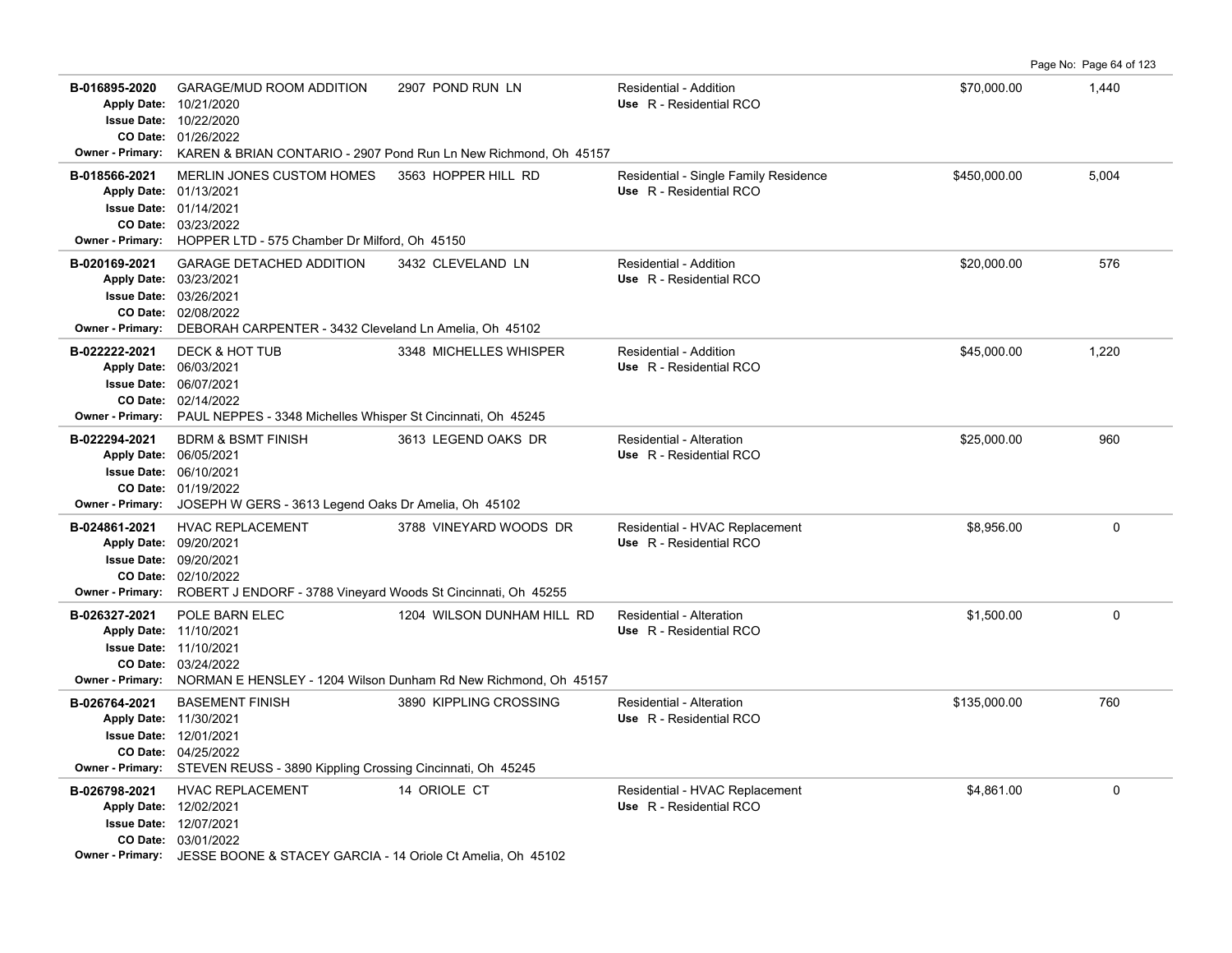**B-026992-2021** HVAC REPLACEMENT 1131 HUNTERS RUN DR Residential - HVAC Replacement \$12,000.00 \$12,000.00 0 01/12/2022 **CO Date:** 12/09/2021 **Issue Date:** Apply Date: 12/09/2021 **Apply Date: Use** R - Residential RCO **Owner - Primary:** PAUL P & DENISE ELDRIDGE - 113 Hunters Run Dr Amelia, Oh 45102 **B-027210-2021** \$16,000.00 0 HOT TUB 3490 EAST HICKORY Residential - Alteration 01/21/2022 **CO Date:** 12/17/2021 **Issue Date:** 12/17/2021 **Apply Date: Use** R - Residential RCO **Owner - Primary:** CARL W & MICHELE L LAMPING - 3490 E Hickory Dr Cincinnati, Oh 45245 **B-027463-2022** HVAC REPLACEMENT 1093 MUIRFIELD DR Residential - HVAC Replacement \$7,800.00 \$7,800.00 0 01/18/2022 **CO Date:** 01/06/2022 **Issue Date:** 01/06/2022 **Apply Date: Use** R - Residential RCO Residential - HVAC Replacement **Owner - Primary:** PAUL D & DEBBIE A LEIMGRUBER - 1093 Muirfield Dr Cincinnati, Oh 45245 B-027537-2022 HVAC REPLACEMENT 3632 S HOPPER RIDGE RD Residential - HVAC Replacement \$7,000.00 \$7,000.00 0 01/28/2022 **CO Date:** 01/11/2022 **Issue Date:** Apply Date: 01/11/2022 **Apply Date: Use** R - Residential RCO **Owner - Primary:** GAYLE R & ROBERT M MCLAUGHLIN, TRUSTEES - 3632 S Hopper Ridge Rd Cincinnati, Oh 45255 B-027539-2022 HVAC REPLACEMENT 1181 FAGINS RUN RD Residential - HVAC Replacement \$8.000.00 0 0 0 0 0 0 0 0 0 0 0 01/26/2022 **CO Date:** 01/11/2022 **Issue Date:** Apply Date: 01/11/2022 Residential - HVAC Replacement **Apply Date: Use** R - Residential RCO **Owner - Primary:** PIERRE & CHRISTINA E COLLET - 1181 Fagins Run Rd New Richmond, Oh 45157 B-027755-2022 HVAC REPLACEMENT 3424 LEGENDARY RN Residential - HVAC Replacement \$14,796.00 0 0 0 04/28/2022 **CO Date:** 01/25/2022 **Issue Date:** Apply Date: 01/25/2022 **Apply Date: Use** R - Residential RCO **Owner - Primary:** DONALD A & STACEY WAMPLER - 3424 West Legendary Run St Cincinnati, Oh 45245 **B-027757-2022** ELECTRIC REPAIR 3417 CLEVELAND LN Residential - Electric Service Upgrade \$8,500.00 \$8,500.00 0 02/08/2022 **CO Date:** 01/25/2022 **Issue Date:** Apply Date: 01/25/2022 **Apply Date: Use** R - Residential RCO **Owner - Primary:** JANICE V BASS - 3417 Cleveland Ave Amelia, Oh 45102 **B-027825-2022** \$0.00 0 02/24/2022 **CO Date:** 01/28/2022 **Issue Date:** Apply Date: 01/28/2022 GAS LINE NG PP **527 SHADE RD** Residential - Alteration **Apply Date: Use** R - Residential RCO **Owner - Primary:** BRANDON BRUEWER HEATHER CHERRY - 527 Shade Rd Cincinnati, Oh 45255 **B-027863-2022** \$22,500.00 0 TESLA CAR CHARGER (2) 27 LOCUST HILL RD Residential - Alteration 02/14/2022 **CO Date:** 02/02/2022 **Issue Date:** 01/31/2022 **Apply Date: Use** R - Residential RCO

Page No: Page 65 of 123

**Owner - Primary:** STEPHEN D & DEBRA PEARCE - 27 Locust Hill Rd Cincinnati, Oh 45245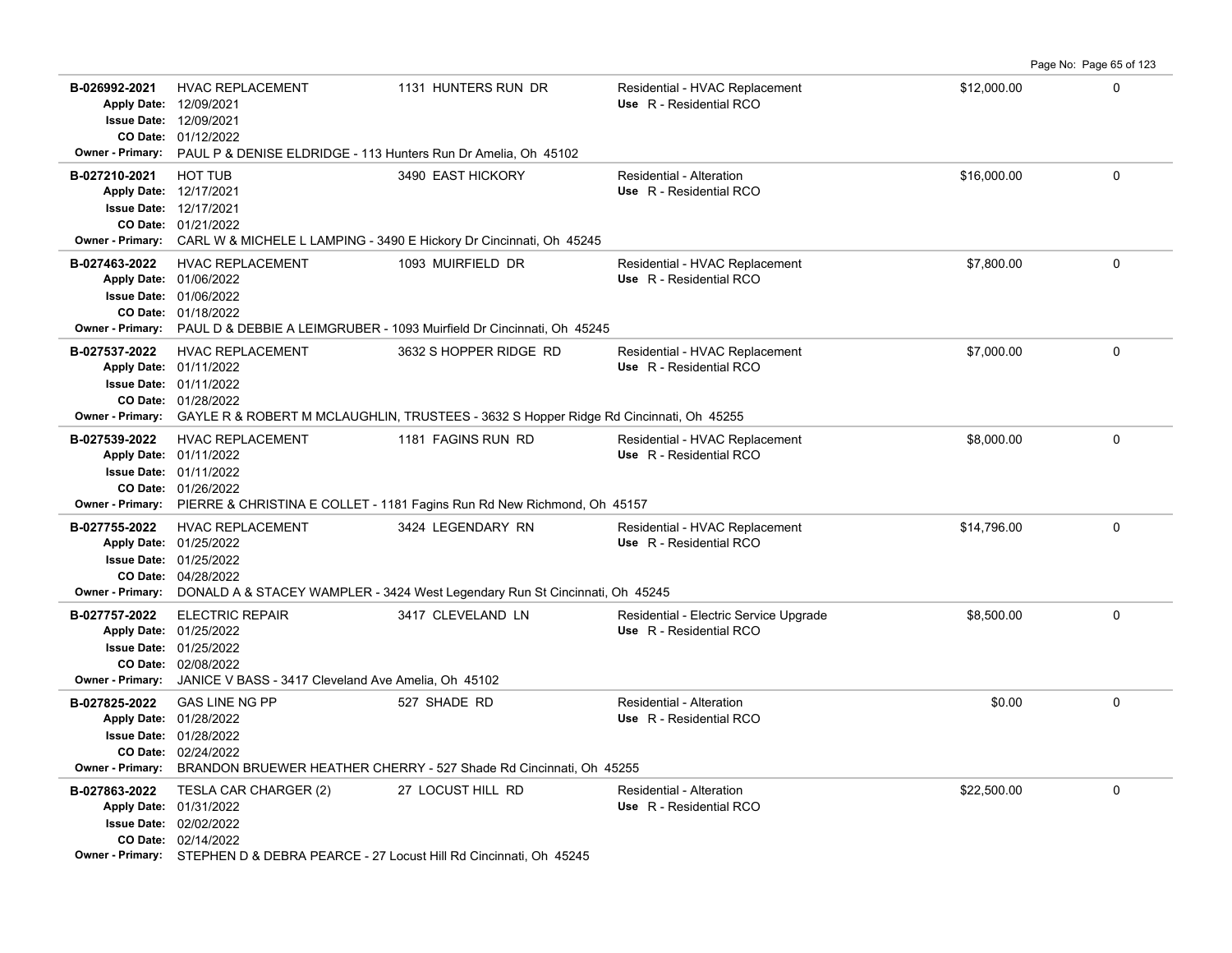Page No: Page 66 of 123

| B-027869-2022                            | <b>HVAC REPLACEMENT</b><br>Apply Date: 02/01/2022<br><b>Issue Date: 02/01/2022</b><br>CO Date: 02/11/2022                                                                                     | 2855 POND RUN RD<br>Owner - Primary: PETER J KAMBELOS & DENNIS HEIN TR - 4767 North Rd, Suite A Cincinnati, Oh 45211 | Residential - HVAC Replacement<br>Use R - Residential RCO | \$14,905.00 | $\mathbf 0$ |
|------------------------------------------|-----------------------------------------------------------------------------------------------------------------------------------------------------------------------------------------------|----------------------------------------------------------------------------------------------------------------------|-----------------------------------------------------------|-------------|-------------|
| B-027911-2022<br>Owner - Primary:        | <b>HVAC REPLACEMENT</b><br>Apply Date: 02/04/2022<br><b>Issue Date: 02/07/2022</b><br>CO Date: 02/16/2022                                                                                     | 3621 S HOPPER RIDGE RD<br>DONAL HAY & MICHAEL HAY - 3621 S Hopper Ridge Rd Cincinnati, Oh 45255                      | Residential - HVAC Replacement<br>Use R - Residential RCO | \$10.920.00 | $\mathbf 0$ |
| B-027941-2022<br><b>Owner - Primary:</b> | <b>HVAC REPLACEMENT</b><br>Apply Date: 02/07/2022<br><b>Issue Date: 02/07/2022</b><br>CO Date: 03/08/2022<br>DEBRA R FURBY - 3820 Arbor Ln Cincinnati, Oh 45255                               | 3820 ARBOR LN                                                                                                        | Residential - HVAC Replacement<br>Use R - Residential RCO | \$11,000.00 | $\mathbf 0$ |
| B-027970-2022<br><b>Owner - Primary:</b> | <b>SOLAR PANELS</b><br>Apply Date: 02/09/2022<br><b>Issue Date: 02/10/2022</b><br>CO Date: 03/31/2022                                                                                         | 840 LOCUST CORNER RD<br>RICHARD H III & STEPHANIE L HOLLANDER - 840 Locust Corner Rd Cincinnati, Oh 45245            | Residential - Solar Panels<br>Use R - Residential RCO     | \$12,000.00 | $\mathbf 0$ |
| B-028102-2022                            | <b>HVAC REPLACEMENT</b><br>Apply Date: 02/15/2022<br><b>Issue Date: 02/15/2022</b><br>CO Date: 03/09/2022                                                                                     | 3771 STILLMEADOW DR<br>Owner - Primary: EDWARD A & TERESA WOODS - 3771 Stillmeadow Dr Cincinnati, Oh 45245           | Residential - HVAC Replacement<br>Use R - Residential RCO | \$6,000.00  | $\mathbf 0$ |
| B-028201-2022                            | <b>HVAC REPLACEMENT</b><br>Apply Date: 02/17/2022<br><b>Issue Date: 02/17/2022</b><br>CO Date: 03/04/2022<br>Owner - Primary: SCOTT & LAURA PETERSEN - 28 Locust Hill Rd Cincinnati, Oh 45245 | 28 LOCUST HILL RD                                                                                                    | Residential - HVAC Replacement<br>Use R - Residential RCO | \$23,000.00 | $\Omega$    |
| B-028231-2022<br>Owner - Primary:        | <b>HVAC REPLACEMENT</b><br>Apply Date: 02/21/2022<br><b>Issue Date: 02/21/2022</b><br>CO Date: 03/07/2022                                                                                     | 3439 LEGENDARY RN<br>ERIC & KRISTINA STABLES - 3439 W Legendary Run Cincinnati, Oh 45254                             | Residential - HVAC Replacement<br>Use R - Residential RCO | \$12,000.00 | 0           |
| B-028524-2022<br><b>Owner - Primary:</b> | <b>HVAC REPLACEMENT</b><br>Apply Date: 03/03/2022<br><b>Issue Date: 03/03/2022</b><br>CO Date: 04/04/2022                                                                                     | 3538 GREENVIEW WY<br>JOSEPH W & MARCIE A EISER - 3538 Greenview Way Cincinnati, Oh 45245                             | Residential - HVAC Replacement<br>Use R - Residential RCO | \$10,970.00 | $\mathbf 0$ |
| B-028657-2022                            | <b>DECK</b><br>Apply Date: 03/08/2022<br><b>Issue Date: 03/17/2022</b><br>CO Date: 04/13/2022<br>Owner - Primary: JODI MARSDEN TIMOTHY SWITAK - 85 Glen Mary Dr Amelia, Oh 45102              | 85 GLEN MARY DR                                                                                                      | Residential - Addition<br>Use R - Residential RCO         | \$14,000.00 | 420         |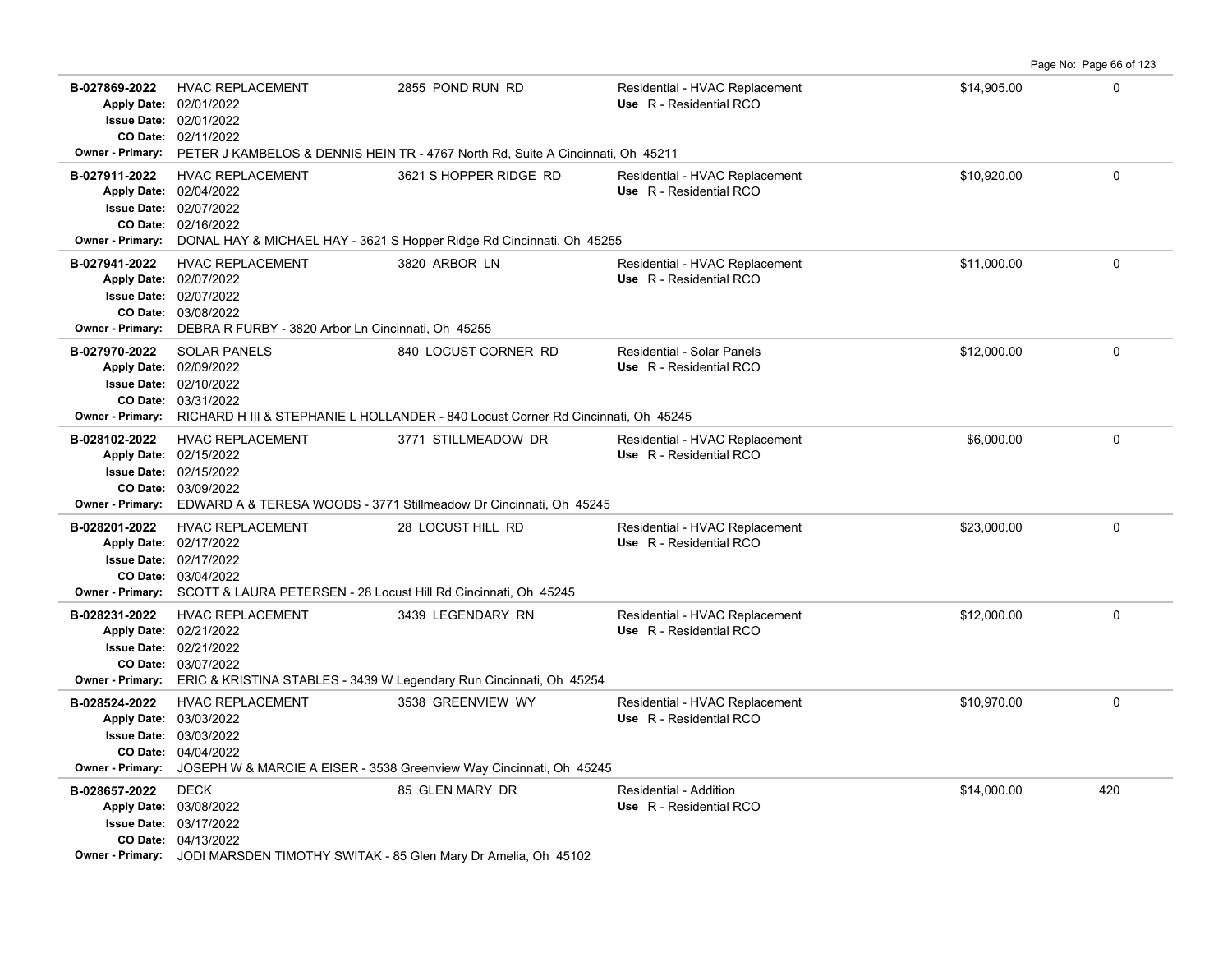|                                                                                      |                                                                                                                                                                                                                      |                                                                                          |                                                                             |                       | Page No: Page 67 of 123 |
|--------------------------------------------------------------------------------------|----------------------------------------------------------------------------------------------------------------------------------------------------------------------------------------------------------------------|------------------------------------------------------------------------------------------|-----------------------------------------------------------------------------|-----------------------|-------------------------|
| B-028711-2022<br><b>Issue Date:</b><br>CO Date:<br><b>Owner - Primary:</b>           | <b>ELECTRIC UPGRADE</b><br>Apply Date: 03/09/2022<br>03/09/2022<br>03/11/2022<br>BRIAN & MICHELLE MINARDI - 3676 Maplewood Dr Amelia, Oh 45102                                                                       | 3676 MAPLEWOOD DR                                                                        | Residential - Electric Service Upgrade<br>Use R - Residential RCO           | \$0.00                | $\Omega$                |
| B-029020-2022<br><b>Issue Date:</b><br><b>Owner - Primary:</b>                       | <b>HVAC REPLACEMENT</b><br>Apply Date: 03/17/2022<br>03/17/2022<br>CO Date: 03/30/2022                                                                                                                               | 3226 ALPINE TE<br>BRUCE M & SUSAN H STEPHENS - 3226 Alpine Ter New Richmond, Oh 45157    | Residential - HVAC Replacement<br>Use R - Residential RCO                   | \$3,000.00            | $\Omega$                |
| B-029025-2022                                                                        | <b>ELECTRIC REPAIR</b><br>Apply Date: 03/17/2022<br><b>Issue Date: 03/17/2022</b><br>CO Date: 03/22/2022<br>Owner - Primary: ALAN K & NUZZO JENNY L SHELDON - 1104 Twig Ln Amelia, Oh 45102                          | <b>1104 TWIG LN</b>                                                                      | <b>Residential - Alteration</b><br>Use R - Residential RCO                  | \$2,200.00            | 0                       |
| B-029160-2022<br><b>Owner - Primary:</b>                                             | <b>HVAC REPLACEMENT</b><br>Apply Date: 03/22/2022<br><b>Issue Date: 03/24/2022</b><br>CO Date: 03/30/2022<br>DANIEL RAMEY - 557 Marions Way Cincinnati, Oh 45255                                                     | 557 MARIONS WY                                                                           | Residential - HVAC Replacement<br>Use R - Residential RCO                   | \$4,839.00            | 0                       |
| B-029438-2022<br><b>Apply Date:</b><br><b>Owner - Primary:</b>                       | <b>HVAC REPLACEMENT</b><br>04/04/2022<br><b>Issue Date: 04/04/2022</b><br>CO Date: 04/20/2022<br>ROBERT W JR & JOAN L ELLIS - 276 Deer Creek Dr Amelia. Oh 45102                                                     | 276 DEER CREEK DR                                                                        | Residential - HVAC Replacement<br>Use R - Residential RCO                   | \$10,370.00           | $\Omega$                |
| B-030205-2022                                                                        | <b>HVAC REPLACEMENT</b><br>Apply Date: 04/22/2022<br><b>Issue Date: 04/22/2022</b><br>CO Date: 04/29/2022<br>Owner - Primary: JULIE STRASSEL & MATTHEW PFAFFENBERGER - 3434 W Legendary Run Dr Ciincinnati, Oh 45245 | 3434 LEGENDARY RUN                                                                       | Residential - HVAC Replacement<br>Use R - Residential RCO                   | \$12.499.00           | $\Omega$                |
| Permit#                                                                              | R-2 - Residential: Apt. Hotel. Non-Transient<br><b>Application Name</b>                                                                                                                                              | <b>Address</b>                                                                           | <b>Work Type / Class</b>                                                    | <b>Declared Value</b> | <b>Bldg Area</b>        |
| B-023650-2021<br><b>Apply Date:</b><br><b>Issue Date:</b><br><b>Owner - Primary:</b> | ROYAL OAK 306 APT A<br>07/30/2021<br>08/24/2021<br>CO Date: 01/20/2022                                                                                                                                               | 306 ST ANDREWS DR<br>LPG OAKS LLC - 25800 Science Park Dr. Suite 100 Beachwood, Oh 44122 | Commercial - Alteration<br>Use R-2 - Residential: Apt. Hotel, Non-Transient | \$1,000.00            | 0                       |
| B-023652-2021                                                                        | ROYAL OAK 306 APT B<br>Apply Date: 07/30/2021<br><b>Issue Date: 08/24/2021</b>                                                                                                                                       | 306 ST ANDREWS DR                                                                        | Commercial - Alteration<br>Use R-2 - Residential; Apt, Hotel, Non-Transient | \$1,000.00            | $\Omega$                |

01/20/2022 **CO Date:**

**Owner - Primary:** . .LPG OAKS LLC - 25800 Science Park Dr, Suite 100 Beachwood, Oh 44122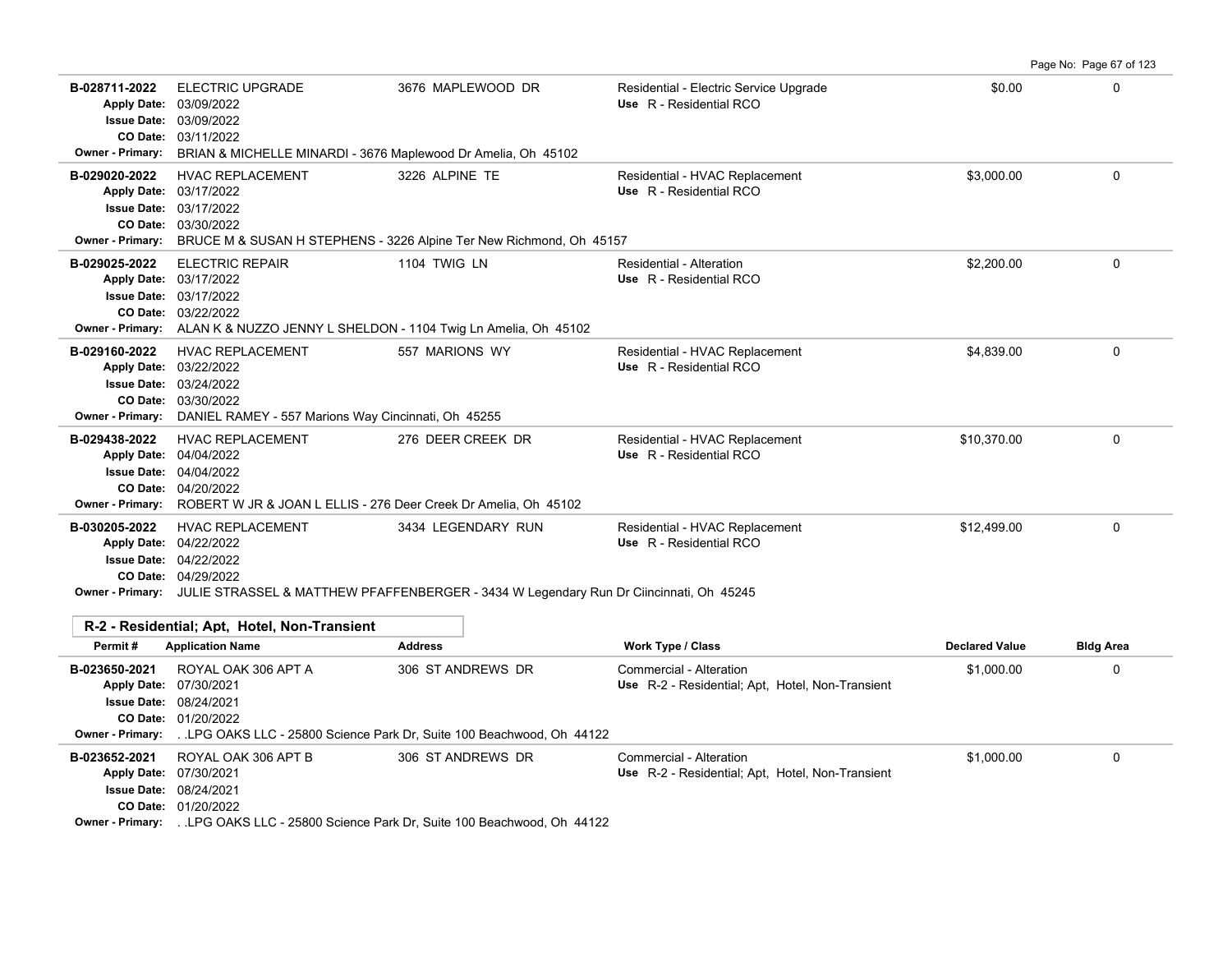Page No: Page 68 of 123

| B-023653-2021<br>Owner - Primary: | ROYAL OAK 306 APT C<br>Apply Date: 07/30/2021<br><b>Issue Date: 08/24/2021</b><br>CO Date: 01/20/2022                                                                                         | 306 ST ANDREWS DR<br>LPG OAKS LLC - 25800 Science Park Dr, Suite 100 Beachwood, Oh 44122                                  | Commercial - Alteration<br>Use R-2 - Residential; Apt, Hotel, Non-Transient                | \$1,000.00            | $\Omega$         |
|-----------------------------------|-----------------------------------------------------------------------------------------------------------------------------------------------------------------------------------------------|---------------------------------------------------------------------------------------------------------------------------|--------------------------------------------------------------------------------------------|-----------------------|------------------|
| B-023654-2021                     | ROYAL OAK 306 APT D<br>Apply Date: 07/30/2021<br><b>Issue Date: 08/24/2021</b><br>CO Date: 01/20/2022                                                                                         | 306 ST ANDREWS DR<br>Owner - Primary: LPG OAKS LLC - 25800 Science Park Dr, Suite 100 Beachwood, Oh 44122                 | Commercial - Alteration<br>Use R-2 - Residential; Apt, Hotel, Non-Transient                | \$1.000.00            | $\mathbf 0$      |
|                                   | R-3 - Residential; Multi-family, Congregate Care                                                                                                                                              |                                                                                                                           |                                                                                            |                       |                  |
| Permit#                           | <b>Application Name</b>                                                                                                                                                                       | <b>Address</b>                                                                                                            | Work Type / Class                                                                          | <b>Declared Value</b> | <b>Bldg Area</b> |
| B-026991-2021                     | <b>HVAC REPLACEMENT</b><br>Apply Date: 12/09/2021<br><b>Issue Date: 12/09/2021</b><br>CO Date: 01/10/2022<br>Owner - Primary: DIANE GADZINSKI - 989-7 Cedar Ridge Dr Cincinnati, Oh 45245     | 989 CEDAR RIDGE DR                                                                                                        | Commercial - MFAM HVAC Replacement<br>Use R-3 - Residential; Multi-family, Congregate Care | \$11,000.00           | $\Omega$         |
|                                   | S-1 - Storage; Moderate Hazard                                                                                                                                                                |                                                                                                                           |                                                                                            |                       |                  |
| Permit#                           | <b>Application Name</b>                                                                                                                                                                       | <b>Address</b>                                                                                                            | <b>Work Type / Class</b>                                                                   | <b>Declared Value</b> | <b>Bldg Area</b> |
| B-009467-2019                     | <b>STORE SPACE</b><br>Apply Date: 11/06/2019<br><b>Issue Date: 11/15/2019</b><br>CO Date: 02/02/2022                                                                                          | 1359 SR 125<br>Owner - Primary: ROB CONSOLVOEAGLE POINT INVESTMENTS II LLC - 330 E Crown Point Rd Winter Garden, FI 34787 | Commercial - Alteration<br>Use S-1 - Storage; Moderate Hazard                              | \$0.00                | 4,678            |
|                                   | <b>U - Utility &amp; Miscellaneous</b>                                                                                                                                                        |                                                                                                                           |                                                                                            |                       |                  |
| Permit#                           | <b>Application Name</b>                                                                                                                                                                       | <b>Address</b>                                                                                                            | Work Type / Class                                                                          | <b>Declared Value</b> | <b>Bldg Area</b> |
| B-003626-2019                     | ELECTRIC POLE BARN<br>Apply Date: 04/01/2019<br><b>Issue Date: 04/03/2019</b><br>CO Date: 01/20/2022                                                                                          | 1435 SR 749<br>Owner - Primary: CHRISTOPHER PATRICK & JENNIFER L GREGORY - 1435 State Route 749 New Richmond, Oh 45157    | Residential - Alteration<br>Use U - Utility & Miscellaneous                                | \$1,500.00            | $\Omega$         |
| B-009468-2019                     | STORE SPACE POLE SIGN<br>Apply Date: 11/06/2019<br><b>Issue Date: 11/15/2019</b><br>CO Date: 02/02/2022                                                                                       | 1359 SR 125<br>Owner - Primary: ROB CONSOLVOEAGLE POINT INVESTMENTS II LLC - 330 E Crown Point Rd Winter Garden, FI 34787 | Commercial - New Structure<br>Use U - Utility & Miscellaneous                              | \$1,500.00            | $\mathbf 0$      |
| B-025811-2021                     | <b>HOUSE OF M WALL SIGN</b><br>Apply Date: 10/20/2021<br>Issue Date: 12/06/2021<br>CO Date: 01/13/2022<br>Owner - Primary: AMELIA CENTER LLC - 1644 E Kemper Rd, Suite 1 Cincinnati, Oh 45246 | 1369 SR 125                                                                                                               | Commercial - Sign<br>Use U - Utility & Miscellaneous                                       | \$820.00              | 16               |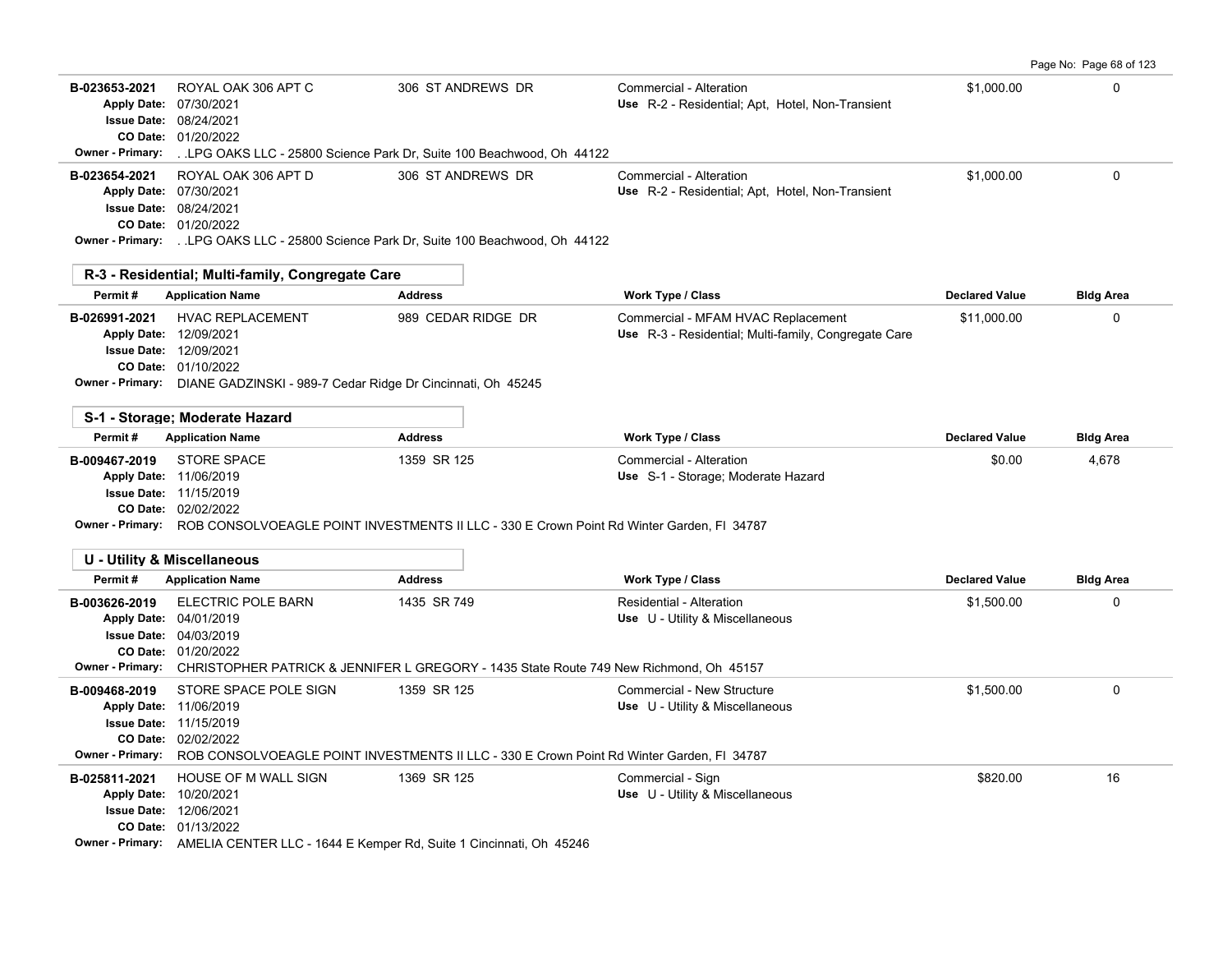|  | Page No: Page 69 of 123 |  |
|--|-------------------------|--|
|  |                         |  |

| B-026240-2021<br>Apply Date: 11/03/2021<br><b>Owner - Primary:</b>                            | STORE SPACE WALL SIGN<br><b>Issue Date: 11/20/2021</b><br>CO Date: 02/02/2022                                |        |                | 1359 SR 125<br>ROB CONSOLVOEAGLE POINT INVESTMENTS II LLC - 330 E Crown Point Rd Winter Garden, FI 34787                                   | Commercial - Sign<br>Use U - Utility & Miscellaneous |        |                                | \$6,000.00  | 23               |
|-----------------------------------------------------------------------------------------------|--------------------------------------------------------------------------------------------------------------|--------|----------------|--------------------------------------------------------------------------------------------------------------------------------------------|------------------------------------------------------|--------|--------------------------------|-------------|------------------|
| B-026376-2021<br>Apply Date: 11/15/2021<br><b>Issue Date: 11/20/2021</b>                      | PWP MONUMENT SIGN-WEST<br>CO Date: 03/16/2022                                                                |        |                | 1064 WHITE OAK RD<br>Owner - Primary: FISCHER SINGLE FAMILY HOMES . - 3940 Olympic Bv, Suite 400 Erlanger, Ky 41018                        | Commercial - Sign<br>Use U - Utility & Miscellaneous |        |                                | \$5,000.00  | 45               |
| <b>SUMMARY FOR Pierce Township</b><br>PERMIT SUMMARY BY APPLICATION WORKTYPE IN THIS TOWNSHIP |                                                                                                              |        |                |                                                                                                                                            |                                                      |        |                                |             |                  |
| Worktype                                                                                      |                                                                                                              | Issued | Value          | Worktype                                                                                                                                   | Issued                                               | Value  | Worktype                       | Issued      | Value            |
| Single-Family Residence (SFR)                                                                 |                                                                                                              | 1      | \$450,000.00   | Two-Family Residence (TFR)                                                                                                                 | 0                                                    | \$0.00 | Commercial New (COMNEW)        | -1          | \$1,500.00       |
| Residential Addition (RESADD)                                                                 |                                                                                                              | 5      | \$269,000.00   | Three-Family Residence (THFR)                                                                                                              | 0                                                    | \$0.00 | Commercial Addition (COMADD)   | 0           | \$0.00           |
| Residential Alteration (RESALT)                                                               |                                                                                                              | 31     | \$437,616.00   | Four-Family Residence (FFR)                                                                                                                | 0                                                    | \$0.00 | Commercial Alteration (COMALT) | 11          | \$190,500.00     |
| Res Accessory Structure (ACCSTR)                                                              |                                                                                                              | 0      | \$0.00         | Multi-Family Residence (MULTFR)                                                                                                            | $\Omega$                                             | \$0.00 | All Other Project Types        | 25          | \$240,236.00     |
| <b>NUMBER OF PERMITS ISSUED: 52</b>                                                           |                                                                                                              |        |                | Single-Family Unit (SFU)                                                                                                                   | 0                                                    | \$0.00 |                                |             |                  |
| <b>DECLARED VALUE: \$1,360,436.00</b><br><b>Stonelick Township</b>                            |                                                                                                              |        |                |                                                                                                                                            |                                                      |        |                                |             |                  |
| <b>R</b> - Residential RCO                                                                    |                                                                                                              |        |                |                                                                                                                                            |                                                      |        |                                |             |                  |
| Permit#                                                                                       | <b>Application Name</b>                                                                                      |        | <b>Address</b> |                                                                                                                                            | <b>Work Type / Class</b>                             |        | <b>Declared Value</b>          |             | <b>Bldg Area</b> |
| B-004216-2019<br>Apply Date: 04/16/2019<br><b>Owner - Primary:</b>                            | DEMO CLER CTY FG BARNS (2)<br><b>Issue Date: 04/16/2019</b><br>CO Date: 01/25/2022                           |        |                | 1000 LOCUST ST<br>CLERMONT COUNTY AGRICULTURAL SOCIETY - Po Box 369 Owensville, Oh 45160                                                   | Commercial - Alteration<br>Use R - Residential RCO   |        |                                | \$4,000.00  | 0                |
| B-012750-2020<br><b>Owner - Primary:</b>                                                      | Apply Date: 05/11/2020<br><b>Issue Date: 05/15/2020</b><br>CO Date: 03/17/2022                               |        |                | GARAGE, PRCH, GREAT RM, KTCHN 5217 STONELICK WILLIAMS<br>JAMES & BRENDA REDHEAD DUKE - 5217 Stonelick Williams Corner Rd Batavia, Oh 45103 | Residential - Addition<br>Use R - Residential RCO    |        |                                | \$70,000.00 | 1,896            |
| B-014206-2020<br><b>Owner - Primary:</b>                                                      | LAUNDRY RM, ROOF PORCH (2)<br>Apply Date: 07/01/2020<br><b>Issue Date: 07/20/2020</b><br>CO Date: 03/24/2022 |        |                | 1421 EDGEWOOD DR<br>RICKY D & JILL K GIBSON - 1421 Edgewood Dr Batavia, Oh 45103                                                           | Residential - Addition<br>Use R - Residential RCO    |        |                                | \$12,200.00 | 1,182            |
| B-026175-2021<br>Apply Date: 11/01/2021                                                       | <b>BASEMENT FINISH</b><br><b>Issue Date: 11/08/2021</b><br>CO Date: 01/19/2022                               |        |                | 1630 CRIPPLE CREEK LN<br>Owner - Primary: HENSING WILLIAM N & AC JEAN A - 1630 Cripple Creek Dr Batavia, Oh 45103                          | Residential - Alteration<br>Use R - Residential RCO  |        |                                | \$30,000.00 | 1,000            |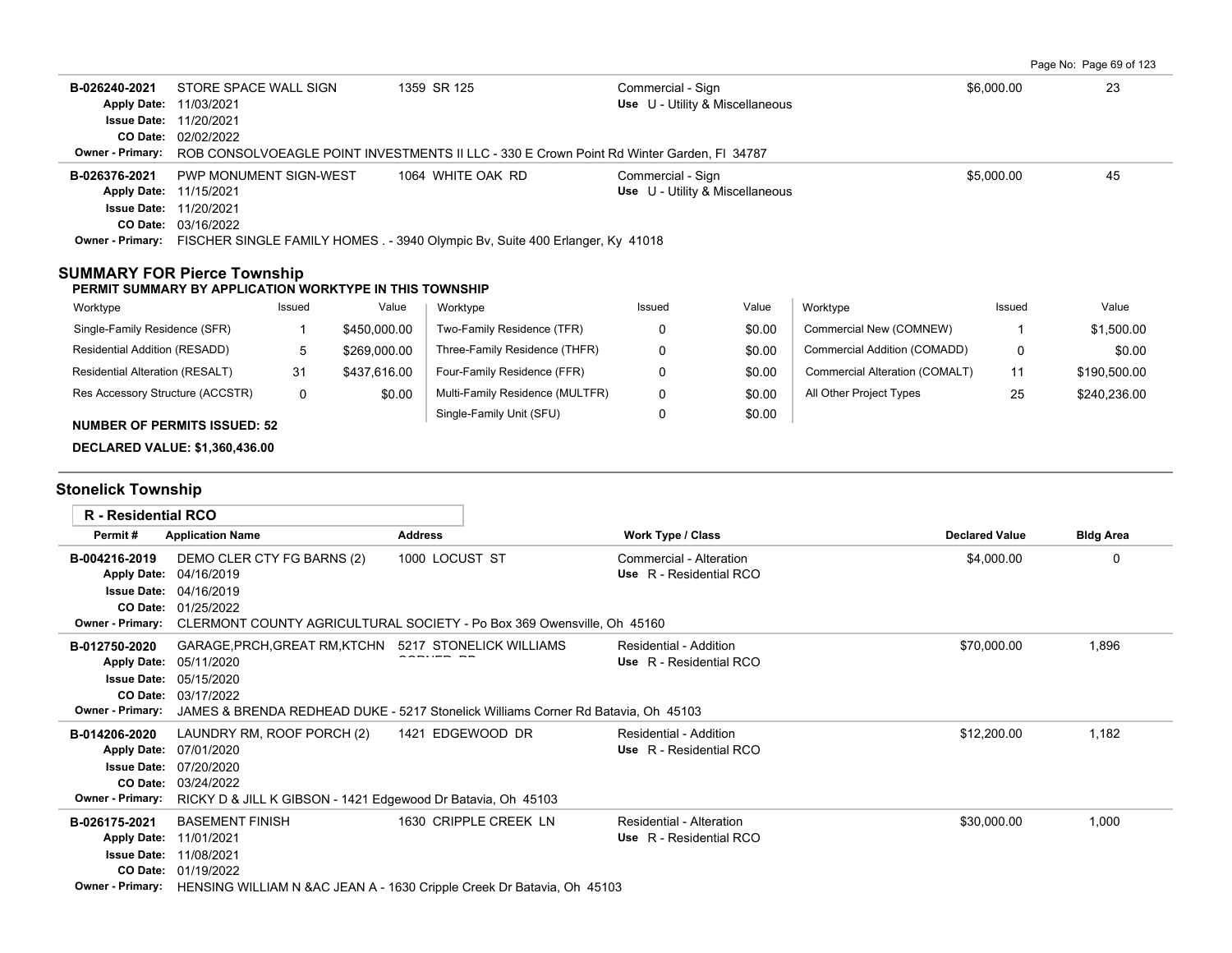**B-026596-2021** \$17,000.00 0 SOLAR PANELS 1806 STONELICK HILLS DR Residential - Solar Panels 01/21/2022 **CO Date:** 11/24/2021 **Issue Date:** 11/22/2021 **Apply Date: Use** R - Residential RCO **Owner - Primary:** JOSHUA & KIMBERLY KIRK - 1806 Stonelick Hills Dr Batavia, Oh 45103 **B-026978-2021** HVAC REPLACEMENT 1792 ROSEWOOD LN Residential - HVAC Replacement \$13,899.00 \$13,899.00 01/07/2022 **CO Date:** 12/10/2021 **Issue Date:** 12/09/2021 **Apply Date: Use** R - Residential RCO **Owner - Primary:** DONALD & PAULA HUMMEL - 1792 Rosewood Ln Milford, Oh 45150 **B-027110-2021** HVAC REPLACEMENT 1742 US 50 Residential - HVAC Replacement \$4,500.00 \$4,500.00 0 01/14/2022 **CO Date:** 12/14/2021 **Issue Date:** 12/14/2021 **Apply Date: Use** R - Residential RCO **Owner - Primary:** VENITA A JORDAN - 1742 Us Highway 50 St Batavia, Oh 45103 **B-027258-2021** HVAC REPLACEMENT 2194 WILSHIRE CR Residential - HVAC Replacement \$2,826.00 \$2,826.00 01/05/2022 **CO Date:** 12/21/2021 **Issue Date:** 12/21/2021 **Apply Date: Use** R - Residential RCO **Owner - Primary:** BRENDA APPLEGATE - 2194 Wilshire Cir Goshen, Oh 45122 B-027278-2021 ROOF REPLACEMENT 5626 WILD ROSE LN Residential - Roof Replacement \$7,187.50 \$7,187.50 0 01/28/2022 **CO Date:** 12/21/2021 **Issue Date:** Apply Date: 12/21/2021 **Apply Date: Use** R - Residential RCO **Owner - Primary:** DAVID L & LINDA L GROVE - 5626 Wild Rose Ln Milford, Oh 45150 B-027691-2022 ROOF REPLACEMENT 5470 HAWK HILL DR Residential - Roof Replacement \$18,877.82 0 02/22/2022 **CO Date:** 01/21/2022 **Issue Date:** Apply Date: 01/21/2022 **Apply Date: Use** R - Residential RCO **Owner - Primary:** CHARLES & MARIE DOZOIS - 5470 Hawk Hill Ln Batavia, Oh 45103 B-028058-2022 ELECTRIC REPAIR **600 STONELICK WILLIAMS** Residential - Electric Service Upgrade **63,724.04** 600 S3,724.04 03/23/2022 **CO Date:** 02/11/2022 **Issue Date:** Apply Date: 02/11/2022 content en ELECTRIC REPAIR **Apply Date: Use** R - Residential RCO **Owner - Primary:** JOSHUA ANDREW & LORIONNA METZGER - 5670 Stonelick Williams Corner Rd Batavia, Oh 45103 **B-028171-2022** ROOF REPLACEMENT 2707 WEAVER RD Residential - Roof Replacement \$7,792.54 \$7,792.54 0 03/04/2022 **CO Date:** 02/17/2022 **Issue Date:** Apply Date: 02/17/2022 **Apply Date: Use** R - Residential RCO **Owner - Primary:** JENNIFER & MARTIN CHAMBERLIN - 2707 Weaver Rd Batavia, Oh 45103 **B-028230-2022** HVAC REPLACEMENT 2308 WHITMER RD Residential - HVAC Replacement \$9,000.00 \$9,000.00 0 03/15/2022 **CO Date:** 02/21/2022 **Issue Date:** Apply Date: 02/21/2022 **Apply Date: Use** R - Residential RCO

Page No: Page 70 of 123

**Owner - Primary:** MICHAEL WILLIAMS - 2308 Whitmer Rd Batavia, Oh 45103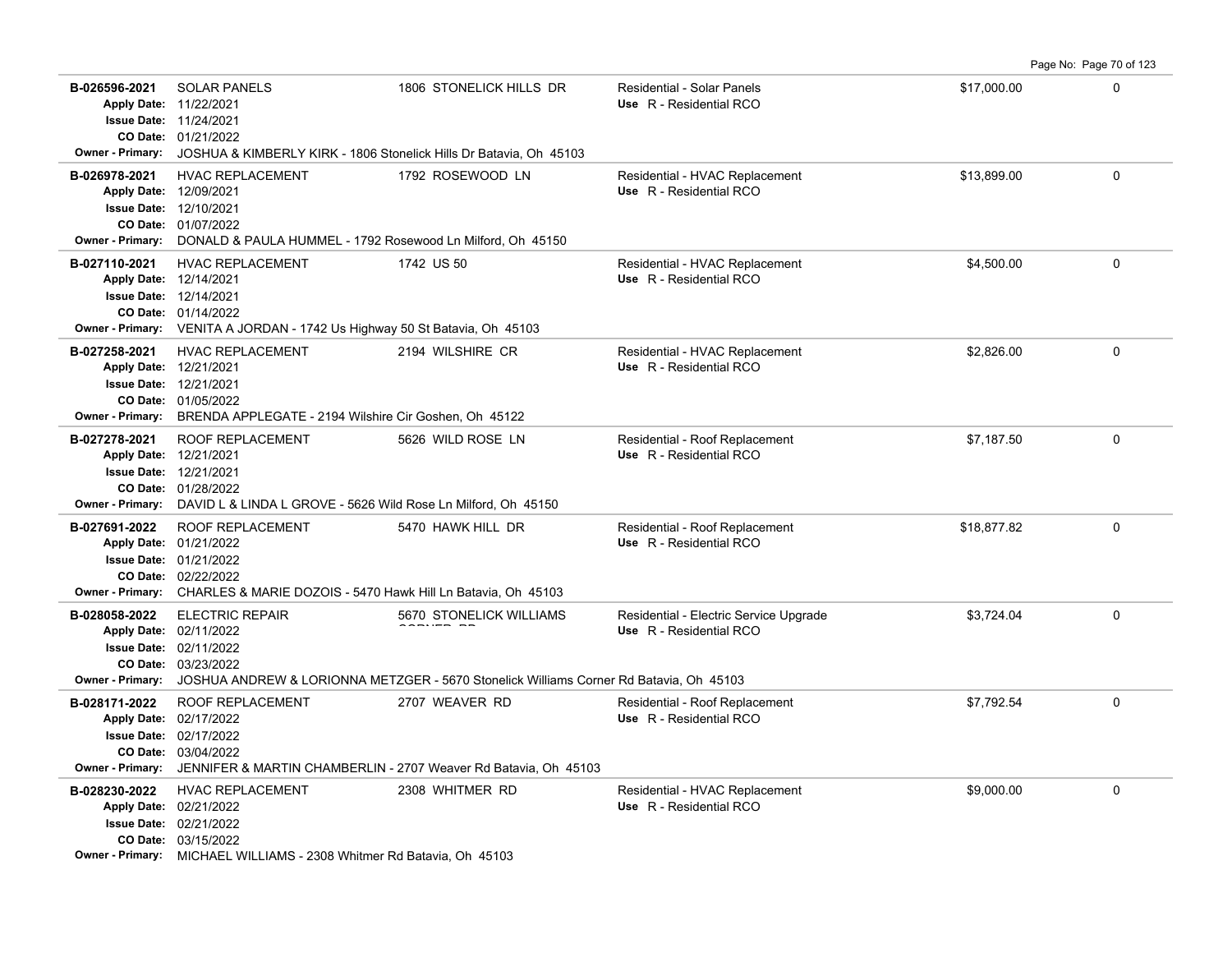Page No: Page 71 of 123

| B-028254-2022<br><b>Apply Date:</b><br><b>Issue Date:</b><br>CO Date: 02/24/2022<br>Owner - Primary:<br>B-029758-2022<br>Apply Date: 04/13/2022<br><b>Issue Date:</b><br>CO Date: 04/15/2022<br>Owner - Primary: SHARON RUTHEN - 2790 Bergen Rd Batavia, Oh 45103<br>U - Utility & Miscellaneous<br>Permit#<br>B-015733-2020<br><b>Apply Date:</b><br><b>Issue Date:</b><br>CO Date:<br>Owner - Primary:<br>B-023892-2021<br><b>Apply Date:</b><br><b>Issue Date:</b><br>CO Date: 04/01/2022<br><b>Owner - Primary:</b><br>B-027269-2021<br>Apply Date: 12/21/2021<br><b>Issue Date: 12/22/2021</b><br>CO Date: 04/01/2022<br><b>SUMMARY FOR Stonelick Township</b><br>PERMIT SUMMARY BY APPLICATION WORKTYPE IN THIS TOWNSHIP<br>Worktype | <b>GAS LINE NG PP GARAGE</b><br>02/22/2022<br>02/22/2022<br><b>ELECTRIC UPGRADE</b><br>04/13/2022<br><b>Application Name</b><br><b>POLE BARN</b><br>09/03/2020<br>09/04/2020<br>01/14/2022<br>POLE BARN<br>08/06/2021<br>08/10/2021 |        | <b>Address</b> | 2242 US 50<br>RANDALL C & BARB MCINTOSH - 2242 Us Route 50 Batavia, Oh 45103<br>5268 BELFAST OWENSVILLE RD<br>2713 WEAVER RD<br>EVAN & REBECCA DURLING - 2713 Weaver Rd Batavia, Oh 45103<br>1781 MACKENZIE TR | Residential - Alteration<br>Use R - Residential RCO<br>Residential - Electric Service Upgrade<br>Use R - Residential RCO<br>Work Type / Class<br>Residential - Accessory Structure<br>Use U - Utility & Miscellaneous<br>Residential - Accessory Structure<br>Use U - Utility & Miscellaneous |                  |                                | \$200.00<br>\$1,000.00<br><b>Declared Value</b><br>\$146,000.00<br>\$17,000.00 | $\mathbf 0$<br>$\mathbf 0$<br><b>Bldg Area</b><br>7,724<br>560 |
|--------------------------------------------------------------------------------------------------------------------------------------------------------------------------------------------------------------------------------------------------------------------------------------------------------------------------------------------------------------------------------------------------------------------------------------------------------------------------------------------------------------------------------------------------------------------------------------------------------------------------------------------------------------------------------------------------------------------------------------------|-------------------------------------------------------------------------------------------------------------------------------------------------------------------------------------------------------------------------------------|--------|----------------|----------------------------------------------------------------------------------------------------------------------------------------------------------------------------------------------------------------|-----------------------------------------------------------------------------------------------------------------------------------------------------------------------------------------------------------------------------------------------------------------------------------------------|------------------|--------------------------------|--------------------------------------------------------------------------------|----------------------------------------------------------------|
|                                                                                                                                                                                                                                                                                                                                                                                                                                                                                                                                                                                                                                                                                                                                            |                                                                                                                                                                                                                                     |        |                |                                                                                                                                                                                                                |                                                                                                                                                                                                                                                                                               |                  |                                |                                                                                |                                                                |
|                                                                                                                                                                                                                                                                                                                                                                                                                                                                                                                                                                                                                                                                                                                                            |                                                                                                                                                                                                                                     |        |                |                                                                                                                                                                                                                |                                                                                                                                                                                                                                                                                               |                  |                                |                                                                                |                                                                |
|                                                                                                                                                                                                                                                                                                                                                                                                                                                                                                                                                                                                                                                                                                                                            |                                                                                                                                                                                                                                     |        |                |                                                                                                                                                                                                                |                                                                                                                                                                                                                                                                                               |                  |                                |                                                                                |                                                                |
|                                                                                                                                                                                                                                                                                                                                                                                                                                                                                                                                                                                                                                                                                                                                            |                                                                                                                                                                                                                                     |        |                |                                                                                                                                                                                                                |                                                                                                                                                                                                                                                                                               |                  |                                |                                                                                |                                                                |
|                                                                                                                                                                                                                                                                                                                                                                                                                                                                                                                                                                                                                                                                                                                                            |                                                                                                                                                                                                                                     |        |                |                                                                                                                                                                                                                |                                                                                                                                                                                                                                                                                               |                  |                                |                                                                                |                                                                |
|                                                                                                                                                                                                                                                                                                                                                                                                                                                                                                                                                                                                                                                                                                                                            |                                                                                                                                                                                                                                     |        |                | CATHERINE A & JOHN D VISSE - 1781 Mackenzie Xrds Batavia, Oh 45103                                                                                                                                             |                                                                                                                                                                                                                                                                                               |                  |                                |                                                                                |                                                                |
|                                                                                                                                                                                                                                                                                                                                                                                                                                                                                                                                                                                                                                                                                                                                            | <b>GARAGE DETACHED</b>                                                                                                                                                                                                              |        |                | 2610 BLACK HOOF TL<br>Owner - Primary: JEFFREY M & SARAH L RENO - 2610 Black Hoof Trl Milford, Oh 45150                                                                                                        | Residential - Accessory Structure<br>Use U - Utility & Miscellaneous                                                                                                                                                                                                                          |                  |                                | \$82,000.00                                                                    | 768                                                            |
|                                                                                                                                                                                                                                                                                                                                                                                                                                                                                                                                                                                                                                                                                                                                            |                                                                                                                                                                                                                                     |        |                |                                                                                                                                                                                                                |                                                                                                                                                                                                                                                                                               |                  |                                |                                                                                |                                                                |
|                                                                                                                                                                                                                                                                                                                                                                                                                                                                                                                                                                                                                                                                                                                                            |                                                                                                                                                                                                                                     | Issued | Value          | Worktype                                                                                                                                                                                                       | Issued                                                                                                                                                                                                                                                                                        | Value            | Worktype                       | Issued                                                                         | Value                                                          |
| Single-Family Residence (SFR)                                                                                                                                                                                                                                                                                                                                                                                                                                                                                                                                                                                                                                                                                                              |                                                                                                                                                                                                                                     | 0      | \$0.00         | Two-Family Residence (TFR)                                                                                                                                                                                     | 0                                                                                                                                                                                                                                                                                             | \$0.00           | Commercial New (COMNEW)        | 0                                                                              | \$0.00                                                         |
| Residential Addition (RESADD)                                                                                                                                                                                                                                                                                                                                                                                                                                                                                                                                                                                                                                                                                                              |                                                                                                                                                                                                                                     | 2      | \$82,200.00    | Three-Family Residence (THFR)                                                                                                                                                                                  | 0                                                                                                                                                                                                                                                                                             | \$0.00           | Commercial Addition (COMADD)   | 0                                                                              | \$0.00                                                         |
| Residential Alteration (RESALT)                                                                                                                                                                                                                                                                                                                                                                                                                                                                                                                                                                                                                                                                                                            |                                                                                                                                                                                                                                     | 12     | \$116,006.90   | Four-Family Residence (FFR)                                                                                                                                                                                    | 0                                                                                                                                                                                                                                                                                             | \$0.00           | Commercial Alteration (COMALT) | $\mathbf 1$                                                                    | \$4,000.00                                                     |
| Res Accessory Structure (ACCSTR)                                                                                                                                                                                                                                                                                                                                                                                                                                                                                                                                                                                                                                                                                                           |                                                                                                                                                                                                                                     | 3      | \$245,000.00   | Multi-Family Residence (MULTFR)<br>Single-Family Unit (SFU)                                                                                                                                                    | 0<br>0                                                                                                                                                                                                                                                                                        | \$0.00<br>\$0.00 | All Other Project Types        | 8                                                                              | \$81,082.86                                                    |
| <b>NUMBER OF PERMITS ISSUED: 18</b><br>DECLARED VALUE: \$447,206.90                                                                                                                                                                                                                                                                                                                                                                                                                                                                                                                                                                                                                                                                        |                                                                                                                                                                                                                                     |        |                |                                                                                                                                                                                                                |                                                                                                                                                                                                                                                                                               |                  |                                |                                                                                |                                                                |
| <b>Tate Township</b>                                                                                                                                                                                                                                                                                                                                                                                                                                                                                                                                                                                                                                                                                                                       |                                                                                                                                                                                                                                     |        |                |                                                                                                                                                                                                                |                                                                                                                                                                                                                                                                                               |                  |                                |                                                                                |                                                                |
| <b>R</b> - Residential RCO<br>Permit#                                                                                                                                                                                                                                                                                                                                                                                                                                                                                                                                                                                                                                                                                                      | <b>Application Name</b>                                                                                                                                                                                                             |        | <b>Address</b> |                                                                                                                                                                                                                | <b>Work Type / Class</b>                                                                                                                                                                                                                                                                      |                  |                                | <b>Declared Value</b>                                                          | <b>Bldg Area</b>                                               |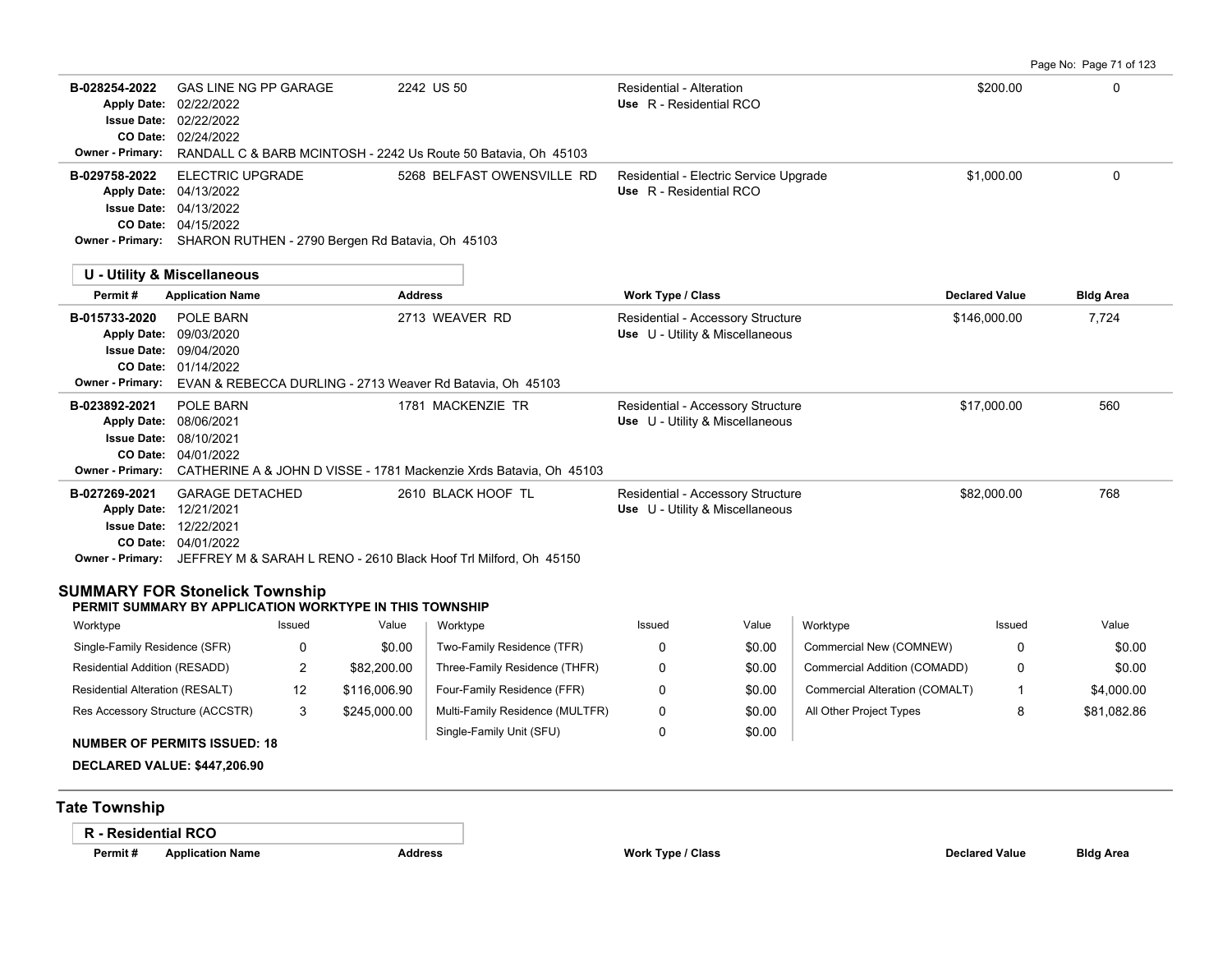**B-016341-2020** \$444,000.00 5,801 COOK SFR 2659 AMELIA FARMS RD Residential - Single Family Residence 04/21/2022 **CO Date:** 10/02/2020 **Issue Date:** Apply Date: 10/01/2020 **Apply Date: Use** R - Residential RCO **Owner - Primary:** TAMMY & SAMUEL COOK - 2763 Crane Schoolhouse Rd Bethel, Oh 45106 **B-017658-2020** \$12,000.00 196 01/25/2022 **CO Date:** 11/20/2020 **Issue Date:** 11/19/2020 **Apply Date: Use** R - Residential RCO DINING ROOM 3005 S BANTAM RD Residential - Addition **Owner - Primary:** TYLER M GIBBSMADDOX DEVELOPMENT CO LLC - 3005 S Bantam Rd Bethel, Oh 45106 B-021353-2021 ANDERSON CUSTOM HOMES 3069 SR 232 Residential - Single Family Residence \$600,000.00 6,732 04/14/2022 **CO Date:** 05/04/2021 **Issue Date:** 05/03/2021 **Apply Date: Use** R - Residential RCO **Owner - Primary:** ANTHONY & ROBIN UPCHURCH - 1839 Fireside Dr Cincinnati, Oh 45255 **B-021439-2021** \$130,000.00 1,652 SULLIVAN SFR 2671 SR 232 Residential - Single Family Residence 01/10/2022 **CO Date:** 05/17/2021 **Issue Date:** 05/05/2021 **Apply Date: Use** R - Residential RCO **Owner - Primary:** TAWNYA W SULLIVAN - 2671 State Route 232 Bethel, Oh 45106 **B-021643-2021** \$56,000.00 0 POOL INGROUND 2510 BETHEL HYGIENE RD Residential - Alteration 03/07/2022 **CO Date:** 05/14/2021 **Issue Date:** Apply Date: 05/13/2021 **Apply Date: Use** R - Residential RCO **Owner - Primary:** WYLIE GARY & ANTONIA CANTONIA - 2510 Bethel Hygiene Rd Bethel, Oh 45106 **B-022410-2021** \$3,500.00 0 POOL ABOVE GROUND 2460 BANTAM RD Residential - Alteration 03/22/2022 **CO Date:** 06/10/2021 **Issue Date:** Apply Date: 06/10/2021 **Apply Date: Use** R - Residential RCO **Owner - Primary:** MICHAEL D EARLY - 2460 Bantam Rd Bethel, Oh 45106 **B-022705-2021** POLE BARN 2301 2331 SR 133 Residential - Accessory Structure \$54,200.00 854,200.00 2,000 02/18/2022 **CO Date:** 06/23/2021 **Issue Date:** Apply Date: 06/22/2021 **Apply Date: Use** R - Residential RCO **Owner - Primary:** RYAN & SARAH ESTEP - 2331 State Route 133 Bethel, Oh 45106 **B-026354-2021** ELECTRIC UPGRADE 3474 SR 125 Residential - Electric Service Upgrade \$1,500.00 \$1,500.00 0 01/25/2022 **CO Date:** 11/12/2021 **Issue Date:** 11/12/2021 **Apply Date: Use** R - Residential RCO **Owner - Primary:** MATHEW FOSTER - 3474 Sr 125 Bethel, Oh 45106 **B-026598-2021** \$16,500.00 0 SOLAR PANELS 2296 DEAN RD Residential - Solar Panels 01/20/2022 **CO Date:** 11/24/2021 **Issue Date:** 11/22/2021 **Apply Date: Use** R - Residential RCO **Owner - Primary:** HAL J LAWRENCE II - 2296 Dean Rd Bethel, Oh 45106

Page No: Page 72 of 123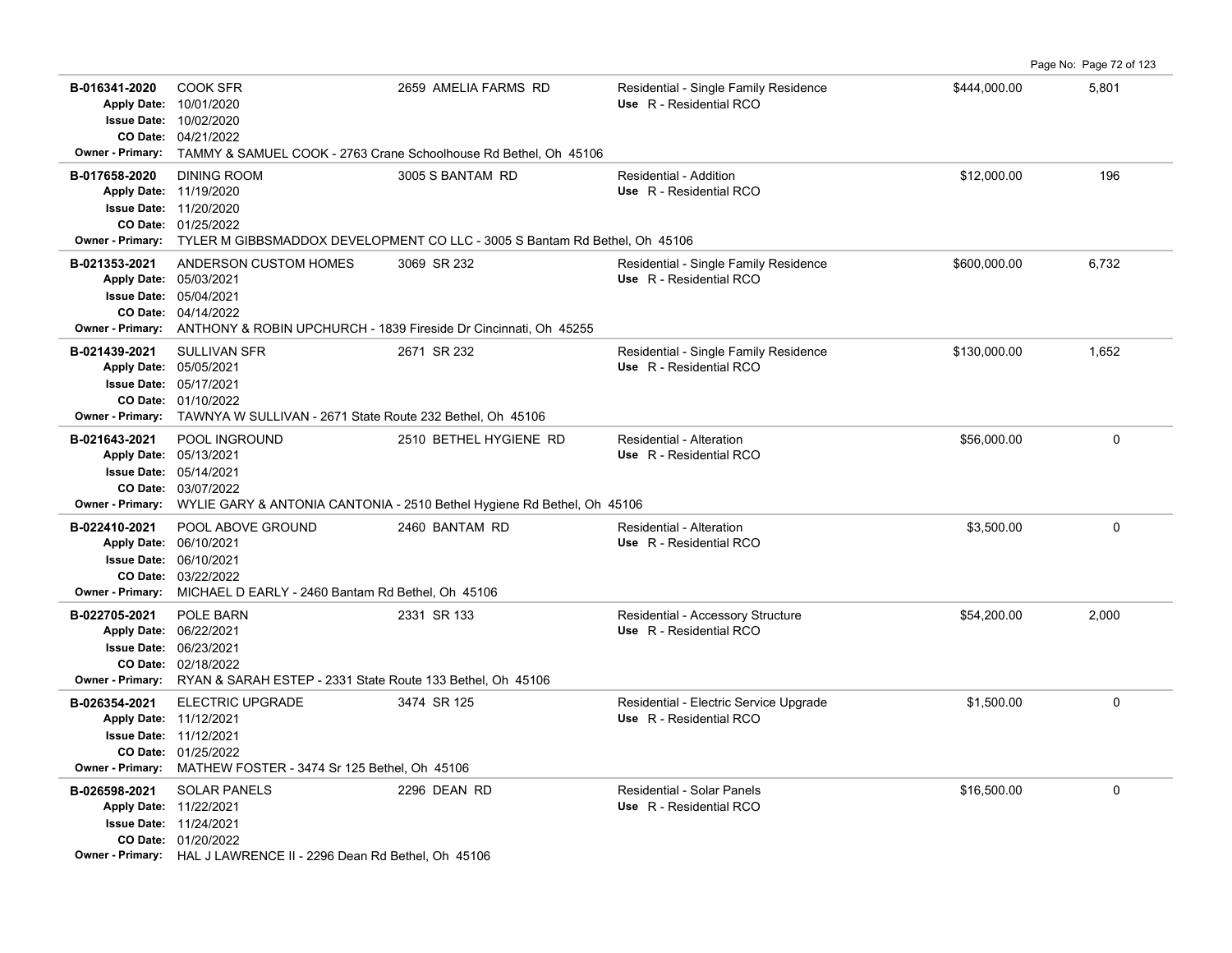| B-026671-2021<br>Apply Date: 11/24/2021<br><b>Owner - Primary:</b> | <b>SHED</b><br><b>Issue Date: 12/07/2021</b><br>CO Date: 01/14/2022                                                                                                                    | 1820 ANTIOCH RD<br>CHARLES & CHRISTEN STEIMLE - 1820 Antioch Rd Hamersville, Oh 45130               | Residential - Accessory Structure<br>Use R - Residential RCO      | \$12,000.00 | 368         |
|--------------------------------------------------------------------|----------------------------------------------------------------------------------------------------------------------------------------------------------------------------------------|-----------------------------------------------------------------------------------------------------|-------------------------------------------------------------------|-------------|-------------|
| B-027282-2021<br><b>Owner - Primary:</b>                           | <b>HVAC REPLACEMENT</b><br>Apply Date: 12/21/2021<br><b>Issue Date: 12/21/2021</b><br>CO Date: 01/12/2022                                                                              | 3395 MACEDONIA RD<br>BARBARA ISEMANNON OUR WAY HOME - 1244 Eifel Cv Fayetteville, Oh 45118          | Residential - HVAC Replacement<br>Use R - Residential RCO         | \$9,419.00  | $\mathbf 0$ |
| B-027444-2022                                                      | <b>GAS LINE NG PP</b><br>Apply Date: 01/05/2022<br><b>Issue Date: 01/05/2022</b><br>CO Date: 01/11/2022<br>Owner - Primary: JAMES COOPER TRUSTEE - 2022 Wood Brook Dr Amelia, Oh 45102 | 301 CAMPBELL RD                                                                                     | Residential - Alteration<br>Use R - Residential RCO               | \$75.00     | 0           |
| B-027546-2022<br><b>Owner - Primary:</b>                           | ELECTRIC UPGRADE<br>Apply Date: 01/11/2022<br><b>Issue Date: 01/11/2022</b><br>CO Date: 01/14/2022<br>CASSIDY ANTER - 2208 Bethel Maple Rd Bethel, Oh 45106                            | 2208 BETHEL MAPLE RD                                                                                | Residential - Alteration<br>Use R - Residential RCO               | \$2,500.00  | 0           |
| B-027763-2022<br>Owner - Primary:                                  | <b>HVAC REPLACEMENT</b><br>Apply Date: 01/25/2022<br><b>Issue Date: 02/07/2022</b><br>CO Date: 02/16/2022                                                                              | 2739 CRANE SCHOOL HOUSE RD<br>DAVID L & KAREN S JONES - 2739 Crane School House Rd Bethel, Oh 45106 | Residential - HVAC Replacement<br>Use R - Residential RCO         | \$9,700.00  | $\Omega$    |
| B-027769-2022<br><b>Owner - Primary:</b>                           | <b>SOLAR PANELS</b><br>Apply Date: 01/25/2022<br><b>Issue Date: 01/26/2022</b><br>CO Date: 03/04/2022<br>JODY MILLER - 3025 Campbell Rd Bethel, Oh 45106                               | 3025 CAMPBELL RD                                                                                    | Residential - Solar Panels<br>Use R - Residential RCO             | \$60,000.00 | 0           |
| B-027812-2022<br><b>Owner - Primary:</b>                           | <b>SOLAR PANELS</b><br>Apply Date: 01/26/2022<br><b>Issue Date: 02/11/2022</b><br>CO Date: 03/03/2022<br>RICHARD VILVENS & DAISY ENG - 3161 Reisinger Rd Bethel, Oh 45106              | 3161 REISINGER RD                                                                                   | Residential - Solar Panels<br>Use R - Residential RCO             | \$29,603.40 | 0           |
| B-028247-2022<br><b>Owner - Primary:</b>                           | <b>ELECTRIC REPAIR</b><br>Apply Date: 02/22/2022<br>Issue Date: 02/22/2022<br>CO Date: 03/08/2022<br>BRAD MCCALL - 303 Campbell Ln Bethel, Oh 45106                                    | 303 CAMPBELL LN                                                                                     | Residential - Alteration<br>Use R - Residential RCO               | \$300.00    | 0           |
| B-028401-2022                                                      | <b>ELECTRIC UPGRADE</b><br>Apply Date: 02/28/2022<br>Issue Date: 02/28/2022<br>CO Date: 03/02/2022<br>Owner - Primary: JOHN MCKEE - 7904 Stonemeadow Dr Louisville, Ky 40218           | 2567 AIRPORT RD                                                                                     | Residential - Electric Service Upgrade<br>Use R - Residential RCO | \$3,500.00  | $\Omega$    |

Page No: Page 73 of 123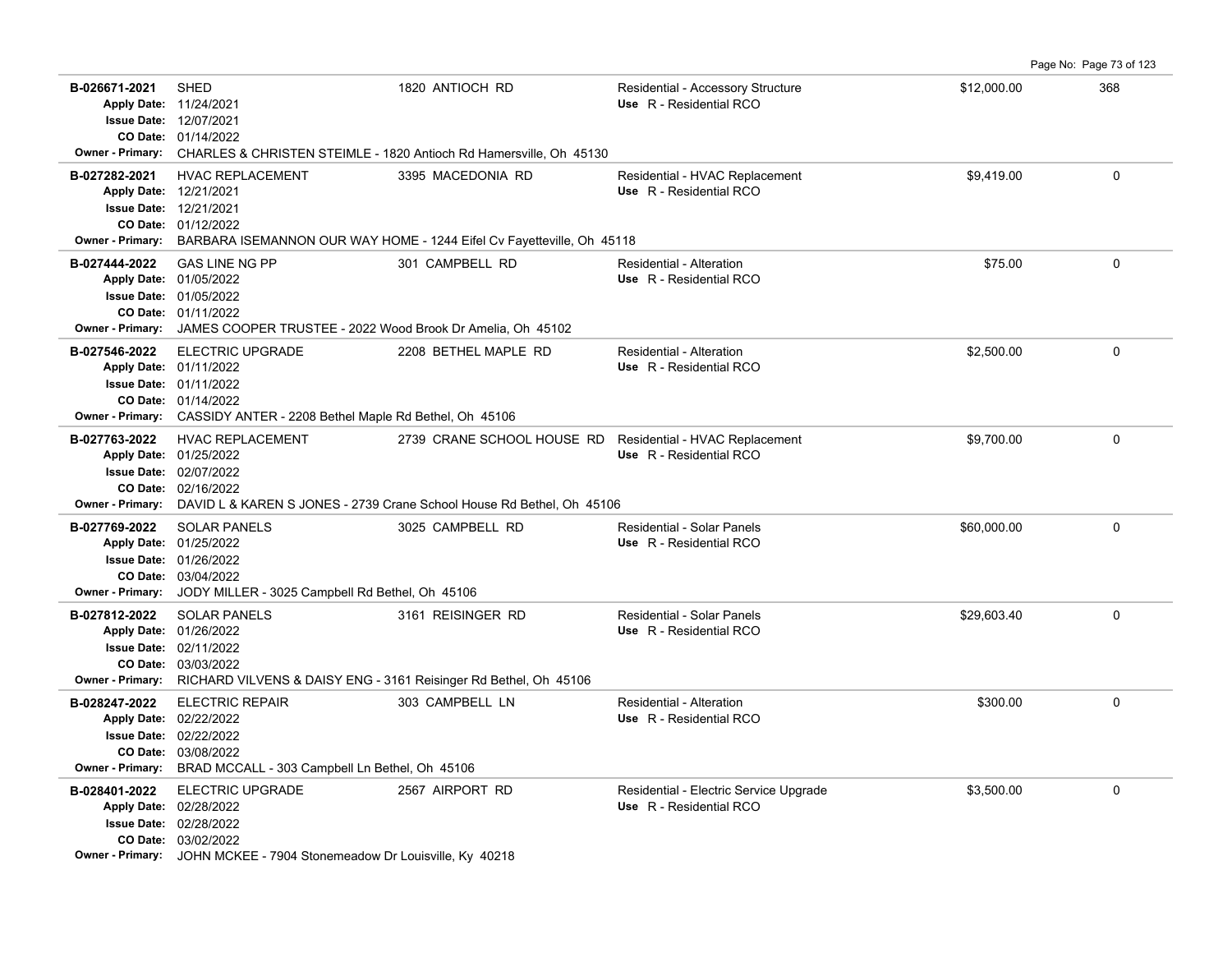Page No: Page 74 of 123

| B-028649-2022<br><b>Apply Date:</b><br><b>Owner - Primary:</b> | <b>SOLAR PANELS</b><br>03/08/2022<br><b>Issue Date: 03/11/2022</b><br>CO Date: 03/31/2022<br>KENNETH SCHAUPP - 2217 Donald Rd Bethel, Oh 45106                                | 2231 DONALD RD                                                                                                         | Residential - Solar Panels<br>Use R - Residential RCO                                        | \$16,000.00                           | $\Omega$                  |
|----------------------------------------------------------------|-------------------------------------------------------------------------------------------------------------------------------------------------------------------------------|------------------------------------------------------------------------------------------------------------------------|----------------------------------------------------------------------------------------------|---------------------------------------|---------------------------|
| B-028983-2022<br><b>Owner - Primary:</b>                       | <b>FIRE DAMAGE</b><br>Apply Date: 03/16/2022<br><b>Issue Date: 03/18/2022</b><br>CO Date: 04/04/2022<br>PATRICK R CAUDILL - 2806 S Bantam Rd Bethel, Oh 45106                 | 2806 BANTAM RD                                                                                                         | Residential - Alteration<br>Use R - Residential RCO                                          | \$4,000.00                            | 50                        |
| B-029449-2022<br><b>Owner - Primary:</b>                       | <b>HVAC REPLACEMENT</b><br>Apply Date: 04/04/2022<br><b>Issue Date: 04/04/2022</b><br>CO Date: 04/19/2022<br>BRIAN & JENNIFER J LIDDY - 1704 Jones Florer Rd Bethel, Oh 45106 | 1704 JONES FLORER RD                                                                                                   | Residential - HVAC Replacement<br>Use R - Residential RCO                                    | \$10,000.00                           | $\mathbf 0$               |
| B-030137-2022                                                  | <b>GENERATOR ELEC &amp; NG PP</b><br>Apply Date: 04/21/2022<br><b>Issue Date: 04/21/2022</b><br>CO Date: 04/25/2022                                                           | 4001 JACOBS DR<br><b>Owner - Primary:</b> BRIAN M & LOUELLA MAXINE HOFFMAN - 4001 Jacobs Dr Bethel, Oh 45106-9430      | Residential - Alteration<br>Use R - Residential RCO                                          | \$4,000.00                            | $\Omega$                  |
|                                                                | S-1 - Storage: Moderate Hazard                                                                                                                                                |                                                                                                                        |                                                                                              |                                       |                           |
|                                                                |                                                                                                                                                                               |                                                                                                                        |                                                                                              |                                       |                           |
| Permit#<br>B-016404-2020                                       | <b>Application Name</b><br><b>MORGAN SHOP</b><br>Apply Date: 10/05/2020<br><b>Issue Date: 01/27/2021</b><br>CO Date: 03/17/2022                                               | <b>Address</b><br>3040 SUGARTREE RD<br>Owner - Primary: MPE PROPERTYMPE PROPERTY - 1952 West Rd New Richmond, Oh 45157 | <b>Work Type / Class</b><br>Commercial - New Structure<br>Use S-1 - Storage; Moderate Hazard | <b>Declared Value</b><br>\$375,000.00 | <b>Bldg Area</b><br>6,400 |
|                                                                | <b>U - Utility &amp; Miscellaneous</b>                                                                                                                                        |                                                                                                                        |                                                                                              |                                       |                           |
| Permit#                                                        | <b>Application Name</b>                                                                                                                                                       | <b>Address</b>                                                                                                         | <b>Work Type / Class</b>                                                                     | <b>Declared Value</b>                 | <b>Bldg Area</b>          |
| B-022325-2021<br>CO Date:<br>Owner - Primary:                  | <b>GARAGE DETACHED</b><br>Apply Date: 06/07/2021<br><b>Issue Date: 06/08/2021</b><br>01/31/2022                                                                               | 2500 HALEY RAE LN<br>JASON & HEATHER BATESBATES HVAC - 2500 Haley Rae Ln Bethel, Oh 45106                              | Residential - Accessory Structure<br>Use U - Utility & Miscellaneous                         | \$45,000.00                           | 2,130                     |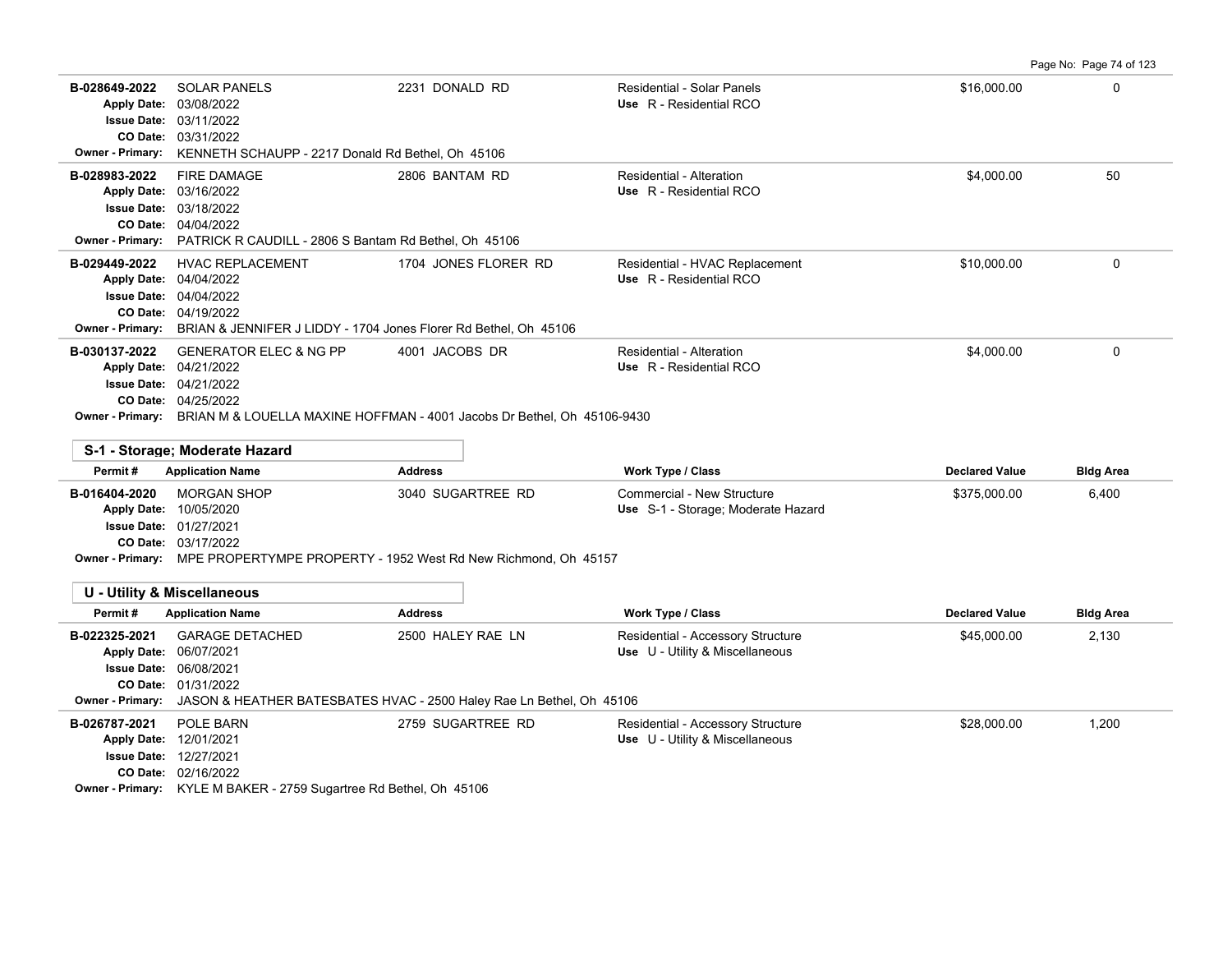## **SUMMARY FOR Tate Township**

**PERMIT SUMMARY BY APPLICATION WORKTYPE IN THIS TOWNSHIP**

| Worktype                            | Issued | Value          | Worktype                        | Issued | Value  | Worktype                       | Issued | Value        |
|-------------------------------------|--------|----------------|---------------------------------|--------|--------|--------------------------------|--------|--------------|
| Single-Family Residence (SFR)       |        | \$1.174.000.00 | Two-Family Residence (TFR)      |        | \$0.00 | Commercial New (COMNEW)        |        | \$375,000.00 |
| Residential Addition (RESADD)       |        | \$12,000.00    | Three-Family Residence (THFR)   |        | \$0.00 | Commercial Addition (COMADD)   | 0      | \$0.00       |
| Residential Alteration (RESALT)     | 16     | \$226.597.40   | Four-Family Residence (FFR)     |        | \$0.00 | Commercial Alteration (COMALT) | 0      | \$0.00       |
| Res Accessory Structure (ACCSTR)    |        | \$139,200.00   | Multi-Family Residence (MULTFR) |        | \$0.00 | All Other Project Types        |        | \$151,222.40 |
| <b>NUMBER OF PERMITS ISSUED: 25</b> |        |                | Single-Family Unit (SFU)        |        | \$0.00 |                                |        |              |

**DECLARED VALUE: \$1,926,797.40**

## **Union Township**

|               | A-2 - Assembly; Banguet Hall, Restaurant                                                                                |                |                                                                                                                         |                       |                  |
|---------------|-------------------------------------------------------------------------------------------------------------------------|----------------|-------------------------------------------------------------------------------------------------------------------------|-----------------------|------------------|
| Permit#       | <b>Application Name</b>                                                                                                 | <b>Address</b> | Work Type / Class                                                                                                       | <b>Declared Value</b> | <b>Bldg Area</b> |
| F-028690-2022 | <b>TAZIKI'S CAFE HOOD SUPP</b><br>Apply Date: 03/09/2022<br><b>Issue Date: 04/05/2022</b><br><b>CO Date: 04/29/2022</b> | 450 SR 125     | Fire Protection Systems - Fire Sprinkler - Kitchen Hood Supp \$1,025.00<br>Use A-2 - Assembly: Banquet Hall, Restaurant |                       | 4.115            |
|               | Owner - Primary: REGENCY CENTERS LP - Po Box 790830 San Antonio, Tx 78279-0830                                          |                |                                                                                                                         |                       |                  |

| <b>B</b> - Business     |                                                                                   |                       |                            |                       |                  |
|-------------------------|-----------------------------------------------------------------------------------|-----------------------|----------------------------|-----------------------|------------------|
| Permit#                 | <b>Application Name</b>                                                           | <b>Address</b>        | <b>Work Type / Class</b>   | <b>Declared Value</b> | <b>Bldg Area</b> |
| B-018046-2020           | SNOWIE WRHS ALTERATION                                                            | 1284 HEITMAN LN       | Commercial - Alteration    | \$200,000.00          | 2,400            |
| <b>Apply Date:</b>      | 12/10/2020                                                                        |                       | Use B - Business           |                       |                  |
| <b>Issue Date:</b>      | 01/27/2021                                                                        |                       |                            |                       |                  |
| CO Date:                | 01/04/2022                                                                        |                       |                            |                       |                  |
| <b>Owner - Primary:</b> | RUPP FAMILY ENTERPRISES LLC - 1284 Heitman Ln Batavia, Oh 45103                   |                       |                            |                       |                  |
| B-020973-2021           | EMPOWERED COMM SRVCS                                                              | 472 OLD SR 74         | Commercial - New Structure | \$912,000.00          | 7,287            |
| <b>Apply Date:</b>      | 04/20/2021                                                                        |                       | Use B - Business           |                       |                  |
| <b>Issue Date:</b>      | 06/15/2021                                                                        |                       |                            |                       |                  |
| CO Date:                | 01/11/2022                                                                        |                       |                            |                       |                  |
| <b>Owner - Primary:</b> | GREAT LAKES PROPERTY DEVELOPMENT LLC - 4205 East Lake Rd Sheffield Lake, Oh 44054 |                       |                            |                       |                  |
| B-021209-2021           | <b>RAM MOTORS</b>                                                                 | 430 SR 32             | Commercial - Alteration    | \$3,000.00            | $\Omega$         |
| <b>Apply Date:</b>      | 04/28/2021                                                                        |                       | Use B - Business           |                       |                  |
| <b>Issue Date:</b>      | 10/06/2021                                                                        |                       |                            |                       |                  |
| CO Date:                | 03/21/2022                                                                        |                       |                            |                       |                  |
| <b>Owner - Primary:</b> | RABIEH INVESTMENTS LLC - 8041 Evening Whisper Way Cincinnati, Oh 45244            |                       |                            |                       |                  |
| B-025203-2021           | JIMMY JOHN'S                                                                      | 880 EASTGATE NORTH DR | Commercial - Alteration    | \$180,000.00          | 1,540            |
| <b>Apply Date:</b>      | 10/02/2021                                                                        |                       | Use B - Business           |                       |                  |
| <b>Issue Date:</b>      | 12/13/2021                                                                        |                       |                            |                       |                  |
| CO Date:                | 04/04/2022                                                                        |                       |                            |                       |                  |
| <b>Owner - Primary:</b> | DEVILLE DEVELOPMENT LLC - 3951 Convenience Cir Nw, Unit 301 Canton, Oh 44718      |                       |                            |                       |                  |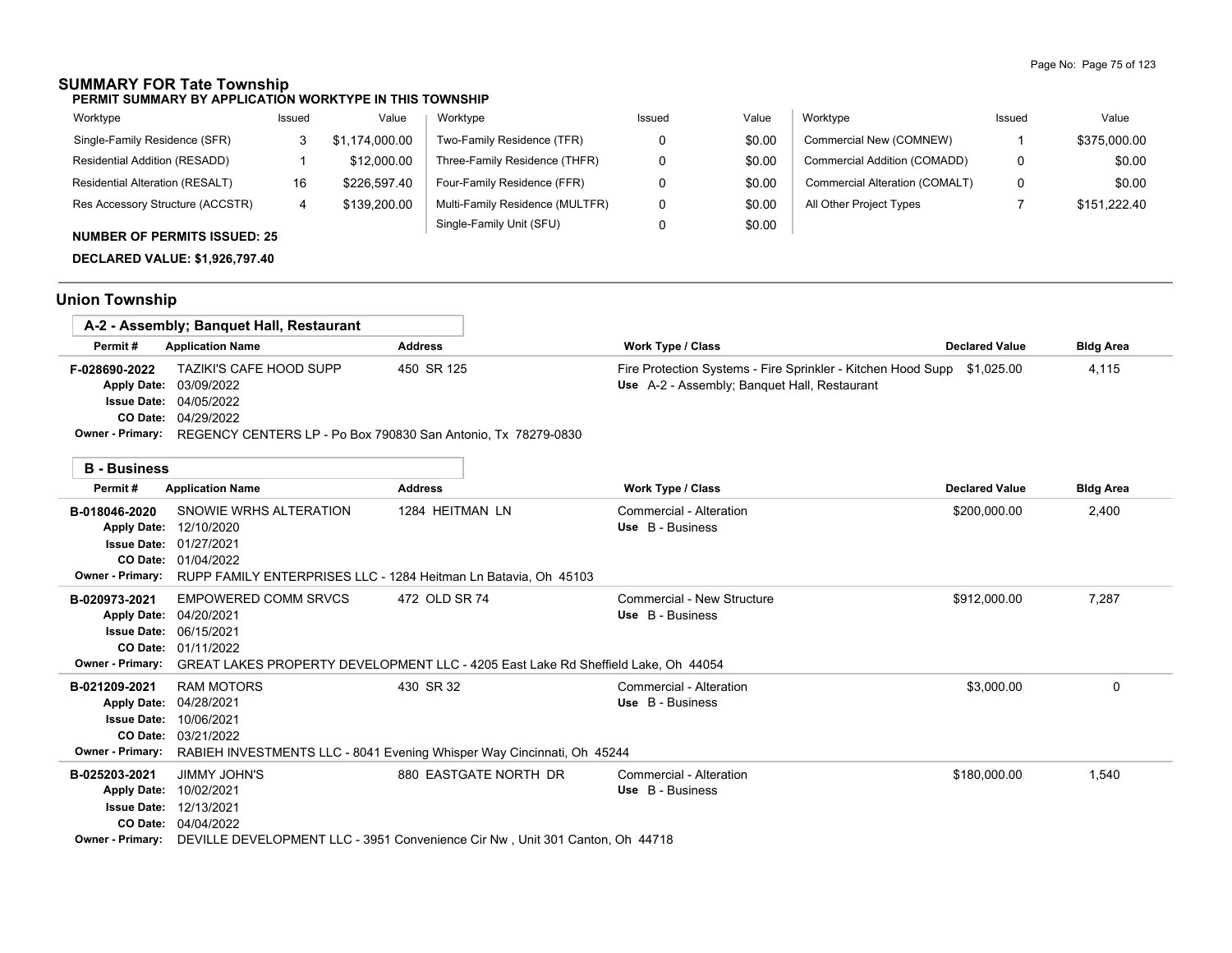Page No: Page 76 of 123

| B-025534-2021<br><b>Owner - Primary:</b> | <b>FREEMAN SCHWABE</b><br>Apply Date: 10/08/2021<br><b>Issue Date: 11/04/2021</b><br>CO Date: 01/12/2022<br>4064 LLC - 1020 Spindletop Hill Cincinnati, Oh 45245                                                | 4064 CLOUGH WOODS DR                                                                                   | Commercial - Alteration<br>Use B - Business                                                  | \$49,800.00           | 4,979            |
|------------------------------------------|-----------------------------------------------------------------------------------------------------------------------------------------------------------------------------------------------------------------|--------------------------------------------------------------------------------------------------------|----------------------------------------------------------------------------------------------|-----------------------|------------------|
| B-026393-2021                            | ELECTRIC SERVICE METER<br>Apply Date: 11/15/2021<br><b>Issue Date: 11/20/2021</b><br>CO Date: 01/05/2022<br>Owner - Primary: PADGETT PROPERTIES CINCY LLC - 3511 Mullens Way Cincinnati, Oh 45245               | 4026 BACH BUXTON RD                                                                                    | Commercial - Alteration<br>Use B - Business                                                  | \$2,500.00            | 0                |
| B-027861-2022<br>Owner - Primary:        | <b>ODOT FIELD OFFICE ELEC</b><br>Apply Date: 01/31/2022<br>Issue Date: 02/11/2022<br>CO Date: 02/16/2022                                                                                                        | 4404 FAYARD DR<br>OHIO DEPARTMENT OF TRANSPORTATION - 505 South State Route 741 Lebanon, Oh 45036-9245 | Commercial - Alteration<br>Use B - Business                                                  | \$5,000.00            | $\mathbf{0}$     |
| B-028052-2022                            | FAMILY NURSE CARE OF OHIO<br>Apply Date: 02/11/2022<br><b>Issue Date: 03/26/2022</b><br>CO Date: 03/30/2022<br>Owner - Primary: EASTGATE PROFESSIONAL OFFICE PARK V LTD - 1252 State Route 28 Milford, Oh 45150 | 4435 AICHOLTZ RD                                                                                       | Commercial - Occupancy<br>Use B - Business                                                   | \$0.00                | $\Omega$         |
| <b>E</b> - Education<br>Permit#          | <b>Application Name</b>                                                                                                                                                                                         | <b>Address</b>                                                                                         | Work Type / Class                                                                            | <b>Declared Value</b> | <b>Bldg Area</b> |
| B-024694-2021                            | <b>CHILD FOCUS</b><br>Apply Date: 09/13/2021<br><b>Issue Date: 11/29/2021</b><br>CO Date: 03/09/2022<br>Owner - Primary: EASTGATE PROFESSIONAL OFFICE PARK VI LLC - 1252 State Route 28 Milford, Oh 45150       | 4435 AICHOLTZ RD                                                                                       | Commercial - Alteration<br>Use E - Education                                                 | \$94,500.00           | 6,000            |
|                                          | F-1 - Factory: Moderate Hazard                                                                                                                                                                                  |                                                                                                        |                                                                                              |                       |                  |
| Permit#                                  | <b>Application Name</b>                                                                                                                                                                                         | <b>Address</b>                                                                                         | Work Type / Class                                                                            | <b>Declared Value</b> | <b>Bldg Area</b> |
| B-022496-2021<br><b>Owner - Primary:</b> | A&P TECH ADA RESTROOM<br>Apply Date: 06/15/2021<br>Issue Date: 07/14/2021<br>CO Date: 02/02/2022                                                                                                                | 4595 E TECH DR<br>BRIAN BAKERA & P TECHNOLOGY INC - 4595 East Tech Dr Cincinnati, Oh 45245             | Commercial - Alteration<br>Use F-1 - Factory; Moderate Hazard                                | \$11,000.00           | 64               |
| B-027515-2022<br>Owner - Primary:        | ELITE BIOMEDICAL ELEC<br>Apply Date: 01/10/2022<br>Issue Date: 02/01/2022<br>CO Date: 04/06/2022                                                                                                                | 756 OLD SR 74<br>EASTGATE OFFICES DELAWARE LLC - 756 Old State Route 74 Cincinnati, Oh 45245           | Commercial - Alteration<br>Use F-1 - Factory; Moderate Hazard                                | \$10,000.00           | $\mathbf 0$      |
| F-027862-2022                            | SUN CHEMICAL WRHS EXPN FS<br>Apply Date: 01/31/2022<br>Issue Date: 02/11/2022<br>CO Date: 03/04/2022<br>Owner - Primary: SUN CHEMICAL CORPORATION - 110 Pleasant Ave Upper Saddle River, Nj 7458                | 3932 BACH BUXTON RD                                                                                    | Fire Protection Systems - Fire Sprinkler - Suppression<br>Use F-1 - Factory; Moderate Hazard | \$25,000.00           | 7,880            |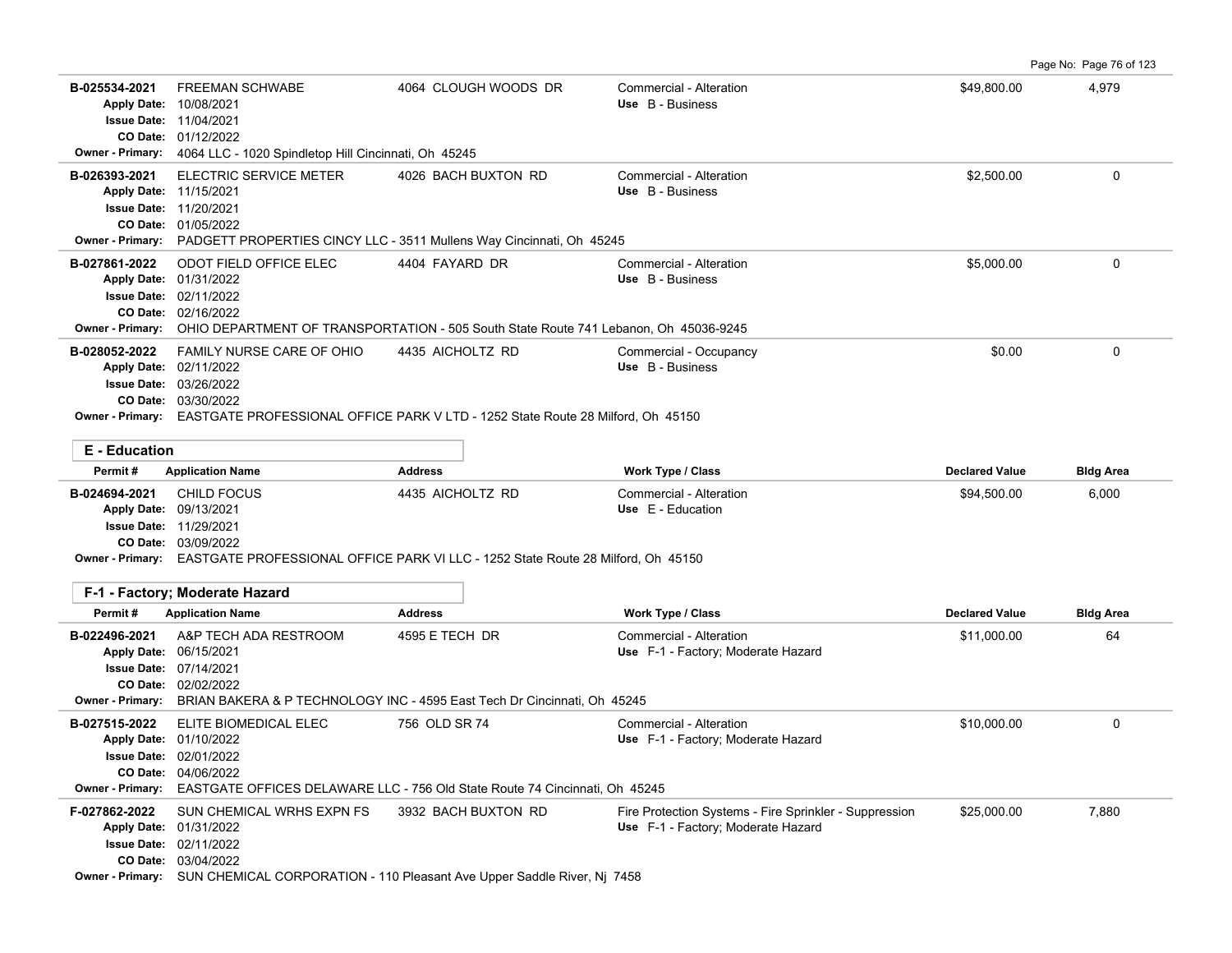|                                                                                                  | H-1 - High Hazard: Detonation Hazard                                                                                                                                                             |                      |                                                                            |                       |                  |
|--------------------------------------------------------------------------------------------------|--------------------------------------------------------------------------------------------------------------------------------------------------------------------------------------------------|----------------------|----------------------------------------------------------------------------|-----------------------|------------------|
| Permit#                                                                                          | <b>Application Name</b>                                                                                                                                                                          | <b>Address</b>       | Work Type / Class                                                          | <b>Declared Value</b> | <b>Bldg Area</b> |
| B-025154-2021<br><b>Apply Date:</b><br><b>Issue Date:</b>                                        | L3 FUZING BLDG 6 ALTER<br>09/30/2021<br>10/27/2021<br>CO Date: 01/28/2022<br>Owner - Primary: L 3 FUZING AND ORDNANCE SYSTEMS INC - 3975 Mcmann Rd Cincinnati, Oh 45245                          | 3975 MCMANN RD       | Commercial - Alteration<br>Use H-1 - High Hazard; Detonation Hazard        | \$90,000.00           | 960              |
|                                                                                                  | I-2- Institutional; Nursing Home, Hospital                                                                                                                                                       |                      |                                                                            |                       |                  |
| Permit#                                                                                          | <b>Application Name</b>                                                                                                                                                                          | <b>Address</b>       | Work Type / Class                                                          | <b>Declared Value</b> | <b>Bldg Area</b> |
| B-012015-2020<br><b>Apply Date:</b><br><b>Issue Date:</b><br>CO Date:<br><b>Owner - Primary:</b> | OTTERBEIN HOUSE A ADDITION<br>04/01/2020<br>07/08/2020<br>02/25/2022<br>OTTERBEIN BATAVIA REAL ESTATE LLC - 580 N State Route 741 Lebanon, Oh 45036                                              | 1119 NEIGHBORHOOD DR | Commercial - Addition<br>Use I-2- Institutional; Nursing Home, Hospital    | \$137,000.00          | 884              |
| B-012016-2020<br><b>Apply Date:</b><br><b>Issue Date:</b><br>CO Date:                            | OTTERBEIN HOUSE B ADDITION<br>04/01/2020<br>07/08/2020<br>02/25/2022<br>Owner - Primary: OTTERBEIN BATAVIA REAL ESTATE LLC - 580 N State Route 741 Lebanon, Oh 45036                             | 1116 NEIGHBORHOOD DR | Commercial - Addition<br>Use I-2- Institutional; Nursing Home, Hospital    | \$137,000.00          | 884              |
| B-012017-2020<br><b>Apply Date:</b><br><b>Issue Date:</b><br>CO Date:                            | OTTERBEIN HOUSE C ADDITION<br>04/01/2020<br>07/08/2020<br>02/25/2022<br>Owner - Primary: OTTERBEIN BATAVIA REAL ESTATE LLC - 580 N State Route 741 Lebanon, Oh 45036                             | 1117 NEIGHBORHOOD DR | Commercial - Addition<br>Use I-2- Institutional; Nursing Home, Hospital    | \$137,000.00          | 884              |
| B-012023-2020<br><b>Apply Date:</b><br><b>Issue Date:</b>                                        | OTTERBEIN HOUSE D ADDITION<br>04/01/2020<br>07/08/2020<br>CO Date: 02/25/2022<br>Owner - Primary: OTTERBEIN BATAVIA REAL ESTATE LLC - 580 N State Route 741 Lebanon, Oh 45036                    | 1114 NEIGHBORHOOD DR | Commercial - Addition<br>Use I-2- Institutional; Nursing Home, Hospital    | \$137,000.00          | 852              |
| B-012024-2020<br><b>Apply Date:</b>                                                              | OTTERBEIN HOUSE E ADDITION<br>04/01/2020<br><b>Issue Date: 07/08/2020</b><br>CO Date: 02/25/2022<br>Owner - Primary: OTTERBEIN BATAVIA REAL ESTATE LLC - 580 N State Route 741 Lebanon, Oh 45036 | 1115 NEIGHBORHOOD DR | Commercial - Addition<br>Use I-2- Institutional; Nursing Home, Hospital    | \$137,000.00          | 884              |
|                                                                                                  | M - Mercantile; Dept. Store, Retail, Market                                                                                                                                                      |                      |                                                                            |                       |                  |
| Permit#                                                                                          | <b>Application Name</b>                                                                                                                                                                          | <b>Address</b>       | Work Type / Class                                                          | <b>Declared Value</b> | <b>Bldg Area</b> |
| B-023620-2021<br><b>Apply Date:</b>                                                              | <b>CIRCLE K #4705687 INT ALT</b><br>07/30/2021<br><b>Issue Date: 12/10/2021</b>                                                                                                                  | 902 SR 125           | Commercial - Alteration<br>Use M - Mercantile; Dept. Store, Retail, Market | \$30,000.00           | 2,142            |

01/26/2022 **CO Date:**

**Owner - Primary:** MACS CONVENIENCE STORES LLC - Po Box 347 Columbus, In 47202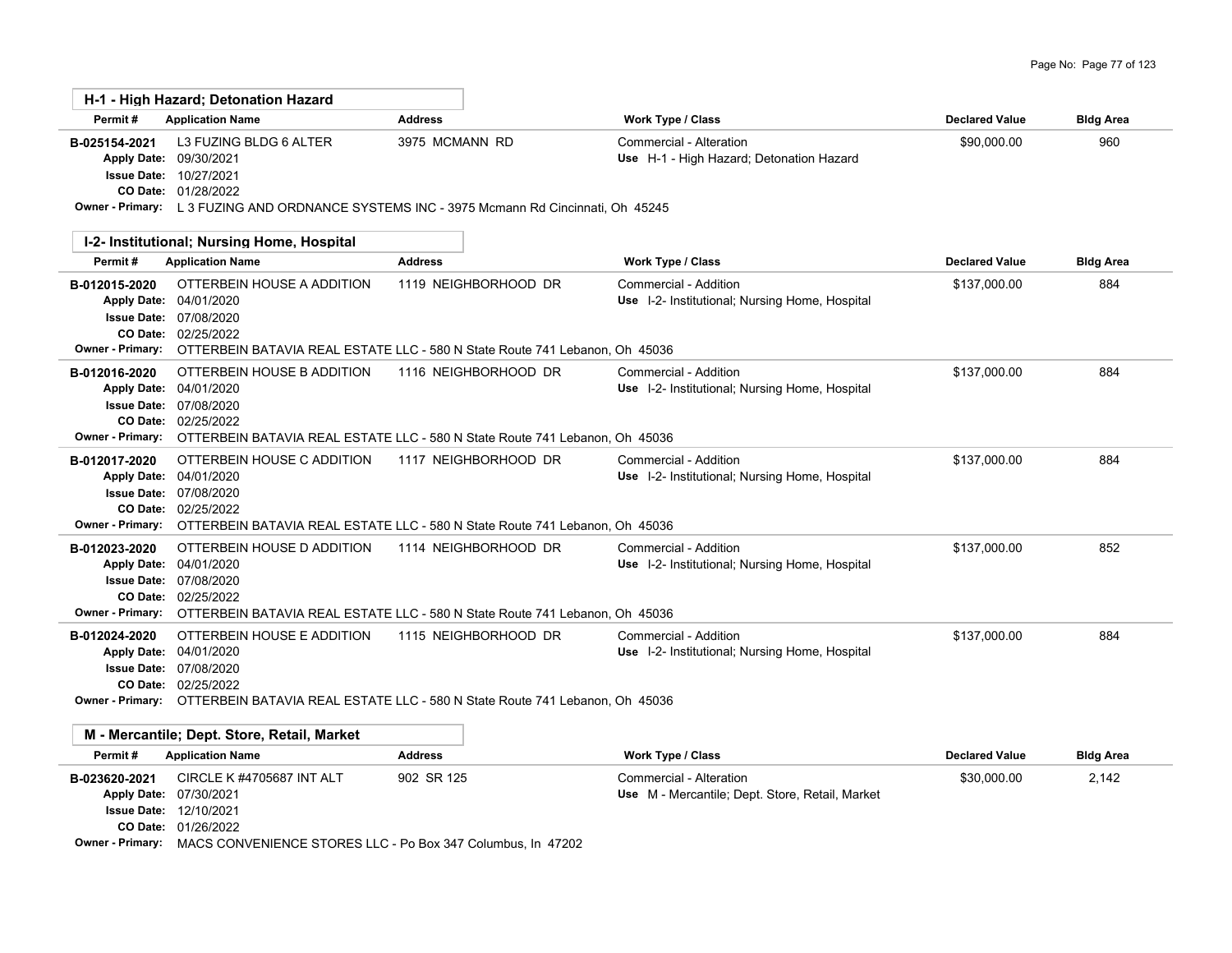**B-024277-2021** \$20,000.00 25 SAM'S CLUB P/U AREA DOOR 815 CLEPPER LN Commercial - Alteration 01/25/2022 **CO Date:** 12/01/2021 **Issue Date:** Apply Date: 08/23/2021 **Apply Date: Use** M - Mercantile; Dept. Store, Retail, Market **Owner - Primary:** ERIC ZORNSAM'S REAL ESTATE BUSINESS TRUST - Po Box 8042 Bentonville, Ar 72716 **B-027632-2022** \$20,000.00 2,592 WILLIS MUSIC 4450 EASTGATE BV Commercial - Alteration 03/28/2022 **CO Date:** 02/25/2022 **Issue Date:** Apply Date: 01/14/2022 **Apply Date: Use** M - Mercantile; Dept. Store, Retail, Market **Owner - Primary:** UNION TOWNSHIP CLERMONT COUNTY CIC INC - 4350 Aicholtz Rd Cincinnati, Oh 45245 **B-027979-2022** CLOUD 8 SMOKE SHOP 980 OLD SR 74 Commercial - Occupancy 0 03/10/2022 **CO Date:** 03/07/2022 **Issue Date:** Apply Date: 02/09/2022 **Apply Date: Use** M - Mercantile; Dept. Store, Retail, Market **Owner - Primary:** RICHARD HARRIS - 3444 State Route 133 Williamsburg, Oh 45176 **B-028020-2022** PETSMART HVAC 650 EASTGATE SOUTH DR Commercial - Alteration 65,000.00 65,000.00 60 03/24/2022 **CO Date:** 03/21/2022 **Issue Date:** Apply Date: 02/10/2022 **Apply Date: Use** M - Mercantile; Dept. Store, Retail, Market **Owner - Primary:** KRG EASTGATE PAVILION LLC - 30 South Meridian St, Ste 1100 Indianapolis, In 46204 **N/A Permit # Application Name Address Work Type / Class Declared Value Bldg Area** B-016878-2020 ECHELON PHASE 2 WMSC 4323 GLENESTE WITHAMSVILLE Commercial - Site Development \$1,200,000.00 313,632 04/05/2022 **CO Date:** 11/04/2021 **Issue Date:** 10/20/2020 **Apply Date: Use** N/A  $\overline{\phantom{a}}$ ECHELON PHASE 2 WMSC **Owner - Primary:** PLK EASTGATE PARTNERS LLC - 5905 E Galbraith Rd, Ste 4100 Cincinnati, Oh 45236 **B-024289-2021** \$7,000.00 0 HESSEL STONE CUT ELEC 497 ROUND BOTTOM RD Commercial - Alteration 03/04/2022 **CO Date:** 09/15/2021 **Issue Date:** 08/23/2021 **Apply Date: Use** N/A **Owner - Primary:** CARL F HESSEL - 497 Roundbottom Rd Milford, Oh 45150 B-024759-2021 BEECHMONT RACQUET ROOF 435 SR 125 Commercial - Roof Replacement \$230,000.00 \$230,000.00 0 0 0 0 0 01/07/2022 **CO Date:** 09/24/2021 **Issue Date:** 09/16/2021 **Apply Date: Use** N/A **Owner - Primary:** BRC PROFESSIONALBLDG LLC - 463 Ohio Pi Cincinnati, Oh 45255 **B-026185-2021** \$24,000.00 0 A&P TECH STOR BLDG ELECTRIC 4595 TECH DR Commercial - Alteration 01/10/2022 **CO Date: Issue Date: 11/19/2021** 11/02/2021 **Apply Date: Use** N/A

Page No: Page 78 of 123

**Owner - Primary:** BRIAN BAKERA & P TECHNOLOGY INC - 4595 East Tech Dr Cincinnati, Oh 45245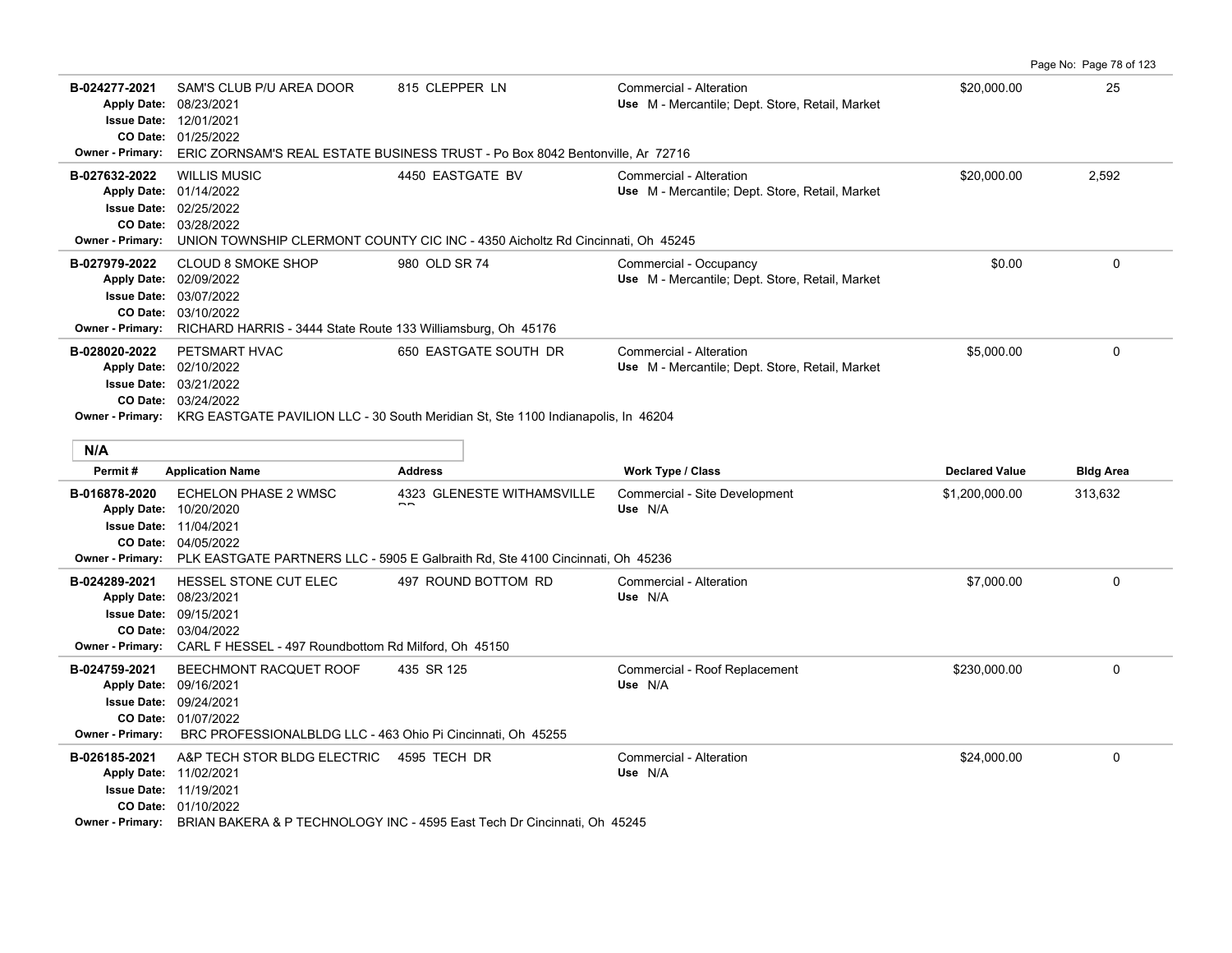Page No: Page 79 of 123

| B-027087-2021<br><b>Owner - Primary:</b> | <b>TRUCRAFT NG PP</b><br>Apply Date: 12/13/2021<br><b>Issue Date: 01/14/2022</b><br>CO Date: 01/20/2022                                                                      | 807 ROUND BOTTOM RD<br>ROD SPARKSTRU INVESTMENTS LLC - 4585 Helmsdale Ct Batavia, Oh 45103                                   | Commercial - Alteration<br>Use N/A                                | \$1,500.00  | 0           |  |
|------------------------------------------|------------------------------------------------------------------------------------------------------------------------------------------------------------------------------|------------------------------------------------------------------------------------------------------------------------------|-------------------------------------------------------------------|-------------|-------------|--|
| B-028300-2022<br><b>Owner - Primary:</b> | <b>DEMO</b><br>Apply Date: 02/23/2022<br><b>Issue Date: 03/31/2022</b><br>CO Date: 04/05/2022<br>BOBBIE R BRANDENBURG - 6149 Wheat Field Ct Loveland, Oh 45140               | 4392 ELICK LN                                                                                                                | Residential - Alteration<br>Use N/A                               | \$3,800.00  | 768         |  |
| F-018340-2020<br><b>Owner - Primary:</b> | <b>GENTRY EAST BLDG 3 FS</b><br>Apply Date: 12/30/2020<br>Issue Date: 05/14/2021<br>CO Date: 04/05/2022<br>ECHELON APARTMENTS LLC - 5905 E Galbraith Rd Cincinnati, Oh 45236 | 4331 GLEN ESTE-WITHAMSVILLE                                                                                                  | Fire Protection Systems - Fire Sprinkler - Suppression<br>Use N/A | \$26,724.00 | 18,196      |  |
| F-020246-2021<br><b>Owner - Primary:</b> | UNION TWP IMM CTR & FD FM<br>Apply Date: 03/25/2021<br>Issue Date: 04/30/2021<br>CO Date: 03/18/2022                                                                         | 5149 BEECHWOOD RD<br>UNION TOWNSHIP BOARD OF TRUSTEES 4350 Aicholtz Road Cincinnati, Oh 45245                                | Fire Protection Systems - Fire Main<br>Use N/A                    | \$60,000.00 | $\mathbf 0$ |  |
| F-024992-2021<br><b>Owner - Primary:</b> | CHILD FOCUS FS<br>Apply Date: 09/23/2021<br>Issue Date: 11/29/2021<br>CO Date: 03/03/2022                                                                                    | 4435 AICHOLTZ RD<br>JOHN HALEEASTGATE PROPERTY MGMT - 4360 Ferguson, Ste 160 Cincinnati, Oh 45245                            | Fire Protection Systems - Fire Sprinkler - Suppression<br>Use N/A | \$5,600.00  | 6,000       |  |
| F-026353-2021<br><b>Owner - Primary:</b> | PETSMART 0538 FA<br>Apply Date: 11/12/2021<br>Issue Date: 11/20/2021<br>CO Date: 03/24/2022                                                                                  | 650 EASTGATE SOUTH DR<br>KRG EASTGATE PAVILION LLC - 30 South Meridian St, Ste 1100 Indianapolis, In 46204                   | Fire Protection Systems - Fire Alarm<br>Use N/A                   | \$1,150.15  | $\mathbf 0$ |  |
| F-027579-2022<br><b>Owner - Primary:</b> | OTTERBEIN HOUSE A ADD FA<br>Apply Date: 01/12/2022<br><b>Issue Date: 02/02/2022</b><br>CO Date: 02/25/2022                                                                   | 1119 NEIGHBORHOOD DR<br>OTTERBEIN BATAVIA REAL ESTATE LLC - 580 N State Route 741 Lebanon, Oh 45036                          | Fire Protection Systems - Fire Alarm<br>Use N/A                   | \$4,000.00  | $\mathbf 0$ |  |
| F-027580-2022<br><b>Owner - Primary:</b> | OTTERBEIN HOUSE B ADD FA<br>Apply Date: 01/12/2022<br><b>Issue Date: 02/02/2022</b><br>CO Date: 02/25/2022                                                                   | 1116 NEIGHBORHOOD DR<br>OTTERBEIN BATAVIA REAL ESTATE LLC - 580 N State Route 741 Lebanon, Oh 45036                          | Fire Protection Systems - Fire Alarm<br>Use N/A                   | \$4,000.00  | $\mathbf 0$ |  |
| F-027581-2022                            | OTTERBEIN HOUSE C ADD FA<br>Apply Date: 01/12/2022<br>Issue Date: 02/02/2022<br>CO Date: 02/25/2022                                                                          | 1117 NEIGHBORHOOD DR<br><b>Owner - Primary:</b> OTTERBEIN BATAVIA REAL ESTATE LLC - 580 N State Route 741 Lebanon, Ob. 45036 | Fire Protection Systems - Fire Alarm<br>Use N/A                   | \$4,000.00  | $\mathbf 0$ |  |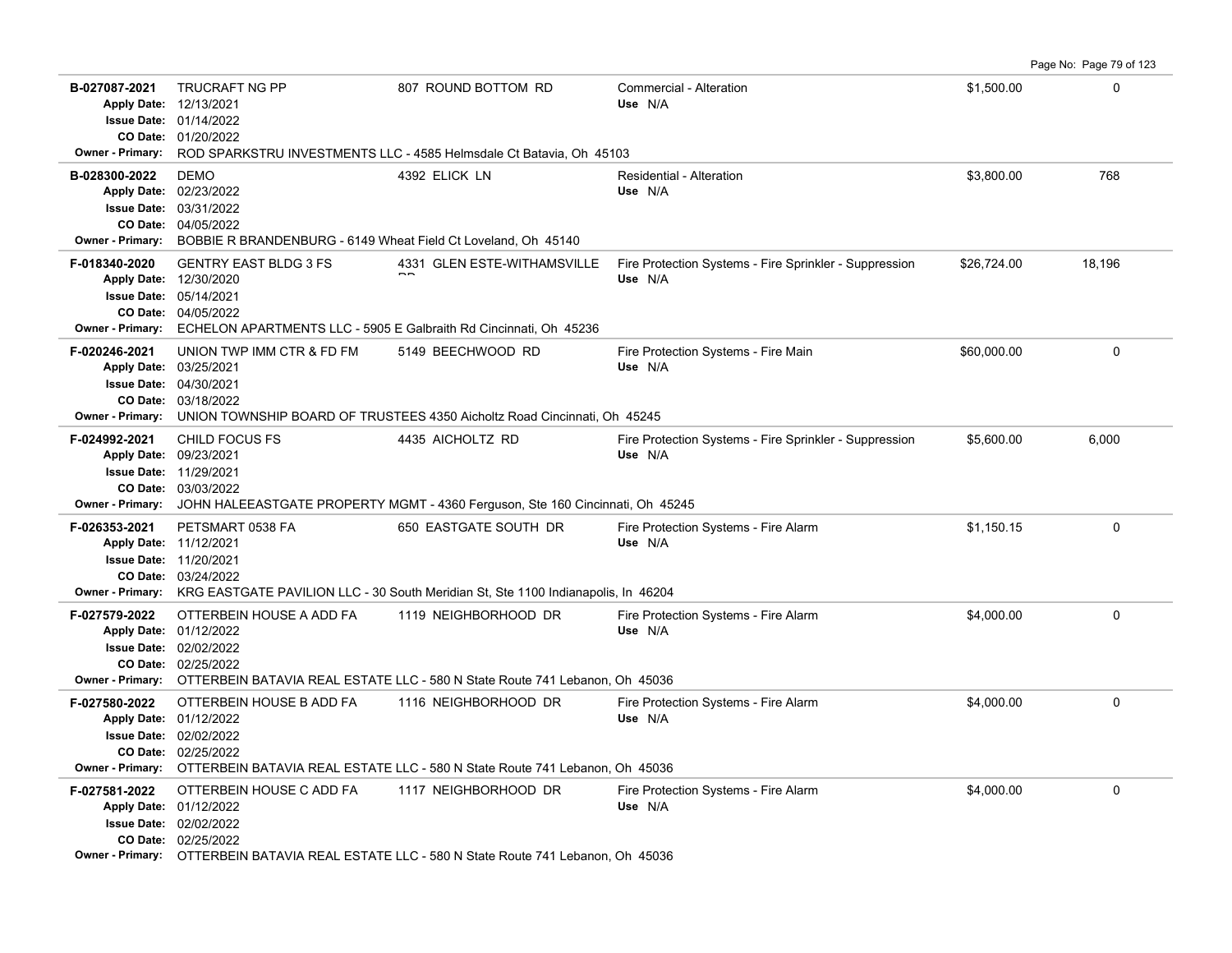Page No: Page 80 of 123

| F-027582-2022              | OTTERBEIN HOUSE D ADD FA<br>Apply Date: 01/12/2022<br><b>Issue Date: 02/02/2022</b><br>CO Date: 02/25/2022                                                                       | 1114 NEIGHBORHOOD DR<br>Owner - Primary: OTTERBEIN BATAVIA REAL ESTATE LLC - 580 N State Route 741 Lebanon, Oh 45036         | Fire Protection Systems - Fire Alarm<br>Use N/A                   | \$4,000.00            | $\Omega$         |
|----------------------------|----------------------------------------------------------------------------------------------------------------------------------------------------------------------------------|------------------------------------------------------------------------------------------------------------------------------|-------------------------------------------------------------------|-----------------------|------------------|
| F-027583-2022              | OTTERBEIN HOUSE E ADD FA<br>Apply Date: 01/12/2022<br>Issue Date: 02/02/2022<br>CO Date: 02/25/2022                                                                              | 1115 NEIGHBORHOOD DR<br>Owner - Primary: OTTERBEIN BATAVIA REAL ESTATE LLC - 580 N State Route 741 Lebanon, Oh 45036         | Fire Protection Systems - Fire Alarm<br>Use N/A                   | \$4,000.00            | $\Omega$         |
| F-028331-2022              | SUN CHEMICAL FS<br>Apply Date: 02/24/2022<br><b>Issue Date: 03/25/2022</b><br>CO Date: 03/30/2022                                                                                | 3922 BACH BUXTON RD<br>Owner - Primary: SUN CHEMICAL CORPORATION - 110 Pleasant Ave Upper Saddle River, Nj 7458              | Fire Protection Systems - Fire Sprinkler - Suppression<br>Use N/A | \$30,000.00           | 2,000            |
| <b>R</b> - Residential RCO |                                                                                                                                                                                  |                                                                                                                              |                                                                   |                       |                  |
| Permit#                    | <b>Application Name</b>                                                                                                                                                          | <b>Address</b>                                                                                                               | <b>Work Type / Class</b>                                          | <b>Declared Value</b> | <b>Bldg Area</b> |
| B-000681-2019              | ANDERSON CUSTOM HOMES<br>Apply Date: 01/10/2019<br><b>Issue Date: 01/14/2019</b><br>CO Date: 02/17/2022                                                                          | 4088 GLENESTE WITHAMSVILLE<br>Owner - Primary: GARY J & SUZANNE M SIMON - 4096 Gleneste Withamsville Rd Cincinnati, Oh 45245 | Residential - Single Family Residence<br>Use R - Residential RCO  | \$377,000.00          | 5,090            |
| B-008405-2019              | SHED W/ CARPORT<br>Apply Date: 09/25/2019<br><b>Issue Date: 09/26/2019</b><br>CO Date: 02/04/2022<br>Owner - Primary: ROBERT & CAROL FANNIN - 578 Clough Pi Cincinnati, Oh 45245 | 578 CLOUGH PI                                                                                                                | Residential - Accessory Structure<br>Use R - Residential RCO      | \$11,000.00           | 744              |
| B-010938-2020              | <b>GREAT ROOM</b><br>Apply Date: 01/27/2020<br><b>Issue Date: 01/28/2020</b><br>CO Date: 01/05/2022                                                                              | 5040 MALLET HILL DR<br>Owner - Primary: THOMAS P & LINDA L CO TRUSTEES TABELING - 5040 Mallet Hill Dr Cincinnati, Oh 45244   | Residential - Addition<br>Use R - Residential RCO                 | \$48,000.00           | 1,352            |
| B-015429-2020              | DECK & POOL ABOVEGROUND<br>Apply Date: 08/24/2020<br><b>Issue Date: 08/26/2020</b><br>CO Date: 03/21/2022                                                                        | 1157 VILLAGE GLEN DR<br>Owner - Primary: TROY HINKSTONTOP NOTCH CONSTRUCTION - 1157 Village Glen Dr Batavia, Oh 45103        | Residential - Accessory Structure<br>Use R - Residential RCO      | \$2,000.00            | 315              |
| B-015804-2020              | DREES HOMES<br>Apply Date: 09/09/2020<br><b>Issue Date: 09/10/2020</b><br>CO Date: 03/31/2022                                                                                    | 4114 MAGNOLIA TR<br>Owner - Primary: AMANDA EILEEN HERRON & MICHAEL AUSTIN LYNN - 4114 Magnolia Trce Cincinnati, Oh 45245    | Residential - Single Family Residence<br>Use R - Residential RCO  | \$405,466.00          | 4,577            |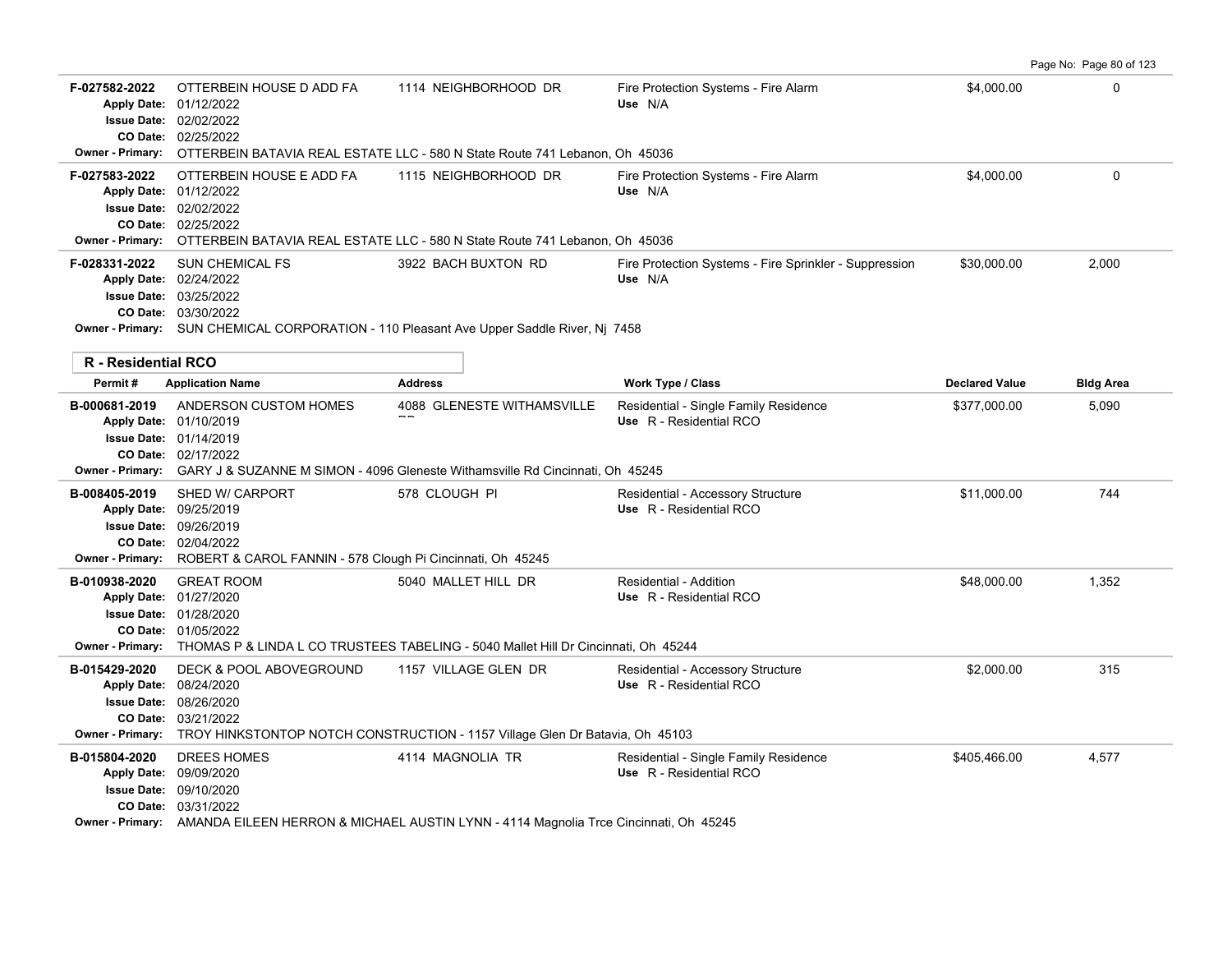**B-016349-2020** \$300,000.00 6,980 TARPOFF SFR 4671 TAYLOR WALK RD Residential - Single Family Residence 01/06/2022 **CO Date:** 10/02/2020 Apply Date: 10/01/2020 **Apply Date: Use** R - Residential RCO **Issue Date: Owner - Primary:** NICHOLAS & BEVERLY TARPOFF - 2447 Doeview Ct Cincinnati, Oh 45230 **B-016359-2020** DECK W/ROOF 4585 HELMSDALE Residential - Addition \$15,000.00 537 02/09/2022 **CO Date:** 10/05/2020 **Issue Date:** 10/02/2020 **Apply Date: Use** R - Residential RCO DECK W/ROOF **4585 HELMSDALE** Residential - Addition **Owner - Primary:** RODERICK E & KAREN L SPARKS - 4585 Helmsdale Ct Batavia, Oh 45103 **B-018536-2021** \$10,000.00 800 BASEMENT FINISH 1105 WESTCHESTER WY Residential - Alteration 03/10/2022 **CO Date:** 01/14/2021 **Issue Date:** 01/13/2021 **Apply Date: Use** R - Residential RCO **Owner - Primary:** KEVIN & STEPHANIE M HENKENER - 1105 Westchester Way Cincinnati, Oh 45244 **B-018674-2021** \$18,000.00 744 GARAGE DETACHED 3918 NINEMILE TOBASCO RD Residential - Accessory Structure 01/05/2022 **CO Date:** 01/21/2021 **Issue Date:** Apply Date: 01/20/2021 **Apply Date: Use** R - Residential RCO **Owner - Primary:** ADAM LYLE & NICOLE KARBARZ - 3918 Nine Mile Tobasco Rd Cincinnati, Oh 45255 B-020310-2021 NORLAND 4304 ASSA WIBORG DR Residential - Single Family Residence \$220,000.00 4,205 03/25/2022 **CO Date:** 03/30/2021 **Issue Date:** Apply Date: 03/29/2021 **Apply Date: Use** R - Residential RCO **Owner - Primary:** KOTOV BROTHERS LLC - 3634 Pebble Creek Mason, Oh 45040 **B-020666-2021** \$50,000.00 0 POOL INGROUND 649 ROMOHR ACRES Residential - Alteration 03/29/2022 **CO Date:** 04/09/2021 **Issue Date:** Apply Date: 04/09/2021 **Apply Date: Use** R - Residential RCO **Owner - Primary:** TIMOTHY ADAM & STACY HICKEY - 649 Romohr Acres Cincinnati, Oh 45244 **B-021140-2021** POOL ABOVEGROUND 4846 TEALTOWN RD Residential - Alteration 55,000.00 \$5,000.00 0 04/06/2022 **CO Date:** 04/23/2021 **Issue Date:** Apply Date: 04/23/2021 **Apply Date: Use** R - Residential RCO **Owner - Primary:** JAMES R HOUK - 893 Hawthorne Dr Cincinnati, Oh 45245 **B-021806-2021** \$50,000.00 368 SUNROOM 4156 GREENFIELD CT Residential - Addition 01/18/2022 **CO Date:** 05/27/2021 **Issue Date:** Apply Date: 05/17/2021 **Apply Date: Use** R - Residential RCO **Owner - Primary:** AMY L HOYER - 4156 Greenfield Ct Cincinnati, Oh 45245 **B-021930-2021** \$5,000.00 0 HVAC REPLACEMENT 685 WOODTHRUSH DR Residential - HVAC Replacement 04/14/2022 **CO Date:** 05/21/2021 **Issue Date:** 05/21/2021 **Apply Date: Use** R - Residential RCO **Owner - Primary:** RHONDA R HOLSCHER & ROBERT E CURINGTON - 685 Woodthrush Dr Cincinnati, Oh 45244

Page No: Page 81 of 123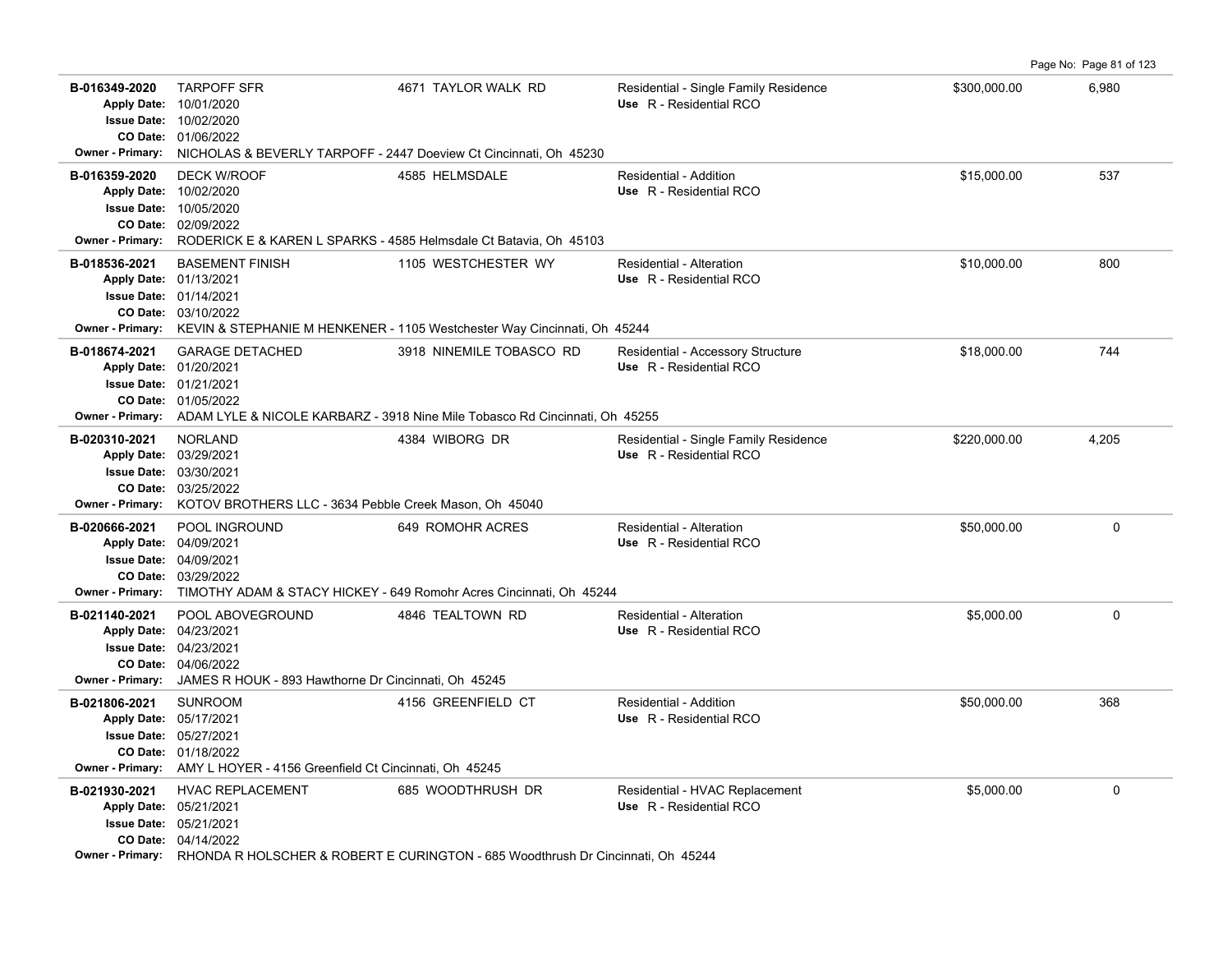Page No: Page 82 of 123

| B-022151-2021<br><b>Owner - Primary:</b> | POOL INGROUND<br>Apply Date: 06/01/2021<br><b>Issue Date: 06/03/2021</b><br>CO Date: 04/27/2022                                                                                  | 4968 SESAME ST                                                         | Residential - Alteration<br>Use R - Residential RCO       | \$58,000.00 | 0        |
|------------------------------------------|----------------------------------------------------------------------------------------------------------------------------------------------------------------------------------|------------------------------------------------------------------------|-----------------------------------------------------------|-------------|----------|
|                                          | DAVID & CHELSEA R JOHNSTON - 4968 Sesame St Cincinnati, Oh 45244                                                                                                                 |                                                                        |                                                           |             |          |
| B-022500-2021                            | POOL INGROUND<br>Apply Date: 06/15/2021<br><b>Issue Date: 06/25/2021</b><br>CO Date: 03/21/2022<br>Owner - Primary: KAYLA & JONATHON EVANS - 4115 Beamer Ct Cincinnati, Oh 45245 | 4115 BEAMER CT                                                         | Residential - Alteration<br>Use R - Residential RCO       | \$40,000.00 | $\Omega$ |
| B-022677-2021                            | <b>BASEMENT FINISH</b>                                                                                                                                                           | 4171 GENSEN LOOP                                                       | <b>Residential - Alteration</b>                           | \$45,000.00 | 800      |
|                                          | Apply Date: 06/21/2021                                                                                                                                                           |                                                                        | Use R - Residential RCO                                   |             |          |
|                                          | Issue Date: 06/22/2021                                                                                                                                                           |                                                                        |                                                           |             |          |
|                                          | CO Date: 01/18/2022                                                                                                                                                              |                                                                        |                                                           |             |          |
| <b>Owner - Primary:</b>                  | RENEE ROBERTS - 6722 Oakland Rd Loveland, Oh 45140                                                                                                                               |                                                                        |                                                           |             |          |
| B-022711-2021                            | <b>SUNROOM</b>                                                                                                                                                                   | 4764 SHEPHARD RD                                                       | Residential - Alteration                                  | \$5,500.00  | 192      |
|                                          | Apply Date: 06/22/2021                                                                                                                                                           |                                                                        | Use R - Residential RCO                                   |             |          |
|                                          | <b>Issue Date: 06/23/2021</b>                                                                                                                                                    |                                                                        |                                                           |             |          |
| Owner - Primary:                         | CO Date: 02/24/2022<br>DONALD J & NICKI L WATKINS - 4764 Shephard Rd Batavia, Oh 45103                                                                                           |                                                                        |                                                           |             |          |
|                                          |                                                                                                                                                                                  |                                                                        |                                                           |             |          |
| B-023216-2021                            | <b>BASEMENT FINISH</b><br>Apply Date: 07/13/2021                                                                                                                                 | 691 MIAMI VIEW TRAIL                                                   | Residential - Alteration<br>Use R - Residential RCO       | \$5,297.00  | 0        |
|                                          | <b>Issue Date: 08/02/2021</b>                                                                                                                                                    |                                                                        |                                                           |             |          |
|                                          | CO Date: 02/04/2022                                                                                                                                                              |                                                                        |                                                           |             |          |
| <b>Owner - Primary:</b>                  | SHAWNA LYNN SOPER - 1006 Markley Rd Cincinnati, Oh 45230                                                                                                                         |                                                                        |                                                           |             |          |
| B-023648-2021                            | <b>DECK</b>                                                                                                                                                                      | 463 HARRISON WOODS CT                                                  | <b>Residential - Addition</b>                             | \$3,000.00  | 100      |
|                                          | Apply Date: 07/30/2021                                                                                                                                                           |                                                                        | Use R - Residential RCO                                   |             |          |
|                                          | <b>Issue Date: 08/02/2021</b>                                                                                                                                                    |                                                                        |                                                           |             |          |
| Owner - Primary:                         | CO Date: 03/04/2022                                                                                                                                                              |                                                                        |                                                           |             |          |
|                                          | BENJAMIN T STRASINGER - 463 Harrison Woods Ct Cincinnati, Oh 45244                                                                                                               |                                                                        |                                                           |             |          |
| B-024100-2021                            | <b>HVAC REPLACEMENT</b><br>Apply Date: 08/17/2021                                                                                                                                | 4007 SHADY LANE DR                                                     | Residential - HVAC Replacement<br>Use R - Residential RCO | \$7,676.00  | 0        |
|                                          | <b>Issue Date: 08/17/2021</b>                                                                                                                                                    |                                                                        |                                                           |             |          |
|                                          | CO Date: 02/04/2022                                                                                                                                                              |                                                                        |                                                           |             |          |
| Owner - Primary:                         | STEPHANIE T COLLELA - 4007 Shady Lane Dr Cincinnati, Oh 45245                                                                                                                    |                                                                        |                                                           |             |          |
| B-024153-2021                            | RAM MOTORS WATER METER                                                                                                                                                           | 430 SR 32                                                              | Commercial - Alteration                                   | \$0.00      | 0        |
|                                          | Apply Date: 08/18/2021                                                                                                                                                           |                                                                        | Use R - Residential RCO                                   |             |          |
|                                          | <b>Issue Date: 08/30/2021</b>                                                                                                                                                    |                                                                        |                                                           |             |          |
| Owner - Primary:                         | CO Date: 03/21/2022                                                                                                                                                              | RABIEH INVESTMENTS LLC - 8041 Evening Whisper Way Cincinnati, Oh 45244 |                                                           |             |          |
|                                          |                                                                                                                                                                                  |                                                                        |                                                           |             |          |
| B-024376-2021                            | 3 SEASON RM, PORCH W/ROOF<br>Apply Date: 08/26/2021                                                                                                                              | 5027 MIDFIELD RD                                                       | Residential - Addition<br>Use R - Residential RCO         | \$80,000.00 | 598      |
|                                          | <b>Issue Date: 08/30/2021</b>                                                                                                                                                    |                                                                        |                                                           |             |          |
|                                          | CO Date: 02/18/2022                                                                                                                                                              |                                                                        |                                                           |             |          |
|                                          | <b>Owner - Primary:</b> DONALD J & ALLISON L HOMAN - 5027 Midfield Dr Cincinnati, Oh 45244                                                                                       |                                                                        |                                                           |             |          |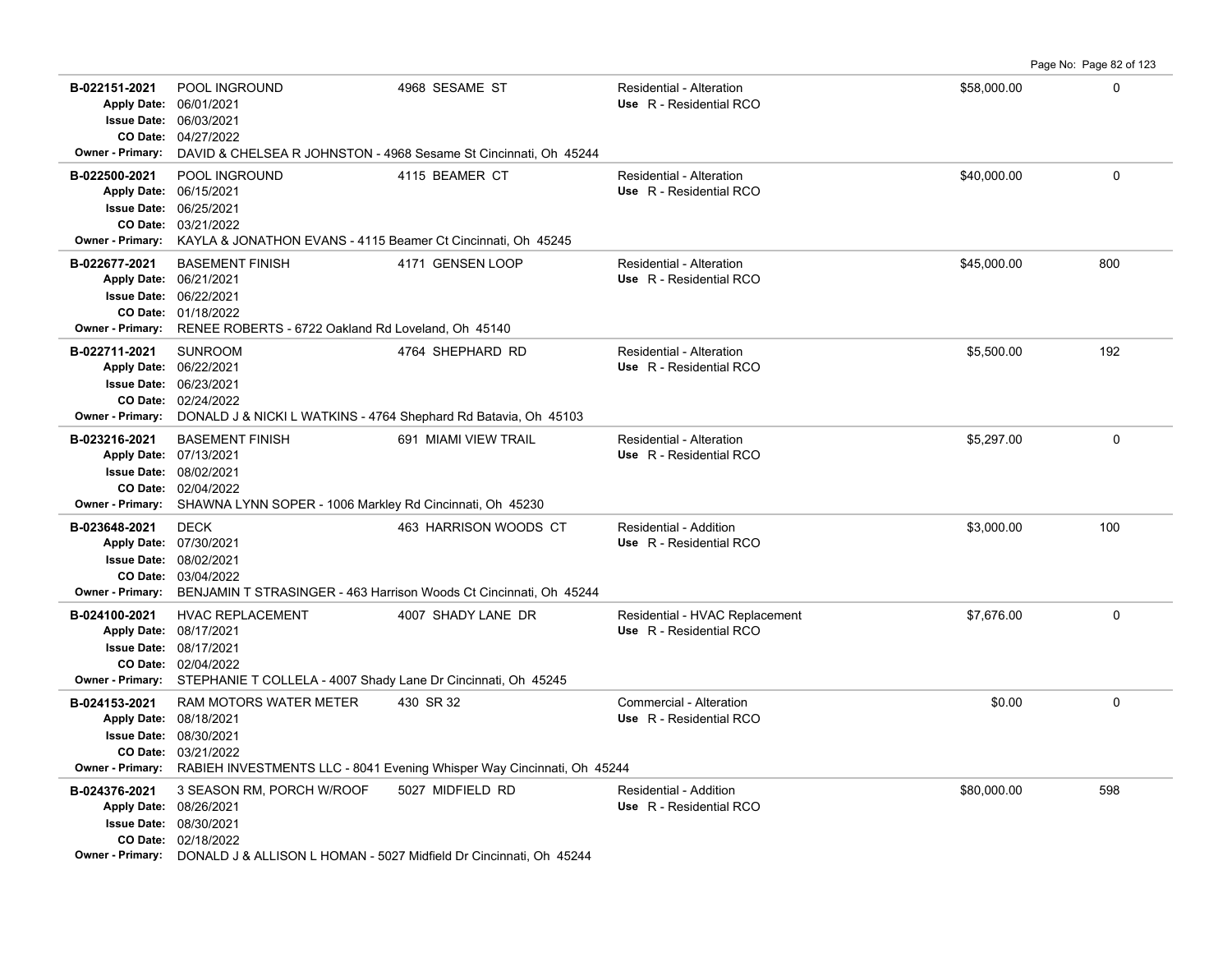**B-024396-2021** \$26,293.18 212 SUNROOM 698 DORGENE LN Residential - Addition **Apply Date: Use** R - Residential RCO **Owner - Primary:** CHARLES H DOAN - 698 Dorgene Ln Cincinnati, Oh 45244 **B-024806-2021** \$100,000.00 289 FAMILY ROOM 1202 CEDAR RUN CT Residential - Addition 09/17/2021 **Apply Date: Use** R - Residential RCO **Owner - Primary:** BILL K & MARGARET J HAGER - 1202 Cedar Run Ct Batavia, Oh 45103 **B-024816-2021** \$25,540.00 515 09/17/2021 **Apply Date: Use** R - Residential RCO BASEMENT FINISH 4588 ALLISON LN Residential - Alteration **Owner - Primary:** ELIZABETH SIEGER - 4588 Allison Ln Batavia, Oh 45103 **B-024865-2021** \$19,766.00 0 HVAC REPLACEMENT 738 MCCORMICK LN Residential - HVAC Replacement **Apply Date: Use** R - Residential RCO **Owner - Primary:** CHRIS W MOYERS - 738 Mccormick Ln Cincinnati, Oh 45245 **B-025199-2021** \$100,000.00 1,876 BASEMENT FINISH 433 TRAILVIEW Residential - Alteration **Apply Date: Use** R - Residential RCO **Owner - Primary:** BRIAN T & AMY L YOUNG - 1537 Thornberry Rd Amelia, Oh 45102

Page No: Page 83 of 123

| B-025347-2021                                               | <b>BASEMENT FINISH</b><br>Apply Date: 10/06/2021<br><b>Issue Date: 10/11/2021</b><br><b>CO Date: 01/11/2022</b><br><b>Owner - Primary:</b> AARON M & RACHEL E THOMAS - 4722 Brookfield Ct Cincinnati, Oh 45244 | 4722 BROOKFIELD CT  | Residential - Alteration<br>Use R - Residential RCO       | \$41.174.00 | 1,034    |
|-------------------------------------------------------------|----------------------------------------------------------------------------------------------------------------------------------------------------------------------------------------------------------------|---------------------|-----------------------------------------------------------|-------------|----------|
| B-025413-2021<br><b>CO Date:</b><br><b>Owner - Primary:</b> | <b>GENERATOR ELECTRIC &amp; NG PP</b><br>Apply Date: 10/06/2021<br><b>Issue Date: 10/06/2021</b><br>01/25/2022<br>DUSTIN WALLACE - 1201 Ferris Rd Amelia, Oh 45102                                             | 3897 BACH BUXTON RD | Residential - Alteration<br>Use R - Residential RCO       | \$9,500.00  | $\Omega$ |
| B-025791-2021<br><b>Owner - Primary:</b>                    | <b>SOLAR PANELS</b><br>Apply Date: 10/20/2021<br><b>Issue Date: 11/22/2021</b><br><b>CO Date: 02/04/2022</b><br>SARA L NEYER, TRS - 4895 Beechwood Rd Cincinnati, Oh 45244                                     | 4895 BEECHWOOD RD   | Residential - Solar Panels<br>Use R - Residential RCO     | \$40,000.00 | 0        |
| B-025840-2021<br><b>Apply Date:</b><br><b>Issue Date:</b>   | <b>HVAC REPLACEMENT</b><br>10/21/2021<br>12/01/2021<br>CO Date: 01/05/2022<br>Owner - Primary: MATTHEW & VICTORIA HASSERT - 11600 Rich Rd Loveland, Oh 45140                                                   | 4276 BEECHMONT DR   | Residential - HVAC Replacement<br>Use R - Residential RCO | \$3,000.00  | $\Omega$ |

03/08/2022 **CO Date:** 08/30/2021 **Issue Date:** Apply Date: 08/26/2021

01/19/2022 **CO Date:** 09/21/2021 **Issue Date:**

01/05/2022 **CO Date:** 09/20/2021 **Issue Date:**

04/06/2022 **CO Date:** 09/20/2021 **Issue Date:** Apply Date: 09/20/2021

01/03/2022 **CO Date:** 10/05/2021 **Issue Date:** Apply Date: 10/01/2021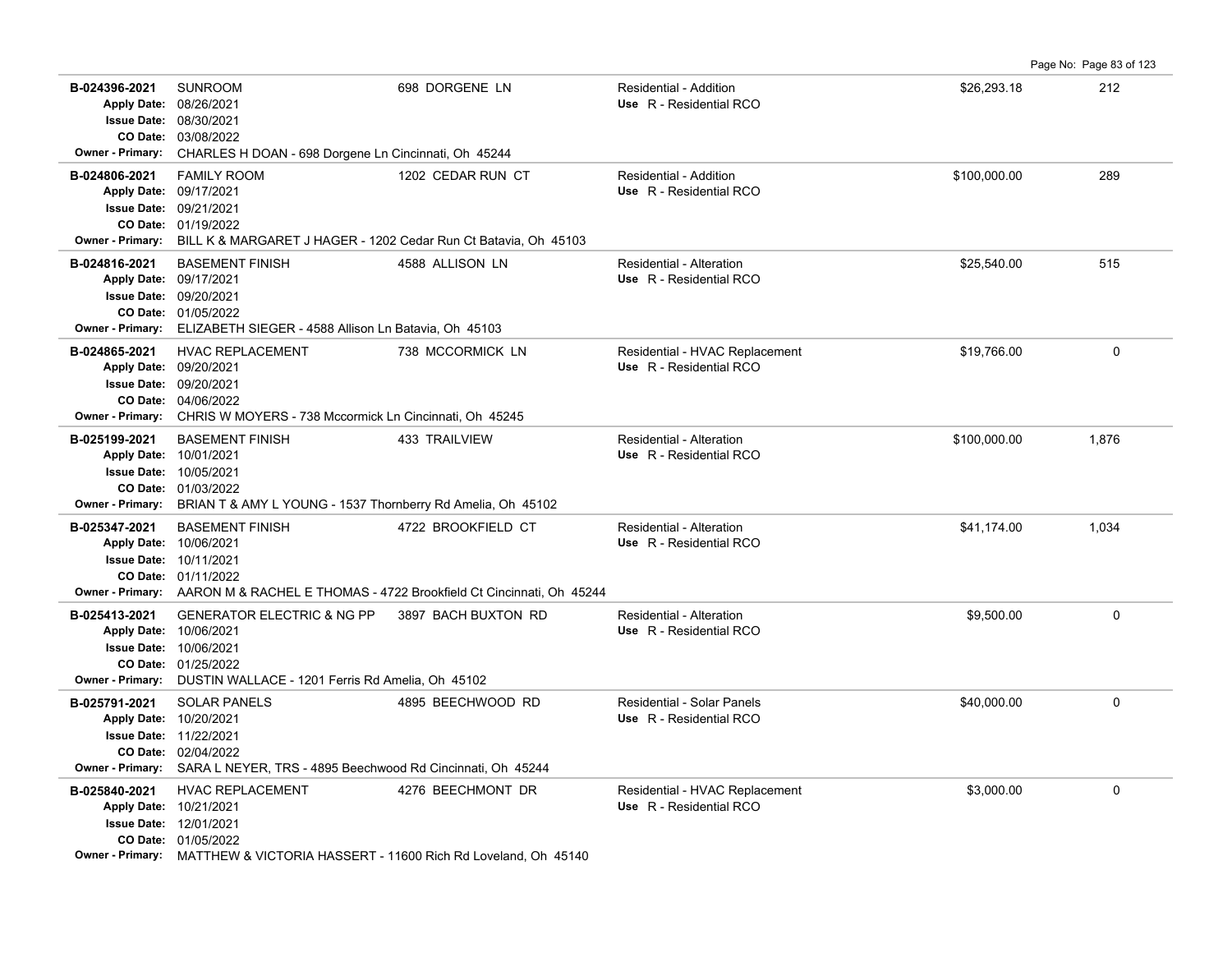|                                          |                                                                                                                                                                                                                                          |                                                                                              |                                                           |             | Page No: Page 84 of 123 |
|------------------------------------------|------------------------------------------------------------------------------------------------------------------------------------------------------------------------------------------------------------------------------------------|----------------------------------------------------------------------------------------------|-----------------------------------------------------------|-------------|-------------------------|
| B-025924-2021                            | <b>HVAC REPLACEMENT &amp; NGPP</b><br>Apply Date: 10/25/2021<br><b>Issue Date: 10/25/2021</b><br>CO Date: 01/13/2022<br>Owner - Primary: CHRIS RYALLBAY RIDGE FARM INC - 1320 Heitman Batavia, Oh 45103                                  | 1304 HEITMAN LN                                                                              | Residential - HVAC Replacement<br>Use R - Residential RCO | \$6,200.00  | $\mathbf 0$             |
| B-025960-2021                            | <b>GAS LINE NG PP</b><br>Apply Date: 10/26/2021<br><b>Issue Date: 10/26/2021</b><br>CO Date: 03/02/2022<br>Owner - Primary: TIMOTHY T THALHEIMER - 3898 Banks Rd Cincinnati, Oh 45245                                                    | 3898 BANKS RD                                                                                | Residential - Alteration<br>Use R - Residential RCO       | \$0.00      | $\Omega$                |
| B-026049-2021                            | <b>SOLAR PANELS</b><br>Apply Date: 10/28/2021<br><b>Issue Date: 10/29/2021</b><br>CO Date: 03/04/2022<br>Owner - Primary: CHARLES & AMY IMWALLE - 1059 Clough Pi Cincinnati, Oh 45245                                                    | 1059 CLOUGH PI                                                                               | Residential - Solar Panels<br>Use R - Residential RCO     | \$7,443.15  | $\mathbf 0$             |
| B-026102-2021                            | TWELVE OAKS BLDG 2 ELEC PANEL 4293 VALUE SPRINGS DR<br>Apply Date: 10/28/2021<br><b>Issue Date: 10/28/2021</b><br>CO Date: 03/07/2022<br>Owner - Primary: FISCHER ATTACHED HOMES III LC 3940 Olympic Blvd, Suite 400 Covington, Ky 41014 |                                                                                              | Commercial - Alteration<br>Use R - Residential RCO        | \$100.00    | $\mathbf 0$             |
| B-026206-2021<br><b>Owner - Primary:</b> | POOL INGROUND<br>Apply Date: 11/02/2021<br><b>Issue Date: 11/04/2021</b><br>CO Date: 04/19/2022                                                                                                                                          | 1164 FOREST RUN DR<br>BENJAMIN D & HOLLY M MILLMAN - 1164 Forest Run Dr Cincinnati, Oh 45245 | Residential - Alteration<br>Use R - Residential RCO       | \$60,000.00 | $\mathbf 0$             |
| B-026303-2021                            | <b>HVAC REPLACEMENT</b><br>Apply Date: 11/08/2021<br><b>Issue Date: 11/08/2021</b><br>CO Date: 03/08/2022<br><b>Owner - Primary:</b> LAWRENCE K & REBECCA A HARRELL - 80 N 6Th St Batavia, Oh 45103                                      | 935 SURREY WY                                                                                | Residential - HVAC Replacement<br>Use R - Residential RCO | \$7,000.00  | $\mathbf 0$             |
| B-026412-2021<br>Apply Date: 11/16/2021  | <b>HVAC REPLACEMENT</b><br><b>Issue Date: 11/16/2021</b><br>CO Date: 01/24/2022<br>Owner - Primary: JASON & MICHELLE S WEISMAN - 3885 Fulton Grove Rd Cincinnati, Oh 45245                                                               | 3885 FULTON GROVE RD                                                                         | Residential - HVAC Replacement<br>Use R - Residential RCO | \$4,489.00  | $\Omega$                |
| B-026490-2021                            | <b>HVAC REPLACEMENT</b><br>Apply Date: 11/18/2021<br><b>Issue Date: 11/18/2021</b><br>CO Date: 01/04/2022<br>Owner - Primary: CHRISTIAN TRENTHEM - 969 Clough Pi Cincinnati, Oh 45245                                                    | 969 CLOUGH PI                                                                                | Residential - HVAC Replacement<br>Use R - Residential RCO | \$9,960.00  | $\mathbf 0$             |
| B-026508-2021                            | ELECTRIC & FIREPLACE<br>Apply Date: 11/18/2021<br><b>Issue Date: 11/18/2021</b><br>CO Date: 02/08/2022<br><b>Owner - Primary:</b> ROBERT & JENNIFER MCFARLAND - 652 Dorgene Ln Cincinnati, Oh 45244                                      | 652 DORGENE LN                                                                               | Residential - Alteration<br>Use R - Residential RCO       | \$8,500.00  | $\mathbf 0$             |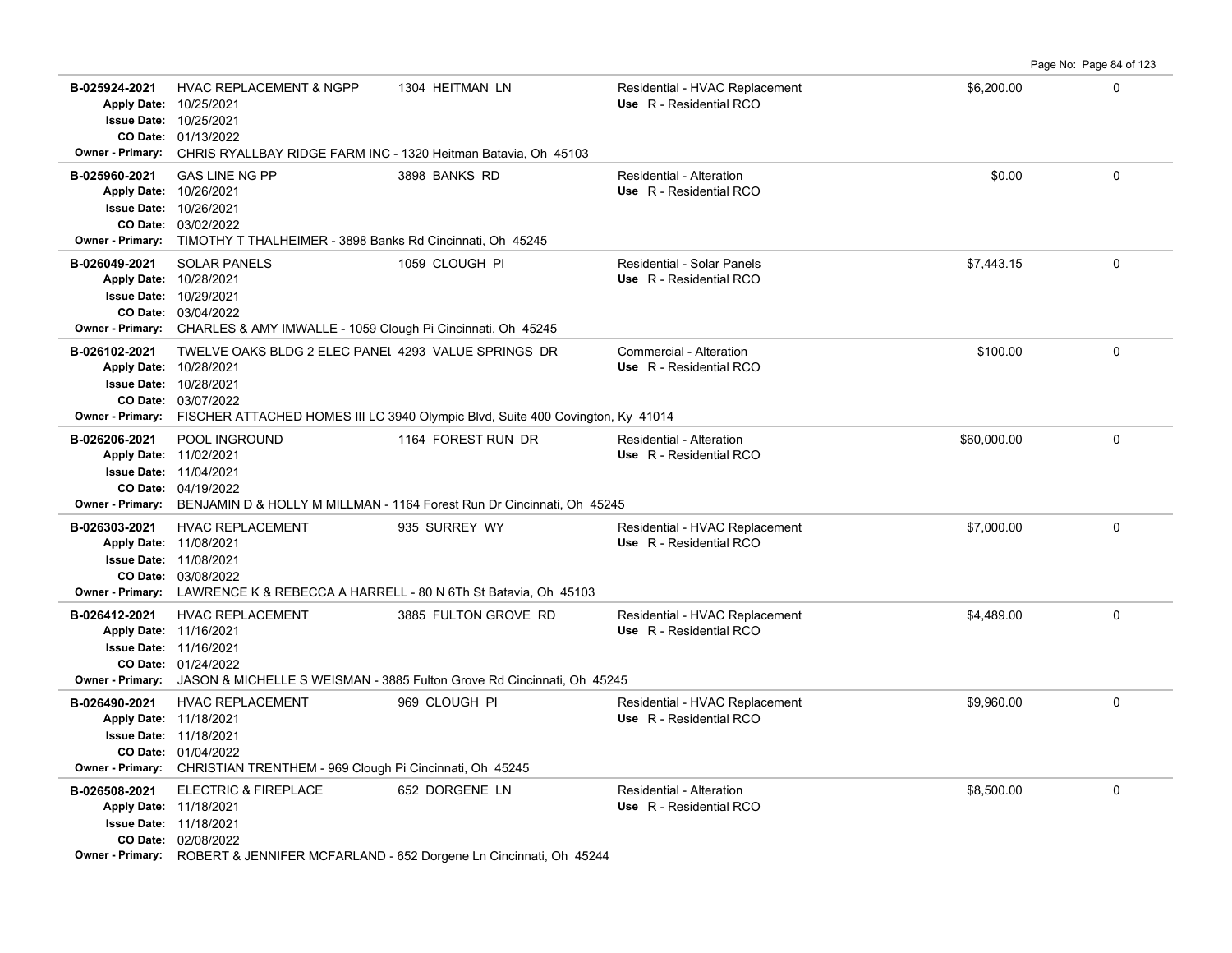**B-026688-2021** \$0.00 0 DEVIANT DESIGNS NG PP 834 SR 125 Commercial - Alteration 01/21/2022 **CO Date:** 11/24/2021 **Issue Date:** Apply Date: 11/24/2021 **Apply Date: Use** R - Residential RCO **Owner - Primary:** R HULLHULL ORGANIZATION LLC - 1902 Campus Pl, Ste 9 Louisville, Ky 40299 **B-026721-2021** \$9,022.00 0 SOLAR PANELS 635 ELLEN DR Residential - Solar Panels 01/11/2022 **CO Date:** 12/14/2021 **Issue Date:** 11/29/2021 **Apply Date: Use** R - Residential RCO **Owner - Primary:** JOSE HERNANDEZ - 635 Ellen Dr Cincinnati, Oh 45245 **B-026769-2021** \$3,599.00 0 LUCKER HVAC REPLACEMENT 460 NAPA CT Commercial - MFAM HVAC Replacement 01/05/2022 **CO Date:** 12/01/2021 **Issue Date:** 12/01/2021 **Apply Date: Use** R - Residential RCO **Owner - Primary:** ANNETTE F LUCKER - 460 Napa Ct, #11D Cincinnati, Oh 45255 **B-026782-2021** HVAC REPLACEMENT 1185 VILLAGE GLEN DR Residential - HVAC Replacement \$10,000.00 \$10,000.00 0 01/12/2022 **CO Date:** 12/01/2021 **Issue Date:** Apply Date: 12/01/2021 **Apply Date: Use** R - Residential RCO **Owner - Primary:** STEVEN J & A TORBECK - 1185 Village Glen Dr Batavia, Oh 45103 B-026797-2021 HVAC REPLACEMENT 4788 BEECHWOOD FARMS DR Residential - HVAC Replacement \$6,094.00 \$6,094.00 04/06/2022 **CO Date:** 12/07/2021 **Issue Date:** Apply Date: 12/02/2021 **Apply Date: Use** R - Residential RCO **Owner - Primary:** MARTIN & BARBARA SEXTON - 4788 Beechwood Farms Dr Cincinnati, Oh 45244 **B-026799-2021** \$3,999.00 0 HVAC REPLACEMENT 4045 CEDARWOOD LN Residential - HVAC Replacement 01/18/2022 **CO Date:** 12/07/2021 **Issue Date:** Apply Date: 12/02/2021 **Apply Date: Use** R - Residential RCO **Owner - Primary:** EDWARD & CAROL BURKE - 4045 Cedarwood Ln Cincinnati, Oh 45245 B-026801-2021 WASSON HVAC REPLACEMENT 4141 COVE TREE LN Commercial - MFAM HVAC Replacement \$10,879.00 0 0 0 0 0 01/05/2022 **CO Date:** 12/07/2021 **Issue Date:** Apply Date: 12/02/2021 **Apply Date: Use** R - Residential RCO **Owner - Primary:** JAMES F & SANDRA L WASSON - 4141 Covetree Ln Batavia, Oh 45103 **B-026840-2021** \$45,000.00 1,600 BASEMENT FINISH 4105 DURHAMS CROSSING Residential - Alteration 03/21/2022 **CO Date:** 12/06/2021 **Issue Date:** Apply Date: 12/03/2021 **Apply Date: Use** R - Residential RCO **Owner - Primary:** STEVE & JEANNE SHAUCK - 4105 Durhams Crossing Cincinnati, Oh 45245 **B-026859-2021** HVAC REPLACEMENT 623 ARLINGTON DR Residential - HVAC Replacement \$23,047.00 \$23,047.00 01/12/2022 **CO Date:** 12/06/2021 **Issue Date:** Apply Date: 12/06/2021 **Apply Date: Use** R - Residential RCO **Owner - Primary:** CHESTER C & METZ SANDY M NOON - 623 Arlington Dr Cincinnati, Oh 45244

Page No: Page 85 of 123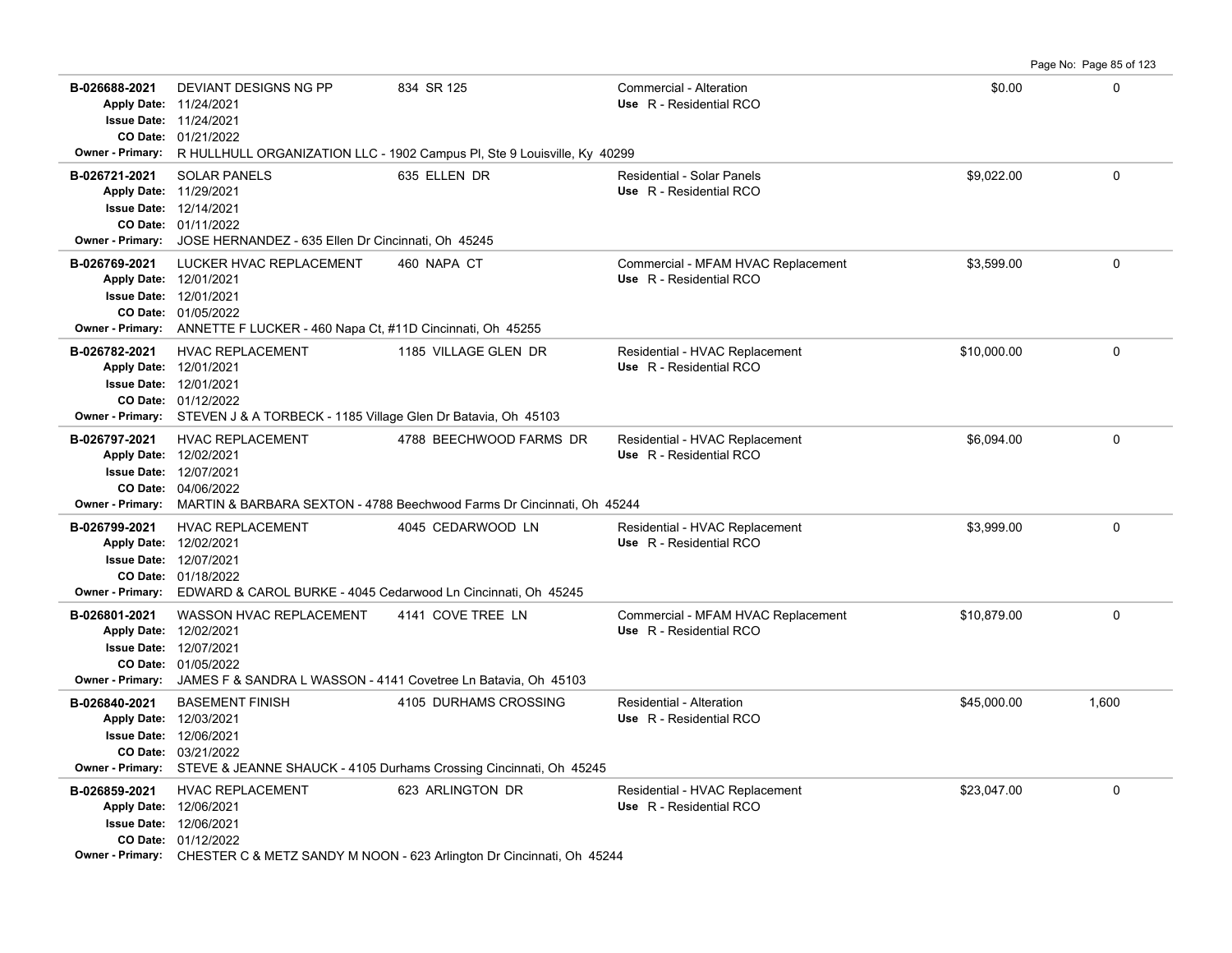| B-026906-2021<br><b>Owner - Primary:</b> | <b>HVAC REPLACEMENT</b><br>Apply Date: 12/07/2021<br><b>Issue Date: 12/07/2021</b><br>CO Date: 01/05/2022                                                                                       | 4960 RUMPKE RD                                                                                                                                               | Residential - HVAC Replacement<br>Use R - Residential RCO         | \$8,048.00  | 0           |
|------------------------------------------|-------------------------------------------------------------------------------------------------------------------------------------------------------------------------------------------------|--------------------------------------------------------------------------------------------------------------------------------------------------------------|-------------------------------------------------------------------|-------------|-------------|
| B-026910-2021<br><b>Owner - Primary:</b> | <b>HVAC REPLACEMENT</b><br>Apply Date: 12/07/2021<br><b>Issue Date: 12/07/2021</b><br>CO Date: 01/12/2022                                                                                       | DAVID SPRIGGS & STELLA ADAMS - 4960 Rumpke Rd Cincinnati, Oh 45245<br>4597 BRITTWOOD LN<br>BRUCE EHAS & KAREN ROBINSON - 4597 Brittwood Ln Batavia, Oh 45103 | Residential - HVAC Replacement<br>Use R - Residential RCO         | \$12.533.00 | $\Omega$    |
| B-026947-2021                            | <b>HVAC REPLACEMENT</b><br>Apply Date: 12/08/2021<br><b>Issue Date: 12/08/2021</b><br>CO Date: 01/21/2022                                                                                       | 4263 WELLINGTON DR<br>Owner - Primary: MARY LYNNE BRADLEY & BARBARA MEADOWS, TRS - 4263 Wellington Dr Cincinnati, Oh 45245                                   | Residential - HVAC Replacement<br>Use R - Residential RCO         | \$7,400.00  | $\mathbf 0$ |
| B-027037-2021<br><b>Owner - Primary:</b> | <b>ELECTRIC REPAIR</b><br>Apply Date: 12/10/2021<br><b>Issue Date: 12/10/2021</b><br>CO Date: 01/20/2022                                                                                        | 4169 FORSYTHIA DR<br>DONALD ROBINSON & JOANNA RIEHLE - 4169 Forsythia Dr Cincinnati, Oh 45245                                                                | Residential - Alteration<br>Use R - Residential RCO               | \$1,000.00  | 0           |
| B-027112-2021<br><b>Owner - Primary:</b> | <b>HVAC REPLACEMENT</b><br>Apply Date: 12/14/2021<br><b>Issue Date: 12/14/2021</b><br>CO Date: 01/05/2022<br>JOSEPH STOCKTON JR - 914 Tall Trees Dr Cincinnati, Oh 45245                        | 914 TALL TREES DR                                                                                                                                            | Residential - HVAC Replacement<br>Use R - Residential RCO         | \$8,495.00  | 0           |
| B-027157-2021                            | <b>ELECTRIC REPAIR</b><br>Apply Date: 12/15/2021<br><b>Issue Date: 12/16/2021</b><br>CO Date: 01/24/2022<br>Owner - Primary: GEORGE MCCLELLAN - 470 Round Bottom Rd Milford, Oh 45150-9576      | 470 ROUND BOTTOM RD                                                                                                                                          | Residential - Electric Service Upgrade<br>Use R - Residential RCO | \$1,000.00  | 0           |
| B-027239-2021                            | <b>HVAC REPLACEMENT</b><br>Apply Date: 12/20/2021<br><b>Issue Date: 12/20/2021</b><br>CO Date: 01/11/2022<br><b>Owner - Primary:</b> LARRY R & ERMA J LAMB - 1090 Glendale Dr Batavia, Oh 45103 | 1090 GLENDALE DR                                                                                                                                             | Residential - HVAC Replacement<br>Use R - Residential RCO         | \$11,000.00 | 0           |
| B-027277-2021                            | <b>HVAC REPLACEMENT</b><br>Apply Date: 12/21/2021<br><b>Issue Date: 12/21/2021</b><br>CO Date: 01/14/2022<br>Owner - Primary: FRANK M & SUSAN K WEBB - 542 Hamblin Ln Cincinnati, Oh 45255      | 542 HAMBLIN DR                                                                                                                                               | Residential - HVAC Replacement<br>Use R - Residential RCO         | \$10,000.00 | $\mathbf 0$ |
| B-027335-2021                            | <b>HVAC REPLACEMENT</b><br>Apply Date: 12/27/2021<br><b>Issue Date: 12/27/2021</b><br>CO Date: 01/10/2022<br>Owner - Primary: BRIAN R METTE TRUSTEE - 1396 Dyer Ave Cincinnati, Oh 45230        | 870 TALL TREES DR                                                                                                                                            | Residential - HVAC Replacement<br>Use R - Residential RCO         | \$6,714.00  | $\mathbf 0$ |

Page No: Page 86 of 123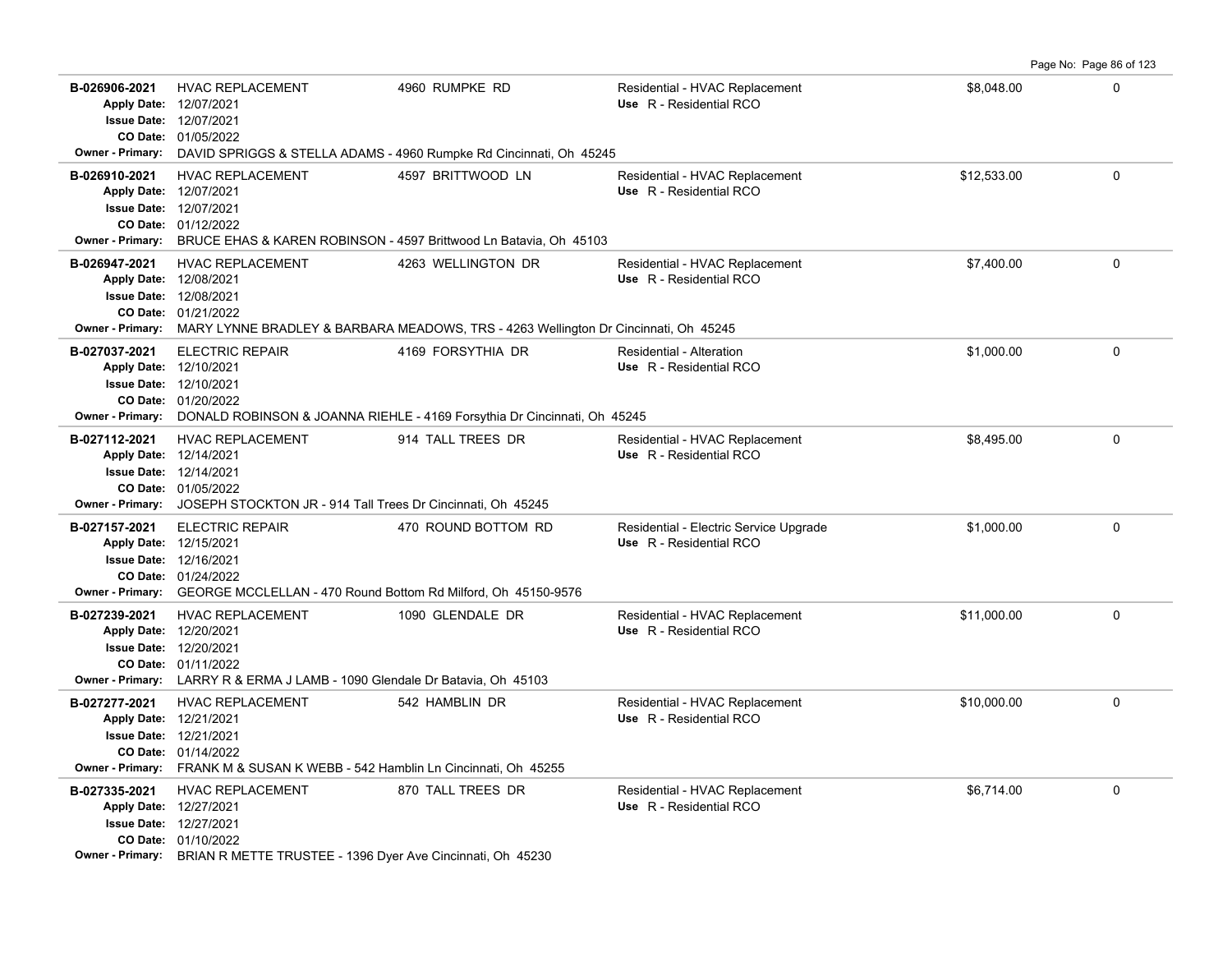**B-027336-2021** \$12,720.00 0 HVAC REPLACEMENT 545 OREGANO DR Residential - HVAC Replacement 01/11/2022 **CO Date:** 12/27/2021 **Issue Date:** Apply Date: 12/27/2021 **Apply Date: Use** R - Residential RCO **Owner - Primary:** COY H & MARILYN H KAYLOR - 545 Oregano Dr Cincinnati, Oh 45244 **B-027341-2021** \$2,000.00 0 ELECTRIC REPAIR 4808 POWDERHORN DR Residential - Alteration 03/23/2022 **CO Date:** 12/28/2021 **Issue Date:** 12/27/2021 **Apply Date: Use** R - Residential RCO **Owner - Primary:** BRIAN C & RUTH A HOPSON - 4808 Powderhorn Dr Cincinnati, Oh 45245 **B-027398-2021** HVAC REPLACEMENT 4142 JAMES DR Residential - HVAC Replacement \$5,696.00 \$5,696.00 01/07/2022 **CO Date:** 12/30/2021 **Issue Date:** 12/30/2021 **Apply Date: Use** R - Residential RCO **Owner - Primary:** GERILYNNE & DAVID JUNG - 4142 James Dr Cincinnati, Oh 45245 **B-027432-2022** ELECTRIC REPAIR 811 CLOUGH PI Residential - Electric Service Upgrade \$0.00 \$0.00 0 01/06/2022 **CO Date:** 01/04/2022 **Issue Date:** Apply Date: 01/04/2022 **Apply Date: Use** R - Residential RCO **Owner - Primary:** MATTHEW J & REBECCA A GORDON - 811 Clough Pike Cincinnati, Oh 45245 **B-027456-2022** HVAC REPLACEMENT 714 WINDING WY Residential - HVAC Replacement \$6,850.00 \$6,850.00 01/18/2022 **CO Date:** 01/06/2022 **Issue Date:** Apply Date: 01/06/2022 **Apply Date: Use** R - Residential RCO **Owner - Primary:** TIFFANY NICKELL - 714 Winding Way Cincinnati, Oh 45245 **B-027520-2022** \$500.00 0 COMMONS EASTGT ELEC REPAIR 1198 LAMPLIGHTER WY Commercial - Alteration 02/02/2022 **CO Date:** 01/10/2022 **Issue Date:** Apply Date: 01/10/2022 **Apply Date: Use** R - Residential RCO **Owner - Primary:** MARGARET LOHSTROH - 1198 Lamplighter Way, #259 Cincinnati, Oh 45245 **B-027586-2022** \$3,000.00 0 01/20/2022 **CO Date:** 01/13/2022 **Issue Date:** Apply Date: 01/13/2022 ELECTRIC REPAIR 599 DORGENE LN Residential - Alteration **Apply Date: Use** R - Residential RCO **Owner - Primary:** BARBARA SUE MORSE - 599 Dorgene Ln Cincinnati, Oh 45244 **B-027609-2022** \$7,229.00 0 ELECTRIC RPR, CAR CHARGER 551 SONNY LN Residential - Alteration 02/09/2022 **CO Date:** 01/13/2022 **Issue Date:** Apply Date: 01/13/2022 **Apply Date: Use** R - Residential RCO **Owner - Primary:** JOHNATHAN WHITAKER - 551 Sonny Ln Cincinnati, Oh 45244 B-027614-2022 HVAC REPLACEMENT 4724 BROOKFIELD CT Residential - HVAC Replacement \$6,000.00 \$6,000.00 0 01/26/2022 **CO Date:** 01/13/2022 **Issue Date:** 01/13/2022 **Apply Date: Use** R - Residential RCO **Owner - Primary:** DALE T & JEAN M WIRTHLIN - 4724 Brookfiled Ct Cincinnati, Oh 45244

Page No: Page 87 of 123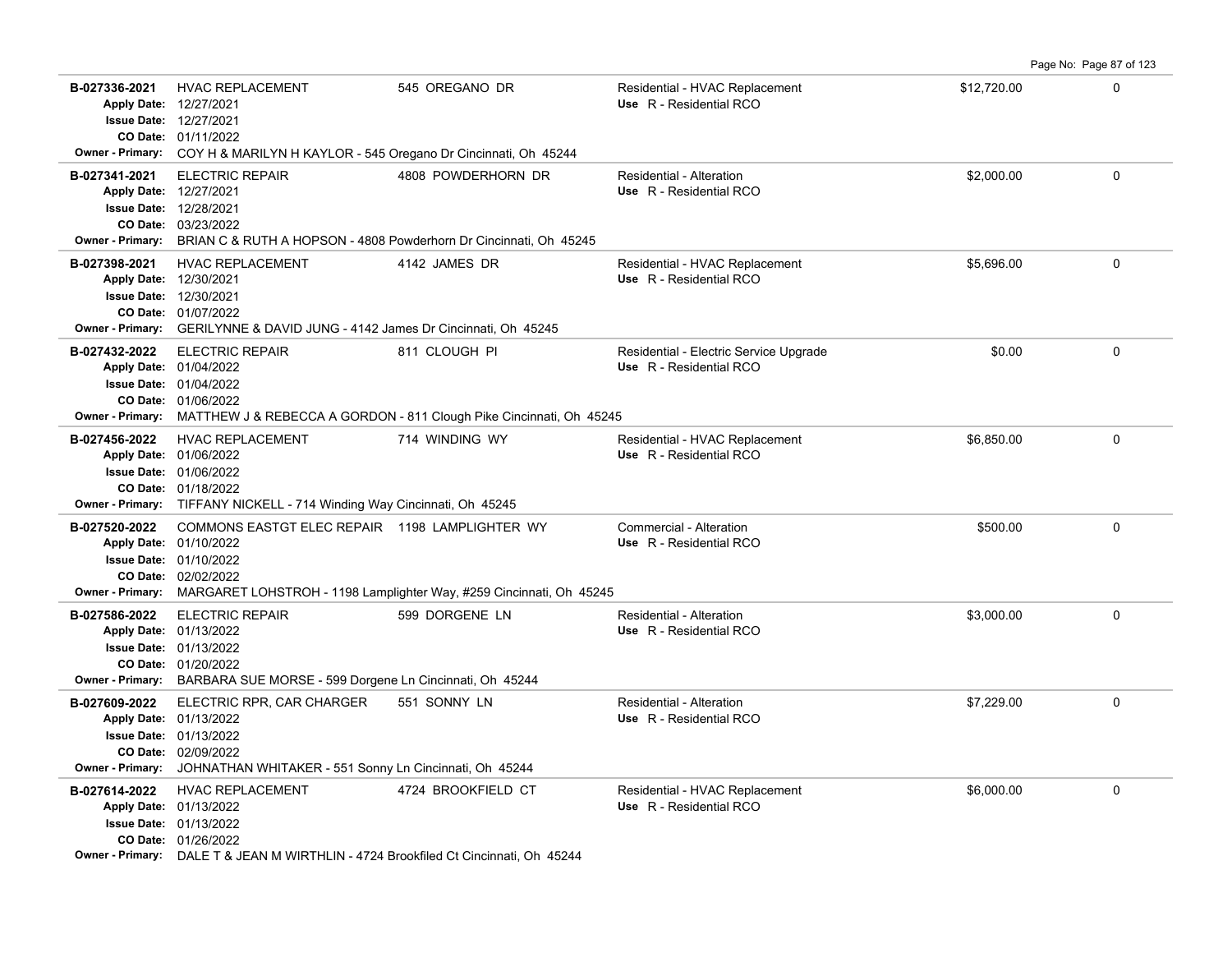|                                          |                                                                                                                                                                                             |                                                                                              |                                                                   |            | Page No: Page 88 of 123 |
|------------------------------------------|---------------------------------------------------------------------------------------------------------------------------------------------------------------------------------------------|----------------------------------------------------------------------------------------------|-------------------------------------------------------------------|------------|-------------------------|
| B-027638-2022<br><b>Owner - Primary:</b> | <b>ELECTRIC UPGRADE</b><br>Apply Date: 01/18/2022<br>Issue Date: 01/18/2022<br>CO Date: 02/16/2022<br>LASHANDA L SMITH - 3838 Old Merwin Rd Cincinnati, Oh 45245                            | 4350 MOUNT CARMEL TOBASCO                                                                    | Residential - Electric Service Upgrade<br>Use R - Residential RCO | \$2,500.00 | $\Omega$                |
| B-027686-2022<br><b>Owner - Primary:</b> | <b>ELECTRIC REPAIR</b><br>Apply Date: 01/20/2022<br><b>Issue Date: 01/21/2022</b><br>CO Date: 01/24/2022<br>GREG PETTY - 4173 Forsythia St Cincinnati, Oh 45245                             | 4173 FORSYTHIA DR                                                                            | Residential - Electric Service Upgrade<br>Use R - Residential RCO | \$500.00   | $\Omega$                |
| B-027732-2022<br><b>Owner - Primary:</b> | <b>GAS LINE NG PP</b><br>Apply Date: 01/24/2022<br>Issue Date: 01/24/2022<br>CO Date: 01/25/2022<br>TIMOTHY & NANCY SCHNEIDER - 5075 Eagles View Cincinnati, Oh 45244                       | 5075 EAGLES VIEW                                                                             | Residential - Alteration<br>Use R - Residential RCO               | \$200.00   | $\Omega$                |
| B-027761-2022<br><b>Owner - Primary:</b> | <b>HVAC REPLACEMENT</b><br>Apply Date: 01/25/2022<br>Issue Date: 02/07/2022<br>CO Date: 02/23/2022<br>JEREMY W BRADLEY - 4529 Forest Haven Ln Batavia, Oh 45103                             | 4529 FOREST HAVEN LN                                                                         | Residential - HVAC Replacement<br>Use R - Residential RCO         | \$8,769.00 | 0                       |
| B-027766-2022                            | <b>HVAC REPLACEMENT</b><br>Apply Date: 01/25/2022<br><b>Issue Date: 02/07/2022</b><br>CO Date: 02/16/2022<br>Owner - Primary: STEPHEN & ROBYN EKSTRAND - 1244 Ben Avon Dr Batavia, Oh 45103 | 1244 BEN AVON                                                                                | Residential - HVAC Replacement<br>Use R - Residential RCO         | \$8.824.00 | $\Omega$                |
| B-027767-2022<br><b>Owner - Primary:</b> | FIRE DAMAGE ELEC RPR<br>Apply Date: 01/25/2022<br><b>Issue Date: 01/25/2022</b><br>CO Date: 01/28/2022                                                                                      | 4828 TOMAHAWK TL<br>JOSHEPH & DANA HENDRICKSON - 4828 Tomahawk Trl Milford, Oh 45150         | Residential - Electric Service Upgrade<br>Use R - Residential RCO | \$800.00   | 0                       |
| B-027768-2022<br><b>Owner - Primary:</b> | <b>HVAC REPLACEMENT</b><br>Apply Date: 01/25/2022<br><b>Issue Date: 01/26/2022</b><br>CO Date: 02/04/2022<br>WILLIAM & CARLA MOORE - 523 Park PI Cincinnati, Oh 45244                       | 523 PARK PL                                                                                  | Residential - HVAC Replacement<br>Use R - Residential RCO         | \$6,895.00 | $\Omega$                |
| B-027781-2022<br><b>Owner - Primary:</b> | HVAC REPLACEMENT<br>Apply Date: 01/25/2022<br>Issue Date: 01/25/2022<br>CO Date: 02/17/2022                                                                                                 | 4492 SCHOOLHOUSE RD<br>RICHARD C JR & LISA E YOUNGER - 4492 Schoolhouse Rd Batavia, Oh 45103 | Residential - HVAC Replacement<br>Use R - Residential RCO         | \$9,000.00 | $\Omega$                |
| B-027828-2022                            | <b>HVAC REPLACEMENT</b><br>Apply Date: 01/28/2022<br>Issue Date: 01/31/2022<br>CO Date: 02/16/2022<br>Owner - Primary: TRACY COLEMAN - 664 Hyacinth Rd Cincinnati, Oh 45245                 | 664 HYACINTH RD                                                                              | Residential - HVAC Replacement<br>Use R - Residential RCO         | \$8,233.00 | 0                       |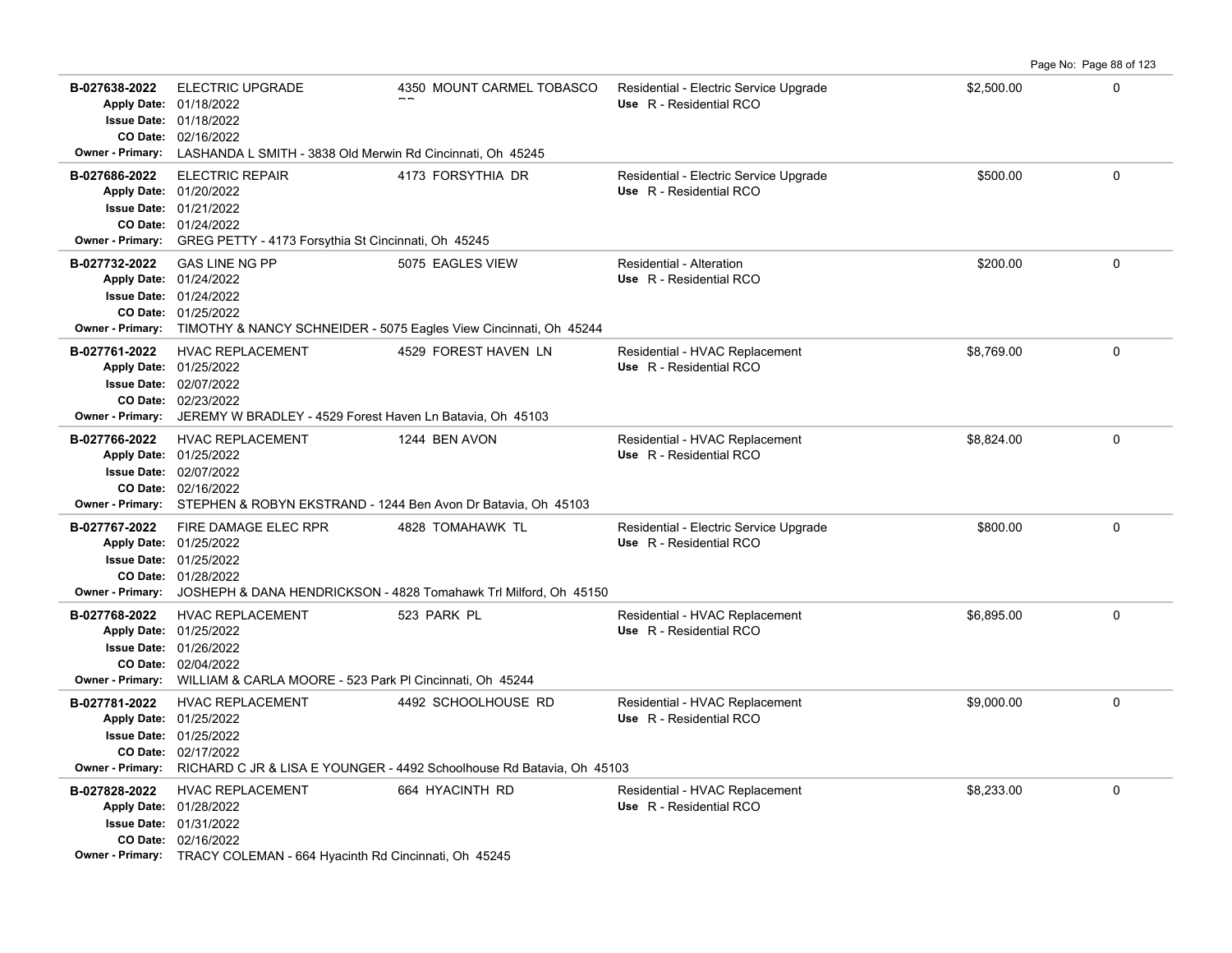**B-027838-2022** HVAC REPLACEMENT 455 WOODWICK CT Residential - HVAC Replacement \$9,152.00 \$9,152.00 02/17/2022 **CO Date:** 01/31/2022 **Issue Date:** 01/28/2022 **Apply Date: Use** R - Residential RCO **Owner - Primary:** DENNIS R & DOROTHY L WETZEL - 455 Woodwick Ct Cincinnati, Oh 45255 **B-027840-2022** \$90,000.00 400 KITCHEN 4858 ORLAND RD Residential - Alteration 03/08/2022 **CO Date:** 02/09/2022 **Issue Date:** 01/31/2022 **Apply Date: Use** R - Residential RCO **Owner - Primary:** ANDREW & BARBARA SCHMITT - 4858 Orland Rd Cincinnati, Oh 45244 **B-027842-2022** HVAC REPLACEMENT 1006 WINDSOR CT Residential - HVAC Replacement \$6,000.00 \$6,000.00 0 02/22/2022 **CO Date:** 01/31/2022 **Issue Date:** 01/31/2022 **Apply Date: Use** R - Residential RCO **Owner - Primary:** JAMES L & MELISSA L SETTLER HAMERSTADT - 1006 Windsor Ct Cincinnati, Oh 45245 **B-027847-2022** \$5,000.00 3,200 POLE BARN ELECTRIC 500 HARRISON LN Residential - Alteration 04/04/2022 **CO Date:** 01/31/2022 **Issue Date:** Apply Date: 01/31/2022 **Apply Date: Use** R - Residential RCO **Owner - Primary:** MARTIN PHELPS - 500 Harrison Ln Cincinnati, Oh 45244 **B-027848-2022** \$5,000.00 880 ELECTRIC GARAGE DETACHED 486 HARRISON LN Residential - Alteration 04/04/2022 **CO Date:** 01/31/2022 **Issue Date:** Apply Date: 01/31/2022 **Apply Date: Use** R - Residential RCO **Owner - Primary:** MARTIN PHELPS - 500 Harrison Ln Cincinnati, Oh 45244 **B-027927-2022** \$8,924.00 0 HVAC REPLACEMENT 901 SHAYLER RD Residential - HVAC Replacement 02/17/2022 **CO Date:** 02/04/2022 **Issue Date:** Apply Date: 02/04/2022 **Apply Date: Use** R - Residential RCO **Owner - Primary:** TLW INVESTMENTS LLC - 965 State Route 749 New Richmond, Oh 45157 **B-027928-2022** \$15,289.00 0 HVAC REPLACEMENT 488 KALDY ST Residential - HVAC Replacement 03/28/2022 **CO Date:** 02/07/2022 **Issue Date:** Apply Date: 02/04/2022 **Apply Date: Use** R - Residential RCO **Owner - Primary:** SHELVA SMITH - 488 Kaldy St Cincinnati, Oh 45244 **B-028092-2022** ELECTRIC REPAIR 827 BENNETT LN Residential - Electric Service Upgrade \$0.00 \$0.00 0 03/17/2022 **CO Date:** 02/14/2022 **Issue Date:** 02/14/2022 **Apply Date: Use** R - Residential RCO **Owner - Primary:** SARAH CALDWELL - 827 Bennett Ln Cincinnati, Oh 45245 **B-028129-2022** GREGORY PROPERTIES DEMO 4381 NEWBERRY DR Commercial - Alteration 6 630,000.00 6 630,000.00 6 6 6 6 7 7 8 04/05/2022 **CO Date:** 03/17/2022 **Issue Date:** Apply Date: 02/15/2022 **Apply Date: Use** R - Residential RCO **Owner - Primary:** GREG VANDEMARKGREGORY PROPERTIES INC - 2129 State Route 125 Amelia, Oh 45102

Page No: Page 89 of 123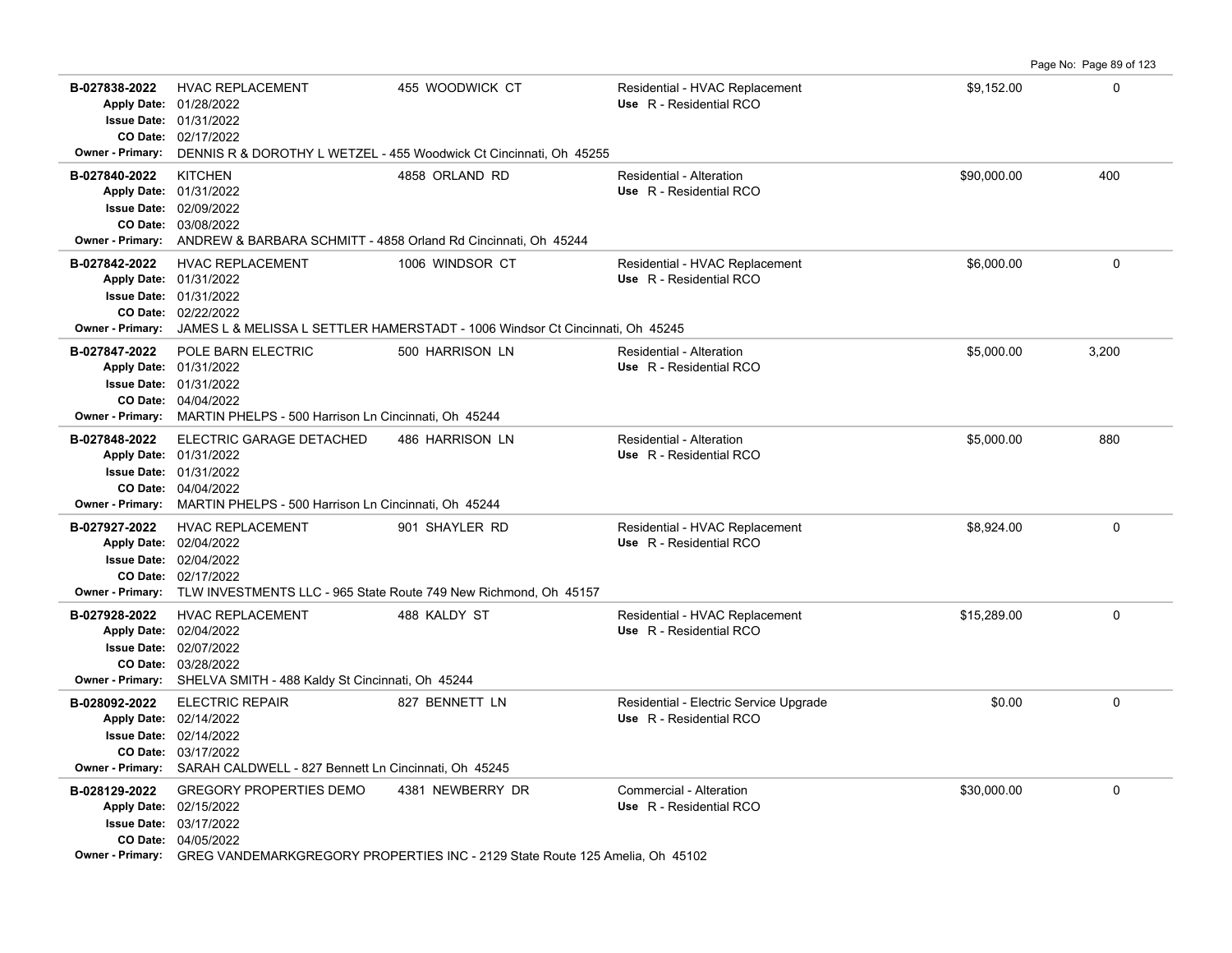| B-028167-2022                            | <b>HVAC REPLACEMENT</b><br>Apply Date: 02/17/2022<br>Issue Date: 02/17/2022<br>CO Date: 03/17/2022                                                                                                    | 662 ARLINGTON DR                                                                                        | Residential - HVAC Replacement<br>Use R - Residential RCO         | \$9,000.00  | $\mathbf 0$ |
|------------------------------------------|-------------------------------------------------------------------------------------------------------------------------------------------------------------------------------------------------------|---------------------------------------------------------------------------------------------------------|-------------------------------------------------------------------|-------------|-------------|
|                                          | <b>Owner - Primary:</b> GARY M & LINDA ERNST - 662 Arlington Dr Cincinnati, Oh 45244                                                                                                                  |                                                                                                         |                                                                   |             |             |
| B-028197-2022                            | <b>HVAC REPLACEMENT</b><br>Apply Date: 02/17/2022<br><b>Issue Date: 02/17/2022</b><br>CO Date: 03/09/2022<br>Owner - Primary: TRICIA HUMFLEET - 967 Glendale Dr Batavia, Oh 45103                     | 967 GLENDALE DR                                                                                         | Residential - HVAC Replacement<br>Use R - Residential RCO         | \$8.046.00  | $\Omega$    |
| B-028200-2022                            | <b>HVAC REPLACEMENT</b><br>Apply Date: 02/17/2022<br>Issue Date: 02/17/2022<br>CO Date: 03/02/2022<br>Owner - Primary: DALE & BRENDA BRADFORD - 529 Linde Ln Cincinnati, Oh 45244                     | 529 LINDE LN                                                                                            | Residential - HVAC Replacement<br>Use R - Residential RCO         | \$9,336.00  | $\mathbf 0$ |
| B-028206-2022                            | <b>HVAC REPLACEMENT</b><br>Apply Date: 02/18/2022<br>Issue Date: 02/22/2022<br>CO Date: 03/03/2022<br>Owner - Primary: SHIRLEY DAVIS - 4242 Hidden Creek Ct Batavia, Oh 45103                         | 4242 HIDDEN CREEK CT                                                                                    | Residential - HVAC Replacement<br>Use R - Residential RCO         | \$5,867.00  | $\mathbf 0$ |
| B-028229-2022                            | <b>HVAC REPLACEMENT</b><br>Apply Date: 02/21/2022<br><b>Issue Date: 02/21/2022</b><br>CO Date: 03/09/2022<br>Owner - Primary: THOMAS D & L K SCHAEFER - 4617 Laurel View Dr Cincinnati, Oh 45244      | 4617 LAUREL VIEW DR                                                                                     | Residential - HVAC Replacement<br>Use R - Residential RCO         | \$4,000.00  | $\Omega$    |
| B-028264-2022                            | <b>ELECTRIC REPAIR</b><br>Apply Date: 02/22/2022<br><b>Issue Date: 02/22/2022</b><br>CO Date: 03/15/2022<br>Owner - Primary: DOLORES EVANS - 1012 Paul St Batavia, Oh 45103                           | 1012 PAUL ST                                                                                            | Residential - Electric Service Upgrade<br>Use R - Residential RCO | \$3,676.00  | $\mathbf 0$ |
| B-028274-2022                            | <b>HVAC REPLACEMENT</b><br>Apply Date: 02/23/2022<br><b>Issue Date: 02/23/2022</b><br>CO Date: 03/07/2022<br><b>Owner - Primary:</b> ROBERT R & KATHRYN R NOURSE - 528 Gennie Ln Cincinnati, Oh 45244 | 528 GENNIE LN                                                                                           | Residential - HVAC Replacement<br>Use R - Residential RCO         | \$8,000.00  | $\mathbf 0$ |
| B-028276-2022<br>Apply Date: 02/23/2022  | <b>HVAC REPLACEMENT</b><br>Issue Date: 02/23/2022<br>CO Date: 03/08/2022                                                                                                                              | 939 SURREY WY<br>Owner - Primary: JEFFREY P & KOPP GEIS JANE GEIS - 939 Surrey Way Cincinnati, Oh 45245 | Residential - HVAC Replacement<br>Use R - Residential RCO         | \$16,000.00 | $\mathbf 0$ |
| B-028324-2022<br><b>Owner - Primary:</b> | <b>DECK</b><br>Apply Date: 02/24/2022<br><b>Issue Date: 02/28/2022</b><br>CO Date: 03/18/2022<br>AUTHENTIC RESIDENTIAL LLC - 884 Iron Works Pi Lexington, Ks 40511                                    | 4597 BLAINFIELD CT                                                                                      | Residential - Addition<br>Use R - Residential RCO                 | \$9,408.00  | 336         |

Page No: Page 90 of 123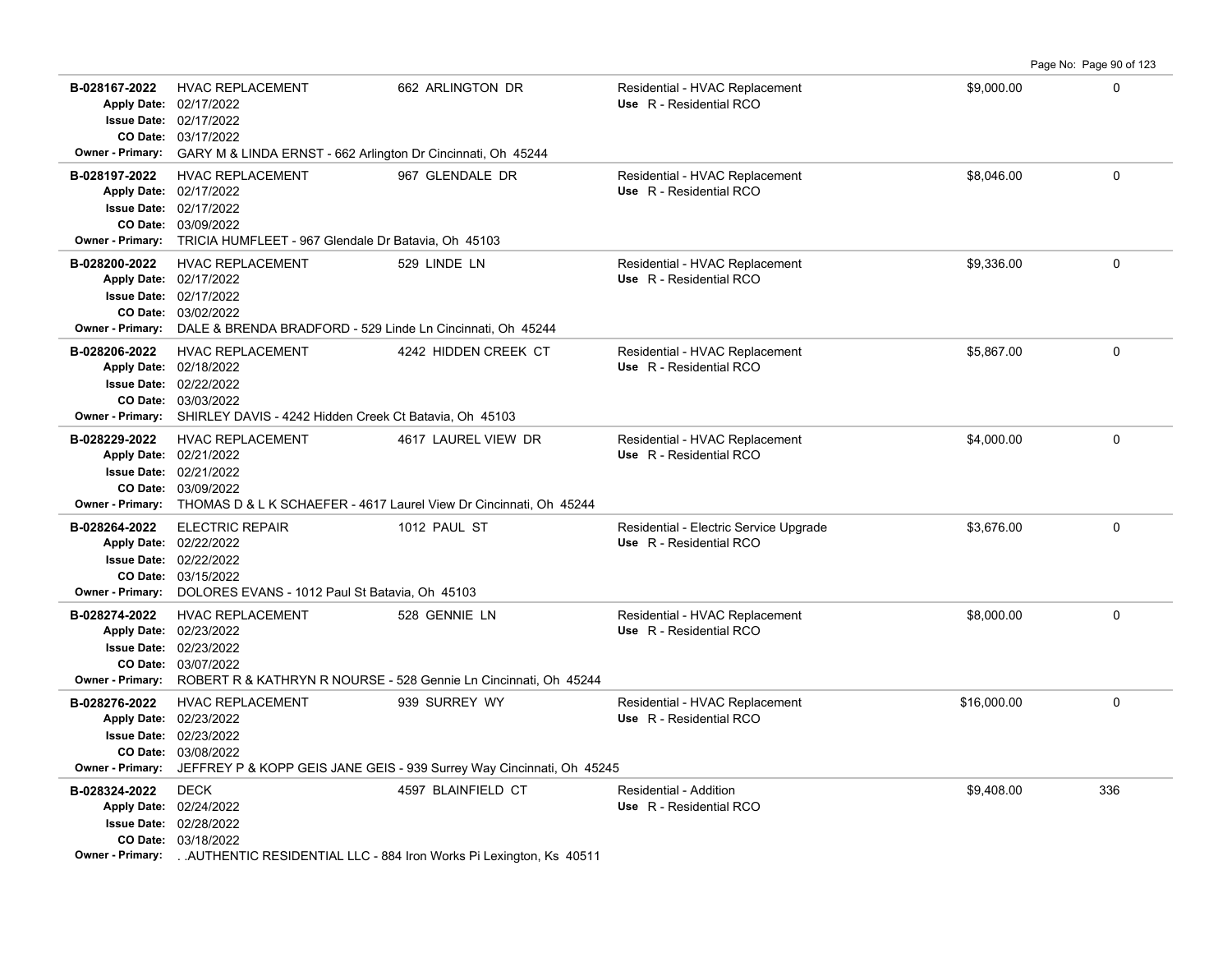|                                          |                                                                                                                                                                                                  |                    |                                                               |             | Page No: Page 91 of 123 |
|------------------------------------------|--------------------------------------------------------------------------------------------------------------------------------------------------------------------------------------------------|--------------------|---------------------------------------------------------------|-------------|-------------------------|
| B-028405-2022                            | <b>SOLAR PANELS</b><br>Apply Date: 02/28/2022<br>Issue Date: 03/01/2022<br>CO Date: 04/29/2022<br>Owner - Primary: ADAM FARWICK - 4066 Lenox Dr Cincinnati, Oh 45245                             | 4066 LENOX DR      | <b>Residential - Solar Panels</b><br>Use R - Residential RCO  | \$10,000.00 | 0                       |
| B-028516-2022<br><b>Owner - Primary:</b> | BELLAMY HVAC REPLACEMENT<br>Apply Date: 03/03/2022<br><b>Issue Date: 03/03/2022</b><br>CO Date: 04/12/2022<br>KIMBERLY ANN BELLAMY - 1104 Kensington Ln Cincinnati, Oh 45245                     | 1104 KENSINGTON LN | Commercial - MFAM HVAC Replacement<br>Use R - Residential RCO | \$14,500.00 | $\mathbf 0$             |
| B-028540-2022                            | <b>HVAC REPLACEMENT</b><br>Apply Date: 03/03/2022<br><b>Issue Date: 03/03/2022</b><br>CO Date: 03/16/2022<br>Owner - Primary: LARRY ARNOLD & JO ANN THOMPSON - 4422 Dogwood Dr Batavia, Oh 45103 | 4422 DOGWOOD DR    | Residential - HVAC Replacement<br>Use R - Residential RCO     | \$12,000.00 | $\mathbf{0}$            |
| B-028558-2022                            | <b>HVAC REPLACEMENT</b><br>Apply Date: 03/04/2022<br>Issue Date: 03/04/2022<br>CO Date: 03/16/2022<br>Owner - Primary: BRITTANI A KENDALL - 503 Clough Pike Cincinnati, Oh 45244                 | 503 CLOUGH PI      | Residential - HVAC Replacement<br>Use R - Residential RCO     | \$9,950.00  | 0                       |
| B-028562-2022                            | <b>ELECTRIC REPAIR</b><br>Apply Date: 03/04/2022<br><b>Issue Date: 03/04/2022</b><br>CO Date: 03/08/2022<br>Owner - Primary: MAX HARP - 614 Mercury Dr Cincinnati, Oh 45244                      | 614 MERCURY DR     | Residential - Alteration<br>Use R - Residential RCO           | \$3,901.00  | $\mathbf{0}$            |
| B-028581-2022                            | SEABROOK HOLDINGS HVAC<br>Apply Date: 03/04/2022<br><b>Issue Date: 03/04/2022</b><br>CO Date: 03/18/2022<br>Owner - Primary: SEABROOK HOLDINGS LLC - 1018 Seabrook Way Cincinnati, Oh 45245      | 1018 SEABROOK WY   | Commercial - Alteration<br>Use R - Residential RCO            | \$7,133.00  | 0                       |
| B-028595-2022                            | <b>HVAC REPLACEMENT</b><br>Apply Date: 03/04/2022<br><b>Issue Date: 03/04/2022</b><br>CO Date: 03/16/2022<br>Owner - Primary: JUDY LUCK - 541 Gennie Ln Cincinnati, Oh 45244                     | 541 GENNIE LN      | Residential - HVAC Replacement<br>Use R - Residential RCO     | \$10,849.00 | $\mathbf{0}$            |
| B-028614-2022                            | <b>HVAC REPLACEMENT</b><br>Apply Date: 03/07/2022<br><b>Issue Date: 03/07/2022</b><br>CO Date: 03/16/2022<br>Owner - Primary: RONALD E & LINDA M CRAVENS - 4857 Teal Ln Milford, Oh 45150        | 4857 TEAL LN       | Residential - HVAC Replacement<br>Use R - Residential RCO     | \$9,723.00  | 0                       |
| B-028658-2022                            | <b>DECK/POOL</b><br>Apply Date: 03/08/2022<br><b>Issue Date: 03/11/2022</b><br>CO Date: 04/21/2022<br><b>Owner - Primary:</b> WILLIAM & DEBORAH SPENCE - 4132 Forsythia Dr Cincinnati, Oh 45245  | 4132 FORSYTHIA DR  | Residential - Accessory Structure<br>Use R - Residential RCO  | \$6,000.00  | 192                     |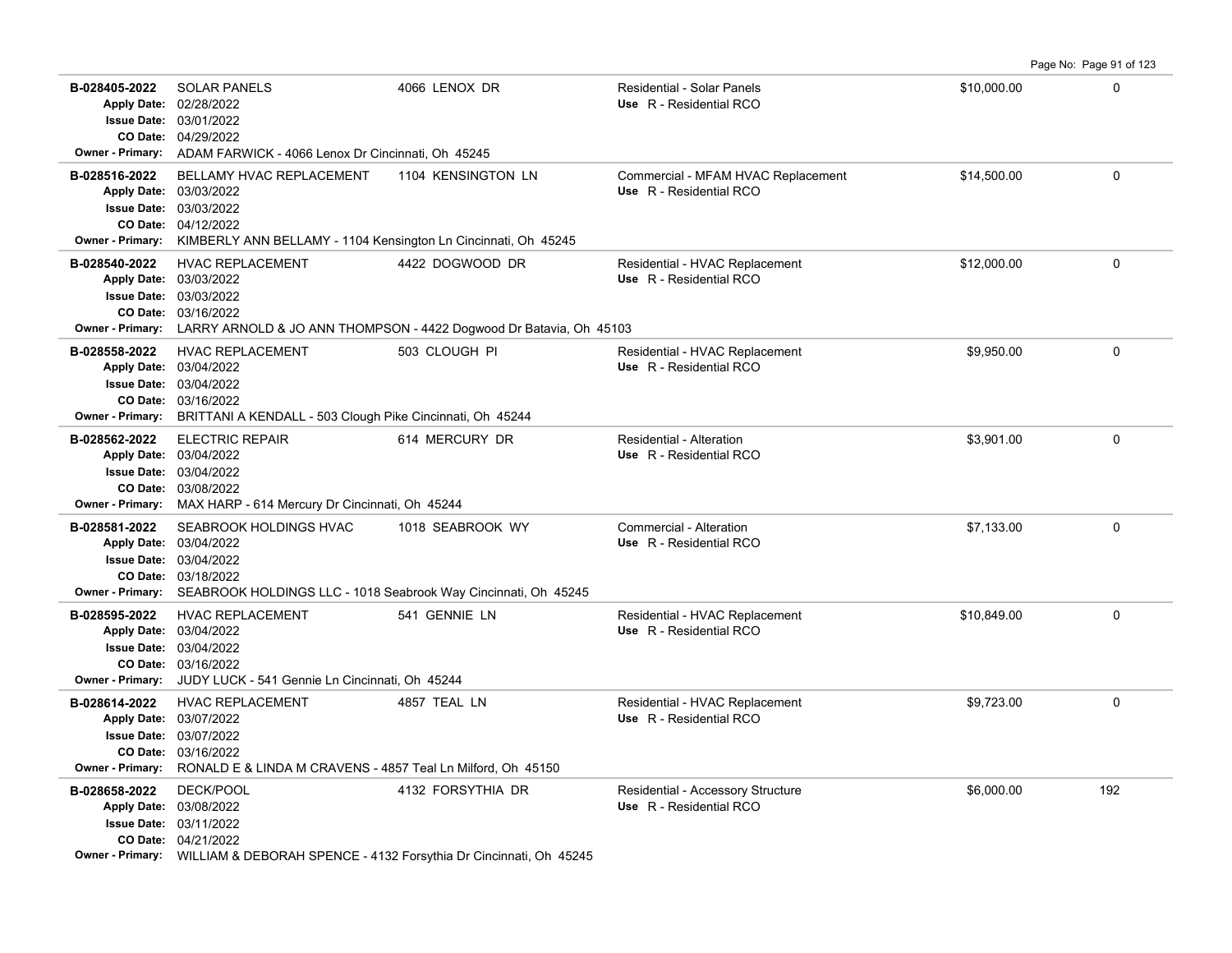|                                          |                                                                                                                                                                                                            |                       |                                                                   |             | Page No: Page 92 of 123 |
|------------------------------------------|------------------------------------------------------------------------------------------------------------------------------------------------------------------------------------------------------------|-----------------------|-------------------------------------------------------------------|-------------|-------------------------|
| B-028779-2022<br><b>Owner - Primary:</b> | MCCANN HVAC REPLACEMENT<br>Apply Date: 03/10/2022<br>Issue Date: 03/11/2022<br>CO Date: 03/18/2022<br>GEORGE & JOAN MCCANN - 1170 Shayler Woods Dr Batavia, Oh 45103                                       | 1170 SHAYLER WOODS DR | Commercial - MFAM HVAC Replacement<br>Use R - Residential RCO     | \$12,459.00 | $\Omega$                |
| B-028789-2022                            | <b>GAS LINE NG PP</b><br>Apply Date: 03/11/2022<br><b>Issue Date: 03/11/2022</b><br>CO Date: 03/15/2022<br><b>Owner - Primary:</b> DAVID BELFORD CHRISTOPHER PAYNE - 3647 Hershel Av Cincinnati, Oh 45208  | 1292 HEITMAN LN       | Residential - Alteration<br>Use R - Residential RCO               | \$800.00    | $\Omega$                |
| B-029151-2022<br><b>Owner - Primary:</b> | <b>GAS LINE NG PP</b><br>Apply Date: 03/22/2022<br><b>Issue Date: 03/23/2022</b><br>CO Date: 04/05/2022<br>SAMUEL & SUZANN HUMBERT - 4448 Kitty Ln Batavia, Oh 45103                                       | 4448 KITTY LN         | Residential - Alteration<br>Use R - Residential RCO               | \$400.00    | $\Omega$                |
| B-029155-2022                            | <b>ELECTRIC REPAIR</b><br>Apply Date: 03/22/2022<br><b>Issue Date: 03/22/2022</b><br>CO Date: 04/05/2022<br>Owner - Primary: KEVIN E & EVELLA V JONES - 4616 Muirridge Ct Batavia, Oh 45103                | 4616 MUIRRIDGE CT     | Residential - Alteration<br>Use R - Residential RCO               | \$13,362.00 | $\Omega$                |
| B-029158-2022                            | <b>HVAC REPLACEMENT</b><br>Apply Date: 03/22/2022<br><b>Issue Date: 03/22/2022</b><br>CO Date: 04/25/2022<br><b>Owner - Primary:</b> JAMES C KELAGHAN - 555 Maplevalley Ct Cincinnati, Oh 45244            | 555 MAPLEVALLEY CT    | Residential - HVAC Replacement<br>Use R - Residential RCO         | \$6,000.00  | $\mathbf 0$             |
| B-029183-2022                            | HVAC REPLACEMENT & LP GAS PP 496 LEMASTER DR<br>Apply Date: 03/22/2022<br><b>Issue Date: 03/22/2022</b><br>CO Date: 04/28/2022<br>Owner - Primary: MICHAEL F SCHULZ - 496 Lemaster Dr Cincinnati, Oh 45255 |                       | Residential - Alteration<br>Use R - Residential RCO               | \$14,900.00 | $\mathbf 0$             |
| B-029196-2022                            | <b>ELECTRIC REPAIR</b><br>Apply Date: 03/23/2022<br><b>Issue Date: 03/23/2022</b><br>CO Date: 04/13/2022<br>Owner - Primary: HEATHER HALLORAN - 4836 Salty Ln Cincinnati, Oh 45244                         | 4836 SALTY LN         | Residential - Electric Service Upgrade<br>Use R - Residential RCO | \$2,000.00  | $\mathbf 0$             |
| B-029289-2022                            | <b>HVAC REPLACEMENT</b><br>Apply Date: 03/28/2022<br><b>Issue Date: 03/29/2022</b><br>CO Date: 04/06/2022<br>Owner - Primary: THOMAS RERING - 592 Sonny Ln Cincinnati, Oh 45244                            | 592 SONNY LN          | Residential - HVAC Replacement<br>Use R - Residential RCO         | \$6,000.00  | $\mathbf 0$             |
| B-029290-2022                            | <b>HVAC REPLACEMENT</b><br>Apply Date: 03/28/2022<br><b>Issue Date: 03/28/2022</b><br>CO Date: 04/18/2022<br>Owner - Primary: IAN & MICKAELA STEWART - 4710 Galaxy Ln Cincinnati, Oh 45244                 | 4710 GALAXY LN        | Residential - HVAC Replacement<br>Use R - Residential RCO         | \$5,464.00  | 0                       |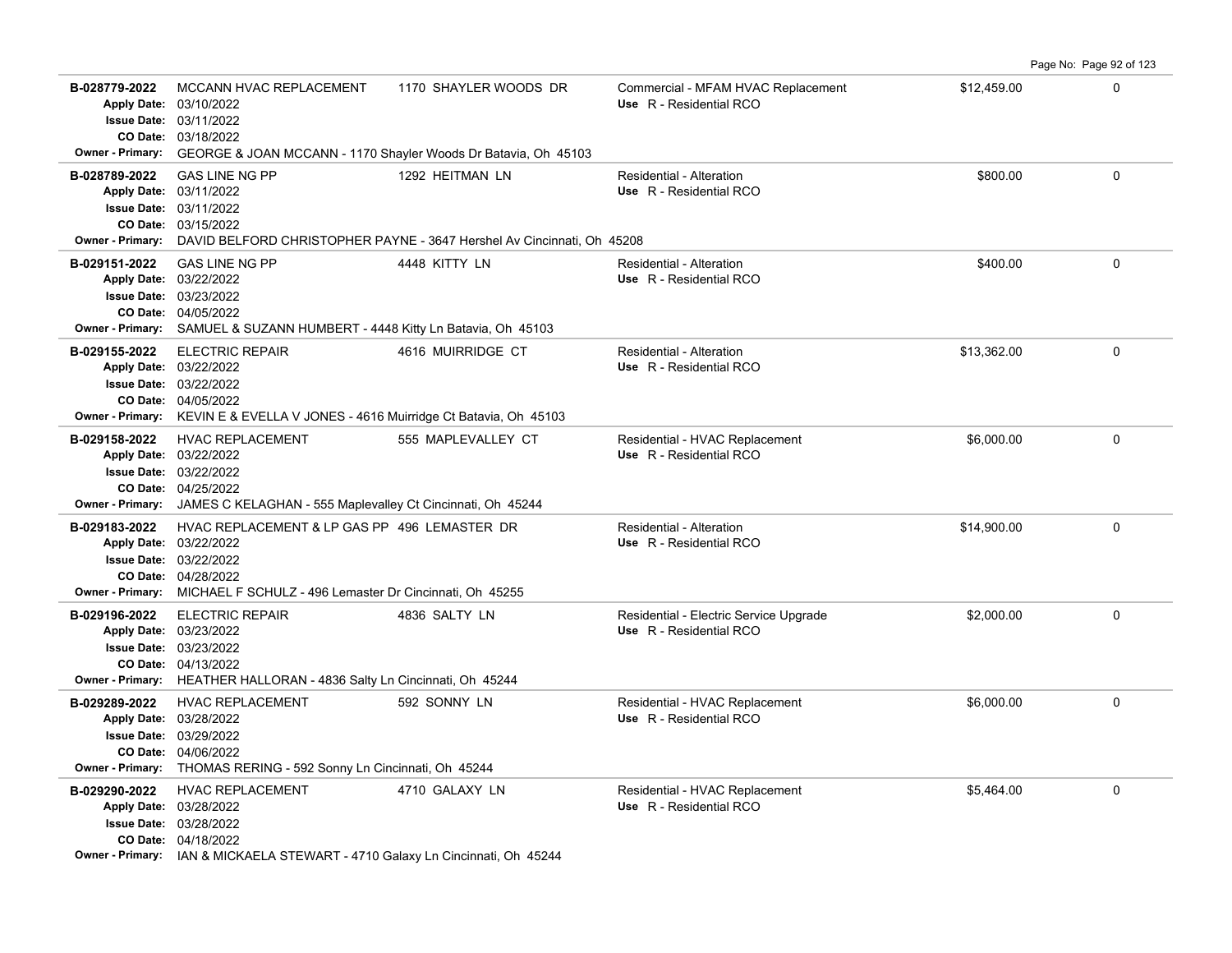| B-029355-2022                            | <b>HVAC REPLACEMENT</b><br>Apply Date: 03/30/2022<br><b>Issue Date: 03/30/2022</b><br>CO Date: 04/19/2022                                                                                    | 4172 GENSEN LOOP                                                                                             | Residential - HVAC Replacement<br>Use R - Residential RCO         | \$9,365.00  | 0            |
|------------------------------------------|----------------------------------------------------------------------------------------------------------------------------------------------------------------------------------------------|--------------------------------------------------------------------------------------------------------------|-------------------------------------------------------------------|-------------|--------------|
| Owner - Primary:                         |                                                                                                                                                                                              | JUDSON J & CHERYL A KRUEGER - 942 E Legendary Run Cincinnati, Oh 45245                                       |                                                                   |             |              |
| B-029373-2022<br>Owner - Primary:        | <b>DECK</b><br>Apply Date: 03/30/2022<br>Issue Date: 04/05/2022<br>CO Date: 04/29/2022<br>IRWIN C & CINDY L MCCABE - 4793 Powderhorn Dr Cincinnati, Oh 45244                                 | 4793 POWDERHORN DR                                                                                           | Residential - Addition<br>Use R - Residential RCO                 | \$12,500.00 | 168          |
| B-029392-2022                            | <b>GAS LINE NG PP</b><br>Apply Date: 03/31/2022<br><b>Issue Date: 03/31/2022</b><br>CO Date: 04/04/2022                                                                                      | 917 ROUND BOTTOM RD<br>Owner - Primary: ALLEN THOMAS D & STEPHONIE L - 917 Round Bottom Rd Milford, Oh 45150 | Residential - Alteration<br>Use R - Residential RCO               | \$0.00      | 0            |
| B-029478-2022                            | <b>HVAC REPLACEMENT</b><br>Apply Date: 04/05/2022<br><b>Issue Date: 04/05/2022</b><br>CO Date: 04/28/2022<br>Owner - Primary: CHERYL L STACY - 4972 Concord Glen Dr Cincinnati, Oh 45244     | 4972 CONCORD GLEN DR                                                                                         | Residential - HVAC Replacement<br>Use R - Residential RCO         | \$10,000.00 | 0            |
| B-029514-2022                            | ROOF REPLACEMENT<br>Apply Date: 04/06/2022<br><b>Issue Date: 04/06/2022</b><br>CO Date: 04/21/2022<br>Owner - Primary: THOMAS BREEHNE - 4575 School Haven Cir Batavia, Oh 45103              | 4575 SCHOOL HAVEN CIR                                                                                        | Residential - Roof Replacement<br>Use R - Residential RCO         | \$15,000.00 | $\Omega$     |
| B-029793-2022                            | <b>GAS LINE NG PP</b><br>Apply Date: 04/14/2022<br><b>Issue Date: 04/14/2022</b><br>CO Date: 04/18/2022<br>Owner - Primary: LASHANDA L SMITH - 3838 Old Merwin Rd Cincinnati, Oh 45245       | 4350 MOUNT CARMEL TOBASCO                                                                                    | Residential - Alteration<br>Use R - Residential RCO               | \$0.00      | $\mathbf{0}$ |
| B-029801-2022                            | <b>ELECTRIC UPGRADE</b><br>Apply Date: 04/14/2022<br><b>Issue Date: 04/14/2022</b><br>CO Date: 04/28/2022                                                                                    | 992 GLENDALE DR<br>Owner - Primary: TAMARA & CHRISTOPHER GULLETT - 992 Glendale Dr Batavia, Oh 45103         | Residential - Electric Service Upgrade<br>Use R - Residential RCO | \$1,600.00  | 0            |
| B-029883-2022<br><b>Owner - Primary:</b> | <b>GAS LINE NG PP</b><br>Apply Date: 04/15/2022<br><b>Issue Date: 04/15/2022</b><br>CO Date: 04/19/2022<br>RACHEL A STANHOPE - 3979 Gardner Ln Cincinnati, Oh 45245                          | 3979 GARDNER LN                                                                                              | Residential - Alteration<br>Use R - Residential RCO               | \$4,300.00  | 0            |
| B-029928-2022                            | ROOF REPLACEMENT<br>Apply Date: 04/15/2022<br><b>Issue Date: 04/15/2022</b><br>CO Date: 04/28/2022<br><b>Owner - Primary:</b> RODNEY A & JEANNE STEIDLE - 872 Locust Ln Cincinnati, Oh 45245 | 872 LOCUST LN                                                                                                | Residential - Roof Replacement<br>Use R - Residential RCO         | \$5,000.00  | $\mathbf 0$  |

Page No: Page 93 of 123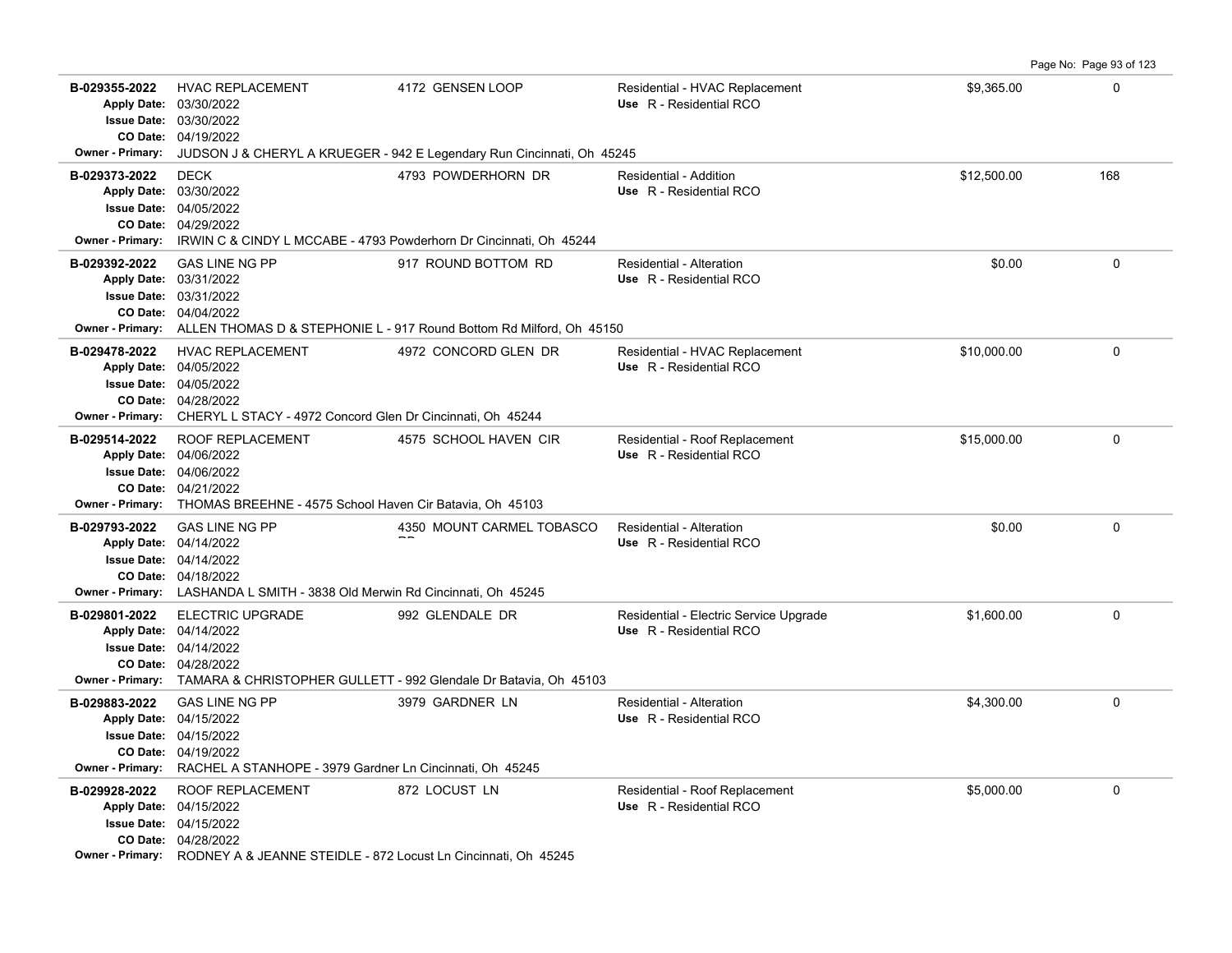|--|

| B-029947-2022<br><b>Owner - Primary:</b> | <b>HVAC REPLACEMENT</b><br>Apply Date: 04/16/2022<br><b>Issue Date: 04/16/2022</b><br>CO Date: 04/27/2022<br>RITA M CRAFT - 963 East Apple Gate St Cincinnati, Oh 45245     | 963 APPLE GATE                                                                                                                                                                                                                      | Residential - HVAC Replacement<br>Use R - Residential RCO                         | \$12,962.00                             | 0                          |  |  |
|------------------------------------------|-----------------------------------------------------------------------------------------------------------------------------------------------------------------------------|-------------------------------------------------------------------------------------------------------------------------------------------------------------------------------------------------------------------------------------|-----------------------------------------------------------------------------------|-----------------------------------------|----------------------------|--|--|
| B-029950-2022<br><b>Owner - Primary:</b> | <b>HVAC REPLACEMENT</b><br>Apply Date: 04/16/2022<br><b>Issue Date: 04/16/2022</b><br>CO Date: 04/28/2022<br>MICHAEL D & DEBORAH RIGG - 4559 Eldywood Ln Batavia, Oh 45103  | 4559 ELDYWOOD LN                                                                                                                                                                                                                    | Residential - HVAC Replacement<br>Use R - Residential RCO                         | \$8.651.00                              | 0                          |  |  |
| B-029951-2022<br><b>Owner - Primary:</b> | <b>HVAC REPLACEMENT</b><br>Apply Date: 04/16/2022<br><b>Issue Date: 04/16/2022</b><br>CO Date: 04/28/2022<br>DENNIS J & REBECCA S LINK - 1185 Mcdonogh Dr Batavia, Oh 45103 | 1185 MCDONOGH DR                                                                                                                                                                                                                    | Residential - HVAC Replacement<br>Use R - Residential RCO                         | \$11,098.00                             | 0                          |  |  |
| F-026887-2021                            | <b>JIMMY JOHNS FS</b><br>Apply Date: 12/06/2021<br>Issue Date: 12/13/2021<br>CO Date: 04/04/2022                                                                            | 880 EASTGATE NORTH DR<br>Owner - Primary: DEVILLE DEVELOPMENT LLC - 3951 Convenience Cir Nw, Unit 301 Canton, Oh 44718                                                                                                              | Fire Protection Systems - Fire Sprinkler - Suppression<br>Use R - Residential RCO | \$1,200.00                              | 1,543                      |  |  |
|                                          | R-2 - Residential; Apt, Hotel, Non-Transient                                                                                                                                |                                                                                                                                                                                                                                     |                                                                                   |                                         |                            |  |  |
|                                          |                                                                                                                                                                             |                                                                                                                                                                                                                                     |                                                                                   |                                         |                            |  |  |
| Permit#<br>B-018214-2020                 | <b>Application Name</b><br><b>GENTRY EAST BLDG 1 PARENT</b>                                                                                                                 | <b>Address</b><br>4335 GLEN ESTE-WITHAMSVILLE                                                                                                                                                                                       | Work Type / Class<br>Commercial - Multi Family Structure                          | <b>Declared Value</b><br>\$1,018,333.00 | <b>Bldg Area</b><br>18,196 |  |  |
| <b>Owner - Primary:</b>                  | Apply Date: 12/22/2020<br><b>Issue Date: 05/15/2021</b><br>CO Date: 04/12/2022                                                                                              |                                                                                                                                                                                                                                     | Use R-2 - Residential; Apt, Hotel, Non-Transient                                  |                                         |                            |  |  |
| B-018215-2020<br><b>Owner - Primary:</b> | <b>GENTRY EAST BLDG 2 PARENT</b><br>Apply Date: 12/22/2020<br>Issue Date: 05/15/2021<br>CO Date: 04/15/2022                                                                 | PLK EASTGATE PARTNERS LLC - 5905 E Galbraith Rd, Ste 4100 Cincinnati, Oh 45236<br>4333 GLEN ESTE-WITHAMSVILLE Commercial - Multi Family Structure<br>PLK EASTGATE PARTNERS LLC - 5905 E Galbraith Rd, Ste 4100 Cincinnati, Oh 45236 | Use R-2 - Residential; Apt, Hotel, Non-Transient                                  | \$1,018,333.00                          | 18.196                     |  |  |
| B-018216-2020<br><b>Owner - Primary:</b> | <b>GENTRY EAST BLDG 3 PARENT</b><br>Apply Date: 12/22/2020<br><b>Issue Date: 05/15/2021</b><br>CO Date: 04/13/2022                                                          | 4331 GLEN ESTE-WITHAMSVILLE Commercial - Multi Family Structure<br>PLK EASTGATE PARTNERS LLC - 5905 E Galbraith Rd, Ste 4100 Cincinnati, Oh 45236                                                                                   | Use R-2 - Residential; Apt, Hotel, Non-Transient                                  | \$1,018,333.00                          | 18,196                     |  |  |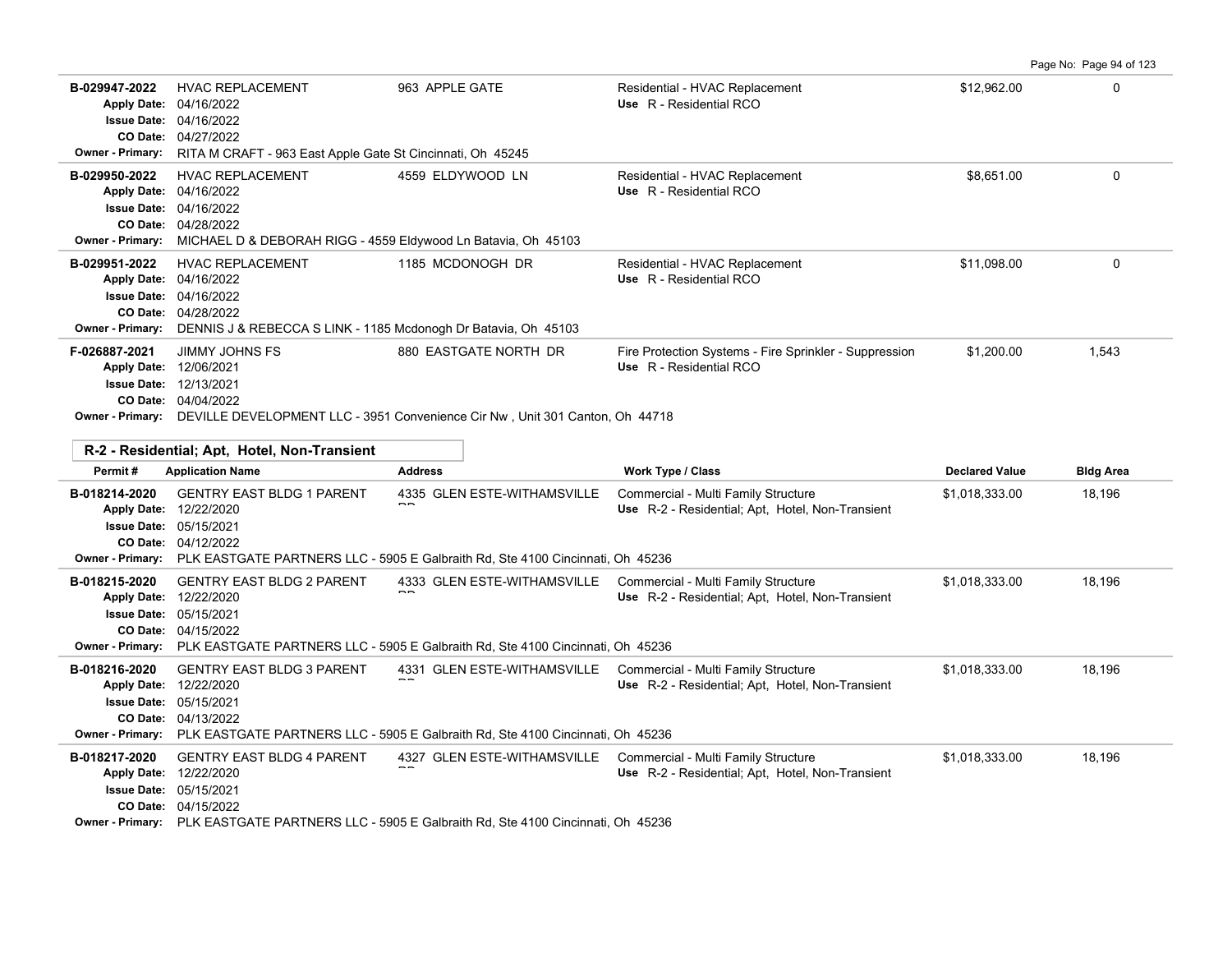|                                                                                                      |                                                                                                        |                                                                                                                                                                |                                                                                         |                | Page No: Page 95 of 123 |
|------------------------------------------------------------------------------------------------------|--------------------------------------------------------------------------------------------------------|----------------------------------------------------------------------------------------------------------------------------------------------------------------|-----------------------------------------------------------------------------------------|----------------|-------------------------|
| B-018218-2020<br><b>Apply Date:</b><br><b>Issue Date:</b><br>CO Date:                                | <b>GENTRY EAST BLDG 5 PARENT</b><br>12/22/2020<br>05/15/2021<br>04/12/2022                             | 4325 GLEN ESTE-WITHAMSVILLE                                                                                                                                    | Commercial - Multi Family Structure<br>Use R-2 - Residential; Apt, Hotel, Non-Transient | \$1,018,333.00 | 18,196                  |
| <b>Owner - Primary:</b>                                                                              |                                                                                                        | PLK EASTGATE PARTNERS LLC - 5905 E Galbraith Rd, Ste 4100 Cincinnati, Oh 45236                                                                                 |                                                                                         |                |                         |
| B-018219-2020<br><b>Apply Date:</b><br><b>Owner - Primary:</b>                                       | <b>GENTRY EAST BLDG 6 PARENT</b><br>12/22/2020<br><b>Issue Date: 05/15/2021</b><br>CO Date: 04/26/2022 | 4323 GLEN ESTE-WITHAMSVILLE<br>PLK EASTGATE PARTNERS LLC - 5905 E Galbraith Rd, Ste 4100 Cincinnati, Oh 45236                                                  | Commercial - Multi Family Structure<br>Use R-2 - Residential; Apt, Hotel, Non-Transient | \$1,018,333.00 | 18,196                  |
| B-019337-2021<br><b>Apply Date:</b><br><b>Issue Date:</b><br>CO Date:<br><b>Owner - Primary:</b>     | <b>GENTRY EAST BLDG 1, UNIT 101</b><br>02/20/2021<br>05/15/2021<br>04/12/2022                          | 4335 GLEN ESTE-WITHAMSVILLE<br>PLK EASTGATE PARTNERS LLC - 5905 E Galbraith Rd, Ste 4100 Cincinnati, Oh 45236                                                  | Commercial - Single Family Unit<br>Use R-2 - Residential; Apt, Hotel, Non-Transient     | \$0.00         | 0                       |
| B-019338-2021<br><b>Apply Date:</b><br>CO Date:<br><b>Owner - Primary:</b>                           | <b>GENTRY EAST BLDG 1, UNIT 102</b><br>02/20/2021<br><b>Issue Date: 05/15/2021</b><br>04/12/2022       | 4335 GLEN ESTE-WITHAMSVILLE<br>PLK EASTGATE PARTNERS LLC - 5905 E Galbraith Rd, Ste 4100 Cincinnati, Oh 45236                                                  | Commercial - Single Family Unit<br>Use R-2 - Residential; Apt, Hotel, Non-Transient     | \$0.00         | $\mathbf 0$             |
| B-019339-2021<br><b>Apply Date:</b><br>CO Date:<br>Owner - Primary:                                  | <b>GENTRY EAST BLDG 1, UNIT 103</b><br>02/20/2021<br><b>Issue Date: 05/15/2021</b><br>04/12/2022       | 4335 GLEN ESTE-WITHAMSVILLE<br>PLK EASTGATE PARTNERS LLC - 5905 E Galbraith Rd, Ste 4100 Cincinnati, Oh 45236                                                  | Commercial - Single Family Unit<br>Use R-2 - Residential; Apt. Hotel, Non-Transient     | \$0.00         | $\mathbf 0$             |
| B-019340-2021<br>Apply Date: 02/20/2021<br><b>Issue Date:</b><br>CO Date:<br><b>Owner - Primary:</b> | <b>GENTRY EAST BLDG 1, UNIT 104</b><br>05/15/2021<br>04/12/2022                                        | 4335 GLEN ESTE-WITHAMSVILLE<br>PLK EASTGATE PARTNERS LLC - 5905 E Galbraith Rd, Ste 4100 Cincinnati, Oh 45236                                                  | Commercial - Single Family Unit<br>Use R-2 - Residential; Apt, Hotel, Non-Transient     | \$0.00         | 0                       |
| B-019341-2021<br>Apply Date: 02/20/2021                                                              | <b>GENTRY EAST BLDG 1, UNIT 105</b><br><b>Issue Date: 05/15/2021</b><br>CO Date: 04/12/2022            | 4335 GLEN ESTE-WITHAMSVILLE Commercial - Single Family Unit<br>Owner - Primary: PLK EASTGATE PARTNERS LLC - 5905 E Galbraith Rd, Ste 4100 Cincinnati, Oh 45236 | Use R-2 - Residential; Apt, Hotel, Non-Transient                                        | \$0.00         | $\mathbf 0$             |
| B-019342-2021<br><b>Apply Date:</b><br><b>Issue Date:</b><br><b>Owner - Primary:</b>                 | <b>GENTRY EAST BLDG 1, UNIT 106</b><br>02/20/2021<br>05/15/2021<br>CO Date: 04/12/2022                 | 4335 GLEN ESTE-WITHAMSVILLE Commercial - Single Family Unit<br>PLK EASTGATE PARTNERS LLC - 5905 E Galbraith Rd, Ste 4100 Cincinnati, Oh 45236                  | Use R-2 - Residential; Apt, Hotel, Non-Transient                                        | \$0.00         | $\mathbf 0$             |
| B-019343-2021<br>Apply Date: 02/20/2021                                                              | <b>GENTRY EAST BLDG 1, UNIT 107</b><br><b>Issue Date: 05/15/2021</b><br>CO Date: 04/12/2022            | 4335 GLEN ESTE-WITHAMSVILLE<br>Owner - Primary: PLK EASTGATE PARTNERS LLC - 5905 E Galbraith Rd, Ste 4100 Cincinnati, Oh 45236                                 | Commercial - Single Family Unit<br>Use R-2 - Residential; Apt, Hotel, Non-Transient     | \$0.00         | $\mathbf 0$             |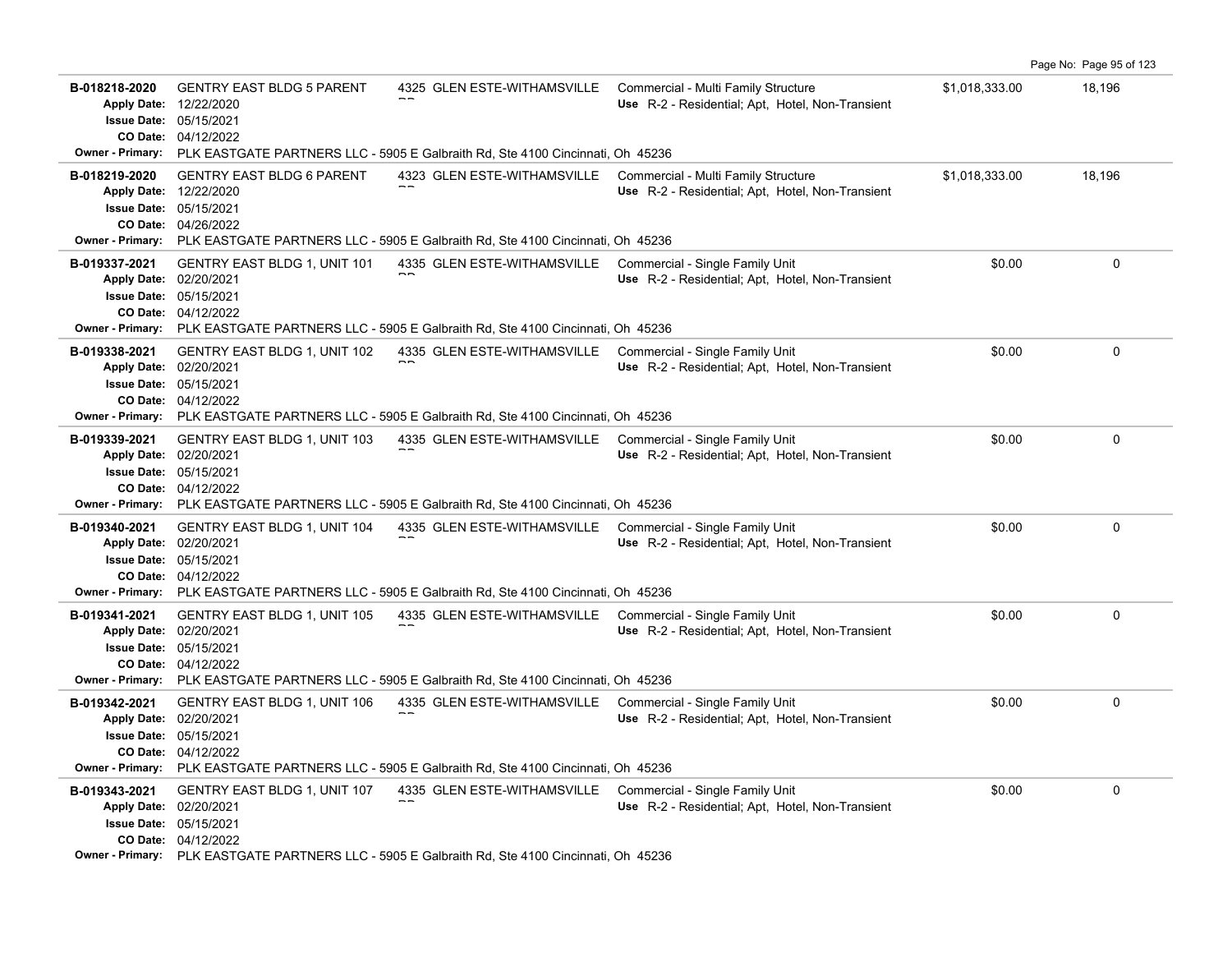|                                                                                                  |                                                                                        |                                                                                                                                                                |                                                                                     |        | Page No: Page 96 of 123 |
|--------------------------------------------------------------------------------------------------|----------------------------------------------------------------------------------------|----------------------------------------------------------------------------------------------------------------------------------------------------------------|-------------------------------------------------------------------------------------|--------|-------------------------|
| B-019344-2021<br><b>Apply Date:</b><br><b>Issue Date:</b>                                        | <b>GENTRY EAST BLDG 1, UNIT 108</b><br>02/20/2021<br>05/15/2021<br>CO Date: 04/12/2022 | 4335 GLEN ESTE-WITHAMSVILLE                                                                                                                                    | Commercial - Single Family Unit<br>Use R-2 - Residential; Apt, Hotel, Non-Transient | \$0.00 | $\Omega$                |
|                                                                                                  |                                                                                        | <b>Owner - Primary:</b> PLK EASTGATE PARTNERS LLC - 5905 E Galbraith Rd, Ste 4100 Cincinnati, Oh 45236                                                         |                                                                                     |        |                         |
| B-019345-2021<br>Apply Date: 02/20/2021<br><b>Issue Date: 05/15/2021</b>                         | <b>GENTRY EAST BLDG 1, UNIT 201</b><br>CO Date: 04/12/2022                             | 4335 GLEN ESTE-WITHAMSVILLE<br>Owner - Primary: PLK EASTGATE PARTNERS LLC - 5905 E Galbraith Rd, Ste 4100 Cincinnati, Oh 45236                                 | Commercial - Single Family Unit<br>Use R-2 - Residential; Apt, Hotel, Non-Transient | \$0.00 | $\Omega$                |
| B-019346-2021<br><b>Apply Date:</b><br><b>Issue Date:</b><br>CO Date:<br><b>Owner - Primary:</b> | <b>GENTRY EAST BLDG 1, UNIT 202</b><br>02/20/2021<br>05/15/2021<br>04/12/2022          | 4335 GLEN ESTE-WITHAMSVILLE<br>PLK EASTGATE PARTNERS LLC - 5905 E Galbraith Rd, Ste 4100 Cincinnati, Oh 45236                                                  | Commercial - Single Family Unit<br>Use R-2 - Residential: Apt. Hotel, Non-Transient | \$0.00 | 0                       |
| B-019347-2021<br><b>Apply Date:</b><br><b>Issue Date: 05/15/2021</b><br>CO Date:                 | <b>GENTRY EAST BLDG 1, UNIT 203</b><br>02/20/2021<br>04/12/2022                        | 4335 GLEN ESTE-WITHAMSVILLE Commercial - Single Family Unit<br>Owner - Primary: PLK EASTGATE PARTNERS LLC - 5905 E Galbraith Rd, Ste 4100 Cincinnati, Oh 45236 | Use R-2 - Residential; Apt, Hotel, Non-Transient                                    | \$0.00 | 0                       |
| B-019348-2021<br><b>Apply Date:</b><br><b>Issue Date: 05/15/2021</b>                             | <b>GENTRY EAST BLDG 1, UNIT 204</b><br>02/20/2021<br>CO Date: 04/12/2022               | 4335 GLEN ESTE-WITHAMSVILLE<br><b>Owner - Primary:</b> PLK EASTGATE PARTNERS LLC - 5905 E Galbraith Rd, Ste 4100 Cincinnati, Oh 45236                          | Commercial - Single Family Unit<br>Use R-2 - Residential; Apt. Hotel, Non-Transient | \$0.00 | 0                       |
| B-019349-2021<br><b>Apply Date:</b><br><b>Issue Date:</b><br>CO Date:                            | <b>GENTRY EAST BLDG 1, UNIT 205</b><br>02/20/2021<br>05/15/2021<br>04/12/2022          | 4335 GLEN ESTE-WITHAMSVILLE<br>Owner - Primary: PLK EASTGATE PARTNERS LLC - 5905 E Galbraith Rd, Ste 4100 Cincinnati, Oh 45236                                 | Commercial - Single Family Unit<br>Use R-2 - Residential; Apt, Hotel, Non-Transient | \$0.00 | 0                       |
| B-019350-2021<br><b>Apply Date:</b><br><b>Issue Date: 05/15/2021</b>                             | GENTRY EAST BLDG 1, UNIT 206<br>02/20/2021<br>CO Date: 04/12/2022                      | 4335 GLEN ESTE-WITHAMSVILLE Commercial - Single Family Unit<br>Owner - Primary: PLK EASTGATE PARTNERS LLC - 5905 E Galbraith Rd, Ste 4100 Cincinnati, Oh 45236 | Use R-2 - Residential; Apt, Hotel, Non-Transient                                    | \$0.00 | $\mathbf 0$             |
| B-019351-2021<br><b>Apply Date:</b><br><b>Issue Date:</b><br><b>Owner - Primary:</b>             | <b>GENTRY EAST BLDG 1, UNIT 207</b><br>02/20/2021<br>05/15/2021<br>CO Date: 04/12/2022 | 4335 GLEN ESTE-WITHAMSVILLE Commercial - Single Family Unit<br>PLK EASTGATE PARTNERS LLC - 5905 E Galbraith Rd, Ste 4100 Cincinnati, Oh 45236                  | Use R-2 - Residential; Apt, Hotel, Non-Transient                                    | \$0.00 | 0                       |
| B-019352-2021<br>Apply Date: 02/20/2021                                                          | GENTRY EAST BLDG 1, UNIT 208<br>Issue Date: 05/15/2021<br>CO Date: 04/12/2022          | 4335 GLEN ESTE-WITHAMSVILLE Commercial - Single Family Unit<br>Owner - Primary: PLK EASTGATE PARTNERS LLC - 5905 E Galbraith Rd, Ste 4100 Cincinnati, Oh 45236 | Use R-2 - Residential; Apt, Hotel, Non-Transient                                    | \$0.00 | 0                       |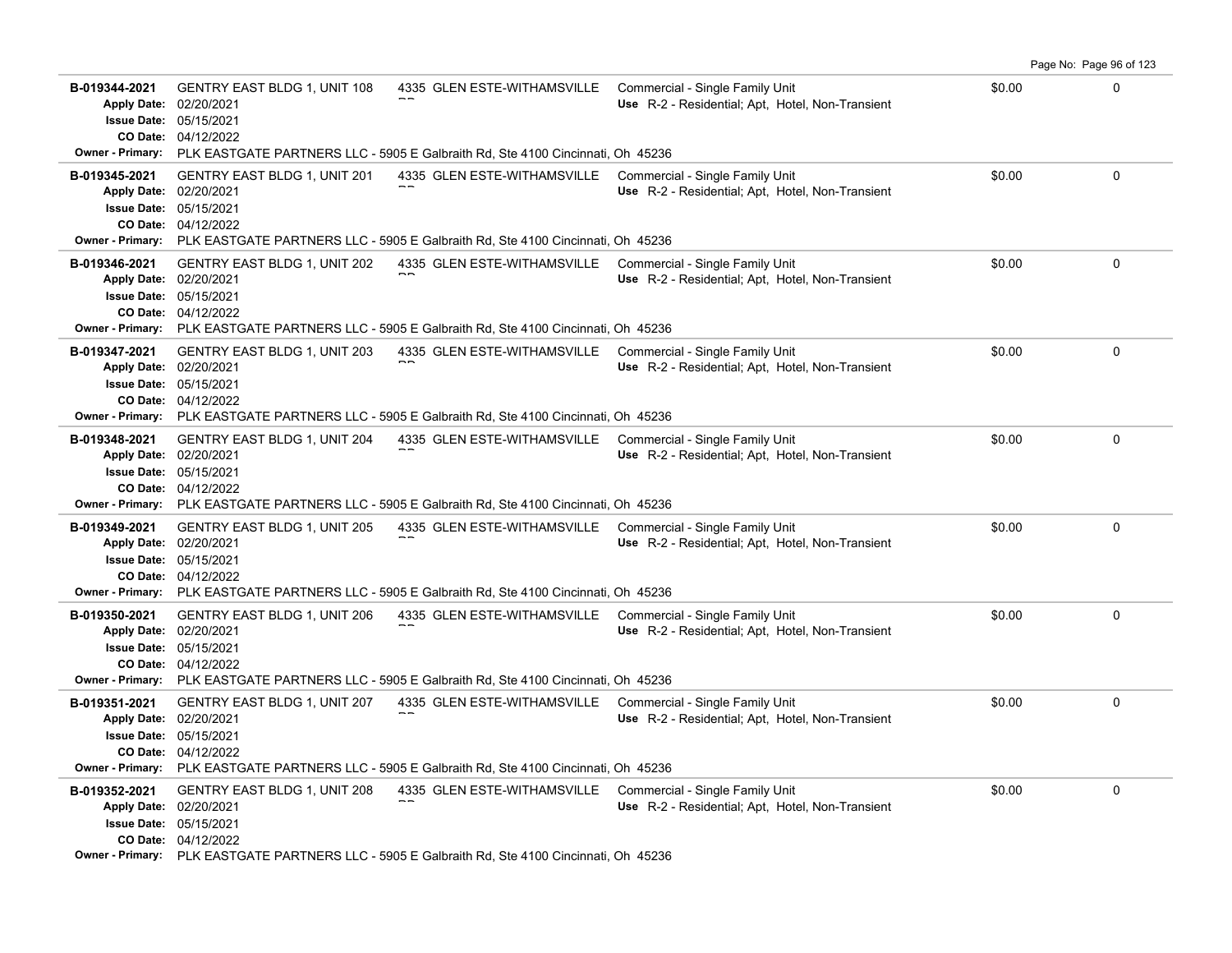|                                                                                                  |                                                                                                  |                                                                                                                                                                |                                                                                     |        | Page No: Page 97 of 123 |
|--------------------------------------------------------------------------------------------------|--------------------------------------------------------------------------------------------------|----------------------------------------------------------------------------------------------------------------------------------------------------------------|-------------------------------------------------------------------------------------|--------|-------------------------|
| B-019355-2021<br><b>Apply Date:</b><br><b>Issue Date:</b>                                        | <b>GENTRY EAST BLDG 2, UNIT 101</b><br>02/20/2021<br>05/15/2021<br>CO Date: 04/13/2022           | 4333 GLEN ESTE-WITHAMSVILLE Commercial - Single Family Unit                                                                                                    | Use R-2 - Residential; Apt, Hotel, Non-Transient                                    | \$0.00 | $\Omega$                |
|                                                                                                  |                                                                                                  | <b>Owner - Primary:</b> PLK EASTGATE PARTNERS LLC - 5905 E Galbraith Rd, Ste 4100 Cincinnati, Oh 45236                                                         |                                                                                     |        |                         |
| B-019356-2021<br>Apply Date: 02/20/2021                                                          | <b>GENTRY EAST BLDG 2, UNIT 102</b><br><b>Issue Date: 05/15/2021</b><br>CO Date: 04/13/2022      | 4333 GLEN ESTE-WITHAMSVILLE<br>Owner - Primary: PLK EASTGATE PARTNERS LLC - 5905 E Galbraith Rd, Ste 4100 Cincinnati, Oh 45236                                 | Commercial - Single Family Unit<br>Use R-2 - Residential; Apt, Hotel, Non-Transient | \$0.00 | $\Omega$                |
| B-019357-2021<br><b>Apply Date:</b><br><b>Issue Date:</b><br>CO Date:<br><b>Owner - Primary:</b> | <b>GENTRY EAST BLDG 2, UNIT 103</b><br>02/20/2021<br>05/15/2021<br>04/13/2022                    | 4333 GLEN ESTE-WITHAMSVILLE Commercial - Single Family Unit<br>PLK EASTGATE PARTNERS LLC - 5905 E Galbraith Rd, Ste 4100 Cincinnati, Oh 45236                  | Use R-2 - Residential: Apt. Hotel, Non-Transient                                    | \$0.00 | 0                       |
| B-019358-2021<br><b>Apply Date:</b><br>CO Date:                                                  | <b>GENTRY EAST BLDG 2, UNIT 104</b><br>02/20/2021<br><b>Issue Date: 05/15/2021</b><br>04/13/2022 | 4333 GLEN ESTE-WITHAMSVILLE Commercial - Single Family Unit<br>Owner - Primary: PLK EASTGATE PARTNERS LLC - 5905 E Galbraith Rd, Ste 4100 Cincinnati, Oh 45236 | Use R-2 - Residential; Apt, Hotel, Non-Transient                                    | \$0.00 | 0                       |
| B-019359-2021<br><b>Apply Date:</b><br><b>Issue Date: 05/15/2021</b>                             | <b>GENTRY EAST BLDG 2, UNIT 105</b><br>02/20/2021<br>CO Date: 04/13/2022                         | 4333 GLEN ESTE-WITHAMSVILLE<br><b>Owner - Primary:</b> PLK EASTGATE PARTNERS LLC - 5905 E Galbraith Rd, Ste 4100 Cincinnati, Oh 45236                          | Commercial - Single Family Unit<br>Use R-2 - Residential; Apt. Hotel, Non-Transient | \$0.00 | 0                       |
| B-019360-2021<br><b>Apply Date:</b><br><b>Issue Date:</b><br>CO Date:                            | GENTRY EAST BLDG 2, UNIT 106<br>02/20/2021<br>05/15/2021<br>04/13/2022                           | 4333 GLEN ESTE-WITHAMSVILLE<br>Owner - Primary: PLK EASTGATE PARTNERS LLC - 5905 E Galbraith Rd, Ste 4100 Cincinnati, Oh 45236                                 | Commercial - Single Family Unit<br>Use R-2 - Residential; Apt, Hotel, Non-Transient | \$0.00 | 0                       |
| B-019361-2021<br><b>Apply Date:</b><br><b>Issue Date: 05/15/2021</b>                             | GENTRY EAST BLDG 2, UNIT 107<br>02/20/2021<br>CO Date: 04/13/2022                                | 4333 GLEN ESTE-WITHAMSVILLE Commercial - Single Family Unit<br>Owner - Primary: PLK EASTGATE PARTNERS LLC - 5905 E Galbraith Rd, Ste 4100 Cincinnati, Oh 45236 | Use R-2 - Residential; Apt, Hotel, Non-Transient                                    | \$0.00 | $\mathbf 0$             |
| B-019362-2021<br><b>Apply Date:</b><br><b>Issue Date:</b><br><b>Owner - Primary:</b>             | <b>GENTRY EAST BLDG 2, UNIT 108</b><br>02/20/2021<br>05/15/2021<br>CO Date: 04/13/2022           | 4333 GLEN ESTE-WITHAMSVILLE Commercial - Single Family Unit<br>PLK EASTGATE PARTNERS LLC - 5905 E Galbraith Rd, Ste 4100 Cincinnati, Oh 45236                  | Use R-2 - Residential; Apt, Hotel, Non-Transient                                    | \$0.00 | 0                       |
| B-019363-2021<br>Apply Date: 02/20/2021                                                          | GENTRY EAST BLDG 2, UNIT 201<br>Issue Date: 05/15/2021<br>CO Date: 04/13/2022                    | 4333 GLEN ESTE-WITHAMSVILLE Commercial - Single Family Unit<br>Owner - Primary: PLK EASTGATE PARTNERS LLC - 5905 E Galbraith Rd, Ste 4100 Cincinnati, Oh 45236 | Use R-2 - Residential; Apt, Hotel, Non-Transient                                    | \$0.00 | 0                       |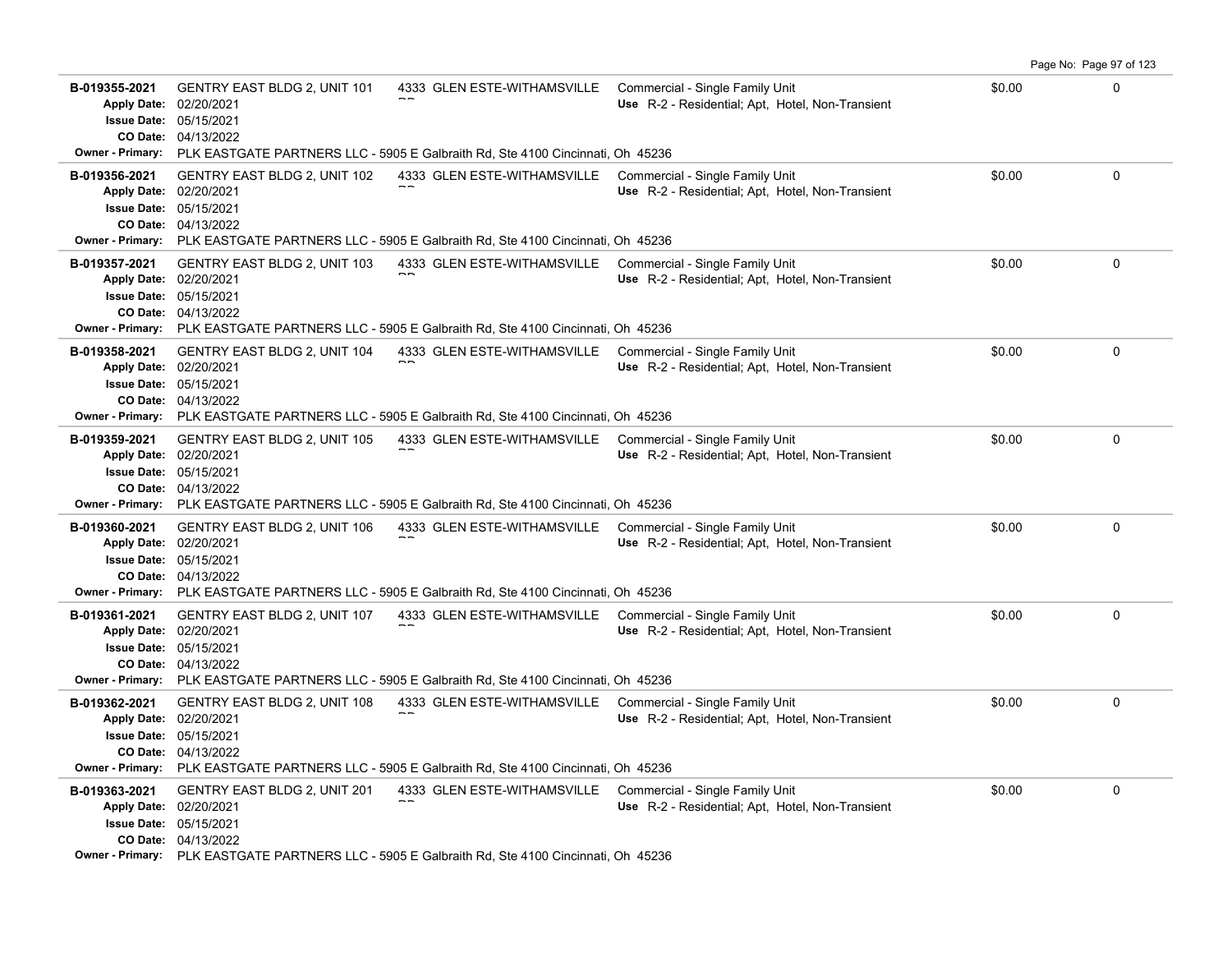|                                                                                                  |                                                                                        |                                                                                                                                                                |                                                                                     |        | Page No: Page 98 of 123 |
|--------------------------------------------------------------------------------------------------|----------------------------------------------------------------------------------------|----------------------------------------------------------------------------------------------------------------------------------------------------------------|-------------------------------------------------------------------------------------|--------|-------------------------|
| B-019364-2021<br><b>Apply Date:</b><br><b>Issue Date:</b>                                        | <b>GENTRY EAST BLDG 2, UNIT 202</b><br>02/20/2021<br>05/15/2021<br>CO Date: 04/13/2022 | 4333 GLEN ESTE-WITHAMSVILLE                                                                                                                                    | Commercial - Single Family Unit<br>Use R-2 - Residential; Apt, Hotel, Non-Transient | \$0.00 | $\Omega$                |
|                                                                                                  |                                                                                        | <b>Owner - Primary:</b> PLK EASTGATE PARTNERS LLC - 5905 E Galbraith Rd, Ste 4100 Cincinnati, Oh 45236                                                         |                                                                                     |        |                         |
| B-019365-2021<br>Apply Date: 02/20/2021<br><b>Issue Date: 05/15/2021</b>                         | <b>GENTRY EAST BLDG 2, UNIT 203</b><br>CO Date: 04/13/2022                             | 4333 GLEN ESTE-WITHAMSVILLE<br>Owner - Primary: PLK EASTGATE PARTNERS LLC - 5905 E Galbraith Rd, Ste 4100 Cincinnati, Oh 45236                                 | Commercial - Single Family Unit<br>Use R-2 - Residential; Apt, Hotel, Non-Transient | \$0.00 | $\Omega$                |
| B-019366-2021<br><b>Apply Date:</b><br><b>Issue Date:</b><br>CO Date:<br><b>Owner - Primary:</b> | <b>GENTRY EAST BLDG 2, UNIT 204</b><br>02/20/2021<br>05/15/2021<br>04/13/2022          | 4333 GLEN ESTE-WITHAMSVILLE<br>PLK EASTGATE PARTNERS LLC - 5905 E Galbraith Rd, Ste 4100 Cincinnati, Oh 45236                                                  | Commercial - Single Family Unit<br>Use R-2 - Residential; Apt, Hotel, Non-Transient | \$0.00 | 0                       |
| B-019367-2021<br><b>Apply Date:</b><br><b>Issue Date: 05/15/2021</b><br>CO Date:                 | <b>GENTRY EAST BLDG 2, UNIT 205</b><br>02/20/2021<br>04/15/2022                        | 4333 GLEN ESTE-WITHAMSVILLE Commercial - Single Family Unit<br>Owner - Primary: PLK EASTGATE PARTNERS LLC - 5905 E Galbraith Rd, Ste 4100 Cincinnati, Oh 45236 | Use R-2 - Residential; Apt, Hotel, Non-Transient                                    | \$0.00 | 0                       |
| B-019368-2021<br><b>Apply Date:</b><br><b>Issue Date: 05/15/2021</b>                             | <b>GENTRY EAST BLDG 2, UNIT 206</b><br>02/20/2021<br>CO Date: 04/15/2022               | 4333 GLEN ESTE-WITHAMSVILLE<br><b>Owner - Primary:</b> PLK EASTGATE PARTNERS LLC - 5905 E Galbraith Rd, Ste 4100 Cincinnati, Oh 45236                          | Commercial - Single Family Unit<br>Use R-2 - Residential; Apt. Hotel, Non-Transient | \$0.00 | 0                       |
| B-019369-2021<br><b>Apply Date:</b><br><b>Issue Date:</b><br>CO Date:                            | <b>GENTRY EAST BLDG 2, UNIT 207</b><br>02/20/2021<br>05/15/2021<br>04/15/2022          | 4333 GLEN ESTE-WITHAMSVILLE<br>Owner - Primary: PLK EASTGATE PARTNERS LLC - 5905 E Galbraith Rd, Ste 4100 Cincinnati, Oh 45236                                 | Commercial - Single Family Unit<br>Use R-2 - Residential; Apt, Hotel, Non-Transient | \$0.00 | 0                       |
| B-019370-2021<br><b>Apply Date:</b><br><b>Issue Date: 05/15/2021</b>                             | GENTRY EAST BLDG 2, UNIT 208<br>02/20/2021<br>CO Date: 04/15/2022                      | 4333 GLEN ESTE-WITHAMSVILLE Commercial - Single Family Unit<br>Owner - Primary: PLK EASTGATE PARTNERS LLC - 5905 E Galbraith Rd, Ste 4100 Cincinnati, Oh 45236 | Use R-2 - Residential; Apt, Hotel, Non-Transient                                    | \$0.00 | $\mathbf 0$             |
| B-019371-2021<br><b>Apply Date:</b><br><b>Issue Date:</b><br><b>Owner - Primary:</b>             | <b>GENTRY EAST BLDG 3, UNIT 101</b><br>02/20/2021<br>05/15/2021<br>CO Date: 04/13/2022 | 4331 GLEN ESTE-WITHAMSVILLE Commercial - Single Family Unit<br>PLK EASTGATE PARTNERS LLC - 5905 E Galbraith Rd, Ste 4100 Cincinnati, Oh 45236                  | Use R-2 - Residential; Apt, Hotel, Non-Transient                                    | \$0.00 | 0                       |
| B-019372-2021<br>Apply Date: 02/20/2021                                                          | GENTRY EAST BLDG 3, UNIT 102<br>Issue Date: 05/15/2021<br>CO Date: 04/13/2022          | 4331 GLEN ESTE-WITHAMSVILLE Commercial - Single Family Unit<br>Owner - Primary: PLK EASTGATE PARTNERS LLC - 5905 E Galbraith Rd, Ste 4100 Cincinnati, Oh 45236 | Use R-2 - Residential; Apt, Hotel, Non-Transient                                    | \$0.00 | 0                       |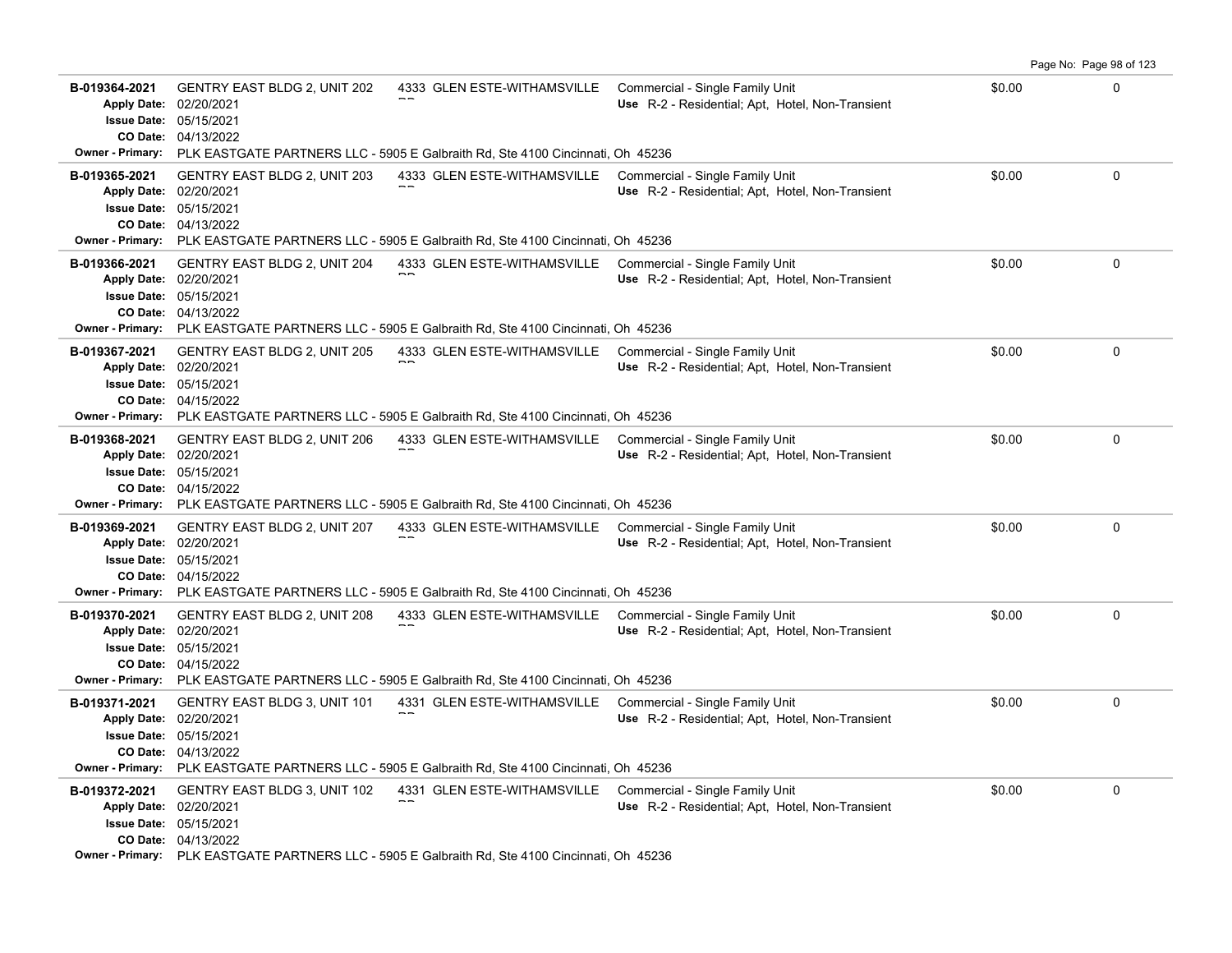|                                                                                                  |                                                                                                  |                                                                                                                                                                |                                                                                     |        | Page No: Page 99 of 123 |
|--------------------------------------------------------------------------------------------------|--------------------------------------------------------------------------------------------------|----------------------------------------------------------------------------------------------------------------------------------------------------------------|-------------------------------------------------------------------------------------|--------|-------------------------|
| B-019373-2021<br><b>Apply Date:</b><br><b>Issue Date:</b>                                        | <b>GENTRY EAST BLDG 3, UNIT 103</b><br>02/20/2021<br>05/15/2021<br>CO Date: 04/13/2022           | 4331 GLEN ESTE-WITHAMSVILLE                                                                                                                                    | Commercial - Single Family Unit<br>Use R-2 - Residential; Apt, Hotel, Non-Transient | \$0.00 | $\Omega$                |
|                                                                                                  |                                                                                                  | <b>Owner - Primary:</b> PLK EASTGATE PARTNERS LLC - 5905 E Galbraith Rd, Ste 4100 Cincinnati, Oh 45236                                                         |                                                                                     |        |                         |
| B-019374-2021<br>Apply Date: 02/20/2021                                                          | <b>GENTRY EAST BLDG 3, UNIT 104</b><br><b>Issue Date: 05/15/2021</b><br>CO Date: 04/13/2022      | 4331 GLEN ESTE-WITHAMSVILLE<br>Owner - Primary: PLK EASTGATE PARTNERS LLC - 5905 E Galbraith Rd, Ste 4100 Cincinnati, Oh 45236                                 | Commercial - Single Family Unit<br>Use R-2 - Residential; Apt, Hotel, Non-Transient | \$0.00 | $\Omega$                |
| B-019375-2021<br><b>Apply Date:</b><br><b>Issue Date:</b><br>CO Date:<br><b>Owner - Primary:</b> | <b>GENTRY EAST BLDG 3, UNIT 105</b><br>02/20/2021<br>05/15/2021<br>04/13/2022                    | 4331 GLEN ESTE-WITHAMSVILLE Commercial - Single Family Unit<br>PLK EASTGATE PARTNERS LLC - 5905 E Galbraith Rd, Ste 4100 Cincinnati, Oh 45236                  | Use R-2 - Residential: Apt. Hotel, Non-Transient                                    | \$0.00 | 0                       |
| B-019376-2021<br><b>Apply Date:</b><br>CO Date:                                                  | <b>GENTRY EAST BLDG 3, UNIT 106</b><br>02/20/2021<br><b>Issue Date: 05/15/2021</b><br>04/13/2022 | 4331 GLEN ESTE-WITHAMSVILLE Commercial - Single Family Unit<br>Owner - Primary: PLK EASTGATE PARTNERS LLC - 5905 E Galbraith Rd, Ste 4100 Cincinnati, Oh 45236 | Use R-2 - Residential; Apt, Hotel, Non-Transient                                    | \$0.00 | 0                       |
| B-019377-2021<br><b>Apply Date:</b><br><b>Issue Date: 05/15/2021</b>                             | <b>GENTRY EAST BLDG 3, UNIT 107</b><br>02/20/2021<br>CO Date: 04/13/2022                         | 4331 GLEN ESTE-WITHAMSVILLE<br><b>Owner - Primary:</b> PLK EASTGATE PARTNERS LLC - 5905 E Galbraith Rd, Ste 4100 Cincinnati, Oh 45236                          | Commercial - Single Family Unit<br>Use R-2 - Residential; Apt. Hotel, Non-Transient | \$0.00 | 0                       |
| B-019378-2021<br><b>Apply Date:</b><br><b>Issue Date:</b><br>CO Date:                            | <b>GENTRY EAST BLDG 3, UNIT 108</b><br>02/20/2021<br>05/15/2021<br>04/13/2022                    | 4331 GLEN ESTE-WITHAMSVILLE<br>Owner - Primary: PLK EASTGATE PARTNERS LLC - 5905 E Galbraith Rd, Ste 4100 Cincinnati, Oh 45236                                 | Commercial - Single Family Unit<br>Use R-2 - Residential; Apt, Hotel, Non-Transient | \$0.00 | 0                       |
| B-019379-2021<br><b>Apply Date:</b><br><b>Issue Date: 05/15/2021</b>                             | GENTRY EAST BLDG 3, UNIT 201<br>02/20/2021<br>CO Date: 04/13/2022                                | 4331 GLEN ESTE-WITHAMSVILLE Commercial - Single Family Unit<br>Owner - Primary: PLK EASTGATE PARTNERS LLC - 5905 E Galbraith Rd, Ste 4100 Cincinnati, Oh 45236 | Use R-2 - Residential; Apt, Hotel, Non-Transient                                    | \$0.00 | $\mathbf 0$             |
| B-019380-2021<br><b>Apply Date:</b><br><b>Issue Date:</b><br><b>Owner - Primary:</b>             | <b>GENTRY EAST BLDG 3, UNIT 202</b><br>02/20/2021<br>05/15/2021<br>CO Date: 04/13/2022           | 4331 GLEN ESTE-WITHAMSVILLE Commercial - Single Family Unit<br>PLK EASTGATE PARTNERS LLC - 5905 E Galbraith Rd, Ste 4100 Cincinnati, Oh 45236                  | Use R-2 - Residential; Apt, Hotel, Non-Transient                                    | \$0.00 | 0                       |
| B-019381-2021<br>Apply Date: 02/20/2021                                                          | GENTRY EAST BLDG 3, UNIT 203<br>Issue Date: 05/15/2021<br>CO Date: 04/13/2022                    | 4331 GLEN ESTE-WITHAMSVILLE Commercial - Single Family Unit<br>Owner - Primary: PLK EASTGATE PARTNERS LLC - 5905 E Galbraith Rd, Ste 4100 Cincinnati, Oh 45236 | Use R-2 - Residential; Apt, Hotel, Non-Transient                                    | \$0.00 | 0                       |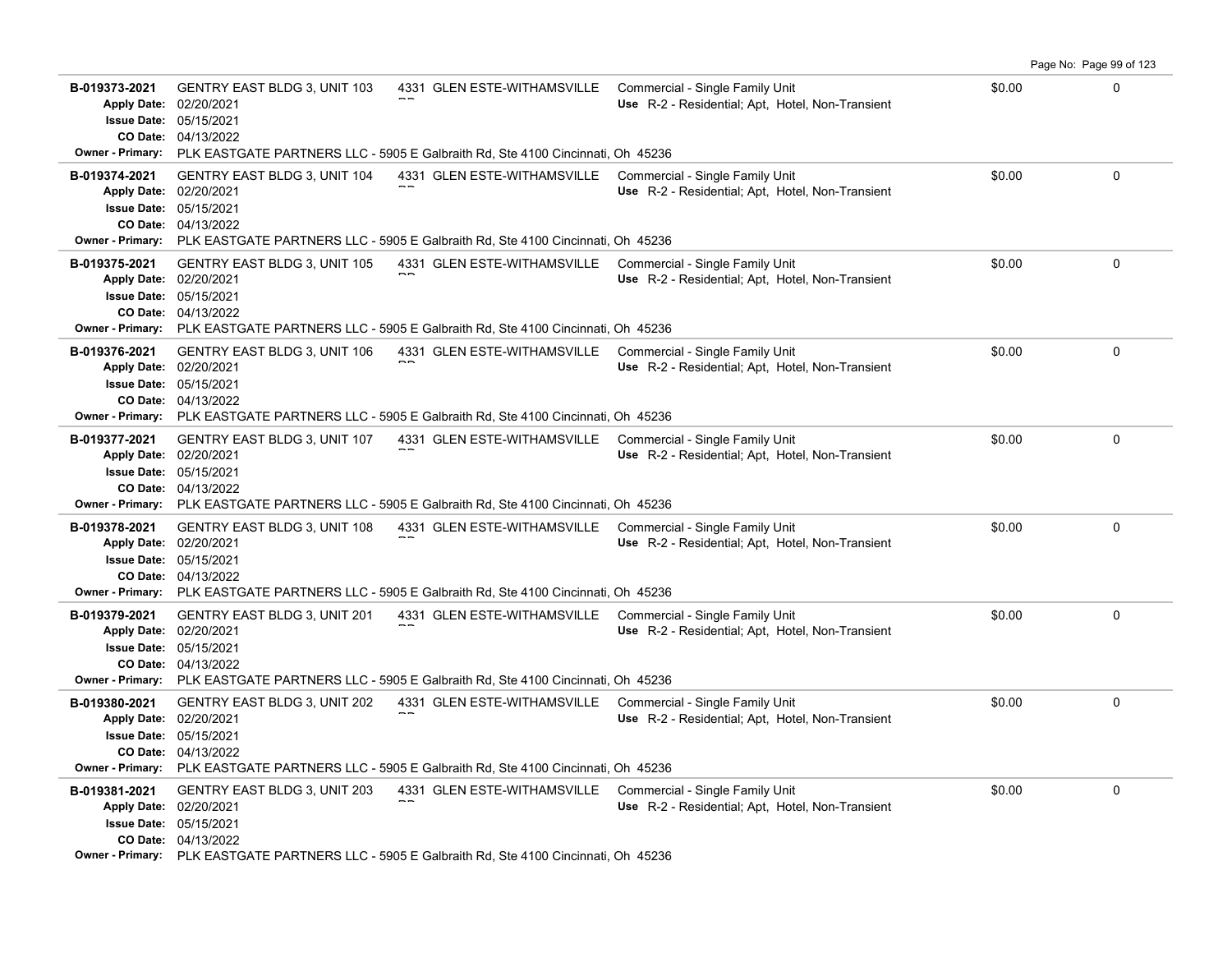|                                                                                          |                                                                                        |                                                                                                                                                                |                                                                                     |        | Page No: Page 100 of 123 |
|------------------------------------------------------------------------------------------|----------------------------------------------------------------------------------------|----------------------------------------------------------------------------------------------------------------------------------------------------------------|-------------------------------------------------------------------------------------|--------|--------------------------|
| B-019382-2021<br><b>Apply Date:</b><br><b>Issue Date:</b>                                | <b>GENTRY EAST BLDG 3, UNIT 204</b><br>02/20/2021<br>05/15/2021<br>CO Date: 04/13/2022 | 4331 GLEN ESTE-WITHAMSVILLE                                                                                                                                    | Commercial - Single Family Unit<br>Use R-2 - Residential; Apt, Hotel, Non-Transient | \$0.00 | 0                        |
|                                                                                          |                                                                                        | <b>Owner - Primary:</b> PLK EASTGATE PARTNERS LLC - 5905 E Galbraith Rd, Ste 4100 Cincinnati, Oh 45236                                                         |                                                                                     |        |                          |
| B-019383-2021<br>Apply Date: 02/20/2021<br><b>Issue Date: 05/15/2021</b>                 | <b>GENTRY EAST BLDG 3, UNIT 205</b><br>CO Date: 04/13/2022                             | 4331 GLEN ESTE-WITHAMSVILLE<br>Owner - Primary: PLK EASTGATE PARTNERS LLC - 5905 E Galbraith Rd, Ste 4100 Cincinnati, Oh 45236                                 | Commercial - Single Family Unit<br>Use R-2 - Residential; Apt, Hotel, Non-Transient | \$0.00 | $\Omega$                 |
| B-019384-2021<br><b>Apply Date:</b><br><b>Issue Date:</b><br><b>Owner - Primary:</b>     | <b>GENTRY EAST BLDG 3, UNIT 206</b><br>02/20/2021<br>05/15/2021<br>CO Date: 04/13/2022 | 4331 GLEN ESTE-WITHAMSVILLE<br>PLK EASTGATE PARTNERS LLC - 5905 E Galbraith Rd, Ste 4100 Cincinnati, Oh 45236                                                  | Commercial - Single Family Unit<br>Use R-2 - Residential; Apt, Hotel, Non-Transient | \$0.00 | $\mathbf{0}$             |
| B-019385-2021<br><b>Apply Date:</b><br><b>Issue Date: 05/15/2021</b>                     | <b>GENTRY EAST BLDG 3, UNIT 207</b><br>02/20/2021<br>CO Date: 04/13/2022               | 4331 GLEN ESTE-WITHAMSVILLE<br>Owner - Primary: PLK EASTGATE PARTNERS LLC - 5905 E Galbraith Rd, Ste 4100 Cincinnati, Oh 45236                                 | Commercial - Single Family Unit<br>Use R-2 - Residential; Apt, Hotel, Non-Transient | \$0.00 | 0                        |
| B-019386-2021<br><b>Apply Date:</b><br><b>Issue Date: 05/15/2021</b>                     | <b>GENTRY EAST BLDG 3, UNIT 208</b><br>02/20/2021<br><b>CO Date: 04/13/2022</b>        | 4331 GLEN ESTE-WITHAMSVILLE<br><b>Owner - Primary:</b> PLK EASTGATE PARTNERS LLC - 5905 E Galbraith Rd, Ste 4100 Cincinnati, Oh 45236                          | Commercial - Single Family Unit<br>Use R-2 - Residential; Apt. Hotel, Non-Transient | \$0.00 | $\mathbf 0$              |
| B-019387-2021<br>Apply Date: 02/20/2021<br><b>Issue Date: 05/15/2021</b><br>CO Date:     | <b>GENTRY EAST BLDG 4, UNIT 101</b><br>04/15/2022                                      | 4327 GLEN ESTE-WITHAMSVILLE<br>Owner - Primary: PLK EASTGATE PARTNERS LLC - 5905 E Galbraith Rd, Ste 4100 Cincinnati, Oh 45236                                 | Commercial - Single Family Unit<br>Use R-2 - Residential; Apt, Hotel, Non-Transient | \$0.00 | $\mathbf 0$              |
| B-019388-2021<br><b>Apply Date:</b><br><b>Issue Date: 05/15/2021</b>                     | <b>GENTRY EAST BLDG 4, UNIT 102</b><br>02/20/2021<br>CO Date: 04/15/2022               | 4327 GLEN ESTE-WITHAMSVILLE Commercial - Single Family Unit<br>Owner - Primary: PLK EASTGATE PARTNERS LLC - 5905 E Galbraith Rd, Ste 4100 Cincinnati, Oh 45236 | Use R-2 - Residential; Apt, Hotel, Non-Transient                                    | \$0.00 | $\mathbf 0$              |
| B-019389-2021<br>Apply Date: 02/20/2021<br><b>Issue Date:</b><br><b>Owner - Primary:</b> | GENTRY EAST BLDG 4, UNIT 103<br>05/15/2021<br>CO Date: 04/15/2022                      | 4327 GLEN ESTE-WITHAMSVILLE Commercial - Single Family Unit<br>PLK EASTGATE PARTNERS LLC - 5905 E Galbraith Rd, Ste 4100 Cincinnati, Oh 45236                  | Use R-2 - Residential; Apt, Hotel, Non-Transient                                    | \$0.00 | $\mathbf 0$              |
| B-019390-2021<br>Apply Date: 02/20/2021<br>Issue Date: 05/15/2021                        | <b>GENTRY EAST BLDG 4, UNIT 104</b><br>CO Date: 04/15/2022                             | 4327 GLEN ESTE-WITHAMSVILLE<br>Owner - Primary: PLK EASTGATE PARTNERS LLC - 5905 E Galbraith Rd, Ste 4100 Cincinnati, Oh 45236                                 | Commercial - Single Family Unit<br>Use R-2 - Residential; Apt, Hotel, Non-Transient | \$0.00 | $\mathbf 0$              |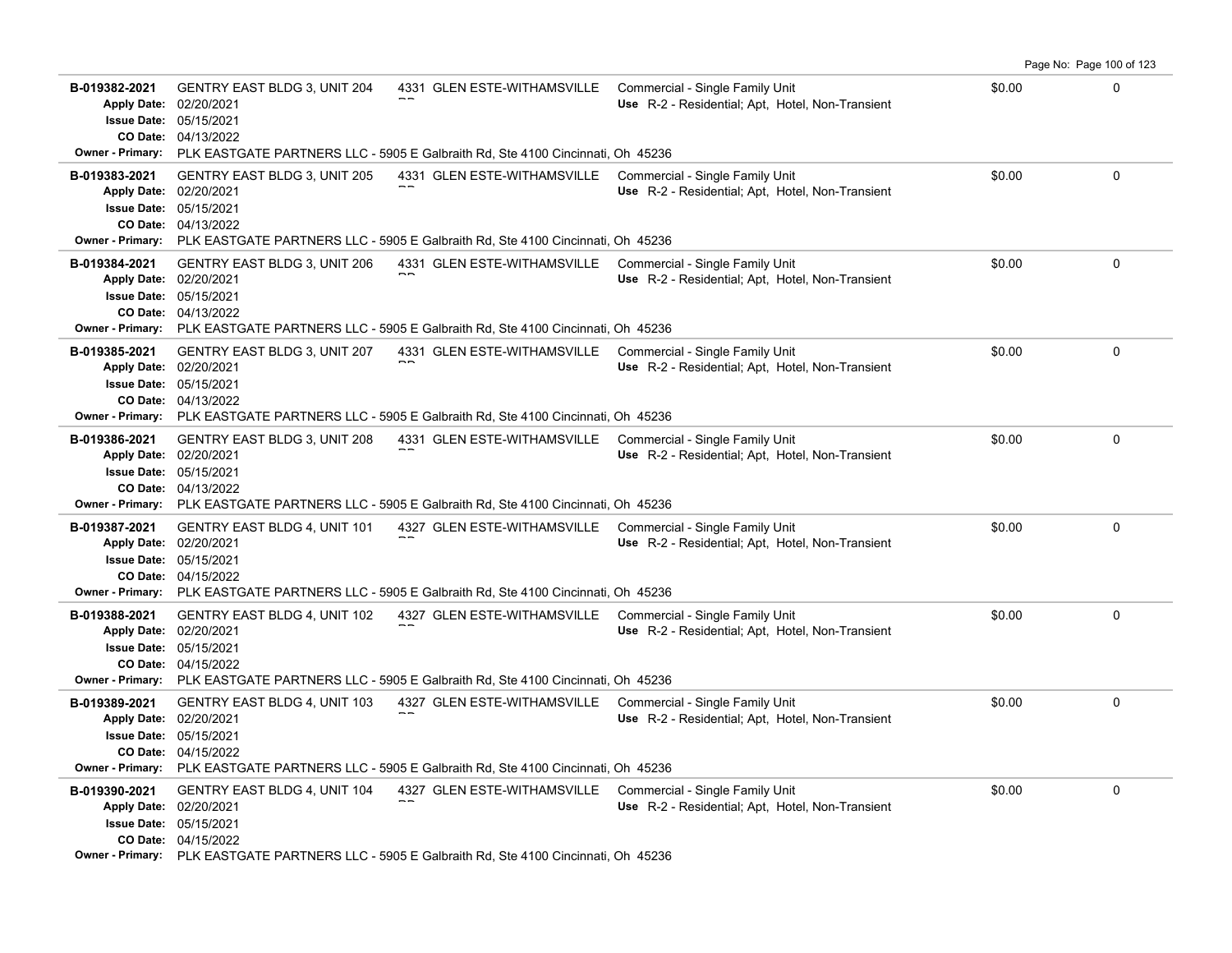|                                                                                          |                                                                                        |                                                                                                                                                                |                                                                                     |        | Page No: Page 101 of 123 |
|------------------------------------------------------------------------------------------|----------------------------------------------------------------------------------------|----------------------------------------------------------------------------------------------------------------------------------------------------------------|-------------------------------------------------------------------------------------|--------|--------------------------|
| B-019391-2021<br><b>Apply Date:</b><br><b>Issue Date:</b>                                | <b>GENTRY EAST BLDG 4, UNIT 105</b><br>02/20/2021<br>05/15/2021<br>CO Date: 04/15/2022 | 4327 GLEN ESTE-WITHAMSVILLE                                                                                                                                    | Commercial - Single Family Unit<br>Use R-2 - Residential; Apt, Hotel, Non-Transient | \$0.00 | 0                        |
|                                                                                          |                                                                                        | <b>Owner - Primary:</b> PLK EASTGATE PARTNERS LLC - 5905 E Galbraith Rd, Ste 4100 Cincinnati, Oh 45236                                                         |                                                                                     |        |                          |
| B-019392-2021<br>Apply Date: 02/20/2021<br><b>Issue Date: 05/15/2021</b>                 | GENTRY EAST BLDG 4, UNIT 106<br>CO Date: 04/15/2022                                    | 4327 GLEN ESTE-WITHAMSVILLE<br>Owner - Primary: PLK EASTGATE PARTNERS LLC - 5905 E Galbraith Rd, Ste 4100 Cincinnati, Oh 45236                                 | Commercial - Single Family Unit<br>Use R-2 - Residential; Apt, Hotel, Non-Transient | \$0.00 | $\Omega$                 |
| B-019393-2021<br><b>Apply Date:</b><br><b>Issue Date:</b><br><b>Owner - Primary:</b>     | <b>GENTRY EAST BLDG 4, UNIT 107</b><br>02/20/2021<br>05/15/2021<br>CO Date: 04/15/2022 | 4327 GLEN ESTE-WITHAMSVILLE<br>PLK EASTGATE PARTNERS LLC - 5905 E Galbraith Rd, Ste 4100 Cincinnati, Oh 45236                                                  | Commercial - Single Family Unit<br>Use R-2 - Residential; Apt, Hotel, Non-Transient | \$0.00 | $\mathbf{0}$             |
| B-019394-2021<br><b>Apply Date:</b><br><b>Issue Date: 05/15/2021</b>                     | <b>GENTRY EAST BLDG 4, UNIT 108</b><br>02/20/2021<br>CO Date: 04/15/2022               | 4327 GLEN ESTE-WITHAMSVILLE<br>Owner - Primary: PLK EASTGATE PARTNERS LLC - 5905 E Galbraith Rd, Ste 4100 Cincinnati, Oh 45236                                 | Commercial - Single Family Unit<br>Use R-2 - Residential; Apt, Hotel, Non-Transient | \$0.00 | 0                        |
| B-019395-2021<br><b>Apply Date:</b><br><b>Issue Date: 05/15/2021</b>                     | <b>GENTRY EAST BLDG 4, UNIT 201</b><br>02/20/2021<br>CO Date: 04/15/2022               | 4327 GLEN ESTE-WITHAMSVILLE<br><b>Owner - Primary:</b> PLK EASTGATE PARTNERS LLC - 5905 E Galbraith Rd, Ste 4100 Cincinnati, Oh 45236                          | Commercial - Single Family Unit<br>Use R-2 - Residential; Apt. Hotel, Non-Transient | \$0.00 | $\mathbf 0$              |
| B-019396-2021<br>Apply Date: 02/20/2021<br><b>Issue Date: 05/15/2021</b>                 | <b>GENTRY EAST BLDG 4, UNIT 202</b><br>CO Date: 04/15/2022                             | 4327 GLEN ESTE-WITHAMSVILLE<br>Owner - Primary: PLK EASTGATE PARTNERS LLC - 5905 E Galbraith Rd, Ste 4100 Cincinnati, Oh 45236                                 | Commercial - Single Family Unit<br>Use R-2 - Residential; Apt, Hotel, Non-Transient | \$0.00 | $\mathbf 0$              |
| B-019397-2021<br><b>Apply Date:</b><br><b>Issue Date: 05/15/2021</b>                     | <b>GENTRY EAST BLDG 4, UNIT 203</b><br>02/20/2021<br>CO Date: 04/15/2022               | 4327 GLEN ESTE-WITHAMSVILLE Commercial - Single Family Unit<br>Owner - Primary: PLK EASTGATE PARTNERS LLC - 5905 E Galbraith Rd, Ste 4100 Cincinnati, Oh 45236 | Use R-2 - Residential; Apt, Hotel, Non-Transient                                    | \$0.00 | $\mathbf 0$              |
| B-019398-2021<br>Apply Date: 02/20/2021<br><b>Issue Date:</b><br><b>Owner - Primary:</b> | <b>GENTRY EAST BLDG 4, UNIT 204</b><br>05/15/2021<br>CO Date: 04/15/2022               | 4327 GLEN ESTE-WITHAMSVILLE Commercial - Single Family Unit<br>PLK EASTGATE PARTNERS LLC - 5905 E Galbraith Rd, Ste 4100 Cincinnati, Oh 45236                  | Use R-2 - Residential; Apt, Hotel, Non-Transient                                    | \$0.00 | $\mathbf 0$              |
| B-019399-2021<br>Apply Date: 02/20/2021<br>Issue Date: 05/15/2021                        | <b>GENTRY EAST BLDG 4, UNIT 205</b><br>CO Date: 04/15/2022                             | 4327 GLEN ESTE-WITHAMSVILLE<br>Owner - Primary: PLK EASTGATE PARTNERS LLC - 5905 E Galbraith Rd, Ste 4100 Cincinnati, Oh 45236                                 | Commercial - Single Family Unit<br>Use R-2 - Residential; Apt, Hotel, Non-Transient | \$0.00 | $\mathbf 0$              |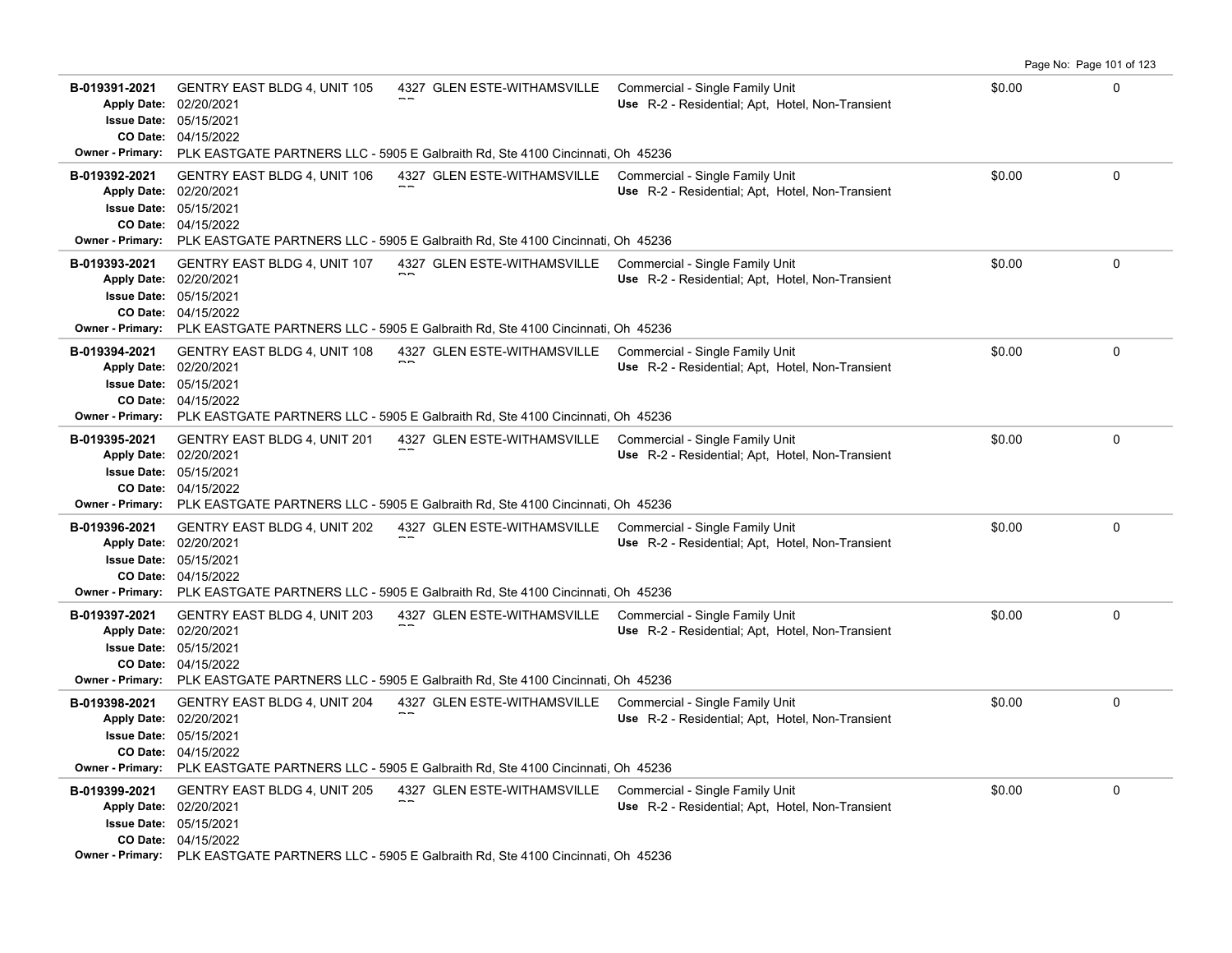|                                                                                          |                                                                                        |                                                                                                                                                                |                                                                                     |        | Page No: Page 102 of 123 |
|------------------------------------------------------------------------------------------|----------------------------------------------------------------------------------------|----------------------------------------------------------------------------------------------------------------------------------------------------------------|-------------------------------------------------------------------------------------|--------|--------------------------|
| B-019400-2021<br><b>Apply Date:</b><br><b>Issue Date:</b>                                | <b>GENTRY EAST BLDG 4, UNIT 206</b><br>02/20/2021<br>05/15/2021<br>CO Date: 04/15/2022 | 4327 GLEN ESTE-WITHAMSVILLE                                                                                                                                    | Commercial - Single Family Unit<br>Use R-2 - Residential; Apt, Hotel, Non-Transient | \$0.00 | 0                        |
| <b>Owner - Primary:</b>                                                                  |                                                                                        | PLK EASTGATE PARTNERS LLC - 5905 E Galbraith Rd, Ste 4100 Cincinnati, Oh 45236                                                                                 |                                                                                     |        |                          |
| B-019401-2021<br>Apply Date: 02/20/2021                                                  | GENTRY EAST BLDG 4, UNIT 207<br><b>Issue Date: 05/15/2021</b><br>CO Date: 04/15/2022   | 4327 GLEN ESTE-WITHAMSVILLE<br>Owner - Primary: PLK EASTGATE PARTNERS LLC - 5905 E Galbraith Rd, Ste 4100 Cincinnati, Oh 45236                                 | Commercial - Single Family Unit<br>Use R-2 - Residential; Apt, Hotel, Non-Transient | \$0.00 | $\Omega$                 |
| B-019402-2021<br><b>Apply Date:</b><br><b>Issue Date:</b><br><b>Owner - Primary:</b>     | <b>GENTRY EAST BLDG 4, UNIT 208</b><br>02/20/2021<br>05/15/2021<br>CO Date: 04/15/2022 | 4327 GLEN ESTE-WITHAMSVILLE<br>PLK EASTGATE PARTNERS LLC - 5905 E Galbraith Rd, Ste 4100 Cincinnati, Oh 45236                                                  | Commercial - Single Family Unit<br>Use R-2 - Residential; Apt, Hotel, Non-Transient | \$0.00 | $\mathbf{0}$             |
| B-019405-2021<br><b>Apply Date:</b><br><b>Issue Date: 05/15/2021</b>                     | <b>GENTRY EAST BLDG 5, UNIT 101</b><br>02/20/2021<br>CO Date: 04/12/2022               | 4325 GLEN ESTE-WITHAMSVILLE<br>Owner - Primary: PLK EASTGATE PARTNERS LLC - 5905 E Galbraith Rd, Ste 4100 Cincinnati, Oh 45236                                 | Commercial - Single Family Unit<br>Use R-2 - Residential; Apt, Hotel, Non-Transient | \$0.00 | 0                        |
| B-019406-2021<br><b>Apply Date:</b><br><b>Issue Date: 05/15/2021</b>                     | <b>GENTRY EAST BLDG 5, UNIT 102</b><br>02/20/2021<br><b>CO Date: 04/12/2022</b>        | 4325 GLEN ESTE-WITHAMSVILLE<br><b>Owner - Primary:</b> PLK EASTGATE PARTNERS LLC - 5905 E Galbraith Rd, Ste 4100 Cincinnati, Oh 45236                          | Commercial - Single Family Unit<br>Use R-2 - Residential; Apt. Hotel, Non-Transient | \$0.00 | $\mathbf 0$              |
| B-019407-2021<br>Apply Date: 02/20/2021<br><b>Issue Date: 05/15/2021</b><br>CO Date:     | <b>GENTRY EAST BLDG 5, UNIT 103</b><br>04/12/2022                                      | 4325 GLEN ESTE-WITHAMSVILLE<br><b>Owner - Primary:</b> PLK EASTGATE PARTNERS LLC - 5905 E Galbraith Rd, Ste 4100 Cincinnati, Oh 45236                          | Commercial - Single Family Unit<br>Use R-2 - Residential; Apt, Hotel, Non-Transient | \$0.00 | $\mathbf 0$              |
| B-019408-2021<br><b>Apply Date:</b><br><b>Issue Date: 05/15/2021</b>                     | <b>GENTRY EAST BLDG 5, UNIT 104</b><br>02/20/2021<br>CO Date: 04/12/2022               | 4325 GLEN ESTE-WITHAMSVILLE Commercial - Single Family Unit<br>Owner - Primary: PLK EASTGATE PARTNERS LLC - 5905 E Galbraith Rd, Ste 4100 Cincinnati, Oh 45236 | Use R-2 - Residential; Apt, Hotel, Non-Transient                                    | \$0.00 | $\mathbf 0$              |
| B-019409-2021<br>Apply Date: 02/20/2021<br><b>Issue Date:</b><br><b>Owner - Primary:</b> | <b>GENTRY EAST BLDG 5, UNIT 105</b><br>05/15/2021<br>CO Date: 04/12/2022               | 4325 GLEN ESTE-WITHAMSVILLE Commercial - Single Family Unit<br>PLK EASTGATE PARTNERS LLC - 5905 E Galbraith Rd, Ste 4100 Cincinnati, Oh 45236                  | Use R-2 - Residential; Apt, Hotel, Non-Transient                                    | \$0.00 | $\mathbf 0$              |
| B-019410-2021<br>Apply Date: 02/20/2021<br><b>Issue Date: 05/15/2021</b>                 | <b>GENTRY EAST BLDG 5, UNIT 106</b><br>CO Date: 04/12/2022                             | 4325 GLEN ESTE-WITHAMSVILLE<br>Owner - Primary: PLK EASTGATE PARTNERS LLC - 5905 E Galbraith Rd, Ste 4100 Cincinnati, Oh 45236                                 | Commercial - Single Family Unit<br>Use R-2 - Residential; Apt, Hotel, Non-Transient | \$0.00 | $\mathbf 0$              |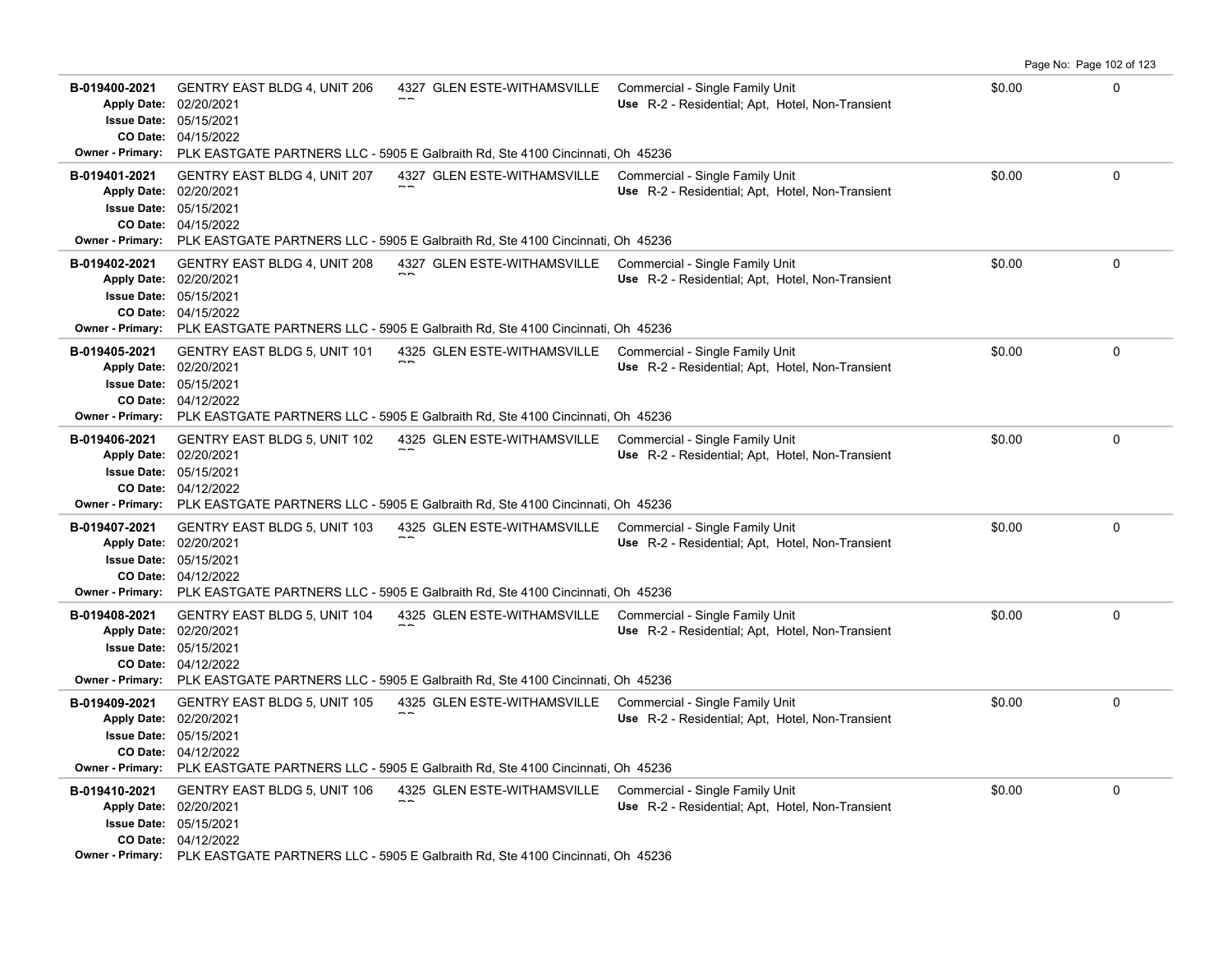|                                                                                          |                                                                                        |                                                                                                                                                                |                                                                                     |        | Page No: Page 103 of 123 |
|------------------------------------------------------------------------------------------|----------------------------------------------------------------------------------------|----------------------------------------------------------------------------------------------------------------------------------------------------------------|-------------------------------------------------------------------------------------|--------|--------------------------|
| B-019411-2021<br><b>Apply Date:</b><br><b>Issue Date:</b>                                | <b>GENTRY EAST BLDG 5, UNIT 107</b><br>02/20/2021<br>05/15/2021<br>CO Date: 04/12/2022 | 4325 GLEN ESTE-WITHAMSVILLE                                                                                                                                    | Commercial - Single Family Unit<br>Use R-2 - Residential; Apt, Hotel, Non-Transient | \$0.00 | 0                        |
| <b>Owner - Primary:</b>                                                                  |                                                                                        | PLK EASTGATE PARTNERS LLC - 5905 E Galbraith Rd, Ste 4100 Cincinnati, Oh 45236                                                                                 |                                                                                     |        |                          |
| B-019412-2021<br>Apply Date: 02/20/2021<br><b>Issue Date: 05/15/2021</b>                 | <b>GENTRY EAST BLDG 5, UNIT 108</b><br>CO Date: 04/12/2022                             | 4325 GLEN ESTE-WITHAMSVILLE<br>Owner - Primary: PLK EASTGATE PARTNERS LLC - 5905 E Galbraith Rd, Ste 4100 Cincinnati, Oh 45236                                 | Commercial - Single Family Unit<br>Use R-2 - Residential; Apt, Hotel, Non-Transient | \$0.00 | $\Omega$                 |
| B-019413-2021<br><b>Apply Date:</b><br><b>Issue Date:</b><br><b>Owner - Primary:</b>     | <b>GENTRY EAST BLDG 5, UNIT 201</b><br>02/20/2021<br>05/15/2021<br>CO Date: 04/12/2022 | 4325 GLEN ESTE-WITHAMSVILLE<br>PLK EASTGATE PARTNERS LLC - 5905 E Galbraith Rd, Ste 4100 Cincinnati, Oh 45236                                                  | Commercial - Single Family Unit<br>Use R-2 - Residential; Apt, Hotel, Non-Transient | \$0.00 | $\mathbf{0}$             |
| B-019414-2021<br><b>Apply Date:</b><br><b>Issue Date: 05/15/2021</b>                     | <b>GENTRY EAST BLDG 5, UNIT 202</b><br>02/20/2021<br>CO Date: 04/12/2022               | 4325 GLEN ESTE-WITHAMSVILLE<br>Owner - Primary: PLK EASTGATE PARTNERS LLC - 5905 E Galbraith Rd, Ste 4100 Cincinnati, Oh 45236                                 | Commercial - Single Family Unit<br>Use R-2 - Residential; Apt, Hotel, Non-Transient | \$0.00 | 0                        |
| B-019415-2021<br><b>Apply Date:</b><br><b>Issue Date: 05/15/2021</b>                     | <b>GENTRY EAST BLDG 5, UNIT 203</b><br>02/20/2021<br><b>CO Date: 04/12/2022</b>        | 4325 GLEN ESTE-WITHAMSVILLE<br><b>Owner - Primary:</b> PLK EASTGATE PARTNERS LLC - 5905 E Galbraith Rd, Ste 4100 Cincinnati, Oh 45236                          | Commercial - Single Family Unit<br>Use R-2 - Residential; Apt. Hotel, Non-Transient | \$0.00 | $\mathbf 0$              |
| B-019416-2021<br>Apply Date: 02/20/2021<br><b>Issue Date: 05/15/2021</b><br>CO Date:     | <b>GENTRY EAST BLDG 5, UNIT 204</b><br>04/12/2022                                      | 4325 GLEN ESTE-WITHAMSVILLE<br>Owner - Primary: PLK EASTGATE PARTNERS LLC - 5905 E Galbraith Rd, Ste 4100 Cincinnati, Oh 45236                                 | Commercial - Single Family Unit<br>Use R-2 - Residential; Apt, Hotel, Non-Transient | \$0.00 | $\mathbf 0$              |
| B-019417-2021<br><b>Apply Date:</b><br><b>Issue Date: 05/15/2021</b>                     | <b>GENTRY EAST BLDG 5, UNIT 205</b><br>02/20/2021<br>CO Date: 04/12/2022               | 4325 GLEN ESTE-WITHAMSVILLE Commercial - Single Family Unit<br>Owner - Primary: PLK EASTGATE PARTNERS LLC - 5905 E Galbraith Rd, Ste 4100 Cincinnati, Oh 45236 | Use R-2 - Residential; Apt, Hotel, Non-Transient                                    | \$0.00 | $\mathbf 0$              |
| B-019418-2021<br>Apply Date: 02/20/2021<br><b>Issue Date:</b><br><b>Owner - Primary:</b> | <b>GENTRY EAST BLDG 5, UNIT 206</b><br>05/15/2021<br>CO Date: 04/12/2022               | 4325 GLEN ESTE-WITHAMSVILLE Commercial - Single Family Unit<br>PLK EASTGATE PARTNERS LLC - 5905 E Galbraith Rd, Ste 4100 Cincinnati, Oh 45236                  | Use R-2 - Residential; Apt, Hotel, Non-Transient                                    | \$0.00 | $\mathbf 0$              |
| B-019419-2021<br>Apply Date: 02/20/2021<br><b>Issue Date: 05/15/2021</b>                 | <b>GENTRY EAST BLDG 5, UNIT 207</b><br>CO Date: 04/12/2022                             | 4325 GLEN ESTE-WITHAMSVILLE<br>Owner - Primary: PLK EASTGATE PARTNERS LLC - 5905 E Galbraith Rd, Ste 4100 Cincinnati, Oh 45236                                 | Commercial - Single Family Unit<br>Use R-2 - Residential; Apt, Hotel, Non-Transient | \$0.00 | $\mathbf 0$              |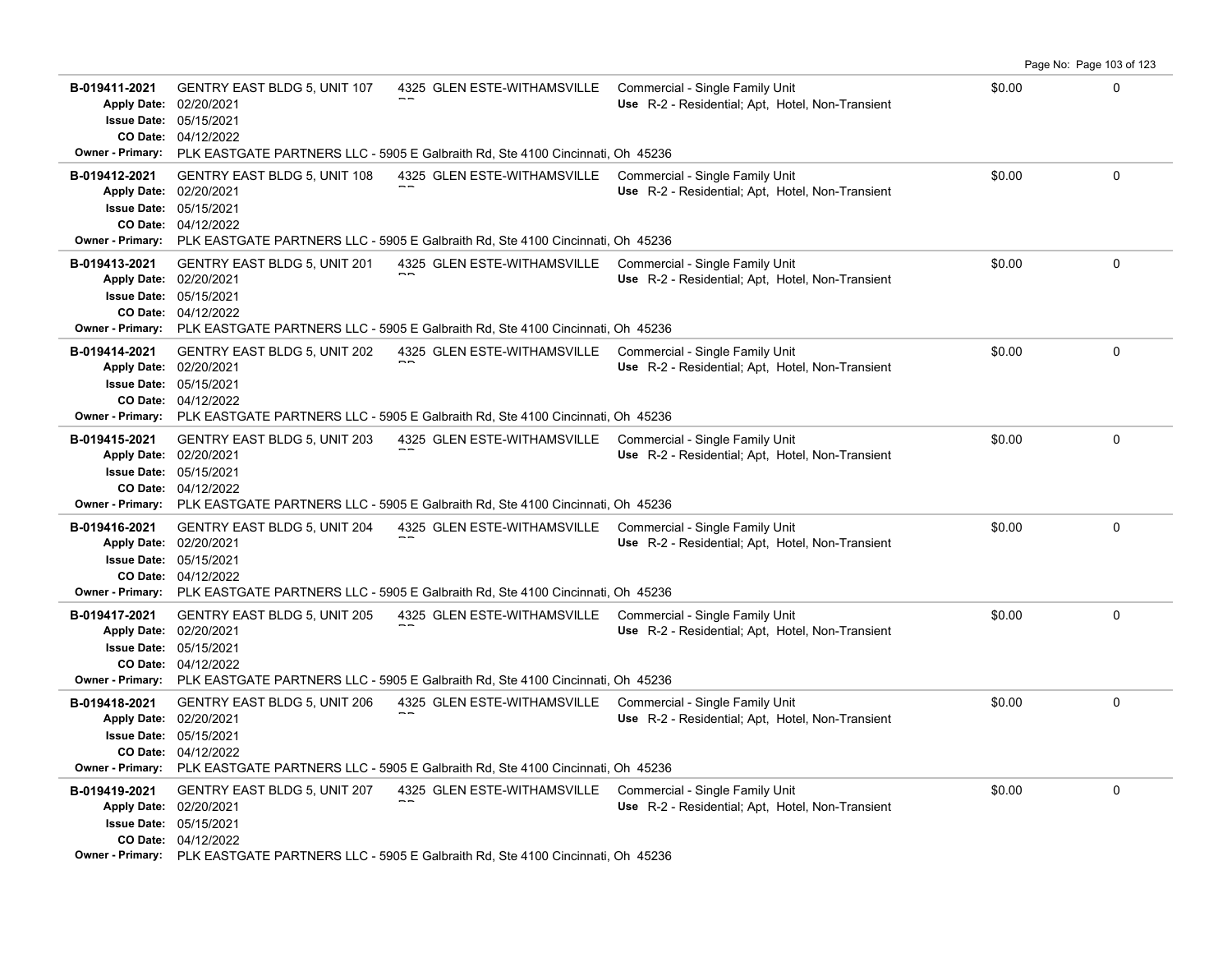|                                                                                                      |                                                                                             |                                                                                                                                                                |                                                                                     |        | Page No: Page 104 of 123 |
|------------------------------------------------------------------------------------------------------|---------------------------------------------------------------------------------------------|----------------------------------------------------------------------------------------------------------------------------------------------------------------|-------------------------------------------------------------------------------------|--------|--------------------------|
| B-019420-2021<br>Apply Date: 02/20/2021<br><b>Issue Date:</b>                                        | <b>GENTRY EAST BLDG 5, UNIT 208</b><br>05/15/2021<br>CO Date: 04/12/2022                    | 4325 GLEN ESTE-WITHAMSVILLE Commercial - Single Family Unit                                                                                                    | Use R-2 - Residential; Apt, Hotel, Non-Transient                                    | \$0.00 | $\Omega$                 |
| <b>Owner - Primary:</b>                                                                              |                                                                                             | PLK EASTGATE PARTNERS LLC - 5905 E Galbraith Rd, Ste 4100 Cincinnati, Oh 45236                                                                                 |                                                                                     |        |                          |
| B-019421-2021<br>Apply Date: 02/20/2021<br>Owner - Primary:                                          | <b>GENTRY EAST BLDG 6, UNIT 101</b><br><b>Issue Date: 05/15/2021</b><br>CO Date: 04/26/2022 | 4323 GLEN ESTE-WITHAMSVILLE<br>PLK EASTGATE PARTNERS LLC - 5905 E Galbraith Rd, Ste 4100 Cincinnati, Oh 45236                                                  | Commercial - Single Family Unit<br>Use R-2 - Residential; Apt, Hotel, Non-Transient | \$0.00 | 0                        |
| B-019422-2021<br><b>Apply Date:</b><br><b>Issue Date:</b><br><b>Owner - Primary:</b>                 | <b>GENTRY EAST BLDG 6, UNIT 102</b><br>02/20/2021<br>05/15/2021<br>CO Date: 04/26/2022      | 4323 GLEN ESTE-WITHAMSVILLE Commercial - Single Family Unit<br>PLK EASTGATE PARTNERS LLC - 5905 E Galbraith Rd, Ste 4100 Cincinnati, Oh 45236                  | Use R-2 - Residential; Apt, Hotel, Non-Transient                                    | \$0.00 | 0                        |
| B-019423-2021<br>Apply Date: 02/20/2021<br><b>Owner - Primary:</b>                                   | <b>GENTRY EAST BLDG 6, UNIT 103</b><br><b>Issue Date: 05/15/2021</b><br>CO Date: 04/26/2022 | 4323 GLEN ESTE-WITHAMSVILLE Commercial - Single Family Unit<br>PLK EASTGATE PARTNERS LLC - 5905 E Galbraith Rd, Ste 4100 Cincinnati, Oh 45236                  | Use R-2 - Residential; Apt, Hotel, Non-Transient                                    | \$0.00 | 0                        |
| B-019424-2021<br><b>Apply Date:</b><br><b>Issue Date: 05/15/2021</b>                                 | <b>GENTRY EAST BLDG 6, UNIT 104</b><br>02/20/2021<br>CO Date: 04/26/2022                    | 4323 GLEN ESTE-WITHAMSVILLE<br><b>Owner - Primary:</b> PLK EASTGATE PARTNERS LLC - 5905 E Galbraith Rd, Ste 4100 Cincinnati, Oh 45236                          | Commercial - Single Family Unit<br>Use R-2 - Residential; Apt. Hotel, Non-Transient | \$0.00 | $\mathbf 0$              |
| B-019425-2021<br>Apply Date: 02/20/2021<br><b>Issue Date:</b><br>CO Date:<br><b>Owner - Primary:</b> | <b>GENTRY EAST BLDG 6, UNIT 105</b><br>05/15/2021<br>04/26/2022                             | 4323 GLEN ESTE-WITHAMSVILLE Commercial - Single Family Unit<br>PLK EASTGATE PARTNERS LLC - 5905 E Galbraith Rd, Ste 4100 Cincinnati, Oh 45236                  | Use R-2 - Residential; Apt, Hotel, Non-Transient                                    | \$0.00 | 0                        |
| B-019426-2021<br>Apply Date: 02/20/2021<br><b>Issue Date: 05/15/2021</b>                             | <b>GENTRY EAST BLDG 6, UNIT 106</b><br>CO Date: 04/26/2022                                  | 4323 GLEN ESTE-WITHAMSVILLE Commercial - Single Family Unit<br>Owner - Primary: PLK EASTGATE PARTNERS LLC - 5905 E Galbraith Rd, Ste 4100 Cincinnati, Oh 45236 | Use R-2 - Residential; Apt, Hotel, Non-Transient                                    | \$0.00 | 0                        |
| B-019427-2021<br>Apply Date: 02/20/2021<br><b>Issue Date:</b><br><b>Owner - Primary:</b>             | GENTRY EAST BLDG 6, UNIT 107<br>05/15/2021<br>CO Date: 04/26/2022                           | 4323 GLEN ESTE-WITHAMSVILLE Commercial - Single Family Unit<br>PLK EASTGATE PARTNERS LLC - 5905 E Galbraith Rd, Ste 4100 Cincinnati, Oh 45236                  | Use R-2 - Residential; Apt, Hotel, Non-Transient                                    | \$0.00 | 0                        |
| B-019428-2021<br>Apply Date: 02/20/2021<br>Issue Date: 05/15/2021                                    | GENTRY EAST BLDG 6, UNIT 108<br>CO Date: 04/26/2022                                         | 4323 GLEN ESTE-WITHAMSVILLE Commercial - Single Family Unit<br>Owner - Primary: PLK EASTGATE PARTNERS LLC - 5905 E Galbraith Rd, Ste 4100 Cincinnati, Oh 45236 | Use R-2 - Residential; Apt, Hotel, Non-Transient                                    | \$0.00 | 0                        |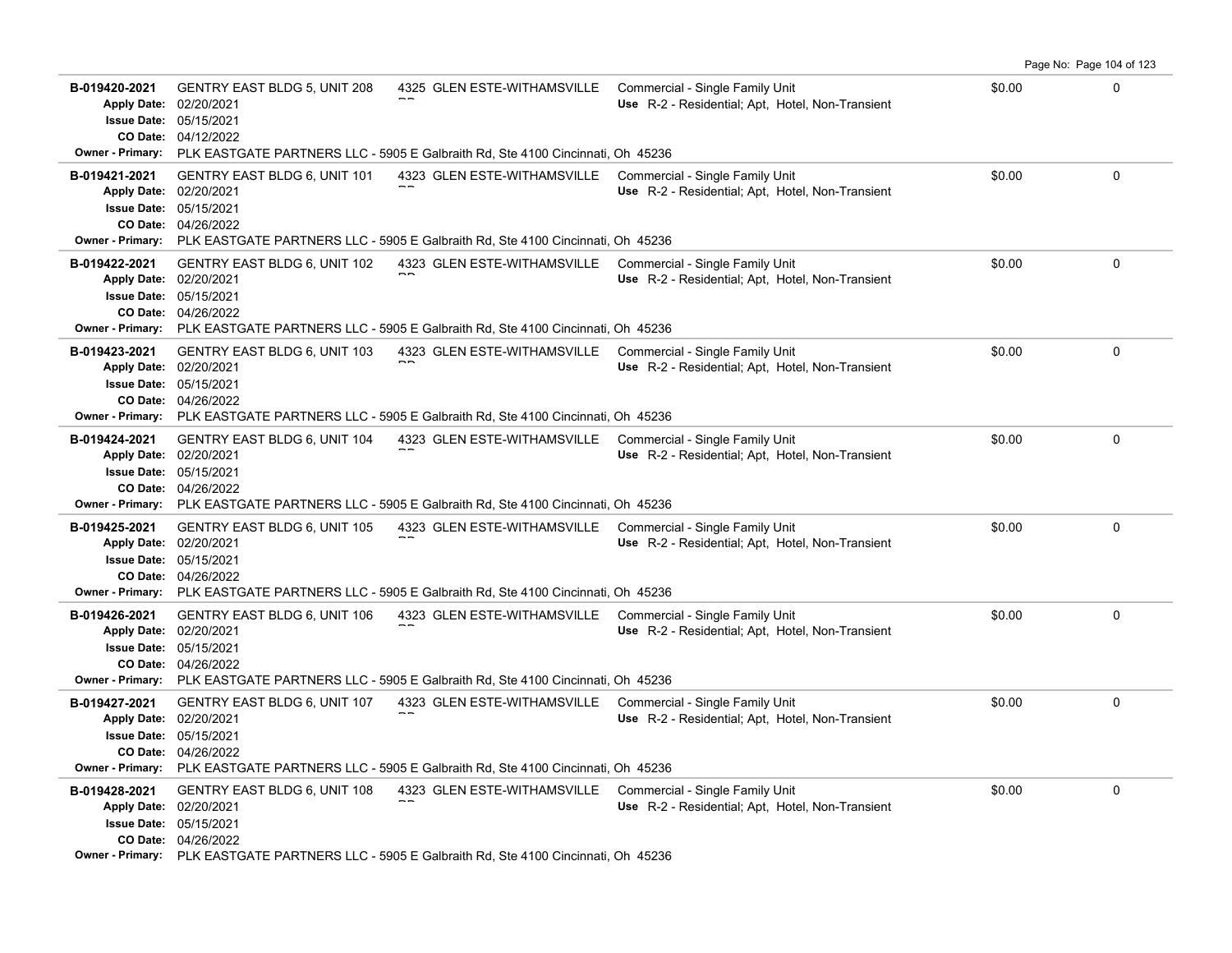|                                                                                                      |                                                                                             |                                                                                                                                                                |                                                                                     |            | Page No: Page 105 of 123 |
|------------------------------------------------------------------------------------------------------|---------------------------------------------------------------------------------------------|----------------------------------------------------------------------------------------------------------------------------------------------------------------|-------------------------------------------------------------------------------------|------------|--------------------------|
| B-019429-2021<br>Apply Date: 02/20/2021<br><b>Issue Date:</b>                                        | <b>GENTRY EAST BLDG 6, UNIT 201</b><br>05/15/2021<br>CO Date: 04/26/2022                    | 4323 GLEN ESTE-WITHAMSVILLE Commercial - Single Family Unit                                                                                                    | Use R-2 - Residential; Apt, Hotel, Non-Transient                                    | \$0.00     | $\Omega$                 |
| <b>Owner - Primary:</b>                                                                              |                                                                                             | PLK EASTGATE PARTNERS LLC - 5905 E Galbraith Rd, Ste 4100 Cincinnati, Oh 45236                                                                                 |                                                                                     |            |                          |
| B-019430-2021<br>Apply Date: 02/20/2021<br>Owner - Primary:                                          | <b>GENTRY EAST BLDG 6, UNIT 202</b><br><b>Issue Date: 05/15/2021</b><br>CO Date: 04/26/2022 | 4323 GLEN ESTE-WITHAMSVILLE<br>PLK EASTGATE PARTNERS LLC - 5905 E Galbraith Rd, Ste 4100 Cincinnati, Oh 45236                                                  | Commercial - Single Family Unit<br>Use R-2 - Residential; Apt, Hotel, Non-Transient | \$0.00     | 0                        |
| B-019431-2021<br><b>Apply Date:</b><br><b>Issue Date:</b><br><b>Owner - Primary:</b>                 | GENTRY EAST BLDG 6, UNIT 203<br>02/20/2021<br>05/15/2021<br>CO Date: 04/26/2022             | 4323 GLEN ESTE-WITHAMSVILLE Commercial - Single Family Unit<br>PLK EASTGATE PARTNERS LLC - 5905 E Galbraith Rd, Ste 4100 Cincinnati, Oh 45236                  | Use R-2 - Residential; Apt, Hotel, Non-Transient                                    | \$0.00     | 0                        |
| B-019432-2021<br>Apply Date: 02/20/2021<br><b>Owner - Primary:</b>                                   | <b>GENTRY EAST BLDG 6, UNIT 204</b><br><b>Issue Date: 05/15/2021</b><br>CO Date: 04/26/2022 | 4323 GLEN ESTE-WITHAMSVILLE Commercial - Single Family Unit<br>PLK EASTGATE PARTNERS LLC - 5905 E Galbraith Rd, Ste 4100 Cincinnati, Oh 45236                  | Use R-2 - Residential; Apt, Hotel, Non-Transient                                    | \$0.00     | 0                        |
| B-019433-2021<br><b>Apply Date:</b><br><b>Issue Date: 05/15/2021</b><br><b>Owner - Primary:</b>      | <b>GENTRY EAST BLDG 6, UNIT 205</b><br>02/20/2021<br>CO Date: 04/26/2022                    | 4323 GLEN ESTE-WITHAMSVILLE<br>PLK EASTGATE PARTNERS LLC - 5905 E Galbraith Rd, Ste 4100 Cincinnati, Oh 45236                                                  | Commercial - Single Family Unit<br>Use R-2 - Residential; Apt. Hotel, Non-Transient | \$0.00     | $\mathbf 0$              |
| B-019434-2021<br>Apply Date: 02/20/2021<br><b>Issue Date:</b><br>CO Date:<br><b>Owner - Primary:</b> | GENTRY EAST BLDG 6, UNIT 206<br>05/15/2021<br>04/26/2022                                    | 4323 GLEN ESTE-WITHAMSVILLE Commercial - Single Family Unit<br>PLK EASTGATE PARTNERS LLC - 5905 E Galbraith Rd, Ste 4100 Cincinnati, Oh 45236                  | Use R-2 - Residential; Apt, Hotel, Non-Transient                                    | \$0.00     | 0                        |
| B-019435-2021<br>Apply Date: 02/20/2021<br><b>Issue Date: 05/15/2021</b>                             | <b>GENTRY EAST BLDG 6, UNIT 207</b><br>CO Date: 04/26/2022                                  | 4323 GLEN ESTE-WITHAMSVILLE Commercial - Single Family Unit<br>Owner - Primary: PLK EASTGATE PARTNERS LLC - 5905 E Galbraith Rd, Ste 4100 Cincinnati, Oh 45236 | Use R-2 - Residential; Apt, Hotel, Non-Transient                                    | \$0.00     | 0                        |
| B-019436-2021<br><b>Apply Date:</b><br><b>Issue Date:</b><br><b>Owner - Primary:</b>                 | GENTRY EAST BLDG 6, UNIT 208<br>02/20/2021<br>05/15/2021<br>CO Date: 04/26/2022             | 4323 GLEN ESTE-WITHAMSVILLE Commercial - Single Family Unit<br>PLK EASTGATE PARTNERS LLC - 5905 E Galbraith Rd, Ste 4100 Cincinnati, Oh 45236                  | Use R-2 - Residential; Apt, Hotel, Non-Transient                                    | \$0.00     | 0                        |
| B-026711-2021<br>Apply Date: 11/29/2021                                                              | BRANDYCHASE #236 FIRE RPR<br><b>Issue Date: 12/01/2021</b><br>CO Date: 02/14/2022           | 3999 BRANDYCHASE WY<br>Owner - Primary: BRANDYCHASE I APARTMENT CO LTD - 10925 Reed Hartman Highway Hwy, #200 Cincinnati, Oh 45242                             | Commercial - Alteration<br>Use R-2 - Residential; Apt, Hotel, Non-Transient         | \$2,700.00 | 0                        |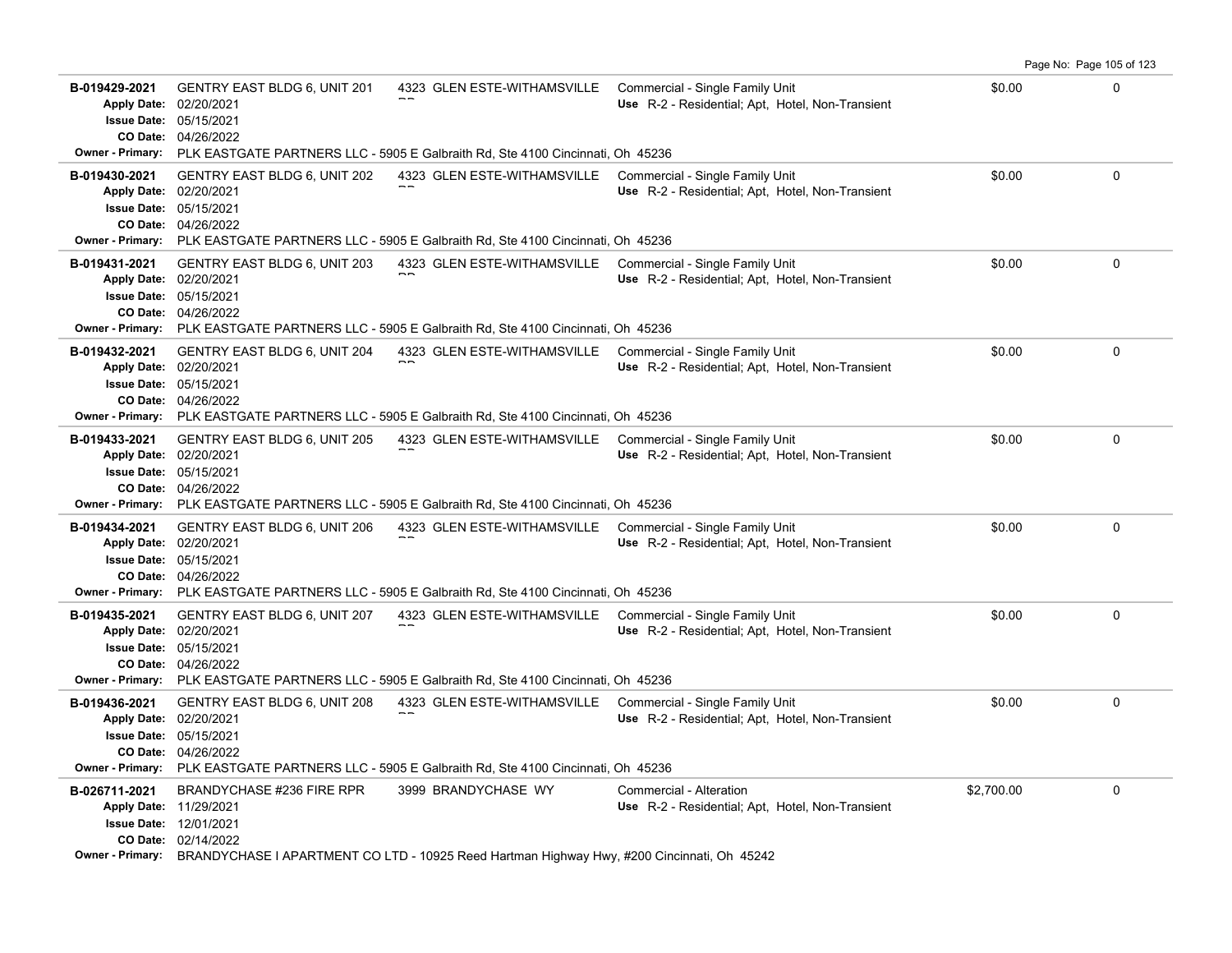Page No: Page 106 of 123

| F-017751-2020                            | <b>ECHELON PHASE 2 FM</b><br>Apply Date: 11/23/2020<br><b>Issue Date: 12/01/2020</b><br>CO Date: 04/19/2022<br>Owner - Primary: PLK EASTGATE PARTNERS LLC - 5905 E Galbraith Rd, Ste 4100 Cincinnati, Oh 45236       | 4323 GLEN ESTE-WITHAMSVILLE | Fire Protection Systems - Fire Main<br>Use R-2 - Residential; Apt, Hotel, Non-Transient     | \$110,000.00          | 0                |
|------------------------------------------|----------------------------------------------------------------------------------------------------------------------------------------------------------------------------------------------------------------------|-----------------------------|---------------------------------------------------------------------------------------------|-----------------------|------------------|
|                                          | R-3 - Residential; Multi-family, Congregate Care                                                                                                                                                                     |                             |                                                                                             |                       |                  |
| Permit#                                  | <b>Application Name</b>                                                                                                                                                                                              | <b>Address</b>              | <b>Work Type / Class</b>                                                                    | <b>Declared Value</b> | <b>Bldg Area</b> |
| B-008245-2019<br><b>Owner - Primary:</b> | 32 FLATS BLDG 2 PARENT<br>Apply Date: 09/19/2019<br><b>Issue Date: 04/15/2020</b><br>CO Date: 02/15/2022<br>NICK GRAMMASGRP32 LLC - 626 Old State Route 74, Suite A Cincinnati, Oh 45244                             | 2002 GIORGIO CIR            | Commercial - Multi Family Structure<br>Use R-3 - Residential; Multi-family, Congregate Care | \$600,000.00          | 9,792            |
| B-008248-2019                            | 32 FLATS BLDG 3 PARENT<br>Apply Date: 09/19/2019<br><b>Issue Date: 04/15/2020</b><br>CO Date: 03/07/2022<br>Owner - Primary: NICK GRAMMASGRP32 LLC - 626 Old State Route 74, Suite A Cincinnati, Oh 45244            | 3002 GIORGIO CIR            | Commercial - Four Family Structure<br>Use R-3 - Residential; Multi-family, Congregate Care  | \$300,000.00          | 4,896            |
| B-012197-2020                            | 32 FLATS BLDG 2, UNIT 2002<br>Apply Date: 04/15/2020<br><b>Issue Date: 04/15/2020</b><br>CO Date: 02/15/2022<br><b>Owner - Primary:</b> NICK GRAMMASGRP32 LLC - 626 Old State Route 74, Suite A Cincinnati, Oh 45244 | 2002 GIORGIO CIR            | Commercial - Single Family Unit<br>Use R-3 - Residential; Multi-family, Congregate Care     | \$0.00                | 1,224            |
| B-012198-2020                            | 32 FLATS BLDG 2, UNIT 2004<br>Apply Date: 04/15/2020<br>Issue Date: 04/15/2020<br>CO Date: 02/15/2022<br><b>Owner - Primary:</b> NICK GRAMMASGRP32 LLC - 626 Old State Route 74, Suite A Cincinnati, Oh 45244        | 2004 GIORGIO CIR            | Commercial - Single Family Unit<br>Use R-3 - Residential; Multi-family, Congregate Care     | \$0.00                | 1,224            |
| B-012199-2020                            | 32 FLATS BLDG 2, UNIT 2006<br>Apply Date: 04/15/2020<br><b>Issue Date: 04/15/2020</b><br>CO Date: 02/15/2022<br>Owner - Primary: NICK GRAMMASGRP32 LLC - 626 Old State Route 74, Suite A Cincinnati, Oh 45244        | 2006 GIORGIO CIR            | Commercial - Single Family Unit<br>Use R-3 - Residential; Multi-family, Congregate Care     | \$0.00                | 1,224            |
| B-012200-2020                            | 32 FLATS BLDG 2, UNIT 2008<br>Apply Date: 04/15/2020<br><b>Issue Date: 04/15/2020</b><br>CO Date: 02/15/2022<br><b>Owner - Primary:</b> NICK GRAMMASGRP32 LLC - 626 Old State Route 74, Suite A Cincinnati, Oh 45244 | 2008 GIORGIO CIR            | Commercial - Single Family Unit<br>Use R-3 - Residential; Multi-family, Congregate Care     | \$0.00                | 1,224            |
| B-012201-2020                            | 32 FLATS BLDG 2, UNIT 2010<br>Apply Date: 04/15/2020<br><b>Issue Date: 04/15/2020</b><br>CO Date: 02/15/2022<br><b>Owner - Primary:</b> NICK GRAMMASGRP32 LLC - 626 Old State Route 74, Suite A Cincinnati, Oh 45244 | 2010 GIORGIO CIR            | Commercial - Single Family Unit<br>Use R-3 - Residential; Multi-family, Congregate Care     | \$0.00                | 1,224            |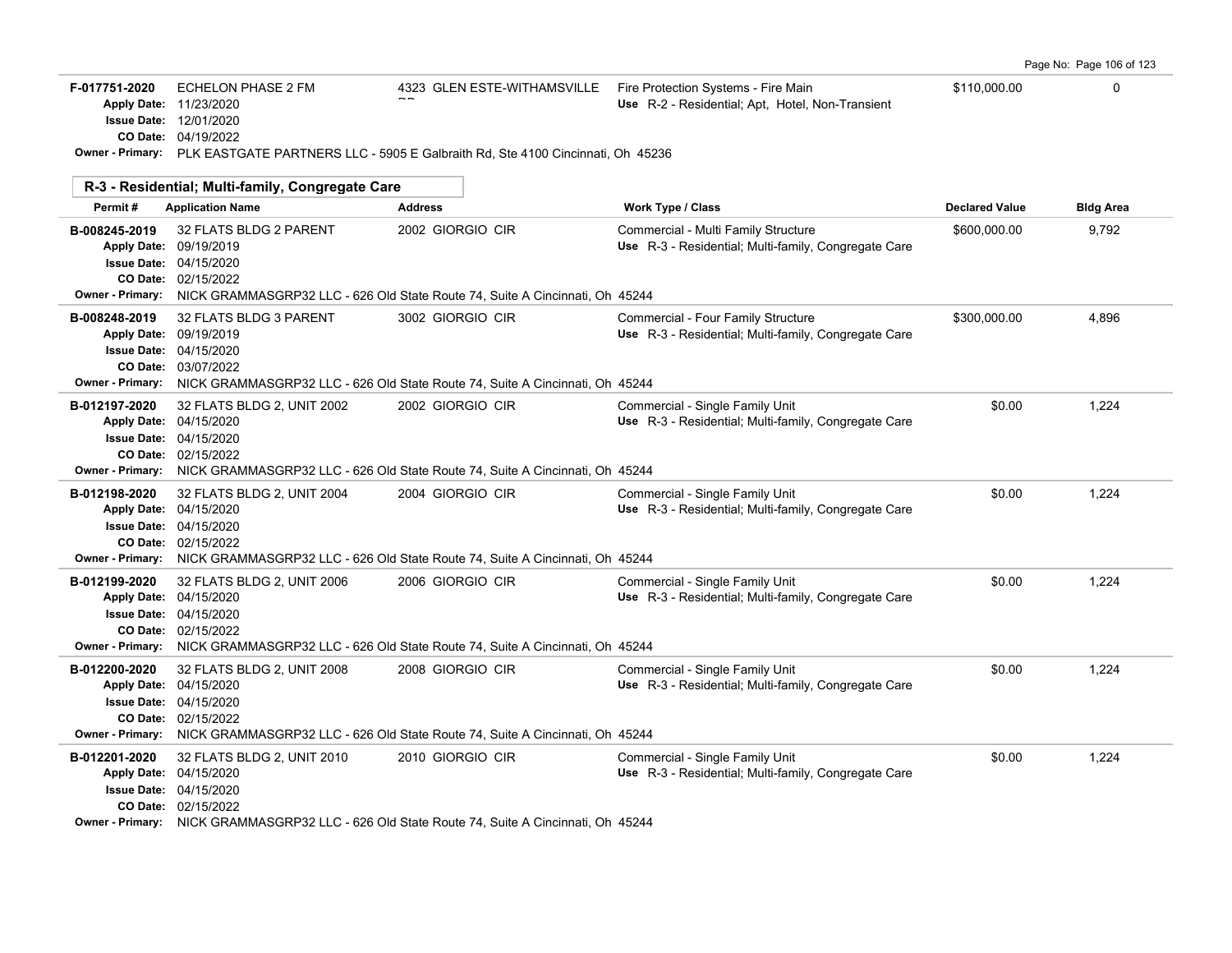| B-012202-2020<br><b>Apply Date:</b><br>CO Date:<br>Owner - Primary:                              | 32 FLATS BLDG 2, UNIT 2012<br>04/15/2020<br><b>Issue Date: 04/15/2020</b><br>02/15/2022                                                                             | 2012 GIORGIO CIR<br>NICK GRAMMASGRP32 LLC - 626 Old State Route 74, Suite A Cincinnati, Oh 45244                         | Commercial - Single Family Unit<br>Use R-3 - Residential; Multi-family, Congregate Care     | \$0.00       | 1,224  |
|--------------------------------------------------------------------------------------------------|---------------------------------------------------------------------------------------------------------------------------------------------------------------------|--------------------------------------------------------------------------------------------------------------------------|---------------------------------------------------------------------------------------------|--------------|--------|
| B-012203-2020<br><b>Apply Date:</b><br><b>Issue Date:</b><br><b>Owner - Primary:</b>             | 32 FLATS BLDG 2, UNIT 2014<br>04/15/2020<br>04/15/2020<br>CO Date: 02/15/2022                                                                                       | 2014 GIORGIO CIR<br>NICK GRAMMASGRP32 LLC - 626 Old State Route 74, Suite A Cincinnati, Oh 45244                         | Commercial - Single Family Unit<br>Use R-3 - Residential; Multi-family, Congregate Care     | \$0.00       | 1,224  |
| B-012204-2020<br><b>Issue Date:</b>                                                              | 32 FLATS BLDG 2, UNIT 2016<br>Apply Date: 04/15/2020<br>04/15/2020<br>CO Date: 02/15/2022                                                                           | 2016 GIORGIO CIR<br>Owner - Primary: NICK GRAMMASGRP32 LLC - 626 Old State Route 74, Suite A Cincinnati, Oh 45244        | Commercial - Single Family Unit<br>Use R-3 - Residential; Multi-family, Congregate Care     | \$0.00       | 1,224  |
| B-012205-2020<br><b>Issue Date:</b><br>Owner - Primary:                                          | 32 FLATS BLDG 3, UNIT 3002<br>Apply Date: 04/15/2020<br>04/15/2020<br>CO Date: 03/07/2022                                                                           | 3002 GIORGIO CIR<br>NICK GRAMMASGRP32 LLC - 626 Old State Route 74, Suite A Cincinnati, Oh 45244                         | Commercial - Single Family Unit<br>Use R-3 - Residential: Multi-family, Congregate Care     | \$0.00       | 1,224  |
| B-012206-2020<br><b>Apply Date:</b><br>CO Date:<br><b>Owner - Primary:</b>                       | 32 FLATS BLDG 3, UNIT 3004<br>04/15/2020<br><b>Issue Date: 04/15/2020</b><br>03/07/2022                                                                             | 3004 GIORGIO CIR<br>NICK GRAMMASGRP32 LLC - 626 Old State Route 74, Suite A Cincinnati, Oh 45244                         | Commercial - Single Family Unit<br>Use R-3 - Residential; Multi-family, Congregate Care     | \$0.00       | 1.224  |
| B-012208-2020<br><b>Apply Date:</b>                                                              | 32 FLATS BLDG 3, UNIT 3006<br>04/15/2020<br><b>Issue Date: 04/15/2020</b><br>CO Date: 03/07/2022                                                                    | 3006 GIORGIO CIR<br><b>Owner - Primary:</b> NICK GRAMMASGRP32 LLC - 626 Old State Route 74, Suite A Cincinnati, Oh 45244 | Commercial - Single Family Unit<br>Use R-3 - Residential; Multi-family, Congregate Care     | \$0.00       | 1,224  |
| B-012210-2020<br><b>Apply Date:</b><br>CO Date:<br><b>Owner - Primary:</b>                       | 32 FLATS BLDG 3, UNIT 3008<br>04/15/2020<br><b>Issue Date: 04/15/2020</b><br>03/07/2022                                                                             | 3008 GIORGIO CIR<br>NICK GRAMMASGRP32 LLC - 626 Old State Route 74, Suite A Cincinnati, Oh 45244                         | Commercial - Single Family Unit<br>Use R-3 - Residential; Multi-family, Congregate Care     | \$0.00       | 1,224  |
| B-012292-2020<br><b>Apply Date:</b><br><b>Issue Date:</b><br>CO Date:<br><b>Owner - Primary:</b> | 32 FLATS BLDG 7 PARENT<br>04/20/2020<br>05/01/2020<br>01/04/2022<br>NICK GRAMMASGRP32 LLC - 4132 Roland Creek Dr Cincinnati, Oh 45245                               | 4002 GIORGIO CIR                                                                                                         | Commercial - Multi Family Structure<br>Use R-3 - Residential; Multi-family, Congregate Care | \$600,000.00 | 10,870 |
| B-012538-2020<br><b>Apply Date:</b><br><b>Issue Date:</b>                                        | 32 FLATS BLDG 7, UNIT 4002<br>05/01/2020<br>05/01/2020<br>CO Date: 01/04/2022<br>Owner - Primary: NICK GRAMMASGRP32 LLC - 4132 Roland Creek Dr Cincinnati, Oh 45245 | 4002 GIORGIO CIR                                                                                                         | Commercial - Single Family Unit<br>Use R-3 - Residential; Multi-family, Congregate Care     | \$0.00       | 1,359  |

Page No: Page 107 of 123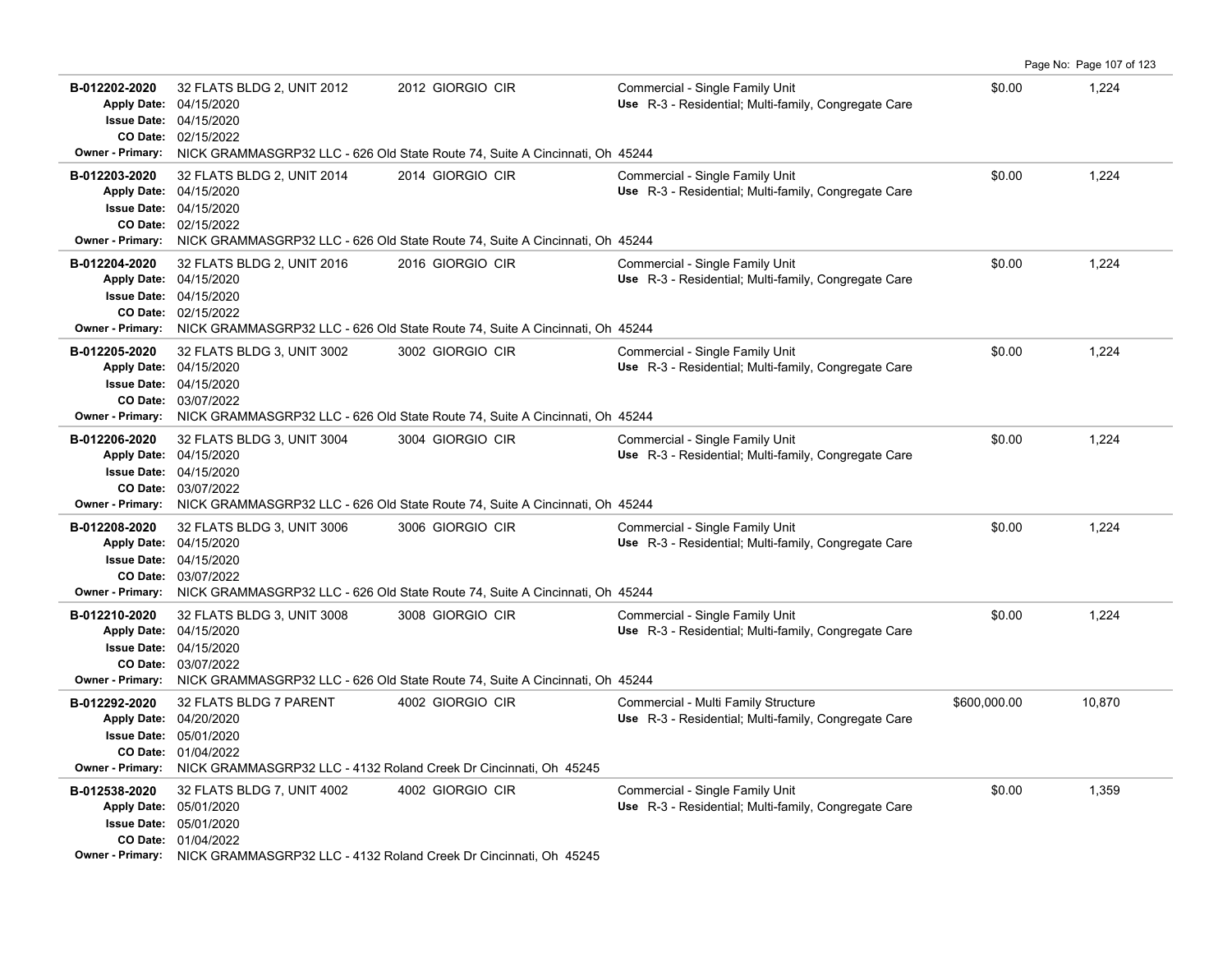|                                                                                                  |                                                                                                                                                                                                              |                                                                            |                                                                                         |        | Page No: Page 108 of 123 |
|--------------------------------------------------------------------------------------------------|--------------------------------------------------------------------------------------------------------------------------------------------------------------------------------------------------------------|----------------------------------------------------------------------------|-----------------------------------------------------------------------------------------|--------|--------------------------|
| B-012539-2020<br><b>Issue Date:</b><br><b>Owner - Primary:</b>                                   | 32 FLATS BLDG 7, UNIT 4004<br>Apply Date: 05/01/2020<br>05/01/2020<br>CO Date: 01/04/2022<br>NICK GRAMMASGRP32 LLC - 4132 Roland Creek Dr Cincinnati, Oh 45245                                               | 4004 GIORGIO CIR                                                           | Commercial - Single Family Unit<br>Use R-3 - Residential; Multi-family, Congregate Care | \$0.00 | 1,359                    |
| B-012540-2020<br><b>Apply Date:</b>                                                              | 32 FLATS BLDG 7, UNIT 4006<br>05/01/2020<br><b>Issue Date: 05/01/2020</b><br>CO Date: 01/04/2022<br>Owner - Primary: NICK GRAMMASGRP32 LLC - 4132 Roland Creek Dr Cincinnati, Oh 45245                       | 4006 GIORGIO CIR                                                           | Commercial - Single Family Unit<br>Use R-3 - Residential; Multi-family, Congregate Care | \$0.00 | 1,359                    |
| B-012541-2020<br><b>Apply Date:</b><br><b>Issue Date:</b><br>CO Date:<br><b>Owner - Primary:</b> | 32 FLATS BLDG 7, UNIT 4008<br>05/01/2020<br>05/01/2020<br>01/04/2022<br>NICK GRAMMASGRP32 LLC - 4132 Roland Creek Dr Cincinnati, Oh 45245                                                                    | 4008 GIORGIO CIR                                                           | Commercial - Single Family Unit<br>Use R-3 - Residential; Multi-family, Congregate Care | \$0.00 | 1,359                    |
| B-012542-2020<br><b>Apply Date:</b>                                                              | 32 FLATS BLDG 7, UNIT 4010<br>05/01/2020<br><b>Issue Date: 05/01/2020</b><br>CO Date: 01/04/2022<br>Owner - Primary: NICK GRAMMASGRP32 LLC - 4132 Roland Creek Dr Cincinnati, Oh 45245                       | 4010 GIORGIO CIR                                                           | Commercial - Single Family Unit<br>Use R-3 - Residential; Multi-family, Congregate Care | \$0.00 | 1,359                    |
| B-012543-2020<br><b>Apply Date:</b>                                                              | 32 FLATS BLDG 7, UNIT 4012<br>05/01/2020<br><b>Issue Date: 05/01/2020</b><br>CO Date: 01/04/2022<br>Owner - Primary: NICK GRAMMASGRP32 LLC - 4132 Roland Creek Dr Cincinnati, Oh 45245                       | 4012 GIORGIO CIR                                                           | Commercial - Single Family Unit<br>Use R-3 - Residential: Multi-family, Congregate Care | \$0.00 | 1,359                    |
| B-012544-2020<br><b>Apply Date:</b><br><b>Issue Date:</b>                                        | 32 FLATS BLDG 7, UNIT 4014<br>05/01/2020<br>05/01/2020<br>CO Date: 01/04/2022<br>Owner - Primary: NICK GRAMMASGRP32 LLC - 4132 Roland Creek Dr Cincinnati, Oh 45245                                          | 4014 GIORGIO CIR                                                           | Commercial - Single Family Unit<br>Use R-3 - Residential; Multi-family, Congregate Care | \$0.00 | 1,359                    |
| B-012545-2020<br><b>Apply Date:</b>                                                              | 32 FLATS BLDG 7, UNIT 4016<br>05/01/2020<br><b>Issue Date: 05/01/2020</b><br>CO Date: 01/04/2022<br>Owner - Primary: NICK GRAMMASGRP32 LLC - 4132 Roland Creek Dr Cincinnati, Oh 45245                       | 4016 GIORGIO CIR                                                           | Commercial - Single Family Unit<br>Use R-3 - Residential; Multi-family, Congregate Care | \$0.00 | 1,359                    |
| B-016138-2020<br><b>Apply Date:</b><br><b>Issue Date:</b><br><b>Owner - Primary:</b>             | SAVANNAH RIDGE BLDG DD UNIT 1 4048 REDPETAL LN<br>09/23/2020<br>09/23/2020<br>CO Date: 02/24/2022                                                                                                            | SAVANNAH RIDGE FOUR LLC - 7007 E Pleasant Valley Rd Independence, Oh 44131 | Commercial - Single Family Unit<br>Use R-3 - Residential; Multi-family, Congregate Care | \$0.00 | 1,806                    |
| B-016139-2020<br>Apply Date: 09/23/2020                                                          | SAVANNAH RIDGE BLDG DD UNIT 2 4052 REDPETAL LN<br><b>Issue Date: 09/23/2020</b><br>CO Date: 02/24/2022<br><b>Owner - Primary:</b> SAVANNAH RIDGE FOUR LLC - 7007 E Pleasant Valley Rd Independence, Oh 44131 |                                                                            | Commercial - Single Family Unit<br>Use R-3 - Residential; Multi-family, Congregate Care | \$0.00 | 1,806                    |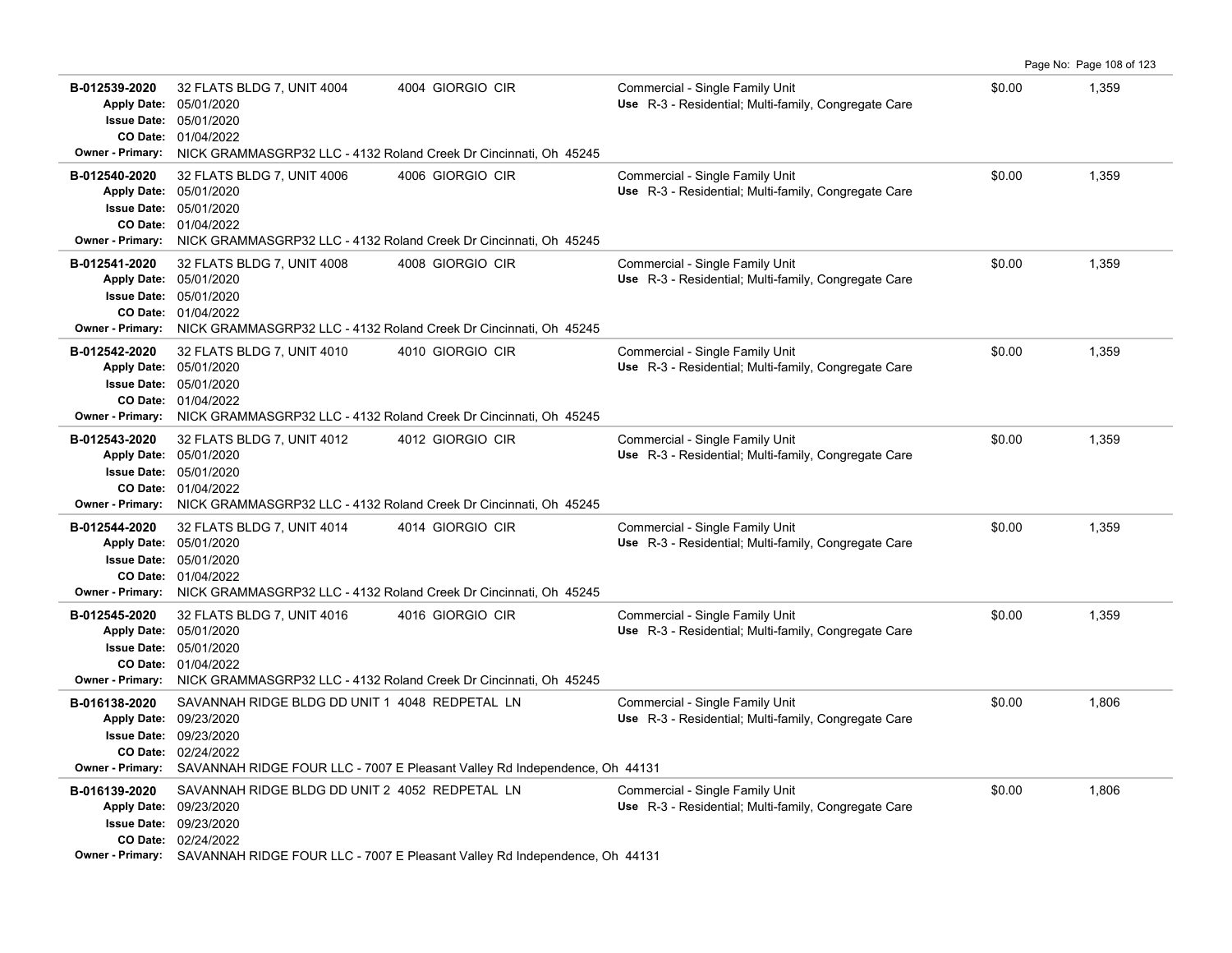|                                                                                                  |                                                                                                                                                                                                                                        |                                                                                         |        | Page No: Page 109 of 123 |
|--------------------------------------------------------------------------------------------------|----------------------------------------------------------------------------------------------------------------------------------------------------------------------------------------------------------------------------------------|-----------------------------------------------------------------------------------------|--------|--------------------------|
| B-016140-2020<br><b>Apply Date:</b><br><b>Issue Date:</b><br><b>Owner - Primary:</b>             | SAVANNAH RIDGE BLDG DD UNIT 3 4056 REDPETAL LN<br>09/23/2020<br>09/23/2020<br>CO Date: 02/24/2022<br>SAVANNAH RIDGE FOUR LLC - 7007 E Pleasant Valley Rd Independence, Oh 44131                                                        | Commercial - Single Family Unit<br>Use R-3 - Residential; Multi-family, Congregate Care | \$0.00 | 1,806                    |
| B-016141-2020<br><b>Apply Date:</b><br><b>Owner - Primary:</b>                                   | SAVANNAH RIDGE BLDG DD UNIT 4 4058 REDPETAL LN<br>09/23/2020<br><b>Issue Date: 09/23/2020</b><br>CO Date: 02/24/2022<br>SAVANNAH RIDGE FOUR LLC - 7007 E Pleasant Valley Rd Independence, Oh 44131                                     | Commercial - Single Family Unit<br>Use R-3 - Residential; Multi-family, Congregate Care | \$0.00 | 1,806                    |
| B-016142-2020<br><b>Apply Date:</b><br><b>Issue Date:</b><br>CO Date:<br><b>Owner - Primary:</b> | SAVANNAH RIDGE BLDG EE UNIT 1 4047 REDPETAL LN<br>09/23/2020<br>09/23/2020<br>03/31/2022<br>SAVANNAH RIDGE FOUR LLC - 7007 E Pleasant Valley Rd Independence, Oh 44131                                                                 | Commercial - Single Family Unit<br>Use R-3 - Residential; Multi-family, Congregate Care | \$0.00 | 1,739                    |
| B-016143-2020<br><b>Apply Date:</b><br>CO Date:<br>Owner - Primary:                              | SAVANNAH RIDGE BLDG EE UNIT 2 4049 REDPETAL LN<br>09/23/2020<br><b>Issue Date: 09/23/2020</b><br>03/31/2022<br>SAVANNAH RIDGE FOUR LLC - 7007 E Pleasant Valley Rd Independence, Oh 44131                                              | Commercial - Single Family Unit<br>Use R-3 - Residential; Multi-family, Congregate Care | \$0.00 | 1,739                    |
| B-016144-2020<br><b>Apply Date:</b><br>Owner - Primary:                                          | SAVANNAH RIDGE BLDG EE UNIT 3 4051 REDPETAL LN<br>09/23/2020<br><b>Issue Date: 09/23/2020</b><br>CO Date: 03/31/2022<br>SAVANNAH RIDGE FOUR LLC - 7007 E Pleasant Valley Rd Independence, Oh 44131                                     | Commercial - Single Family Unit<br>Use R-3 - Residential; Multi-family, Congregate Care | \$0.00 | 1,739                    |
| B-016145-2020<br><b>Apply Date:</b><br><b>Issue Date:</b><br><b>Owner - Primary:</b>             | SAVANNAH RIDGE BLDG EE UNIT 4 4053 REDPETAL LN<br>09/23/2020<br>09/23/2020<br>CO Date: 03/31/2022<br>SAVANNAH RIDGE FOUR LLC - 7007 E Pleasant Valley Rd Independence, Oh 44131                                                        | Commercial - Single Family Unit<br>Use R-3 - Residential; Multi-family, Congregate Care | \$0.00 | 1,739                    |
| B-016146-2020<br><b>Apply Date:</b>                                                              | SAVANNAH RIDGE BLDG EE UNIT 5 4055 REDPETAL LN<br>09/23/2020<br><b>Issue Date: 09/23/2020</b><br>CO Date: 03/31/2022<br><b>Owner - Primary:</b> SAVANNAH RIDGE FOUR LLC - 7007 E Pleasant Valley Rd Independence, Oh 44131             | Commercial - Single Family Unit<br>Use R-3 - Residential; Multi-family, Congregate Care | \$0.00 | 1,739                    |
| B-016147-2020<br><b>Issue Date:</b><br><b>Owner - Primary:</b>                                   | SAVANNAH RIDGE BLDG EE UNIT 6 4057 REDPETAL LN<br>Apply Date: 09/23/2020<br>09/23/2020<br>CO Date: 03/31/2022<br>SAVANNAH RIDGE FOUR LLC - 7007 E Pleasant Valley Rd Independence, Oh 44131                                            | Commercial - Single Family Unit<br>Use R-3 - Residential; Multi-family, Congregate Care | \$0.00 | 1,739                    |
| B-016148-2020                                                                                    | SAVANNAH RIDGE BLDG EE UNIT 7 4059 REDPETAL LN<br>Apply Date: 09/23/2020<br><b>Issue Date: 09/23/2020</b><br>CO Date: 03/31/2022<br><b>Owner - Primary:</b> SAVANNAH RIDGE FOUR LLC - 7007 E Pleasant Valley Rd Independence, Oh 44131 | Commercial - Single Family Unit<br>Use R-3 - Residential; Multi-family, Congregate Care | \$0.00 | 1,739                    |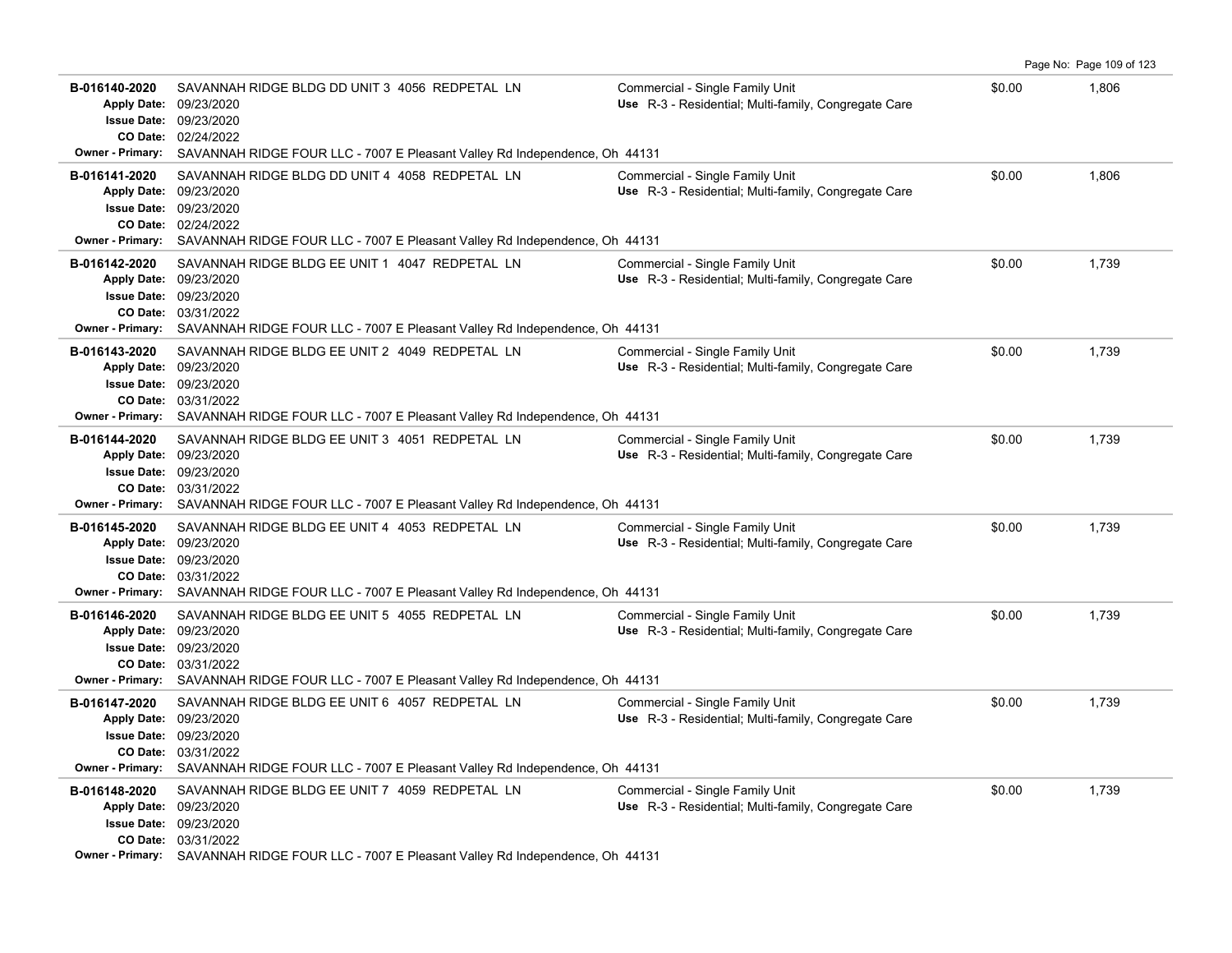|                                                                                                  |                                                                                                   |                                                                                                                          |                                                                                         |        | Page No: Page 110 of 123 |
|--------------------------------------------------------------------------------------------------|---------------------------------------------------------------------------------------------------|--------------------------------------------------------------------------------------------------------------------------|-----------------------------------------------------------------------------------------|--------|--------------------------|
| B-016648-2020<br><b>Apply Date:</b><br><b>Issue Date:</b><br>CO Date:<br><b>Owner - Primary:</b> | SAVANNAH RIDGE BLDG VV UNIT 1 3940 REDPETAL LN<br>10/13/2020<br>10/13/2020<br>04/26/2022          | SAVANNAH RIDGE FOUR LLC - 7007 E Pleasant Valley Rd Independence, Oh 44131                                               | Commercial - Single Family Unit<br>Use R-3 - Residential; Multi-family, Congregate Care | \$0.00 | 1,838                    |
| B-016649-2020<br><b>Apply Date:</b><br><b>Issue Date:</b><br><b>Owner - Primary:</b>             | SAVANNAH RIDGE BLDG VV UNIT 2 3942 REDPETAL LN<br>10/13/2020<br>10/13/2020<br>CO Date: 04/26/2022 | SAVANNAH RIDGE FOUR LLC - 7007 E Pleasant Valley Rd Independence, Oh 44131                                               | Commercial - Single Family Unit<br>Use R-3 - Residential; Multi-family, Congregate Care | \$0.00 | 1,838                    |
| B-016650-2020<br><b>Apply Date:</b><br><b>Issue Date:</b><br>CO Date:<br><b>Owner - Primary:</b> | SAVANNAH RIDGE BLDG VV UNIT 3 3944 REDPETAL LN<br>10/13/2020<br>10/13/2020<br>04/26/2022          | SAVANNAH RIDGE FOUR LLC - 7007 E Pleasant Valley Rd Independence, Oh 44131                                               | Commercial - Single Family Unit<br>Use R-3 - Residential; Multi-family, Congregate Care | \$0.00 | 1,838                    |
| B-016651-2020<br><b>Apply Date:</b><br><b>Issue Date:</b><br>CO Date:<br><b>Owner - Primary:</b> | SAVANNAH RIDGE BLDG VV UNIT 4 3946 REDPETAL LN<br>10/13/2020<br>10/13/2020<br>04/26/2022          | SAVANNAH RIDGE FOUR LLC - 7007 E Pleasant Valley Rd Independence, Oh 44131                                               | Commercial - Single Family Unit<br>Use R-3 - Residential; Multi-family, Congregate Care | \$0.00 | 1,838                    |
| B-016652-2020<br><b>Apply Date:</b><br><b>Issue Date:</b><br>CO Date:<br><b>Owner - Primary:</b> | SAVANNAH RIDGE BLDG VV UNIT 5 3948 REDPETAL LN<br>10/13/2020<br>10/13/2020<br>04/26/2022          | SAVANNAH RIDGE FOUR LLC - 7007 E Pleasant Valley Rd Independence, Oh 44131                                               | Commercial - Single Family Unit<br>Use R-3 - Residential; Multi-family, Congregate Care | \$0.00 | 1,838                    |
| B-020403-2021<br><b>Apply Date:</b>                                                              | TWELVE OAKS BLDG 2 UNIT 201<br>04/01/2021<br><b>Issue Date: 04/01/2021</b><br>CO Date: 02/07/2022 | 4271 VALUE SPRINGS DR<br>Owner - Primary: FISCHER ATTACHED HOMES III LC 3940 Olympic Blvd, Suite 400 Covington, Ky 41014 | Commercial - Single Family Unit<br>Use R-3 - Residential; Multi-family, Congregate Care | \$0.00 | 1,544                    |
| B-020404-2021<br><b>Apply Date:</b><br>CO Date:                                                  | TWELVE OAKS BLDG 2 UNIT 101<br>04/01/2021<br><b>Issue Date: 04/01/2021</b><br>02/07/2022          | 4273 VALUE SPRINGS DR<br>Owner - Primary: FISCHER ATTACHED HOMES III LC 3940 Olympic Blvd, Suite 400 Covington, Ky 41014 | Commercial - Single Family Unit<br>Use R-3 - Residential; Multi-family, Congregate Care | \$0.00 | 1,544                    |
| B-020405-2021<br>Apply Date: 04/01/2021                                                          | TWELVE OAKS BLDG 2 UNIT 301<br><b>Issue Date: 04/01/2021</b><br>CO Date: 02/07/2022               | 4275 VALUE SPRINGS DR<br>Owner - Primary: FISCHER ATTACHED HOMES III LC 3940 Olympic Blvd, Suite 400 Covington, Ky 41014 | Commercial - Single Family Unit<br>Use R-3 - Residential; Multi-family, Congregate Care | \$0.00 | 1,544                    |
| B-020406-2021<br><b>Apply Date:</b>                                                              | TWELVE OAKS BLDG 2 UNIT 300<br>04/01/2021<br>Issue Date: 04/01/2021<br>CO Date: 02/07/2022        | 4277 VALUE SPRINGS DR<br>Owner - Primary: FISCHER ATTACHED HOMES III LC 3940 Olympic Blvd, Suite 400 Covington, Ky 41014 | Commercial - Single Family Unit<br>Use R-3 - Residential; Multi-family, Congregate Care | \$0.00 | 1,544                    |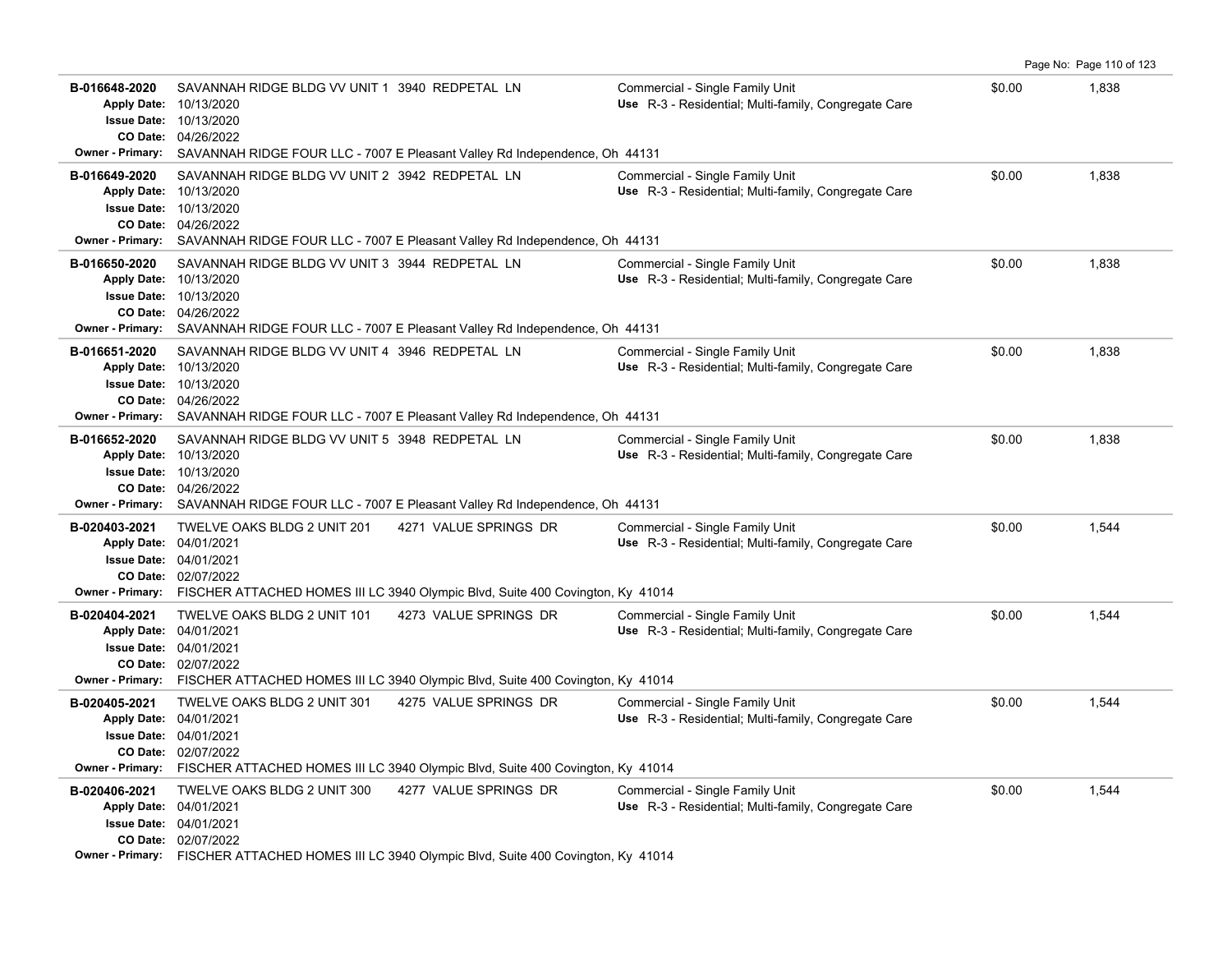| B-020407-2021<br><b>Apply Date:</b><br><b>Owner - Primary:</b> | TWELVE OAKS BLDG 2 UNIT 302<br>04/01/2021<br><b>Issue Date: 04/01/2021</b><br>CO Date: 02/07/2022             | 4279 VALUE SPRINGS DR<br>FISCHER ATTACHED HOMES III LC 3940 Olympic Blvd, Suite 400 Covington, Ky 41014                  | Commercial - Single Family Unit<br>Use R-3 - Residential; Multi-family, Congregate Care | \$0.00 | 1,544 |
|----------------------------------------------------------------|---------------------------------------------------------------------------------------------------------------|--------------------------------------------------------------------------------------------------------------------------|-----------------------------------------------------------------------------------------|--------|-------|
| B-020408-2021<br>Owner - Primary:                              | TWELVE OAKS BLDG 2 UNIT 102<br>Apply Date: 04/01/2021<br><b>Issue Date: 04/01/2021</b><br>CO Date: 02/07/2022 | 4281 VALUE SPRINGS DR<br>FISCHER ATTACHED HOMES III LC 3940 Olympic Blvd, Suite 400 Covington, Ky 41014                  | Commercial - Single Family Unit<br>Use R-3 - Residential; Multi-family, Congregate Care | \$0.00 | 1,544 |
| B-020409-2021                                                  | TWELVE OAKS BLDG 2 UNIT 202<br>Apply Date: 04/01/2021<br><b>Issue Date: 04/01/2021</b><br>CO Date: 02/07/2022 | 4283 VALUE SPRINGS DR<br>Owner - Primary: FISCHER ATTACHED HOMES III LC 3940 Olympic Blvd, Suite 400 Covington, Ky 41014 | Commercial - Single Family Unit<br>Use R-3 - Residential; Multi-family, Congregate Care | \$0.00 | 1,544 |
| B-020410-2021<br><b>Owner - Primary:</b>                       | TWELVE OAKS BLDG 2 UNIT 203<br>Apply Date: 04/01/2021<br><b>Issue Date: 04/01/2021</b><br>CO Date: 03/04/2022 | 4285 VALUE SPRINGS DR<br>FISCHER ATTACHED HOMES III LC 3940 Olympic Blvd, Suite 400 Covington, Ky 41014                  | Commercial - Single Family Unit<br>Use R-3 - Residential; Multi-family, Congregate Care | \$0.00 | 1,544 |
| B-020411-2021                                                  | TWELVE OAKS BLDG 2 UNIT 103<br>Apply Date: 04/01/2021<br><b>Issue Date: 04/01/2021</b><br>CO Date: 03/04/2022 | 4287 VALUE SPRINGS DR<br>Owner - Primary: FISCHER ATTACHED HOMES III LC 3940 Olympic Blvd, Suite 400 Covington, Ky 41014 | Commercial - Single Family Unit<br>Use R-3 - Residential; Multi-family, Congregate Care | \$0.00 | 1.544 |
| B-020412-2021                                                  | TWELVE OAKS BLDG 2 UNIT 303<br>Apply Date: 04/01/2021<br><b>Issue Date: 04/01/2021</b><br>CO Date: 03/04/2022 | 4289 VALUE SPRINGS DR<br>Owner - Primary: FISCHER ATTACHED HOMES III LC 3940 Olympic Blvd, Suite 400 Covington, Ky 41014 | Commercial - Single Family Unit<br>Use R-3 - Residential; Multi-family, Congregate Care | \$0.00 | 1,544 |
| B-020413-2021                                                  | TWELVE OAKS BLDG 2 UNIT 305<br>Apply Date: 04/01/2021<br><b>Issue Date: 04/01/2021</b><br>CO Date: 03/04/2022 | 4291 VALUE SPRINGS DR<br>Owner - Primary: FISCHER ATTACHED HOMES III LC 3940 Olympic Blvd, Suite 400 Covington, Ky 41014 | Commercial - Single Family Unit<br>Use R-3 - Residential; Multi-family, Congregate Care | \$0.00 | 1,544 |
| B-020414-2021<br><b>Owner - Primary:</b>                       | TWELVE OAKS BLDG 2 UNIT 304<br>Apply Date: 04/01/2021<br><b>Issue Date: 04/01/2021</b><br>CO Date: 03/04/2022 | 4295 VALUE SPRINGS DR<br>FISCHER ATTACHED HOMES III LC 3940 Olympic Blvd, Suite 400 Covington, Ky 41014                  | Commercial - Single Family Unit<br>Use R-3 - Residential; Multi-family, Congregate Care | \$0.00 | 1,544 |
| B-020415-2021                                                  | TWELVE OAKS BLDG 2 UNIT 104<br>Apply Date: 04/01/2021<br><b>Issue Date: 04/01/2021</b><br>CO Date: 03/04/2022 | 4297 VALUE SPRINGS DR<br>Owner - Primary: FISCHER ATTACHED HOMES III LC 3940 Olympic Blvd, Suite 400 Covington, Ky 41014 | Commercial - Single Family Unit<br>Use R-3 - Residential; Multi-family, Congregate Care | \$0.00 | 1,544 |

Page No: Page 111 of 123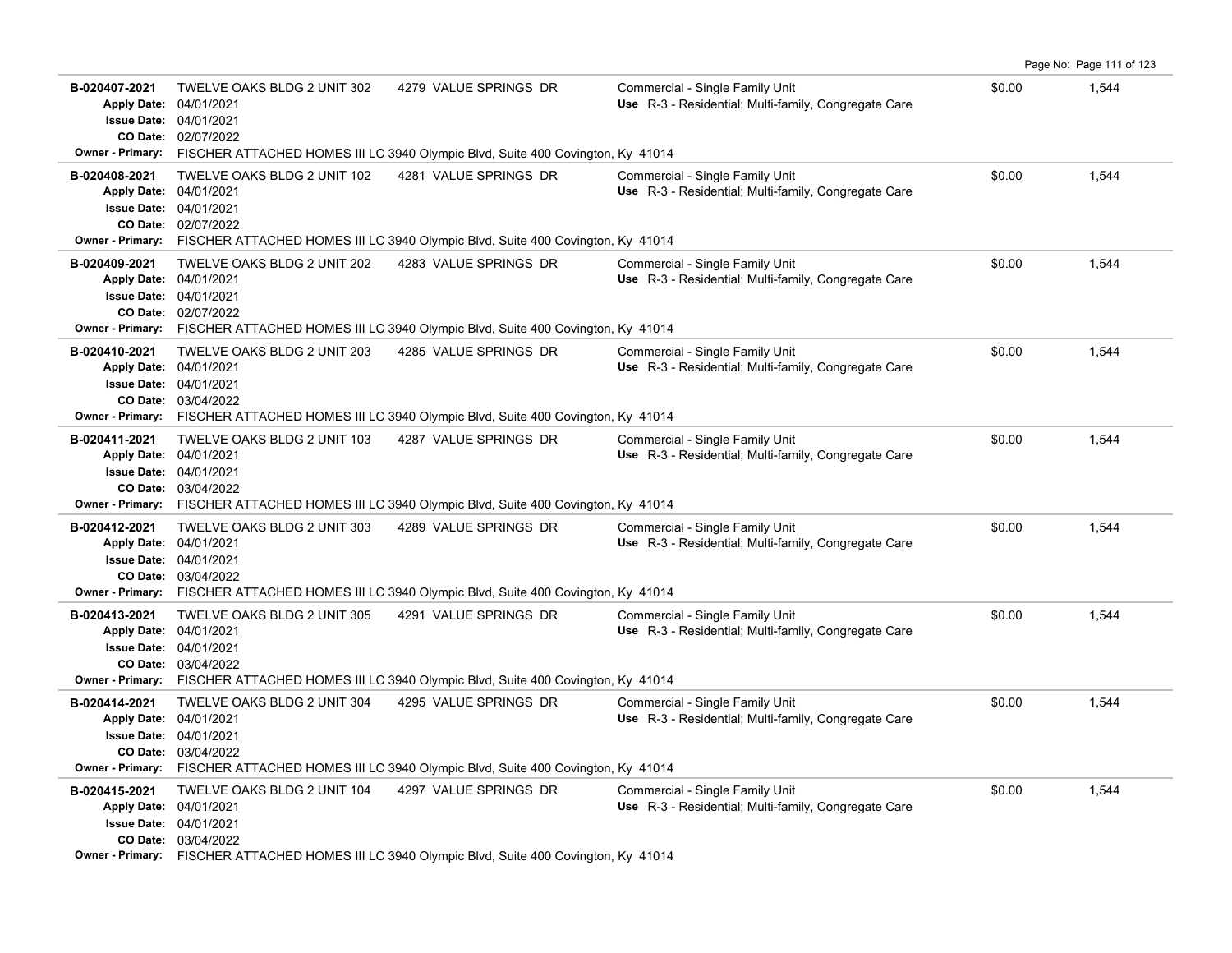| B-020416-2021<br><b>Apply Date:</b><br><b>Owner - Primary:</b> | TWELVE OAKS BLDG 2 UNIT 204<br>04/01/2021<br><b>Issue Date: 04/01/2021</b><br>CO Date: 03/04/2022                                                                                                           | 4299 VALUE SPRINGS DR<br>FISCHER ATTACHED HOMES III LC 3940 Olympic Blvd, Suite 400 Covington, Ky 41014 | Commercial - Single Family Unit<br>Use R-3 - Residential; Multi-family, Congregate Care | \$0.00 | 1,544 |
|----------------------------------------------------------------|-------------------------------------------------------------------------------------------------------------------------------------------------------------------------------------------------------------|---------------------------------------------------------------------------------------------------------|-----------------------------------------------------------------------------------------|--------|-------|
| B-022299-2021                                                  | ASPEN WOODS BLDG 821, UNIT A 821 BLACKCOMB DR<br>Apply Date: 06/07/2021<br><b>Issue Date: 06/07/2021</b><br>CO Date: 01/21/2022<br>Owner - Primary: NVR INC - 8622 Jacquemin Dr West Chester, Oh 45069      |                                                                                                         | Commercial - Single Family Unit<br>Use R-3 - Residential; Multi-family, Congregate Care | \$0.00 | 1,946 |
| B-022300-2021                                                  | ASPEN WOODS BLDG 821, UNIT B 823 BLACKCOMB DR<br>Apply Date: 06/07/2021<br><b>Issue Date: 06/07/2021</b><br>CO Date: 01/19/2022<br>Owner - Primary: NVR INC - 8622 Jacquemin Dr West Chester, Oh 45069      |                                                                                                         | Commercial - Single Family Unit<br>Use R-3 - Residential; Multi-family, Congregate Care | \$0.00 | 1,932 |
| B-022301-2021                                                  | ASPEN WOODS BLDG 821, UNIT C 825 BLACKCOMB DR<br>Apply Date: 06/07/2021<br><b>Issue Date: 06/07/2021</b><br>CO Date: 02/08/2022<br>Owner - Primary: SUMMER N TAYLOR - 821 Blackcomb Dr Cincinnati, Oh 45244 |                                                                                                         | Commercial - Single Family Unit<br>Use R-3 - Residential; Multi-family, Congregate Care | \$0.00 | 1,932 |
| B-022302-2021                                                  | ASPEN WOODS BLDG 821, UNIT D 827 BLACKCOMB DR<br>Apply Date: 06/07/2021<br><b>Issue Date: 06/07/2021</b><br>CO Date: 02/01/2022<br>Owner - Primary: NVR INC - 8622 Jacquemin Dr West Chester, Oh 45069      |                                                                                                         | Commercial - Single Family Unit<br>Use R-3 - Residential; Multi-family, Congregate Care | \$0.00 | 2,172 |
| B-022303-2021                                                  | ASPEN WOODS BLDG 821, UNIT E 829 BLACKCOMB DR<br>Apply Date: 06/07/2021<br><b>Issue Date: 06/07/2021</b><br>CO Date: 02/10/2022                                                                             | Owner - Primary: ASPEN WOODS DEVELOPMENT LLC - 2739 Skytop Ln Cincinnati, Oh 45244                      | Commercial - Single Family Unit<br>Use R-3 - Residential; Multi-family, Congregate Care | \$0.00 | 2,172 |
| B-022304-2021                                                  | ASPEN WOODS BLDG 821, UNIT F 831 BLACKCOMB DR<br>Apply Date: 06/07/2021<br><b>Issue Date: 06/07/2021</b><br>CO Date: 02/08/2022                                                                             | Owner - Primary: ASPEN WOODS DEVELOPMENT LLC - 2739 Skytop Ln Cincinnati, Oh 45244                      | Commercial - Single Family Unit<br>Use R-3 - Residential; Multi-family, Congregate Care | \$0.00 | 2,172 |
| B-026243-2021                                                  | ASPEN WDS BLD 824 UNIT A<br>Apply Date: 11/04/2021<br><b>Issue Date: 11/04/2021</b><br>CO Date: 04/21/2022<br>Owner - Primary: NVR INC - 8622 Jacquemin Dr West Chester, Oh 45069                           | 824 BLACKCOMB DR                                                                                        | Commercial - Single Family Unit<br>Use R-3 - Residential; Multi-family, Congregate Care | \$0.00 | 2,329 |
| B-026244-2021                                                  | ASPEN WDS BLD 824 UNIT B<br>Apply Date: 11/04/2021<br><b>Issue Date: 11/04/2021</b><br>CO Date: 04/22/2022<br><b>Owner - Primary:</b> NVR INC - 8622 Jacquemin Dr West Chester, Oh 45069                    | 822 BLACKCOMB DR                                                                                        | Commercial - Single Family Unit<br>Use R-3 - Residential; Multi-family, Congregate Care | \$0.00 | 2,329 |

Page No: Page 112 of 123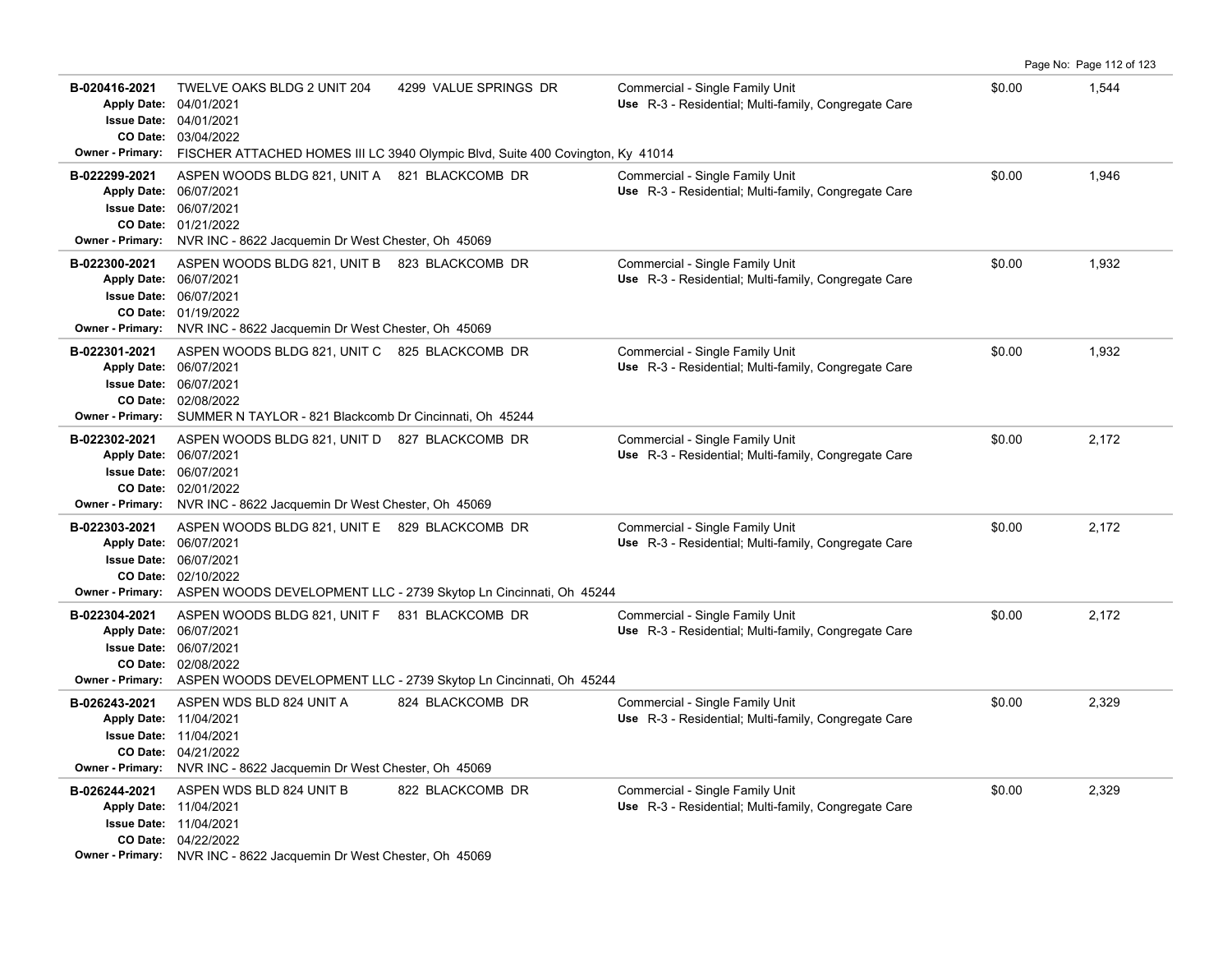|                                                                    |                                                                                                                                                                                               |                  |                                                                                              |             | Page No: Page 113 of 123 |
|--------------------------------------------------------------------|-----------------------------------------------------------------------------------------------------------------------------------------------------------------------------------------------|------------------|----------------------------------------------------------------------------------------------|-------------|--------------------------|
| B-026245-2021                                                      | ASPEN WDS BLD 824 UNIT C<br>Apply Date: 11/04/2021<br><b>Issue Date: 11/04/2021</b><br>CO Date: 04/27/2022<br>Owner - Primary: NVR INC - 8622 Jacquemin Dr West Chester, Oh 45069             | 820 BLACKCOMB DR | Commercial - Single Family Unit<br>Use R-3 - Residential; Multi-family, Congregate Care      | \$0.00      | 2,329                    |
| B-026246-2021<br>Apply Date: 11/04/2021<br><b>Owner - Primary:</b> | ASPEN WDS BLD 824 UNIT D<br><b>Issue Date: 11/04/2021</b><br>CO Date: 04/27/2022<br>NVR INC - 8622 Jacquemin Dr West Chester, Oh 45069                                                        | 818 BLACKCOMB DR | Commercial - Single Family Unit<br>Use R-3 - Residential; Multi-family, Congregate Care      | \$0.00      | 2,329                    |
| B-026247-2021<br>Apply Date: 11/04/2021<br><b>Owner - Primary:</b> | ASPEN WDS BLD 824 UNIT E<br><b>Issue Date: 11/04/2021</b><br>CO Date: 04/26/2022<br>NVR INC - 8622 Jacquemin Dr West Chester, Oh 45069                                                        | 816 BLACKCOMB DR | Commercial - Single Family Unit<br>Use R-3 - Residential; Multi-family, Congregate Care      | \$0.00      | 2,329                    |
| B-026248-2021<br>Apply Date: 11/04/2021<br>Owner - Primary:        | ASPEN WDS BLD 824 UNIT F<br><b>Issue Date: 11/04/2021</b><br>CO Date: 04/27/2022<br>NVR INC - 8622 Jacquemin Dr West Chester, Oh 45069                                                        | 814 BLACKCOMB DR | Commercial - Single Family Unit<br>Use R-3 - Residential; Multi-family, Congregate Care      | \$0.00      | 2,329                    |
| B-028062-2022<br><b>Owner - Primary:</b>                           | NORTH PARK 187-190 ROOF<br>Apply Date: 02/11/2022<br><b>Issue Date: 03/22/2022</b><br>CO Date: 03/31/2022<br>NORTH PARK INVESTORS LTD - 300 Cardinal Dr Cincinnati, Oh 45242                  | 187 CARDINAL DR  | Commercial - Roof Replacement<br>Use R-3 - Residential; Multi-family, Congregate Care        | \$14,567.00 | $\mathbf 0$              |
| B-028063-2022<br>Owner - Primary:                                  | NORTH PARK 177-186 ROOF<br>Apply Date: 02/11/2022<br><b>Issue Date: 03/22/2022</b><br>CO Date: 04/01/2022<br>NORTH PARK INVESTORS LTD - 300 Cardinal Dr Cincinnati, Oh 45242                  | 177 CARDINAL DR  | Commercial - Roof Replacement<br>Use R-3 - Residential; Multi-family, Congregate Care        | \$35,898.00 | $\mathbf 0$              |
| B-028064-2022                                                      | NORTH PARK 173-176 ROOF<br>Apply Date: 02/11/2022<br><b>Issue Date: 03/22/2022</b><br>CO Date: 03/31/2022<br>Owner - Primary: NORTH PARK INVESTORS LTD - 300 Cardinal Dr Cincinnati, Oh 45242 | 173 CARDINAL DR  | Commercial - Roof Replacement<br>Use R-3 - Residential; Multi-family, Congregate Care        | \$14,077.00 | $\mathbf 0$              |
| B-028065-2022<br><b>Owner - Primary:</b>                           | NORTH PARK 163-168 ROOF<br>Apply Date: 02/11/2022<br>Issue Date: 03/22/2022<br>CO Date: 03/31/2022<br>NORTH PARK INVESTORS LTD - 300 Cardinal Dr Cincinnati, Oh 45242                         | 163 CARDINAL DR  | Commercial - Roof Replacement<br>Use R-3 - Residential; Multi-family, Congregate Care        | \$21,328.00 | $\mathbf 0$              |
| B-028066-2022                                                      | NORTH PARK 135-144 ROOF<br>Apply Date: 02/11/2022<br>Issue Date: 03/22/2022<br>CO Date: 03/31/2022<br>Owner - Primary: NORTH PARK INVESTORS LTD - 300 Cardinal Dr Cincinnati, Oh 45242        | 135 CARDINAL DR  | Commercial - Roof Replacement<br><b>Use</b> R-3 - Residential; Multi-family, Congregate Care | \$36,416.00 | $\mathbf 0$              |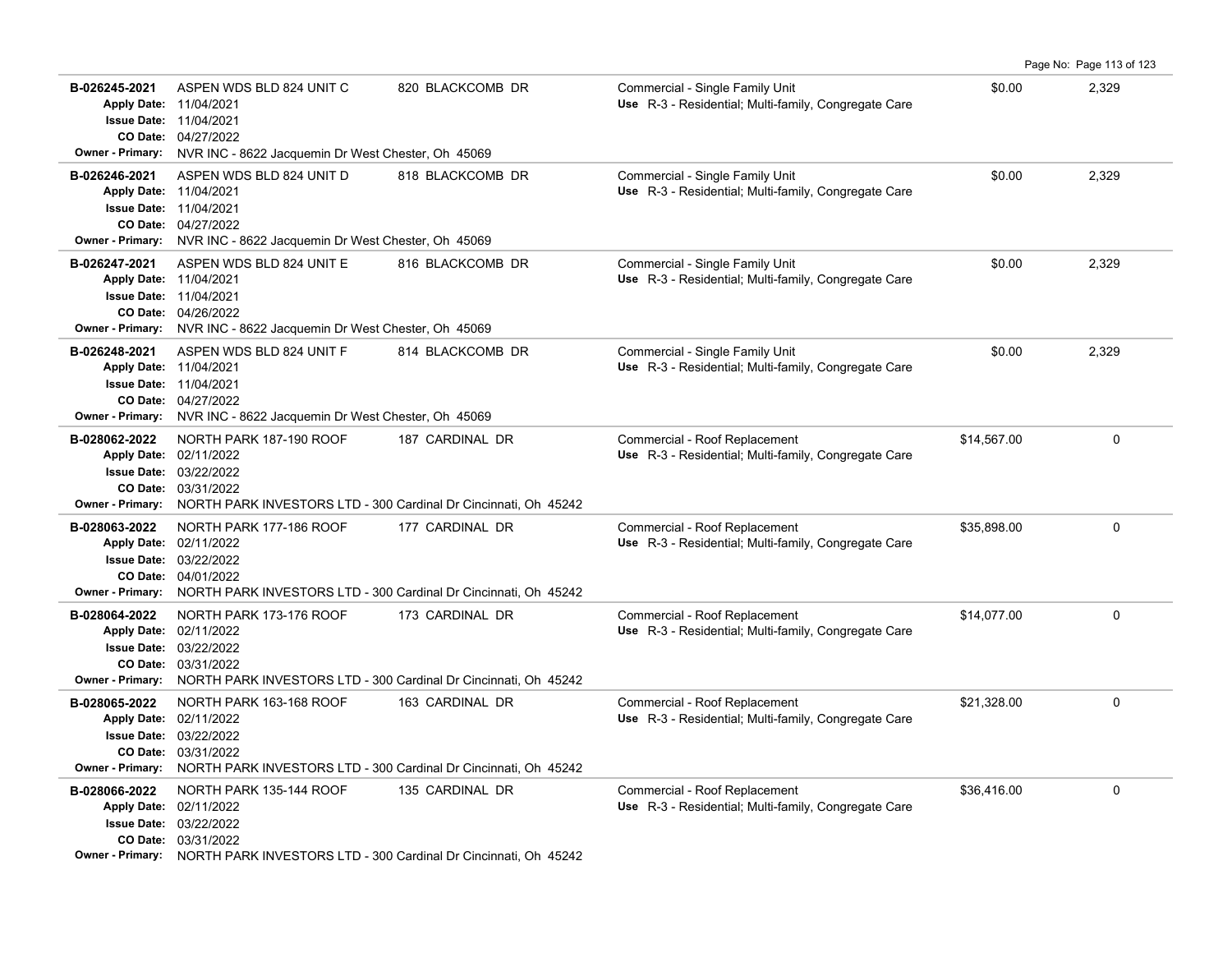|                                                                                      |                                                                                                                                                                                                        |                                                                                                     |                                                                                                                |             | Page No: Page 114 of 123 |
|--------------------------------------------------------------------------------------|--------------------------------------------------------------------------------------------------------------------------------------------------------------------------------------------------------|-----------------------------------------------------------------------------------------------------|----------------------------------------------------------------------------------------------------------------|-------------|--------------------------|
| B-028067-2022<br><b>Issue Date:</b><br><b>Owner - Primary:</b>                       | NORTH PARK 129-134 ROOF<br>Apply Date: 02/11/2022<br>03/22/2022<br>CO Date: 03/31/2022<br>NORTH PARK INVESTORS LTD - 300 Cardinal Dr Cincinnati, Oh 45242                                              | 129 CARDINAL DR                                                                                     | Commercial - Roof Replacement<br>Use R-3 - Residential; Multi-family, Congregate Care                          | \$21,580.00 | $\Omega$                 |
| B-028068-2022<br><b>Owner - Primary:</b>                                             | NORTH PARK 101-106 ROOF<br>Apply Date: 02/11/2022<br><b>Issue Date: 03/22/2022</b><br>CO Date: 03/31/2022<br>NORTH PARK INVESTORS LTD - 300 Cardinal Dr Cincinnati, Oh 45242                           | 101 CARDINAL DR                                                                                     | Commercial - Roof Replacement<br>Use R-3 - Residential; Multi-family, Congregate Care                          | \$21,222.00 | $\Omega$                 |
| B-028533-2022<br><b>Apply Date:</b><br><b>Issue Date:</b><br><b>Owner - Primary:</b> | MAGNOLIA POINTE APTS ROOF<br>03/03/2022<br>03/30/2022<br>CO Date: 04/07/2022<br>MPE PARTNERS LLC - 484 Old State Route 74 Cincinnati, Oh 45244                                                         | 484 OLD SR 74                                                                                       | Commercial - Roof Replacement<br>Use R-3 - Residential; Multi-family, Congregate Care                          | \$59,283.27 | $\mathbf{0}$             |
| F-021325-2021<br><b>Apply Date:</b><br>Owner - Primary:                              | TWELVE OAKS BLDG 2 PARENT FS 4271 VALUE SPRINGS DR<br>05/03/2021<br><b>Issue Date: 05/19/2021</b><br>CO Date: 02/04/2022                                                                               | FISCHER ATTACHED HOMES III LC 3940 Olympic Blvd, Suite 400 Covington, Ky 41014                      | Fire Protection Systems - Fire Sprinkler - Suppression<br>Use R-3 - Residential; Multi-family, Congregate Care | \$28,000.00 | 23,535                   |
| F-022138-2021<br><b>Apply Date:</b>                                                  | OTTERBEIN HOUSE D FS<br>06/01/2021<br><b>Issue Date: 06/11/2021</b><br>CO Date: 02/25/2022<br>Owner - Primary: OTTERBEIN BATAVIA REAL ESTATE LLC - 580 N State Route 741 Lebanon, Oh 45036             | 1114 NEIGHBORHOOD DR                                                                                | Fire Protection Systems - Fire Sprinkler - Suppression<br>Use R-3 - Residential; Multi-family, Congregate Care | \$1,180.00  | 852                      |
| F-022139-2021<br><b>Issue Date:</b><br>Owner - Primary:                              | OTTERBEIN HOUSE E FS<br>Apply Date: 06/01/2021<br>06/11/2021<br>CO Date: 02/25/2022                                                                                                                    | 1115 NEIGHBORHOOD DR<br>OTTERBEIN BATAVIA REAL ESTATE LLC - 580 N State Route 741 Lebanon, Oh 45036 | Fire Protection Systems - Fire Sprinkler - Suppression<br>Use R-3 - Residential; Multi-family, Congregate Care | \$1,180.00  | 884                      |
| F-022140-2021<br><b>Owner - Primary:</b>                                             | OTTERBEIN HOUSE B FS<br>Apply Date: 06/01/2021<br><b>Issue Date: 06/11/2021</b><br>CO Date: 02/25/2022                                                                                                 | 1116 NEIGHBORHOOD DR<br>OTTERBEIN BATAVIA REAL ESTATE LLC - 580 N State Route 741 Lebanon, Oh 45036 | Fire Protection Systems - Fire Sprinkler - Suppression<br>Use R-3 - Residential; Multi-family, Congregate Care | \$1,180.00  | 884                      |
| F-022142-2021<br><b>Owner - Primary:</b>                                             | OTTERBEIN HOUSE C FS<br>Apply Date: 06/01/2021<br>Issue Date: 06/11/2021<br>CO Date: 02/25/2022                                                                                                        | 1117 NEIGHBORHOOD DR<br>OTTERBEIN BATAVIA REAL ESTATE LLC - 580 N State Route 741 Lebanon, Oh 45036 | Fire Protection Systems - Fire Sprinkler - Suppression<br>Use R-3 - Residential; Multi-family, Congregate Care | \$1,180.00  | 884                      |
| F-022143-2021                                                                        | OTTERBEIN HOUSE A FS<br>Apply Date: 06/01/2021<br><b>Issue Date: 06/11/2021</b><br>CO Date: 02/25/2022<br>Owner - Primary: OTTERBEIN BATAVIA REAL ESTATE LLC - 580 N State Route 741 Lebanon, Oh 45036 | 1119 NEIGHBORHOOD DR                                                                                | Fire Protection Systems - Fire Sprinkler - Suppression<br>Use R-3 - Residential; Multi-family, Congregate Care | \$1,180.00  | 884                      |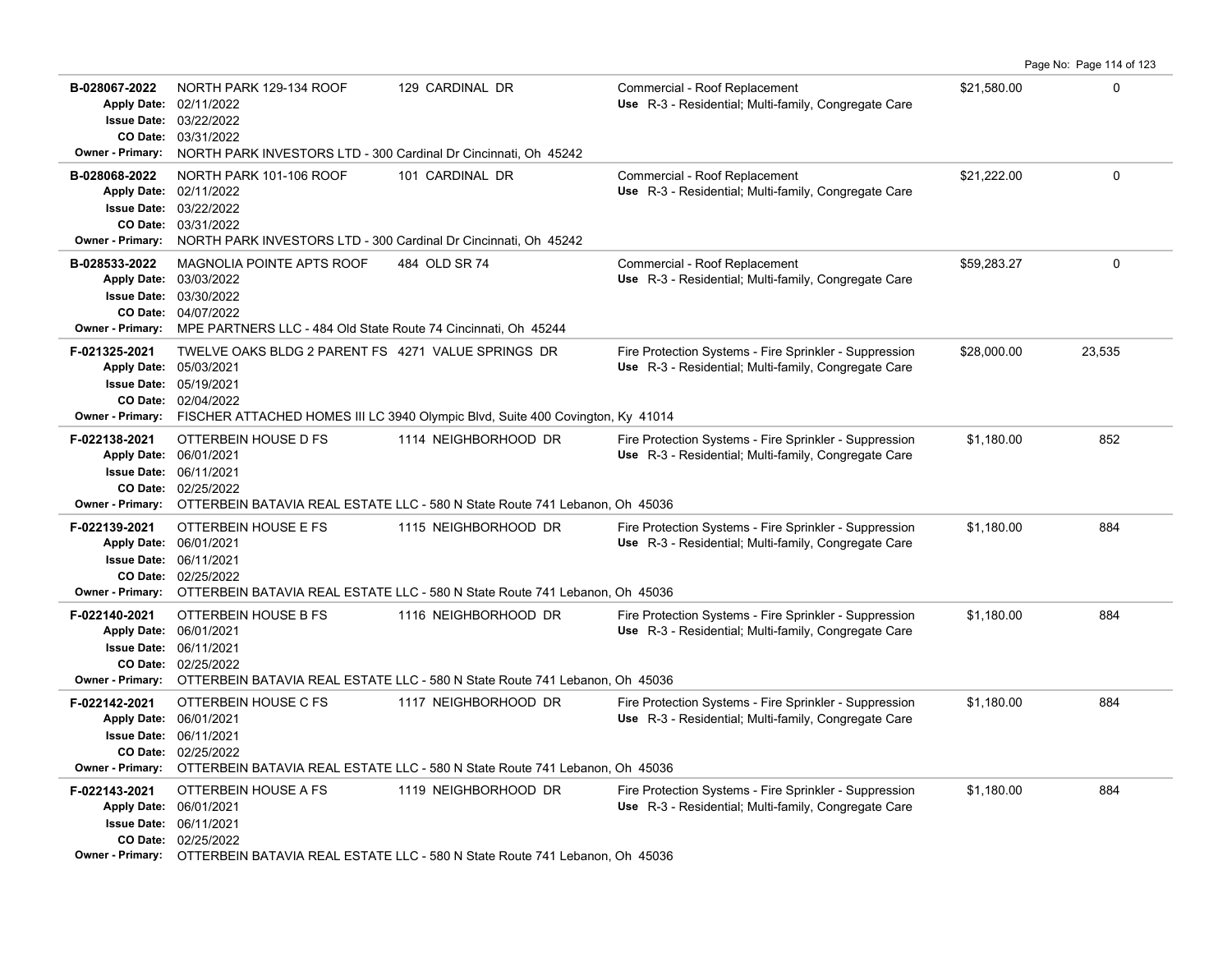|                                                                                                     | S-1 - Storage; Moderate Hazard                                                                      |                                                                                                                                       |                                                                      |                       |                  |
|-----------------------------------------------------------------------------------------------------|-----------------------------------------------------------------------------------------------------|---------------------------------------------------------------------------------------------------------------------------------------|----------------------------------------------------------------------|-----------------------|------------------|
| Permit#                                                                                             | <b>Application Name</b>                                                                             | <b>Address</b>                                                                                                                        | Work Type / Class                                                    | <b>Declared Value</b> | <b>Bldg Area</b> |
| B-011500-2020<br><b>Owner - Primary:</b>                                                            | 32 FLATS GARAGE 1<br>Apply Date: 02/27/2020<br><b>Issue Date: 04/15/2020</b><br>CO Date: 04/15/2022 | 1001 GIORGIO CR<br>NICK GRAMMASGRP32 LLC - 626 Old State Route 74, Suite A Cincinnati, Oh 45244                                       | Commercial - New Structure<br>Use S-1 - Storage; Moderate Hazard     | \$18,000.00           | 960              |
| B-011501-2020<br><b>Owner - Primary:</b>                                                            | 32 FLATS GARAGE 2<br>Apply Date: 02/27/2020<br><b>Issue Date: 04/15/2020</b><br>CO Date: 04/15/2022 | 5001 GIORGIO CR<br>NICK GRAMMASGRP32 LLC - 626 Old State Route 74, Suite A Cincinnati, Oh 45244                                       | Commercial - New Structure<br>Use S-1 - Storage; Moderate Hazard     | \$22,500.00           | 1,200            |
| B-011502-2020<br><b>Owner - Primary:</b>                                                            | 32 FLATS GARAGE 3<br>Apply Date: 02/27/2020<br><b>Issue Date: 04/15/2020</b><br>CO Date: 04/15/2022 | 3050 GIORGIO CIR<br>NICK GRAMMASGRP32 LLC - 626 Old State Route 74, Suite A Cincinnati, Oh 45244                                      | Commercial - New Structure<br>Use S-1 - Storage; Moderate Hazard     | \$13,500.00           | 720              |
| B-011503-2020                                                                                       | 32 FLATS GARAGE 4<br>Apply Date: 02/27/2020<br><b>Issue Date: 04/15/2020</b><br>CO Date: 04/15/2022 | 4000 GIORGIO CIR<br><b>Owner - Primary:</b> NICK GRAMMASGRP32 LLC - 626 Old State Route 74, Suite A Cincinnati, Oh 45244              | Commercial - New Structure<br>Use S-1 - Storage: Moderate Hazard     | \$13,500.00           | 720              |
|                                                                                                     | U - Utility & Miscellaneous                                                                         |                                                                                                                                       |                                                                      |                       |                  |
| Permit#                                                                                             | <b>Application Name</b>                                                                             | <b>Address</b>                                                                                                                        | Work Type / Class                                                    | <b>Declared Value</b> | <b>Bldg Area</b> |
| B-025708-2021<br>Apply Date: 10/15/2021                                                             | <b>GENTRY EAST MONUMENT SIGN</b><br><b>Issue Date: 11/20/2021</b><br>CO Date: 04/05/2022            | 4323 GLEN ESTE-WITHAMSVILLE<br><b>Owner - Primary:</b> PLK EASTGATE PARTNERS LLC - 5905 E Galbraith Rd, Ste 4100 Cincinnati, Oh 45236 | Commercial - Sign<br>Use U - Utility & Miscellaneous                 | \$15,875.00           | 80               |
| B-025711-2021<br>Apply Date: 10/15/2021<br><b>Issue Date: 10/18/2021</b><br><b>Owner - Primary:</b> | <b>GARAGE DETACHED</b><br>CO Date: 01/10/2022                                                       | 4340 MOUNT CARMEL RD<br>JASON RICHARD & NICOLE JACQUEZ GORDON - 4340 Mount Carmel Rd Cincinnati, Oh 45244                             | Residential - Accessory Structure<br>Use U - Utility & Miscellaneous | \$34,500.00           | 1,520            |
| B-026639-2021<br>Apply Date: 11/23/2021<br><b>Issue Date: 12/21/2021</b>                            | <b>HOLMAN EV CHARGERS</b><br>CO Date: 01/28/2022                                                    | 4387 ELICK LN<br>Owner - Primary: HOLMAN BROTHERS REAL ESTATE LLC - 4387 Elick Ln Batavia, Oh 45103                                   | Commercial - Alteration<br>Use U - Utility & Miscellaneous           | \$20,600.00           | $\mathbf 0$      |
| B-026995-2021<br>Apply Date: 12/09/2021                                                             | TWC ELEC 4683-UTL<br><b>Issue Date: 01/26/2022</b><br>CO Date: 01/28/2022                           | 4683 CARDINAL DR<br><b>Owner - Primary:</b> ANDREW J & KLUMP AMANDA THOLE - 4683 Cardinal Dr Cincinnati, Oh 45244                     | Commercial - Alteration<br>Use U - Utility & Miscellaneous           | \$1,000.00            | $\mathbf 0$      |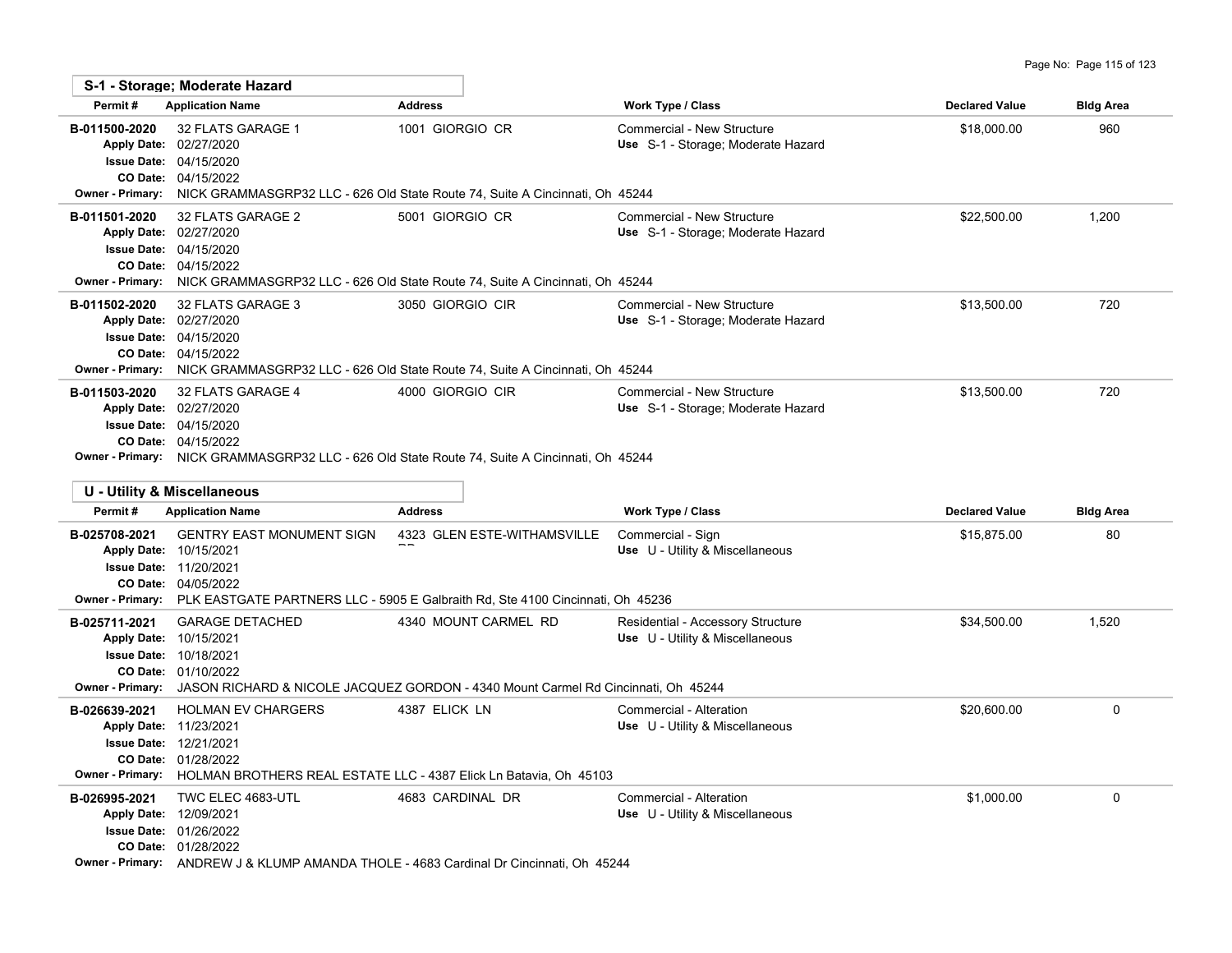| B-027149-2021<br><b>Owner - Primary:</b>                                                                           | <b>CINTI BELL ELECTRIC</b><br>Apply Date: 12/15/2021<br><b>Issue Date: 12/16/2021</b><br>CO Date: 01/07/2022 |        |                                                                          | 4416-A FAYARD DR<br>JAMESTOWN XING HOMEOWNERS C/O ORP REALTY MGMT - 2650 Burnet Av Cincinnati, Oh 45219   |                   | Commercial - Alteration<br>Use U - Utility & Miscellaneous            |                                | \$2,500.00  | $\Omega$       |
|--------------------------------------------------------------------------------------------------------------------|--------------------------------------------------------------------------------------------------------------|--------|--------------------------------------------------------------------------|-----------------------------------------------------------------------------------------------------------|-------------------|-----------------------------------------------------------------------|--------------------------------|-------------|----------------|
| B-027438-2022<br><b>Owner - Primary:</b>                                                                           | EDWARD JONES POLE SIGN<br>Apply Date: 01/05/2022<br><b>Issue Date: 01/25/2022</b><br>CO Date: 03/24/2022     |        |                                                                          | 524 OLD SR 74<br>GRAD PROPERTIES LLC - 524 Old State Route 74 Cincinnati, Oh 45244                        | Commercial - Sign | Use U - Utility & Miscellaneous                                       |                                | \$1.500.00  | 36             |
| B-028311-2022<br><b>Owner - Primary:</b>                                                                           | TENT GROESBECK LODGE<br>Apply Date: 02/23/2022<br><b>Issue Date: 03/28/2022</b><br>CO Date: 04/15/2022       |        |                                                                          | 4950 TEALTOWN RD<br>CINCINNATI NATURE CENTER - 4949 Tealtown Rd Milford, Oh 45150                         |                   | Commercial - Alteration<br>Use U - Utility & Miscellaneous            |                                | \$8,000.00  | $\Omega$       |
| B-028312-2022<br><b>Owner - Primary:</b>                                                                           | TENT KRIPPENDORF LODGE<br>Apply Date: 02/23/2022<br><b>Issue Date: 03/28/2022</b><br>CO Date: 04/15/2022     |        |                                                                          | 4949 TEALTOWN RD<br>RYAN MALONEYCINCINNATI NATURE CENTER ASSOCIATION - 4949 Tealtown Rd Milford, Oh 45150 |                   | Commercial - Alteration<br>Use U - Utility & Miscellaneous            |                                | \$13,000.00 | $\Omega$       |
| B-029109-2022                                                                                                      | TENT TQL EASTER EVENT<br>Apply Date: 03/18/2022<br><b>Issue Date: 03/30/2022</b><br>CO Date: 04/11/2022      |        |                                                                          | 4289 IVY POINTE BV<br>Owner - Primary: KAO IVY POINTE LLC - 4289 Ivy Pointe Bv Cincinnati, Oh 45245       |                   | Commercial - Alteration<br>Use U - Utility & Miscellaneous            |                                | \$3,900.00  | 2,000          |
| B-029400-2022                                                                                                      | KELLEY HVAC REPLACEMENT<br>Apply Date: 04/01/2022<br><b>Issue Date: 04/01/2022</b><br>CO Date: 04/29/2022    |        | Owner - Primary: DIANE L KELLEY - 464 Vinegarten Dr Cincinnati, Oh 45255 | 464 VINEGARTEN DR                                                                                         |                   | Commercial - MFAM HVAC Replacement<br>Use U - Utility & Miscellaneous |                                | \$6,500.00  | 0              |
| SUMMARY FOR Union Township                                                                                         |                                                                                                              |        | PERMIT SUMMARY BY APPLICATION WORKTYPE IN THIS TOWNSHIP                  |                                                                                                           |                   |                                                                       |                                |             |                |
| Worktype                                                                                                           |                                                                                                              | Issued | Value                                                                    | Worktype                                                                                                  | Issued            | Value                                                                 | Worktype                       | Issued      | Value          |
| Single-Family Residence (SFR)                                                                                      |                                                                                                              | 4      | \$1,302,466.00                                                           | Two-Family Residence (TFR)                                                                                | 0                 | \$0.00                                                                | Commercial New (COMNEW)        | 5           | \$979,500.00   |
| Residential Addition (RESADD)                                                                                      |                                                                                                              | 9      | \$344,201.18                                                             | Three-Family Residence (THFR)                                                                             | 0                 | \$0.00                                                                | Commercial Addition (COMADD)   | 5           | \$685,000.00   |
| Residential Alteration (RESALT)                                                                                    |                                                                                                              | 99     | \$1,217,028.15                                                           | Four-Family Residence (FFR)                                                                               | $\mathbf{1}$      | \$300,000.00                                                          | Commercial Alteration (COMALT) | 46          | \$1,345,041.27 |
| Res Accessory Structure (ACCSTR)<br><b>NUMBER OF PERMITS ISSUED: 363</b><br><b>DECLARED VALUE: \$15,086,708.75</b> |                                                                                                              | 5      | \$71,500.00                                                              | Multi-Family Residence (MULTFR)<br>Single-Family Unit (SFU)                                               | 8<br>158          | \$7,309,998.00<br>\$0.00                                              | All Other Project Types        | 96          | \$2,575,831.57 |
| <b>Washington Township</b>                                                                                         |                                                                                                              |        |                                                                          |                                                                                                           |                   |                                                                       |                                |             |                |
| <b>R</b> - Residential RCO                                                                                         |                                                                                                              |        |                                                                          |                                                                                                           |                   |                                                                       |                                |             |                |

Page No: Page 116 of 123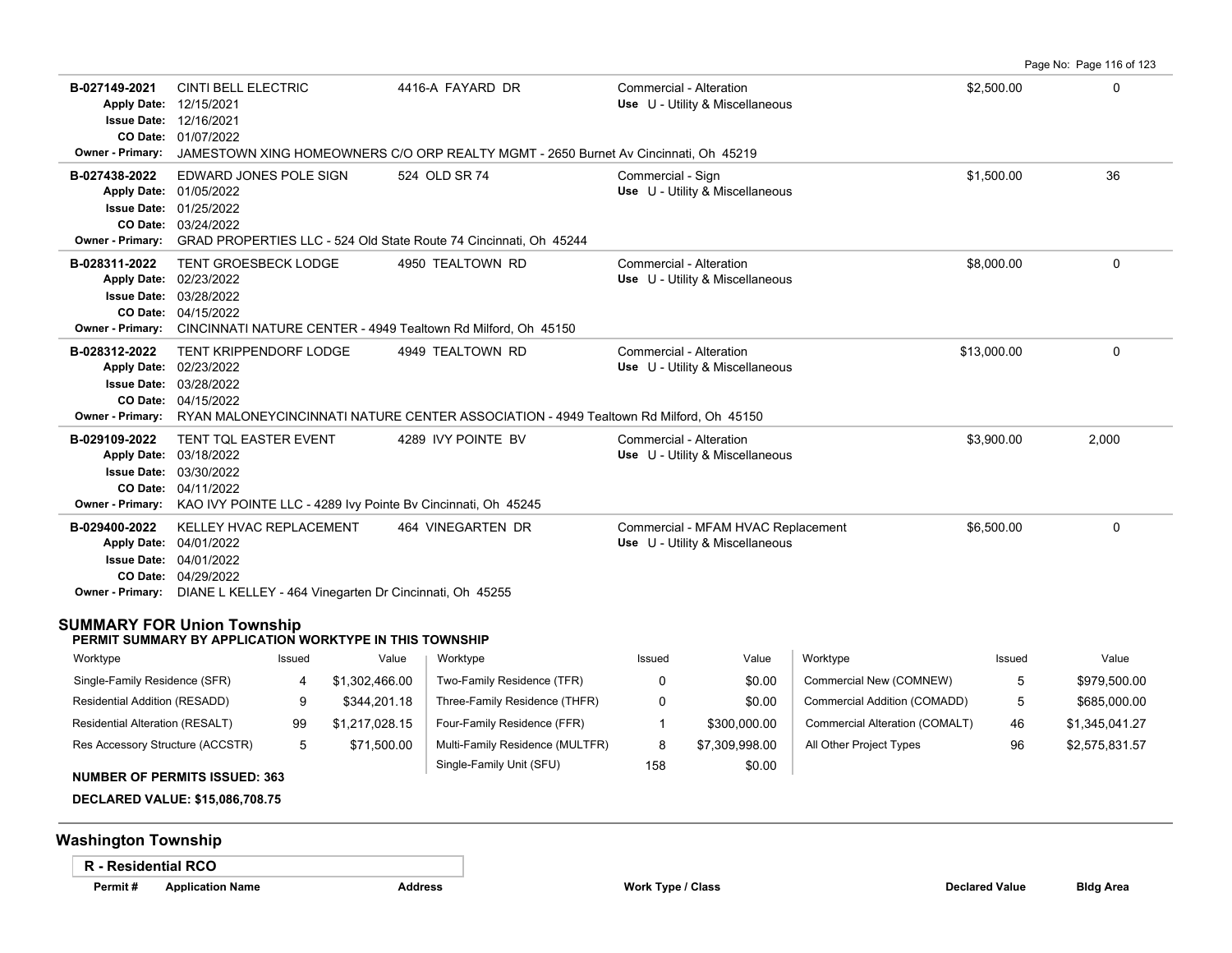|                                                                                                     |                                                                                                                                    |                                                                                                                                                                |                                                                                               |                       | Page No: Page 117 of 123 |
|-----------------------------------------------------------------------------------------------------|------------------------------------------------------------------------------------------------------------------------------------|----------------------------------------------------------------------------------------------------------------------------------------------------------------|-----------------------------------------------------------------------------------------------|-----------------------|--------------------------|
| B-001469-2019<br>Apply Date: 01/01/2019<br><b>Owner - Primary:</b>                                  | <b>GMCC</b><br><b>Issue Date: 12/07/2017</b><br>CO Date: 02/28/2022<br>DOUGLAS MICHAEL ALLEN - 5512 Bufler Ln Cincinnati, Oh 45227 | 1926 LAUREL MOSCOW RD                                                                                                                                          | Residential - Single Family Residence<br>Use R - Residential RCO                              | \$170,000.00          | 7,680                    |
| B-003594-2019<br>Apply Date: 03/29/2019<br><b>Issue Date: 04/01/2019</b><br><b>Owner - Primary:</b> | <b>JOSE GARCIA HOMES</b><br>CO Date: 02/04/2022                                                                                    | DAVID M & KELLEY J DOWNING TRUSTEES Po Box 200 Neville, Oh 45156                                                                                               | 383 NEVILLE PENN SCHOOLHOUSE Residential - Single Family Residence<br>Use R - Residential RCO | \$1,600,000.00        | 9,100                    |
| B-016068-2020<br>Apply Date: 09/18/2020<br><b>Owner - Primary:</b>                                  | PRESCOTT SFR<br>Issue Date: 09/24/2020<br>CO Date: 03/09/2022<br>WAYNE PRESCOTT - 307 Bear Creek Rd Felicity, Oh 45120             | 307 BEAR CREEK RD                                                                                                                                              | Residential - Single Family Residence<br>Use R - Residential RCO                              | \$150,000.00          | 1.536                    |
| B-027600-2022<br>Apply Date: 01/13/2022<br><b>Owner - Primary:</b>                                  | <b>ELECTRIC REPAIR</b><br><b>Issue Date: 01/13/2022</b><br>CO Date: 01/19/2022                                                     | 4960 SR 743<br>TRU CUT PROPERTIES LLC - 2287 Laurel Nicholsville Rd New Richmond, Oh 45157                                                                     | <b>Residential - Alteration</b><br>Use R - Residential RCO                                    | \$0.00                | 0                        |
| B-027957-2022<br>Apply Date: 02/08/2022                                                             | <b>HVAC REPLACEMENT</b><br><b>Issue Date: 02/08/2022</b><br>CO Date: 04/22/2022                                                    | 854 NEVILLE PENN SCHOOLHOUSE Residential - HVAC Replacement<br>Owner - Primary: WALTER M & LEE ANN WHITED - 854 Neville Penn Schoolhouse Rd Felicity, Oh 45120 | Use R - Residential RCO                                                                       | \$7,000.00            | $\mathbf 0$              |
| <b>U - Utility &amp; Miscellaneous</b><br>Permit#                                                   | <b>Application Name</b>                                                                                                            | <b>Address</b>                                                                                                                                                 | Work Type / Class                                                                             | <b>Declared Value</b> | <b>Bldg Area</b>         |
| B-029018-2022<br>Apply Date: 03/16/2022<br><b>Owner - Primary:</b>                                  | TENT (2) CROSSROADS CAMP<br><b>Issue Date: 04/07/2022</b><br>CO Date: 04/26/2022                                                   | 420 NEVILLE PENN SCHOOLHOUSE Commercial - Alteration<br>CROSSROADS COMMUNITY CHURCH - 3500 Madison Rd Cincinnati, Oh 45209                                     | Use U - Utility & Miscellaneous                                                               | \$19,000.00           | 0                        |
| B-029456-2022<br>Apply Date: 04/04/2022                                                             | <b>TEMP POLE</b><br><b>Issue Date: 04/04/2022</b><br>CO Date: 04/08/2022                                                           | 1597 GINN RD<br>Owner - Primary: TIM MCPARTLIN & STEVEN PORTER - 4814 Andalus Ct Cincinnati, Oh 45217                                                          | Residential - Alteration<br>Use U - Utility & Miscellaneous                                   | \$0.00                | 0                        |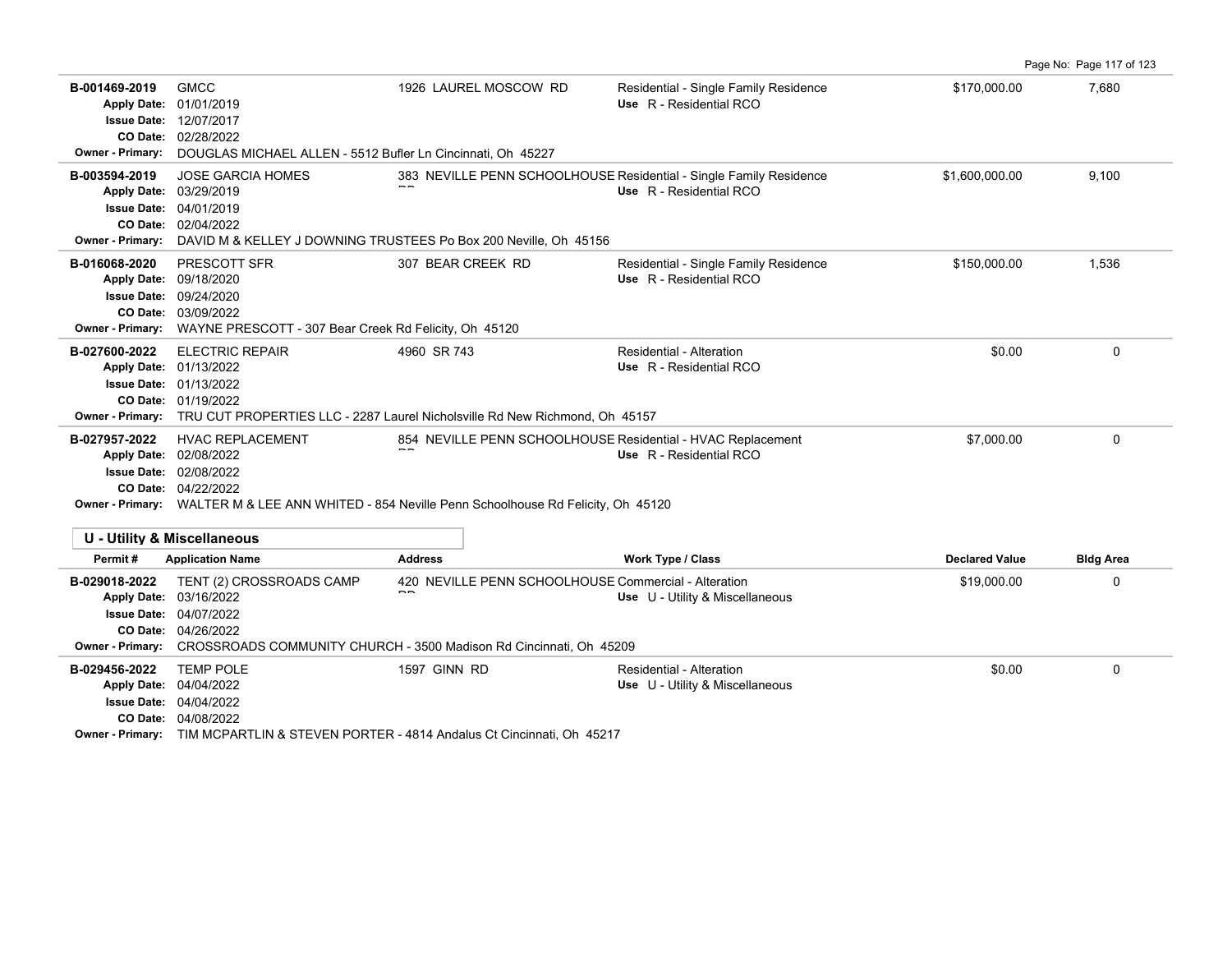## **SUMMARY FOR Washington Township**

**PERMIT SUMMARY BY APPLICATION WORKTYPE IN THIS TOWNSHIP**

| Worktype                               | Issued | Value          | Worktype                        | Issued | Value  | Worktype                       | Issued | Value       |
|----------------------------------------|--------|----------------|---------------------------------|--------|--------|--------------------------------|--------|-------------|
| Single-Family Residence (SFR)          |        | \$1,920,000.00 | Two-Family Residence (TFR)      |        | \$0.00 | Commercial New (COMNEW)        | 0      | \$0.00      |
| Residential Addition (RESADD)          |        | \$0.00         | Three-Family Residence (THFR)   |        | \$0.00 | Commercial Addition (COMADD)   | 0      | \$0.00      |
| <b>Residential Alteration (RESALT)</b> |        | \$7,000.00     | Four-Family Residence (FFR)     |        | \$0.00 | Commercial Alteration (COMALT) |        | \$19,000.00 |
| Res Accessory Structure (ACCSTR)       | 0      | \$0.00         | Multi-Family Residence (MULTFR) |        | \$0.00 | All Other Project Types        |        | \$7,000.00  |
| <b>NUMBER OF PERMITS ISSUED: 7</b>     |        |                | Single-Family Unit (SFU)        |        | \$0.00 |                                |        |             |

**DECLARED VALUE: \$1,946,000.00**

# **Wayne Township**

| <b>R</b> - Residential RCO                                     |                                                                                                                                                                                       |                 |                                                                  |                       |                  |
|----------------------------------------------------------------|---------------------------------------------------------------------------------------------------------------------------------------------------------------------------------------|-----------------|------------------------------------------------------------------|-----------------------|------------------|
| Permit#                                                        | <b>Application Name</b>                                                                                                                                                               | <b>Address</b>  | Work Type / Class                                                | <b>Declared Value</b> | <b>Bldg Area</b> |
| B-014916-2020<br><b>Apply Date:</b><br><b>Owner - Primary:</b> | <b>GUERRERO SFR</b><br>08/03/2020<br><b>Issue Date: 10/07/2020</b><br>CO Date: 02/24/2022<br>OSCAR GUERRERO - Po Box 261 Blanchester, Oh 45107                                        | 3971 PETTETT DR | Residential - Single Family Residence<br>Use R - Residential RCO | \$42,000.00           | 3,000            |
| B-015208-2020<br><b>Owner - Primary:</b>                       | <b>WALL SFR</b><br>Apply Date: 08/13/2020<br><b>Issue Date: 08/14/2020</b><br>CO Date: 04/01/2022<br>MICHAEL & KIMBERLY WALL - 2550 Presley Ln Goshen, Oh 45122                       | 2550 PRESLEY LN | Residential - Single Family Residence<br>Use R - Residential RCO | \$33,000.00           | 1.488            |
| B-018268-2020<br>Owner - Primary:                              | <b>DESFOSSES SFR</b><br>Apply Date: 12/24/2020<br><b>Issue Date: 12/28/2020</b><br>CO Date: 02/23/2022<br>YVON M & TIFFANY L DESFOSSES - 2981 Sr 131 Batavia, Oh 45103                | 3005 SR 131     | Residential - Single Family Residence<br>Use R - Residential RCO | \$239,000.00          | 2,711            |
| B-019761-2021<br>Owner - Primary:                              | <b>SCHUMACHER HOMES</b><br>Apply Date: 03/04/2021<br><b>Issue Date: 03/08/2021</b><br>CO Date: 01/06/2022<br>KENNETH EICKENHORST & TAYLOR A EDWARDS - 6481 Shiloh Rd Goshen, Oh 45122 | 6481 SHILOH RD  | Residential - Single Family Residence<br>Use R - Residential RCO | \$340,000.00          | 3,912            |
| B-020076-2021<br><b>Issue Date:</b><br><b>Owner - Primary:</b> | <b>SOLAR PANELS</b><br>Apply Date: 03/18/2021<br>03/19/2021<br>CO Date: 04/15/2022<br>TIMOTHY M WRIGHT & ROBIN RASHELL DREWRY - 6748 State Route 727 Goshen, Oh 45122                 | 6748 SR 727     | Residential - Solar Panels<br>Use R - Residential RCO            | \$30,000.00           | 0                |
| B-020687-2021<br><b>Issue Date:</b><br><b>Owner - Primary:</b> | <b>ROOF REPLACEMENT</b><br>Apply Date: 04/09/2021<br>04/09/2021<br>CO Date: 02/02/2022<br>TERRY & RAINIE CARTER - 6223 Manila Rd Goshen, Oh 45122                                     | 6223 MANILA RD  | Residential - Roof Replacement<br>Use R - Residential RCO        | \$8,000.00            | 0                |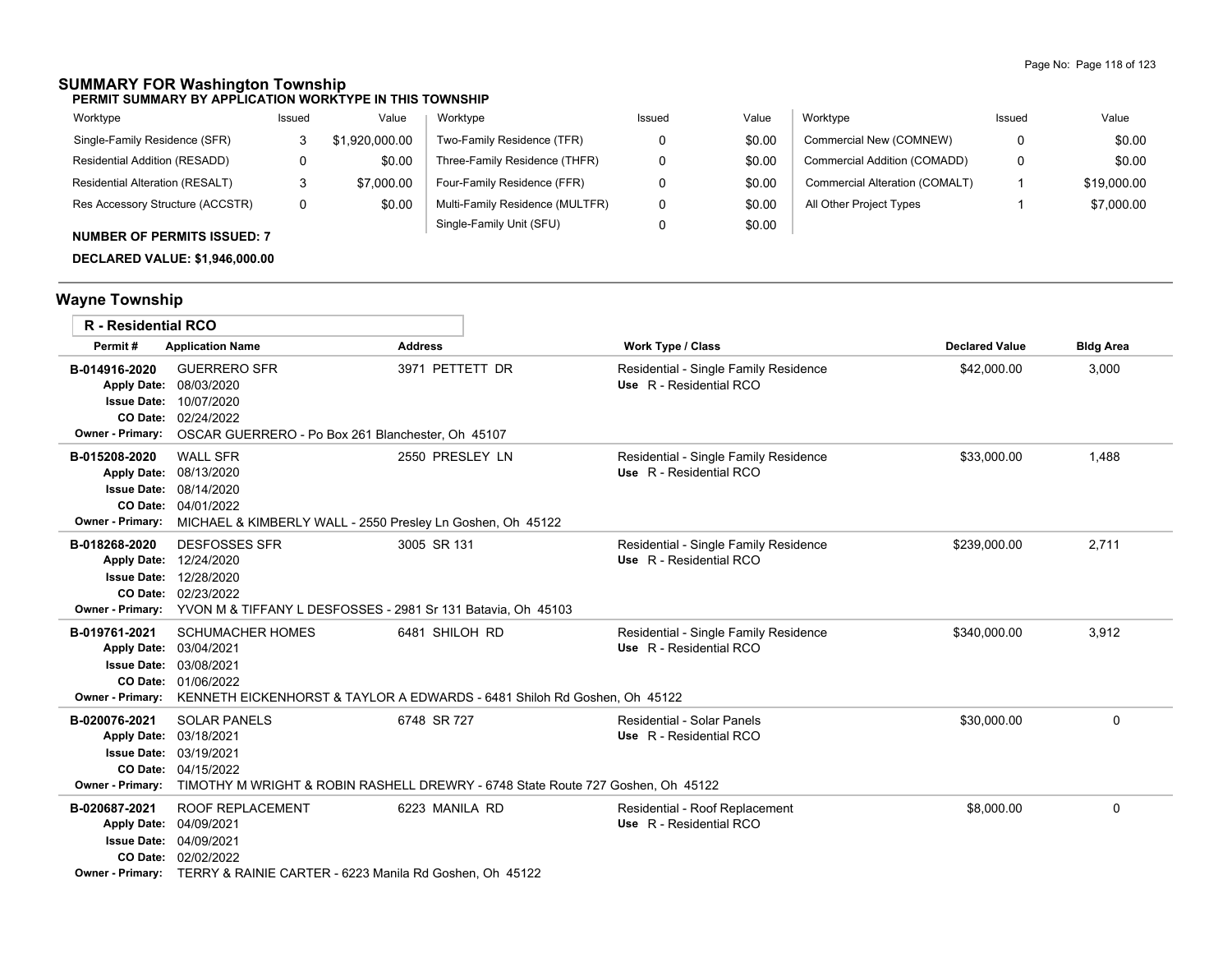| B-023505-2021<br><b>Owner - Primary:</b> | <b>SOLAR PANELS</b><br>Apply Date: 07/28/2021<br><b>Issue Date: 07/30/2021</b><br>CO Date: 02/02/2022<br>TERRY & RAINIE CARTER - 6223 Manila Rd Goshen, Oh 45122                         | 6223 MANILA RD          | Residential - Solar Panels<br>Use R - Residential RCO      | \$70,654.00 | 0           |
|------------------------------------------|------------------------------------------------------------------------------------------------------------------------------------------------------------------------------------------|-------------------------|------------------------------------------------------------|-------------|-------------|
| B-026776-2021<br><b>Owner - Primary:</b> | <b>ROOF REPLACEMENT</b><br>Apply Date: 12/01/2021<br>Issue Date: 12/01/2021<br>CO Date: 02/14/2022<br>JOHN PHILIP PRINGLE - 2697 Pringle Rd Goshen, Oh 45122                             | 2697 PRINGLE RD         | Residential - Roof Replacement<br>Use R - Residential RCO  | \$6.881.00  | $\Omega$    |
| B-026925-2021                            | <b>HVAC REPLACEMENT</b><br>Apply Date: 12/07/2021<br><b>Issue Date: 12/07/2021</b><br>CO Date: 01/07/2022<br>Owner - Primary: BARBARA S KELLY - 2949 Bigam Rd Batavia, Oh 45103          | 2949 BIGAM RD           | Residential - HVAC Replacement<br>Use R - Residential RCO  | \$12,000.00 | 0           |
| B-027519-2022<br><b>Owner - Primary:</b> | <b>ELECTRIC SERVICE REPAIR</b><br>Apply Date: 01/10/2022<br>Issue Date: 01/10/2022<br>CO Date: 01/13/2022<br>SHAE M MURPHY - 3679 Lucas Rd Blanchester, Oh 45107                         | 3679 LUCAS RD           | <b>Residential - Alteration</b><br>Use R - Residential RCO | \$0.00      | 0           |
| B-028166-2022<br><b>Owner - Primary:</b> | <b>HVAC REPLACEMENT</b><br>Apply Date: 02/17/2022<br><b>Issue Date: 02/17/2022</b><br>CO Date: 03/16/2022<br>JILL HOWELL & STACEY TIMPE - 4611 Long Acres Dr, Apt C Cincinnati, Oh 45245 | 6358 SR 727             | Residential - HVAC Replacement<br>Use R - Residential RCO  | \$7,000.00  | $\mathbf 0$ |
| B-028674-2022<br><b>Owner - Primary:</b> | <b>HVAC REPLACEMENT</b><br>Apply Date: 03/08/2022<br><b>Issue Date: 03/08/2022</b><br>CO Date: 04/07/2022<br>KURT POTTERFANNIE MAE Po Box 650043 Dallas, Tx 75265                        | 6570 SR 133             | Residential - HVAC Replacement<br>Use R - Residential RCO  | \$1,600.00  | 0           |
| B-028697-2022<br><b>Owner - Primary:</b> | <b>FIREPLACE</b><br>Apply Date: 03/09/2022<br><b>Issue Date: 03/09/2022</b><br>CO Date: 03/11/2022<br>RANDALL W PARKER JR - 5957 Stonelick Creek Ln Goshen, Oh 45122                     | 5957 STONELICK CREEK LN | Residential - Alteration<br>Use R - Residential RCO        | \$7,998.00  | $\mathbf 0$ |
| B-029393-2022                            | <b>ELECTRIC REPAIR</b><br>Apply Date: 03/31/2022                                                                                                                                         | 2921 SR 131             | Residential - Alteration<br>Use R - Residential RCO        | \$12,000.00 | 0           |

**B-029724-2022** ELECTRIC REPAIR 2913 SR 131 Residential - Alteration **1998-1999 120 COVID-01 COVID-01** 0

**Owner - Primary:** MELANIE SHELDON - 2913 State Route 131 Batavia, Oh 45103

04/13/2022 **Apply Date: Use** R - Residential RCO

ELECTRIC REPAIR 2913 SR 131 Residential - Alteration

**Owner - Primary:** JOANN YEAZEL - 2921 State Route 131 Batavia, Oh 45103

**CO Date:**

04/04/2022

03/31/2022 **Issue Date:**

04/14/2022 **CO Date:** 04/13/2022 **Issue Date:** Page No: Page 119 of 123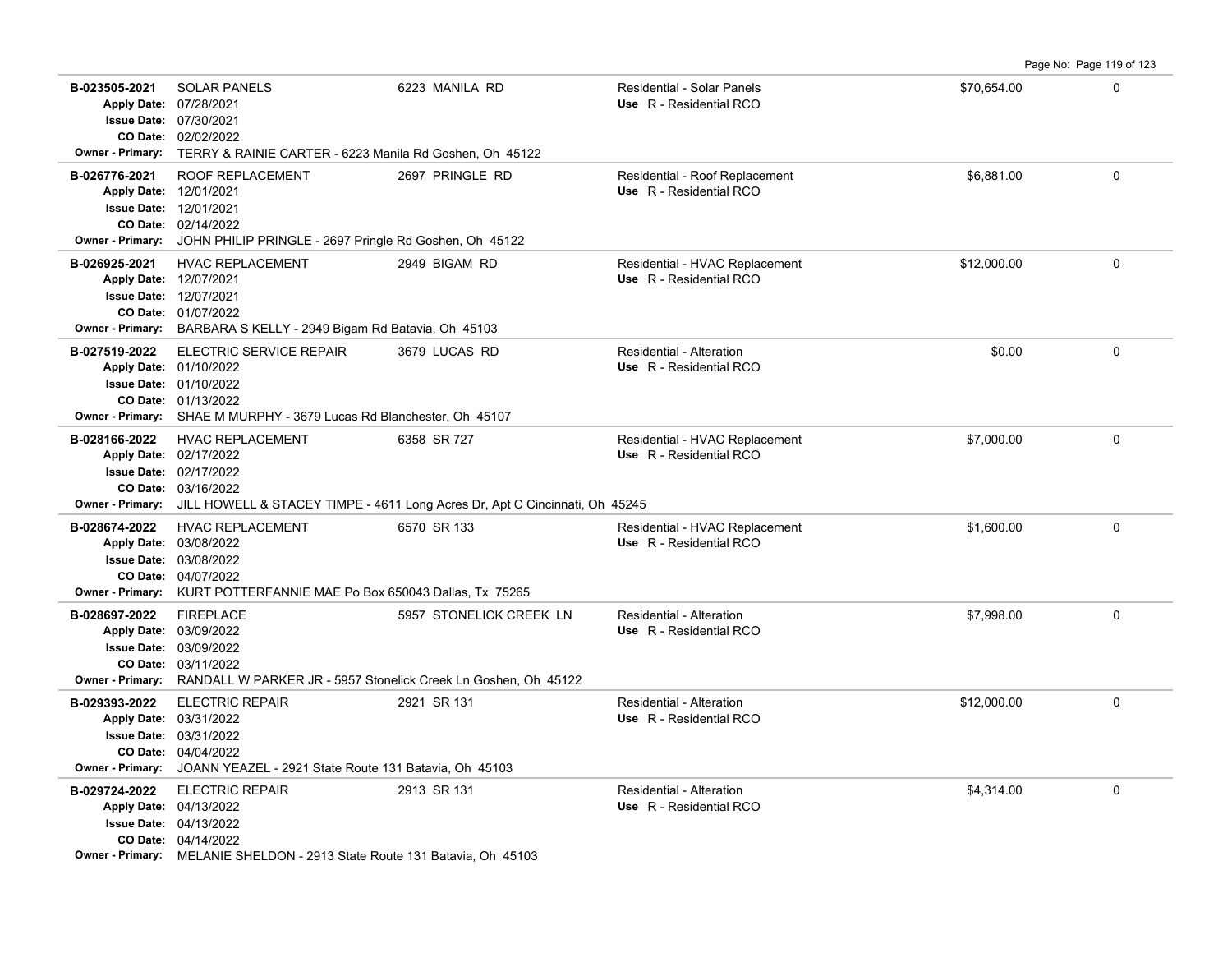|               | S-1 - Storage: Moderate Hazard                                                |                   |                                    |                       |                  |
|---------------|-------------------------------------------------------------------------------|-------------------|------------------------------------|-----------------------|------------------|
| Permit#       | <b>Application Name</b>                                                       | <b>Address</b>    | Work Type / Class                  | <b>Declared Value</b> | <b>Bldg Area</b> |
| B-027178-2021 | ELECTRIC BARN                                                                 | 6257 ROUDEBUSH RD | Commercial - Alteration            | \$0.00                | 0                |
|               | <b>Apply Date: 12/16/2021</b>                                                 |                   | Use S-1 - Storage; Moderate Hazard |                       |                  |
|               | <b>Issue Date: 12/28/2021</b>                                                 |                   |                                    |                       |                  |
|               | <b>CO Date: 01/07/2022</b>                                                    |                   |                                    |                       |                  |
|               | Owner - Primary: JEFFREY & CHERYL DUNAWAY - 5942 Thistle Ct Milford, Oh 45150 |                   |                                    |                       |                  |

### **SUMMARY FOR Wayne Township**

### **PERMIT SUMMARY BY APPLICATION WORKTYPE IN THIS TOWNSHIP**

| Worktype                            | Issued | Value        | Worktype                        | Issued | Value  | Worktype                       | Issued | Value        |
|-------------------------------------|--------|--------------|---------------------------------|--------|--------|--------------------------------|--------|--------------|
| Single-Family Residence (SFR)       |        | \$654,000.00 | Two-Family Residence (TFR)      |        | \$0.00 | Commercial New (COMNEW)        | 0      | \$0.00       |
| Residential Addition (RESADD)       |        | \$0.00       | Three-Family Residence (THFR)   |        | \$0.00 | Commercial Addition (COMADD)   | 0      | \$0.00       |
| Residential Alteration (RESALT)     |        | \$160.447.00 | Four-Family Residence (FFR)     |        | \$0.00 | Commercial Alteration (COMALT) |        | \$0.00       |
| Res Accessory Structure (ACCSTR)    |        | \$0.00       | Multi-Family Residence (MULTFR) |        | \$0.00 | All Other Project Types        |        | \$136,135.00 |
| <b>NUMBER OF PERMITS ISSUED: 16</b> |        |              | Single-Family Unit (SFU)        |        | \$0.00 |                                |        |              |

# **DECLARED VALUE: \$814,447.00**

# **Williamsburg Township**

| <b>E</b> - Education       |                                                            |                                                                  |                                       |                       |                  |
|----------------------------|------------------------------------------------------------|------------------------------------------------------------------|---------------------------------------|-----------------------|------------------|
| Permit#                    | <b>Application Name</b>                                    | <b>Address</b>                                                   | Work Type / Class                     | <b>Declared Value</b> | <b>Bldg Area</b> |
| B-027973-2022              | CHILD FOCUS WILLIAMSBURG                                   | 3730 COBB RD                                                     | Commercial - Alteration               | \$0.00                | 635              |
|                            | Apply Date: 02/09/2022                                     |                                                                  | Use E - Education                     |                       |                  |
|                            | <b>Issue Date: 04/14/2022</b>                              |                                                                  |                                       |                       |                  |
|                            | CO Date: 04/25/2022                                        |                                                                  |                                       |                       |                  |
| <b>Owner - Primary:</b>    |                                                            | TRINITY CHRISTIAN FELLOWSHIP - Po Box 556 Williamsburg, Oh 45176 |                                       |                       |                  |
| <b>R</b> - Residential RCO |                                                            |                                                                  |                                       |                       |                  |
| Permit#                    | <b>Application Name</b>                                    | <b>Address</b>                                                   | Work Type / Class                     | <b>Declared Value</b> | <b>Bldg Area</b> |
| B-009191-2019              | ANDERSON CUSTOM HOMES                                      | 2924 OLD SR 32                                                   | Residential - Single Family Residence | \$256,000.00          | 4,007            |
| <b>Apply Date:</b>         | 10/25/2019                                                 |                                                                  | Use R - Residential RCO               |                       |                  |
| <b>Issue Date:</b>         | 10/28/2019                                                 |                                                                  |                                       |                       |                  |
|                            | CO Date: 02/17/2022                                        |                                                                  |                                       |                       |                  |
| <b>Owner - Primary:</b>    | ROSEMARY J MALOTT - 2916 Old St Rt 32 Batavia, Oh 45103    |                                                                  |                                       |                       |                  |
| B-018429-2021              | ANDERSON CUSTOM HOMES                                      | 3710 BOOTJACK CORNER RD                                          | Residential - Single Family Residence | \$410,000.00          | 4,275            |
|                            | Apply Date: 01/06/2021                                     |                                                                  | Use R - Residential RCO               |                       |                  |
|                            | <b>Issue Date: 01/08/2021</b>                              |                                                                  |                                       |                       |                  |
|                            | CO Date: 01/19/2022                                        |                                                                  |                                       |                       |                  |
| <b>Owner - Primary:</b>    | JARED A & ANNA M BUTTS - Po Box 402 Williamsburg, Oh 45176 |                                                                  |                                       |                       |                  |
| B-018579-2021              | ANDERSON CUSTOM HOMES                                      | 3856 ELSTON HOCKSTOCK RD                                         | Residential - Single Family Residence | \$463,000.00          | 5,624            |
|                            | Apply Date: 01/14/2021                                     |                                                                  | Use R - Residential RCO               |                       |                  |
|                            | <b>Issue Date: 01/15/2021</b>                              |                                                                  |                                       |                       |                  |
|                            | CO Date: 02/16/2022                                        |                                                                  |                                       |                       |                  |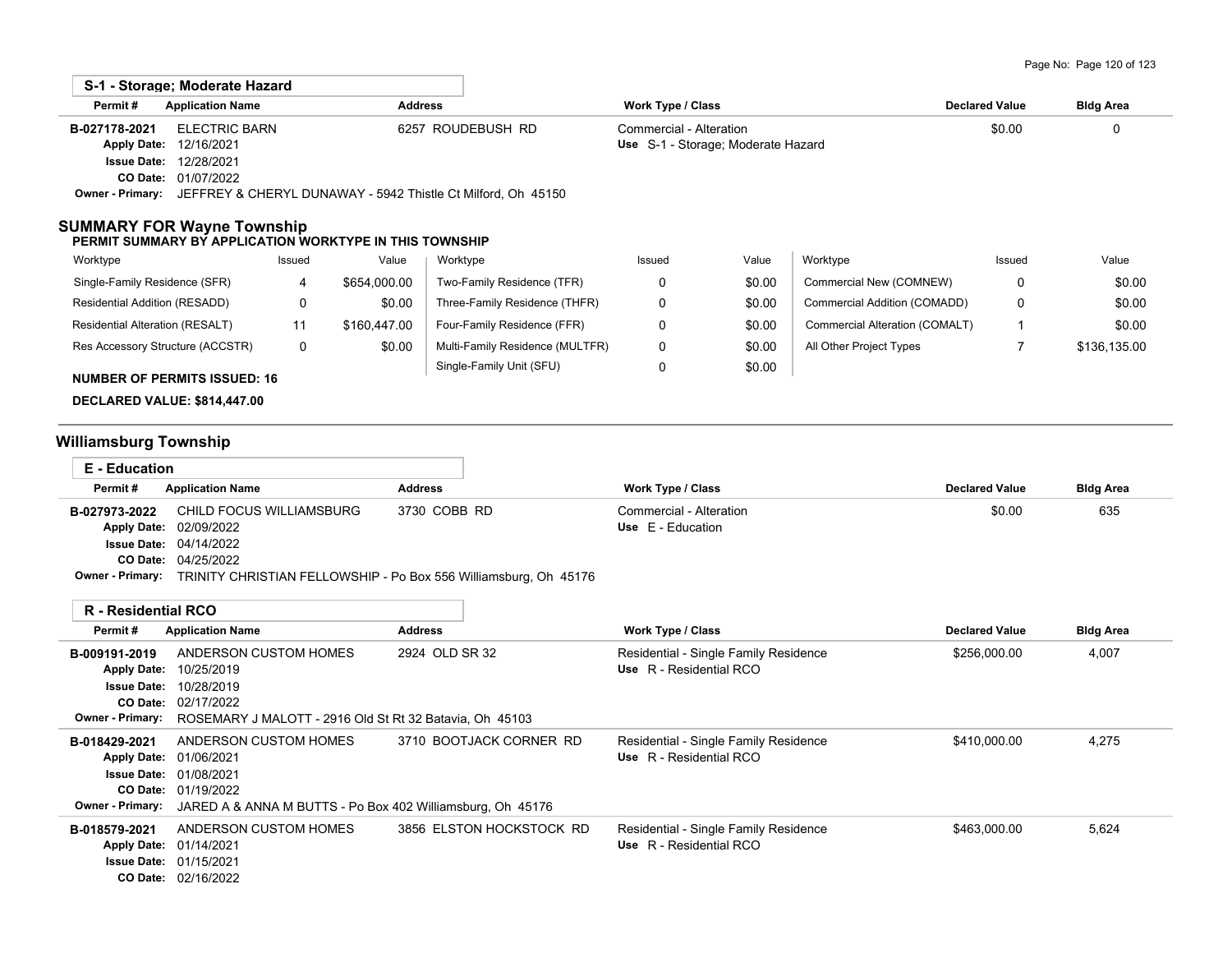**Owner - Primary:** KENDAL HOLT - 3856 Elston Hockstock Rd Batavia, Oh 45103

| B-018969-2021<br><b>Owner - Primary:</b>                  | BDRM, BATH, FAMILY RM<br>Apply Date: 02/04/2021<br>Issue Date: 02/05/2021<br>CO Date: 02/25/2022                                                                                                                                                                                                                                                                |                |                                                         | 3686 MCKEEVER SCHOOLHOUSE Residential - Addition<br>WILLIAM ERIC & SAMANTHA SIMMONS NEWBERRY - 3686 Mckeever Schoolhouse Rd Williamsburg, Oh 45176 | Use R - Residential RCO                               |                                        |                                | \$50,000.00  | 1,200       |
|-----------------------------------------------------------|-----------------------------------------------------------------------------------------------------------------------------------------------------------------------------------------------------------------------------------------------------------------------------------------------------------------------------------------------------------------|----------------|---------------------------------------------------------|----------------------------------------------------------------------------------------------------------------------------------------------------|-------------------------------------------------------|----------------------------------------|--------------------------------|--------------|-------------|
| B-027765-2022<br><b>Owner - Primary:</b>                  | <b>HVAC REPLACEMENT</b><br>Apply Date: 01/25/2022<br>Issue Date: 02/07/2022<br>CO Date: 02/24/2022                                                                                                                                                                                                                                                              |                |                                                         | 3155 TWIN BRIDGES RD<br>DONALD A BOWEN & KIMBERLY KETRON - 3155 Twin Bridges Rd Williamsburg, Oh 45176                                             | Use R - Residential RCO                               | Residential - HVAC Replacement         |                                | \$9,385.00   | $\mathbf 0$ |
| B-027797-2022                                             | <b>SUNROOM</b><br>Apply Date: 01/26/2022<br><b>Issue Date: 01/27/2022</b><br>CO Date: 04/18/2022                                                                                                                                                                                                                                                                |                |                                                         | 3623 BASS RD<br>Owner - Primary: RICHARD L II & TAMMY J ARNOLD - 3623 Bass Road Williamsburg, Oh 45176                                             | Residential - Addition<br>Use R - Residential RCO     |                                        |                                | \$34,799.00  | 240         |
| B-028133-2022<br><b>Owner - Primary:</b>                  | <b>ELECTRIC SERVICE</b><br>Apply Date: 02/15/2022<br><b>Issue Date: 02/15/2022</b><br>CO Date: 02/24/2022                                                                                                                                                                                                                                                       |                |                                                         | 3201 SR 133<br>ANTHONY & CLAUDIA KUIPER - 3201 State Route 133 Williamsburg, Oh 45176                                                              | Use R - Residential RCO                               | Residential - Electric Service Upgrade |                                | \$3,500.00   | 0           |
| B-029192-2022                                             | <b>SOLAR PANELS</b><br>Apply Date: 03/22/2022<br><b>Issue Date: 03/29/2022</b><br>CO Date: 04/14/2022                                                                                                                                                                                                                                                           |                |                                                         | 4311 N ELLIS RD                                                                                                                                    | Residential - Solar Panels<br>Use R - Residential RCO |                                        |                                | \$20,540.00  | 0           |
| B-029657-2022<br><b>SUMMARY FOR Williamsburg Township</b> | Owner - Primary: RONNIE R & SUSANNE SMITH - 4311 North Ellis Rd Batavia, Oh 45103<br>\$0.00<br><b>ELECTRIC REPAIR</b><br>4257 SR 276<br>Residential - Alteration<br>Apply Date: 04/11/2022<br>Use R - Residential RCO<br><b>Issue Date: 04/11/2022</b><br>CO Date: 04/13/2022<br><b>Owner - Primary:</b> BARBARA L LINDOWER - 5263 Belfast Rd Batavia, Oh 45103 |                |                                                         |                                                                                                                                                    |                                                       |                                        |                                | $\Omega$     |             |
|                                                           |                                                                                                                                                                                                                                                                                                                                                                 |                | PERMIT SUMMARY BY APPLICATION WORKTYPE IN THIS TOWNSHIP |                                                                                                                                                    |                                                       |                                        |                                |              |             |
| Worktype                                                  |                                                                                                                                                                                                                                                                                                                                                                 | Issued         | Value                                                   | Worktype                                                                                                                                           | Issued                                                | Value                                  | Worktype                       | Issued       | Value       |
| Single-Family Residence (SFR)                             |                                                                                                                                                                                                                                                                                                                                                                 | 3              | \$1,129,000.00                                          | Two-Family Residence (TFR)                                                                                                                         | $\Omega$                                              | \$0.00                                 | Commercial New (COMNEW)        | $\Omega$     | \$0.00      |
| Residential Addition (RESADD)                             |                                                                                                                                                                                                                                                                                                                                                                 | $\overline{2}$ | \$84,799.00                                             | Three-Family Residence (THFR)                                                                                                                      | 0                                                     | \$0.00                                 | Commercial Addition (COMADD)   | $\Omega$     | \$0.00      |
| Residential Alteration (RESALT)                           |                                                                                                                                                                                                                                                                                                                                                                 | 4              | \$33,425.00                                             | Four-Family Residence (FFR)                                                                                                                        | 0                                                     | \$0.00                                 | Commercial Alteration (COMALT) | $\mathbf{1}$ | \$0.00      |
| Res Accessory Structure (ACCSTR)                          | <b>NUMBER OF PERMITS ISSUED: 10</b>                                                                                                                                                                                                                                                                                                                             | 0              | \$0.00                                                  | Multi-Family Residence (MULTFR)<br>Single-Family Unit (SFU)                                                                                        | 0<br>0                                                | \$0.00<br>\$0.00                       | All Other Project Types        | 2            | \$29,925.00 |
|                                                           | <b>DECLARED VALUE: \$1,247,224.00</b>                                                                                                                                                                                                                                                                                                                           |                |                                                         |                                                                                                                                                    |                                                       |                                        |                                |              |             |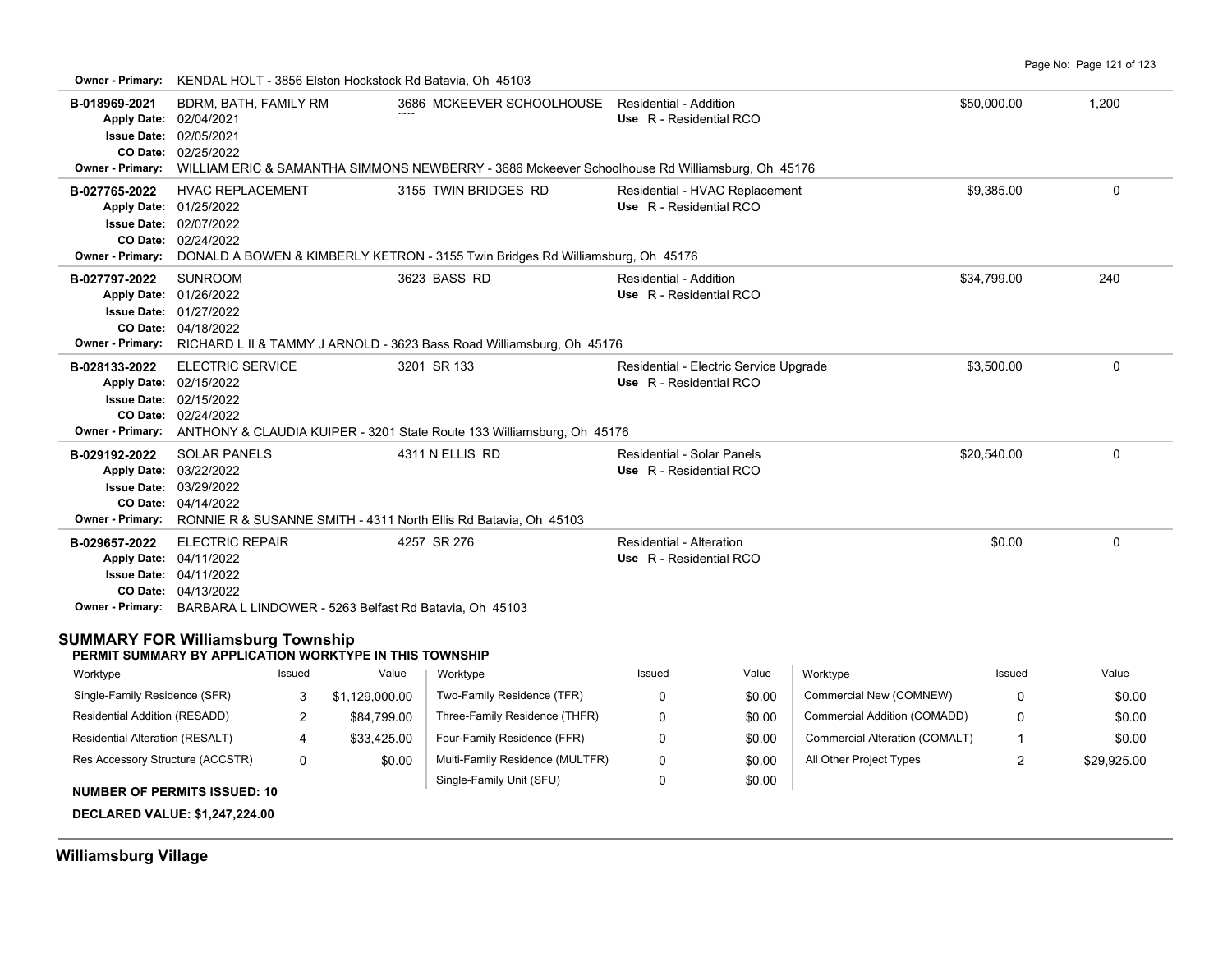| Page No: Page 122 of 123 |  |  |  |  |
|--------------------------|--|--|--|--|
|--------------------------|--|--|--|--|

| N/A                                     |                                                                                                                                                                                                       |                  |                                                                   |                       |                  |
|-----------------------------------------|-------------------------------------------------------------------------------------------------------------------------------------------------------------------------------------------------------|------------------|-------------------------------------------------------------------|-----------------------|------------------|
| Permit#                                 | <b>Application Name</b>                                                                                                                                                                               | <b>Address</b>   | Work Type / Class                                                 | <b>Declared Value</b> | <b>Bldg Area</b> |
| B-026625-2021                           | <b>VALLEY VIEW STAIR ALTER</b><br>Apply Date: 11/22/2021<br><b>Issue Date: 12/03/2021</b><br>CO Date: 01/20/2022<br>Owner - Primary: MICHAEL & DENISE DEMOSS - 102 W Main St Williamsburg, Oh 45176   | 102 W MAIN ST    | Commercial - Alteration<br>Use N/A                                | \$19,404.00           | 0                |
| <b>R</b> - Residential RCO              |                                                                                                                                                                                                       |                  |                                                                   |                       |                  |
| Permit#                                 | <b>Application Name</b>                                                                                                                                                                               | <b>Address</b>   | <b>Work Type / Class</b>                                          | <b>Declared Value</b> | <b>Bldg Area</b> |
| B-023055-2021                           | <b>TK CONSTRUCTORS</b><br>Apply Date: 07/08/2021<br><b>Issue Date: 07/09/2021</b><br>CO Date: 04/13/2022<br>Owner - Primary: KENDALL KEISER RYAN TOFT - 4367 Terrace Dr Cincinnati, Oh 45245          | 168 ZACHARY DR   | Residential - Single Family Residence<br>Use R - Residential RCO  | \$254,381.00          | 2,651            |
| B-024681-2021<br>Apply Date: 09/13/2021 | <b>ELECTRIC REPAIR</b><br><b>Issue Date: 09/13/2021</b><br>CO Date: 02/25/2022<br><b>Owner - Primary:</b> JOHN J & REBECCA JOHNSON - 5990 Marathon Edenton Rd Blanchester, Oh 45107                   | 4368 SR 133      | Residential - Alteration<br>Use R - Residential RCO               | \$800.00              | $\mathbf 0$      |
| B-027714-2022                           | <b>HVAC REPLACEMENT</b><br>Apply Date: 01/21/2022<br><b>Issue Date: 01/24/2022</b><br>CO Date: 02/14/2022<br>Owner - Primary: ROBERT FRAZEE - 155 S Fourth St Williamsburg, Oh 45176                  | 155 4TH ST       | Residential - HVAC Replacement<br>Use R - Residential RCO         | \$3,599.00            | $\mathbf 0$      |
| B-027974-2022                           | GAS LINE NG PP & ELEC<br>Apply Date: 02/09/2022<br><b>Issue Date: 02/10/2022</b><br>CO Date: 04/11/2022<br>Owner - Primary: ETHAN ENGELHARDT - 2000 N Classen Bv Oklahoma City, Ok 73106              | 396 GAY ST       | <b>Residential - Alteration</b><br>Use R - Residential RCO        | \$0.00                | $\mathbf 0$      |
| B-028535-2022                           | <b>GARAGE DETACHED</b><br>Apply Date: 03/03/2022<br><b>Issue Date: 03/21/2022</b><br>CO Date: 04/06/2022<br>Owner - Primary: RALPH WILLIAM HEYNE III - 3652 Old State Route 32 Williamsburg, Oh 45176 | 3652 OLD SR 32   | Residential - Accessory Structure<br>Use R - Residential RCO      | \$20,900.00           | 1,200            |
| B-029403-2022                           | <b>ELECTRIC REPAIR</b><br>Apply Date: 04/01/2022<br><b>Issue Date: 04/01/2022</b><br>CO Date: 04/05/2022<br><b>Owner - Primary:</b> RICK G & PATRICIA E GIVEN - 28 Wagon Wheel Cir Sardinia, Oh 45171 | 279 MULBERRY ALY | Residential - Electric Service Upgrade<br>Use R - Residential RCO | \$5,000.00            | 0                |